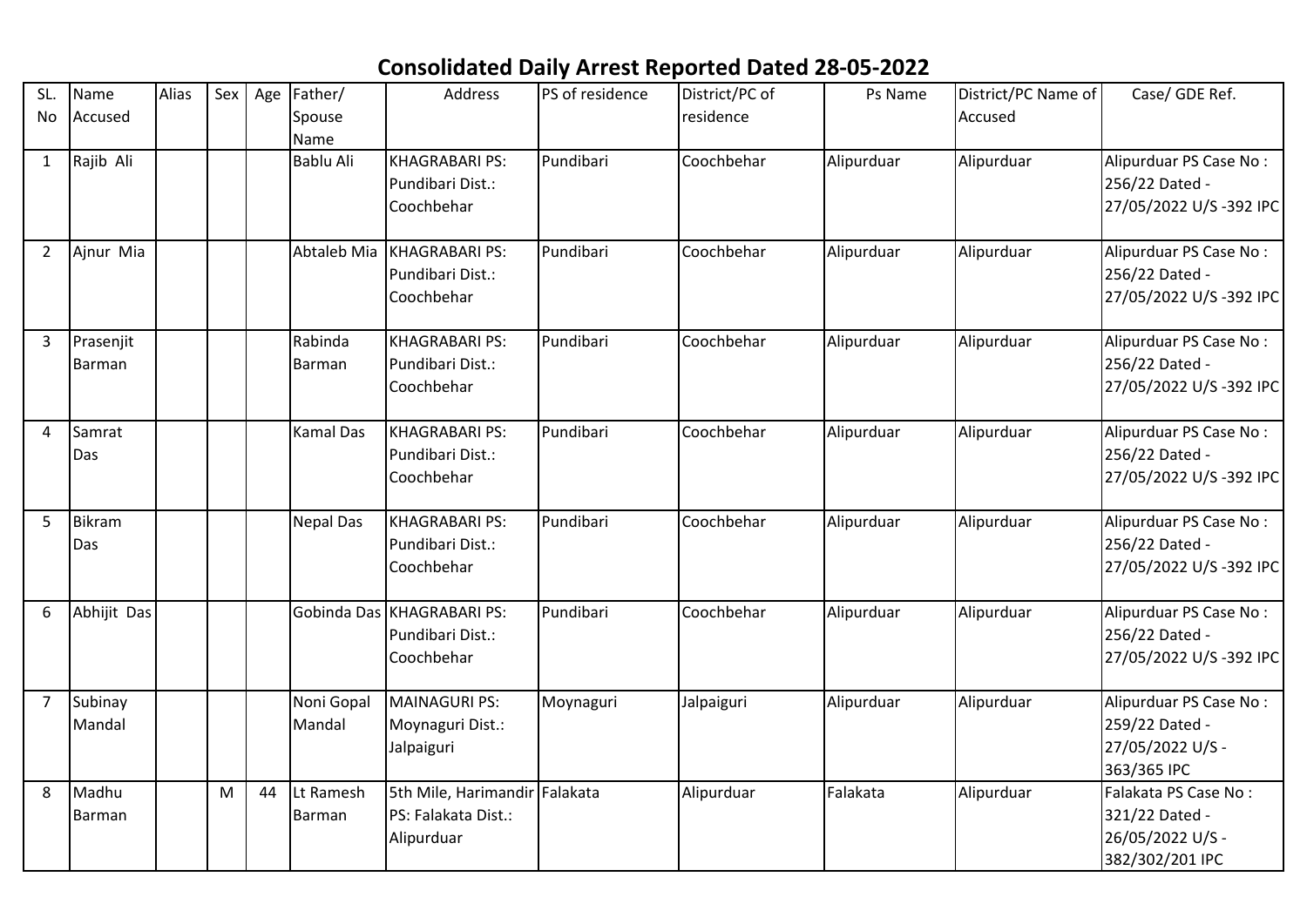| 9<br>10 | Shambhu<br>Chhetri<br>Mojidul | M<br>M | 35<br>22 | Lt. Amrit<br>Chhetri<br>Kachu Mia | PS: Jaigaon Dist.:<br>Alipurduar<br>Samuktala Talsaguri                                   | Jaigaon<br>Samuktala | Alipurduar<br>Alipurduar | Jaigaon<br>Kalchini | Alipurduar<br>Alipurduar | Jaigaon PS Case No:<br>64/22 Dated -<br>01/04/2022 U/S -<br>447/341/152/353/427/3<br>07/290/506/34 IPC<br>Kalchini PS Case No:                                             |
|---------|-------------------------------|--------|----------|-----------------------------------|-------------------------------------------------------------------------------------------|----------------------|--------------------------|---------------------|--------------------------|----------------------------------------------------------------------------------------------------------------------------------------------------------------------------|
|         | Hoque                         |        |          |                                   | PS: Samuktala Dist.:<br>Alipurduar                                                        |                      |                          |                     |                          | 83/22 Dated -<br>28/05/2022 U/S -<br>379/411 IPC                                                                                                                           |
| 11      | Azubul<br>Hoque               | M      | 25       | Jamarul<br>Hoque                  | Karipara,<br>Mahakalguri<br>Chowpatti PS:<br>Samuktala Dist.:<br>Alipurduar               | Samuktala            | Alipurduar               | Kalchini            | Alipurduar               | Kalchini PS Case No:<br>83/22 Dated -<br>28/05/2022 U/S -<br>379/411 IPC                                                                                                   |
| 12      | Sanpia<br>Hossain             | M      | 26       | Proajar Ali                       | Karipara,<br>Mahakalguri<br>Chowpatti PS:<br>Kalchini Dist.:<br>Alipurduar                | Kalchini             | Alipurduar               | Kalchini            | Alipurduar               | Kalchini PS Case No:<br>83/22 Dated -<br>28/05/2022 U/S -<br>379/411 IPC                                                                                                   |
| 13      | Monirul<br>Hoque              | M      | 19       | Azubal<br>Hoque                   | Samuktala<br>Barodabria PS:<br>Samuktala Dist.:<br>Alipurduar                             | Samuktala            | Alipurduar               | Kalchini            | Alipurduar               | Kalchini PS Case No:<br>83/22 Dated -<br>28/05/2022 U/S -<br>379/411 IPC                                                                                                   |
| 14      | Sanjay<br>Raha                | M      | 21       | Pratap Raha                       | Sonapur, Medicine<br>Bagan PS: Samuktala<br>Dist.: Alipurduar                             | Samuktala            | Alipurduar               | Kalchini            | Alipurduar               | Kalchini PS Case No:<br>83/22 Dated -<br>28/05/2022 U/S -<br>379/411 IPC                                                                                                   |
| 15      | Ainul<br>Hoque                | M      | 36       | Swait Ali                         | Baropukria PS:<br>Samuktala Dist.:<br>Alipurduar                                          | Samuktala            | Alipurduar               | Kalchini            | Alipurduar               | Kalchini PS Case No:<br>83/22 Dated -<br>28/05/2022 U/S -<br>379/411 IPC                                                                                                   |
| 16      | Dipak Roy                     |        | 29       | Lt. Mahesh<br>Roy                 | Kuchlibari, PS-<br>Kuchlibari, Dist-<br>Coochbehar PS:<br>Kuchlibari Dist.:<br>Coochbehar | Kuchlibari           | Coochbehar               | Kumargram           | Alipurduar               | Kumargram PS Case No:<br>182/22 Dated -<br>28/05/2022 U/S -<br>379/411/414 IPC & 21<br><b>Mines and Minerals</b><br>(Regulation and<br>Development) Act<br>$(1957)\hat{A}$ |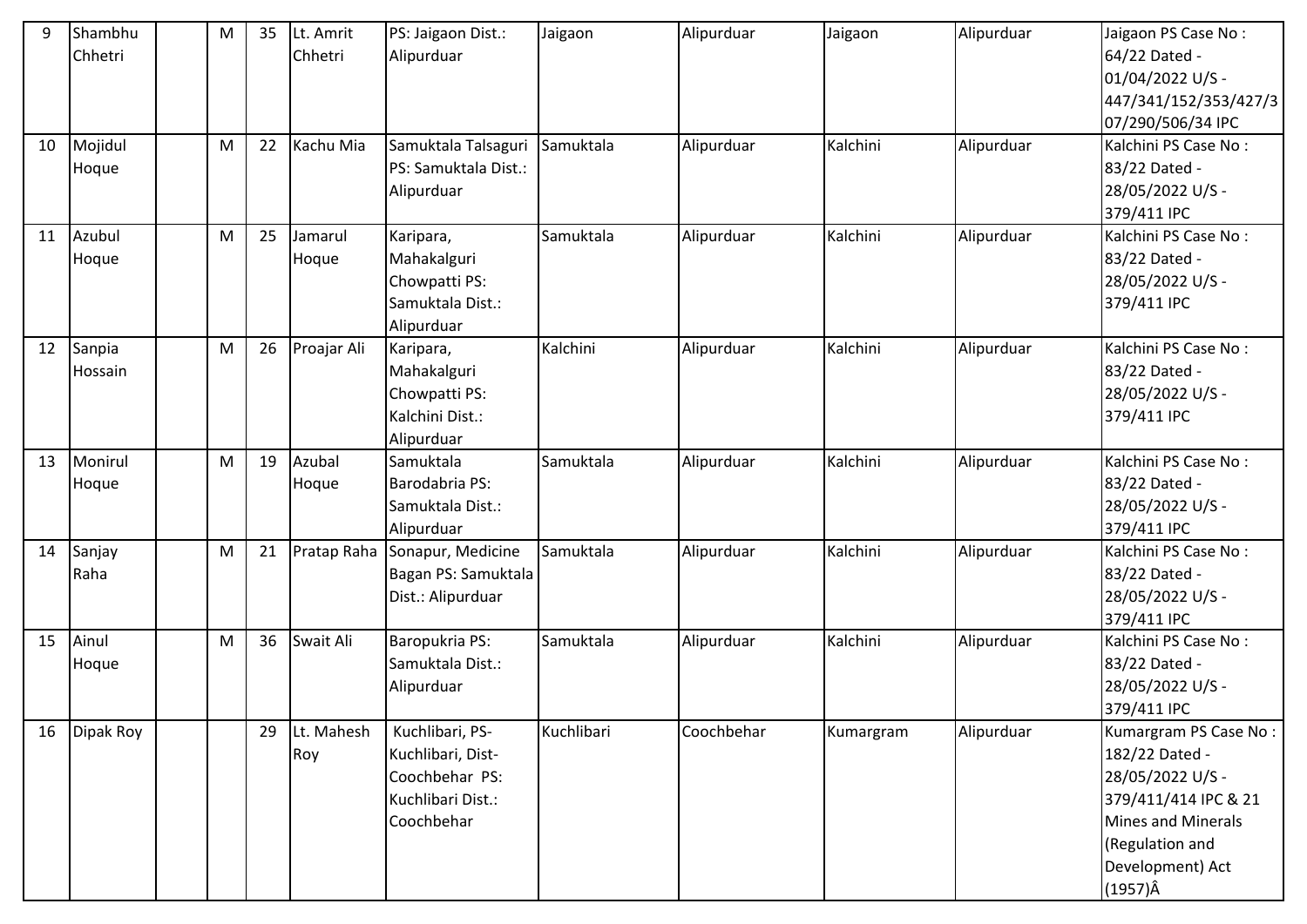| 17 | Subhendu      |              |   | 40 | Ranjit        | Ukhra Pathak Para       | Andal          | <b>Asansol Durgapur</b> | Andal          | Asansol Durgapur        | Andal PS Case No:      |
|----|---------------|--------------|---|----|---------------|-------------------------|----------------|-------------------------|----------------|-------------------------|------------------------|
|    | Mondal        |              |   |    | Mondal        | PS: Andal Dist.:        |                | Police                  |                | Police                  | 184/22 Dated -         |
|    |               |              |   |    |               | <b>Asansol Durgapur</b> |                | Commissionerate         |                | Commissionerate         | 27/05/2022 U/S -       |
|    |               |              |   |    |               | Police                  |                |                         |                |                         | 406/419/420/465/467/4  |
|    |               |              |   |    |               | Commissionerate         |                |                         |                |                         | 68/471/120B/34 IPC     |
| 18 | Sagar         |              |   | 32 | Gango         | Shyam Sundarpur         | Andal          | <b>Asansol Durgapur</b> | Andal          | Asansol Durgapur        | Andal PS Case No:      |
|    | <b>Bhuiya</b> |              |   |    | <b>Bhuiya</b> | Colliery, Bhuiya        |                | Police                  |                | Police                  | 130/22 Dated -         |
|    |               |              |   |    |               | Para, PS: Andal Dist.:  |                | Commissionerate         |                | Commissionerate         | 16/04/2022 U/S -       |
|    |               |              |   |    |               | Asansol Durgapur        |                |                         |                |                         | 447/354/354A/325/506/  |
|    |               |              |   |    |               | Police                  |                |                         |                |                         | 379/34 IPC & 4/6/10    |
|    |               |              |   |    |               | Commissionerate         |                |                         |                |                         | The Protection of      |
|    |               |              |   |    |               |                         |                |                         |                |                         | children from sexual   |
|    |               |              |   |    |               |                         |                |                         |                |                         | offences Act, 2012     |
|    |               |              |   |    |               |                         |                |                         |                |                         | (POCSO)                |
| 19 | Manoj         |              |   |    | Gango         | Bankola shitalpur       | Andal          | <b>Asansol Durgapur</b> | Andal          | <b>Asansol Durgapur</b> | Andal PS Case No:      |
|    | <b>Bhuiya</b> |              |   |    | <b>Bhuiya</b> | road PS: Andal Dist.:   |                | Police                  |                | Police                  | 130/22 Dated -         |
|    |               |              |   |    |               | <b>Asansol Durgapur</b> |                | Commissionerate         |                | Commissionerate         | 16/04/2022 U/S -       |
|    |               |              |   |    |               | Police                  |                |                         |                |                         | 447/354/354A/325/506/  |
|    |               |              |   |    |               | Commissionerate         |                |                         |                |                         | 379/34 IPC & 4/6/10    |
|    |               |              |   |    |               |                         |                |                         |                |                         | The Protection of      |
|    |               |              |   |    |               |                         |                |                         |                |                         | children from sexual   |
|    |               |              |   |    |               |                         |                |                         |                |                         | offences Act, 2012     |
|    |               |              |   |    |               |                         |                |                         |                |                         | (POCSO)                |
| 20 | Suraj         |              | M | 25 | Late Sri      | Vill-Ramsir, PO-        | Asansole north | <b>Asansol Durgapur</b> | Asansole north | Asansol Durgapur        | Asansole north PS Case |
|    | Kumar         |              |   |    | Shaw @        | Singhchak, PS:          |                | Police                  |                | Police                  | No: 191/22 Dated -     |
|    |               |              |   |    | Ram Kumar     | Asansole north Dist.:   |                | Commissionerate         |                | Commissionerate         | 28/04/2022 U/S-363 IPC |
|    |               |              |   |    |               | Asansol Durgapur        |                |                         |                |                         |                        |
|    |               |              |   |    |               | Police                  |                |                         |                |                         |                        |
|    |               |              |   |    |               | Commissionerate         |                |                         |                |                         |                        |
| 21 | Kamal         | <b>Bittu</b> | M | 38 | Sudhir        | Gourbazar PS:           | Faridpur       | <b>Asansol Durgapur</b> | Faridpur       | Asansol Durgapur        | Faridpur PS Case No:   |
|    | Badyakar      |              |   |    | Badyakar      | Faridpur Dist.:         |                | Police                  |                | Police                  | 39/22 Dated -          |
|    |               |              |   |    |               | <b>Asansol Durgapur</b> |                | Commissionerate         |                | Commissionerate         | 14/05/2022 U/S-380 IPC |
|    |               |              |   |    |               | Police                  |                |                         |                |                         |                        |
|    |               |              |   |    |               | Commissionerate         |                |                         |                |                         |                        |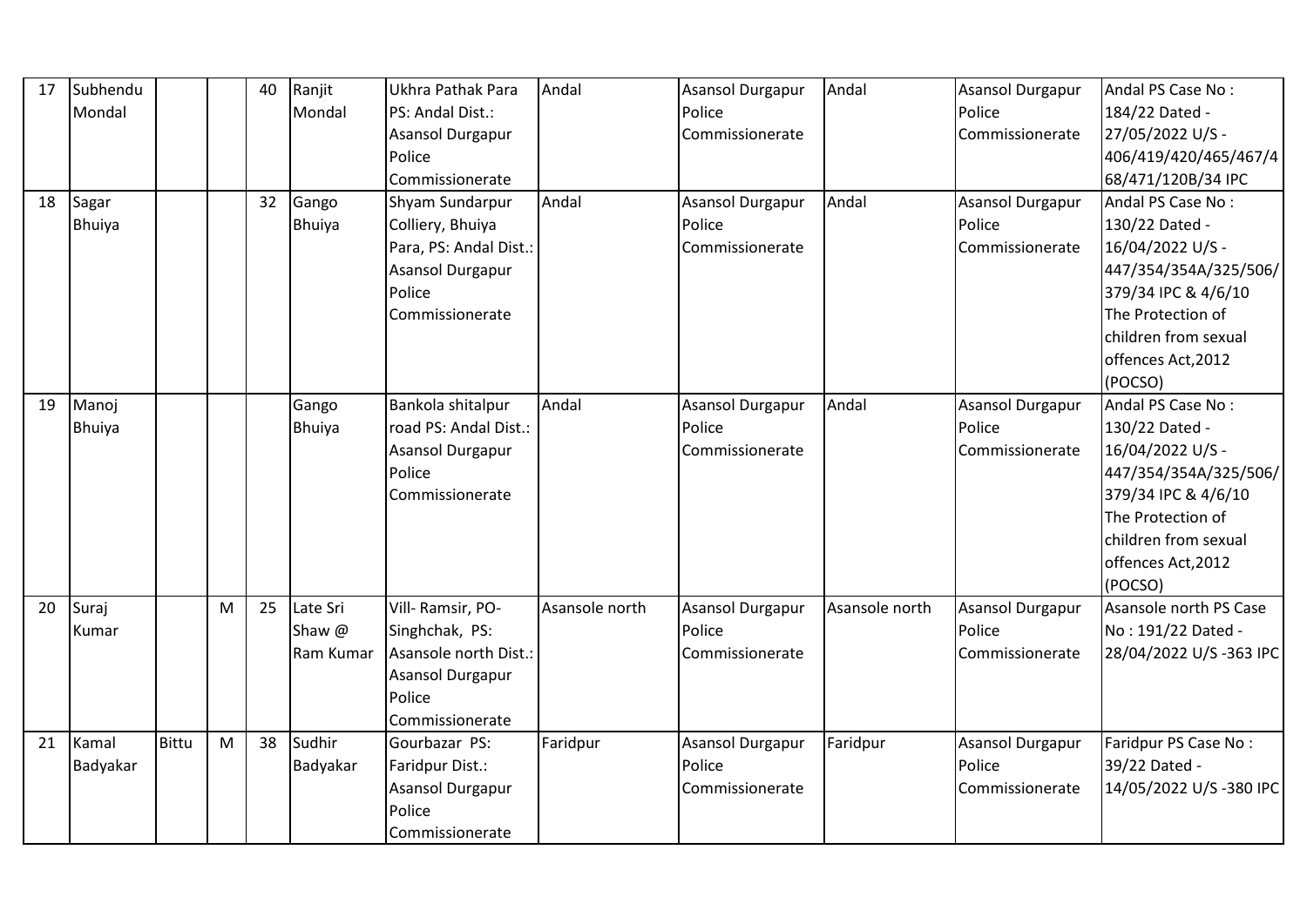| 22 | Nilesh<br>Chatterjee          | Chatt<br>opadh<br>yaya | M | 25 | Sanjib<br>Chatterjee<br>@<br>Chattopadh | Pandabeswar<br>Nichupara, PS-<br>Pandaveswar, Dist-<br>PaschimBardhaman<br>PS: Pandabeshwar<br>Dist.: Asansol<br><b>Durgapur Police</b><br>Commissionerate | Pandabeshwar   | <b>Asansol Durgapur</b><br>Police<br>Commissionerate | Pandabeshwar   | Asansol Durgapur<br>Police<br>Commissionerate        | Pandabeshwar PS Case<br>No: 68/22 Dated -<br>28/05/2022 U/S -<br>498A/323/325/34 IPC &<br>3/4 Dowry Prohibition<br>Act, 1961Â           |
|----|-------------------------------|------------------------|---|----|-----------------------------------------|------------------------------------------------------------------------------------------------------------------------------------------------------------|----------------|------------------------------------------------------|----------------|------------------------------------------------------|-----------------------------------------------------------------------------------------------------------------------------------------|
| 23 | Mukesh<br>Yadav               |                        |   |    | Lt. Karu<br>Yadav                       | PS: Raniganj Dist.:<br><b>Asansol Durgapur</b><br>Police<br>Commissionerate                                                                                | Raniganj       | Asansol Durgapur<br>Police<br>Commissionerate        | Raniganj       | <b>Asansol Durgapur</b><br>Police<br>Commissionerate | Raniganj PS Case No:<br>305/22 Dated -<br>28/05/2022 U/S -<br>379/411/120B IPC &<br>30(ii) Coal Mines<br>(Nationalisation) Act,<br>1973 |
| 24 | Mathur<br>Chatait             |                        | M | 22 | Bablu<br>Chatait                        | Shibrampur PS:<br>Bankura Dist.:<br><b>Bankura</b>                                                                                                         | <b>Bankura</b> | <b>Bankura</b>                                       | <b>Bankura</b> | Bankura                                              | Bankura PS Case No:<br>207/22 Dated -<br>25/05/2022 U/S -<br>363/365 IPC                                                                |
| 25 | Amit Bauri                    |                        | M | 19 |                                         | Pradip Bauri PS: Bankura Dist.:<br>Bankura                                                                                                                 | <b>Bankura</b> | <b>Bankura</b>                                       | Bankura women  | Bankura                                              | Bankura women PS Case<br>No: 23/22 Dated -<br>05/03/2022 U/S -<br>376/417/325/307/342/5<br>06 IPC                                       |
| 26 | Gopal<br>Bauri                |                        | M | 45 | Lt. Banku<br><b>Bauri</b>               | Mangram PS:<br>Barjora Dist.:<br><b>Bankura</b>                                                                                                            | <b>Barjora</b> | Bankura                                              | Barjora        | Bankura                                              | Barjora PS Case No:<br>96/22 Dated -<br>28/05/2022 U/S-46A<br>Bengal Excise Act, 1909                                                   |
| 27 | Rabiul<br>Chowdhury           |                        |   | 38 | Jalal<br>Chowdhury                      | Mangram PS:<br>Barjora Dist.:<br><b>Bankura</b>                                                                                                            | Barjora        | <b>Bankura</b>                                       | <b>Barjora</b> | <b>Bankura</b>                                       | Barjora PS Case No:<br>96/22 Dated -<br>28/05/2022 U/S-46A<br>Bengal Excise Act, 1909                                                   |
| 28 | <b>Bikash</b><br><b>Bagdi</b> |                        | M | 30 | Lt Swapan<br><b>Bagdi</b>               | Netrakhanda PS:<br>Patrasayar Dist.:<br>Bankura                                                                                                            | Patrasayar     | <b>Bankura</b>                                       | Patrasayar     | Bankura                                              | Patrasayar PS Case No:<br>81/22 Dated -<br>27/05/2022 U/S -<br>498A/307 IPC                                                             |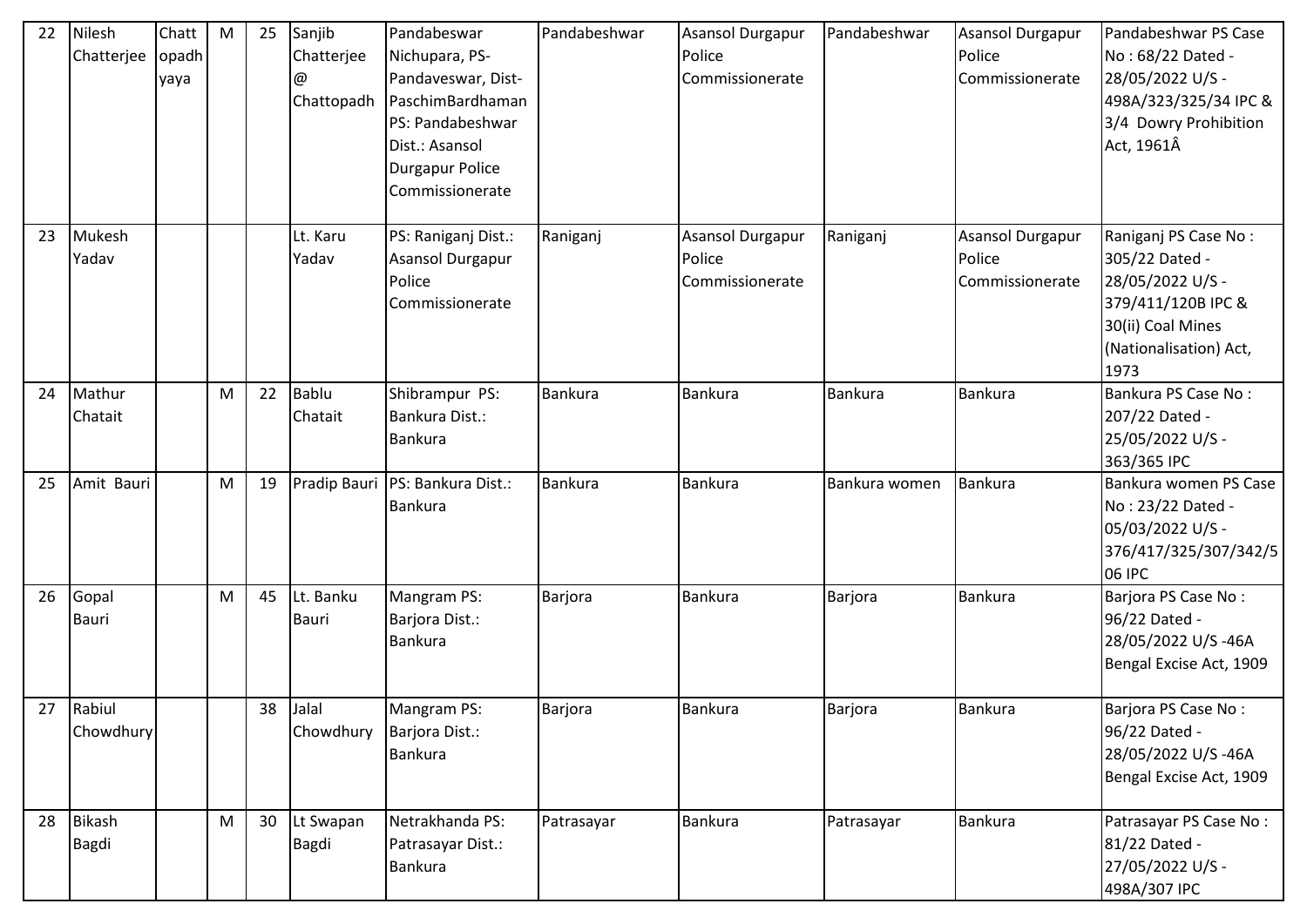| 29 | Rabi Bagdi               |       | ${\sf M}$ | 36 | Mohan<br>Bagdi                 | <b>Barasat PS:</b><br>Patrasayar Dist.:<br><b>Bankura</b>                                                                                                                                 | Patrasayar | Bankura                            | Patrasayar | Bankura        | Patrasayar PS Warrant<br>$No = 14$                                                                                                                                               |
|----|--------------------------|-------|-----------|----|--------------------------------|-------------------------------------------------------------------------------------------------------------------------------------------------------------------------------------------|------------|------------------------------------|------------|----------------|----------------------------------------------------------------------------------------------------------------------------------------------------------------------------------|
| 30 | Snehesh<br><b>Biswas</b> |       | M         | 60 | Late Nirod<br><b>Biswas</b>    | PS: Barasat Dist.:<br><b>Barasat</b>                                                                                                                                                      | Barasat    | <b>Barasat</b>                     | Barasat    | Barasat        | Barasat PS Case No:<br>350/22 Dated -<br>28/05/2022 U/S -304 IPC                                                                                                                 |
| 31 | Mintu<br><b>Biswas</b>   | Minta | M         | 40 | Lt. Narayan<br><b>Biswas</b>   | Radharani<br>Apartment, 3rd<br>floor, Arabindapally,<br>PO+PS-Barasat, Dist-<br>North 24 Parganas.<br>PS: Barasat Dist.:<br>Barasat                                                       | Barasat    | <b>Barasat</b>                     | Habra      | Barasat        | Habra PS Case No:<br>469/22 Dated -<br>19/05/2022 U/S -<br>447/341/326/307/506/3<br>4 IPC & 25 (i)(a)/27/35<br>Arms Act, 1959 & 3/4<br><b>Explosive Substances</b><br>Act, 1908Â |
| 32 | Joy Sekhar<br>Ganguly    | Joy   |           |    | Himangshu<br>Sekhar<br>Ganguly | Sastitala, Shimulpur<br>near Jagrata Sangha<br>Club, P.O-<br>Thakurnagar, P.S-<br>Gaighata, Dist-North<br>24 Parganas. PS:<br>Gaighata Dist.:<br><b>Bongaon Police</b><br><b>District</b> | Gaighata   | Bongaon Police<br><b>District</b>  | Habra      | Barasat        | Habra PS Case No:<br>469/22 Dated -<br>19/05/2022 U/S -<br>447/341/326/307/506/3<br>4 IPC & 25 (i)(a)/27/35<br>Arms Act, 1959 & 3/4<br><b>Explosive Substances</b><br>Act, 1908Â |
| 33 | Suraj<br>Debnath         |       | M         | 22 | Foni<br>Debnath                | Haripara, PO-<br>Nagarukhra, PS-<br>Haringhata, Dist-<br>Nadia. PS:<br>Haringhata Dist.:<br>Ranaghat Police<br><b>District</b>                                                            | Haringhata | Ranaghat Police<br><b>District</b> | Habra      | <b>Barasat</b> | Habra PS Case No:<br>253/22 Dated -<br>21/03/2022 U/S -<br>399/402 IPC                                                                                                           |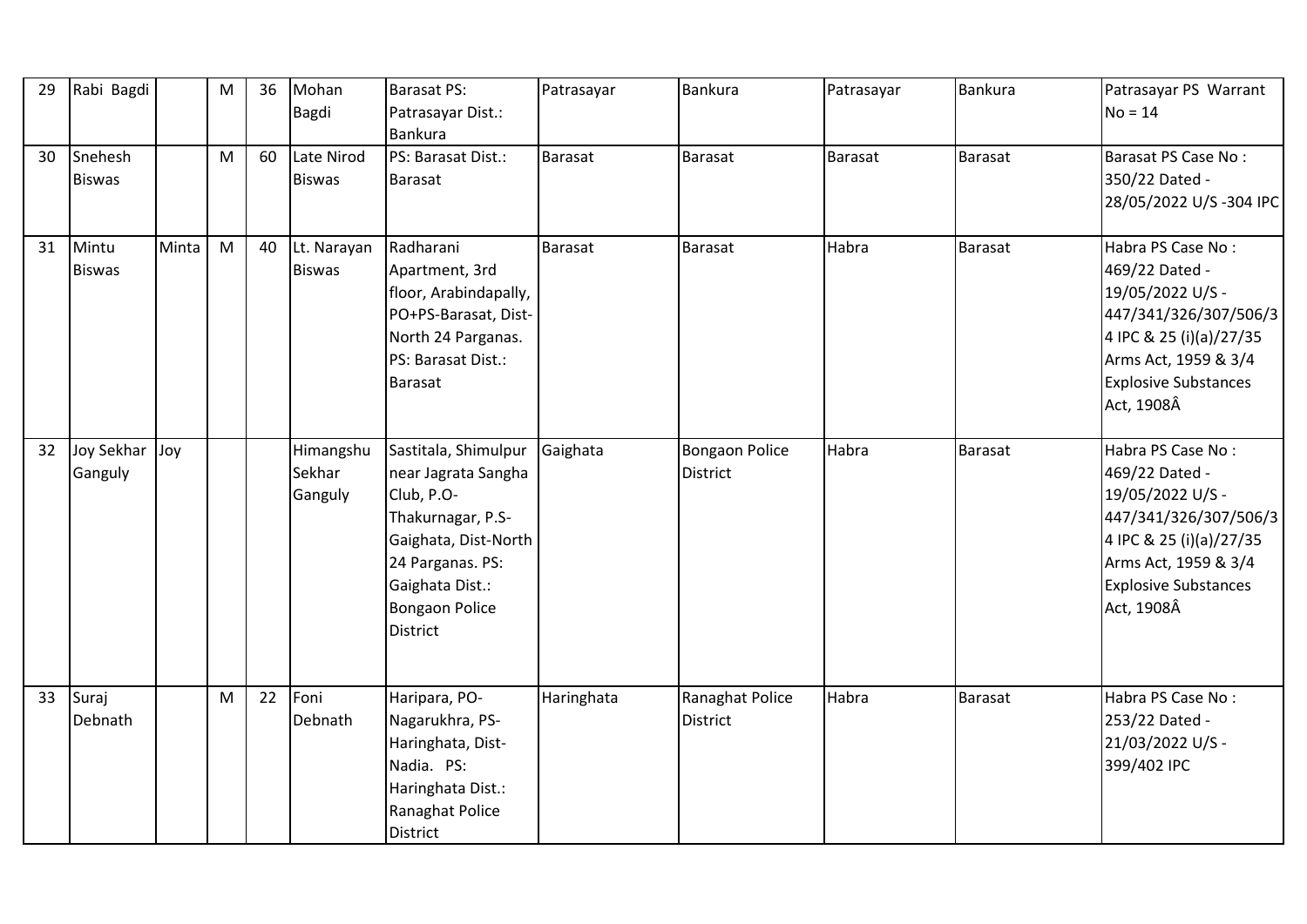| 34 | Narayan<br>Paul      | ${\sf M}$ | 45 | Haripada<br>Paul      | Mahisha<br>Maslandapur, PO-<br>Kumra Kashipur, PS-<br>Habra, Dist-North 24<br>Parganas PS: Habra<br>Dist.: Barasat                                                 | Habra       | <b>Barasat</b> | Habra       | <b>Barasat</b> | Habra PS Case No:<br>502/22 Dated -<br>26/05/2022 U/S -<br>341/448/325/308/506/3<br>4 IPC                                |
|----|----------------------|-----------|----|-----------------------|--------------------------------------------------------------------------------------------------------------------------------------------------------------------|-------------|----------------|-------------|----------------|--------------------------------------------------------------------------------------------------------------------------|
| 35 | Sukhendu<br>Nath Das |           | 27 | S/o-late              | Village-Domjur,<br>Prasanta Das Wadipur, Nimtala,<br>PS-Domjur, Dist-<br>Howrah. PS: Habra<br>Dist.: Barasat                                                       | Habra       | Barasat        | Habra       | Barasat        | Habra PS Case No:<br>506/22 Dated -<br>28/05/2022 U/S -<br>279/338 IPC                                                   |
| 36 | Debasish<br>Mondal   | M         | 33 | Siddiswar<br>Mondal   | Kamdemkathi, PO-<br>Kamdebkathi, PS-<br>Deganga, Dist-North<br>24 Parganas. PS:<br>Habra Dist.: Barasat                                                            | Habra       | <b>Barasat</b> | Habra       | Barasat        | Habra PS Case No:<br>507/22 Dated -<br>28/05/2022 U/S -<br>498A/406/506/313 IPC<br>& 3/4 Dowry Prohibition<br>Act, 1961Â |
| 37 | Surojit<br>Sarkar    |           | 30 | S/o-kartick<br>Sarkar | Ayera, PO-Hatthuba, Habra<br>PS-Habra, Dist-North<br>24 Parganas. PS:<br>Habra Dist.: Barasat                                                                      |             | Barasat        | Habra       | <b>Barasat</b> | Habra PS Case No:<br>511/22 Dated -<br>28/05/2022 U/S -<br>279/338/427 IPC                                               |
| 38 | Avay<br>Mondal       | M         | 20 | Late Dilip<br>Mondal  | Abdalpur<br>Ramkrishnapally<br>near Durga Puja<br>Math, PO-Abdalpur,<br>PS-Madhyamgram,<br>Dist.- North 24<br>Parganas PS:<br>Madhyamgram Dist.:<br><b>Barasat</b> | Madhyamgram | <b>Barasat</b> | Madhyamgram | <b>Barasat</b> | Madhyamgram PS Case<br>No: 267/22 Dated -<br>28/05/2022 U/S -<br>341/323/325/506/34 IPC                                  |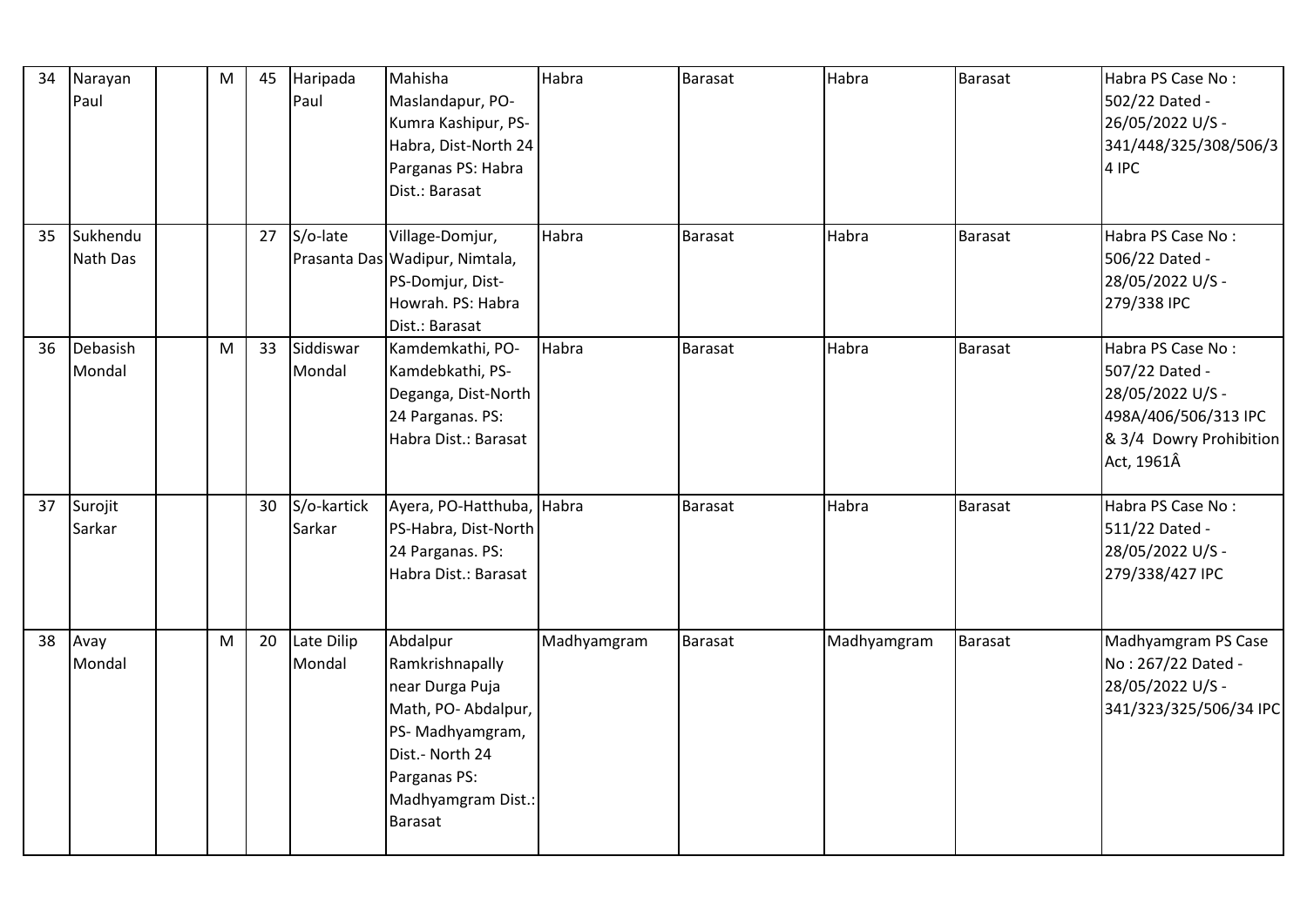| 39 | Rabiul<br>Islam          |       | M  |    | Ayeb Ali                        | Bearachapa PS:<br>Deganga Dist.:<br>Barasat                                                                                    | Deganga   | <b>Barasat</b>                        | Sasan     | <b>Barasat</b>                               | Sasan PS Case No: 73/22<br>Dated - 22/04/2022 U/S -<br>379/411 IPC & 4D The<br>West Bengal Land<br>Reforms Act, 1955 |
|----|--------------------------|-------|----|----|---------------------------------|--------------------------------------------------------------------------------------------------------------------------------|-----------|---------------------------------------|-----------|----------------------------------------------|----------------------------------------------------------------------------------------------------------------------|
| 40 | Mamata<br>Pal            | Payel | F. | 25 | Raju Pal                        | PS: Belghoria Dist.:<br>Barrackpore Police<br>Commissionerate                                                                  | Belghoria | Barrackpore Police<br>Commissionerate | Belghoria | Barrackpore Police<br>Commissionerate        | Belghoria PS Case No:<br>296/22 Dated -<br>28/05/2022 U/S -306 IPC                                                   |
| 41 | Rajesh<br>Shaw           |       | M  |    | Om Prakash<br>Shaw              | PS: Bhatpara Dist.:<br><b>Barrackpore Police</b><br>Commissionerate                                                            | Bhatpara  | Barrackpore Police<br>Commissionerate | Bhatpara  | Barrackpore Police<br>Commissionerate        | Bhatpara PS Case No:<br>408/22 Dated -<br>27/05/2022 U/S -<br>325/307 IPC                                            |
| 42 | Sanjay Ray               |       | M  |    |                                 | Sukumar Ray PS: Bhatpara Dist.:<br>Barrackpore Police<br>Commissionerate                                                       | Bhatpara  | Barrackpore Police<br>Commissionerate | Bhatpara  | Barrackpore Police<br>Commissionerate        | Bhatpara PS Case No:<br>406/22 Dated -<br>26/05/2022 U/S -<br>399/402 IPC                                            |
| 43 | Gopal<br>Prasad<br>Kahar |       | M  |    | Lt. Jagadish<br>Prasad<br>Kahar | PS: Bhatpara Dist.:<br><b>Barrackpore Police</b><br>Commissionerate                                                            | Bhatpara  | Barrackpore Police<br>Commissionerate | Bhatpara  | Barrackpore Police<br>Commissionerate        | Bhatpara PS Case No:<br>406/22 Dated -<br>26/05/2022 U/S -<br>399/402 IPC                                            |
| 44 | Sudip Saha               |       |    |    | Dinesh Saha                     | Dakshin Pratapgarh,<br>PO & PS-Nimta, Kol-<br>49 PS: Nimta Dist.:<br>Barrackpore Police<br>Commissionerate                     | Nimta     | Barrackpore Police<br>Commissionerate | Nimta     | <b>Barrackpore Police</b><br>Commissionerate | Nimta PS Case No:<br>308/22 Dated -<br>25/05/2022 U/S-379 IPC                                                        |
| 45 | Dilip Yadav              |       |    |    | Panduram<br>Yadav               | Tegar Temple Road,<br>Shyamnagar, PS-<br>Jagaddal, (N) 24 Pgs.<br>PS: Jagaddal Dist.:<br>Barrackpore Police<br>Commissionerate | Jagaddal  | Barrackpore Police<br>Commissionerate | Nimta     | <b>Barrackpore Police</b><br>Commissionerate | Nimta PS Case No:<br>308/22 Dated -<br>25/05/2022 U/S-379 IPC                                                        |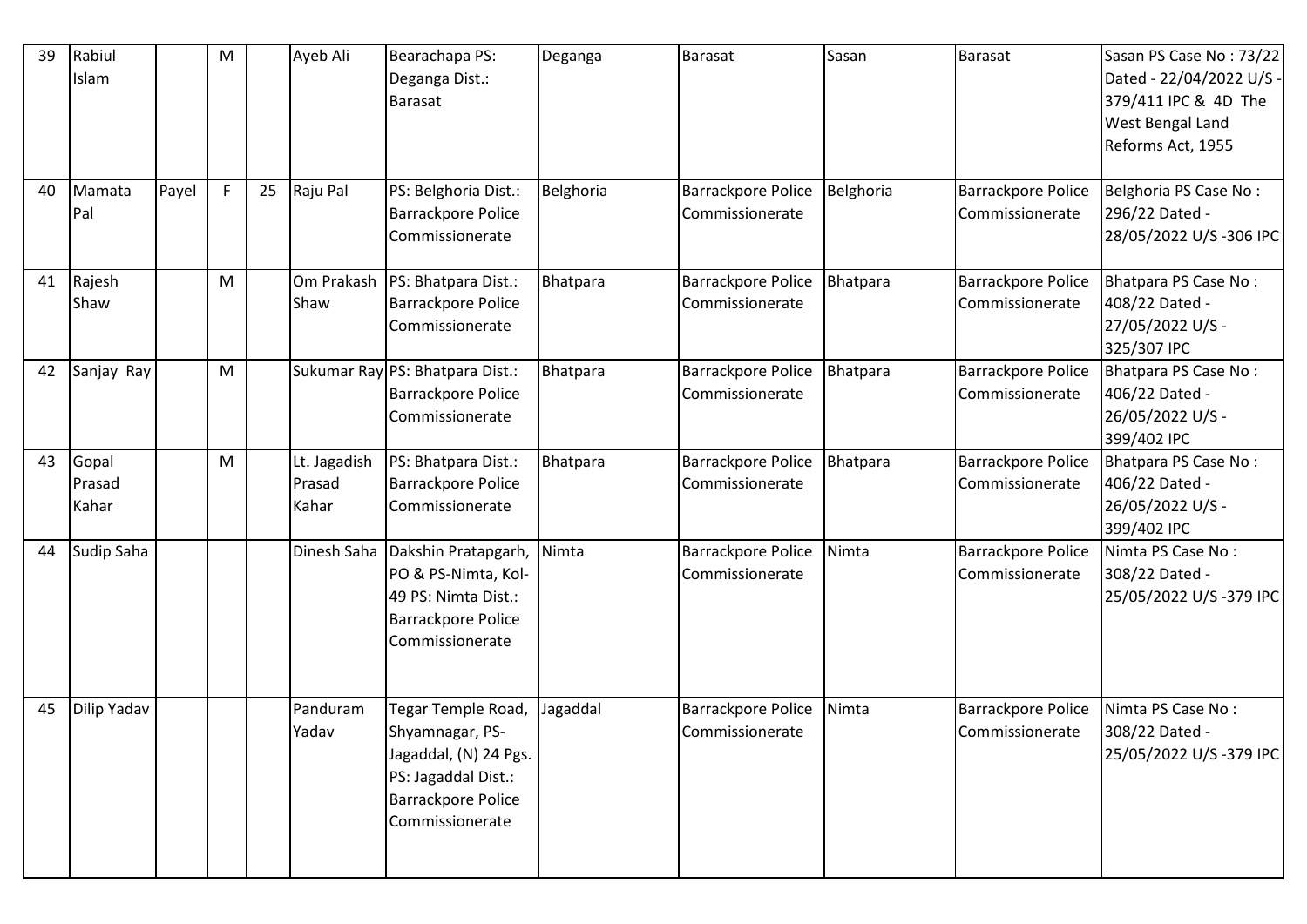| 46 | Ardhendu  | @     |   |    | S/o Susanta | Vill-Madarat Das                | Baruipur | <b>Baruipur Police</b> | Baruipur | <b>Baruipur Police</b> | Baruipur PS Case No:    |
|----|-----------|-------|---|----|-------------|---------------------------------|----------|------------------------|----------|------------------------|-------------------------|
|    | Mallick   | Manik |   |    | Mallick     | Para, PO-Madarat,               |          | <b>District</b>        |          | <b>District</b>        | 935/22 Dated -          |
|    |           |       |   |    |             | PS-Baruipur, Dist-              |          |                        |          |                        | 27/05/2022 U/S -        |
|    |           |       |   |    |             | South 24 Parganas               |          |                        |          |                        | 448/354/325/506 IPC     |
|    |           |       |   |    |             | PS: Baruipur Dist.:             |          |                        |          |                        |                         |
|    |           |       |   |    |             | <b>Baruipur Police</b>          |          |                        |          |                        |                         |
|    |           |       |   |    |             | District                        |          |                        |          |                        |                         |
| 47 | Abdul A   |       | M | 39 | Lt. Hazi    | Khirishkhali, PS-               | Basanti  | <b>Baruipur Police</b> | Basanti  | <b>Baruipur Police</b> | Basanti PS Case No:     |
|    | Ohed Moll |       |   |    |             | Amjed Molla Basanti, Dist-South |          | <b>District</b>        |          | <b>District</b>        | 388/22 Dated -          |
|    |           |       |   |    |             | 24 Pgs PS: Basanti              |          |                        |          |                        | 28/05/2022 U/S -63/65   |
|    |           |       |   |    |             | Dist.: Baruipur Police          |          |                        |          |                        | Copyright Act, 1957     |
|    |           |       |   |    |             | <b>District</b>                 |          |                        |          |                        | (Relevant Provisions) Â |
|    |           |       |   |    |             |                                 |          |                        |          |                        |                         |
| 48 | Bimal     |       | M | 58 | Kalipada    | Taldaha, PS-Basanti,            | Basanti  | <b>Baruipur Police</b> | Basanti  | <b>Baruipur Police</b> | Basanti PS Case No:     |
|    | Mistry    |       |   |    | Mistry      | Dist-South 24 Pgs               |          | <b>District</b>        |          | <b>District</b>        | 387/22 Dated -          |
|    |           |       |   |    |             | PS: Basanti Dist.:              |          |                        |          |                        | 27/05/2022 U/S -        |
|    |           |       |   |    |             | <b>Baruipur Police</b>          |          |                        |          |                        | 363/365/109 IPC         |
|    |           |       |   |    |             | <b>District</b>                 |          |                        |          |                        |                         |
|    |           |       |   |    |             |                                 |          |                        |          |                        |                         |
| 49 | Amar      |       | M | 23 | S/o-Ajit    | Uttar Taldi, PS-                | Canning  | <b>Baruipur Police</b> | Canning  | <b>Baruipur Police</b> | Canning PS Case No:     |
|    | Laskar    |       |   |    | Naskar      | Canning, South 24               |          | <b>District</b>        |          | <b>District</b>        | 202/22 Dated -          |
|    |           |       |   |    |             | Parganas PS:                    |          |                        |          |                        | 27/05/2022 U/S-363 IPC  |
|    |           |       |   |    |             | Canning Dist.:                  |          |                        |          |                        |                         |
|    |           |       |   |    |             | <b>Baruipur Police</b>          |          |                        |          |                        |                         |
|    |           |       |   |    |             | <b>District</b>                 |          |                        |          |                        |                         |
| 50 | Sabbir    |       | M | 25 | Lt. Hasem   | 4 No                            | Kultali  | <b>Baruipur Police</b> | Kultali  | <b>Baruipur Police</b> | Kultali PS Case No:     |
|    | Mallik    |       |   |    | Mallik      | Madhusudanpur, PS .             |          | <b>District</b>        |          | <b>District</b>        | 327/22 Dated -          |
|    |           |       |   |    |             | Kultali, 24 Pgs(s) PS:          |          |                        |          |                        | 28/05/2022 U/S -        |
|    |           |       |   |    |             | Kultali Dist.:                  |          |                        |          |                        | 498A/325/307/34 IPC     |
|    |           |       |   |    |             | <b>Baruipur Police</b>          |          |                        |          |                        |                         |
|    |           |       |   |    |             | District                        |          |                        |          |                        |                         |
| 51 | Soleman   |       | M |    |             | Lt. Md Ayub 13 No Chuprijhara,  | Kultali  | <b>Baruipur Police</b> | Kultali  | <b>Baruipur Police</b> | Kultali PS Case No:     |
|    | Laskar    |       |   |    | Ali Laskar  | PS Kultali, 24 Pgs(s),          |          | <b>District</b>        |          | <b>District</b>        | 325/22 Dated -          |
|    |           |       |   |    |             | PS: Kultali Dist.:              |          |                        |          |                        | 27/05/2022 U/S -        |
|    |           |       |   |    |             | <b>Baruipur Police</b>          |          |                        |          |                        | 498A/325/365/368 IPC    |
|    |           |       |   |    |             | District                        |          |                        |          |                        |                         |
|    |           |       |   |    |             |                                 |          |                        |          |                        |                         |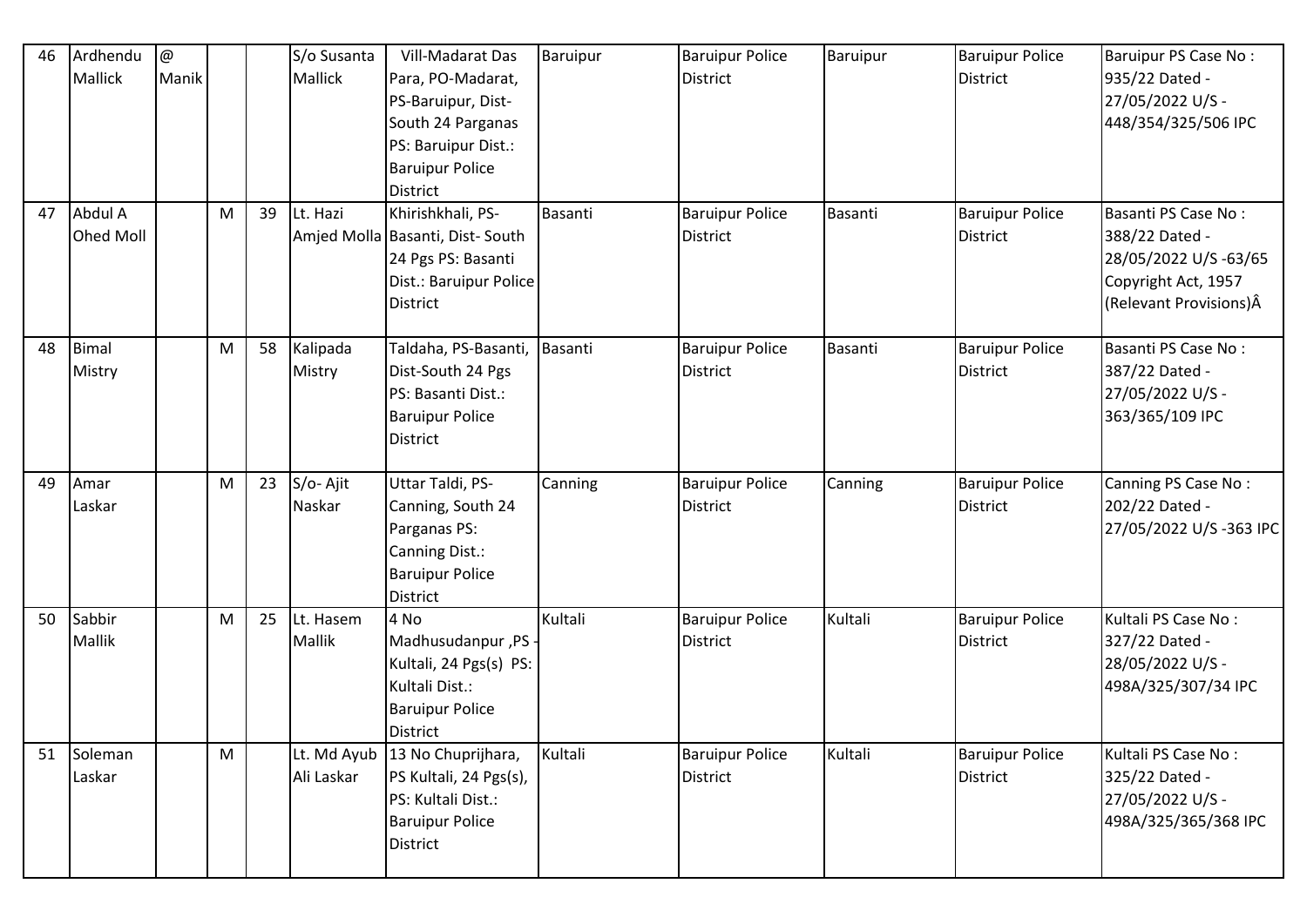| 52 | Md Sultan                      |              | M | 27 | S/o Md<br>Selim          | Kamdarpapur PS<br>Narendrapur PS:<br>Narendrapur Dist.:<br><b>Baruipur Police</b><br>District                             | Narendrapur      | <b>Baruipur Police</b><br><b>District</b> | Narendrapur          | <b>Baruipur Police</b><br><b>District</b> | Narendrapur PS Case No<br>: 568/22 Dated -<br>27/05/2022 U/S -<br>498A/326 IPC & 3/4<br>Dowry Prohibition Act,<br>1961Â |
|----|--------------------------------|--------------|---|----|--------------------------|---------------------------------------------------------------------------------------------------------------------------|------------------|-------------------------------------------|----------------------|-------------------------------------------|-------------------------------------------------------------------------------------------------------------------------|
| 53 | Pranabend<br>Bhattachar<br>yya |              | M | 75 | S/o Lt.<br>Kalibar<br>۱a | Inter Paja Fartabad<br>PS Narendrapur PS:<br>Bhattachariy Narendrapur Dist.:<br><b>Baruipur Police</b><br><b>District</b> | Narendrapur      | <b>Baruipur Police</b><br><b>District</b> | Narendrapur          | <b>Baruipur Police</b><br><b>District</b> | Narendrapur PS Case No<br>429/22 Dated -<br>04/05/2022 U/S-188 IPC                                                      |
| 54 | Virendra<br>Saha Gupta         |              | M | 31 | Lal Babu<br>Saha         | Of Pujaha Patjirwa,<br>PS-Shri Nagar, Dist-<br>West Champara,<br>Bettiah, Bihar                                           |                  | <b>Basirhat</b>                           | Sundarban<br>coastal | <b>Baruipur Police</b><br><b>District</b> | Sundarban coastal PS<br>Case No: 176/20 Dated -<br>09/09/2020 U/S -<br>376(D)/34 IPC                                    |
| 55 | Jalaluddin<br>Mondal           |              | M |    | Lt<br>Ali Mondal         | Purba Simla, PS<br>Mohammad Baduria PS: Baduria<br>Dist.: Basirhat                                                        | <b>Baduria</b>   | <b>Basirhat</b>                           | <b>Baduria</b>       | <b>Basirhat</b>                           | Baduria PS Case No:<br>281/22 Dated -<br>13/05/2022 U/S -<br>399/402 IPC &<br>25(i)(a)/27 Arms Act,<br>1959             |
| 56 | Nirmal<br>Mondal               | <b>Tarak</b> |   |    | Shibapada<br>Mondal      | PS: Bashirhat Dist.:<br><b>Basirhat</b>                                                                                   | <b>Bashirhat</b> | <b>Basirhat</b>                           | Bashirhat            | Basirhat                                  | Bashirhat PS Case No:<br>333/22 Dated -<br>28/05/2022 U/S-14<br>Foreigners Act, 1946Â                                   |
| 57 | Yeachin<br>Sana                |              | M | 24 | Jakir Sana               | Dakshin Chandpur,<br>PO- Makhalgacha, PS-<br>Hasnabad PS:<br>Hasnabad Dist.:<br><b>Basirhat</b>                           | Hasnabad         | Basirhat                                  | Hasnabad             | <b>Basirhat</b>                           | Hasnabad PS Case No:<br>267/22 Dated -<br>28/05/2022 U/S -<br>341/323/354/509/506<br><b>IPC</b>                         |
| 58 | Mostakin<br>Molla              |              |   | 20 | Rajakul<br>Molla         | <b>Bhabanipur Madhya</b><br>Nilati, PS-Hasnabad<br>PS: Hasnabad Dist.:<br><b>Basirhat</b>                                 | Hasnabad         | <b>Basirhat</b>                           | Hasnabad             | Basirhat                                  | Hasnabad PS Case No:<br>268/22 Dated -<br>28/05/2022 U/S -<br>354C/448/376/511/323/<br>325/506/34 IPC                   |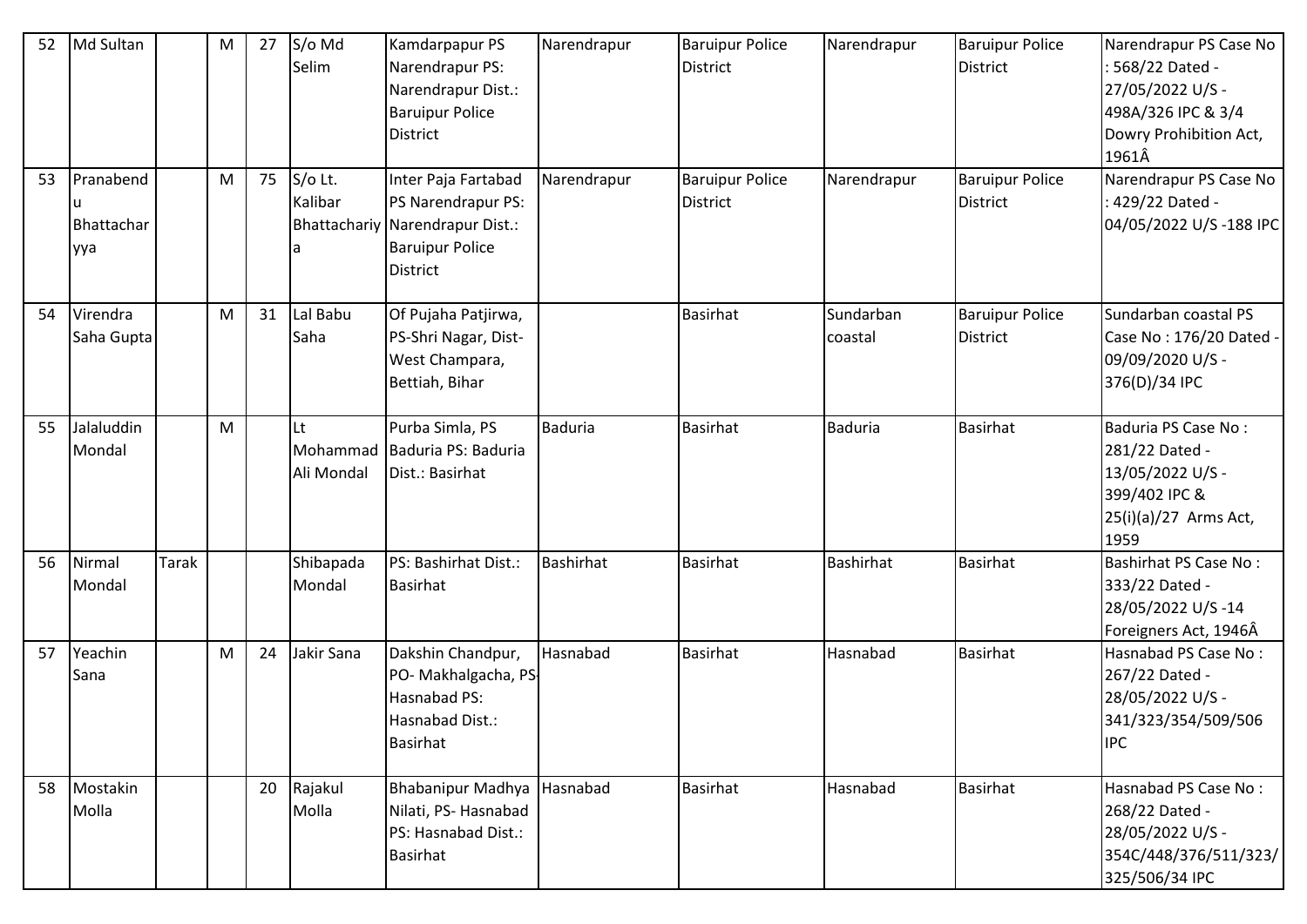| 59 | Mostafijur<br>Molla    |        |    | 18 | Rajakul<br>Molla                      | <b>Bhabanipur Madhya</b><br>Nilati, PS-Hasnabad<br>PS: Hasnabad Dist.:<br>Basirhat              | Hasnabad    | <b>Basirhat</b> | Hasnabad    | <b>Basirhat</b> | Hasnabad PS Case No:<br>268/22 Dated -<br>28/05/2022 U/S -<br>354C/448/376/511/323/<br>325/506/34 IPC |
|----|------------------------|--------|----|----|---------------------------------------|-------------------------------------------------------------------------------------------------|-------------|-----------------|-------------|-----------------|-------------------------------------------------------------------------------------------------------|
| 60 | Arabindu<br><b>Bar</b> |        | M  | 58 | Lt. Bhim Ch.<br><b>Bar</b>            | Rupamari More PS:<br>Hingalganj Dist.:<br><b>Basirhat</b>                                       | Hingalganj  | <b>Basirhat</b> | Hingalganj  | <b>Basirhat</b> | Hingalganj PS Case No:<br>179/21 Dated -<br>24/10/2021 U/S -380 IPC                                   |
| 61 | Dulal Gain             |        | M  |    | <b>Gopal Gain</b>                     | Nityaberia More,<br>under Nazat PS,<br>North 24 Parganas<br>PS: Nazat Dist.:<br><b>Basirhat</b> | Nazat       | <b>Basirhat</b> | Nazat       | <b>Basirhat</b> | Nazat PS Case No:<br>153/22 Dated -<br>28/05/2022 U/S -<br>447/323/325/354B/506<br><b>IPC</b>         |
| 62 | <b>Bharti Roy</b>      |        | F. | 55 |                                       | Prabodh Roy PS: Swarupnagar<br>Dist.: Basirhat                                                  | Swarupnagar | <b>Basirhat</b> | Swarupnagar | <b>Basirhat</b> | Swarupnagar PS Case No<br>: 545/22 Dated -<br>28/05/2022 U/S -<br>379/411/413/414 IPC                 |
| 63 | Sk Jamerul             |        | M  | 33 | Sk Roasan<br>Jalal                    | Bheramari PS: Panrui Panrui<br>Dist.: Birbhum                                                   |             | <b>Birbhum</b>  | Dubrajpore  | Birbhum         | Dubrajpore PS Case No:<br>22/22 Dated -<br>06/02/2022 U/S -<br>379/411/413/414 IPC                    |
| 64 | Sk Rabiul              |        | M  | 30 | Sk Rujman                             | Khojmahammadpur<br>PS: Dubrajpore Dist.:<br><b>Birbhum</b>                                      | Dubrajpore  | <b>Birbhum</b>  | Dubrajpore  | Birbhum         | Dubrajpore PS Case No:<br>61/22 Dated -<br>05/04/2022 U/S -<br>379/411/413/414 IPC                    |
| 65 | Gopinath<br>Mondal     |        | M  | 35 | lLt<br>Fanibhusan<br>Mondal @<br>Fani | Tarapur PS: Lokpur<br>Dist.: Birbhum                                                            | Lokpur      | Birbhum         | Dubrajpore  | Birbhum         | Dubrajpore PS Case No:<br>72/22 Dated -<br>18/04/2022 U/S -<br>279/337/338 IPC                        |
| 66 | Sk Piyarul             | Piarul | M  | 30 | <b>Sk Latik</b>                       | <b>Barhra PS:</b><br>Kankartala Dist.:<br>Birbhum                                               | Kankartala  | <b>Birbhum</b>  | Kankartala  | Birbhum         | Kankartala PS Case No:<br>64/22 Dated -<br>28/05/2022 U/S -<br>399/402 IPC                            |
| 67 | Sk Niyamat             |        |    | 40 | Lt Sk Hakim                           | Barhra PS:<br>Kankartala Dist.:<br>Birbhum                                                      | Kankartala  | <b>Birbhum</b>  | Kankartala  | Birbhum         | Kankartala PS Case No:<br>64/22 Dated -<br>28/05/2022 U/S -<br>399/402 IPC                            |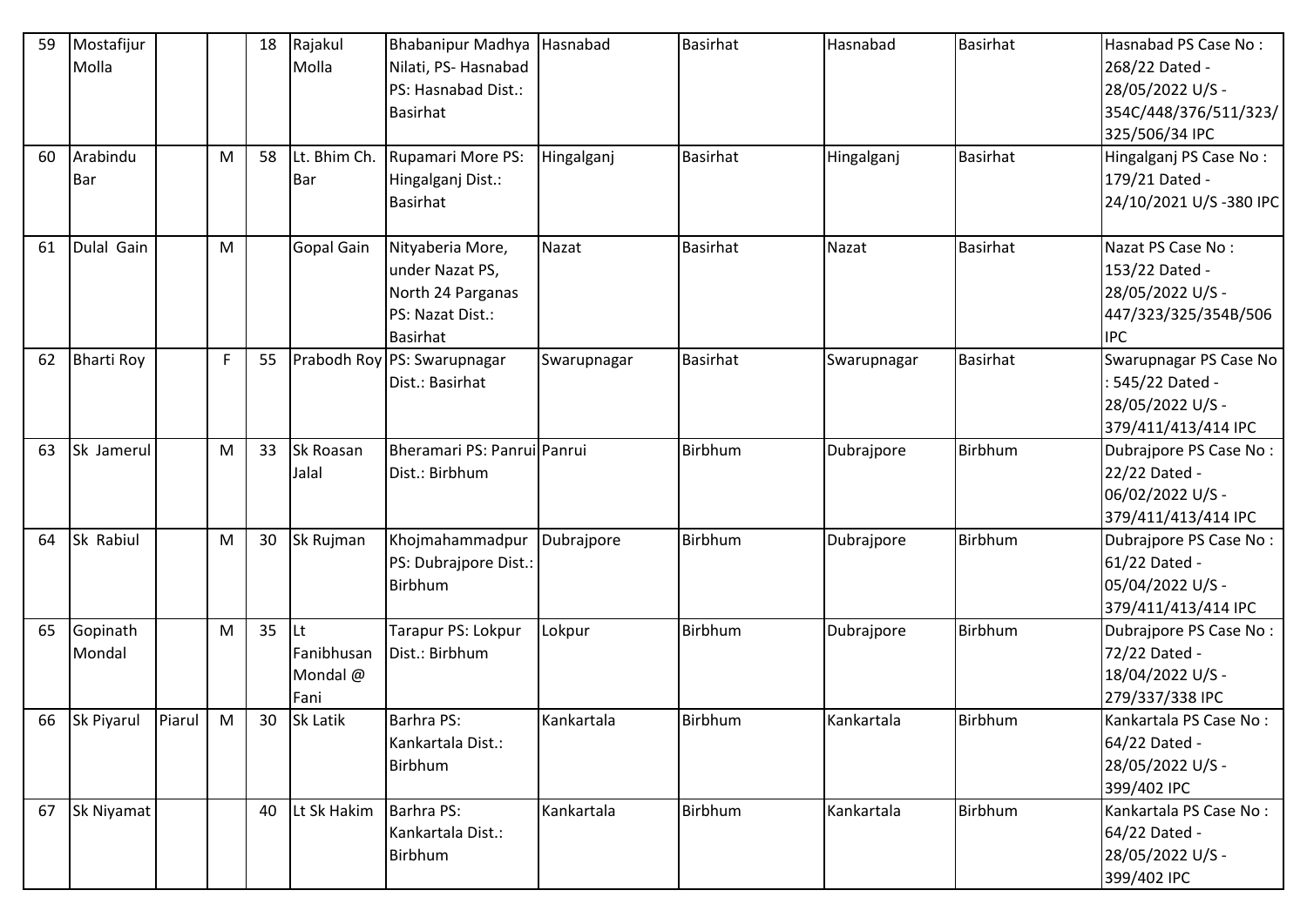| 68 | Taj<br>Mahamma<br>d Khan | M |    | Basiruddin<br>Khan        | PS: Khoyrasole Dist.: Khoyrasole<br>Birbhum                                       |                | Birbhum | Khoyrasole        | Birbhum        | Khoyrasole PS Case No:<br>44/22 Dated -<br>28/05/2022 U/S -<br>25(1)(a) Arms Act, 1959                   |
|----|--------------------------|---|----|---------------------------|-----------------------------------------------------------------------------------|----------------|---------|-------------------|----------------|----------------------------------------------------------------------------------------------------------|
| 69 | Bhagirath<br>Das         | M | 36 |                           | Lt Bhadu Das TILTIKURI PS:<br>Labhpur Dist.:<br><b>Birbhum</b>                    | Labhpur        | Birbhum | Labhpur           | Birbhum        | Labhpur PS Case No:<br>88/22 Dated -<br>28/05/2022 U/S -<br>46(A)(C) Bengal Excise<br>Act, 1909          |
| 70 | Kanchan<br>Ghosh         | M |    | Lt. Gourhari<br>Ghosh     | Bhadulia PS: Lokpur<br>Dist.: Birbhum                                             | Lokpur         | Birbhum | Lokpur            | Birbhum        | Lokpur PS Case No:<br>30/22 Dated -<br>28/05/2022 U/S -46(b)<br>Bengal Excise Act, 1909                  |
| 71 | Srikanta<br><b>Bouri</b> | M | 33 | Lt. Nanda<br><b>Bouri</b> | Nawpara PS: Lokpur<br>Dist.: Birbhum                                              | Lokpur         | Birbhum | Lokpur            | Birbhum        | Lokpur PS Case No:<br>24/22 Dated -<br>10/05/2022 U/S -<br>379/411/413/414 IPC                           |
| 72 | Swapan<br>Das            | M |    | Lt. Bhudeb<br>Das         | Rajjyadharpur Md.<br><b>Bazar Birbhum PS:</b><br>Mahammad bazar<br>Dist.: Birbhum | Mahammad bazar | Birbhum | Mahammad<br>bazar | Birbhum        | Mahammad bazar PS<br>Case No: 168/22 Dated -<br>28/05/2022 U/S -46 (A)<br>(C) Bengal Excise Act,<br>1909 |
| 73 | Susanta<br><b>Bauri</b>  |   |    | Nimai Bauri               | Gonpur Md. Bazar<br>Birbhum PS:<br>Mahammad bazar<br>Dist.: Birbhum               | Mahammad bazar | Birbhum | Mahammad<br>bazar | Birbhum        | Mahammad bazar PS<br>Case No: 167/22 Dated -<br>28/05/2022 U/S -<br>279/338 IPC                          |
| 74 | Milon<br>Mehena          | м |    | Dulal<br>Mehena           | PS: Mergram Dist.:<br>Birbhum                                                     | Mergram        | Birbhum | Mergram           | <b>Birbhum</b> | Mergram PS Case No:<br>106/22 Dated -<br>28/05/2022 U/S -<br>448/376/506 IPC                             |
| 75 | Alamgir Sk               | M | 30 | Ayej Sk                   | <b>Ruprampur PS:</b><br>Murarai Dist.:<br>Birbhum                                 | Murarai        | Birbhum | Murarai           | Birbhum        | Murarai PS Case No:<br>104/22 Dated -<br>28/05/2022 U/S --<br>341/324/325/307/354/3<br>79/34 IPC         |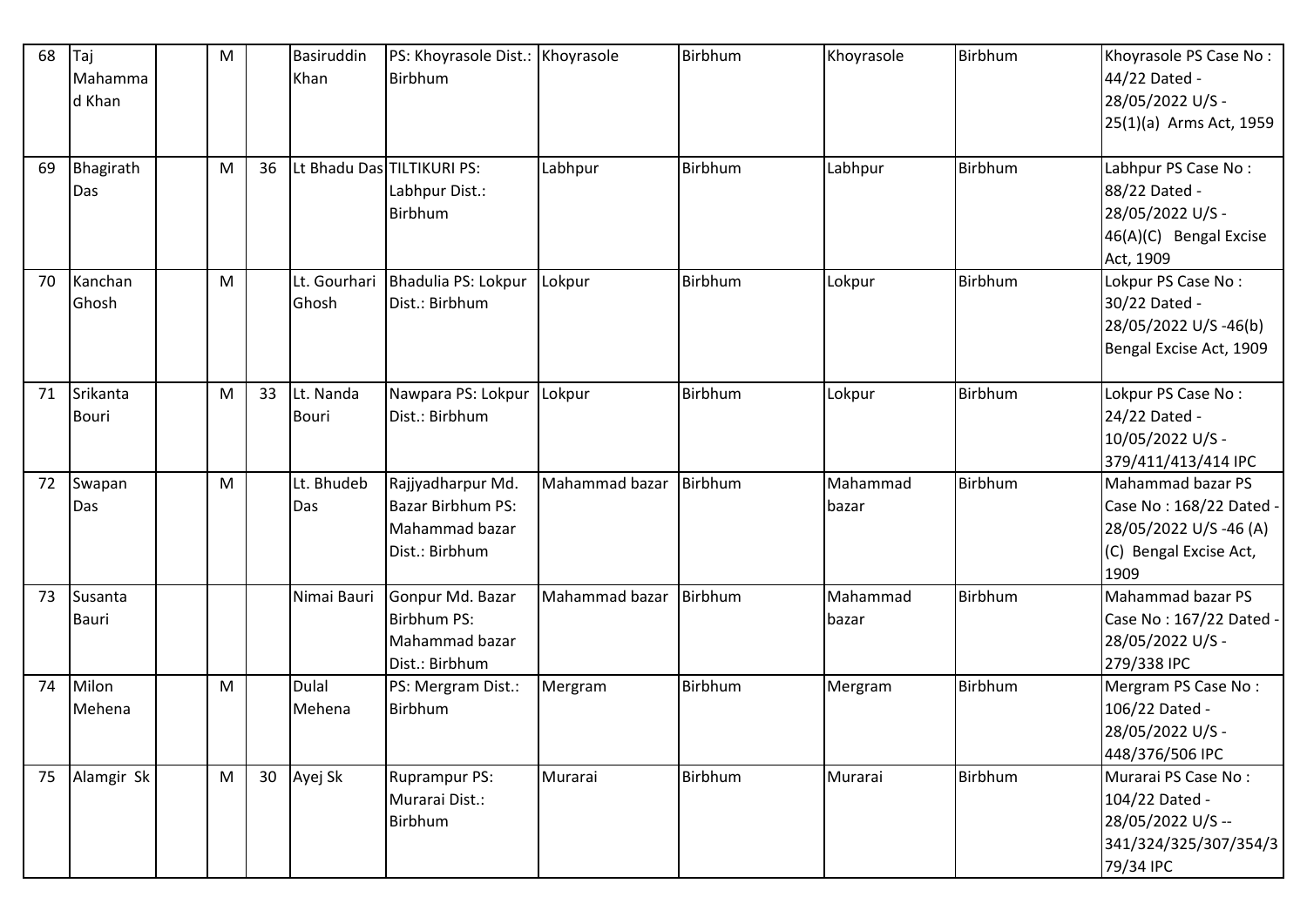| 76 | Sad<br>Mahamma | <b>Bhulu</b> | M | 30 |                    | Murjeban Sk Ruprampur PS:<br>Murarai Dist.: | Murarai | <b>Birbhum</b>  | Murarai   | Birbhum | Murarai PS Case No:<br>105/22 Dated - |
|----|----------------|--------------|---|----|--------------------|---------------------------------------------|---------|-----------------|-----------|---------|---------------------------------------|
|    | d Sk           |              |   |    |                    | Birbhum                                     |         |                 |           |         | 28/05/2022 U/S -                      |
|    |                |              |   |    |                    |                                             |         |                 |           |         | 341/325/326/307/34 IPC                |
|    |                |              |   |    |                    |                                             |         |                 |           |         |                                       |
| 77 | Nishan         |              | M |    | Soharab            | Khanpur PS: Nalhati                         | Nalhati | <b>Birbhum</b>  | Nalhati   | Birbhum | Nalhati PS Case No:                   |
|    | Sekh           |              |   |    | Sekh               | Dist.: Birbhum                              |         |                 |           |         | 226/22 Dated -                        |
|    |                |              |   |    |                    |                                             |         |                 |           |         | 26/05/2022 U/S -                      |
|    |                |              |   |    |                    |                                             |         |                 |           |         | 447/323/324/325/326/3                 |
|    |                |              |   |    |                    |                                             |         |                 |           |         | 07/354(B)/379/34 IPC                  |
| 78 | Maizuddin      |              | M | 58 | Lt. Nuru Sk        | Khanpur PS: Nalhati Nalhati                 |         | <b>Birbhum</b>  | Nalhati   | Birbhum | Nalhati PS Case No:                   |
|    | Sekh           |              |   |    |                    | Dist.: Birbhum                              |         |                 |           |         | 226/22 Dated -                        |
|    |                |              |   |    |                    |                                             |         |                 |           |         | 26/05/2022 U/S -                      |
|    |                |              |   |    |                    |                                             |         |                 |           |         | 447/323/324/325/326/3                 |
|    |                |              |   |    |                    |                                             |         |                 |           |         | 07/354(B)/379/34 IPC                  |
| 79 | Ajay Saha      | Jaya         | M | 46 | <b>Dhiren Saha</b> | Bhabaipur-                                  | Panrui  | <b>Birbhum</b>  | Panrui    | Birbhum | Panrui PS Case No:                    |
|    |                |              |   |    |                    | Domepara PS:                                |         |                 |           |         | 75/22 Dated -                         |
|    |                |              |   |    |                    | Panrui Dist.:                               |         |                 |           |         | 28/05/2022 U/S -                      |
|    |                |              |   |    |                    | Birbhum                                     |         |                 |           |         | 46(A)(c) Bengal Excise                |
|    |                |              |   |    |                    |                                             |         |                 |           |         | Act, 1909                             |
| 80 | Mohon          |              | M | 42 | Lt.                |                                             |         | <b>Basirhat</b> | Rajnagar  | Birbhum | Rajnagar PS Case No:                  |
|    | Mondal         |              |   |    | Baidyanath         |                                             |         |                 |           |         | 46/22 Dated -                         |
|    |                |              |   |    | Mondal             |                                             |         |                 |           |         | 28/05/2022 U/S -                      |
|    |                |              |   |    |                    |                                             |         |                 |           |         | 46(A)(c) Bengal Excise                |
|    |                |              |   |    |                    |                                             |         |                 |           |         | Act, 1909                             |
| 81 | Jayram         |              | M |    | Lt. Hules          |                                             |         | <b>Basirhat</b> | Rampurhat | Birbhum | Rampurhat PS Case No:                 |
|    | Yadav          |              |   |    | Yaday              |                                             |         |                 |           |         | 285/22 Dated -                        |
|    |                |              |   |    |                    |                                             |         |                 |           |         | 28/05/2022 U/S -                      |
|    |                |              |   |    |                    |                                             |         |                 |           |         | 379/411/413/414 IPC                   |
| 82 | Sandip         |              |   |    | Lt. Baleswar       |                                             |         | <b>Basirhat</b> | Rampurhat | Birbhum | Rampurhat PS Case No:                 |
|    | Yadav          |              |   |    | Yaday              |                                             |         |                 |           |         | 285/22 Dated -                        |
|    |                |              |   |    |                    |                                             |         |                 |           |         | 28/05/2022 U/S -                      |
|    |                |              |   |    |                    |                                             |         |                 |           |         | 379/411/413/414 IPC                   |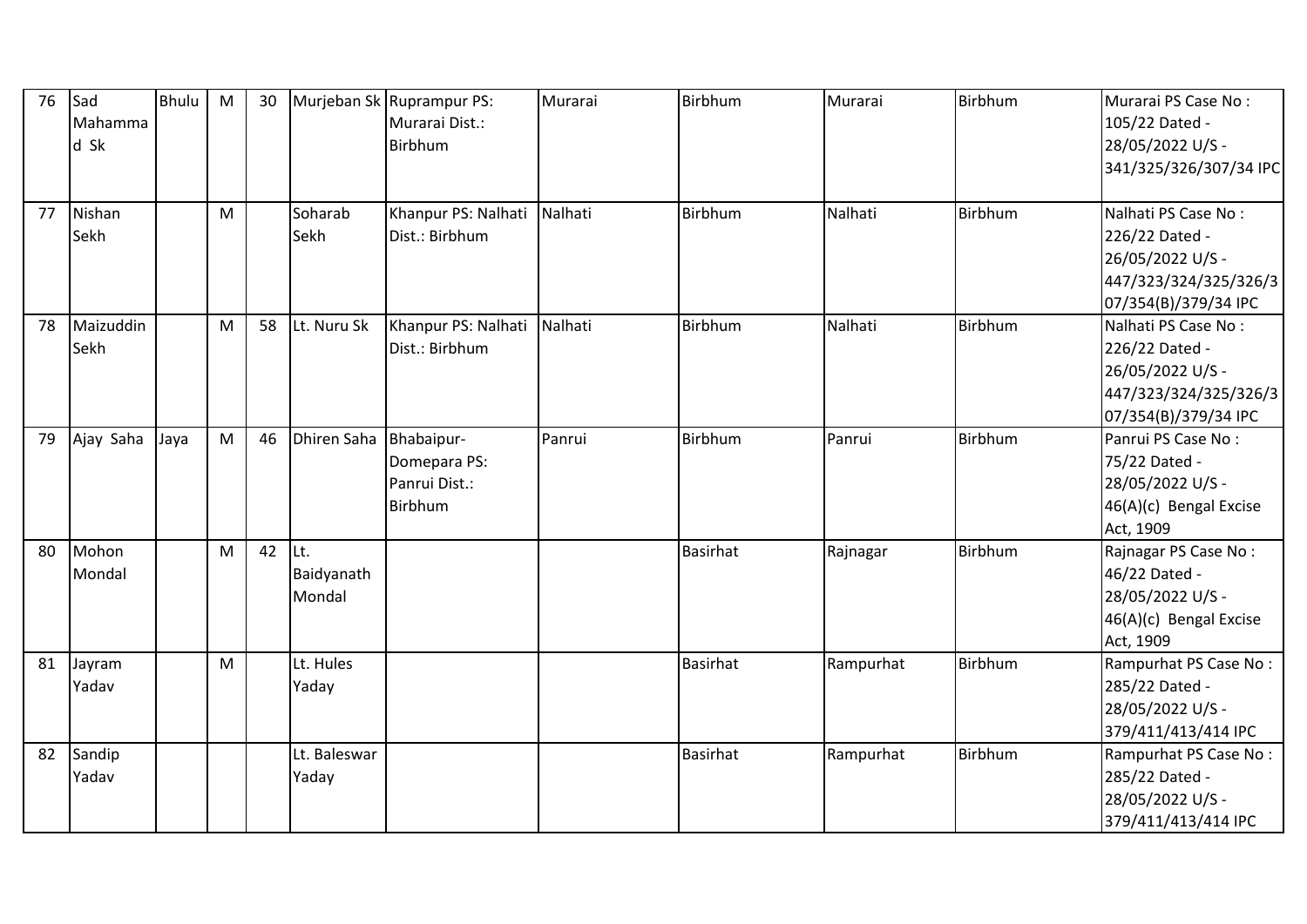| 83 | Sanjit Mal       |           | M | 34 | Giridhari   | Alitor PS: Sainthia                      | Sainthia   | Birbhum | Sainthia | Birbhum | Sainthia PS Case No:     |
|----|------------------|-----------|---|----|-------------|------------------------------------------|------------|---------|----------|---------|--------------------------|
|    |                  |           |   |    | Mal         | Dist.: Birbhum                           |            |         |          |         | 152/22 Dated -           |
|    |                  |           |   |    |             |                                          |            |         |          |         | 28/05/2022 U/S -         |
|    |                  |           |   |    |             |                                          |            |         |          |         | 448/376(3) IPC & 6/8/12  |
|    |                  |           |   |    |             |                                          |            |         |          |         | The Protection of        |
|    |                  |           |   |    |             |                                          |            |         |          |         | children from sexual     |
|    |                  |           |   |    |             |                                          |            |         |          |         | offences Act, 2012       |
|    |                  |           |   |    |             |                                          |            |         |          |         | (POCSO)                  |
| 84 | <b>Sk Abdul</b>  |           | M | 45 | Lt-Sk       | Akudihi PS: Sainthia                     | Sainthia   | Birbhum | Sainthia | Birbhum | Sainthia PS Case No:     |
|    | Hakim            |           |   |    | Sirajuddin  | Dist.: Birbhum                           |            |         |          |         | 153/22 Dated -           |
|    |                  |           |   |    |             |                                          |            |         |          |         | 28/05/2022 U/S-25(1A)    |
|    |                  |           |   |    |             |                                          |            |         |          |         | Arms Act, 1959           |
| 85 | Kailash Das      |           | M | 40 | Radha Das   | <b>Rupuspur PS:</b>                      | Khoyrasole | Birbhum | Sainthia | Birbhum | Sainthia PS Case No:     |
|    |                  |           |   |    |             | Khoyrasole Dist.:                        |            |         |          |         | 107/22 Dated -           |
|    |                  |           |   |    |             | Birbhum                                  |            |         |          |         | 27/04/2022 U/S -         |
|    |                  |           |   |    |             |                                          |            |         |          |         | 399/402 IPC              |
| 86 | <b>Gopal Das</b> | Raja      | M | 24 | Netai Das   | Netajipally Ward No-Sainthia             |            | Birbhum | Sainthia | Birbhum | Sainthia PS Case No:     |
|    |                  |           |   |    |             | 08 PS: Sainthia Dist.:                   |            |         |          |         | 107/22 Dated -           |
|    |                  |           |   |    |             | Birbhum                                  |            |         |          |         | 27/04/2022 U/S -         |
|    |                  |           |   |    |             |                                          |            |         |          |         | 399/402 IPC              |
| 87 | Sk Ramjan        |           | M |    | Sk Nazrul   | Patharchapuri PS:                        | Suri       | Birbhum | Suri     | Birbhum | Suri PS Case No: 244/22  |
|    |                  |           |   |    |             | Suri Dist.: Birbhum                      |            |         |          |         | Dated - 13/05/2022 U/S - |
|    |                  |           |   |    |             |                                          |            |         |          |         | 399/402 IPC              |
| 88 | Sk Dalim         | <b>Sk</b> |   |    | Sk Sulko    | Tikapara PS: Suri                        | Suri       | Birbhum | Suri     | Birbhum | Suri PS Case No: 244/22  |
|    |                  | Julfika   |   |    |             | Dist.: Birbhum                           |            |         |          |         | Dated - 13/05/2022 U/S - |
|    |                  |           |   |    |             |                                          |            |         |          |         | 399/402 IPC              |
|    |                  |           |   |    |             |                                          |            |         |          |         |                          |
| 89 | Mihir Sk         |           | M | 38 | Md. Geni Sk | Tarapur PS: Suri                         | Suri       | Birbhum | Suri     | Birbhum | Suri PS Case No: 261/22  |
|    |                  |           |   |    |             | Dist.: Birbhum                           |            |         |          |         | Dated - 26/05/2022 U/S - |
|    |                  |           |   |    |             |                                          |            |         |          |         | 399/402 IPC &            |
|    |                  |           |   |    |             |                                          |            |         |          |         | 25(1)(a)/35 Arms Act,    |
|    |                  |           |   |    |             |                                          |            |         |          |         | 1959                     |
| 90 | Kajal Das        |           |   | 42 |             | Lt. Bijoy Das   Mallickgunopara PS: Suri |            | Birbhum | Suri     | Birbhum | Suri PS Case No: 254/22  |
|    |                  |           |   |    |             | Suri Dist.: Birbhum                      |            |         |          |         | Dated - 21/05/2022 U/S - |
|    |                  |           |   |    |             |                                          |            |         |          |         | 448/354B/324/325/307/    |
|    |                  |           |   |    |             |                                          |            |         |          |         | 427/380/506/34/ IPC      |
|    |                  |           |   |    |             |                                          |            |         |          |         |                          |
|    |                  |           |   |    |             |                                          |            |         |          |         |                          |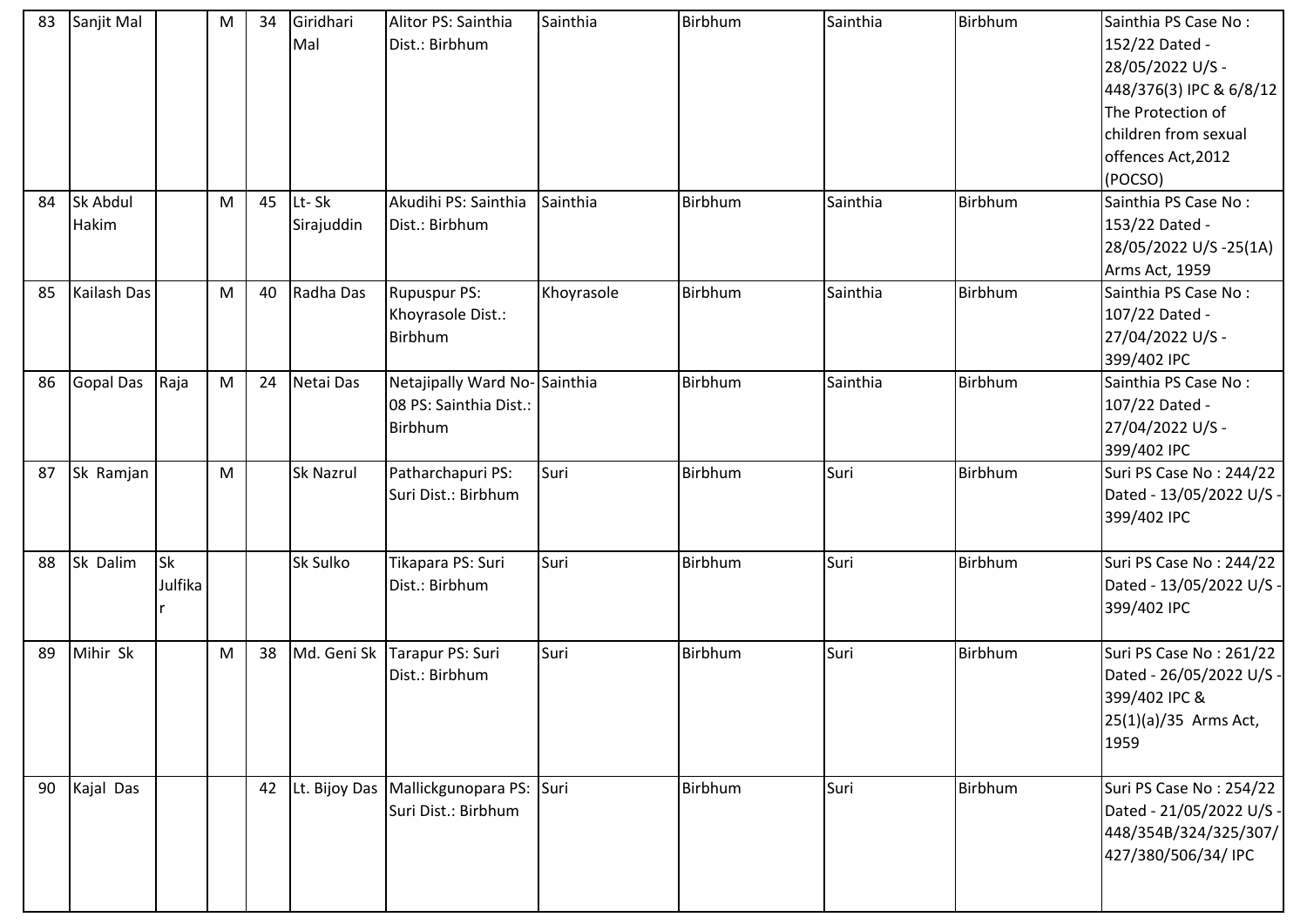| 91 | Sk Silon                    | Salma<br>Khan | M  | 19 | Sk Ramjan                       | Tikapara PS: Suri<br>Dist.: Birbhum                                                                             | Suri          | Birbhum                                        | Suri          | Birbhum                                  | Suri PS Case No: 264/22<br>Dated - 28/05/2022 U/S -<br>461/379 IPC                                                                |
|----|-----------------------------|---------------|----|----|---------------------------------|-----------------------------------------------------------------------------------------------------------------|---------------|------------------------------------------------|---------------|------------------------------------------|-----------------------------------------------------------------------------------------------------------------------------------|
| 92 | Nasiruddin<br><b>Biswas</b> |               | F. | 37 | Najimuddin<br><b>Biswas</b>     | BP No â€" 33/2-S,<br><b>BOP Boyra under PS</b><br>Bagdah PS: Bagdah<br>Dist.: Bongaon<br><b>Police District</b> | Bagdah        | Bongaon Police<br><b>District</b>              | <b>Bagdah</b> | <b>Bongaon Police</b><br><b>District</b> | Bagdah PS Case No:<br>391/22 Dated -<br>28/05/2022 U/S -21(C)<br>Narcotic Drugs and<br>Psychotropic Substances<br>Act, 1985       |
| 93 | Sahimina<br><b>Biswas</b>   |               |    | 33 | Nasiruddin<br><b>Biswas</b>     | BP No â€" 33/2-S,<br><b>BOP Boyra under PS</b><br>Bagdah PS: Bagdah<br>Dist.: Bongaon<br><b>Police District</b> | Bagdah        | Bongaon Police<br><b>District</b>              | Bagdah        | <b>Bongaon Police</b><br><b>District</b> | Bagdah PS Case No:<br>391/22 Dated -<br>28/05/2022 U/S-21(C)<br>Narcotic Drugs and<br><b>Psychotropic Substances</b><br>Act, 1985 |
| 94 | Samim<br><b>Biswas</b>      |               |    | 18 | Nasiruddin<br><b>Biswas</b>     | BP No â€" 33/2-S,<br><b>BOP Boyra under PS</b><br>Bagdah PS: Bagdah<br>Dist.: Bongaon<br><b>Police District</b> | Bagdah        | <b>Bongaon Police</b><br><b>District</b>       | Bagdah        | <b>Bongaon Police</b><br><b>District</b> | Bagdah PS Case No:<br>391/22 Dated -<br>28/05/2022 U/S-21(C)<br>Narcotic Drugs and<br><b>Psychotropic Substances</b><br>Act, 1985 |
| 95 | <b>Tapas</b><br>Gharui      |               | M  | 22 | Anil Gharui                     | Ranghat under PS<br>Bagdah PS: Bagdah<br>Dist.: Bongaon<br><b>Police District</b>                               | <b>Bagdah</b> | <b>Bongaon Police</b><br><b>District</b>       | Bagdah        | <b>Bongaon Police</b><br><b>District</b> | Bagdah PS Case No:<br>371/22 Dated -<br>20/05/2022 U/S -<br>363/365 IPC                                                           |
| 96 | Rajib Roy                   |               | M  |    | Rabin Roy                       | PS: Krishnaganj Dist.: Krishnaganj<br>Krishnanagar Police<br><b>District</b>                                    |               | Krishnanagar Police Bongaon<br><b>District</b> |               | <b>Bongaon Police</b><br><b>District</b> | Bongaon PS Case No:<br>543/22 Dated -<br>28/05/2022 U/S-363 IPC                                                                   |
| 97 | Sukdeb<br><b>Biswas</b>     | Bapan         |    |    | <b>Basudeb</b><br><b>Biswas</b> | PS: Krishnaganj Dist.: Krishnaganj<br>Krishnanagar Police<br><b>District</b>                                    |               | Krishnanagar Police Bongaon<br><b>District</b> |               | <b>Bongaon Police</b><br><b>District</b> | Bongaon PS Case No:<br>543/22 Dated -<br>28/05/2022 U/S-363 IPC                                                                   |
| 98 | Ratna<br>Sadhukhan          |               | F. | 44 | <b>Brinda</b><br>Sadhukhan      | Akaipur Huda PS:<br>Gopalnagar Dist.:<br>Bongaon Police<br><b>District</b>                                      | Gopalnagar    | Bongaon Police<br><b>District</b>              | Gopalnagar    | <b>Bongaon Police</b><br><b>District</b> | <b>Gopalnagar PS Case No:</b><br>292/22 Dated -<br>28/05/2022 U/S -<br>448/325/308/506/34 IPC                                     |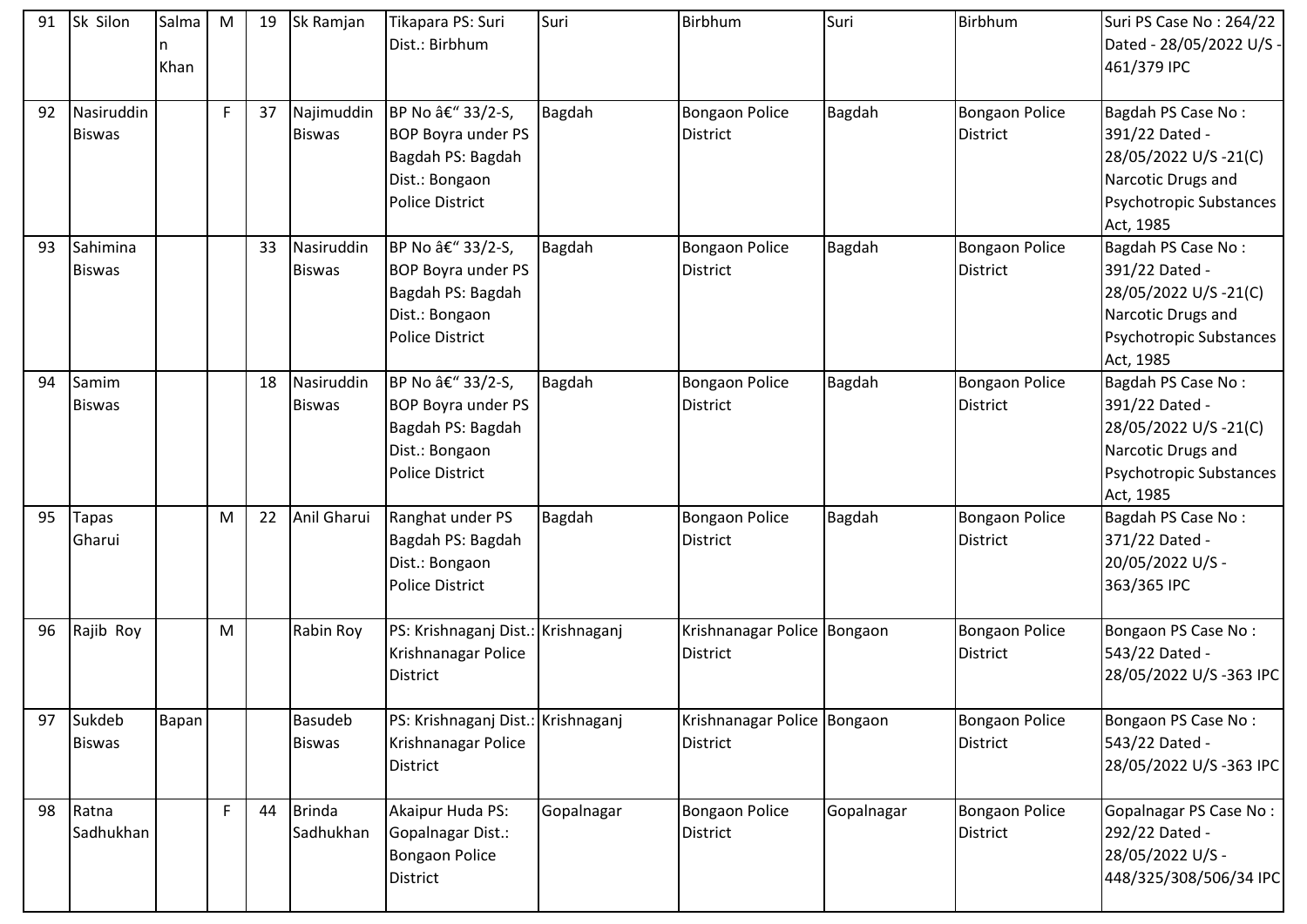| 99  | Harichand       |        | M | lLt.        | PS: Petropole Dist.:             | Petropole  | <b>Bongaon Police</b>  | Petropole  | <b>Bongaon Police</b>  | Petropole PS Case No:         |
|-----|-----------------|--------|---|-------------|----------------------------------|------------|------------------------|------------|------------------------|-------------------------------|
|     | Mridha          |        |   | Satyaranjan | <b>Bongaon Police</b>            |            | <b>District</b>        |            | <b>District</b>        | 164/22 Dated -                |
|     |                 |        |   | Mridha      | District                         |            |                        |            |                        | 28/05/2022 U/S -              |
|     |                 |        |   |             |                                  |            |                        |            |                        | 341/325/326/504 IPC           |
| 100 | Jotis           | Jyotis |   | Nagen       | PS: Petropole Dist.:             | Petropole  | <b>Bongaon Police</b>  | Petropole  | <b>Bongaon Police</b>  | Petropole PS Case No:         |
|     | Mondal          | Ih.    |   | Mondal      | <b>Bongaon Police</b>            |            | <b>District</b>        |            | <b>District</b>        | 165/22 Dated -                |
|     |                 | Mond   |   |             | <b>District</b>                  |            |                        |            |                        | 28/05/2022 U/S -              |
|     |                 | al     |   |             |                                  |            |                        |            |                        | 417/419/465/467/468/4         |
|     |                 |        |   |             |                                  |            |                        |            |                        | 71 IPC & 14 Foreigners        |
|     |                 |        |   |             |                                  |            |                        |            |                        | Act, 1946Â                    |
| 101 | <b>Sk Rahim</b> |        |   | Sk. Ismail  | PS: Bhadreswar                   | Bhadreswar | Chandannagar           | Bhadreswar | Chandannagar           | <b>Bhadreswar PS Case No:</b> |
|     |                 |        |   |             | Dist.: Chandannagar              |            | Police                 |            | Police                 | 258/22 Dated -                |
|     |                 |        |   |             | Police                           |            | Commissionerate        |            | Commissionerate        | 28/05/2022 U/S -              |
|     |                 |        |   |             | Commissionerate                  |            |                        |            |                        | 399/402 IPC                   |
|     |                 |        |   |             |                                  |            |                        |            |                        |                               |
| 102 | Raja            |        |   | Jawed       | PS: Bhadreswar                   | Bhadreswar | Chandannagar           | Bhadreswar | Chandannagar           | <b>Bhadreswar PS Case No:</b> |
|     | Ansari          |        |   | Ansari      | Dist.: Chandannagar              |            | Police                 |            | Police                 | 258/22 Dated -                |
|     |                 |        |   |             | Police                           |            | Commissionerate        |            | Commissionerate        | 28/05/2022 U/S -              |
|     |                 |        |   |             | Commissionerate                  |            |                        |            |                        | 399/402 IPC                   |
|     |                 |        |   |             |                                  |            |                        |            |                        |                               |
| 103 | Md Kurban       |        |   | Sk. Aslam   | PS: Bhadreswar                   | Bhadreswar | Chandannagar           | Bhadreswar | Chandannagar           | <b>Bhadreswar PS Case No:</b> |
|     |                 |        |   |             |                                  |            |                        |            |                        |                               |
|     |                 |        |   |             | Dist.: Chandannagar              |            | Police                 |            | Police                 | 258/22 Dated -                |
|     |                 |        |   |             | Police                           |            | Commissionerate        |            | Commissionerate        | 28/05/2022 U/S -              |
|     |                 |        |   |             | Commissionerate                  |            |                        |            |                        | 399/402 IPC                   |
|     |                 |        |   |             |                                  |            |                        |            |                        |                               |
| 104 | Hari Chand      |        |   | Sita Ram    | PS: Bhadreswar                   | Bhadreswar | Chandannagar<br>Police | Bhadreswar | Chandannagar<br>Police | Bhadreswar PS Case No:        |
|     | Choudhary       |        |   | Choudhary   | Dist.: Chandannagar<br>Police    |            |                        |            |                        | 258/22 Dated -                |
|     |                 |        |   |             | Commissionerate                  |            | Commissionerate        |            | Commissionerate        | 28/05/2022 U/S -              |
|     |                 |        |   |             |                                  |            |                        |            |                        | 399/402 IPC                   |
|     | 105 Santosh     |        |   | Haripada    | PS: Srirampore Dist.: Srirampore |            | Chandannagar           | Bhadreswar | Chandannagar           | Bhadreswar PS Case No:        |
|     | Malik           |        |   | Malik       | Chandannagar Police              |            | Police                 |            | Police                 | 259/22 Dated -                |
|     |                 |        |   |             | Commissionerate                  |            | Commissionerate        |            | Commissionerate        | 28/05/2022 U/S -46A(c)        |
|     |                 |        |   |             |                                  |            |                        |            |                        | Bengal Excise Act, 1909       |
|     |                 |        |   |             |                                  |            |                        |            |                        |                               |
| 106 | Anil Yadav      |        |   | Sheogi      | PS: Bhadreswar                   | Bhadreswar | Chandannagar           | Bhadreswar | Chandannagar           | <b>Bhadreswar PS Case No:</b> |
|     |                 |        |   | Yadav       | Dist.: Chandannagar              |            | Police                 |            | Police                 | 260/22 Dated -                |
|     |                 |        |   |             | Police                           |            | Commissionerate        |            | Commissionerate        | 28/05/2022 U/S -46A(c)        |
|     |                 |        |   |             | Commissionerate                  |            |                        |            |                        | Bengal Excise Act, 1909       |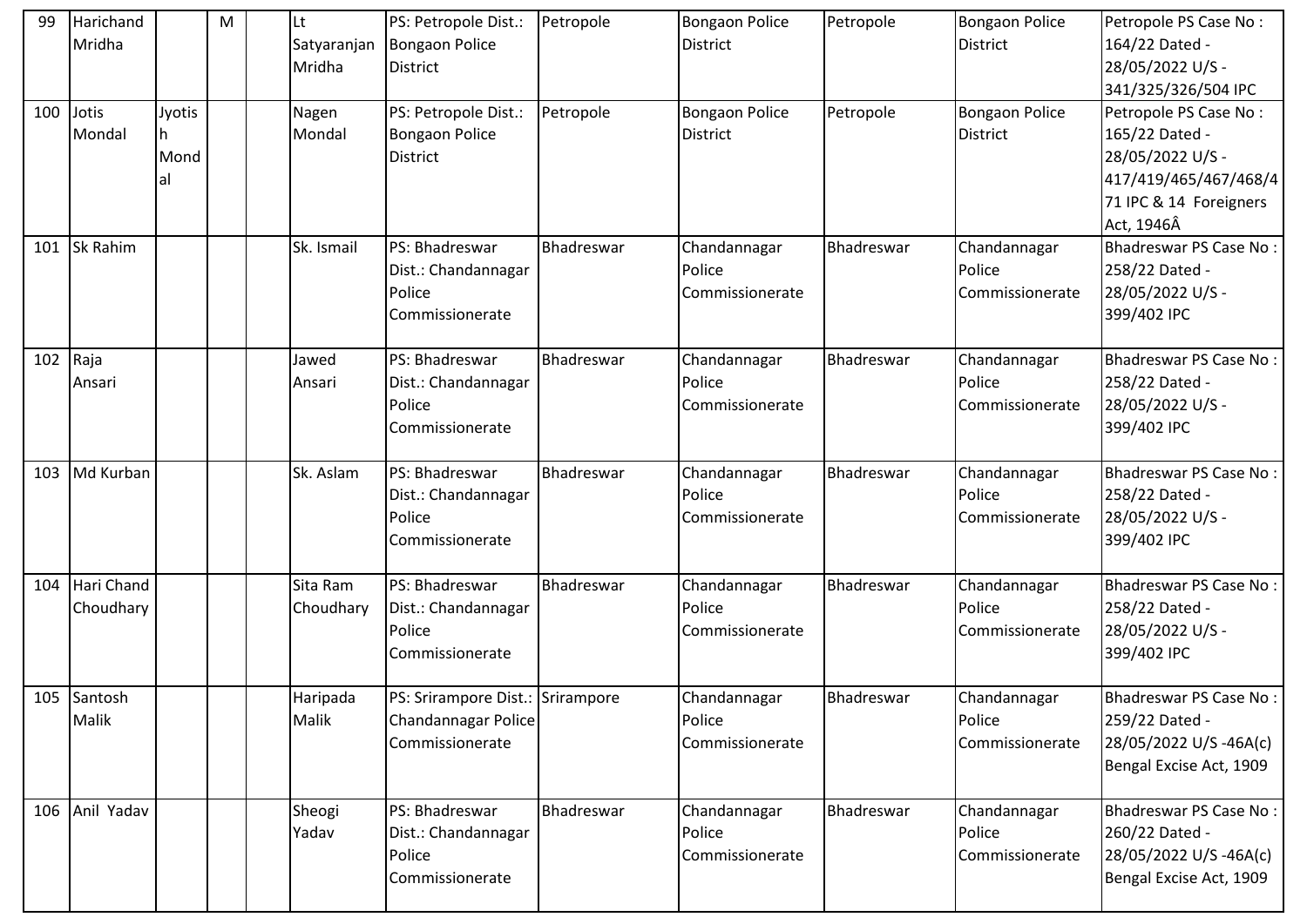| 107 | Dharmindr<br>a Yadav |   |    | Marchu<br>Yadav     | PS: Bhadreswar<br>Dist.: Chandannagar<br>Police<br>Commissionerate | Bhadreswar | Chandannagar<br>Police<br>Commissionerate | Bhadreswar | Chandannagar<br>Police<br>Commissionerate | Bhadreswar PS Case No:<br>261/22 Dated -<br>28/05/2022 U/S-3 4<br>The West Bengal<br><b>Gambling and Prize</b><br>Competitions Act, 1957         |
|-----|----------------------|---|----|---------------------|--------------------------------------------------------------------|------------|-------------------------------------------|------------|-------------------------------------------|--------------------------------------------------------------------------------------------------------------------------------------------------|
| 108 | Magdum<br>Ali        |   |    | Sagir Ali           | PS: Bhadreswar<br>Dist.: Chandannagar<br>Police<br>Commissionerate | Bhadreswar | Chandannagar<br>Police<br>Commissionerate | Bhadreswar | Chandannagar<br>Police<br>Commissionerate | Bhadreswar PS Case No:<br>261/22 Dated -<br>28/05/2022 U/S-3 4<br>The West Bengal<br><b>Gambling and Prize</b><br>Competitions Act, 1957         |
| 109 | Binod<br>Patro       | M |    | Kamdev<br>Patro     | PS: Bhadreswar<br>Dist.: Chandannagar<br>Police<br>Commissionerate | Bhadreswar | Chandannagar<br>Police<br>Commissionerate | Bhadreswar | Chandannagar<br>Police<br>Commissionerate | Bhadreswar PS Case No:<br>261/22 Dated -<br>28/05/2022 U/S-3 4<br>The West Bengal<br><b>Gambling and Prize</b><br>Competitions Act, 1957         |
| 110 | Md Tausif<br>Raza    | M |    | Md Nazir<br>Hussain | PS: Bhadreswar<br>Dist.: Chandannagar<br>Police<br>Commissionerate | Bhadreswar | Chandannagar<br>Police<br>Commissionerate | Bhadreswar | Chandannagar<br>Police<br>Commissionerate | <b>Bhadreswar PS Case No:</b><br>261/22 Dated -<br>28/05/2022 U/S -3 4<br>The West Bengal<br><b>Gambling and Prize</b><br>Competitions Act, 1957 |
| 111 | Himanshu<br>Mishra   | M | 39 | Debabrata<br>Mishra | PS: Bhadreswar<br>Dist.: Chandannagar<br>Police<br>Commissionerate | Bhadreswar | Chandannagar<br>Police<br>Commissionerate | Bhadreswar | Chandannagar<br>Police<br>Commissionerate | <b>Bhadreswar PS Case No:</b><br>69/22 Dated -<br>17/02/2022 U/S -<br>420/406/409/34 IPC                                                         |
| 112 | Monoj Kr<br>Shaw     | M | 42 | Jamuna<br>Shaw      | PS: Bhadreswar<br>Dist.: Chandannagar<br>Police<br>Commissionerate | Bhadreswar | Chandannagar<br>Police<br>Commissionerate | Bhadreswar | Chandannagar<br>Police<br>Commissionerate | Bhadreswar PS Case No:<br>261/22 Dated -<br>28/05/2022 U/S -3 4<br>The West Bengal<br><b>Gambling and Prize</b><br>Competitions Act, 1957        |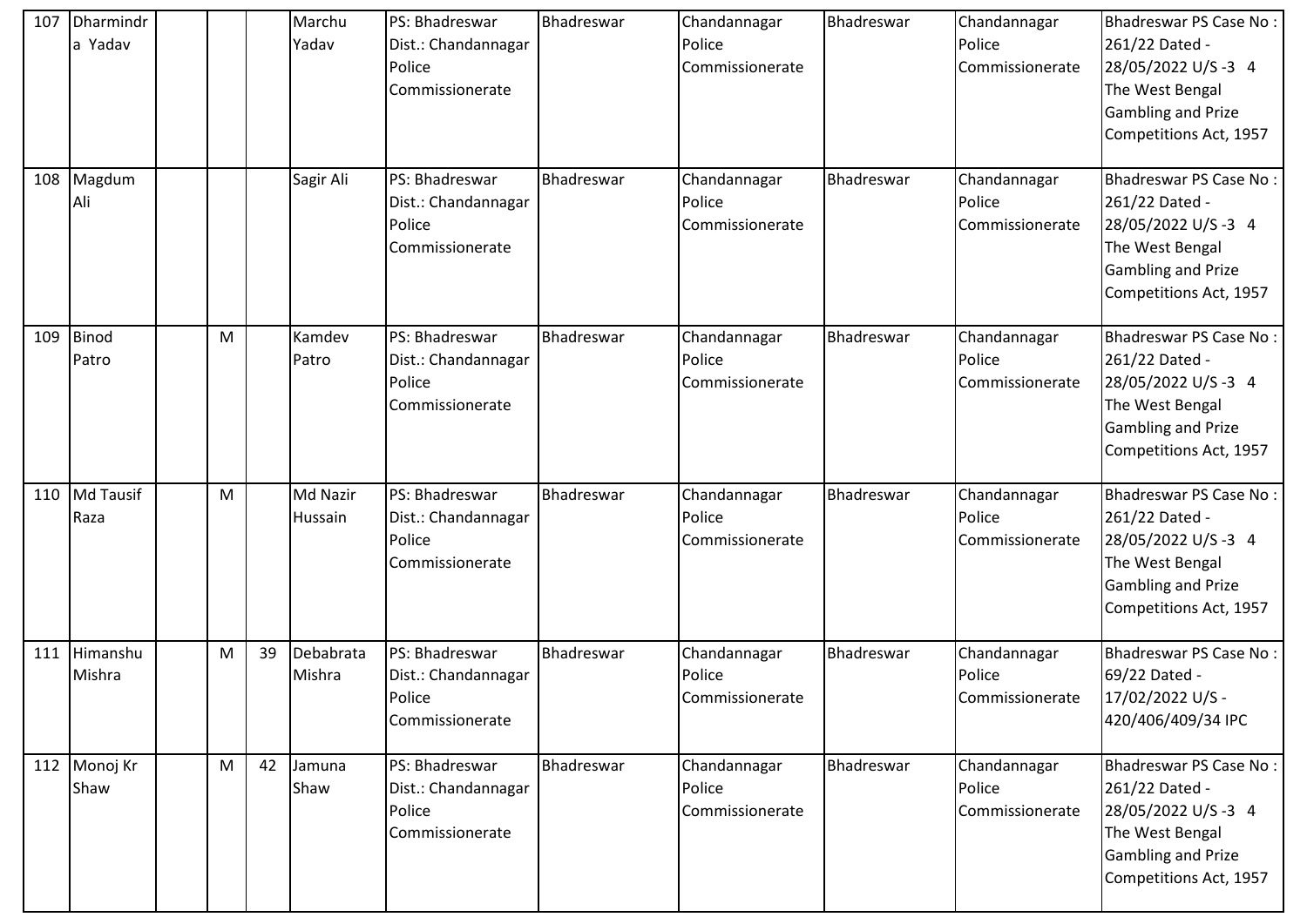| 113 | Akash<br>Chowdhury  | M | 28 | Lt.<br>Nityananda<br>Chowdhury | 2 No. Krishnapur, PS<br>CHN (H) PS:<br>Chinsurah Dist.:<br>Chandannagar Police<br>Commissionerate                                                     | Chinsurah | Chandannagar<br>Police<br>Commissionerate | Chinsurah | Chandannagar<br>Police<br>Commissionerate | Chinsurah PS Case No:<br>264/22 Dated -<br>28/05/2022 U/S-3 The<br><b>West Bengal Gambling</b><br>and Prize Competitions<br>Act, 1957  |
|-----|---------------------|---|----|--------------------------------|-------------------------------------------------------------------------------------------------------------------------------------------------------|-----------|-------------------------------------------|-----------|-------------------------------------------|----------------------------------------------------------------------------------------------------------------------------------------|
| 114 | Dipankar<br>Ghosh   | M | 34 | Pradip<br>Ghosh                | Rabindranagar<br>Kalitala, PS CHN (H)<br>PS: Chinsurah Dist.:<br>Chandannagar Police<br>Commissionerate                                               | Chinsurah | Chandannagar<br>Police<br>Commissionerate | Chinsurah | Chandannagar<br>Police<br>Commissionerate | Chinsurah PS Case No:<br>264/22 Dated -<br>28/05/2022 U/S-3 The<br><b>West Bengal Gambling</b><br>and Prize Competitions<br>Act, 1957  |
| 115 | Subrata<br>Halder   | M | 27 | Ramananda<br>Halder            | 2 No. Krishnapur, PS<br>CHN (H) PS:<br>Chinsurah Dist.:<br>Chandannagar Police<br>Commissionerate                                                     | Chinsurah | Chandannagar<br>Police<br>Commissionerate | Chinsurah | Chandannagar<br>Police<br>Commissionerate | Chinsurah PS Case No:<br>264/22 Dated -<br>28/05/2022 U/S-3 The<br><b>West Bengal Gambling</b><br>and Prize Competitions<br>Act, 1957  |
| 116 | Nayan<br>Bakchi     | M | 26 |                                | Shibu Bakchi Rabindranagar,<br>Kalitala, PS CHN (H)<br>PS: Chinsurah Dist.:<br>Chandannagar Police<br>Commissionerate                                 | Chinsurah | Chandannagar<br>Police<br>Commissionerate | Chinsurah | Chandannagar<br>Police<br>Commissionerate | Chinsurah PS Case No:<br>264/22 Dated -<br>28/05/2022 U/S -3 The<br><b>West Bengal Gambling</b><br>and Prize Competitions<br>Act, 1957 |
| 117 | Tribhuban<br>Thakur | M | 23 | Lt. Mangnu<br>Thakur           | H/o Keshab Jha at<br>Shastinagar,<br>Kanaipur, PS.-<br>Uttarpara, Dist.-<br>Hooghly PS:<br>Uttarpara Dist.:<br>Chandannagar Police<br>Commissionerate | Uttarpara | Chandannagar<br>Police<br>Commissionerate | Dankuni   | Chandannagar<br>Police<br>Commissionerate | Dankuni PS Case No:<br>187/22 Dated -<br>28/05/2022 U/S -<br>341/323/325/307/504/5<br>06/34 IPC                                        |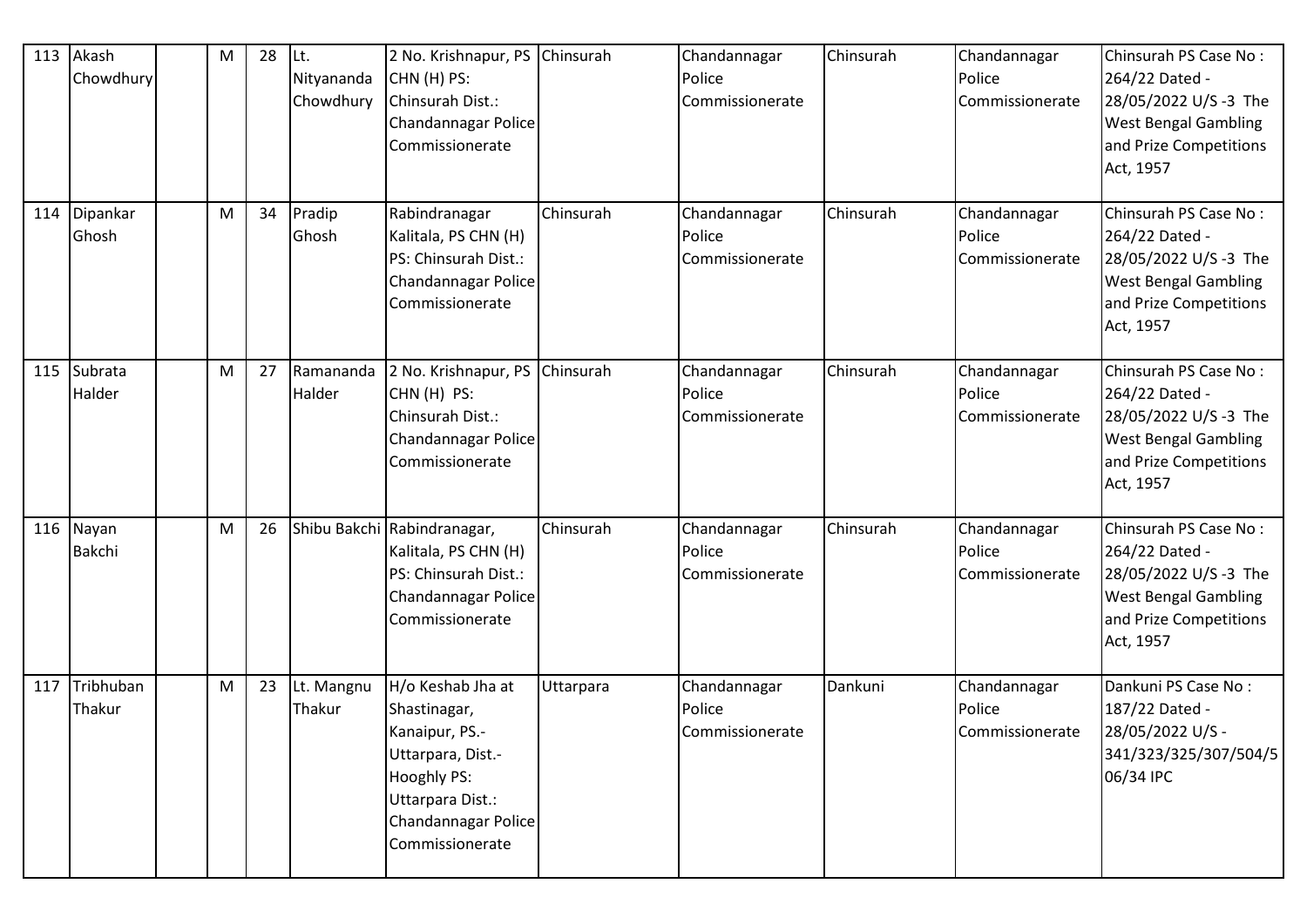| 118 | Nitish Jha       | М | 20 | Santosh Jha          | Shastinagar,<br>Kanaipur, PS.-<br>Uttarpara, Dist.-<br>Hooghly PS:<br>Uttarpara Dist.:<br>Chandannagar Police<br>Commissionerate    | Uttarpara  | Chandannagar<br>Police<br>Commissionerate | Dankuni    | Chandannagar<br>Police<br>Commissionerate | Dankuni PS Case No:<br>187/22 Dated -<br>28/05/2022 U/S -<br>341/323/325/307/504/5<br>06/34 IPC                                          |
|-----|------------------|---|----|----------------------|-------------------------------------------------------------------------------------------------------------------------------------|------------|-------------------------------------------|------------|-------------------------------------------|------------------------------------------------------------------------------------------------------------------------------------------|
| 119 | Nimesh<br>Thakur | M | 23 | Nawa Kumar<br>Thakur | Shastinagar,<br>Kanaipur, PS.-<br>Uttarpara, Dist.-<br>Hooghly PS:<br>Uttarpara Dist.:<br>Chandannagar Police<br>Commissionerate    | Uttarpara  | Chandannagar<br>Police<br>Commissionerate | Dankuni    | Chandannagar<br>Police<br>Commissionerate | Dankuni PS Case No:<br>187/22 Dated -<br>28/05/2022 U/S -<br>341/323/325/307/504/5<br>06/34 IPC                                          |
| 120 | Dipak Jha        | М | 24 | Raghuver<br>Jha      | Shastinagar,<br>Kanaipur, PS.-<br>Uttarpara, Dist.-<br>Hooghly PS:<br>Uttarpara Dist.:<br>Chandannagar Police<br>Commissionerate    | Uttarpara  | Chandannagar<br>Police<br>Commissionerate | Dankuni    | Chandannagar<br>Police<br>Commissionerate | Dankuni PS Case No:<br>187/22 Dated -<br>28/05/2022 U/S -<br>341/323/325/307/504/5<br>06/34 IPC                                          |
| 121 | Sushil<br>Shaw   | M | 24 | Uddharu<br>Shaw      | Jannagar Road, PO-<br>Mahesh, PS-<br>Serampore, Dist-<br>Hooghly PS:<br>Srirampore Dist.:<br>Chandannagar Police<br>Commissionerate | Srirampore | Chandannagar<br>Police<br>Commissionerate | Srirampore | Chandannagar<br>Police<br>Commissionerate | Srirampore PS Case No:<br>169/22 Dated -<br>28/05/2022 U/S-3/4<br>The West Bengal<br><b>Gambling and Prize</b><br>Competitions Act, 1957 |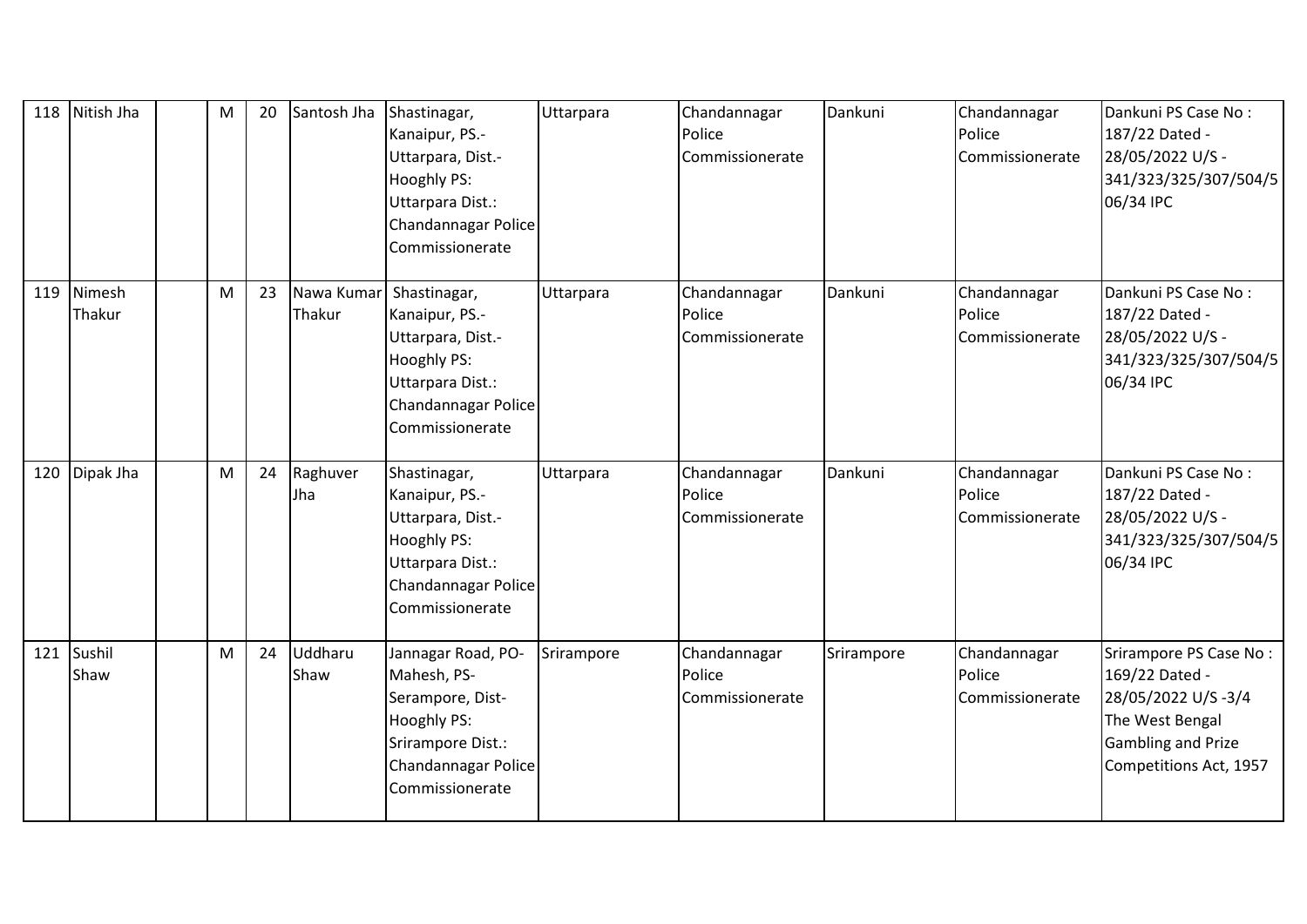| 122 | Akash<br>Singh | M | 23 | Joynarayan<br>Singh | 43, K.M<br>Bhattacharjee<br>Street, PS-<br>Serampore, Dist-<br>Hooghly PS:<br>Srirampore Dist.:<br>Chandannagar Police<br>Commissionerate | Srirampore | Chandannagar<br>Police<br>Commissionerate | Srirampore | Chandannagar<br>Police<br>Commissionerate | Srirampore PS Case No:<br>169/22 Dated -<br>28/05/2022 U/S -3/4<br>The West Bengal<br><b>Gambling and Prize</b><br>Competitions Act, 1957 |
|-----|----------------|---|----|---------------------|-------------------------------------------------------------------------------------------------------------------------------------------|------------|-------------------------------------------|------------|-------------------------------------------|-------------------------------------------------------------------------------------------------------------------------------------------|
| 123 | Raja Swain     | M | 30 | Kailash<br>Swain    | 33 K.M<br>Bhattacharjee<br>Street, PS-<br>Serampore, Dist-<br>Hooghly PS:<br>Srirampore Dist.:<br>Chandannagar Police<br>Commissionerate  | Srirampore | Chandannagar<br>Police<br>Commissionerate | Srirampore | Chandannagar<br>Police<br>Commissionerate | Srirampore PS Case No:<br>169/22 Dated -<br>28/05/2022 U/S-3/4<br>The West Bengal<br><b>Gambling and Prize</b><br>Competitions Act, 1957  |
|     | 124 Md Raja    | M | 28 | Md Mohosin 41, K.M  | Bhattacharjee<br>Street, PS-<br>Serampore, Dist-<br>Hooghly PS:<br>Srirampore Dist.:<br>Chandannagar Police<br>Commissionerate            | Srirampore | Chandannagar<br>Police<br>Commissionerate | Srirampore | Chandannagar<br>Police<br>Commissionerate | Srirampore PS Case No:<br>169/22 Dated -<br>28/05/2022 U/S-3/4<br>The West Bengal<br><b>Gambling and Prize</b><br>Competitions Act, 1957  |
| 125 | Rabi<br>Prasad | M | 27 | Kali Prasad         | 18, Tin Bazar, PS-<br>Serampore, Dist-<br>Hooghly PS:<br>Srirampore Dist.:<br>Chandannagar Police<br>Commissionerate                      | Srirampore | Chandannagar<br>Police<br>Commissionerate | Srirampore | Chandannagar<br>Police<br>Commissionerate | Srirampore PS Case No:<br>169/22 Dated -<br>28/05/2022 U/S-3/4<br>The West Bengal<br><b>Gambling and Prize</b><br>Competitions Act, 1957  |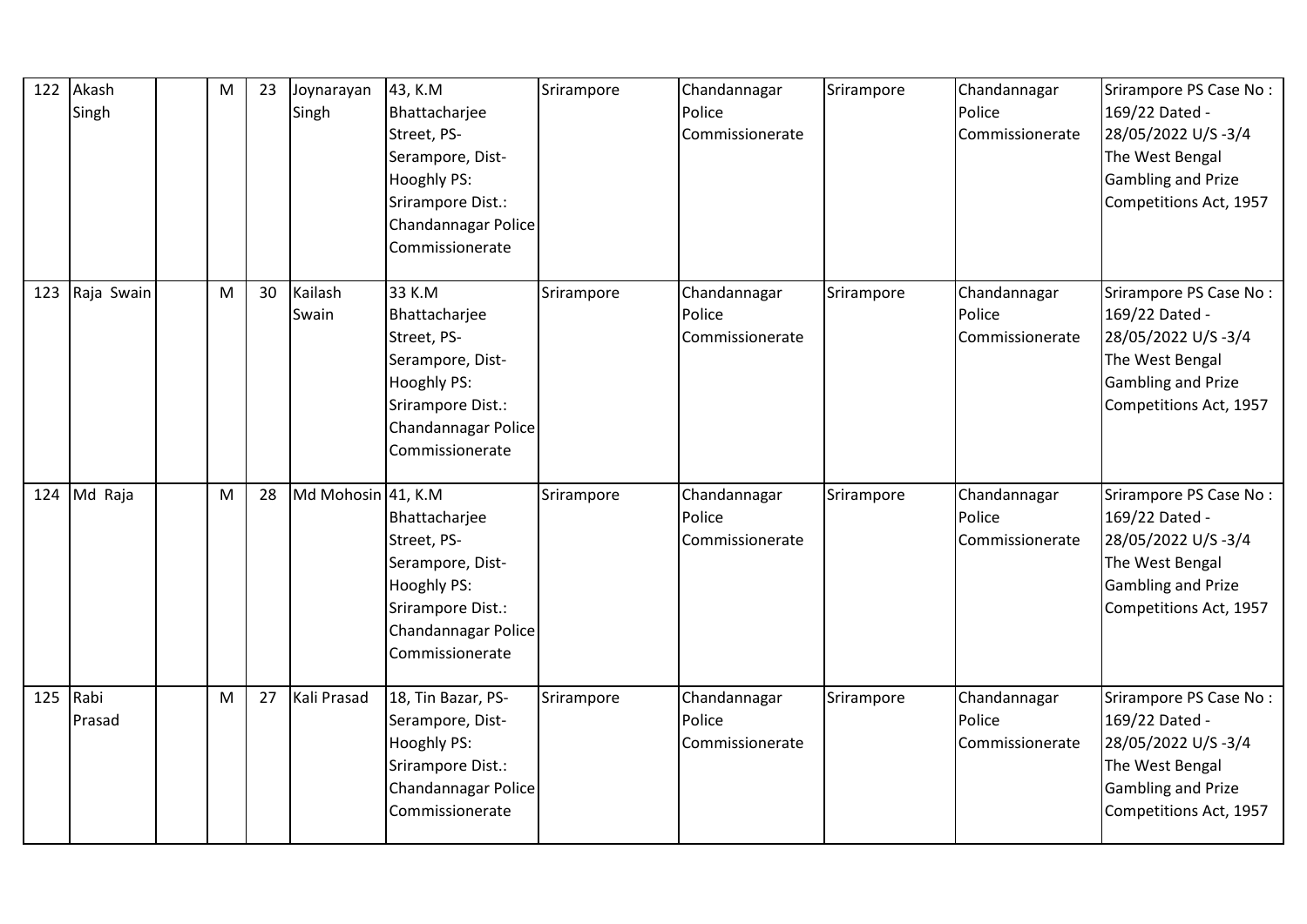| 126 | Amir Khan             | M | 28 | Riyaj Khan                    | K.M. Bhattacharjee<br>Street, PS-<br>Serampore, Hooghly<br>PS: Srirampore Dist.:<br>Chandannagar Police<br>Commissionerate                     | Srirampore       | Chandannagar<br>Police<br>Commissionerate | Srirampore                       | Chandannagar<br>Police<br>Commissionerate | Srirampore PS Case No:<br>169/22 Dated -<br>28/05/2022 U/S-3/4<br>The West Bengal<br><b>Gambling and Prize</b><br>Competitions Act, 1957                      |
|-----|-----------------------|---|----|-------------------------------|------------------------------------------------------------------------------------------------------------------------------------------------|------------------|-------------------------------------------|----------------------------------|-------------------------------------------|---------------------------------------------------------------------------------------------------------------------------------------------------------------|
| 127 | Somnath<br>Chakrabort | M | 39 | Lt. Barun                     | 12 No. Jannagar<br>Chakraborty Road, PO-Mahesh,<br>PS-Serampore,<br>Hooghly PS:<br>Srirampore Dist.:<br>Chandannagar Police<br>Commissionerate | Srirampore       | Chandannagar<br>Police<br>Commissionerate | Srirampore                       | Chandannagar<br>Police<br>Commissionerate | Srirampore PS Case No:<br>170/22 Dated -<br>28/05/2022 U/S -46(A)<br>(c) Bengal Excise Act,<br>1909                                                           |
| 128 | Jaymangal<br>Tiwary   | M |    | Lt.<br>Balmakund<br>Tiwary    | Belgharia 4 No PS:<br><b>Baxsirhat Dist.:</b><br>Coochbehar                                                                                    | <b>Baxsirhat</b> | Coochbehar                                | Baxsirhat                        | Coochbehar                                | <b>Baxsirhat PS Case No:</b><br>213/22 Dated -<br>28/05/2022 U/S -379/41<br><b>IPC</b>                                                                        |
| 129 | Jeherul<br>Islam      | M |    | Kabil Ali                     | Meruartari, Nalbari<br>(Assam) PS:<br><b>Baxsirhat Dist.:</b><br>Coochbehar                                                                    | Baxsirhat        | Coochbehar                                | Baxsirhat                        | Coochbehar                                | <b>Baxsirhat PS Case No:</b><br>213/22 Dated -<br>28/05/2022 U/S -379/41<br><b>IPC</b>                                                                        |
| 130 | Rafikul<br>Islam      | M |    | Abdul Karim                   | Nichuka, Borrpeta,<br>Assam PS: Baxsirhat<br>Dist.: Coochbehar                                                                                 | <b>Baxsirhat</b> | Coochbehar                                | Baxsirhat                        | Coochbehar                                | Baxsirhat PS Case No:<br>213/22 Dated -<br>28/05/2022 U/S-379/41<br><b>IPC</b>                                                                                |
| 131 | Ramendra<br>Karmakar  | M | 59 | Lt.<br>Radhakanta<br>Karmakar | PS: Sahebganj Dist.:<br>Coochbehar                                                                                                             | Sahebganj        | Coochbehar                                | Coochbehar<br><b>Cyber Crime</b> | Coochbehar                                | Coochbehar Cyber Crime<br>PS Case No: 08/22<br>Dated - 25/05/2022 U/S -<br>354D/509 IPC & 66C<br>Information Technology<br>Act, 2000 (Relevant<br>Provisions) |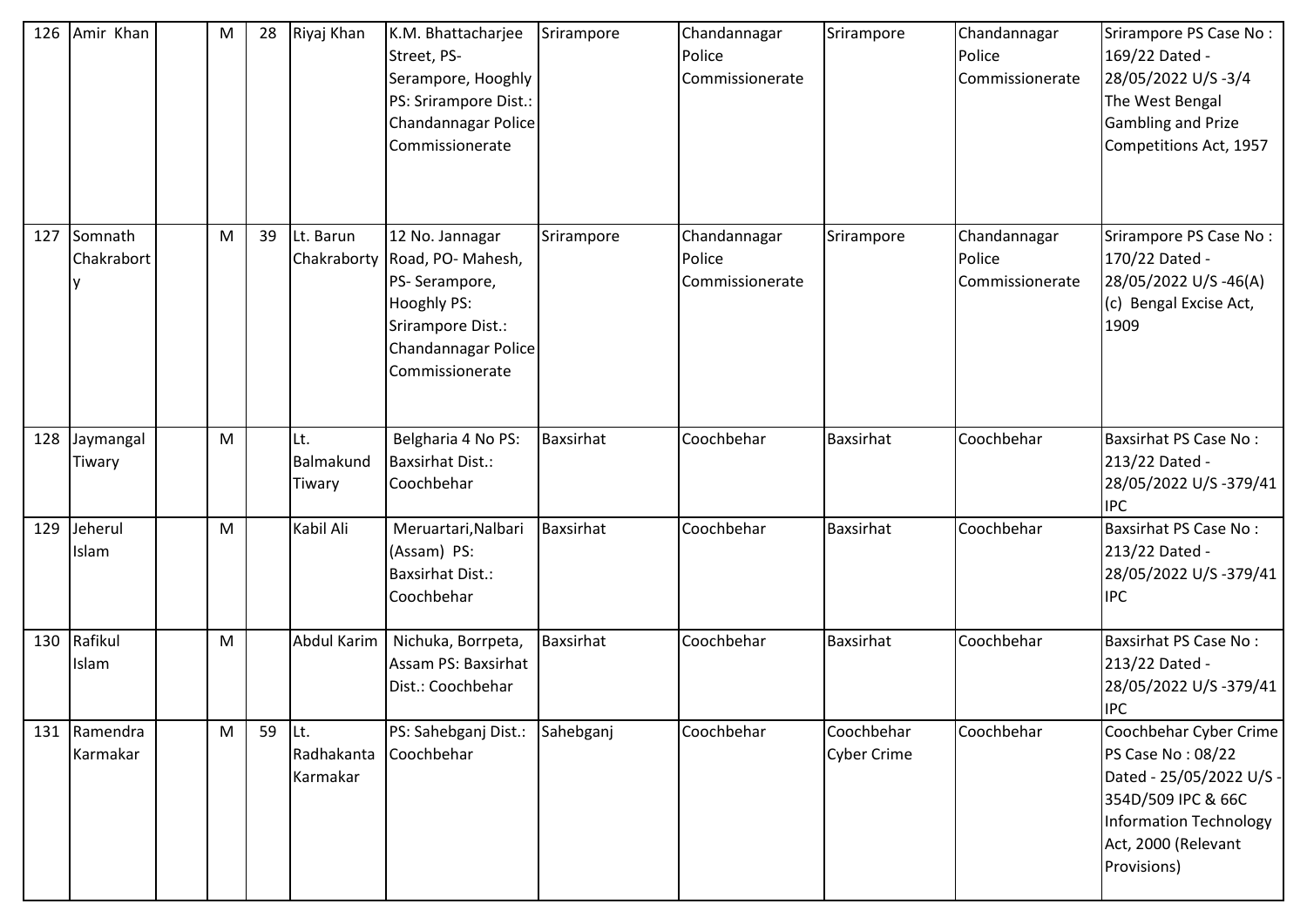| 132 | Md Jahir<br>Hossain       |                                    | M         |    | Sukutulya                  | Vill. Naudabas, PO<br>Fulbari, Dist.<br>Kurigram<br>(Bangladesh) |             | <b>Basirhat</b>  | Dinhata     | Coochbehar       | Dinhata PS Case No:<br>256/22 Dated -<br>28/05/2022 U/S - 14(A)<br>Foreigners Act, 1946Â                                                   |
|-----|---------------------------|------------------------------------|-----------|----|----------------------------|------------------------------------------------------------------|-------------|------------------|-------------|------------------|--------------------------------------------------------------------------------------------------------------------------------------------|
| 133 | Nurjahan                  |                                    | F.        |    | Md Jahir<br>Hossain        | Vill. Naudabas, PO<br>Fulbari, Dist.<br>Kurigram<br>(Bangladesh) |             | <b>Basirhat</b>  | Dinhata     | Coochbehar       | Dinhata PS Case No:<br>256/22 Dated -<br>28/05/2022 U/S - 14(A)<br>Foreigners Act, 1946Â                                                   |
| 134 | Subhajit<br>Roy<br>Barman | Krishn<br>la.<br><b>Barma</b><br>n | ${\sf M}$ | 26 | Gourpada<br>Barman         | 123 Andaran PS:<br>Kuchlibari Dist.:<br>Coochbehar               | Kuchlibari  | Coochbehar       | Kuchlibari  | Coochbehar       | Kuchlibari PS Case No:<br>49/22 Dated -<br>10/05/2022 U/S -<br>447/341/323/325/427/3<br>4 IPC                                              |
| 135 | Prakesh<br>Sikdar         |                                    | M         | 36 | Jibon Sikdar               | Of Balashi PS:<br>Mathabhanga Dist.:<br>Coochbehar               | Mathabhanga | Coochbehar       | Mathabhanga | Coochbehar       | Mathabhanga PS Case<br>No: 292/22 Dated -<br>28/05/2022 U/S -<br>379/411 IPC                                                               |
| 136 | Budhuram<br>Das           |                                    | M         | 27 | <b>Kartick Das</b>         | PS: Pundibari Dist.:<br>Coochbehar                               | Pundibari   | Coochbehar       | Pundibari   | Coochbehar       | Pundibari PS Case No:<br>267/22 Dated -<br>23/05/2022 U/S -<br>498(A)/307/34 IPC                                                           |
| 137 | Chandan                   | <b>Barma</b><br>n                  | M         |    | Lt.<br>Dhaneswar<br>Barman | PS: Pundibari Dist.:<br>Coochbehar                               | Pundibari   | Coochbehar       | Pundibari   | Coochbehar       | Pundibari PS Case No:<br>236/22 Dated -<br>07/05/2022 U/S -<br>448/323/325/379/354/5<br>06/34 IPC                                          |
| 138 | Jahangir<br>Mondal        |                                    | M         | 26 | Khalek<br>Mondal           | Srikrishnapur Dist.:<br>Dakshin Dinajpur                         |             | Dakshin Dinajpur | Hilli       | Dakshin Dinajpur | Hilli PS Case No: 87/21<br>Dated - 09/05/2021 U/S -<br>21(C)/22(C)/23(C)/27A<br>Narcotic Drugs and<br>Psychotropic Substances<br>Act, 1985 |
| 139 | Dhenu<br>Murmu            | <b>Chenu</b>                       | M         | 42 | Lt. Reska<br>Murmu         | Goalbari PS:<br>Kushmandi Dist.:<br>Dakshin Dinajpur             | Kushmandi   | Dakshin Dinajpur | Kushmandi   | Dakshin Dinajpur | Kushmandi PS Case No:<br>125/22 Dated -<br>27/05/2022 U/S -<br>448/323/325/307/506/3<br>4 IPC                                              |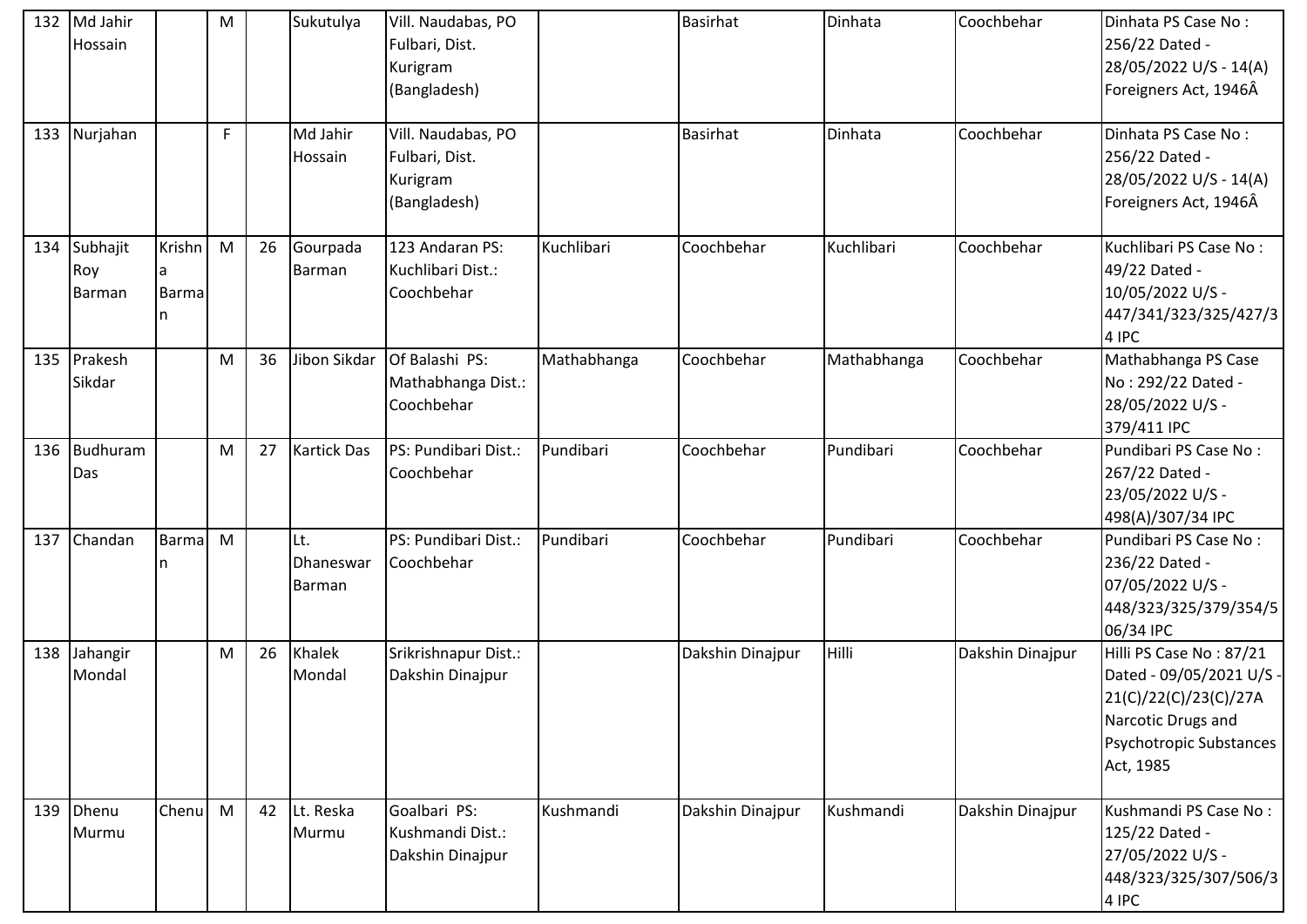| 140 | Indrajit<br>Prosad        | M |    | Lt Shivram<br>Prosad   | <b>DHULATAIR PS:</b><br>Patiram Dist.:<br>Dakshin Dinajpur                                                                                               | Patiram         | Dakshin Dinajpur                          | Patiram    | Dakshin Dinajpur                          | Patiram PS Case No:<br>100/22 Dated -<br>28/05/2022 U/S -<br>498A/307 IPC                                                               |
|-----|---------------------------|---|----|------------------------|----------------------------------------------------------------------------------------------------------------------------------------------------------|-----------------|-------------------------------------------|------------|-------------------------------------------|-----------------------------------------------------------------------------------------------------------------------------------------|
| 141 | Dhan<br>Bahadur<br>Tamang | M | 48 | Lt. Santosh<br>Tamang  | Yangang, PS<br>Singtam, Dist South<br>Sikkim                                                                                                             |                 | <b>Basirhat</b>                           | Naxalbari  | Darjeeling                                | Naxalbari PS Case No:<br>184/21 Dated -<br>12/09/2021 U/S -6 The<br>Protection of children<br>from sexual offences<br>Act, 2012 (POCSO) |
| 142 | Palash<br>Ghosh           | M |    | Gurupada<br>Ghosh      | Abhirampur<br>Madhyapara, PS.<br>Budge Budge, Dist-<br>South 24 Parganas<br>PS: Budgebudge<br>Dist.: Diamond<br><b>Harbour Police</b><br><b>District</b> | Budgebudge      | Diamond Harbour<br><b>Police District</b> | Budgebudge | Diamond Harbour<br><b>Police District</b> | Budgebudge PS Case No<br>: 156/22 Dated -<br>28/05/2022 U/S-46A(C)<br>Bengal Excise Act, 1909                                           |
| 143 | Amir<br>Hossain           |   |    | S/o Noor<br>Islam      | PS: Maheshtala<br>Dist.: Diamond<br><b>Harbour Police</b><br><b>District</b>                                                                             | Maheshtala      | Diamond Harbour<br><b>Police District</b> | Maheshtala | Diamond Harbour<br><b>Police District</b> | Maheshtala PS Case No:<br>187/22 Dated -<br>28/04/2022 U/S -<br>363/365 IPC                                                             |
| 144 | Pranab<br>Naskar          | M |    | Gokul<br>Naskar        | Mollarchak<br><b>Iswaripur PS:</b><br>Mograhat Dist.:<br><b>Diamond Harbour</b><br><b>Police District</b>                                                | Mograhat        | Diamond Harbour<br><b>Police District</b> | Mograhat   | Diamond Harbour<br><b>Police District</b> | Mograhat PS Case No:<br>209/22 Dated -<br>28/05/2022 U/S-63/65<br>Copyright Act, 1957<br>(Relevant Provisions) Â                        |
| 145 | Sukumar<br>Halder         | M | 51 | Lt Gopal Ch.<br>Halder | Panchagram PS:<br>Diamond harbour<br>Dist.: Diamond<br><b>Harbour Police</b><br>District                                                                 | Diamond harbour | Diamond Harbour<br><b>Police District</b> | Mograhat   | Diamond Harbour<br><b>Police District</b> | Mograhat PS Case No:<br>209/22 Dated -<br>28/05/2022 U/S-63/65<br>Copyright Act, 1957<br>(Relevant Provisions) Â                        |
| 146 | Abdul<br>Razzak<br>Halder | M | 50 | Halder                 | Lt Abdul Aziz Bade Moheshpur PS: Mandirbazar<br>Mandirbazar Dist.:<br>Sundarban Police<br>District                                                       |                 | Sundarban Police<br><b>District</b>       | Mograhat   | Diamond Harbour<br><b>Police District</b> | Mograhat PS Case No:<br>210/22 Dated -<br>28/05/2022 U/S -<br>448/323/379/120B IPC                                                      |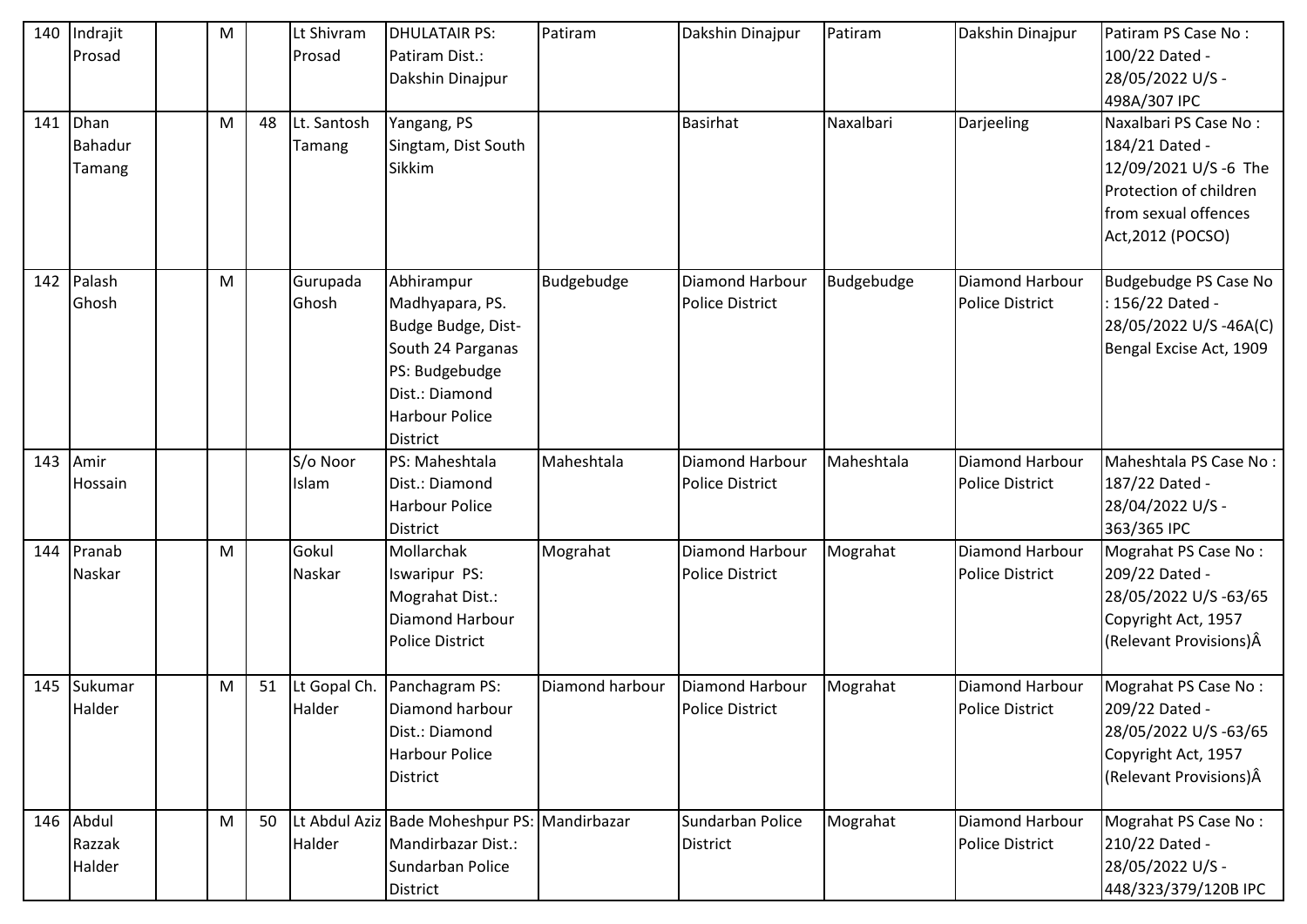| 147 | Samim      |       | M  | 20 | Abdul      | Bade Moheshpur PS: Mandirbazar   |             | Sundarban Police       | Mograhat  | Diamond Harbour        | Mograhat PS Case No:    |
|-----|------------|-------|----|----|------------|----------------------------------|-------------|------------------------|-----------|------------------------|-------------------------|
|     | Ahamed     |       |    |    | Razzak     | Mandirbazar Dist.:               |             | <b>District</b>        |           | <b>Police District</b> | 210/22 Dated -          |
|     |            |       |    |    | Halder     | Sundarban Police                 |             |                        |           |                        | 28/05/2022 U/S -        |
|     |            |       |    |    |            | <b>District</b>                  |             |                        |           |                        | 448/323/379/120B IPC    |
| 148 | Parvin     |       | F. | 45 | Abdul      | Bade Moheshpur PS: Mandirbazar   |             | Sundarban Police       | Mograhat  | Diamond Harbour        | Mograhat PS Case No:    |
|     | Monjuri    |       |    |    | Razzak     | Mandirbazar Dist.:               |             | <b>District</b>        |           | <b>Police District</b> | 210/22 Dated -          |
|     |            |       |    |    | Halder     | Sundarban Police                 |             |                        |           |                        | 28/05/2022 U/S -        |
|     |            |       |    |    |            | <b>District</b>                  |             |                        |           |                        | 448/323/379/120B IPC    |
| 149 | Sahajuddin |       | M  | 25 | Aminuddin  | <b>Bilandapur PS:</b>            | Mograhat    | Diamond Harbour        | Mograhat  | <b>Diamond Harbour</b> | Mograhat PS Case No:    |
|     | Kaji       |       |    |    | Kaji       | Mograhat Dist.:                  |             | <b>Police District</b> |           | <b>Police District</b> | 210/22 Dated -          |
|     |            |       |    |    |            | Diamond Harbour                  |             |                        |           |                        | 28/05/2022 U/S -        |
|     |            |       |    |    |            | <b>Police District</b>           |             |                        |           |                        | 448/323/379/120B IPC    |
| 150 | Arif Khan  |       | M  | 20 |            | Mofijul Khan Bilandapur PS:      | Mograhat    | Diamond Harbour        | Mograhat  | <b>Diamond Harbour</b> | Mograhat PS Case No:    |
|     |            |       |    |    |            | Mograhat Dist.:                  |             | <b>Police District</b> |           | <b>Police District</b> | 210/22 Dated -          |
|     |            |       |    |    |            | Diamond Harbour                  |             |                        |           |                        | 28/05/2022 U/S -        |
|     |            |       |    |    |            | <b>Police District</b>           |             |                        |           |                        | 448/323/379/120B IPC    |
| 151 | Ali        |       | M  | 23 | lLt.       | <b>Bankipur PS:</b>              | Mograhat    | Diamond Harbour        | Mograhat  | <b>Diamond Harbour</b> | Mograhat PS Case No:    |
|     | Mohamma    |       |    |    | Mofijuddin | Mograhat Dist.:                  |             | <b>Police District</b> |           | <b>Police District</b> | 210/22 Dated -          |
|     | d Sk       |       |    |    | <b>Sk</b>  | Diamond Harbour                  |             |                        |           |                        | 28/05/2022 U/S -        |
|     |            |       |    |    |            | <b>Police District</b>           |             |                        |           |                        | 448/323/379/120B IPC    |
| 152 | Sourav     |       | M  | 25 | Sawpan     | Kechar Kur PS:                   | Mandirbazar | Sundarban Police       | Mograhat  | <b>Diamond Harbour</b> | Mograhat PS Case No:    |
|     | Halder     |       |    |    | Halder     | Mandirbazar Dist.:               |             | <b>District</b>        |           | <b>Police District</b> | 210/22 Dated -          |
|     |            |       |    |    |            | Sundarban Police                 |             |                        |           |                        | 28/05/2022 U/S -        |
|     |            |       |    |    |            | <b>District</b>                  |             |                        |           |                        | 448/323/379/120B IPC    |
| 153 | Samiulla   |       | M  | 21 |            | Sahajan Moll Paschim Belaria PS: | Mograhat    | Diamond Harbour        | Mograhat  | <b>Diamond Harbour</b> | Mograhat PS Case No:    |
|     | Molla      |       |    |    |            | Mograhat Dist.:                  |             | <b>Police District</b> |           | <b>Police District</b> | 210/22 Dated -          |
|     |            |       |    |    |            | Diamond Harbour                  |             |                        |           |                        | 28/05/2022 U/S -        |
|     |            |       |    |    |            | <b>Police District</b>           |             |                        |           |                        | 448/323/379/120B IPC    |
|     |            |       |    |    |            |                                  |             |                        |           |                        |                         |
| 154 | Prabir     |       | M  | 45 |            | Sashibhusan Baniberia PS:        | Mograhat    | Diamond Harbour        | Mograhat  | <b>Diamond Harbour</b> | Mograhat PS Case No:    |
|     | Sardar     |       |    |    |            | Mograhat Dist.:                  |             | <b>Police District</b> |           | <b>Police District</b> | 206/22 Dated -          |
|     |            |       |    |    |            | Diamond Harbour                  |             |                        |           |                        | 27/05/2022 U/S -379 IPC |
|     |            |       |    |    |            | <b>Police District</b>           |             |                        |           |                        |                         |
| 155 | Ismail Sk  | Pintu | M  | 31 | Seadi Sk   | Mohanpur PS:                     | Nodakhali   | Diamond Harbour        | Nodakhali | <b>Diamond Harbour</b> | Nodakhali PS Case No:   |
|     |            |       |    |    |            | Nodakhali Dist.:                 |             | <b>Police District</b> |           | <b>Police District</b> | 234/22 Dated -          |
|     |            |       |    |    |            | Diamond Harbour                  |             |                        |           |                        | 27/05/2022 U/S -        |
|     |            |       |    |    |            | <b>Police District</b>           |             |                        |           |                        | 341/325/354/354A/354    |
|     |            |       |    |    |            |                                  |             |                        |           |                        | B/379/427/506 IPC       |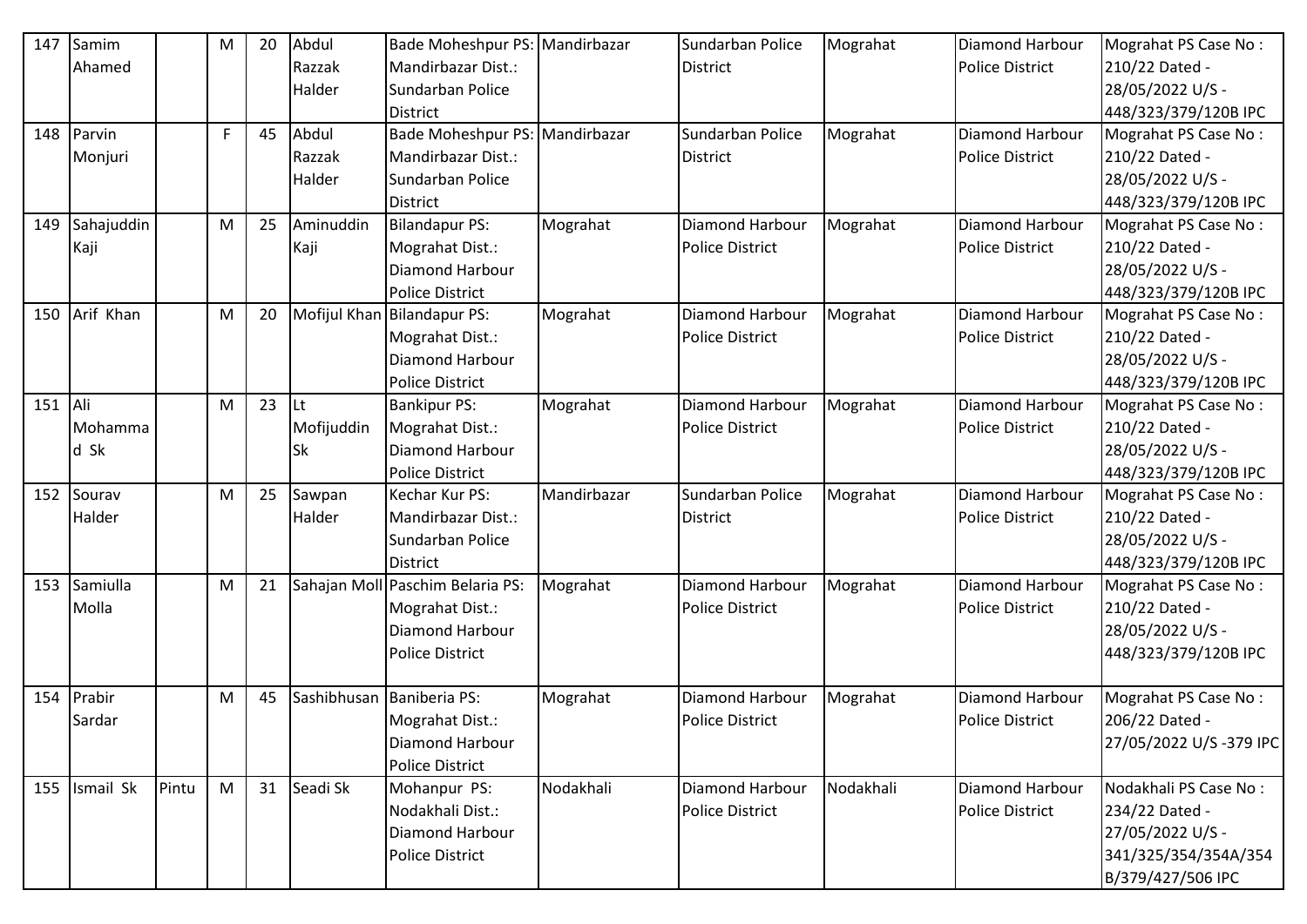| 156 | Riasuddin               | Baka          | M |    | Lt. Lal                            | Vill-Daskin<br>Chand Karim Narayanpur, PS-<br>Arambagh, Dist-<br>Hooghly PS:<br>Arambagh Dist.:<br><b>Hooghly Rural</b> | Arambagh    | <b>Hooghly Rural</b> | Arambagh    | <b>Hooghly Rural</b> | Arambagh PS Case No:<br>152/22 Dated -<br>28/05/2022 U/S -<br>451/354/354C/379/511/<br>506 IPC |
|-----|-------------------------|---------------|---|----|------------------------------------|-------------------------------------------------------------------------------------------------------------------------|-------------|----------------------|-------------|----------------------|------------------------------------------------------------------------------------------------|
| 157 | Rabi Tudu               | Rabin         | M | 26 | Daku Tudu                          | Bhanderhat<br>Paliyanpara PS:<br>Dhaniakhali Dist.:<br><b>Hooghly Rural</b>                                             | Dhaniakhali | <b>Hooghly Rural</b> | Dhaniakhali | <b>Hooghly Rural</b> | Dhaniakhali PS Case No:<br>105/22 Dated -<br>28/05/2022 U/S -<br>341/323/325/307/34 IPC        |
| 158 | Bablu<br>Ghosh          |               | M | 53 | lLt.<br><b>Tarakinkar</b><br>Ghosh | Vill.- Badalkona,<br>P.O+ PS- Arambagh,<br>Dist.- Hooghly PS:<br>Arambagh Dist.:<br><b>Hooghly Rural</b>                | Arambagh    | <b>Hooghly Rural</b> | Haripal     | <b>Hooghly Rural</b> | Haripal PS Case No:<br>116/22 Dated -<br>28/05/2022 U/S -<br>279/304A/427 IPC                  |
| 159 | Surajit<br><b>Duley</b> |               | M | 36 | Bholanath<br><b>Duley</b>          | Vill.- Chak Thero, PS- Haripal<br>Haripal, Hooghly PS:<br>Haripal Dist.:<br><b>Hooghly Rural</b>                        |             | <b>Hooghly Rural</b> | Haripal     | <b>Hooghly Rural</b> | Haripal PS Warrant No =<br>98/22                                                               |
| 160 | Sk.noor<br>Md           | Noor<br>Md.SK | M | 32 | Sk.eliyas                          | Vill-Hariharpur P.S-<br>Jangipara, Dist-<br>Hooghly PS:<br>Jangipara Dist.:<br><b>Hooghly Rural</b>                     | Jangipara   | <b>Hooghly Rural</b> | Jangipara   | <b>Hooghly Rural</b> | Jangipara PS Case No:<br>289/21 Dated -<br>18/11/2021 U/S -<br>498A/406/354B/307 IPC           |
| 161 | Achinta<br>Koley        |               | M | 40 | Kartick Koley Jagatpur PS:         | Khanakul Dist.:<br><b>Hooghly Rural</b>                                                                                 | Khanakul    | <b>Hooghly Rural</b> | Khanakul    | <b>Hooghly Rural</b> | Khanakul PS Case No:<br>236/22 Dated -<br>28/05/2022 U/S -<br>498A/323/325 IPC                 |
| 162 | Sushanta<br>Middya      |               | M | 24 | Pradip<br>Middya                   | Sekendarpur PS:<br>Khanakul Dist.:<br><b>Hooghly Rural</b>                                                              | Khanakul    | <b>Hooghly Rural</b> | Khanakul    | <b>Hooghly Rural</b> | Khanakul PS Warrant No<br>$= 292 - 2022$                                                       |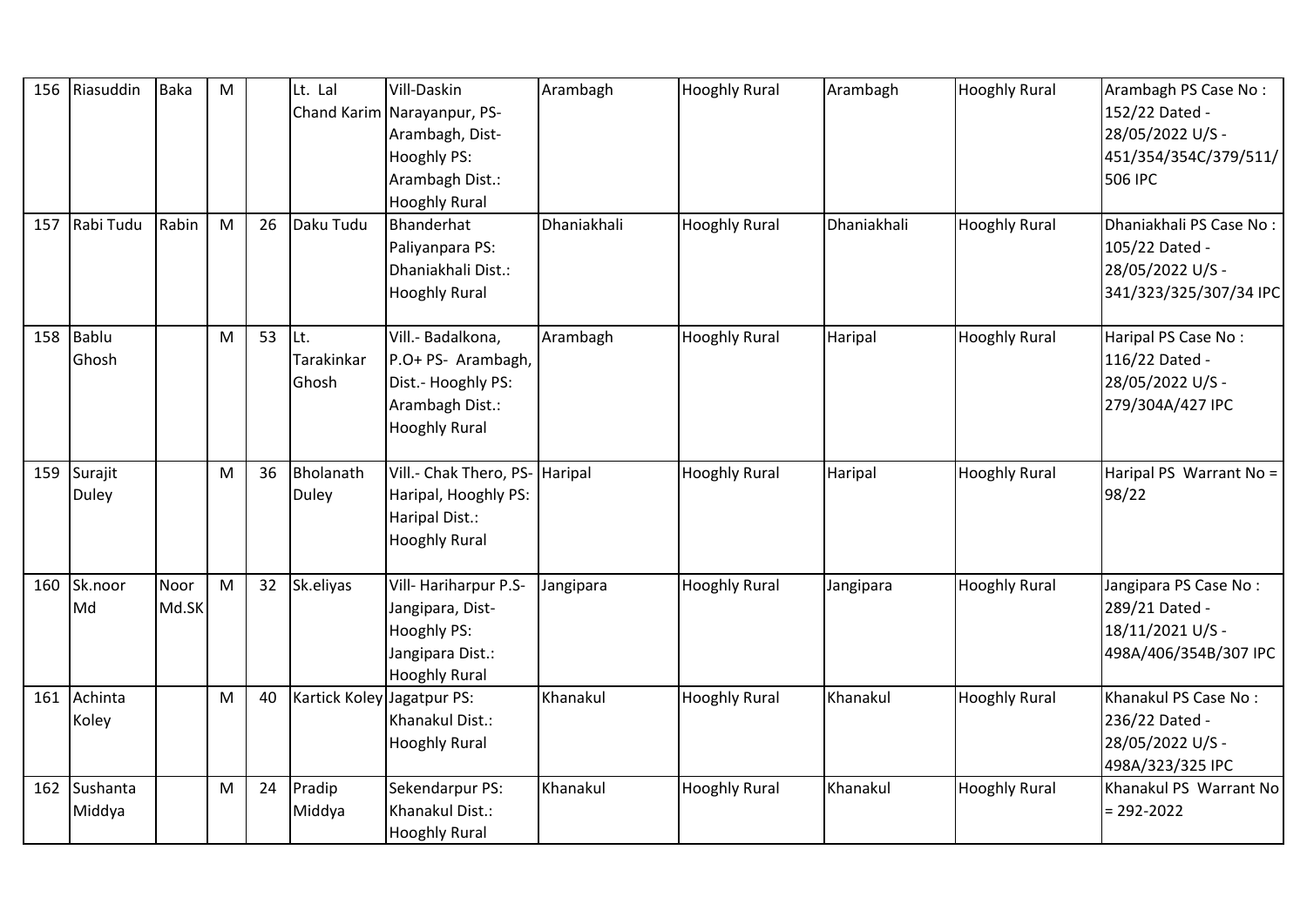| 163 | Binit Konai             |       | M         | 41 | Biswanath<br>Konai        | 146/B Shibpur 2nd<br>Lane, Tribeni, P.S-<br>Mogra, Dist-<br>Hooghly PS: Mogra<br>Dist.: Hooghly Rural                   | Mogra | <b>Hooghly Rural</b> | Mogra  | <b>Hooghly Rural</b> | Mogra PS Case No:<br>173/22 Dated -<br>28/05/2022 U/S -<br>498A/406/326/307 IPC<br>& 3 4 Dowry Prohibition<br>Act, 1961Â |
|-----|-------------------------|-------|-----------|----|---------------------------|-------------------------------------------------------------------------------------------------------------------------|-------|----------------------|--------|----------------------|--------------------------------------------------------------------------------------------------------------------------|
| 164 | Sabita<br>Konai         |       | F.        | 59 | Biswanath<br>Konai        | 146/B Shibpur 2nd<br>Lane, Tribeni, P.S-<br>Mogra, Dist-<br>Hooghly PS: Mogra<br>Dist.: Hooghly Rural                   | Mogra | <b>Hooghly Rural</b> | Mogra  | <b>Hooghly Rural</b> | Mogra PS Case No:<br>173/22 Dated -<br>28/05/2022 U/S -<br>498A/406/326/307 IPC<br>& 3 4 Dowry Prohibition<br>Act, 1961Â |
| 165 | Somnath<br>Majhi        | Doga  | ${\sf M}$ | 22 | Lalchand<br>Majhi         | Mogra Jangalpara,<br>P.S- Mogra, Dist-<br>Hooghly. PS: Mogra<br>Dist.: Hooghly Rural                                    | Mogra | <b>Hooghly Rural</b> | Mogra  | <b>Hooghly Rural</b> | Mogra PS Case No:<br>172/22 Dated -<br>25/05/2022 U/S -<br>399/402 IPC                                                   |
| 166 | Sanjoy<br>Majhi         | Ghoto | M         | 29 | Lt. Suku<br>Majhi         | Mogra Station back<br>side of Ticket<br>Counter, P.S-Mogra,<br>Dist-Hooghly PS:<br>Mogra Dist.:<br><b>Hooghly Rural</b> | Mogra | <b>Hooghly Rural</b> | Mogra  | <b>Hooghly Rural</b> | Mogra PS Case No:<br>172/22 Dated -<br>25/05/2022 U/S -<br>399/402 IPC                                                   |
| 167 | Rajesh<br><b>Bhuiya</b> | Fuchu | ${\sf M}$ | 28 | Nageswar<br><b>Bhuiya</b> | Tribeni Daulat Bazar, Mogra<br>P.S- Mogra, Dist-<br>Hooghly PS: Mogra<br>Dist.: Hooghly Rural                           |       | <b>Hooghly Rural</b> | Mogra  | <b>Hooghly Rural</b> | Mogra PS Warrant No =<br>205/22                                                                                          |
|     | 168 Susovan<br>Goldar   |       | M         | 32 | Sunil Goldar              | Tinna Sasthitala, PS- Pandua<br>Pandua, Dist.<br>Hooghly PS: Pandua<br>Dist.: Hooghly Rural                             |       | <b>Hooghly Rural</b> | Pandua | <b>Hooghly Rural</b> | Pandua PS Case No:<br>232/22 Dated -<br>28/05/2022 U/S -<br>341/323/325/506/34 IPC                                       |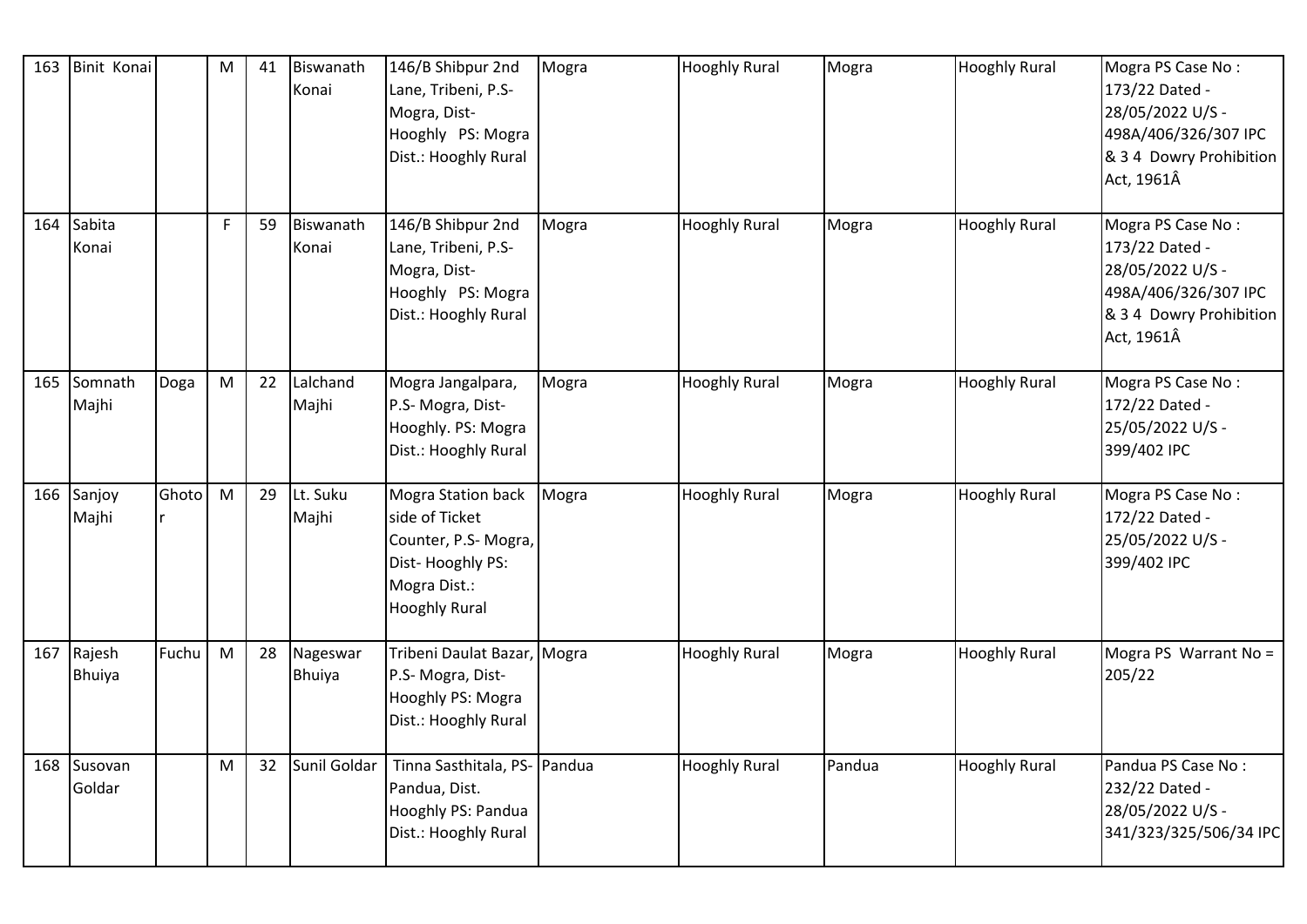| 169 | Joytish          | M | 33 | Anirudh            | "W†Road,                                      | Dasnagar | <b>Howrah Police</b> | <b>Bantra</b> | <b>Howrah Police</b> | Bantra PS Case No:    |
|-----|------------------|---|----|--------------------|-----------------------------------------------|----------|----------------------|---------------|----------------------|-----------------------|
|     | Kumar            |   |    | Yadav              | Bharat Mata Goli, PS                          |          | Commissionerate      |               | Commissionerate      | 100/22 Dated -        |
|     |                  |   |    |                    | Dasnagar, Howrah                              |          |                      |               |                      | 08/05/2022 U/S-407/34 |
|     |                  |   |    |                    | PS: Dasnagar Dist.:                           |          |                      |               |                      | <b>IPC</b>            |
|     |                  |   |    |                    | <b>Howrah Police</b>                          |          |                      |               |                      |                       |
|     |                  |   |    |                    | Commissionerate                               |          |                      |               |                      |                       |
|     |                  |   |    |                    |                                               |          |                      |               |                      |                       |
| 170 | Md Arman         | M | 22 | Md Munna           | PS: Belur Dist.:                              | Belur    | <b>Howrah Police</b> | <b>Belur</b>  | <b>Howrah Police</b> | Belur PS Case No:     |
|     |                  |   |    |                    | <b>Howrah Police</b>                          |          | Commissionerate      |               | Commissionerate      | 125/22 Dated -        |
|     |                  |   |    |                    | Commissionerate                               |          |                      |               |                      | 28/05/2022 U/S -      |
|     |                  |   |    |                    |                                               |          |                      |               |                      | 399/402 IPC           |
| 171 | Md Gufran Arma   | M | 18 | Md Asgar           | PS: Belur Dist.:                              | Belur    | <b>Howrah Police</b> | Belur         | <b>Howrah Police</b> | Belur PS Case No:     |
|     |                  |   |    |                    | <b>Howrah Police</b>                          |          | Commissionerate      |               | Commissionerate      | 125/22 Dated -        |
|     |                  |   |    |                    | Commissionerate                               |          |                      |               |                      | 28/05/2022 U/S -      |
|     |                  |   |    |                    |                                               |          |                      |               |                      | 399/402 IPC           |
|     | 172 Mithu        | M | 20 | Munna              | PS: Belur Dist.:                              | Belur    | <b>Howrah Police</b> | Belur         | <b>Howrah Police</b> | Belur PS Case No:     |
|     | Rajak            |   |    | Rajak              | <b>Howrah Police</b>                          |          | Commissionerate      |               | Commissionerate      | 125/22 Dated -        |
|     |                  |   |    |                    | Commissionerate                               |          |                      |               |                      | 28/05/2022 U/S -      |
|     |                  |   |    |                    |                                               |          |                      |               |                      | 399/402 IPC           |
| 173 | Arun             |   |    | S/o-Late           | Of Basirhat Choto                             | Golabari | <b>Howrah Police</b> | Golabari      | <b>Howrah Police</b> | Golabari PS Case No:  |
|     | Dutta            |   |    | <b>Barun Dutta</b> | Bakra, Daspara, PS-                           |          | Commissionerate      |               | Commissionerate      | 233/22 Dated -        |
|     |                  |   |    |                    | Swarupnagar, Dist-                            |          |                      |               |                      | 28/05/2022 U/S -      |
|     |                  |   |    |                    | North 24 Parganas                             |          |                      |               |                      | 399/402 IPC           |
|     |                  |   |    |                    | PS: Golabari Dist.:                           |          |                      |               |                      |                       |
|     |                  |   |    |                    | <b>Howrah Police</b>                          |          |                      |               |                      |                       |
|     |                  |   |    |                    | Commissionerate                               |          |                      |               |                      |                       |
| 174 | <b>Sk Sanwaz</b> |   |    | S/o-Sk             | of 42/B Tiljala Road, Golabari                |          | <b>Howrah Police</b> | Golabari      | <b>Howrah Police</b> | Golabari PS Case No:  |
|     |                  |   |    | Sajahan            | PS- Topsia, Kolkata-                          |          | Commissionerate      |               | Commissionerate      | 233/22 Dated -        |
|     |                  |   |    |                    | 46 PS: Golabari Dist.:                        |          |                      |               |                      | 28/05/2022 U/S -      |
|     |                  |   |    |                    | <b>Howrah Police</b>                          |          |                      |               |                      | 399/402 IPC           |
|     |                  |   |    |                    | Commissionerate                               |          |                      |               |                      |                       |
|     |                  |   |    |                    |                                               |          |                      |               |                      |                       |
|     | 175 Faizan Ali   |   |    |                    | S/o- Asraf Ali of 70/D Tiljala Road, Golabari |          | <b>Howrah Police</b> | Golabari      | <b>Howrah Police</b> | Golabari PS Case No:  |
|     |                  |   |    |                    | PS- Topsia, Kolkata-                          |          | Commissionerate      |               | Commissionerate      | 233/22 Dated -        |
|     |                  |   |    |                    | 46 PS: Golabari Dist.:                        |          |                      |               |                      | 28/05/2022 U/S -      |
|     |                  |   |    |                    | <b>Howrah Police</b>                          |          |                      |               |                      | 399/402 IPC           |
|     |                  |   |    |                    | Commissionerate                               |          |                      |               |                      |                       |
|     |                  |   |    |                    |                                               |          |                      |               |                      |                       |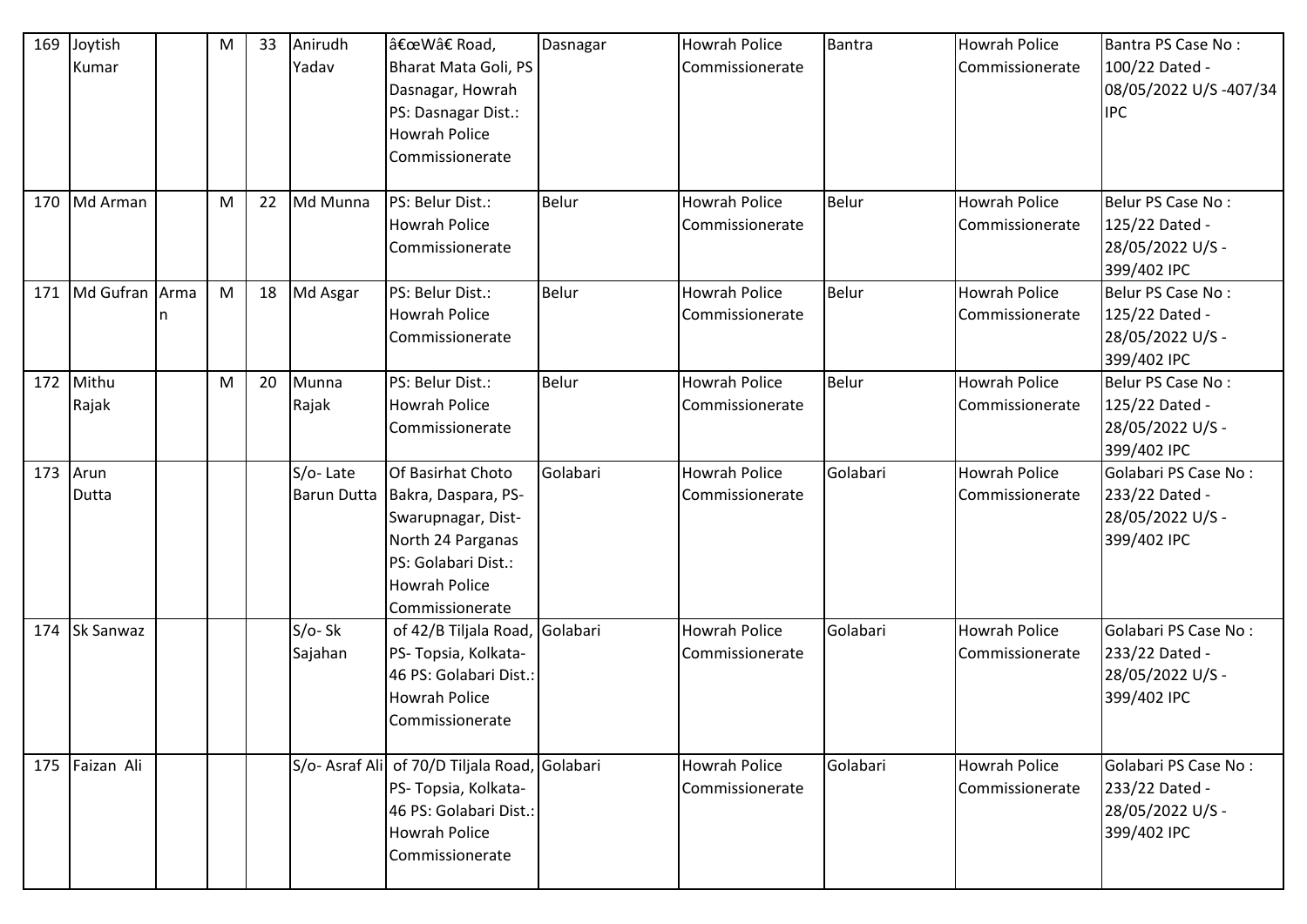| 176 | Kamran           |       |   |    | S/o-Sagir    | Of 4 no Pilkhana 1st               | Golabari | <b>Howrah Police</b> | Golabari | <b>Howrah Police</b> | Golabari PS Case No:   |
|-----|------------------|-------|---|----|--------------|------------------------------------|----------|----------------------|----------|----------------------|------------------------|
|     | Qureshi          |       |   |    | Qureshi      | Lane, PS- Golabari,                |          | Commissionerate      |          | Commissionerate      | 233/22 Dated -         |
|     |                  |       |   |    |              | Howrah PS: Golabari                |          |                      |          |                      | 28/05/2022 U/S -       |
|     |                  |       |   |    |              | Dist.: Howrah Police               |          |                      |          |                      | 399/402 IPC            |
|     |                  |       |   |    |              | Commissionerate                    |          |                      |          |                      |                        |
|     |                  |       |   |    |              |                                    |          |                      |          |                      |                        |
| 177 | <b>Sk Mukesh</b> |       |   |    | Sk. Rajesh   | S/o Sk. Raju of 5 no. Golabari     |          | <b>Howrah Police</b> | Golabari | <b>Howrah Police</b> | Golabari PS Case No:   |
|     |                  |       |   |    |              | Gali Topsia, Park                  |          | Commissionerate      |          | Commissionerate      | 200/22 Dated -         |
|     |                  |       |   |    |              | Circus, PS-Tiljala,                |          |                      |          |                      | 23/04/2022 U/S -       |
|     |                  |       |   |    |              | Kolkata-39 Tiljala                 |          |                      |          |                      | 399/402 IPC            |
|     |                  |       |   |    |              | Kolkata-39 PS:                     |          |                      |          |                      |                        |
|     |                  |       |   |    |              | Golabari Dist.:                    |          |                      |          |                      |                        |
|     |                  |       |   |    |              | <b>Howrah Police</b>               |          |                      |          |                      |                        |
|     |                  |       |   |    |              | Commissionerate                    |          |                      |          |                      |                        |
| 178 | Rajan            | Raja  |   |    | Anku Yadav   | 72/10, Bon Behari                  | Howrah   | <b>Howrah Police</b> | Howrah   | <b>Howrah Police</b> | Howrah PS Case No:     |
|     |                  | Yadav |   |    |              | Bose Road, PS:                     |          | Commissionerate      |          | Commissionerate      | 259/22 Dated -         |
|     |                  |       |   |    |              | Howrah Dist.:                      |          |                      |          |                      | 28/05/2022 U/S -       |
|     |                  |       |   |    |              | <b>Howrah Police</b>               |          |                      |          |                      | 341/325/506/34 IPC     |
|     |                  |       |   |    |              | Commissionerate                    |          |                      |          |                      |                        |
| 179 | Md Raja          |       |   |    | Md Sahid     | 52, Jolapara Masjid                | Howrah   | <b>Howrah Police</b> | Howrah   | <b>Howrah Police</b> | Howrah PS Case No:     |
|     |                  |       |   |    |              | Lane PS: Howrah                    |          | Commissionerate      |          | Commissionerate      | 255/22 Dated -         |
|     |                  |       |   |    |              | Dist.: Howrah Police               |          |                      |          |                      | 26/05/2022 U/S-379 IPC |
|     |                  |       |   |    |              | Commissionerate                    |          |                      |          |                      |                        |
|     |                  |       |   |    |              |                                    |          |                      |          |                      |                        |
| 180 | Uttam            |       | M | 37 | Lt Bata      | 206 "C" Road,                      | Liluah   | <b>Howrah Police</b> | Liluah   | <b>Howrah Police</b> | Liluah PS Case No:     |
|     | Digar            |       |   |    | Krishna      | Bibeknagar, PS                     |          | Commissionerate      |          | Commissionerate      | 221/22 Dated -         |
|     |                  |       |   |    | <b>Digar</b> | Liluah, Howrah PS:                 |          |                      |          |                      | 17/05/2022 U/S -       |
|     |                  |       |   |    |              | Liluah Dist.: Howrah               |          |                      |          |                      | 420/467/468/120B IPC   |
|     |                  |       |   |    |              | Police                             |          |                      |          |                      |                        |
|     |                  |       |   |    |              | Commissionerate                    |          |                      |          |                      |                        |
|     | 181 Souvik       |       | M | 21 | Lt. Pradip   | PS: Sankrail Dist.:                | Sankrail | <b>Howrah Police</b> | Sankrail | <b>Howrah Police</b> | Sankrail PS Case No:   |
|     | <b>Bhar</b>      |       |   |    | <b>Bhar</b>  | <b>Howrah Police</b>               |          | Commissionerate      |          | Commissionerate      | 577/22 Dated -         |
|     |                  |       |   |    |              | Commissionerate                    |          |                      |          |                      | 28/05/2022 U/S -       |
|     |                  |       |   |    |              |                                    |          |                      |          |                      | 399/402 IPC            |
|     | 182 Ajay         |       |   | 24 |              | Asto Chaulia   PS: Sankrail Dist.: | Sankrail | <b>Howrah Police</b> | Sankrail | <b>Howrah Police</b> | Sankrail PS Case No:   |
|     | Chaulia          |       |   |    |              | <b>Howrah Police</b>               |          | Commissionerate      |          | Commissionerate      | 577/22 Dated -         |
|     |                  |       |   |    |              | Commissionerate                    |          |                      |          |                      | 28/05/2022 U/S -       |
|     |                  |       |   |    |              |                                    |          |                      |          |                      | 399/402 IPC            |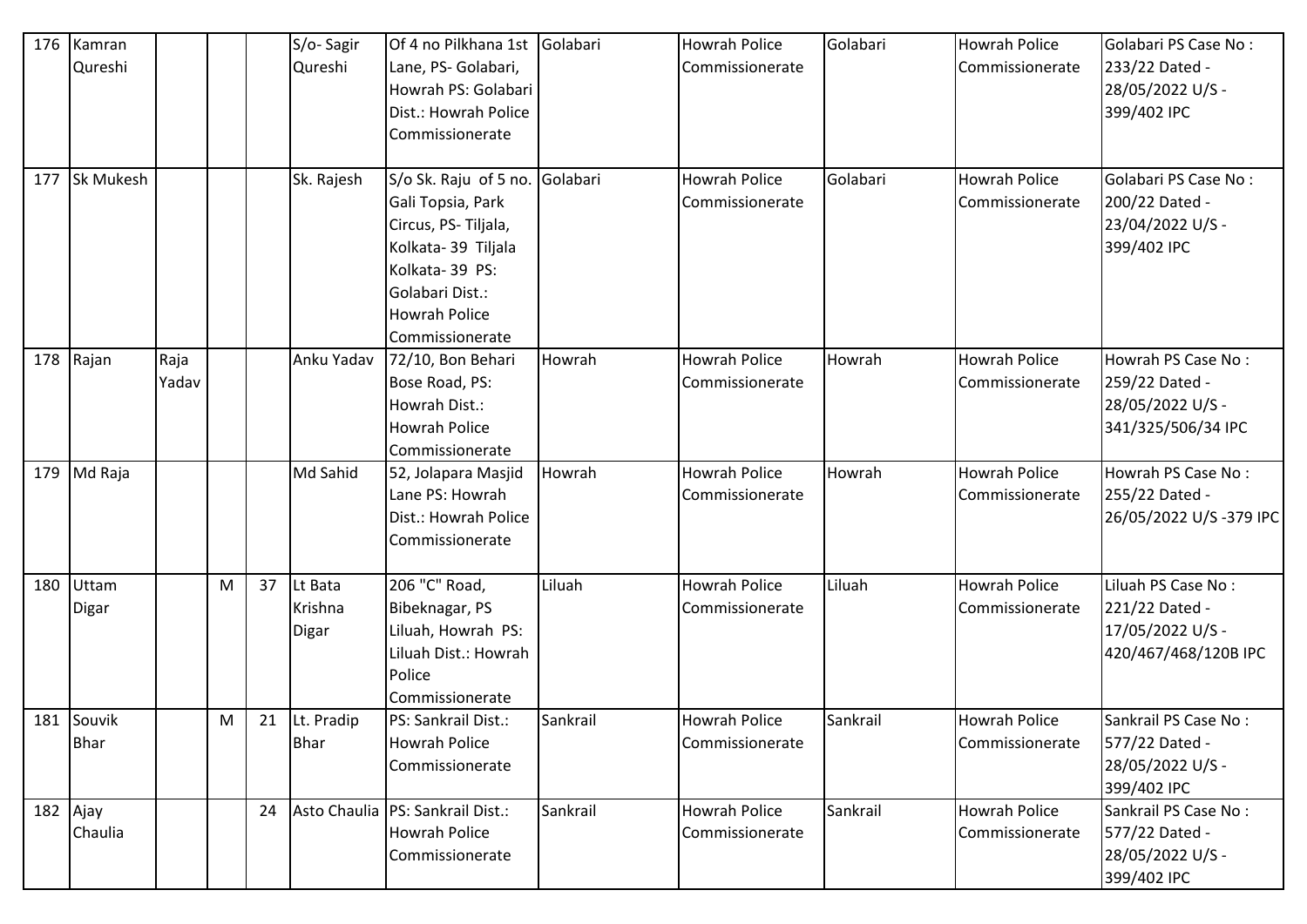| 183 | Subhajit        |      |   | 16 | Sanjib        | Mukherjee Road,                | Sankrail | <b>Howrah Police</b>              | Sankrail | <b>Howrah Police</b> | Sankrail PS Case No:        |
|-----|-----------------|------|---|----|---------------|--------------------------------|----------|-----------------------------------|----------|----------------------|-----------------------------|
|     | Mondal          |      |   |    | Mondal        | Baranagar, Kolkata             |          | Commissionerate                   |          | Commissionerate      | 524/22 Dated -              |
|     |                 |      |   |    |               | PS: Sankrail Dist.:            |          |                                   |          |                      | 17/05/2022 U/S-380 IPC      |
|     |                 |      |   |    |               | <b>Howrah Police</b>           |          |                                   |          |                      |                             |
|     |                 |      |   |    |               | Commissionerate                |          |                                   |          |                      |                             |
|     |                 |      |   |    |               |                                |          |                                   |          |                      |                             |
| 184 | <b>Rohit Sk</b> |      |   | 20 | <b>Sk</b>     | South Sankrail                 | Sankrail | <b>Howrah Police</b>              | Sankrail | Howrah Police        | Sankrail PS Case No:        |
|     |                 |      |   |    | Jiyasuddin    | Velvdia line PS:               |          | Commissionerate                   |          | Commissionerate      | 434/22 Dated -              |
|     |                 |      |   |    |               | Sankrail Dist.:                |          |                                   |          |                      | 22/04/2022 U/S-379 IPC      |
|     |                 |      |   |    |               | <b>Howrah Police</b>           |          |                                   |          |                      |                             |
|     |                 |      |   |    |               | Commissionerate                |          |                                   |          |                      |                             |
| 185 | Rahim           |      | M | 40 | Goni Khan     | Sontoshpur, Podir              | Sankrail | <b>Howrah Police</b>              | Sankrail | <b>Howrah Police</b> | Sankrail PS Case No:        |
|     | Khan            |      |   |    |               | Hati, Rabindranagar            |          | Commissionerate                   |          | Commissionerate      | 434/22 Dated -              |
|     |                 |      |   |    |               | PS: Sankrail Dist.:            |          |                                   |          |                      | 22/04/2022 U/S-379 IPC      |
|     |                 |      |   |    |               | <b>Howrah Police</b>           |          |                                   |          |                      |                             |
|     |                 |      |   |    |               | Commissionerate                |          |                                   |          |                      |                             |
|     |                 |      |   |    |               |                                |          |                                   |          |                      |                             |
| 186 | Babulal         |      | M | 60 | Lt. Sanatan   | Khanjadapur                    | Bagnan   | <b>Howrah Rural</b>               | Bagnan   | <b>Howrah Rural</b>  | Bagnan PS Case No:          |
|     | Pramanik        |      |   |    | Pramanik      | (Parbatipur), PS-              |          |                                   |          |                      | 209/22 Dated -              |
|     |                 |      |   |    |               | Bagnan, Dist-                  |          |                                   |          |                      | 28/04/2022 U/S -            |
|     |                 |      |   |    |               | Howrah PS: Bagnan              |          |                                   |          |                      | 498A/323/325/506/34         |
|     |                 |      |   |    |               | Dist.: Howrah Rural            |          |                                   |          |                      | <b>IPC</b>                  |
|     |                 |      |   |    |               |                                |          |                                   |          |                      |                             |
| 187 | Bubai Dey       | Manu |   |    | Lt. Nikunja   | At Jagatballavpur              | Garbeta  | Paschim Mednipore Jagatballavpore |          | <b>Howrah Rural</b>  | Jagatballavpore PS Case     |
|     |                 | Dey  |   |    | Dey @         | Kalitala Bazar PS:             |          |                                   |          |                      | No: 103/22 Dated -          |
|     |                 |      |   |    |               | Nikunjabihar Garbeta Dist.:    |          |                                   |          |                      | 28/05/2022 U/S-25/27        |
|     |                 |      |   |    |               | Paschim Mednipore              |          |                                   |          |                      | Arms Act, 1959              |
|     |                 |      |   |    |               |                                |          |                                   |          |                      |                             |
| 188 | Sk Sobur        |      | M | 19 |               | Sk Asadul Ali Nindighi Skpara, | Uluberia | <b>Howrah Rural</b>               | Uluberia | <b>Howrah Rural</b>  | Uluberia PS Case No:        |
|     | Ali             |      |   |    |               | Uluberia, Howrah               |          |                                   |          |                      | 68/22 Dated -               |
|     |                 |      |   |    |               | PS: Uluberia Dist.:            |          |                                   |          |                      | 09/03/2022 U/S -            |
|     |                 |      |   |    |               | Howrah Rural                   |          |                                   |          |                      | 399/402 IPC & 3/4           |
|     |                 |      |   |    |               |                                |          |                                   |          |                      | <b>Explosive Substances</b> |
|     |                 |      |   |    |               |                                |          |                                   |          |                      | Act, 1908Â                  |
| 189 | Sk Firoj Ali    |      | M | 42 | Lt. Sk Kibria | Bazarpara near Boro Uluberia   |          | Howrah Rural                      | Uluberia | <b>Howrah Rural</b>  | Uluberia PS Case No:        |
|     |                 |      |   |    |               | Masjid, Uluberia,              |          |                                   |          |                      | 68/22 Dated -               |
|     |                 |      |   |    |               | Howrah PS: Uluberia            |          |                                   |          |                      | 09/03/2022 U/S -            |
|     |                 |      |   |    |               | Dist.: Howrah Rural            |          |                                   |          |                      | 399/402 IPC & 3/4           |
|     |                 |      |   |    |               |                                |          |                                   |          |                      | <b>Explosive Substances</b> |
|     |                 |      |   |    |               |                                |          |                                   |          |                      | Act, 1908Â                  |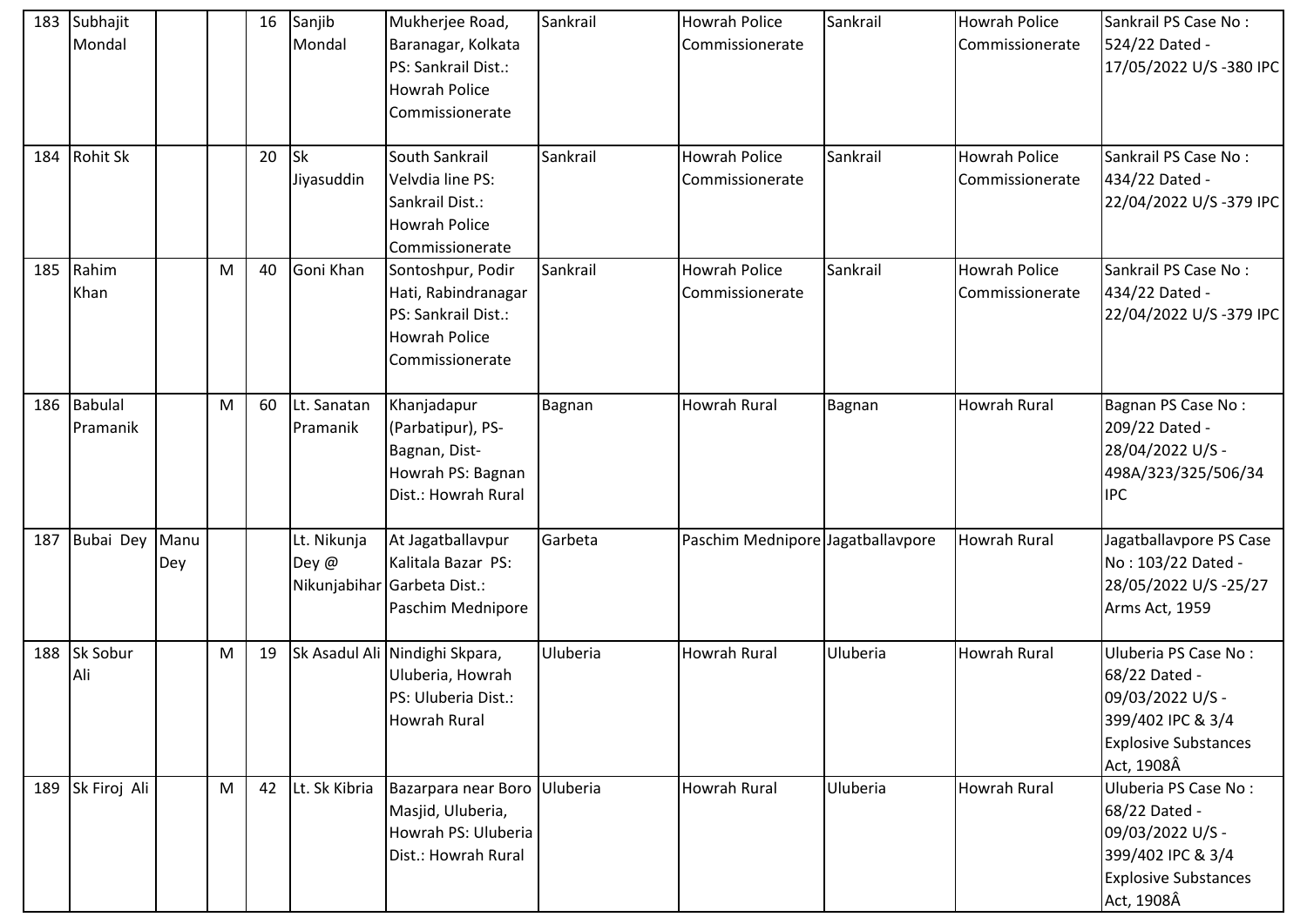| 190 | Nigara<br><b>Begam</b> |              | F |    | Kalimuddin               | Pahar Basti Kachna, Islampore<br>PO-Dhantala, PS-<br>Islampur, Dist- Uttar<br>Dinajpur PS:<br>Islampore Dist.:<br><b>Islampur Police</b><br>District  |            | <b>Islampur Police</b><br><b>District</b> | Islampore  | <b>Islampur Police</b><br><b>District</b> | Islampore PS Case No:<br>382/22 Dated -<br>28/05/2022 U/S -<br>448/325/307/34 IPC                 |
|-----|------------------------|--------------|---|----|--------------------------|-------------------------------------------------------------------------------------------------------------------------------------------------------|------------|-------------------------------------------|------------|-------------------------------------------|---------------------------------------------------------------------------------------------------|
| 191 | Jamal                  |              | M |    | Lt. Md<br>Kalimuddin     | Majlishpur, PO-<br>Majlishpur, PS-<br>Goalpokher, Dist-<br>Uttar Dinajpur, PS:<br>Islampore Dist.:<br><b>Islampur Police</b><br><b>District</b>       | Islampore  | <b>Islampur Police</b><br><b>District</b> | Islampore  | <b>Islampur Police</b><br>District        | Islampore PS Case No:<br>382/22 Dated -<br>28/05/2022 U/S -<br>448/325/307/34 IPC                 |
| 192 | Bablu                  |              | M |    | Not Known                | Majlishpur, PO-<br>Majlishpur, PS-<br>Goalpokher, Dist-<br><b>Uttar Dinajpur PS:</b><br>Islampore Dist.:<br><b>Islampur Police</b><br><b>District</b> | Islampore  | <b>Islampur Police</b><br><b>District</b> | Islampore  | <b>Islampur Police</b><br><b>District</b> | Islampore PS Case No:<br>382/22 Dated -<br>28/05/2022 U/S -<br>448/325/307/34 IPC                 |
| 193 | Abu Taher<br><b>Sk</b> | <b>IKBAL</b> | M |    | Ferestulla Sk   ISLAMPUR | <b>NETAJIPARK PS:</b><br>Islampore Dist.:<br>Murshidabad                                                                                              | Islampore  | Murshidabad                               | Islampore  | Murshidabad                               | Islampore PS Case No:<br>236/22 Dated -<br>27/05/2022 U/S -<br>341/323/325/354/307/5<br>06/34 IPC |
| 194 | Prasanta<br>Dey        |              | M | 23 |                          | Bachchu Dey Senpara, PS<br>Kotwali, Dist<br>Jalpaiguri PS:<br>Jalpaiguri Dist.:<br>Jalpaiguri                                                         | Jalpaiguri | Jalpaiguri                                | Jalpaiguri | Jalpaiguri                                | Jalpaiguri PS Case No:<br>267/22 Dated -<br>01/05/2022 U/S -<br>379/506/34 IPC                    |
| 195 | Rahul Roy              |              | M | 23 |                          | Lt Gopal Roy Hospital Para<br>Maynaguri, PS<br>Maynaguri, Dist<br>Jalpaiguri PS:<br>Moynaguri Dist.:<br>Jalpaiguri                                    | Moynaguri  | Jalpaiguri                                | Jalpaiguri | Jalpaiguri                                | Jalpaiguri PS Case No:<br>267/22 Dated -<br>01/05/2022 U/S -<br>379/506/34 IPC                    |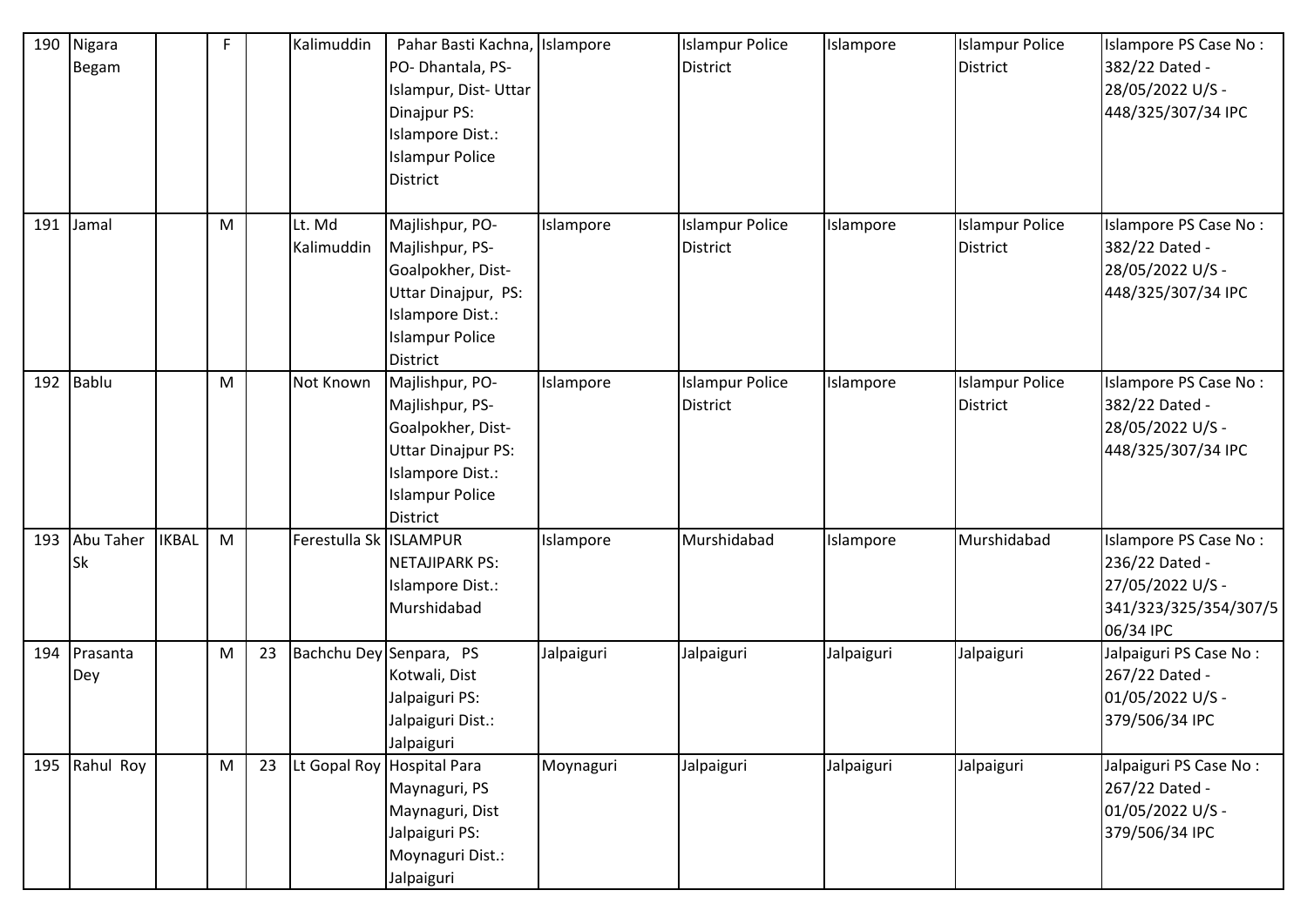| 196 | Subham         | M | 23 | Jwahan Roy     | Dakshin Mouyamari,   | Moynaguri  | Jalpaiguri | Jalpaiguri | Jalpaiguri | Jalpaiguri PS Case No:   |
|-----|----------------|---|----|----------------|----------------------|------------|------------|------------|------------|--------------------------|
|     | Roy            |   |    |                | PS Maynaguri, Dist   |            |            |            |            | 267/22 Dated -           |
|     |                |   |    |                | Jalpaiguri PS:       |            |            |            |            | 01/05/2022 U/S -         |
|     |                |   |    |                | Moynaguri Dist.:     |            |            |            |            | 379/506/34 IPC           |
|     |                |   |    |                | Jalpaiguri           |            |            |            |            |                          |
|     |                |   |    |                |                      |            |            |            |            |                          |
| 197 | Gopal Das      | M | 19 | Lt Astom       | Jayantipara, Ward    | Jalpaiguri | Jalpaiguri | Jalpaiguri | Jalpaiguri | Jalpaiguri PS Case No:   |
|     |                |   |    | Das            | No.12, PS Kotwali,   |            |            |            |            | 323/22 Dated -           |
|     |                |   |    |                | Dist Jalpaiguri PS:  |            |            |            |            | 24/05/2022 U/S -         |
|     |                |   |    |                | Jalpaiguri Dist.:    |            |            |            |            | 399/402 IPC &            |
|     |                |   |    |                | Jalpaiguri           |            |            |            |            | $(25(i)(a)/27$ Arms Act, |
|     |                |   |    |                |                      |            |            |            |            | 1959                     |
| 198 | Biki           | M | 19 | Rudla          | Jayantipara, Ward    | Jalpaiguri | Jalpaiguri | Jalpaiguri | Jalpaiguri | Jalpaiguri PS Case No:   |
|     | <b>Basfore</b> |   |    | <b>Basfore</b> | No.12, PS Kotwali,   |            |            |            |            | 323/22 Dated -           |
|     |                |   |    |                | Dist Jalpaiguri PS:  |            |            |            |            | 24/05/2022 U/S -         |
|     |                |   |    |                | Jalpaiguri Dist.:    |            |            |            |            | 399/402 IPC &            |
|     |                |   |    |                | Jalpaiguri           |            |            |            |            | $(25(i)(a)/27$ Arms Act, |
|     |                |   |    |                |                      |            |            |            |            | 1959                     |
| 199 | Babu Roy       | M | 23 | Jiten Roy      | Jayantipara, Ward    | Jalpaiguri | Jalpaiguri | Jalpaiguri | Jalpaiguri | Jalpaiguri PS Case No:   |
|     |                |   |    |                | No.12, PS Kotwali,   |            |            |            |            | 323/22 Dated -           |
|     |                |   |    |                | Dist Jalpaiguri PS:  |            |            |            |            | 24/05/2022 U/S -         |
|     |                |   |    |                | Jalpaiguri Dist.:    |            |            |            |            | 399/402 IPC &            |
|     |                |   |    |                | Jalpaiguri           |            |            |            |            | (25(i)(a)/27 Arms Act,   |
|     |                |   |    |                |                      |            |            |            |            | 1959                     |
| 200 | Atish          | M | 50 | Lt Khirat      | Debinagar, Po        | Moynaguri  | Jalpaiguri | Jalpaiguri | Jalpaiguri | Jalpaiguri PS Case No:   |
|     | <b>Mallick</b> |   |    | Behari         | Maynaguri, PS        |            |            |            |            | 331/22 Dated -           |
|     |                |   |    | <b>Mallick</b> | Maynaguri, Dist      |            |            |            |            | 26/05/2022 U/S -21(C)    |
|     |                |   |    |                | Jalpaiguri PS:       |            |            |            |            | <b>IPC</b>               |
|     |                |   |    |                | Moynaguri Dist.:     |            |            |            |            |                          |
|     |                |   |    |                | Jalpaiguri           |            |            |            |            |                          |
| 201 | Nur Islam      | M | 35 | Lt Aminul      | <b>Uttar Ghoksha</b> | Moynaguri  | Jalpaiguri | Jalpaiguri | Jalpaiguri | Jalpaiguri PS Case No:   |
|     |                |   |    | Haque          | Danga, PS            |            |            |            |            | 331/22 Dated -           |
|     |                |   |    |                | Maynaguri, dist      |            |            |            |            | 26/05/2022 U/S-21(C)     |
|     |                |   |    |                | jalpaiguri PS:       |            |            |            |            | <b>IPC</b>               |
|     |                |   |    |                | Moynaguri Dist.:     |            |            |            |            |                          |
|     |                |   |    |                | Jalpaiguri           |            |            |            |            |                          |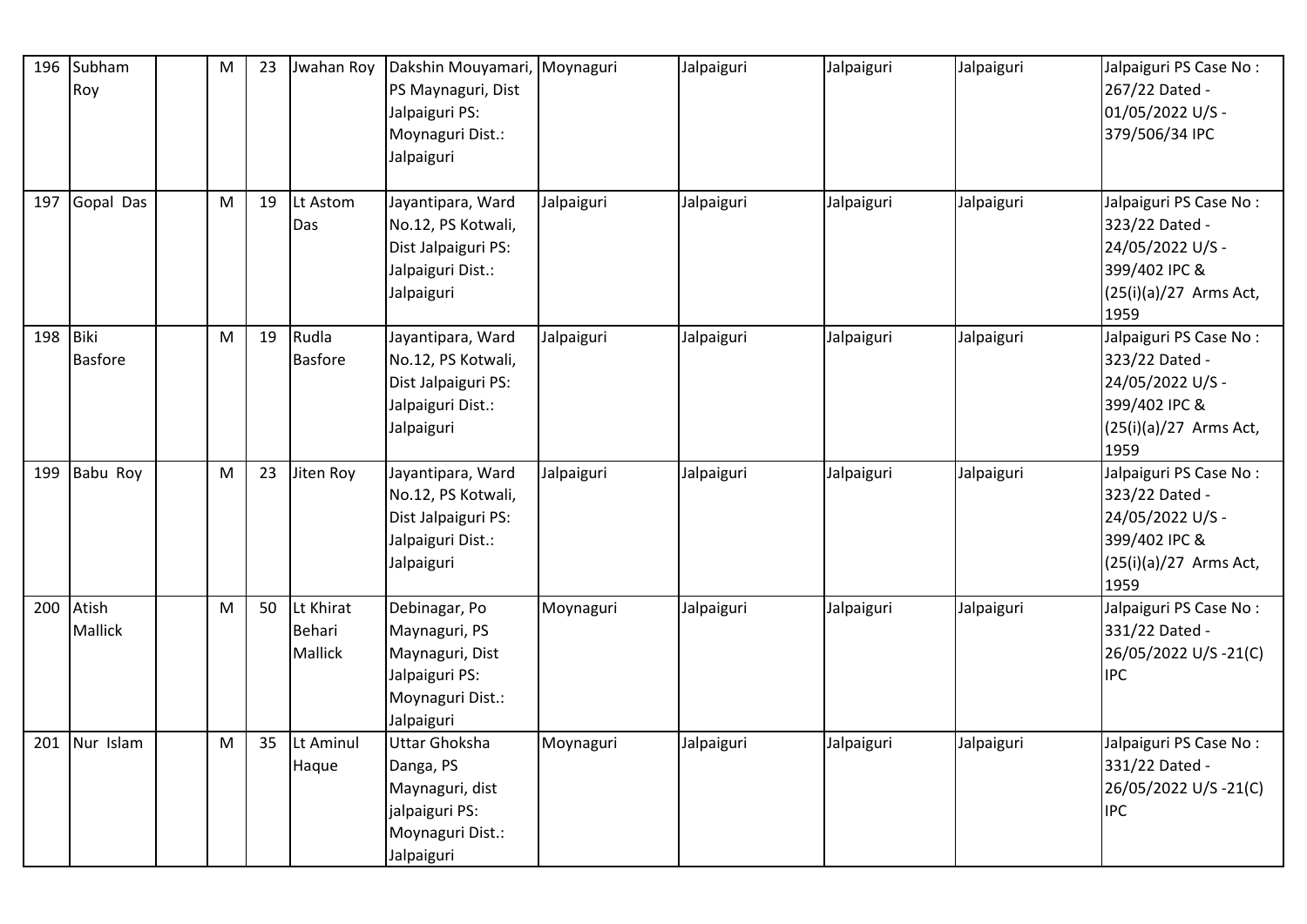| 202 | Nasir     | M |    | Lt. Nur     | PS: Malbazar Dist.:                | Malbazar      | Jalpaiguri      | Malbazar      | Jalpaiguri      | Malbazar PS Case No:                        |
|-----|-----------|---|----|-------------|------------------------------------|---------------|-----------------|---------------|-----------------|---------------------------------------------|
|     | Mahamma   |   |    | Hossain     | Jalpaiguri                         |               |                 |               |                 | 420/22 Dated -                              |
|     |           |   |    |             |                                    |               |                 |               |                 | 28/05/2022 U/S -                            |
|     |           |   |    |             |                                    |               |                 |               |                 | 379/411 IPC & 21(1)                         |
|     |           |   |    |             |                                    |               |                 |               |                 | Mines and Minerals                          |
|     |           |   |    |             |                                    |               |                 |               |                 | (Regulation and                             |
|     |           |   |    |             |                                    |               |                 |               |                 | Development) Act                            |
|     |           |   |    |             |                                    |               |                 |               |                 | $(1957)\hat{A}$                             |
| 203 | Prafulla  |   |    | Chengkalu   | PS: Malbazar Dist.:                | Malbazar      | Jalpaiguri      | Malbazar      | Jalpaiguri      | Malbazar PS Case No:                        |
|     | Roy       |   |    | Roy         | Jalpaiguri                         |               |                 |               |                 | 421/22 Dated -                              |
|     |           |   |    |             |                                    |               |                 |               |                 | 28/05/2022 U/S -                            |
|     |           |   |    |             |                                    |               |                 |               |                 | 379/411 IPC & 21(1)                         |
|     |           |   |    |             |                                    |               |                 |               |                 | Mines and Minerals                          |
|     |           |   |    |             |                                    |               |                 |               |                 | (Regulation and                             |
|     |           |   |    |             |                                    |               |                 |               |                 | Development) Act                            |
|     |           |   |    |             |                                    |               |                 |               |                 | $(1957)\hat{A}$                             |
| 204 | Biren Rai |   |    | Lalit Rai   | PS: Garubathan                     | Garubathan    | Kalimpong       | Malbazar      | Jalpaiguri      | Malbazar PS Case No:                        |
|     |           |   |    |             | Dist.: Kalimpong                   |               |                 |               |                 | 422/22 Dated -                              |
|     |           |   |    |             |                                    |               |                 |               |                 | 28/05/2022 U/S -                            |
|     |           |   |    |             |                                    |               |                 |               |                 | 279/338 IPC                                 |
| 205 | Dhananjay |   |    | Lt. Prabhu  | PS: Malbazar Dist.:                | Malbazar      | Jalpaiguri      | Malbazar      | Jalpaiguri      | Malbazar PS Case No:                        |
|     | Singh     |   |    | Nath Roy    | Jalpaiguri                         |               |                 |               |                 | 424/22 Dated -                              |
|     |           |   |    |             |                                    |               |                 |               |                 | 28/05/2022 U/S -                            |
|     |           |   |    |             |                                    |               |                 |               |                 | 379/411 IPC & 21(1)                         |
|     |           |   |    |             |                                    |               |                 |               |                 | Mines and Minerals                          |
|     |           |   |    |             |                                    |               |                 |               |                 | (Regulation and                             |
|     |           |   |    |             |                                    |               |                 |               |                 | Development) Act                            |
|     |           |   |    |             |                                    |               |                 |               |                 | $(1957)\hat{A}$                             |
| 206 | Haradhan  | M | 51 | Late        | Makenjeepark                       | Raghunathganj | Jangipur Police | Raghunathganj | Jangipur Police | Raghunathganj PS Case                       |
|     | Halder    |   |    | Harekrishna | Colony PS:                         |               | <b>District</b> |               | <b>District</b> | No: 387/22 Dated -                          |
|     |           |   |    | Halder      | Raghunathganj Dist.:               |               |                 |               |                 | 20/05/2022 U/S -                            |
|     |           |   |    |             | Jangipur Police                    |               |                 |               |                 | 341/325/326/307/427/3                       |
|     |           |   |    |             | <b>District</b>                    |               |                 |               |                 | 79/354/34 IPC                               |
| 207 | Dipankar  | M | 23 |             | Bimal Halder Makenjeepark          | Raghunathganj | Jangipur Police |               | Jangipur Police |                                             |
|     | Halder    |   |    |             | Colony PS:                         |               | <b>District</b> | Raghunathganj | <b>District</b> | Raghunathganj PS Case<br>No: 387/22 Dated - |
|     |           |   |    |             | Raghunathganj Dist.:               |               |                 |               |                 | 20/05/2022 U/S -                            |
|     |           |   |    |             |                                    |               |                 |               |                 |                                             |
|     |           |   |    |             |                                    |               |                 |               |                 |                                             |
|     |           |   |    |             |                                    |               |                 |               |                 |                                             |
|     |           |   |    |             | Jangipur Police<br><b>District</b> |               |                 |               |                 | 341/325/326/307/427/3<br>79/354/34 IPC      |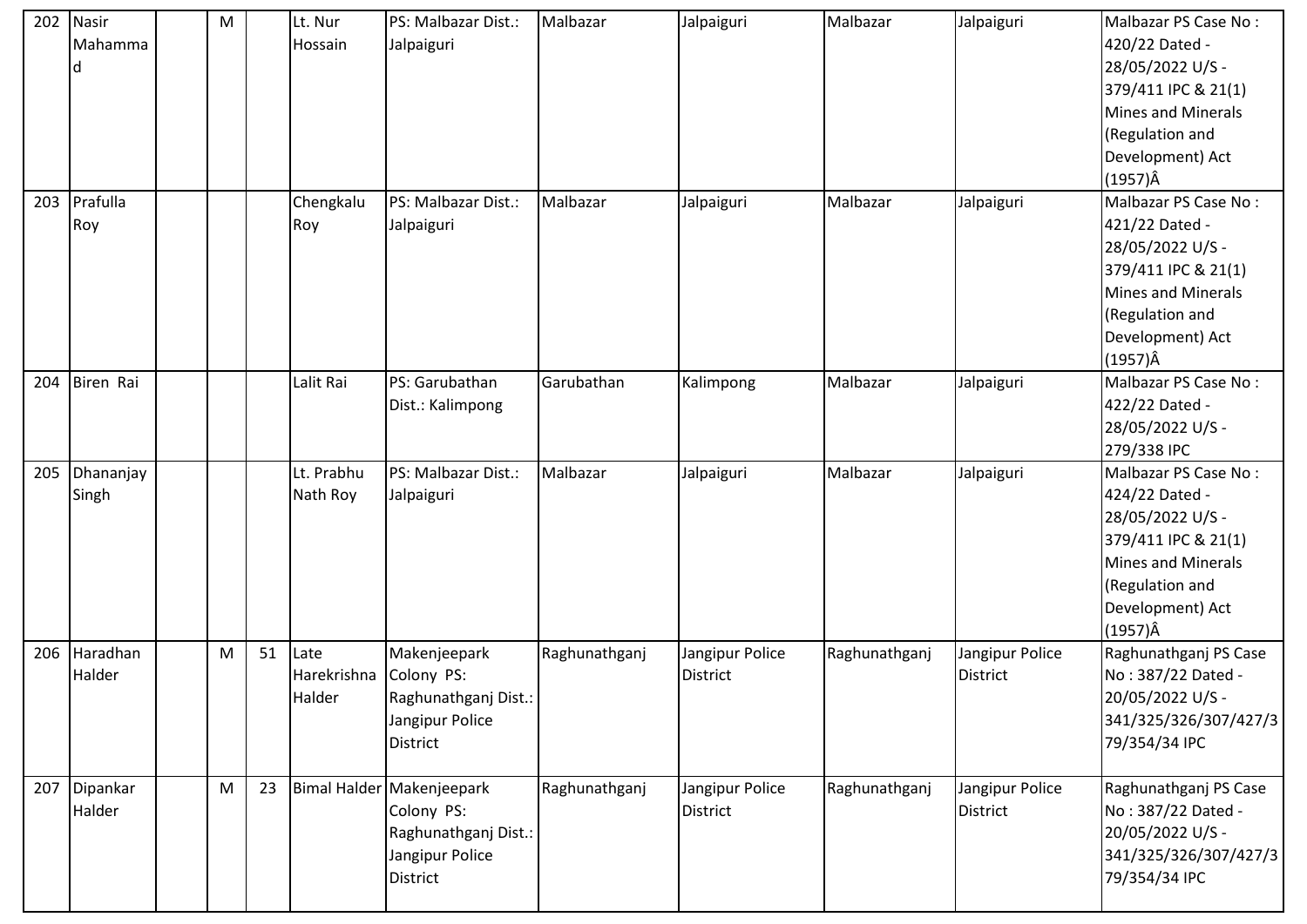| 208 | Ajijul Sk        |       | M | 31 | Borjahan Sk                  | Nowda PS:<br>Raghunathganj Dist.:<br>Jangipur Police<br><b>District</b>                   | Raghunathganj | Jangipur Police<br><b>District</b> | Raghunathganj | Jangipur Police<br><b>District</b> | Raghunathganj PS Case<br>No: 430/22 Dated -<br>27/05/2022 U/S -<br>448/325/326/307/354<br><b>IPC</b>   |
|-----|------------------|-------|---|----|------------------------------|-------------------------------------------------------------------------------------------|---------------|------------------------------------|---------------|------------------------------------|--------------------------------------------------------------------------------------------------------|
| 209 | Bishnu<br>Mondal |       | M | 40 | ILt.<br>Rakshapada<br>Mondal | Tailakshanagar<br>Chaipara PS:<br>Sagardighi Dist.:<br>Jangipur Police<br><b>District</b> | Sagardighi    | Jangipur Police<br><b>District</b> | Sagardighi    | Jangipur Police<br><b>District</b> | Sagardighi PS Case No:<br>233/22 Dated -<br>27/05/2022 U/S -<br>341/325/307/379/34 IPC                 |
| 210 | Pintu<br>Mondal  |       | M | 37 | Narayan<br>Mondal            | Tailakshanagar PS:<br>Sagardighi Dist.:<br>Jangipur Police<br>District                    | Sagardighi    | Jangipur Police<br><b>District</b> | Sagardighi    | Jangipur Police<br><b>District</b> | Sagardighi PS Case No:<br>233/22 Dated -<br>27/05/2022 U/S -<br>341/325/307/379/34 IPC                 |
| 211 | Ekramul<br>Hoque |       | M | 40 | Doulat<br>Hossain            | Pardeonapur<br>Dasturhat PS:<br>Baishnabnagar Dist.:<br>Malda                             | Baishnabnagar | Malda                              | Sagardighi    | Jangipur Police<br><b>District</b> | Sagardighi PS Case No:<br>174/22 Dated -<br>04/05/2022 U/S -<br>489B/489C IPC                          |
| 212 | Pritam<br>Mondal |       | M | 20 | Prakash<br>Mondal            | Khatua PS:<br>Sagardighi Dist.:<br>Jangipur Police<br><b>District</b>                     | Sagardighi    | Jangipur Police<br><b>District</b> | Sagardighi    | Jangipur Police<br><b>District</b> | Sagardighi PS Case No:<br>118/22 Dated -<br>05/04/2022 U/S -<br>498A/313/323/354/307/<br><b>34 IPC</b> |
| 213 | Subhendu<br>Mal  | Chotk | M | 23 | Ajay Mondal Monigram         | Banerjeepara PS:<br>Sagardighi Dist.:<br>Jangipur Police<br><b>District</b>               | Sagardighi    | Jangipur Police<br><b>District</b> | Sagardighi    | Jangipur Police<br><b>District</b> | Sagardighi PS Case No:<br>147/22 Dated -<br>21/04/2022 U/S -<br>399/402 IPC                            |
| 214 | Abdul<br>Mogni   |       | M | 26 | Helaluddin                   | Mohipal Natunpara<br>PS: Sagardighi Dist.:<br>Jangipur Police<br>District                 | Sagardighi    | Jangipur Police<br>District        | Sagardighi    | Jangipur Police<br><b>District</b> | Sagardighi PS Case No:<br>147/22 Dated -<br>21/04/2022 U/S -<br>399/402 IPC                            |
| 215 | Ramjan Sk        |       | M | 15 | Ketabul Sk                   | Samsherganj, PS:<br>Samsherganj Dist.:<br>Jangipur Police<br>District                     | Samsherganj   | Jangipur Police<br><b>District</b> | Samsherganj   | Jangipur Police<br><b>District</b> | Samsherganj PS Case No<br>: 186/22 Dated -<br>27/05/2022 U/S-376 IPC                                   |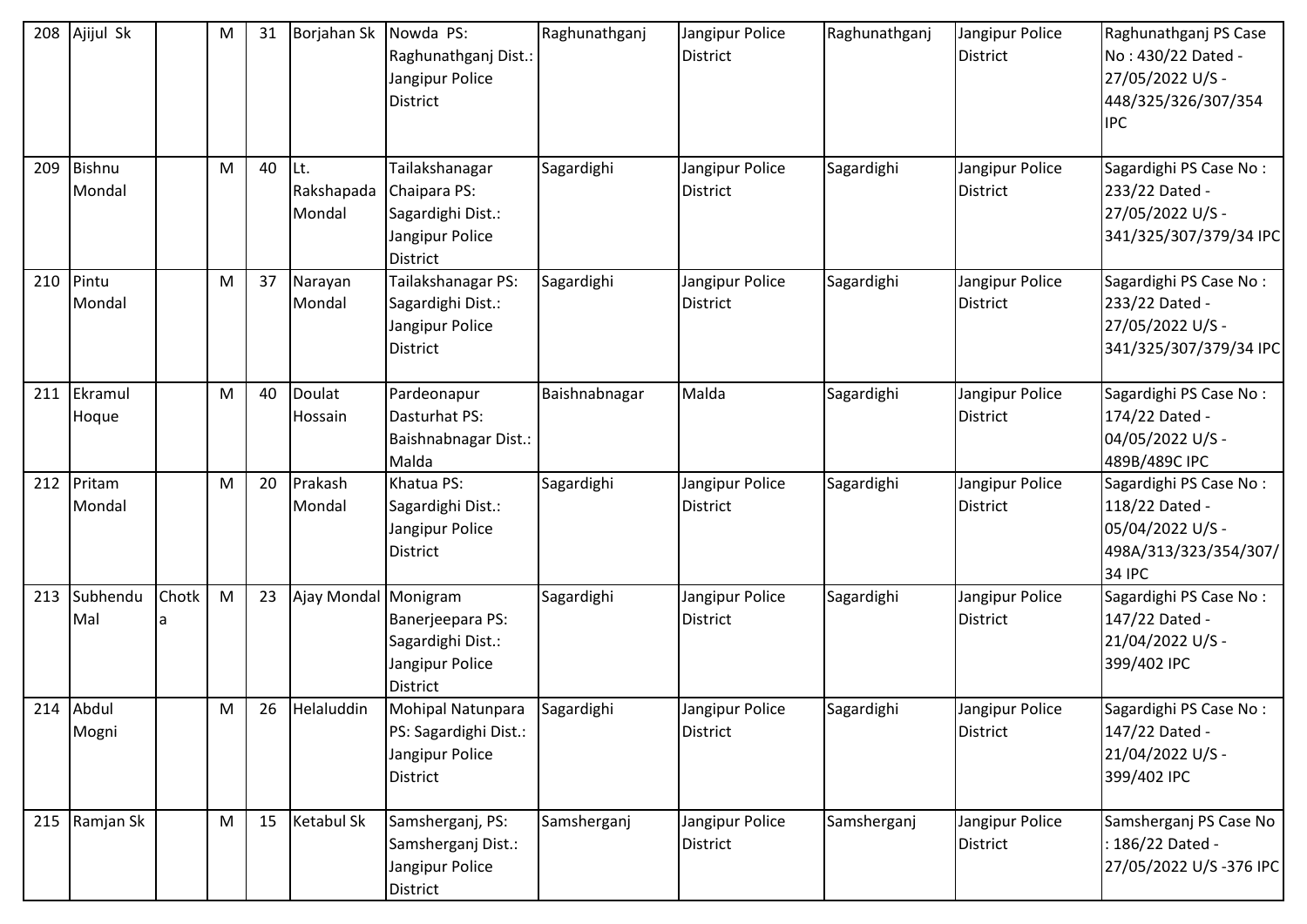| 216 | Dukhu           | Palash M    |   |    | Suna@       | Vill - Nurisole, PO -              | Gopiballavpur | Jhargram             | Gopiballavpur | Jhargram             | Gopiballavpur PS Case  |
|-----|-----------------|-------------|---|----|-------------|------------------------------------|---------------|----------------------|---------------|----------------------|------------------------|
|     | Singh           |             |   |    | Samay Singh | Saria PS:                          |               |                      |               |                      | No: 97/21 Dated -      |
|     |                 |             |   |    |             | Gopiballavpur Dist.:               |               |                      |               |                      | 05/11/2021 U/S -       |
|     |                 |             |   |    |             | Jhargram                           |               |                      |               |                      | 325/307/34 IPC         |
| 217 | Souvik          |             | M | 21 | Lt. Pradip  | PS: Sankrail Dist.:                | Sankrail      | <b>Howrah Police</b> | Sankrail      | <b>Howrah Police</b> | Sankrail PS Case No:   |
|     | <b>Bhar</b>     |             |   |    | <b>Bhar</b> | <b>Howrah Police</b>               |               | Commissionerate      |               | Commissionerate      | 577/22 Dated -         |
|     |                 |             |   |    |             | Commissionerate                    |               |                      |               |                      | 28/05/2022 U/S -       |
|     |                 |             |   |    |             |                                    |               |                      |               |                      | 399/402 IPC            |
|     | 218 Ajay        |             |   | 24 |             | Asto Chaulia   PS: Sankrail Dist.: | Sankrail      | <b>Howrah Police</b> | Sankrail      | <b>Howrah Police</b> | Sankrail PS Case No:   |
|     | Chaulia         |             |   |    |             | <b>Howrah Police</b>               |               | Commissionerate      |               | Commissionerate      | 577/22 Dated -         |
|     |                 |             |   |    |             | Commissionerate                    |               |                      |               |                      | 28/05/2022 U/S -       |
|     |                 |             |   |    |             |                                    |               |                      |               |                      | 399/402 IPC            |
| 219 | Subhajit        |             |   | 16 | Sanjib      | Mukherjee Road,                    | Sankrail      | <b>Howrah Police</b> | Sankrail      | <b>Howrah Police</b> | Sankrail PS Case No:   |
|     | Mondal          |             |   |    | Mondal      | Baranagar, Kolkata                 |               | Commissionerate      |               | Commissionerate      | 524/22 Dated -         |
|     |                 |             |   |    |             | PS: Sankrail Dist.:                |               |                      |               |                      | 17/05/2022 U/S-380 IPC |
|     |                 |             |   |    |             | <b>Howrah Police</b>               |               |                      |               |                      |                        |
|     |                 |             |   |    |             | Commissionerate                    |               |                      |               |                      |                        |
|     |                 |             |   |    |             |                                    |               |                      |               |                      |                        |
| 220 | <b>Rohit Sk</b> |             |   | 20 | <b>Sk</b>   | South Sankrail                     | Sankrail      | <b>Howrah Police</b> | Sankrail      | <b>Howrah Police</b> | Sankrail PS Case No:   |
|     |                 |             |   |    | Jiyasuddin  | Velvdia line PS:                   |               | Commissionerate      |               | Commissionerate      | 434/22 Dated -         |
|     |                 |             |   |    |             | Sankrail Dist.:                    |               |                      |               |                      | 22/04/2022 U/S-379 IPC |
|     |                 |             |   |    |             | <b>Howrah Police</b>               |               |                      |               |                      |                        |
|     |                 |             |   |    |             | Commissionerate                    |               |                      |               |                      |                        |
| 221 | Rahim           |             | M | 40 | Goni Khan   | Sontoshpur, Podir                  | Sankrail      | <b>Howrah Police</b> | Sankrail      | <b>Howrah Police</b> | Sankrail PS Case No:   |
|     | Khan            |             |   |    |             | Hati, Rabindranagar                |               | Commissionerate      |               | Commissionerate      | 434/22 Dated -         |
|     |                 |             |   |    |             | PS: Sankrail Dist.:                |               |                      |               |                      | 22/04/2022 U/S-379 IPC |
|     |                 |             |   |    |             | <b>Howrah Police</b>               |               |                      |               |                      |                        |
|     |                 |             |   |    |             | Commissionerate                    |               |                      |               |                      |                        |
|     |                 |             |   |    |             |                                    |               |                      |               |                      |                        |
| 222 | Rudra           | @           | M |    | S/o Tara    | <b>KINGSTONE</b>                   | Kalimpong     | Kalimpong            | Kalimpong     | Kalimpong            | Kalimpong PS Case No:  |
|     | Mani            | <b>KEPC</b> |   |    | Prasad      | <b>VILLAGE RANIPOOL</b>            |               |                      |               |                      | 89/22 Dated -          |
|     | Pradhan         | <b>HU</b>   |   |    | Pradhan     | <b>PAKYONG EAST</b>                |               |                      |               |                      | 18/04/2022 U/S -       |
|     |                 |             |   |    |             | <b>SIKKIM PS:</b>                  |               |                      |               |                      | 279/338 IPC            |
|     |                 |             |   |    |             | Kalimpong Dist.:                   |               |                      |               |                      |                        |
|     |                 |             |   |    |             | Kalimpong                          |               |                      |               |                      |                        |
|     |                 |             |   |    |             |                                    |               |                      |               |                      |                        |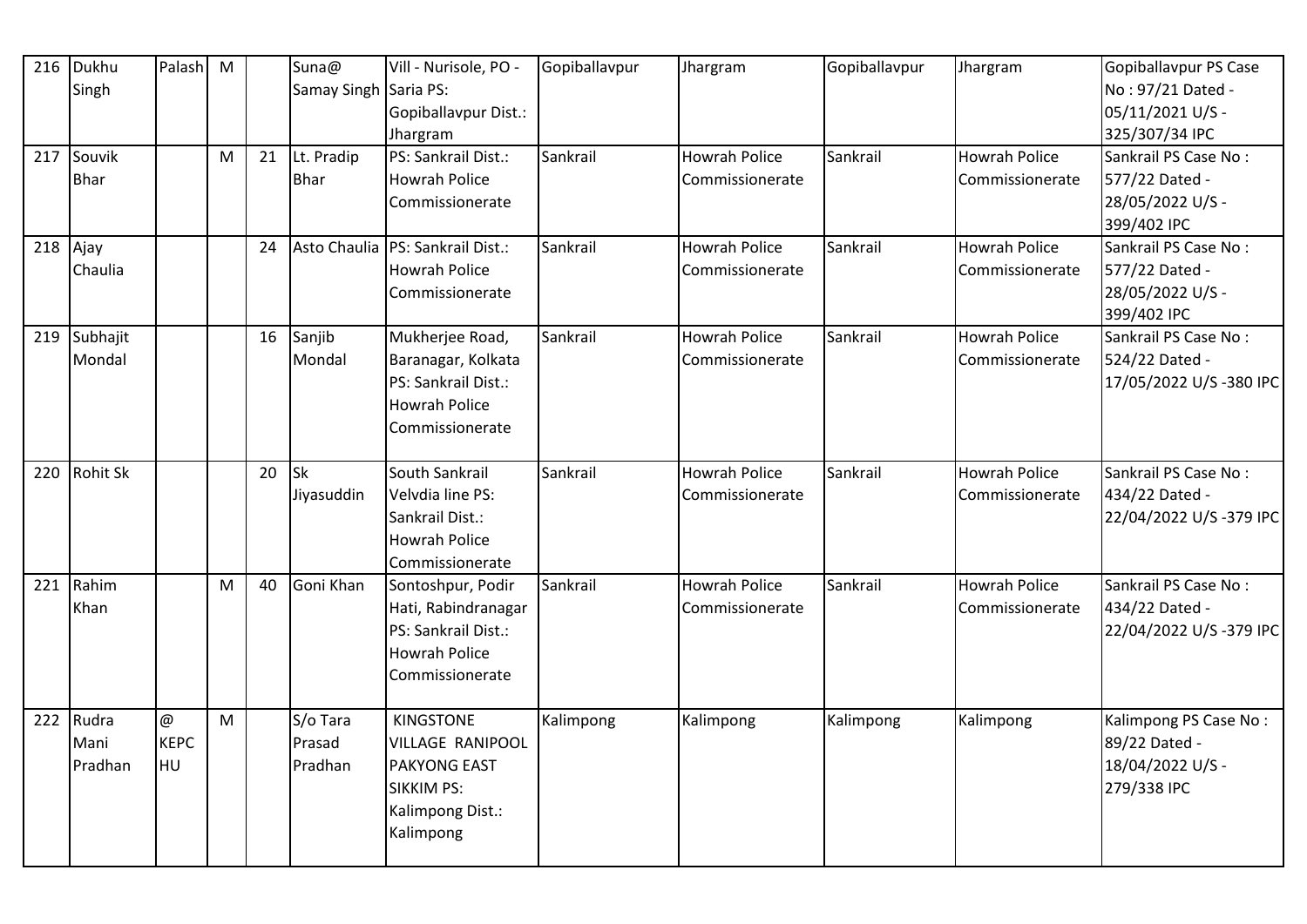| 223 | Sarikul    | M | 63 | Lt. Ajijul        | Mirjapur            | Kaligunj     | Krishnanagar Police Kaligunj       |              |                     | Krishnanagar Police   Kaligunj PS Case No :   |
|-----|------------|---|----|-------------------|---------------------|--------------|------------------------------------|--------------|---------------------|-----------------------------------------------|
|     | Islam Sk   |   |    | <b>Haque Sk</b>   | Paschimpara PS:     |              | <b>District</b>                    |              | <b>District</b>     | 254/22 Dated -                                |
|     |            |   |    |                   | Kaligunj Dist.:     |              |                                    |              |                     | 26/04/2022 U/S -                              |
|     |            |   |    |                   | Krishnanagar Police |              |                                    |              |                     | 341/325/326/307/506/3                         |
|     |            |   |    |                   | <b>District</b>     |              |                                    |              |                     | 4 IPC                                         |
| 224 | Mahim Sk   | M | 45 | Islam Sk          | Mirjapur            | Kaligunj     | Krishnanagar Police Kaligunj       |              | Krishnanagar Police | Kaligunj PS Case No:                          |
|     |            |   |    |                   | Paschimpara PS:     |              | <b>District</b>                    |              | <b>District</b>     | 302/22 Dated -                                |
|     |            |   |    |                   | Kaligunj Dist.:     |              |                                    |              |                     | 13/05/2022 U/S -                              |
|     |            |   |    |                   | Krishnanagar Police |              |                                    |              |                     | 341/325/326/307/34 IPC                        |
|     |            |   |    |                   | <b>District</b>     |              |                                    |              |                     |                                               |
| 225 | Abdul Ajij | M |    | Islam Sk          | Mirjapur            | Kaligunj     | Krishnanagar Police Kaligunj       |              |                     | Krishnanagar Police   Kaligunj PS Case No:    |
|     | Sk         |   |    |                   | Paschimpara PS:     |              | <b>District</b>                    |              | <b>District</b>     | 302/22 Dated -                                |
|     |            |   |    |                   | Kaligunj Dist.:     |              |                                    |              |                     | 13/05/2022 U/S -                              |
|     |            |   |    |                   | Krishnanagar Police |              |                                    |              |                     | 341/325/326/307/34 IPC                        |
|     |            |   |    |                   | <b>District</b>     |              |                                    |              |                     |                                               |
| 226 | Sohel      | M | 24 | <b>Rahidul Sk</b> | Gobindapur          | Kaligunj     | Krishnanagar Police Kaligunj       |              |                     | Krishnanagar Police   Kaligunj PS Case No:    |
|     | Rana       |   |    |                   | Uttarpara PS:       |              | <b>District</b>                    |              | <b>District</b>     | 332/22 Dated -                                |
|     |            |   |    |                   | Kaligunj Dist.:     |              |                                    |              |                     | 27/05/2022 U/S -                              |
|     |            |   |    |                   | Krishnanagar Police |              |                                    |              |                     | 363/365 IPC                                   |
|     |            |   |    |                   | <b>District</b>     |              |                                    |              |                     |                                               |
|     |            |   |    |                   |                     |              |                                    |              |                     |                                               |
| 227 | Sukul      | M | 18 | Tapan             | Bhatjangala         | Krishnanagar | Krishnanagar Police   Krishnanagar |              | Krishnanagar Police | Krishnanagar PS Case No                       |
|     | Durlav     |   |    | Durlav            | Paschimpara,        |              | <b>District</b>                    |              | <b>District</b>     | 495/22 Dated -                                |
|     |            |   |    |                   | (Durlavpara) PS:    |              |                                    |              |                     | 19/05/2022 U/S -                              |
|     |            |   |    |                   | Krishnanagar Dist.: |              |                                    |              |                     | 341/326/34 IPC                                |
|     |            |   |    |                   | Krishnanagar Police |              |                                    |              |                     |                                               |
|     |            |   |    |                   | <b>District</b>     |              |                                    |              |                     |                                               |
|     |            |   |    |                   |                     |              |                                    |              |                     |                                               |
| 228 | Sabir Ali  | M | 37 | Mansur            | Patuli Bagopara PS: | Gangnapur    | Ranaghat Police                    | Krishnanagar |                     | Krishnanagar Police   Krishnanagar PS Case No |
|     | Mondal     |   |    | Hoque             | Gangnapur Dist.:    |              | <b>District</b>                    |              | <b>District</b>     | 530/22 Dated -                                |
|     |            |   |    | Mondal            | Ranaghat Police     |              |                                    |              |                     | 26/05/2022 U/S -                              |
|     |            |   |    |                   | District            |              |                                    |              |                     | 279/338 IPC                                   |
| 229 | Biswajit   | M | 18 | Rajesh            | Nirmal Nagar PS:    | Krishnanagar | Krishnanagar Police Krishnanagar   |              |                     | Krishnanagar Police   Krishnanagar PS Case No |
|     | Mallick    |   |    | Mallick           | Krishnanagar Dist.: |              | <b>District</b>                    |              | <b>District</b>     | : 313/22 Dated -                              |
|     |            |   |    |                   | Krishnanagar Police |              |                                    |              |                     | 31/03/2022 U/S -                              |
|     |            |   |    |                   | <b>District</b>     |              |                                    |              |                     | 399/402 IPC                                   |
|     |            |   |    |                   |                     |              |                                    |              |                     |                                               |
| 230 | Panchu     | M |    | Phani             | PS: Murutia Dist.:  | Murutia      | Krishnanagar Police Murutia        |              |                     | Krishnanagar Police   Murutia PS Case No:     |
|     | Gopal      |   |    | <b>Bhusan</b>     | Krishnanagar Police |              | <b>District</b>                    |              | District            | 95/22 Dated -                                 |
|     | Sarkar     |   |    | Sarkar            | District            |              |                                    |              |                     | 07/05/2022 U/S -<br>363/365 IPC               |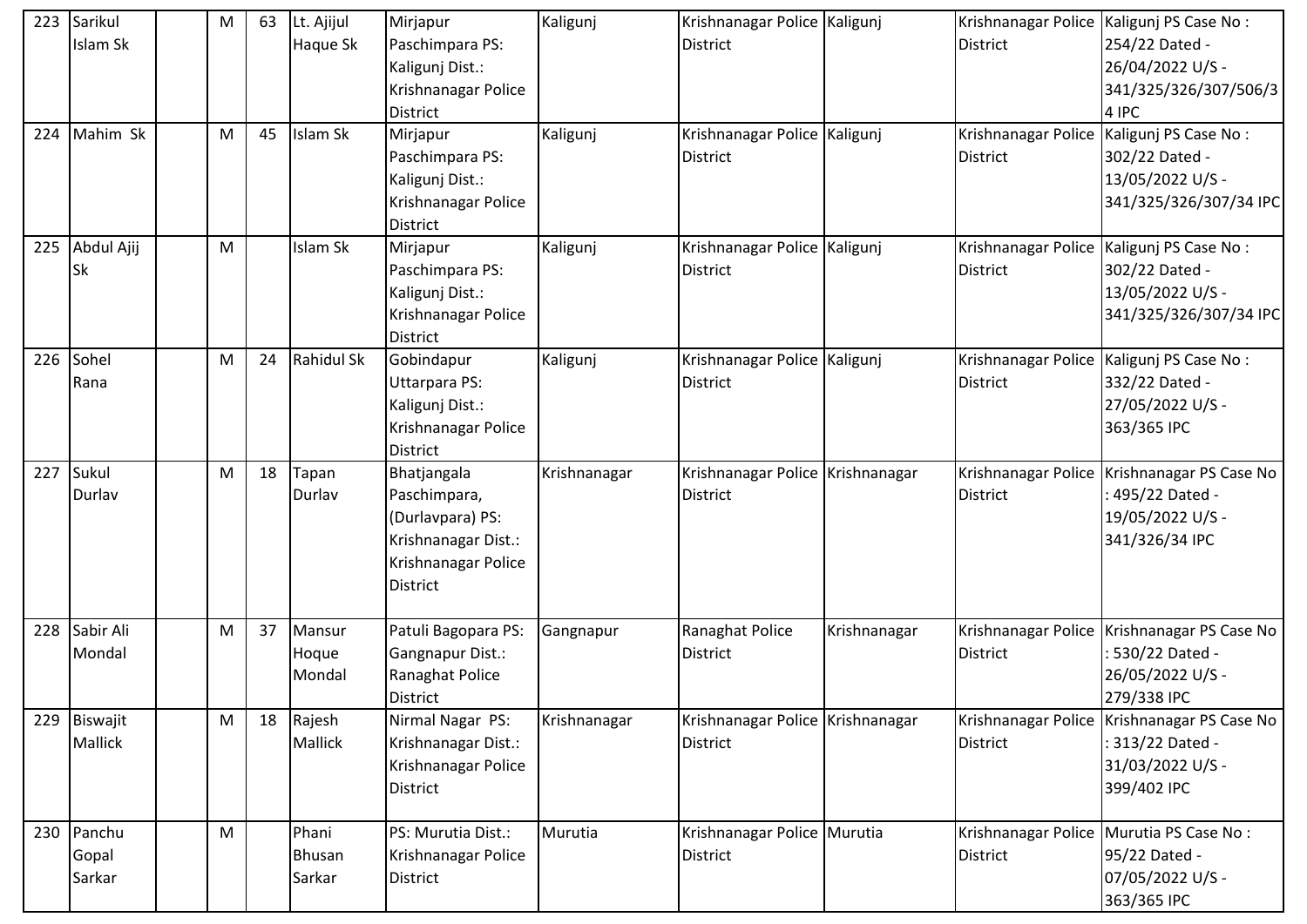| 231 | Khodabaks Khudi<br>Sekh | M | 37 | Lt. Kitab<br>Sekh  | Hanspukuria<br>Purbapara, PS-<br>Palashipara, Nadia<br>PS: Palashipara Dist.:<br>Krishnanagar Police<br><b>District</b> | Palashipara | Krishnanagar Police Palashipara<br><b>District</b> |          | <b>District</b> | Krishnanagar Police   Palashipara PS Case No:<br>153/22 Dated -<br>22/04/2022 U/S -<br>341/323/325 IPC    |
|-----|-------------------------|---|----|--------------------|-------------------------------------------------------------------------------------------------------------------------|-------------|----------------------------------------------------|----------|-----------------|-----------------------------------------------------------------------------------------------------------|
| 232 | Mohidul<br>Islam        | M | 24 | Lt. Layek Ali      | MALLIKPARA PS:<br>Chanchal Dist.:<br>Malda                                                                              | Chanchal    | Malda                                              | Chanchal | Malda           | Chanchal PS Case No:<br>552/22 Dated -<br>28/05/2022 U/S-3/4<br><b>Explosive Substances</b><br>Act, 1908Â |
| 233 | Nur Alam                | M | 29 |                    | Abdul Malek Mallickpara PS:<br>Chanchal Dist.:<br>Malda                                                                 | Chanchal    | Malda                                              | Chanchal | Malda           | Chanchal PS Case No:<br>550/22 Dated -<br>28/05/2022 U/S -<br>395/397 IPC                                 |
| 234 | Hasen Ali               | M | 18 | Anwarul<br>Hoque   | Mallickpara PS:<br>Chanchal Dist.:<br>Malda                                                                             | Chanchal    | Malda                                              | Chanchal | Malda           | Chanchal PS Case No:<br>550/22 Dated -<br>28/05/2022 U/S -<br>395/397 IPC                                 |
| 235 | Manwar Ali              | M | 25 | Jelel Ali          | NIMGACHHI PS:<br>Chanchal Dist.:<br>Malda                                                                               | Chanchal    | Malda                                              | Chanchal | Malda           | Chanchal PS Case No:<br>550/22 Dated -<br>28/05/2022 U/S -<br>395/397 IPC                                 |
| 236 | <b>Bitun Ali</b>        | M | 26 | Lalu Ali           | Mallickpara PS:<br>Chanchal Dist.:<br>Malda                                                                             | Chanchal    | Malda                                              | Chanchal | Malda           | Chanchal PS Case No:<br>550/22 Dated -<br>28/05/2022 U/S -<br>395/397 IPC                                 |
| 237 | Jamil<br>Hossain        | M | 25 | Lt.<br>Najimuddin  | LALGANJ,<br>CHURAMAN,<br><b>ITAHAR, UTTAR</b><br><b>DINAJPUR PS:</b><br>Chanchal Dist.:<br>Malda                        | Chanchal    | Malda                                              | Chanchal | Malda           | Chanchal PS Case No:<br>550/22 Dated -<br>28/05/2022 U/S -<br>395/397 IPC                                 |
| 238 | Tajel                   | M | 30 | Lt. Rabbul<br>Sekh | <b>BILAIDANGI PS:</b><br>Chanchal Dist.:<br>Malda                                                                       | Chanchal    | Malda                                              | Chanchal | Malda           | Chanchal PS Case No:<br>550/22 Dated -<br>28/05/2022 U/S -<br>395/397 IPC                                 |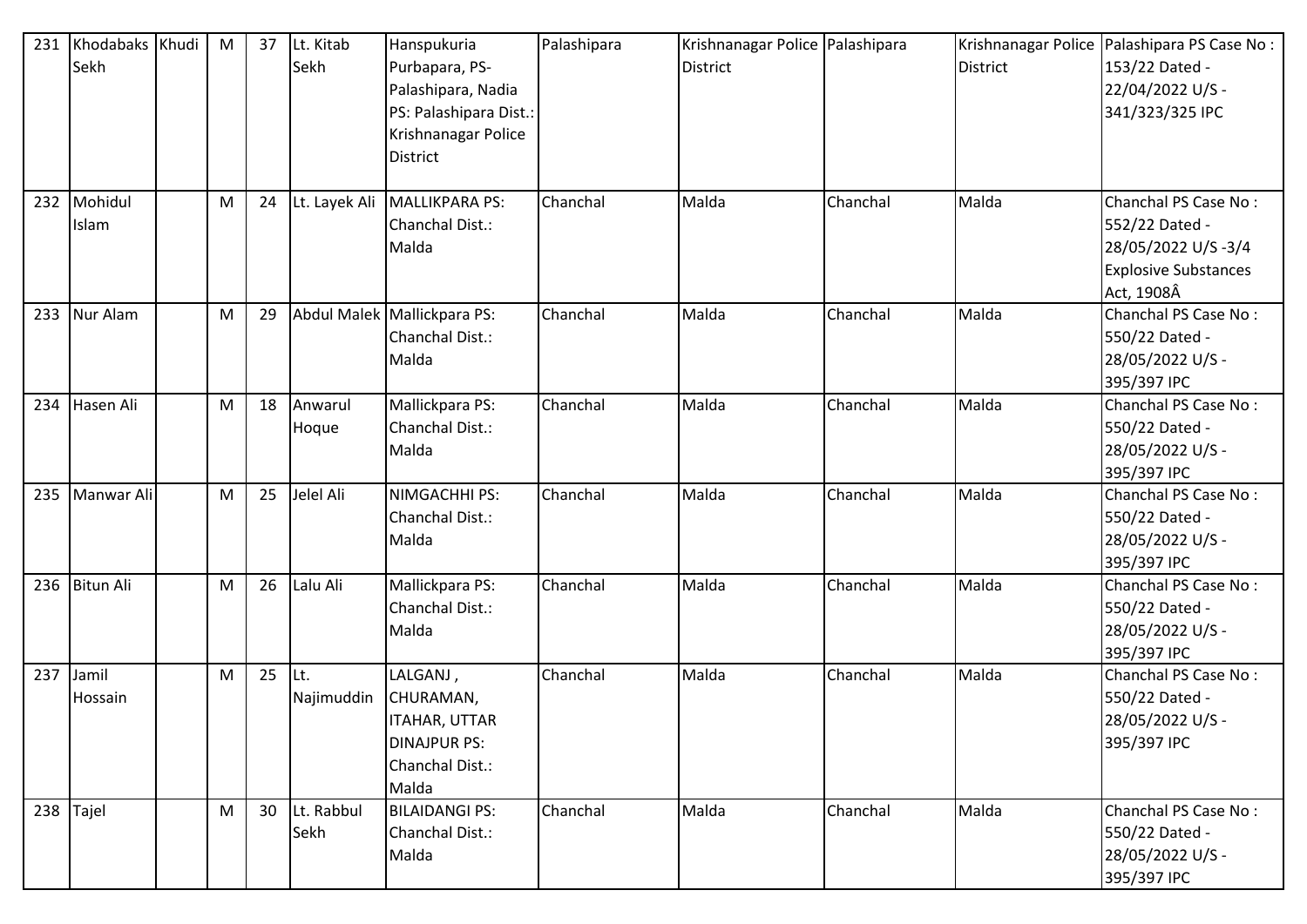| 239 | Vijay         |         | ${\sf M}$ | 20 | Rabindra                   | Dakshin Baluchar PS: English bazar |               | Malda           | English bazar          | Malda | English bazar PS Case No |
|-----|---------------|---------|-----------|----|----------------------------|------------------------------------|---------------|-----------------|------------------------|-------|--------------------------|
|     | Chowdhury     |         |           |    | Chowdhury                  | English bazar Dist.:               |               |                 |                        |       | 806/22 Dated -           |
|     |               |         |           |    |                            | Malda                              |               |                 |                        |       | 24/05/2022 U/S -         |
|     |               |         |           |    |                            |                                    |               |                 |                        |       | 399/402 IPC              |
| 240 | Rohit         |         | M         | 23 | Kamal                      | North Baluchar PS:                 | English bazar | Malda           | English bazar          | Malda | English bazar PS Case No |
|     | Prasad        |         |           |    | <b>Bhagat</b>              | English bazar Dist.:               |               |                 |                        |       | 806/22 Dated -           |
|     |               |         |           |    |                            | Malda                              |               |                 |                        |       | 24/05/2022 U/S -         |
|     |               |         |           |    |                            |                                    |               |                 |                        |       | 399/402 IPC              |
| 241 | Debasis       |         | M         | 21 | Late                       | Puratuli PS: English               | English bazar | Malda           | English bazar          | Malda | English bazar PS Case No |
|     | Roy           |         |           |    |                            | Narayan Roy bazar Dist.: Malda     |               |                 |                        |       | 806/22 Dated -           |
|     |               |         |           |    |                            |                                    |               |                 |                        |       | 24/05/2022 U/S -         |
|     |               |         |           |    |                            |                                    |               |                 |                        |       | 399/402 IPC              |
| 242 | Hakim Sk      |         | M         | 29 | Afjal Sk                   | Gobindapur, PO-                    | English bazar | Malda           | English bazar          | Malda | English bazar PS Case No |
|     |               |         |           |    |                            | Mokdampur PS:                      |               |                 |                        |       | 828/22 Dated -           |
|     |               |         |           |    |                            | English bazar Dist.:               |               |                 |                        |       | 28/05/2022 U/S-4D        |
|     |               |         |           |    |                            | Malda                              |               |                 |                        |       | The West Bengal Land     |
|     |               |         |           |    |                            |                                    |               |                 |                        |       | Reforms Act, 1955        |
| 243 | Prasanjit     |         | M         | 31 | Late Biren                 | <b>Sukantapally PS:</b>            | English bazar | Malda           | English bazar          | Malda | English bazar PS Case No |
|     | Mandal        |         |           |    | Mandal                     | English bazar Dist.:               |               |                 |                        |       | : 781/22 Dated -         |
|     |               |         |           |    |                            | Malda                              |               |                 |                        |       | 20/05/2022 U/S -         |
|     |               |         |           |    |                            |                                    |               |                 |                        |       | 399/402 IPC              |
| 244 | <b>Bikash</b> | Vikash  | M         | 25 | Mangal                     | Vill & P.O-Palsha P.S-             |               | <b>Basirhat</b> | Harishchandrapur Malda |       | Harishchandrapur PS      |
|     | Sharma        | Kr      |           |    | Sharma                     | Azamnagar Dist-                    |               |                 |                        |       | Case No: 148/22 Dated -  |
|     |               | Sharm   |           |    |                            | Katihar(Bihar)                     |               |                 |                        |       | 02/03/2022 U/S -         |
|     |               | a       |           |    |                            |                                    |               |                 |                        |       | 447/326/307/34 IPC &     |
|     |               |         |           |    |                            |                                    |               |                 |                        |       | 25(1)(a)/27 Arms Act,    |
|     |               |         |           |    |                            |                                    |               |                 |                        |       | 1959                     |
| 245 | Masud Sk      | Latifur | M         |    |                            | Manirul Sk@ Mahabbatpur PS:        | Kaliachak     | Malda           | Kaliachak              | Malda | Kaliachak PS Case No:    |
|     |               | Raha    |           |    | Monirul                    | Kaliachak Dist.:                   |               |                 |                        |       | 571/22 Dated -           |
|     |               | man     |           |    | <b>Islam</b>               | Malda                              |               |                 |                        |       | 28/05/2022 U/S -         |
|     |               |         |           |    |                            |                                    |               |                 |                        |       | 448/323/325/354B/308/    |
|     |               |         |           |    |                            |                                    |               |                 |                        |       | <b>34 IPC</b>            |
| 246 | Saddam        |         | M         |    | Safiqul Islam Shashani PS: |                                    | Kaliachak     | Malda           | Kaliachak              | Malda | Kaliachak PS Case No:    |
|     | Hossain       |         |           |    |                            | Kaliachak Dist.:                   |               |                 |                        |       | 534/22 Dated -           |
|     |               |         |           |    |                            | Malda                              |               |                 |                        |       | 21/05/2022 U/S -         |
|     |               |         |           |    |                            |                                    |               |                 |                        |       | 363/323/324/325/308/3    |
|     |               |         |           |    |                            |                                    |               |                 |                        |       | 79/34 IPC                |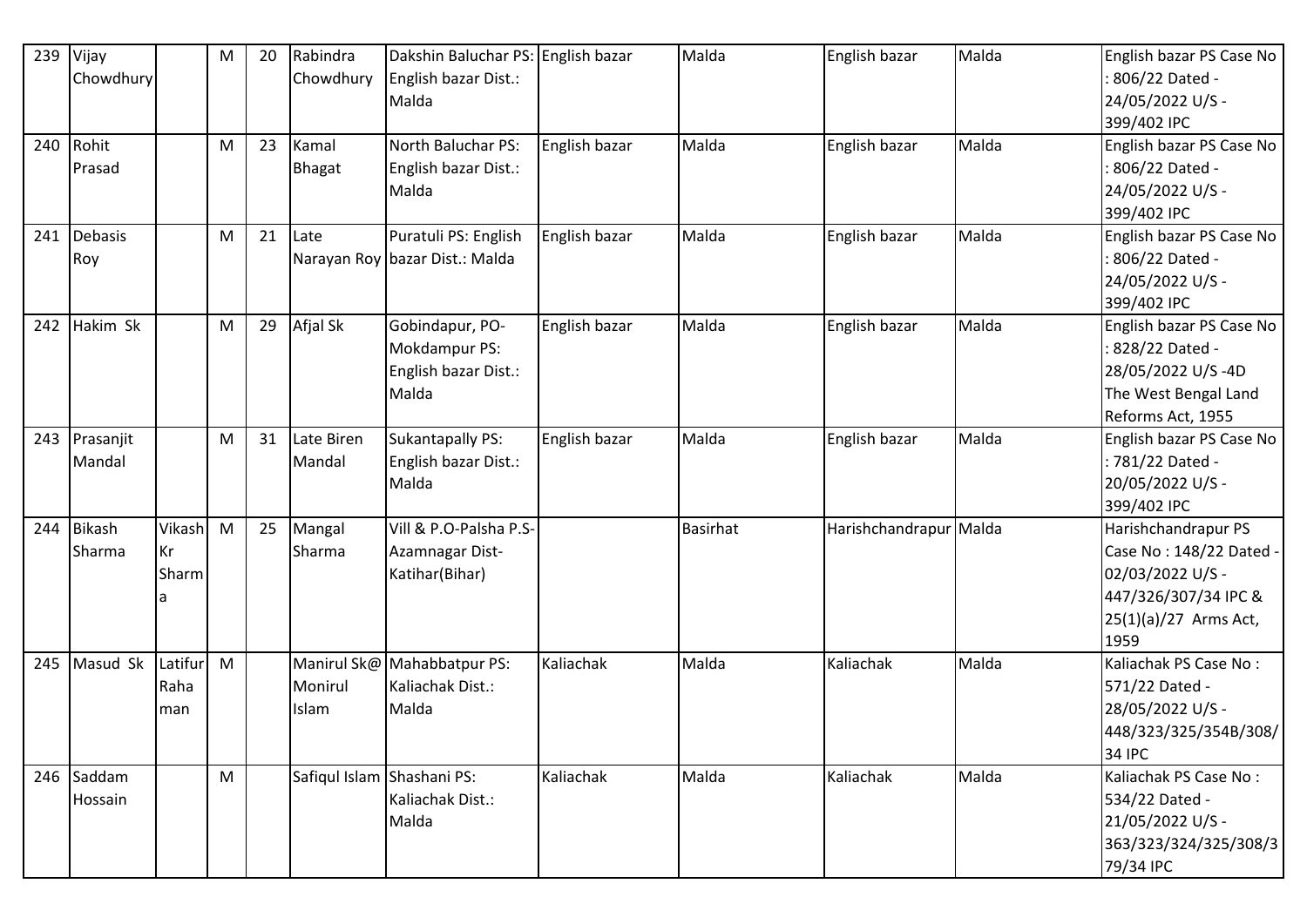| 247 | Md Nanu<br><b>Sk</b> |       |   |    | Lt Md Jullu<br>Sk   | Dakshin Laxmipur<br>PS: Kaliachak Dist.:<br>Malda                                            | Kaliachak | Malda | Kaliachak  | Malda | Kaliachak PS Case No:<br>573/22 Dated -<br>28/05/2022 U/S -25/27<br>Arms Act, 1959 &<br>21(b)/27A/29 Narcotic<br>Drugs and Psychotropic<br>Substances Act, 1985 |
|-----|----------------------|-------|---|----|---------------------|----------------------------------------------------------------------------------------------|-----------|-------|------------|-------|-----------------------------------------------------------------------------------------------------------------------------------------------------------------|
| 248 | Sohel Sk             |       | M |    | Sk                  | Lt Riyajuddin Baliadanga Ansari<br>Para PS: Kaliachak<br>Dist.: Malda                        | Kaliachak | Malda | Kaliachak  | Malda | Kaliachak PS Case No:<br>510/22 Dated -<br>15/05/2022 U/S-286 IPC<br>$\& 9(B)(2)$ Explosives Act,<br>1884Â                                                      |
| 249 | Najim Sk             |       | M |    | Unknown             | Baliadanga<br>Ansaripara PS:<br>Kaliachak Dist.:<br>Malda                                    | Kaliachak | Malda | Kaliachak  | Malda | Kaliachak PS Case No:<br>510/22 Dated -<br>15/05/2022 U/S-286 IPC<br>$\& 9(B)(2)$ Explosives Act,<br>1884Â                                                      |
| 250 | Md Nur<br>Mohamma    |       | M |    | Dulu Momin          | Maruabadi,<br>P.O.Khaschandpur<br>PS-Kaliachak, Dist-<br>Malda PS: Kaliachak<br>Dist.: Malda | Kaliachak | Malda | Kaliachak  | Malda | Kaliachak PS Case No:<br>572/22 Dated -<br>28/05/2022 U/S -<br>379/411/413/414 IPC                                                                              |
| 251 | Sk Akbar<br>Hossain  | Akbar | M | 52 | Lt. Dukkhu<br>Monin | Nazirpur Muslimpara Manickchak<br>PS: Manickchak<br>Dist.: Malda                             |           | Malda | Manickchak | Malda | Manickchak PS Case No:<br>237/22 Dated -<br>21/05/2022 U/S -<br>448/354/323 IPC                                                                                 |
| 252 | Md Zuber             | Alam  | M | 38 | Lt. Maleque         | Sadipur Kobiraj Tola<br>PS: Mothabari Dist.:<br>Malda                                        | Mothabari | Malda | Mothabari  | Malda | Mothabari PS Case No:<br>178/22 Dated -<br>09/05/2022 U/S -<br>279/338 IPC                                                                                      |
| 253 | Banti Saha           |       | M | 26 |                     | Madhu Saha Natunpally, PO-<br>Mangalbari, PS &<br>Dist-Malda PS:<br>Oldmalda Dist.:<br>Malda | Oldmalda  | Malda | Oldmalda   | Malda | Oldmalda PS Case No:<br>218/22 Dated -<br>28/05/2022 U/S -<br>325/306/34 IPC                                                                                    |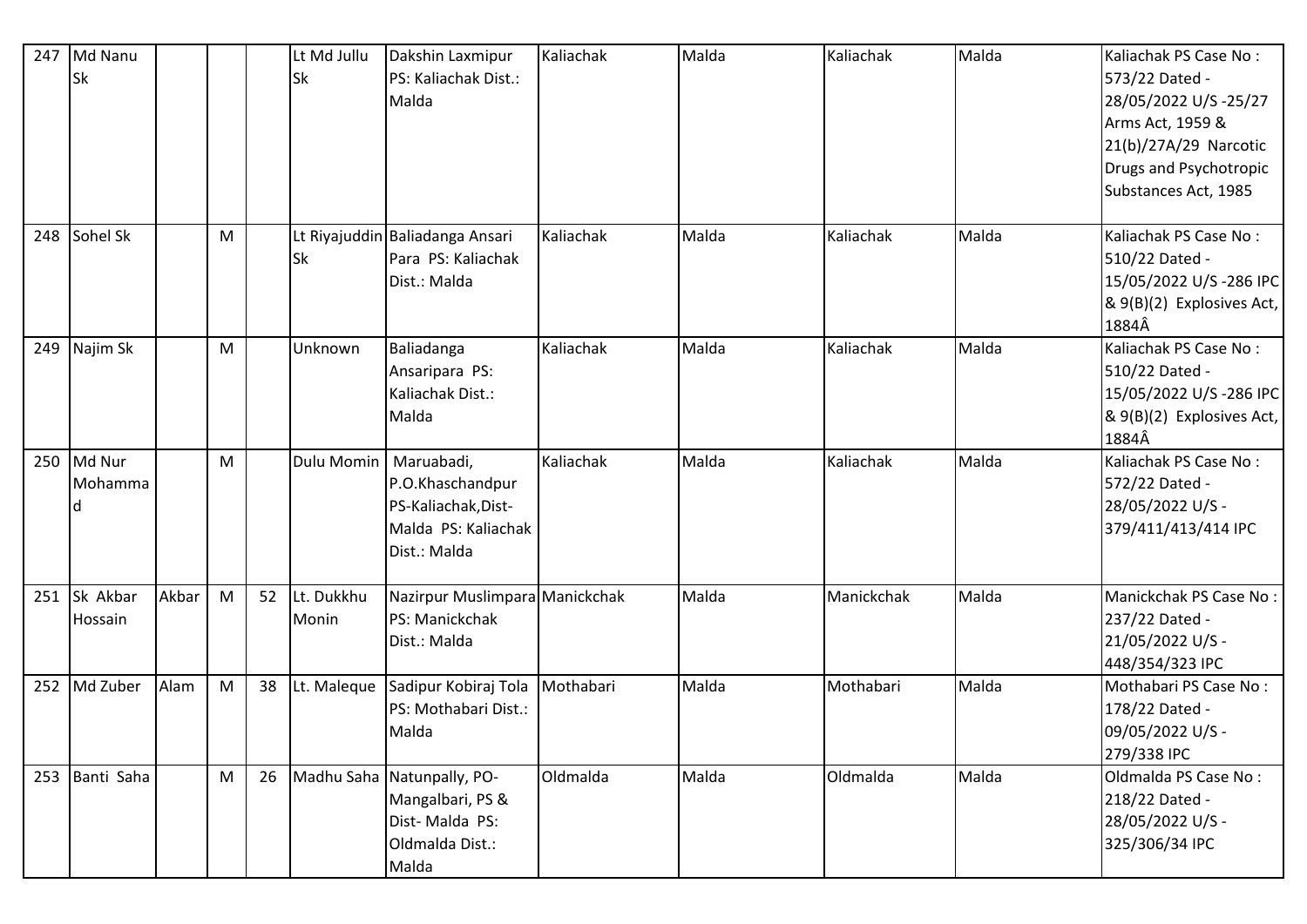| 254 | Akhil Saha          |                      | M | 26 |                                      | Panchu Saha Natunpally, PO-<br>Mangalbari, PS &<br>Dist-Malda PS:<br>Oldmalda Dist.:<br>Malda | Oldmalda | Malda       | Oldmalda | Malda       | Oldmalda PS Case No:<br>218/22 Dated -<br>28/05/2022 U/S -<br>325/306/34 IPC                                            |
|-----|---------------------|----------------------|---|----|--------------------------------------|-----------------------------------------------------------------------------------------------|----------|-------------|----------|-------------|-------------------------------------------------------------------------------------------------------------------------|
| 255 | Juran Sk            |                      | M | 20 | Lt. Kamal Sk                         | Hareknagar<br>Mathpara PS:<br>Beldanga Dist.:<br>Murshidabad                                  | Beldanga | Murshidabad | Beldanga | Murshidabad | Beldanga PS Case No:<br>59/22 Dated -<br>08/02/2022 U/S -<br>399/402 IPC & 25(i)(a)<br>Arms Act, 1959                   |
| 256 | Manijul Sk Raju     |                      | M | 20 | Yeasin Sk                            | Hareknagar<br>Mathpara PS:<br>Beldanga Dist.:<br>Murshidabad                                  | Beldanga | Murshidabad | Beldanga | Murshidabad | Beldanga PS Case No:<br>59/22 Dated -<br>08/02/2022 U/S -<br>399/402 IPC & 25(i)(a)<br>Arms Act, 1959                   |
| 257 | Anisur<br>Rahaman   | Anech<br><b>Sk</b>   |   | 67 | Lt. Hayat Ali<br>@ Lt. Hayat<br>Mahu | Sarulia Gatepara PS:<br>Beldanga Dist.:<br>Murshidabad                                        | Beldanga | Murshidabad | Beldanga | Murshidabad | Beldanga PS Case No:<br>297/22 Dated -<br>23/05/2022 U/S -<br>498A/313/307 IPC & 3/4<br>Dowry Prohibition Act,<br>1961Â |
| 258 | Raju Sk             | Ataur<br>Raha<br>man | M | 39 | Habibur<br>Habibur Sk                | Hareknagar<br>Rahaman @ Mollapara PS:<br>Beldanga Dist.:<br>Murshidabad                       | Beldanga | Murshidabad | Beldanga | Murshidabad | Beldanga PS Case No:<br>307/22 Dated -<br>28/05/2022 U/S -<br>341/323/325/354/506/3<br>4 IPC                            |
| 259 | Arabinda<br>Ghosh   |                      |   |    | Sadhin<br>Ghosh                      | Nowpukuria<br>Ghoshpara PS:<br>Beldanga Dist.:<br>Murshidabad                                 | Beldanga | Murshidabad | Beldanga | Murshidabad | Beldanga PS Warrant No<br>$=$ GR No. 4532/21                                                                            |
| 260 | Nibes<br>Ghosh      |                      | M |    | Anat Ghosh                           | Nowpukuria<br>Ghoshpara PS:<br>Beldanga Dist.:<br>Murshidabad                                 | Beldanga | Murshidabad | Beldanga | Murshidabad | Beldanga PS Warrant No<br>$=$ GR No. 4532/21                                                                            |
|     | 261 Tajmul<br>Islam |                      | M |    | Lt. Saidul<br>Islam                  | Beldanga<br>Chapakhana More<br>PS: Beldanga Dist.:<br>Murshidabad                             | Beldanga | Murshidabad | Beldanga | Murshidabad | Beldanga PS Warrant No<br>$=$ EX No. 08/18                                                                              |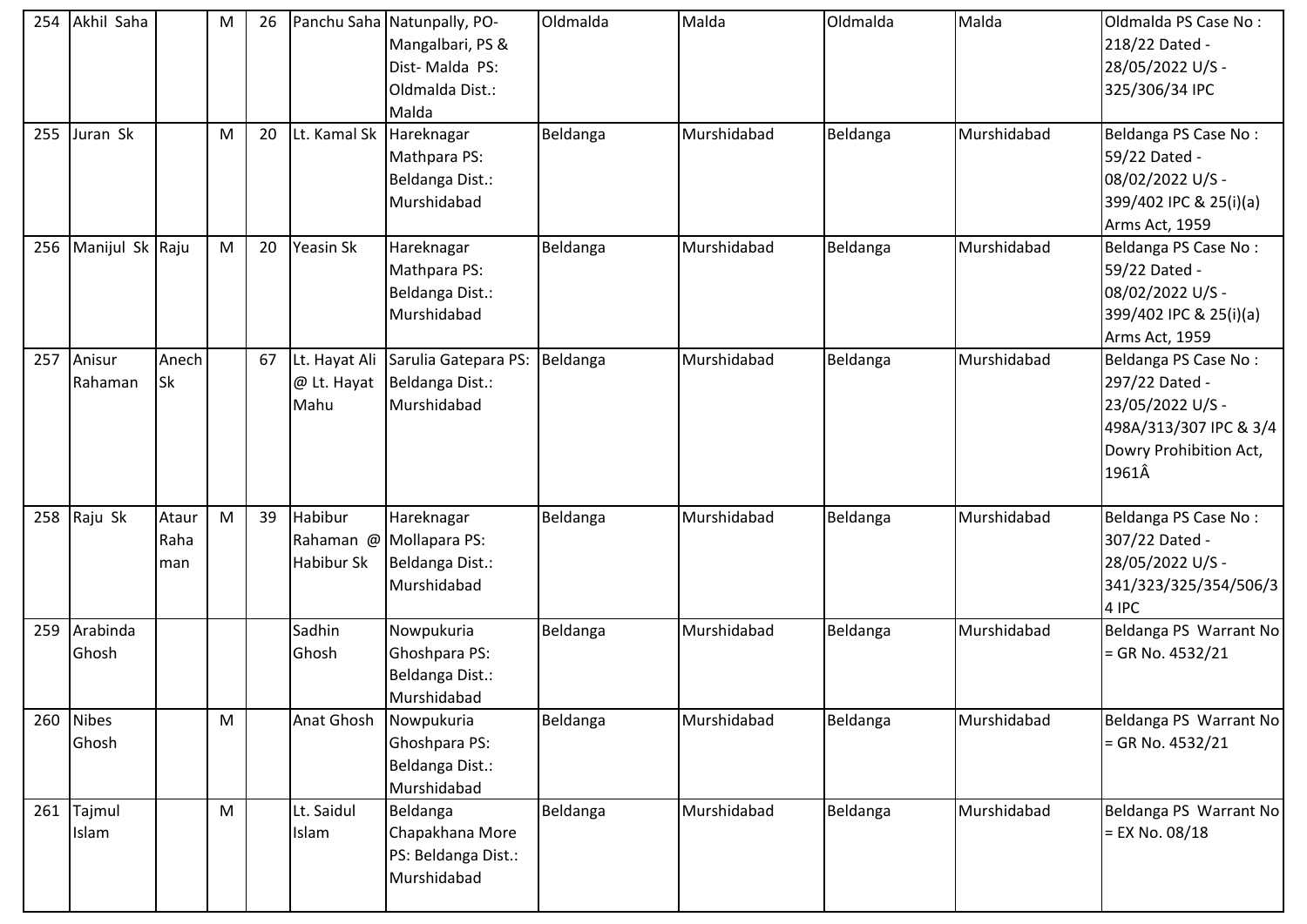| 262 | Rasibur Sk                | M |    | Khorshed Sk   Beldanga PS:     | Beldanga Dist.:<br>Murshidabad                                                                                                                                                         | Beldanga     | Murshidabad | Beldanga     | Murshidabad | Beldanga PS Warrant No<br>$=$ NGR No. 4347/21                                                        |
|-----|---------------------------|---|----|--------------------------------|----------------------------------------------------------------------------------------------------------------------------------------------------------------------------------------|--------------|-------------|--------------|-------------|------------------------------------------------------------------------------------------------------|
| 263 | Samim<br>Hassan           | M |    | Sanser Ali                     | Beldanga PS:<br>Beldanga Dist.:<br>Murshidabad                                                                                                                                         | Beldanga     | Murshidabad | Beldanga     | Murshidabad | Beldanga PS Warrant No<br>= NGR No. 2030/21                                                          |
| 264 | Wasim<br>Akram            |   |    | Jakir Sk                       | Beldanga PS:<br>Beldanga Dist.:<br>Murshidabad                                                                                                                                         | Beldanga     | Murshidabad | Beldanga     | Murshidabad | Beldanga PS Warrant No<br>= NGR No. 2030/21                                                          |
| 265 | Sabir<br>Ahamed<br>Mandal | M |    | Majibur<br>Rahaman<br>Mandal   | Mirzapur Majhpara<br>PS: Beldanga Dist.:<br>Murshidabad                                                                                                                                | Beldanga     | Murshidabad | Beldanga     | Murshidabad | Beldanga PS Warrant No<br>$=C.S/28238/20$                                                            |
| 266 | Abu Sk                    | M |    | Lt. Nur Nabi<br><b>Sk</b>      | Kapasdanga<br>Natunpara PS:<br>Beldanga Dist.:<br>Murshidabad                                                                                                                          | Beldanga     | Murshidabad | Beldanga     | Murshidabad | Beldanga PS Warrant No<br>= GR No. 2177/19                                                           |
| 267 | Sujit Kumar<br>Singha     | M |    | Lt. Bachha<br>Prosad<br>Singha | Fultakia, Po-Kesoria,<br>PS-Kesoria, Dist-East<br>Champaran<br>Motihari, State-Bihar<br>A/P-Uttarpara, PS-<br>Berhampore, Dist-<br>Murshidabad PS:<br>Berhampore Dist.:<br>Murshidabad | Berhampore   | Murshidabad | Berhampore   | Murshidabad | Berhampore PS Case No<br>: 713/22 Dated -<br>28/05/2022 U/S -<br>341/419/354/509 IPC                 |
| 268 | Sajal Dey                 | M |    | Lt. Krishna                    | Vill-Bishnupur<br>Chandra Dey Roseganj Road,<br>Cossimbazar PS:<br>Berhampore Dist.:<br>Murshidabad                                                                                    | Berhampore   | Murshidabad | Berhampore   | Murshidabad | Berhampore PS Case No<br>: 712/22 Dated -<br>27/05/2022 U/S -<br>498A/325/307/34 IPC                 |
| 269 | Raju Sk                   | M | 49 | Lt Piarul Sk                   | Dakbangla PS:<br>Bhagawangola Dist.:<br>Murshidabad                                                                                                                                    | Bhagawangola | Murshidabad | Bhagawangola | Murshidabad | Bhagawangola PS Case<br>No: 334/22 Dated -<br>11/05/2022 U/S -<br>447/323/325/308/506/5<br>09/34 IPC |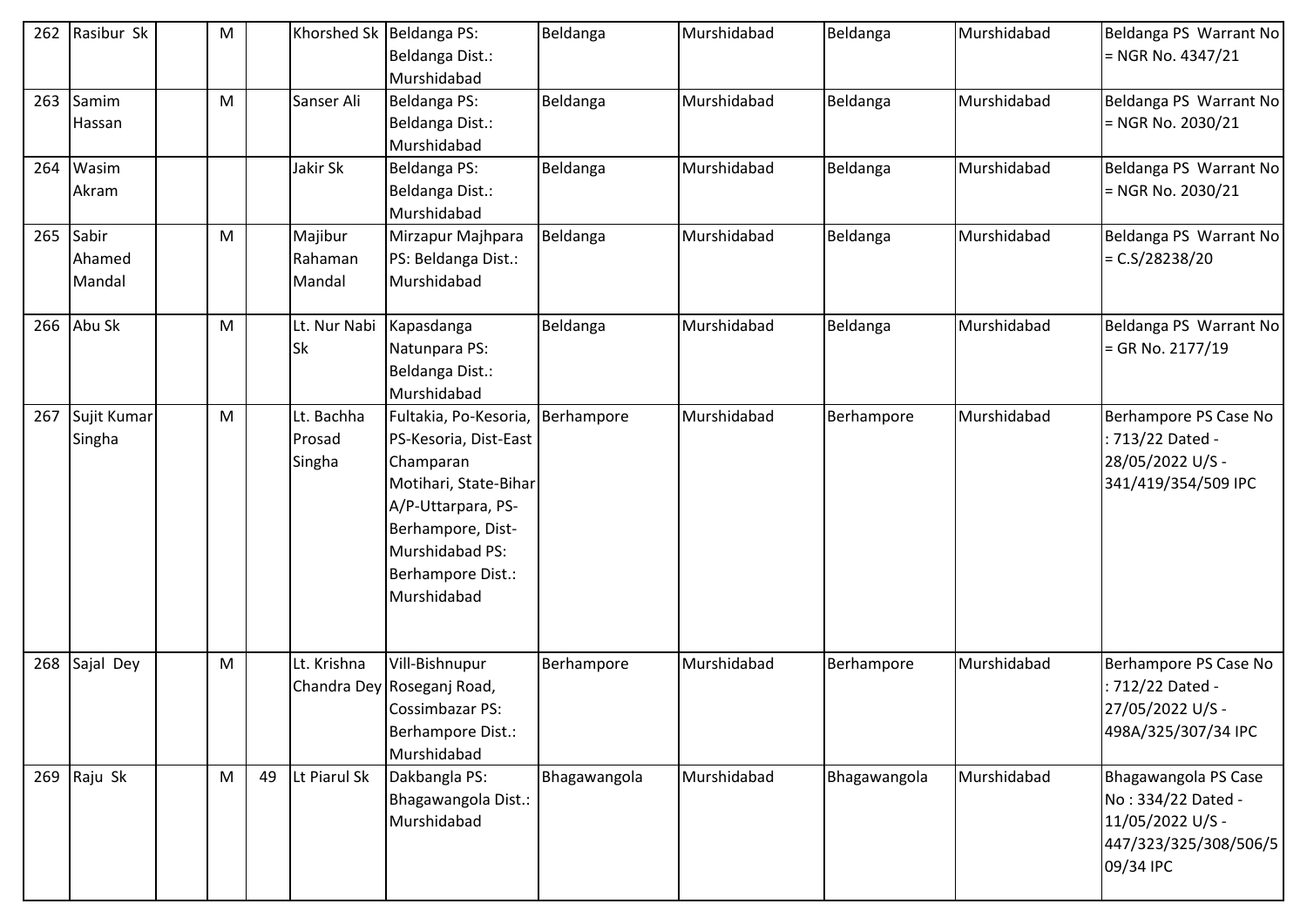| 270 | Habibur Sk       |       | M  | 47 |                              | Naijuddin Sk Dakbangla PS:<br>Bhagawangola Dist.:<br>Murshidabad                                                                                           | Bhagawangola | Murshidabad                               | Bhagawangola | Murshidabad                        | Bhagawangola PS Case<br>No: 335/22 Dated -<br>11/05/2022 U/S -<br>341/323/325/308/34 IPC                                                                           |
|-----|------------------|-------|----|----|------------------------------|------------------------------------------------------------------------------------------------------------------------------------------------------------|--------------|-------------------------------------------|--------------|------------------------------------|--------------------------------------------------------------------------------------------------------------------------------------------------------------------|
| 271 | Nripen<br>Mondal |       | M  | 54 | Lt Ananda<br>Gopal<br>Mondal | Bholta Uttarpara PS: Bharatpur<br>Bharatpur Dist.:<br>Murshidabad                                                                                          |              | Murshidabad                               | Bharatpur    | Murshidabad                        | Bharatpur PS Case No:<br>164/22 Dated -<br>28/05/2022 U/S-46A(c)<br>Bengal Excise Act, 1909                                                                        |
| 272 | Sanju Sk         |       | M  | 16 | Fulbabu Sk                   | Masundi PS:<br>Bharatpur Dist.:<br>Murshidabad                                                                                                             | Bharatpur    | Murshidabad                               | Bharatpur    | Murshidabad                        | Bharatpur PS Case No:<br>163/22 Dated -<br>28/05/2022 U/S -<br>354C/509/506 IPC & 12<br>The Protection of<br>children from sexual<br>offences Act, 2012<br>(POCSO) |
| 273 | <b>Atahar Sk</b> |       | M  | 38 |                              | Ayej Mondal Paikmari, PS:<br>Domkal Dist.:<br>Murshidabad                                                                                                  | Domkal       | Murshidabad                               | Domkal       | Murshidabad                        | Domkal PS Case No:<br>325/22 Dated -<br>28/05/2022 U/S -<br>448/325/326/307/379/4<br>27/34 IPC                                                                     |
| 274 | Tohidul<br>Islam | Lalon | M  | 41 | Mondal                       | Lt. Jainuddin Pardiar Madhyapara, Domkal<br>PS: Domkal Dist.:<br>Murshidabad                                                                               |              | Murshidabad                               | Domkal       | Murshidabad                        | Domkal PS Case No:<br>287/22 Dated -<br>08/05/2022 U/S -<br>419/420/506 IPC                                                                                        |
| 275 | Nigara<br>Begam  |       | F. |    | Kalimuddin                   | Pahar Basti Kachna, Islampore<br>PO-Dhantala, PS-<br>Islampur, Dist-Uttar<br>Dinajpur PS:<br>Islampore Dist.:<br><b>Islampur Police</b><br><b>District</b> |              | <b>Islampur Police</b><br><b>District</b> | Islampore    | <b>Islampur Police</b><br>District | Islampore PS Case No:<br>382/22 Dated -<br>28/05/2022 U/S -<br>448/325/307/34 IPC                                                                                  |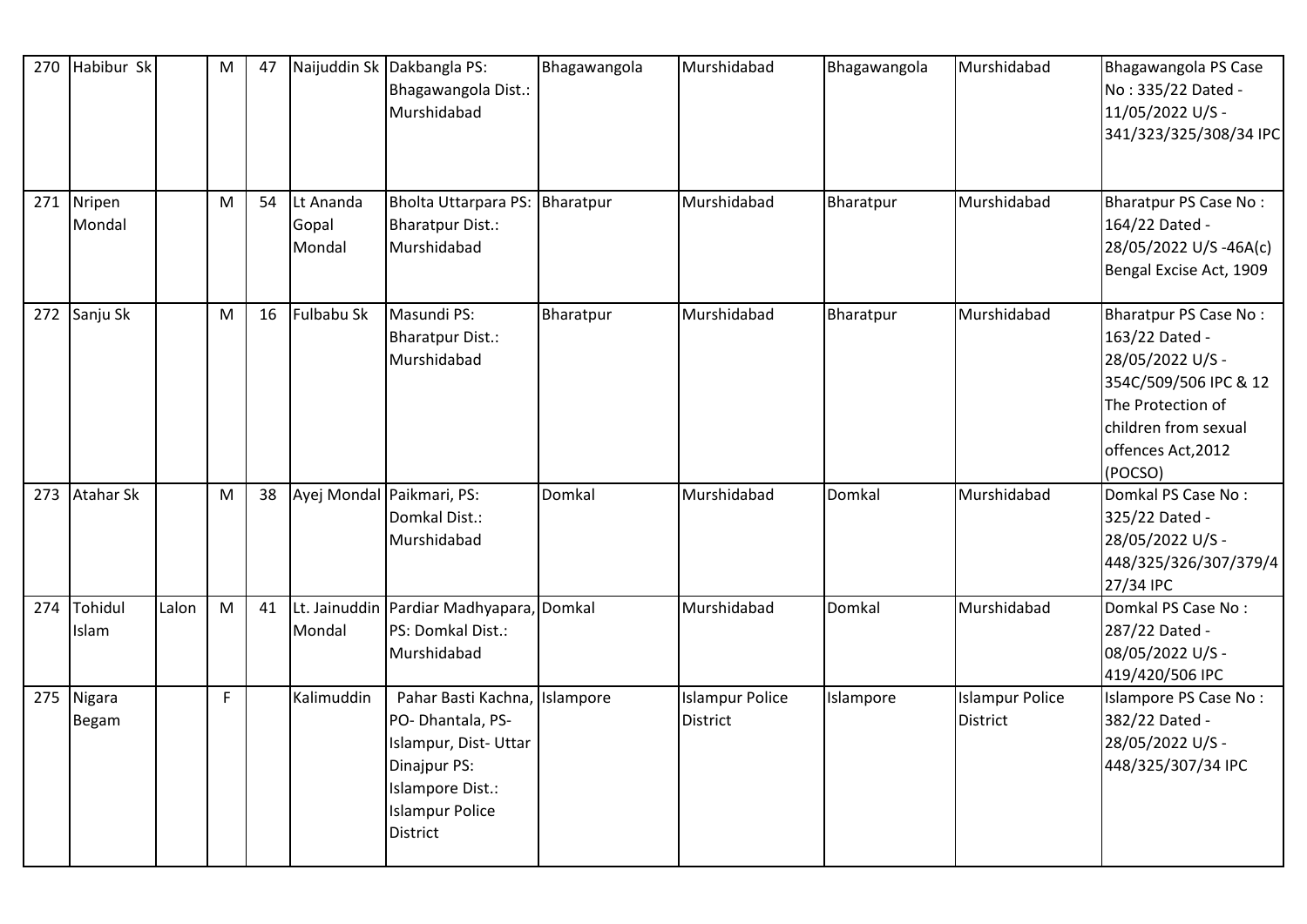| 276 | Jamal                  |              | M |    | Lt. Md<br>Kalimuddin           | Majlishpur, PO-<br>Majlishpur, PS-<br>Goalpokher, Dist-<br>Uttar Dinajpur, PS:<br>Islampore Dist.:<br><b>Islampur Police</b><br><b>District</b>       | Islampore | <b>Islampur Police</b><br><b>District</b> | Islampore | <b>Islampur Police</b><br><b>District</b> | Islampore PS Case No:<br>382/22 Dated -<br>28/05/2022 U/S -<br>448/325/307/34 IPC                                            |
|-----|------------------------|--------------|---|----|--------------------------------|-------------------------------------------------------------------------------------------------------------------------------------------------------|-----------|-------------------------------------------|-----------|-------------------------------------------|------------------------------------------------------------------------------------------------------------------------------|
| 277 | Bablu                  |              | M |    | Not Known                      | Majlishpur, PO-<br>Majlishpur, PS-<br>Goalpokher, Dist-<br><b>Uttar Dinajpur PS:</b><br>Islampore Dist.:<br><b>Islampur Police</b><br><b>District</b> | Islampore | <b>Islampur Police</b><br><b>District</b> | Islampore | <b>Islampur Police</b><br><b>District</b> | Islampore PS Case No:<br>382/22 Dated -<br>28/05/2022 U/S -<br>448/325/307/34 IPC                                            |
| 278 | Abu Taher<br><b>Sk</b> | <b>IKBAL</b> | M |    | Ferestulla Sk ISLAMPUR         | <b>NETAJIPARK PS:</b><br>Islampore Dist.:<br>Murshidabad                                                                                              | Islampore | Murshidabad                               | Islampore | Murshidabad                               | Islampore PS Case No:<br>236/22 Dated -<br>27/05/2022 U/S -<br>341/323/325/354/307/5<br>06/34 IPC                            |
| 279 | Amrul Sk               |              | M | 50 | Lt. Kader Sk                   | Joykrishnapur PS:<br>Jalangi Dist.:<br>Murshidabad                                                                                                    | Jalangi   | Murshidabad                               | Jalangi   | Murshidabad                               | Jalangi PS Case No:<br>178/22 Dated -<br>27/05/2022 U/S -<br>448/325/326/307/34 IPC                                          |
| 280 | Farida Bibi            |              | F | 45 | <b>Amrul Sk</b>                | Joykrishnapur PS:<br>Jalangi Dist.:<br>Murshidabad                                                                                                    | Jalangi   | Murshidabad                               | Jalangi   | Murshidabad                               | Jalangi PS Case No:<br>178/22 Dated -<br>27/05/2022 U/S -<br>448/325/326/307/34 IPC                                          |
| 281 | Harekrishn<br>a Halder |              | M | 40 | S/o-Surja                      | Kasiganj PS: Jiaganj<br>Kanta Halder Dist.: Murshidabad                                                                                               | Jiaganj   | Murshidabad                               | Jiaganj   | Murshidabad                               | Jiaganj PS Case No:<br>88/22 Dated -<br>20/04/2022 U/S -<br>399/402 IPC                                                      |
| 282 | Yeakub Ali Babua       |              | M | 40 | <b>Lt</b><br>Mojammel<br>Hoque | Natungram<br>Khakuapara PS:<br>Lalgola Dist.:<br>Murshidabad                                                                                          | Lalgola   | Murshidabad                               | Lalgola   | Murshidabad                               | Lalgola PS Case No:<br>175/22 Dated -<br>28/05/2022 U/S -21(C)<br>Narcotic Drugs and<br>Psychotropic Substances<br>Act, 1985 |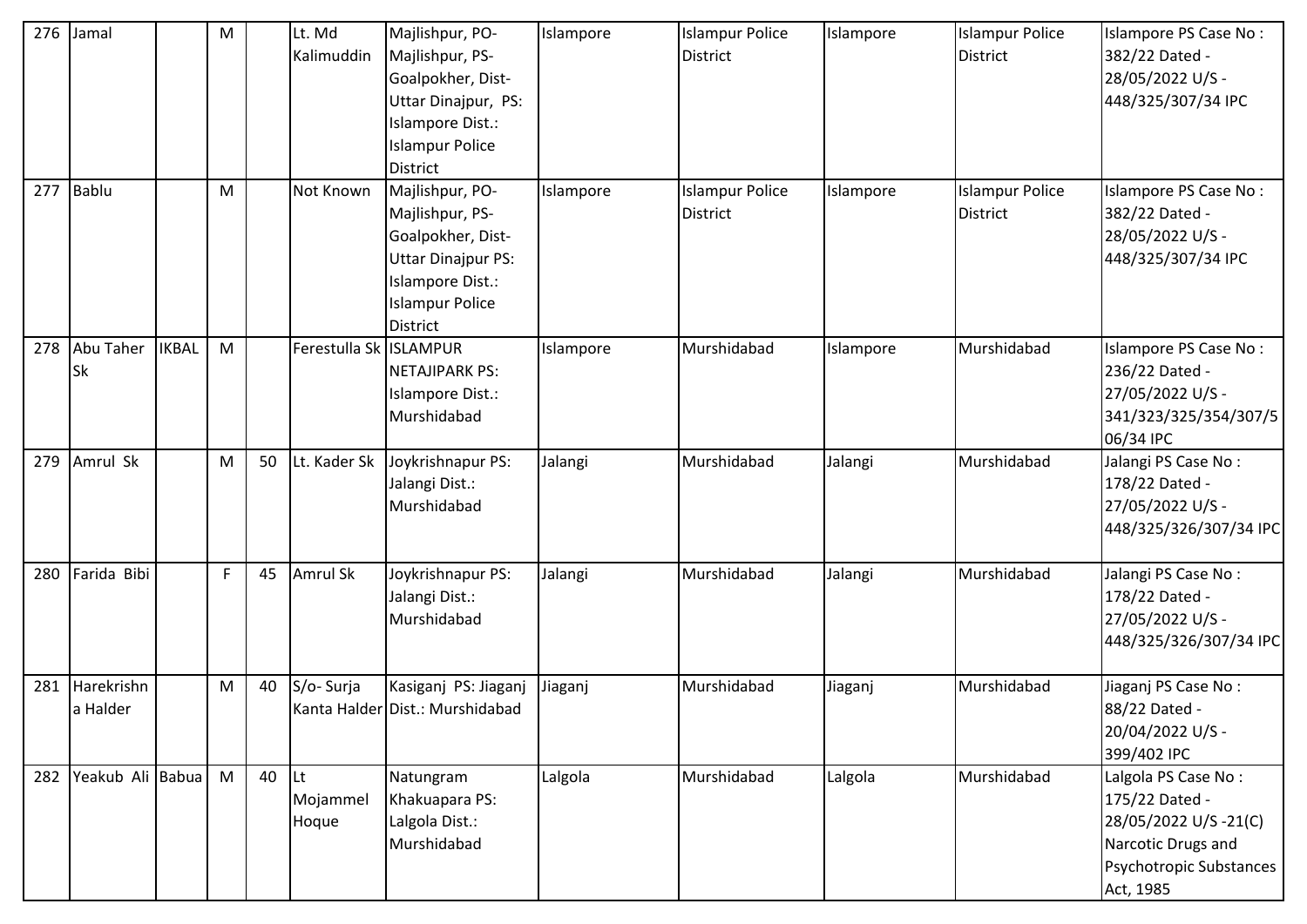| 283 | Kobirul Sk Islam |           | M         | 37 | Lt Habibur    | Namu Nadaipur PS:               | Lalgola   | Murshidabad | Lalgola   | Murshidabad | Lalgola PS Case No:     |
|-----|------------------|-----------|-----------|----|---------------|---------------------------------|-----------|-------------|-----------|-------------|-------------------------|
|     |                  |           |           |    | Rahaman       | Lalgola Dist.:                  |           |             |           |             | 174/22 Dated -          |
|     |                  |           |           |    |               | Murshidabad                     |           |             |           |             | 28/05/2022 U/S -        |
|     |                  |           |           |    |               |                                 |           |             |           |             | 461/427/506/34 IPC      |
| 284 | Jakir Sk         | Hossai    | M         | 45 | Lt Umed Ali   | Namu Nadaipur PS:               | Lalgola   | Murshidabad | Lalgola   | Murshidabad | Lalgola PS Case No:     |
|     |                  | n         |           |    |               | Lalgola Dist.:                  |           |             |           |             | 174/22 Dated -          |
|     |                  |           |           |    |               | Murshidabad                     |           |             |           |             | 28/05/2022 U/S -        |
|     |                  |           |           |    |               |                                 |           |             |           |             | 461/427/506/34 IPC      |
| 285 | Alamgir Sk Badsh |           | M         | 18 | Alauddin Sk   | Panchgram Hatpara               | Nabagram  | Murshidabad | Nabagram  | Murshidabad | Nabagram PS Case No:    |
|     |                  |           |           |    |               | PS: Nabagram Dist.:             |           |             |           |             | 185/22 Dated -          |
|     |                  |           |           |    |               | Murshidabad                     |           |             |           |             | 28/05/2022 U/S -        |
|     |                  |           |           |    |               |                                 |           |             |           |             | 399/402 IPC             |
| 286 | Golfan Sk        |           |           | 35 | Noimuddin     | Khorikadanga PS:                | Nabagram  | Murshidabad | Nabagram  | Murshidabad | Nabagram PS Case No:    |
|     |                  |           |           |    | <b>Sk</b>     | Nabagram Dist.:                 |           |             |           |             | 185/22 Dated -          |
|     |                  |           |           |    |               | Murshidabad                     |           |             |           |             | 28/05/2022 U/S -        |
|     |                  |           |           |    |               |                                 |           |             |           |             | 399/402 IPC             |
| 287 | Birbal           |           |           | 46 | Lt. Radha     | Khenkul Hazrapara               | Nabagram  | Murshidabad | Nabagram  | Murshidabad | Nabagram PS Case No:    |
|     | Hazra            |           |           |    | Hazra         | PS: Nabagram Dist.:             |           |             |           |             | 186/22 Dated -          |
|     |                  |           |           |    |               | Murshidabad                     |           |             |           |             | 28/05/2022 U/S-46A      |
|     |                  |           |           |    |               |                                 |           |             |           |             | Bengal Excise Act, 1909 |
|     |                  |           |           |    |               |                                 |           |             |           |             |                         |
| 288 | Mangal           |           | M         | 32 | Subhal        | Kalitala PS: Beldanga Beldanga  |           | Murshidabad | Nawda     | Murshidabad | Nawda PS Case No:       |
|     | <b>Biswas</b>    |           |           |    | <b>Biswas</b> | Dist.: Murshidabad              |           |             |           |             | 113/22 Dated -          |
|     |                  |           |           |    |               |                                 |           |             |           |             | 13/05/2022 U/S -        |
|     |                  |           |           |    |               |                                 |           |             |           |             | 399/402 IPC & 25(i)(a)  |
|     |                  |           |           |    |               |                                 |           |             |           |             | Arms Act, 1959          |
| 289 | Joni Sk          | Mithu     | ${\sf M}$ | 33 | Ajahar Sk     | Mohanganj PS:                   | Raninagar | Murshidabad | Raninagar | Murshidabad | Raninagar PS Case No:   |
|     |                  | <b>Sk</b> |           |    |               | Raninagar Dist.:                |           |             |           |             | 189/22 Dated -          |
|     |                  |           |           |    |               | Murshidabad                     |           |             |           |             | 22/05/2022 U/S -        |
|     |                  |           |           |    |               |                                 |           |             |           |             | 341/325/326/34 IPC      |
|     | 290 Allarakha    |           | M         | 30 | Ajij Sk       | Kashipur Belipara PS: Rejinagar |           | Murshidabad | Rejinagar | Murshidabad | Rejinagar PS Case No:   |
|     | <b>Sk</b>        |           |           |    |               | Rejinagar Dist.:                |           |             |           |             | 62/22 Dated -           |
|     |                  |           |           |    |               | Murshidabad                     |           |             |           |             | 26/03/2022 U/S -        |
|     |                  |           |           |    |               |                                 |           |             |           |             | 399/402 IPC & 25(i)(a)  |
|     |                  |           |           |    |               |                                 |           |             |           |             | Arms Act, 1959          |
| 291 | Safikul Sk       |           | M         | 30 | Lt. Sohidul   | Kashipur Belipara PS: Rejinagar |           | Murshidabad | Rejinagar | Murshidabad | Rejinagar PS Case No:   |
|     |                  |           |           |    | <b>Sk</b>     | Rejinagar Dist.:                |           |             |           |             | 62/22 Dated -           |
|     |                  |           |           |    |               | Murshidabad                     |           |             |           |             | 26/03/2022 U/S -        |
|     |                  |           |           |    |               |                                 |           |             |           |             | 399/402 IPC & 25(i)(a)  |
|     |                  |           |           |    |               |                                 |           |             |           |             | Arms Act, 1959          |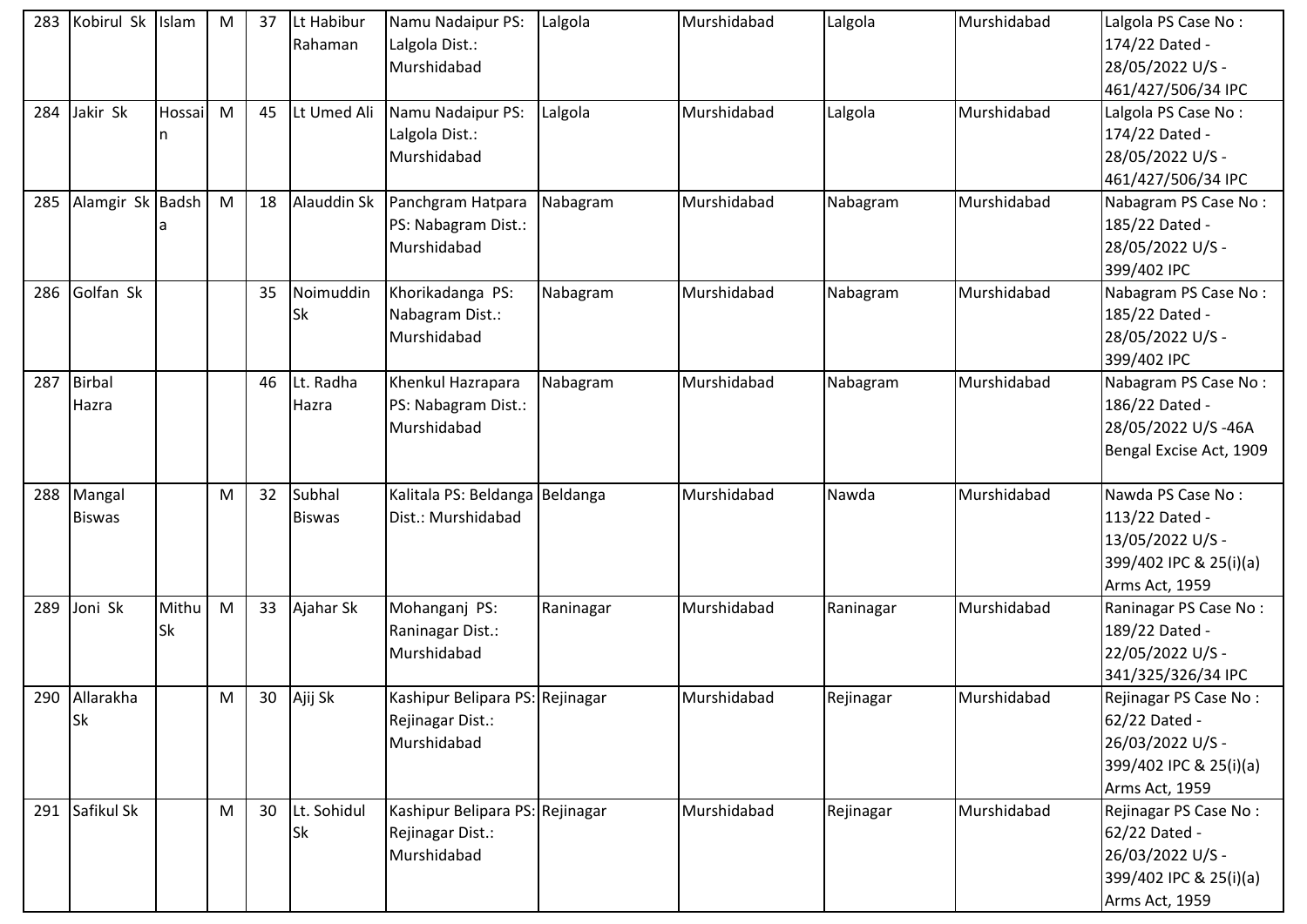| 292 | Jahangir          | M | 39 | <b>Rakib Sk</b> | Dhandanga PS: Salar Salar        |         | Murshidabad                 | Salar | Murshidabad | Salar PS Case No: 76/22                 |
|-----|-------------------|---|----|-----------------|----------------------------------|---------|-----------------------------|-------|-------------|-----------------------------------------|
|     | <b>Sk</b>         |   |    |                 | Dist.: Murshidabad               |         |                             |       |             | Dated - 19/04/2022 U/S -                |
|     |                   |   |    |                 |                                  |         |                             |       |             | 448/325/326/307/509/3                   |
|     |                   |   |    |                 |                                  |         |                             |       |             | 4 IPC                                   |
|     |                   |   |    |                 |                                  |         |                             |       |             |                                         |
| 293 | Sk Akbar          | M | 27 |                 | Sk Liyakat Ali Soroi PS: Keshpur | Keshpur | Paschim Mednipore Anandapur |       |             | Paschim Mednipore Anandapur PS Case No: |
|     | Ali               |   |    |                 | Dist.: Paschim                   |         |                             |       |             | 93/22 Dated -                           |
|     |                   |   |    |                 | Mednipore                        |         |                             |       |             | 28/05/2022 U/S -                        |
|     |                   |   |    |                 |                                  |         |                             |       |             | 379/411/414/34 IPC &                    |
|     |                   |   |    |                 |                                  |         |                             |       |             | 21(4)21(5) Mines and                    |
|     |                   |   |    |                 |                                  |         |                             |       |             | Minerals (Regulation and                |
|     |                   |   |    |                 |                                  |         |                             |       |             | Development) Act                        |
|     |                   |   |    |                 |                                  |         |                             |       |             | $(1957)\hat{A}$                         |
| 294 | Sk Najmul         | M | 22 | <b>Sk Nurul</b> | Sorio PS: Keshpur                | Keshpur | Paschim Mednipore Anandapur |       |             | Paschim Mednipore Anandapur PS Case No: |
|     | Hossain           |   |    | Hoda            | Dist.: Paschim                   |         |                             |       |             | 93/22 Dated -                           |
|     |                   |   |    |                 | Mednipore                        |         |                             |       |             | 28/05/2022 U/S -                        |
|     |                   |   |    |                 |                                  |         |                             |       |             | 379/411/414/34 IPC &                    |
|     |                   |   |    |                 |                                  |         |                             |       |             | 21(4)21(5) Mines and                    |
|     |                   |   |    |                 |                                  |         |                             |       |             | Minerals (Regulation and                |
|     |                   |   |    |                 |                                  |         |                             |       |             | Development) Act                        |
|     |                   |   |    |                 |                                  |         |                             |       |             | $(1957)\hat{A}$                         |
| 295 | <b>Sk Tahidur</b> | M | 36 | Sk Abdul        | Soroi PS: Keshpur                | Keshpur | Paschim Mednipore Anandapur |       |             | Paschim Mednipore Anandapur PS Case No: |
|     | Rahaman           |   |    | Sattar          | Dist.: Paschim                   |         |                             |       |             | 93/22 Dated -                           |
|     |                   |   |    |                 | Mednipore                        |         |                             |       |             | 28/05/2022 U/S -                        |
|     |                   |   |    |                 |                                  |         |                             |       |             | 379/411/414/34 IPC &                    |
|     |                   |   |    |                 |                                  |         |                             |       |             | 21(4)21(5) Mines and                    |
|     |                   |   |    |                 |                                  |         |                             |       |             | Minerals (Regulation and                |
|     |                   |   |    |                 |                                  |         |                             |       |             | Development) Act                        |
|     |                   |   |    |                 |                                  |         |                             |       |             | $(1957)\hat{A}$                         |
| 296 | Alauddin          | M | 42 | Lt Golam        | Soroi PS: Keshpur                | Keshpur | Paschim Mednipore Anandapur |       |             | Paschim Mednipore Anandapur PS Case No: |
|     | Khan              |   |    | Jilani          | Dist.: Paschim                   |         |                             |       |             | 93/22 Dated -                           |
|     |                   |   |    |                 | Mednipore                        |         |                             |       |             | 28/05/2022 U/S -                        |
|     |                   |   |    |                 |                                  |         |                             |       |             | 379/411/414/34 IPC &                    |
|     |                   |   |    |                 |                                  |         |                             |       |             | 21(4)21(5) Mines and                    |
|     |                   |   |    |                 |                                  |         |                             |       |             | Minerals (Regulation and                |
|     |                   |   |    |                 |                                  |         |                             |       |             | Development) Act                        |
|     |                   |   |    |                 |                                  |         |                             |       |             | $(1957)\hat{A}$                         |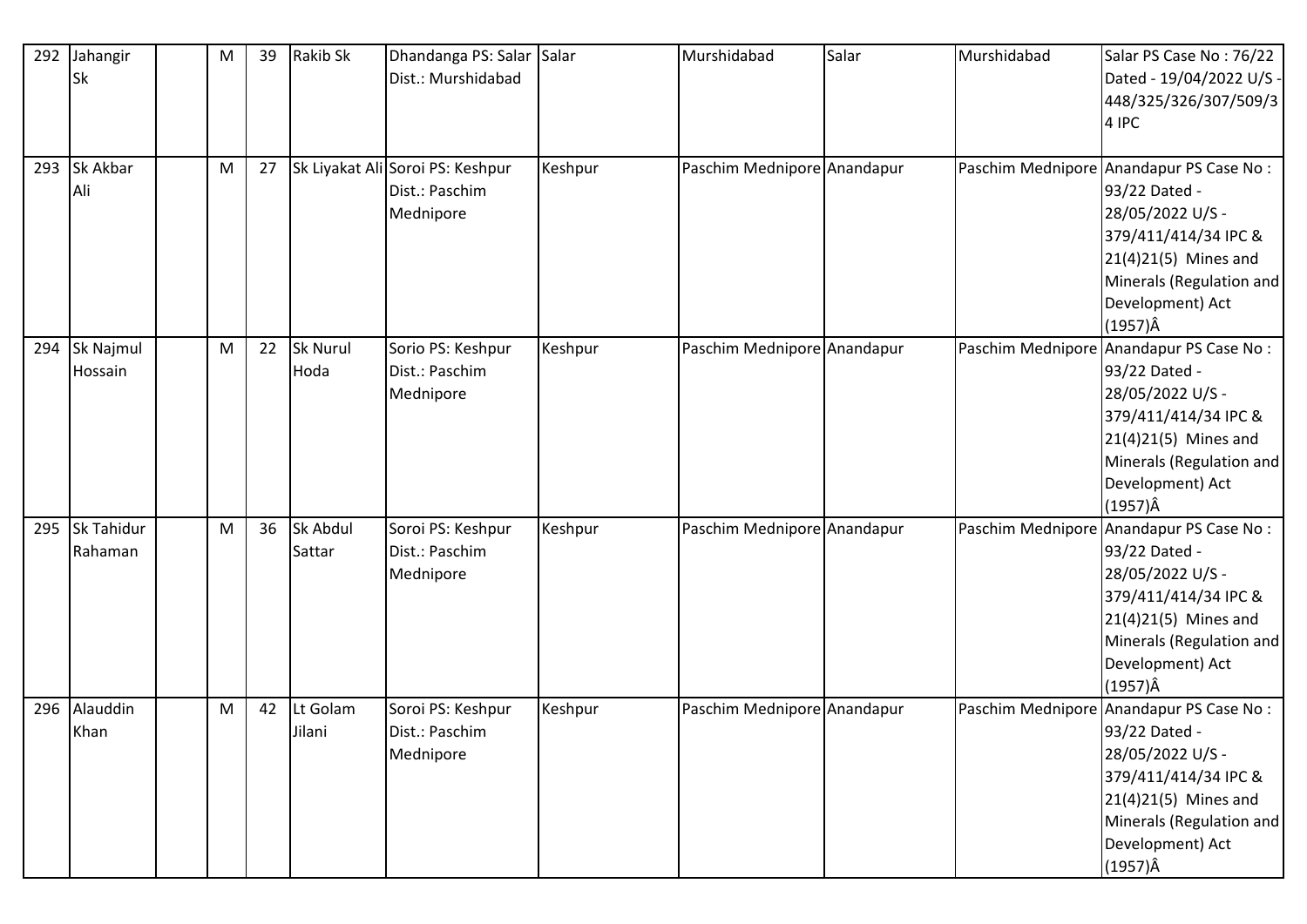| 297 | Sunil Sing             | $^\text{\textregistered}$<br>Guru<br>Sing |   |    | Laxmikanta<br>Sing          | Vill-Jagul, PO-<br>Akalpoush, P.S-<br>Debra, Dist- Paschim<br>Medinipur PS:<br>Debra Dist.: Paschim<br>Mednipore | Debra     | Paschim Mednipore Debra   |         | Paschim Mednipore Debra PS Case No: | 199/22 Dated -<br>27/04/2022 U/S -<br>341/323/325/307/354/5<br>06/34 IPC                                                                        |
|-----|------------------------|-------------------------------------------|---|----|-----------------------------|------------------------------------------------------------------------------------------------------------------|-----------|---------------------------|---------|-------------------------------------|-------------------------------------------------------------------------------------------------------------------------------------------------|
| 298 | Ajoy<br>Sharma         |                                           |   | 25 | Joynarayan<br>Sharma        | Gotgeria, PO-<br>Balichak, PS-Debra,<br>Dist-Paschim<br>Medinipur PS: Debra<br>Dist.: Paschim<br>Mednipore       | Debra     | Paschim Mednipore Debra   |         | Paschim Mednipore Debra PS Case No: | 242/22 Dated -<br>15/05/2022 U/S -<br>363/365/506/34 IPC                                                                                        |
| 299 | Lalmohan<br>Soren      |                                           |   |    | Majhiram<br>Soren           | Vill+PO-Antala, P.S-<br>Debra, Dist-Paschim<br>Medinipur PS: Debra<br>Dist.: Paschim<br>Mednipore                | Debra     | Paschim Mednipore Debra   |         | Paschim Mednipore Debra PS Case No: | 263/22 Dated -<br>23/05/2022 U/S -<br>341/323/325/307/34 IPC                                                                                    |
| 300 | Sukubuddi<br>n Mallick |                                           | M |    | Nur Islam<br><b>Mallick</b> | PS: Garbeta Dist.:<br>Paschim Mednipore                                                                          | Garbeta   | Paschim Mednipore Garbeta |         |                                     | Paschim Mednipore Garbeta PS Case No:<br>301/22 Dated -<br>28/05/2022 U/S -<br>399/402 IPC                                                      |
| 301 | <b>Nasib</b><br>Mandal |                                           |   |    | Sabir Ali<br>Mandal         | PS: Taldangra Dist.:<br><b>Bankura</b>                                                                           | Taldangra | Bankura                   | Garbeta |                                     | Paschim Mednipore Garbeta PS Case No:<br>301/22 Dated -<br>28/05/2022 U/S -<br>399/402 IPC                                                      |
| 302 | Sukumar<br>Singh       | Naru                                      | M |    | Lt.<br>d Singh              | Sarbera PS: Garbeta<br>Krishnaprasa Dist.: Paschim<br>Mednipore                                                  | Garbeta   | Paschim Mednipore Garbeta |         |                                     | Paschim Mednipore Garbeta PS Case No:<br>226/22 Dated -<br>26/04/2022 U/S -<br>498A/325/307/354/34<br>IPC & 3/4 Dowry<br>Prohibition Act, 1961Â |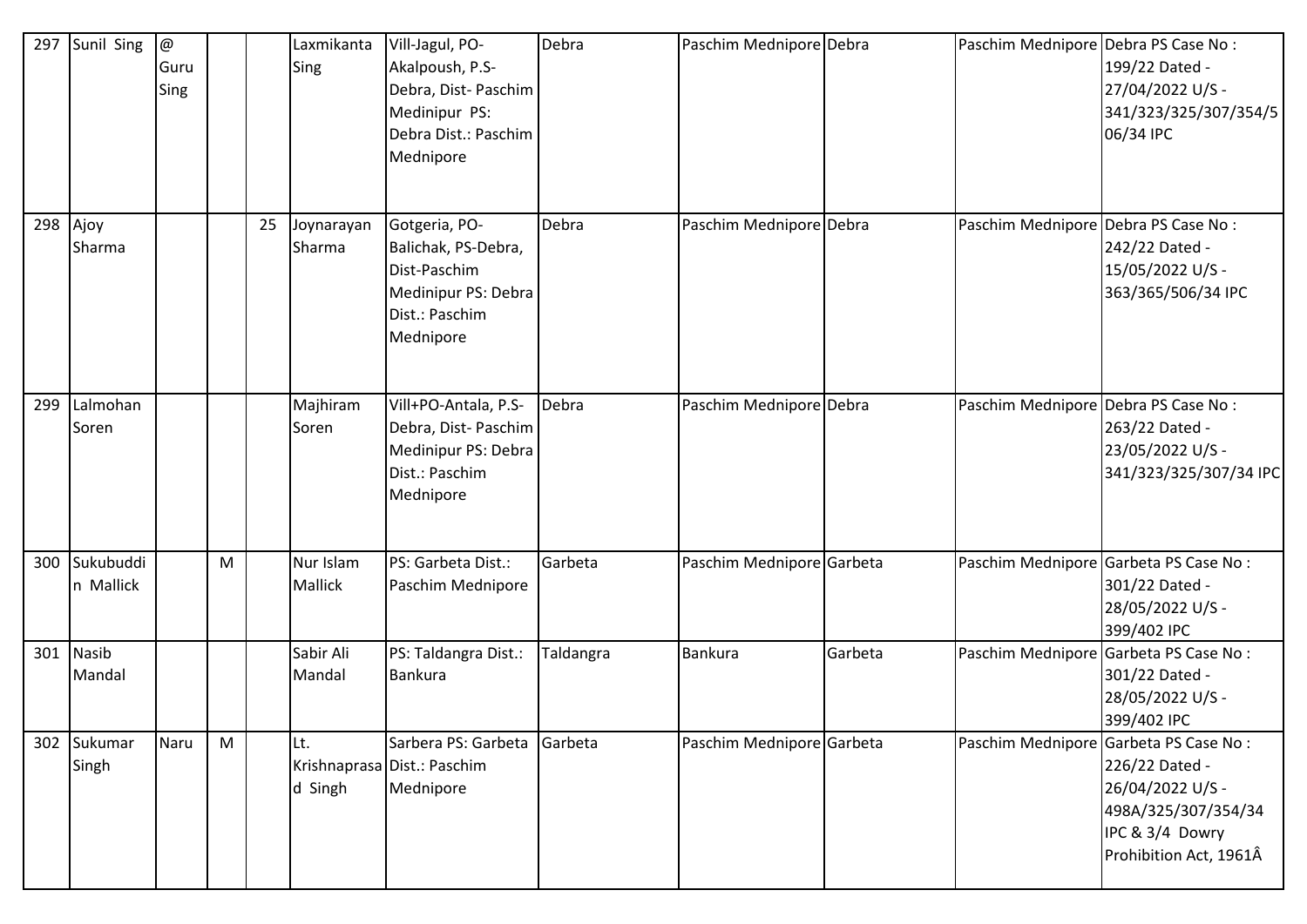| 303<br>304 | Islam Khan<br>Swarup<br>Ghosh |       | M<br>M | 40 | Lt Badal Ch<br>Ghosh | Serajul Khan Dhabani PS: Garbeta Garbeta<br>Dist.: Paschim<br>Mednipore<br>Kelami PS: Garbeta<br>Dist.: Paschim<br>Mednipore | Garbeta | Paschim Mednipore Garbeta<br>Paschim Mednipore Garbeta |                                      | Paschim Mednipore Garbeta PS Case No :<br>240/20 Dated -<br>14/07/2020 U/S -<br>341/323/325/307/506/3<br>4 IPC<br>Paschim Mednipore Garbeta PS Case No:<br>67/22 Dated -<br>15/02/2022 U/S -<br>379/411/413/414 IPC &<br>21 of Mines and |
|------------|-------------------------------|-------|--------|----|----------------------|------------------------------------------------------------------------------------------------------------------------------|---------|--------------------------------------------------------|--------------------------------------|------------------------------------------------------------------------------------------------------------------------------------------------------------------------------------------------------------------------------------------|
|            |                               |       |        |    |                      |                                                                                                                              |         |                                                        |                                      | Minerals (Regulation and<br>Development) Act<br>$(1957)\hat{A}$                                                                                                                                                                          |
| 305        | Siddik<br>Khan                |       |        |    | Lt. Rosan<br>Khan    | Mathuri PS: Garbeta Garbeta<br>Dist.: Paschim<br>Mednipore                                                                   |         | Paschim Mednipore Garbeta                              |                                      | Paschim Mednipore Garbeta PS Case No :<br>141/22 Dated -<br>25/03/2022 U/S -<br>135(1)(a) Electricity Act,<br>2003 (Relevant<br>Provisions)                                                                                              |
| 306        | Sushanta<br>Mandal            |       | M      | 40 | Batul<br>Mandal      | Bandua PS: Garbeta<br>Dist.: Paschim<br>Mednipore                                                                            | Garbeta | Paschim Mednipore Garbeta                              |                                      | Paschim Mednipore Garbeta PS Case No:<br>49/22 Dated -<br>08/02/2022 U/S -<br>447/324/307/354/509/5<br>06 IPC                                                                                                                            |
| 307        | Nantu<br>Ruidas               | Sanju |        | 28 | <b>Anil Ruidas</b>   | Gangani Dangapara<br>PS: Garbeta Dist.:<br>Paschim Mednipore                                                                 | Garbeta | Paschim Mednipore Garbeta                              |                                      | Paschim Mednipore Garbeta PS Case No:<br>302/22 Dated -<br>28/05/2022 U/S -<br>295/427 IPC                                                                                                                                               |
| 308        | Saiyad<br>Jiyaul<br>Islam     |       | M      | 34 | Saiyad               | Vill. Ghola PS: Ghatal Ghatal<br>Golam Rasul   Dist.: Paschim<br>Mednipore                                                   |         | Paschim Mednipore Ghatal                               | Paschim Mednipore Ghatal PS Case No: | 380/21 Dated -<br>20/10/2021 U/S -<br>279\338\304A IPC                                                                                                                                                                                   |
| 309        | Sk Motibul<br>Ali             |       | M      |    | Sk Abdul<br>Latif    | <b>Enayetpur PS:</b><br>Keshpur Dist.:<br>Paschim Mednipore                                                                  | Keshpur | Paschim Mednipore Keshpur                              |                                      | Paschim Mednipore Keshpur PS Case No:<br>65/22 Dated -<br>08/04/2022 U/S -<br>498A/406/307/313/34<br><b>IPC</b>                                                                                                                          |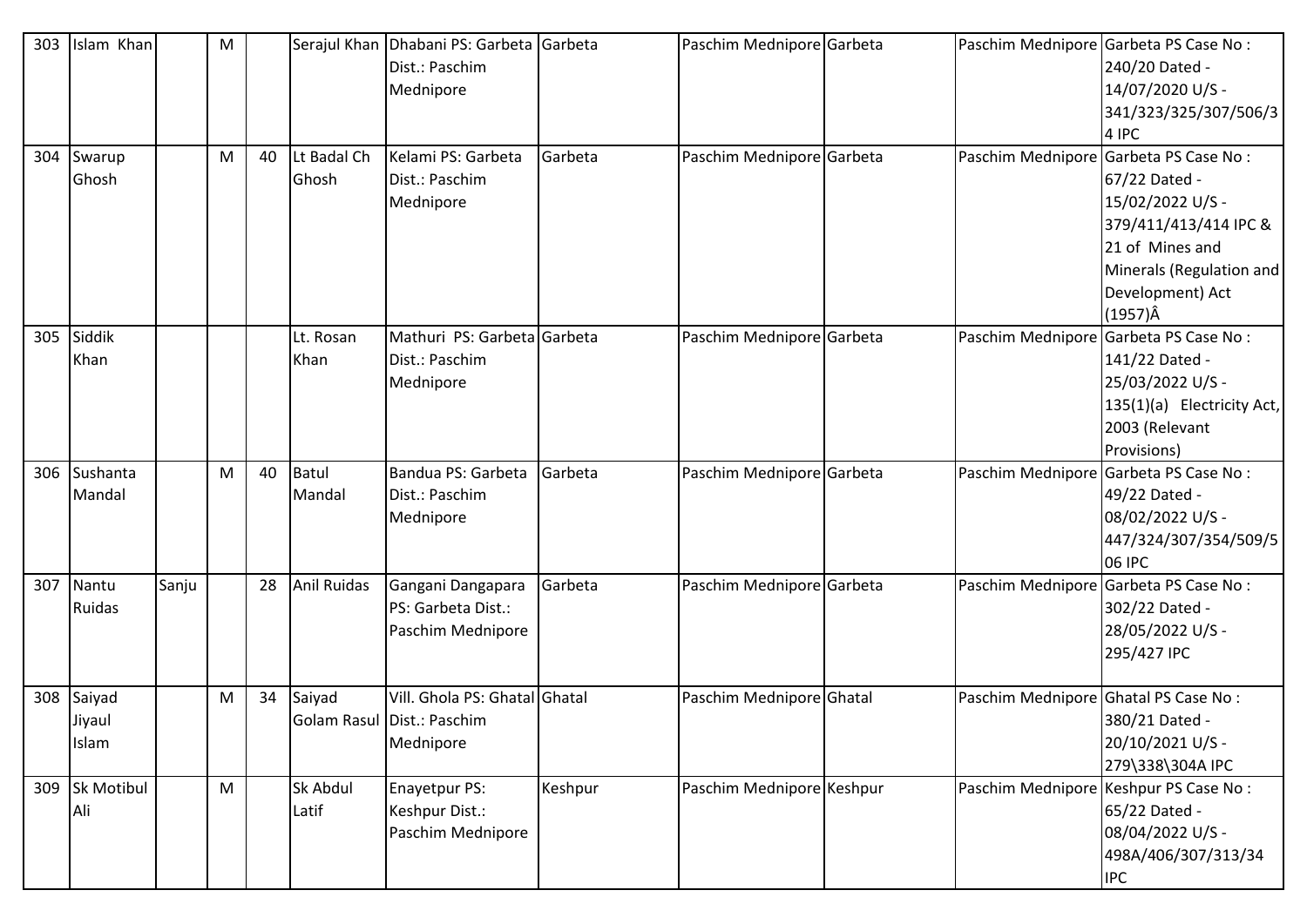| 310 | Bikki Singh     |            | M | 22 |                   | Behari Singh Nimpura Petrol<br>Pump Khudirampally<br>P.O.- Rakha Jungle<br>PS: Kharagpore town<br>Dist.: Paschim<br>Mednipore | Kharagpore town |                                   |       | Paschim Mednipore Kharagpore town Paschim Mednipore Kharagpore town PS<br>Case No: 289/22 Dated -<br>26/05/2022 U/S-379 IPC                          |
|-----|-----------------|------------|---|----|-------------------|-------------------------------------------------------------------------------------------------------------------------------|-----------------|-----------------------------------|-------|------------------------------------------------------------------------------------------------------------------------------------------------------|
| 311 | Honda<br>Kondal | Hond<br>la | M | 25 | Simodri<br>Kondal | New Settlement PS:<br>Kharagpore town<br>Dist.: Paschim<br>Mednipore                                                          | Kharagpore town |                                   |       | Paschim Mednipore Kharagpore town Paschim Mednipore Kharagpore town PS<br>Case No: 286/22 Dated -<br>24/05/2022 U/S -<br>399/402 IPC                 |
| 312 | M Madhu<br>Rao  |            | M | 23 | Lt. Padma<br>Rao  | Jaihindnagar Near<br>PNK side PS:<br>Kharagpore town<br>Dist.: Paschim<br>Mednipore                                           | Kharagpore town |                                   |       | Paschim Mednipore Kharagpore town Paschim Mednipore Kharagpore town PS<br>Case No: 286/22 Dated -<br>24/05/2022 U/S -<br>399/402 IPC                 |
| 313 | Barun Maji      |            | M | 41 | Madan Maji        | Bishrigendu PS:<br>Kharagpur local<br>Dist.: Paschim<br>Mednipore                                                             | Kharagpur local | Paschim Mednipore Kharagpur local |       | Paschim Mednipore Kharagpur local PS Case<br>No: 198/21 Dated -<br>18/03/2021 U/S -<br>143/118 IPC & 8B<br>National Highway Act,<br>1956             |
| 314 | Sankar<br>Singh |            | M | 29 |                   | Suresh Singh Nimpura Banjara<br>Basti, Near<br>Hanuman Mandi PS:<br>Kharagpore town<br>Dist.: Paschim<br>Mednipore            | Kharagpore town | Paschim Mednipore Kharagpur       | women | Paschim Mednipore Kharagpur women PS<br>Case No: 43/22 Dated -<br>28/05/2022 U/S -<br>498A/323/506/406/34<br>IPC & 4 Dowry<br>Prohibition Act, 1961Â |
| 315 | Sk Rajap Ali    |            | M | 21 | Sk Mantaj<br>Box  | Barsahara PS:<br>Sabang Dist.:<br>Paschim Mednipore                                                                           | Sabang          | Paschim Mednipore Sabang          |       | Paschim Mednipore Sabang PS Case No:<br>108/22 Dated -<br>15/04/2022 U/S -<br>498A/325/307/354/506/<br>34 IPC & 4 Dowry<br>Prohibition Act, 1961Â    |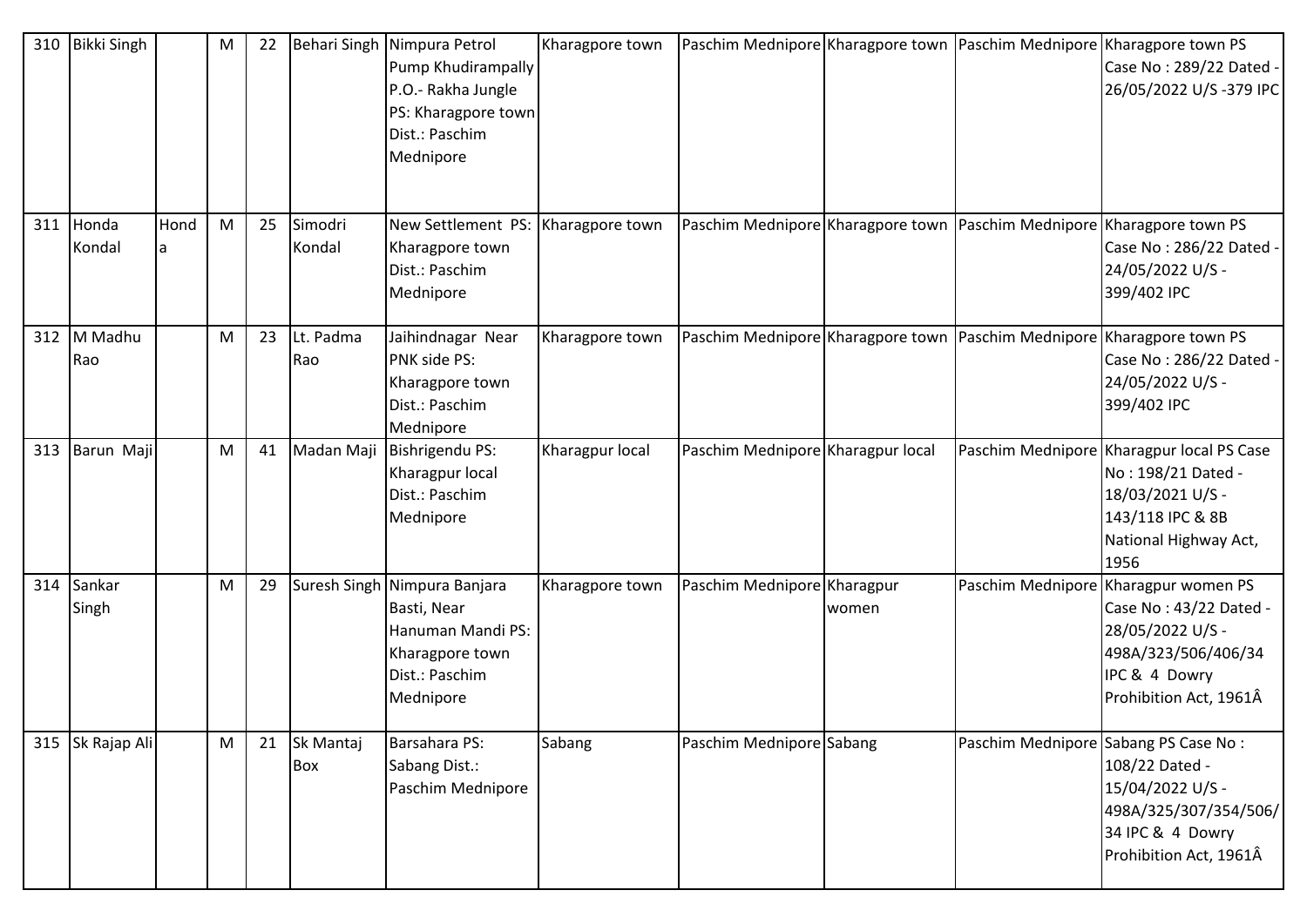|     | 316 Rajib<br>Debsingha | Srima<br>nta      | M |    | Ranjit<br>Debsingha | Madhupur PS:<br>Salbani Dist.:<br>Paschim Mednipore                                                                                                 | Salbani   | Paschim Mednipore Salbani          |            | Paschim Mednipore Salbani PS Case No: | 154/22 Dated -<br>28/05/2022 U/S -<br>46(a)(c) Bengal Excise<br>Act, 1909                                                                                                |
|-----|------------------------|-------------------|---|----|---------------------|-----------------------------------------------------------------------------------------------------------------------------------------------------|-----------|------------------------------------|------------|---------------------------------------|--------------------------------------------------------------------------------------------------------------------------------------------------------------------------|
| 317 | Kabul<br>Chowdhury     |                   | M |    | Imanu<br>Chowdhury  | Sundalpur PS: Galsi<br>Dist.: Purba<br>Burdwan                                                                                                      | Galsi     | Purba Burdwan                      | Galsi      | Purba Burdwan                         | Galsi PS Case No:<br>318/22 Dated -<br>28/05/2022 U/S -<br>417/376 IPC                                                                                                   |
| 318 | Mongal<br>Ghosh        |                   | M | 50 | Lt. Netai<br>Ghosh  | Vill- Burdwan Alu<br>Danga Ghosh Para<br>PS: Burdwan Dist.:<br>Purba Burdwan                                                                        | Burdwan   | Purba Burdwan                      | Katwa      | Purba Burdwan                         | Katwa PS Case No:<br>277/22 Dated -<br>24/05/2022 U/S-135<br>$(1)(a)(b)$ of Electricity<br>Act, 2003 (Relevant<br>Provisions)                                            |
| 319 | Sanket<br>Ghosh        |                   | M | 33 |                     | Samir Ghosh Ramkrishnapur PS:<br>Nanoor Dist.:<br>Birbhum                                                                                           | Nanoor    | Birbhum                            | Mangalkot  | Purba Burdwan                         | Mangalkot PS Case No:<br>132/22 Dated -<br>26/05/2022 U/S-120B<br>IPC & 25/27/35 Arms<br>Act, 1959 & 21(c)<br>Narcotic Drugs and<br>Psychotropic Substances<br>Act, 1985 |
| 320 | Golam<br>Mortuza Sk    |                   | M | 56 | Lt Amod Ali         | Motor Dighir Par PS: Mangalkot<br>Mangalkot Dist.:<br>Purba Burdwan                                                                                 |           | Purba Burdwan                      | Mangalkot  | Purba Burdwan                         | Mangalkot PS Case No:<br>109/22 Dated -<br>05/05/2022 U/S -<br>498A/323/307/406/34<br><b>IPC</b>                                                                         |
| 321 | Rana<br>Sardar         | Surajit<br>Sardar | M |    | Holo Sardar         | Khurtuba PS:<br>Mangalkot Dist.:<br>Purba Burdwan                                                                                                   | Mangalkot | Purba Burdwan                      | Monteshwar | Purba Burdwan                         | Monteshwar PS Case No<br>: 97/22 Dated -<br>26/03/2022 U/S -<br>363/365 IPC                                                                                              |
| 322 | <b>Rakibul Sk</b>      |                   | M |    | Rajjak Sk           | Vill-Dakshin Chandi<br>Bishnupur, PS-<br>Bishnupur, South 24<br>Pargana PS:<br><b>Bishnupur Dist.:</b><br>Diamond Harbour<br><b>Police District</b> | Bishnupur | Diamond Harbour<br>Police District | Chandipur  | Purba Mednipore                       | Chandipur PS Case No:<br>177/22 Dated -<br>28/05/2022 U/S -<br>399/402 IPC                                                                                               |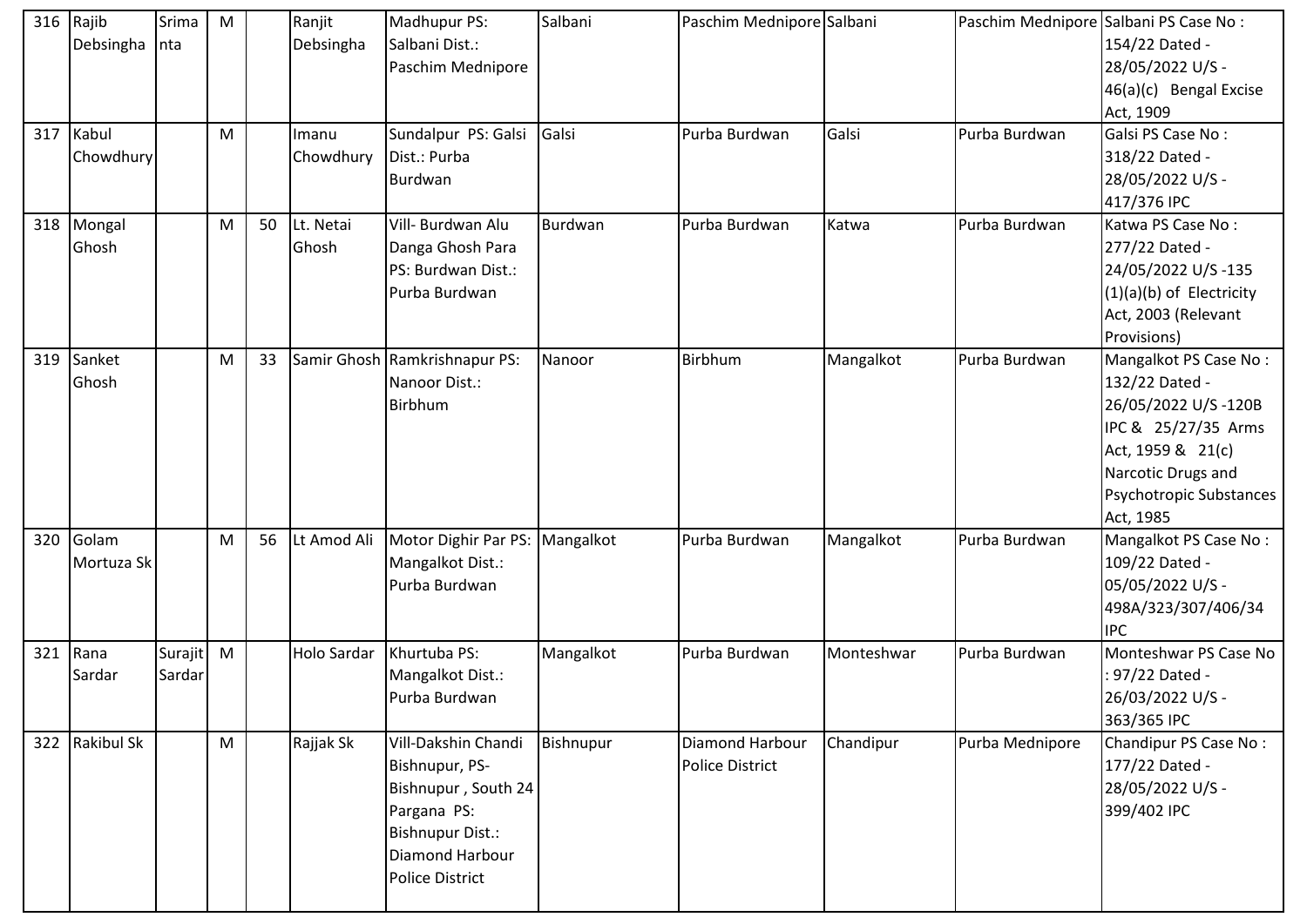| 323 | Maifujuddi<br>Chowdhury |                          | M |    | Kutubuddin<br>Chowdhury             | Vill-Narkeldanga PS:<br>Falta Dist.: Diamond<br><b>Harbour Police</b><br><b>District</b>                            | Falta      | <b>Diamond Harbour</b><br><b>Police District</b> | Chandipur | Purba Mednipore | Chandipur PS Case No:<br>177/22 Dated -<br>28/05/2022 U/S -<br>399/402 IPC                       |
|-----|-------------------------|--------------------------|---|----|-------------------------------------|---------------------------------------------------------------------------------------------------------------------|------------|--------------------------------------------------|-----------|-----------------|--------------------------------------------------------------------------------------------------|
| 324 | Imran Sk                |                          |   |    | Annan Sk                            | PS: Bishnupur Dist.:<br>Diamond Harbour<br><b>Police District</b>                                                   | Bishnupur  | Diamond Harbour<br><b>Police District</b>        | Chandipur | Purba Mednipore | Chandipur PS Case No:<br>177/22 Dated -<br>28/05/2022 U/S -<br>399/402 IPC                       |
| 325 | Rajesh Sk               |                          | M |    | <b>Babulal Sk</b>                   | PS: Bishnupur Dist.:<br>Diamond Harbour<br><b>Police District</b>                                                   | Bishnupur  | <b>Diamond Harbour</b><br><b>Police District</b> | Chandipur | Purba Mednipore | Chandipur PS Case No:<br>177/22 Dated -<br>28/05/2022 U/S -<br>399/402 IPC                       |
| 326 | Tapas<br>Pradhan        |                          | M | 26 | Adhir<br>Pradhan                    | of Jalda , P.S<br>Mandar Moni<br>Coastal Dist.Purba<br><b>Medinipur PS:</b><br>Mandermani Dist.:<br>Purba Mednipore | Mandermani | Purba Mednipore                                  | Digha     | Purba Mednipore | Digha PS Case No: 05/22<br>Dated - 14/02/2022 U/S -<br>341/323/506/34 IPC                        |
| 327 | Sk Mansur               |                          | M | 35 | Sk Sanowar                          | <b>RAJARAMCHAK PS:</b><br>Nandigram Dist.:<br>Purba Mednipore                                                       | Nandigram  | Purba Mednipore                                  | Nandigram | Purba Mednipore | Nandigram PS Case No:<br>465/22 Dated -<br>28/05/2022 U/S -<br>447/323/325/354/506/3<br>4 IPC    |
| 328 | Saiyad<br>Hakim         | Saiyad<br>Abdul<br>Hakim | M | 58 | Lt. Saiyad<br>Mahammad              | Vill-Anarnagar, A/P<br>Jamalchak PS:<br>Sutahata Dist.: Purba<br>Mednipore                                          | Sutahata   | Purba Mednipore                                  | Sutahata  | Purba Mednipore | Sutahata PS Case No:<br>115/22 Dated -<br>11/05/2022 U/S -<br>447/323/325/307/427/5<br>06/34 IPC |
| 329 | Santanu<br>Mahato       |                          | M | 28 | Mahato                              | Ambujakhya Maheshana PS:<br>Chhatna Dist.:<br><b>Bankura</b>                                                        | Chhatna    | <b>Bankura</b>                                   | Hura      | Purulia         | Hura PS Case No: 83/22<br>Dated - 25/05/2022 U/S -<br>376/417 IPC                                |
|     | 330 Sk Siraj Ali        |                          | M | 25 | Sk Majid Ali<br>@ Majid Ali<br>Sekh | Pabra PS: Kashipur<br>Dist.: Purulia                                                                                | Kashipur   | Purulia                                          | Kashipur  | Purulia         | Kashipur PS Case No:<br>50/22 Dated -<br>11/05/2022 U/S -<br>323/325/354B/307/34<br><b>IPC</b>   |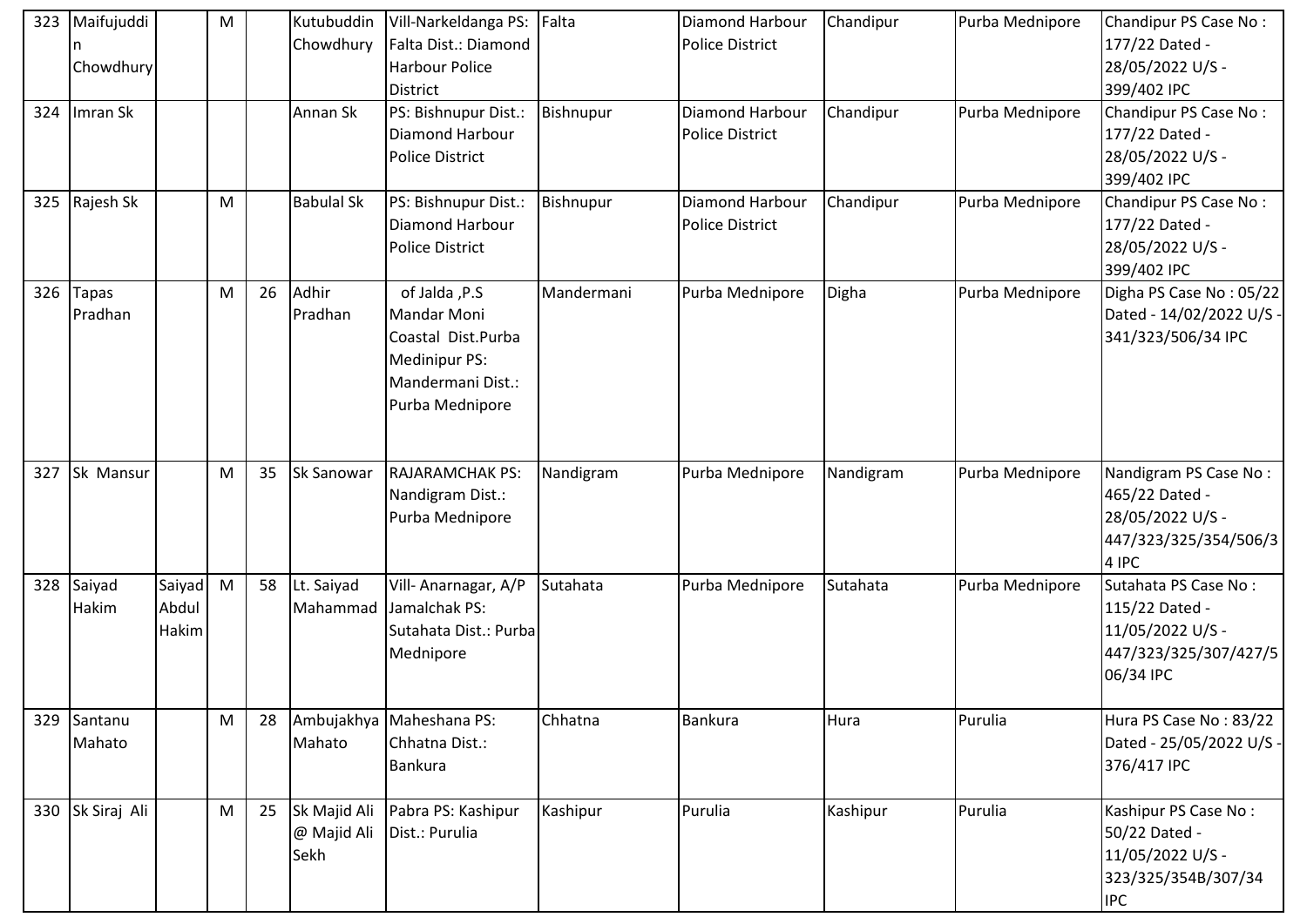| 331<br>332 | Asma Bibi<br>Sunil Tudu |       | F<br>M | 22<br>38 | Sk Siraj Ali        | Pabra PS: Kashipur<br>Dist.: Purulia<br>Debilal Tudu Deshaha, Pabra PS: | Kashipur<br>Raghunathpur | Purulia<br>Purulia                        | Kashipur     | Purulia<br>Purulia                 | Kashipur PS Case No:<br>50/22 Dated -<br>11/05/2022 U/S -<br>323/325/354B/307/34<br><b>IPC</b><br>Raghunathpur PS Case |
|------------|-------------------------|-------|--------|----------|---------------------|-------------------------------------------------------------------------|--------------------------|-------------------------------------------|--------------|------------------------------------|------------------------------------------------------------------------------------------------------------------------|
|            |                         |       |        |          |                     | Raghunathpur Dist.:<br>Purulia                                          |                          |                                           | Raghunathpur |                                    | No: 62/22 Dated -<br>28/05/2022 U/S -<br>341/325/326/307/506/3<br>4 IPC                                                |
| 333        | Kalipada<br>Tudu        |       |        | 36       |                     | Debilal Tudu Deshaha, Pabra PS:<br>Raghunathpur Dist.:<br>Purulia       | Raghunathpur             | Purulia                                   | Raghunathpur | Purulia                            | Raghunathpur PS Case<br>No: 62/22 Dated -<br>28/05/2022 U/S -<br>341/325/326/307/506/3<br>4 IPC                        |
| 334        | Gangaram<br>Tudu        |       |        | 27       |                     | Debilal Tudu Deshaha, Pabra PS:<br>Raghunathpur Dist.:<br>Purulia       | Raghunathpur             | Purulia                                   | Raghunathpur | Purulia                            | Raghunathpur PS Case<br>No: 62/22 Dated -<br>28/05/2022 U/S -<br>341/325/326/307/506/3<br>4 IPC                        |
| 335        | <b>Tabarak</b><br>Ali   |       |        |          |                     | Faijul Haque PS: Hemtabad Dist.:<br>Raiganj Police<br><b>District</b>   | Hemtabad                 | Raiganj Police<br><b>District</b>         | Hemtabad     | Raiganj Police<br>District         | Hemtabad PS Case No:<br>178/22 Dated -<br>28/05/2022 U/S -<br>341/323/324/326/307/3<br>4 IPC                           |
| 336        | Kasem<br>Sekh           | Sentu | M      | 43       | Ali Hossain<br>Sekh | PS: Gangnapur Dist.:<br>Ranaghat Police<br><b>District</b>              | Gangnapur                | Ranaghat Police<br><b>District</b>        | Gangnapur    | Ranaghat Police<br><b>District</b> | Gangnapur PS Case No:<br>149/22 Dated -<br>02/05/2022 U/S -<br>341/323/506/34 IPC                                      |
| 337        | <b>Baban</b><br>Sarkar  |       | M      | 37       | Ganapati<br>Sarkar  | PS: Bhimpur Dist.:<br>Krishnanagar Police<br><b>District</b>            | Bhimpur                  | Krishnanagar Police Gangnapur<br>District |              | Ranaghat Police<br><b>District</b> | Gangnapur PS Case No:<br>188/22 Dated -<br>11/05/2022 U/S -<br>498A/406/323/506/34<br><b>IPC</b>                       |
| 338        | Raju Singh              |       | M      | 22       | <b>Ashok Singh</b>  | PS: Gangnapur Dist.: Gangnapur<br>Ranaghat Police<br>District           |                          | Ranaghat Police<br>District               | Gangnapur    | Ranaghat Police<br><b>District</b> | Gangnapur PS Case No:<br>230/22 Dated -<br>25/05/2022 U/S -<br>363/365/34 IPC                                          |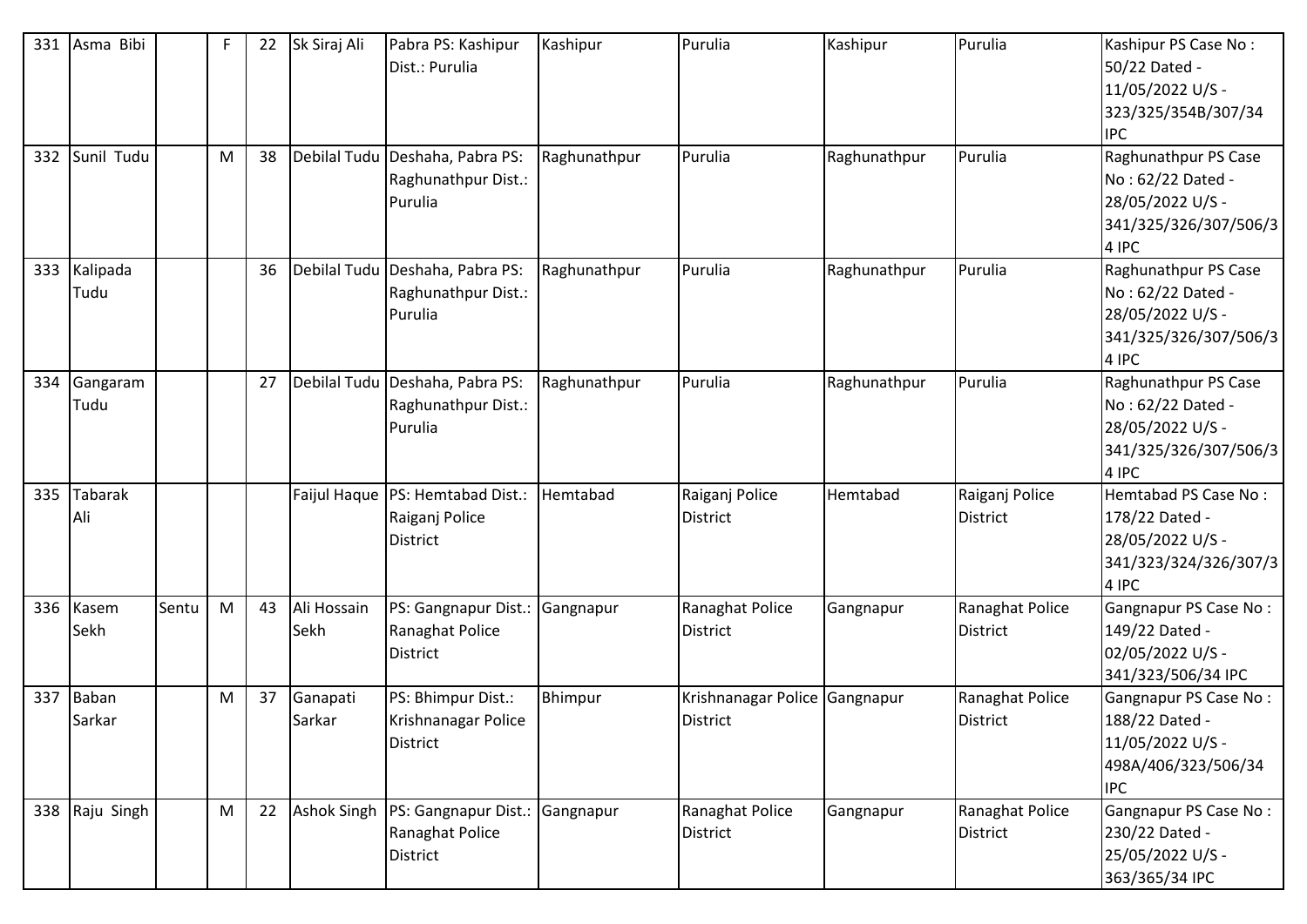| 339 | Prosenjit      | M | 32 | Parimal        | PS: Gangnapur Dist.: Gangnapur                |          | Ranaghat Police | Gangnapur | Ranaghat Police | Gangnapur PS Case No: |
|-----|----------------|---|----|----------------|-----------------------------------------------|----------|-----------------|-----------|-----------------|-----------------------|
|     | Mondal         |   |    | Mondal         | Ranaghat Police                               |          | <b>District</b> |           | <b>District</b> | 234/22 Dated -        |
|     |                |   |    |                | <b>District</b>                               |          |                 |           |                 | 27/05/2022 U/S -      |
|     |                |   |    |                |                                               |          |                 |           |                 | 498A/323/354/34 IPC   |
| 340 | Sukdeb         |   | 35 |                | Asish Biswas   PS: Gangnapur Dist.: Gangnapur |          | Ranaghat Police | Gangnapur | Ranaghat Police | Gangnapur PS Case No: |
|     | <b>Biswas</b>  |   |    |                | Ranaghat Police                               |          | <b>District</b> |           | <b>District</b> | 234/22 Dated -        |
|     |                |   |    |                | <b>District</b>                               |          |                 |           |                 | 27/05/2022 U/S -      |
|     |                |   |    |                |                                               |          |                 |           |                 | 498A/323/354/34 IPC   |
| 341 | Sanatan        | M | 35 | Lt. Khitish    | PS: Dhantala Dist.:                           | Dhantala | Ranaghat Police | Gangnapur | Ranaghat Police | Gangnapur PS Case No: |
|     | <b>Biswas</b>  |   |    | <b>Biswas</b>  | Ranaghat Police                               |          | District        |           | <b>District</b> | 235/22 Dated -        |
|     |                |   |    |                | <b>District</b>                               |          |                 |           |                 | 28/05/2022 U/S -      |
|     |                |   |    |                |                                               |          |                 |           |                 | 399/402 IPC           |
| 342 | Saidulla       | M | 38 | Abu Siddik     | PS: Dhantala Dist.:                           | Dhantala | Ranaghat Police | Gangnapur | Ranaghat Police | Gangnapur PS Case No: |
|     | Malita         |   |    | Malita         | Ranaghat Police                               |          | <b>District</b> |           | <b>District</b> | 235/22 Dated -        |
|     |                |   |    |                | District                                      |          |                 |           |                 | 28/05/2022 U/S -      |
|     |                |   |    |                |                                               |          |                 |           |                 | 399/402 IPC           |
| 343 | Tapan          | M | 28 | Nirmal         | PS: Dhantala Dist.:                           | Dhantala | Ranaghat Police | Gangnapur | Ranaghat Police | Gangnapur PS Case No: |
|     | <b>Biswas</b>  |   |    | <b>Biswas</b>  | Ranaghat Police                               |          | <b>District</b> |           | <b>District</b> | 235/22 Dated -        |
|     |                |   |    |                | <b>District</b>                               |          |                 |           |                 | 28/05/2022 U/S -      |
|     |                |   |    |                |                                               |          |                 |           |                 | 399/402 IPC           |
| 344 | Goutam         |   | 32 |                | Lt. Bhola Das PS: Gangnapur Dist.: Gangnapur  |          | Ranaghat Police | Gangnapur | Ranaghat Police | Gangnapur PS Case No: |
|     | Das            |   |    |                | Ranaghat Police                               |          | <b>District</b> |           | <b>District</b> | 235/22 Dated -        |
|     |                |   |    |                | <b>District</b>                               |          |                 |           |                 | 28/05/2022 U/S -      |
|     |                |   |    |                |                                               |          |                 |           |                 | 399/402 IPC           |
| 345 | Radhika        | M | 65 | Lt. Nibaran    | PS: Gangnapur Dist.: Gangnapur                |          | Ranaghat Police | Gangnapur | Ranaghat Police | Gangnapur PS Case No: |
|     | Ranjan         |   |    | <b>Byapari</b> | Ranaghat Police                               |          | <b>District</b> |           | <b>District</b> | 236/22 Dated -        |
|     | <b>Byapari</b> |   |    |                | <b>District</b>                               |          |                 |           |                 | 28/05/2022 U/S -      |
|     |                |   |    |                |                                               |          |                 |           |                 | 341/323/325/354/506/5 |
|     |                |   |    |                |                                               |          |                 |           |                 | 09/34 IPC             |
| 346 | Tarun          | M |    | Tapan          | Garapota,                                     | Hanskhli | Ranaghat Police | Hanskhli  | Ranaghat Police | Hanskhli PS Case No:  |
|     | Thakur         |   |    | Thakur         | Ashrampara, PS                                |          | District        |           | <b>District</b> | 487/22 Dated -        |
|     |                |   |    |                | Hanskhali, Nadia PS:                          |          |                 |           |                 | 23/05/2022 U/S -      |
|     |                |   |    |                | Hanskhli Dist.:                               |          |                 |           |                 | 498(A)/509/307/34 IPC |
|     |                |   |    |                | Ranaghat Police                               |          |                 |           |                 |                       |
|     |                |   |    |                | District                                      |          |                 |           |                 |                       |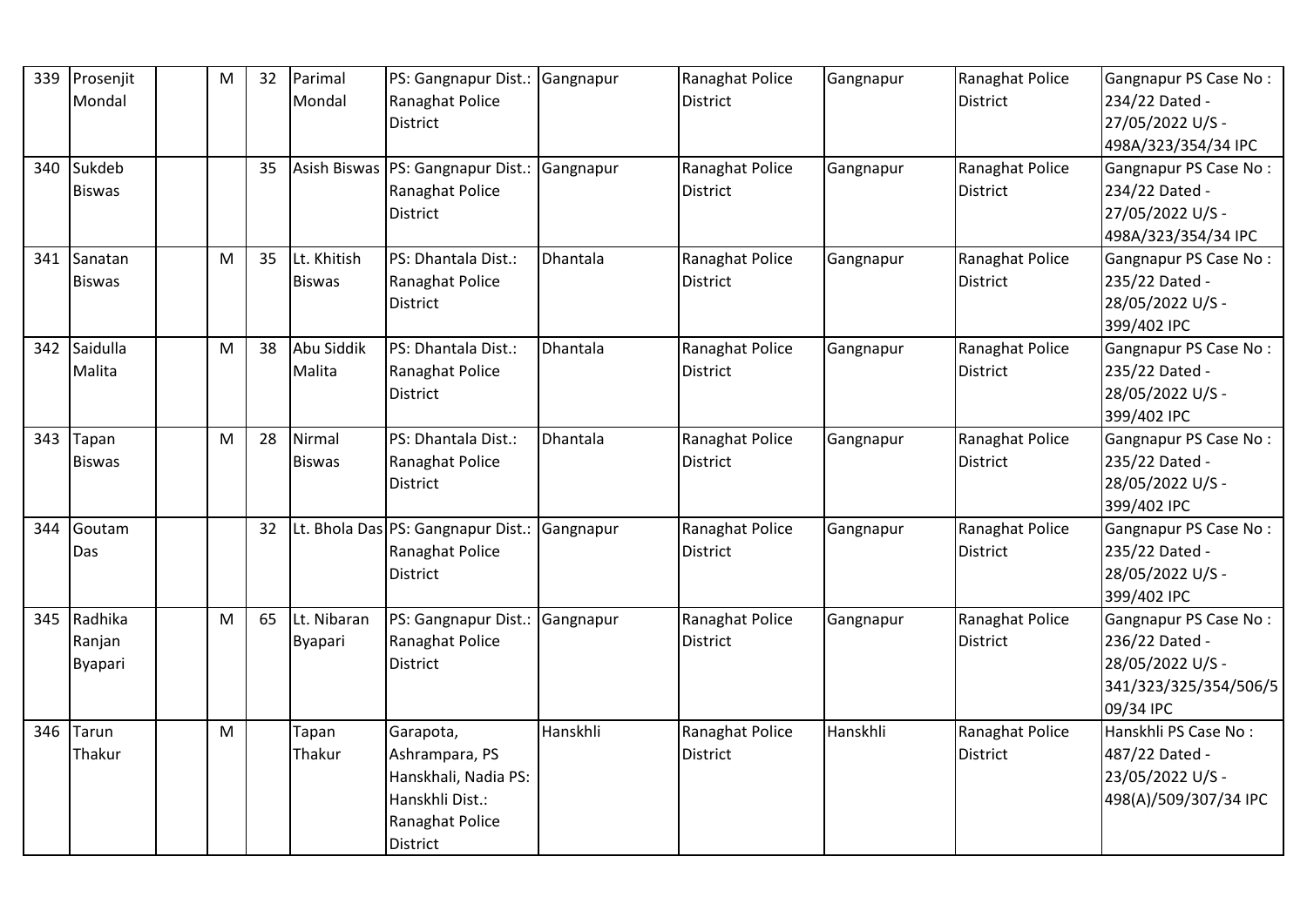| 347 | Jahirul<br>Hoque       | $\mathsf{M}$ |    | Sahidul<br>Hoque             | Hanskhali<br>Chhotobridge, PS<br>Hanskhali, Nadia.<br>PS: Hanskhli Dist.:<br>Ranaghat Police                        | Hanskhli | Ranaghat Police<br><b>District</b> | Hanskhli | Ranaghat Police<br><b>District</b> | Hanskhli PS Case No:<br>506/22 Dated -<br>27/05/2022 U/S -<br>363/365 IPC                                                              |
|-----|------------------------|--------------|----|------------------------------|---------------------------------------------------------------------------------------------------------------------|----------|------------------------------------|----------|------------------------------------|----------------------------------------------------------------------------------------------------------------------------------------|
| 348 | Abbas<br>Mondal        | M            | 14 | Monirul<br>Mondal            | <b>District</b><br>Sonatanpur, PS<br>Hanskhali, Nadia PS:<br>Hanskhli Dist.:<br>Ranaghat Police<br><b>District</b>  | Hanskhli | Ranaghat Police<br><b>District</b> | Hanskhli | Ranaghat Police<br><b>District</b> | Hanskhli PS Case No:<br>507/22 Dated -<br>27/05/2022 U/S -6 The<br>Protection of children<br>from sexual offences<br>Act, 2012 (POCSO) |
| 349 | Ashutosh<br>Mondal     |              | 65 | Mondal                       | Lt Dasharath Bagula Station Para<br>PS Hanskhali Ndaia<br>PS: Hanskhli Dist.:<br>Ranaghat Police<br><b>District</b> | Hanskhli | Ranaghat Police<br><b>District</b> | Hanskhli | Ranaghat Police<br><b>District</b> | Hanskhli PS Case No:<br>510/22 Dated -<br>28/05/2022 U/S -46(b)<br>Bengal Excise Act, 1909                                             |
| 350 | Sukanta<br>Tikader     |              | 40 | Lt Sujit<br>Kumar<br>Tikader | Bagula Purba Para<br>PS Hanskhali Nadia<br>PS: Hanskhli Dist.:<br>Ranaghat Police<br><b>District</b>                | Hanskhli | Ranaghat Police<br><b>District</b> | Hanskhli | Ranaghat Police<br><b>District</b> | Hanskhli PS Case No:<br>510/22 Dated -<br>28/05/2022 U/S -46(b)<br>Bengal Excise Act, 1909                                             |
| 351 | Debdas<br>Pramanick    |              | 37 | Ajit<br>Pramanick            | Kaikhali, Ps<br>Hanskhali, Nadia PS:<br>Hanskhli Dist.:<br>Ranaghat Police<br><b>District</b>                       | Hanskhli | Ranaghat Police<br><b>District</b> | Hanskhli | Ranaghat Police<br><b>District</b> | Hanskhli PS Case No:<br>511/22 Dated -<br>28/05/2022 U/S -<br>399/402 IPC                                                              |
| 352 | Sajal<br><b>Biswas</b> |              | 42 | Samir Biswas Kaikhali PS     | Hanskhali, Nadia PS:<br>Hanskhli Dist.:<br>Ranaghat Police<br><b>District</b>                                       | Hanskhli | Ranaghat Police<br><b>District</b> | Hanskhli | Ranaghat Police<br><b>District</b> | Hanskhli PS Case No:<br>511/22 Dated -<br>28/05/2022 U/S -<br>399/402 IPC                                                              |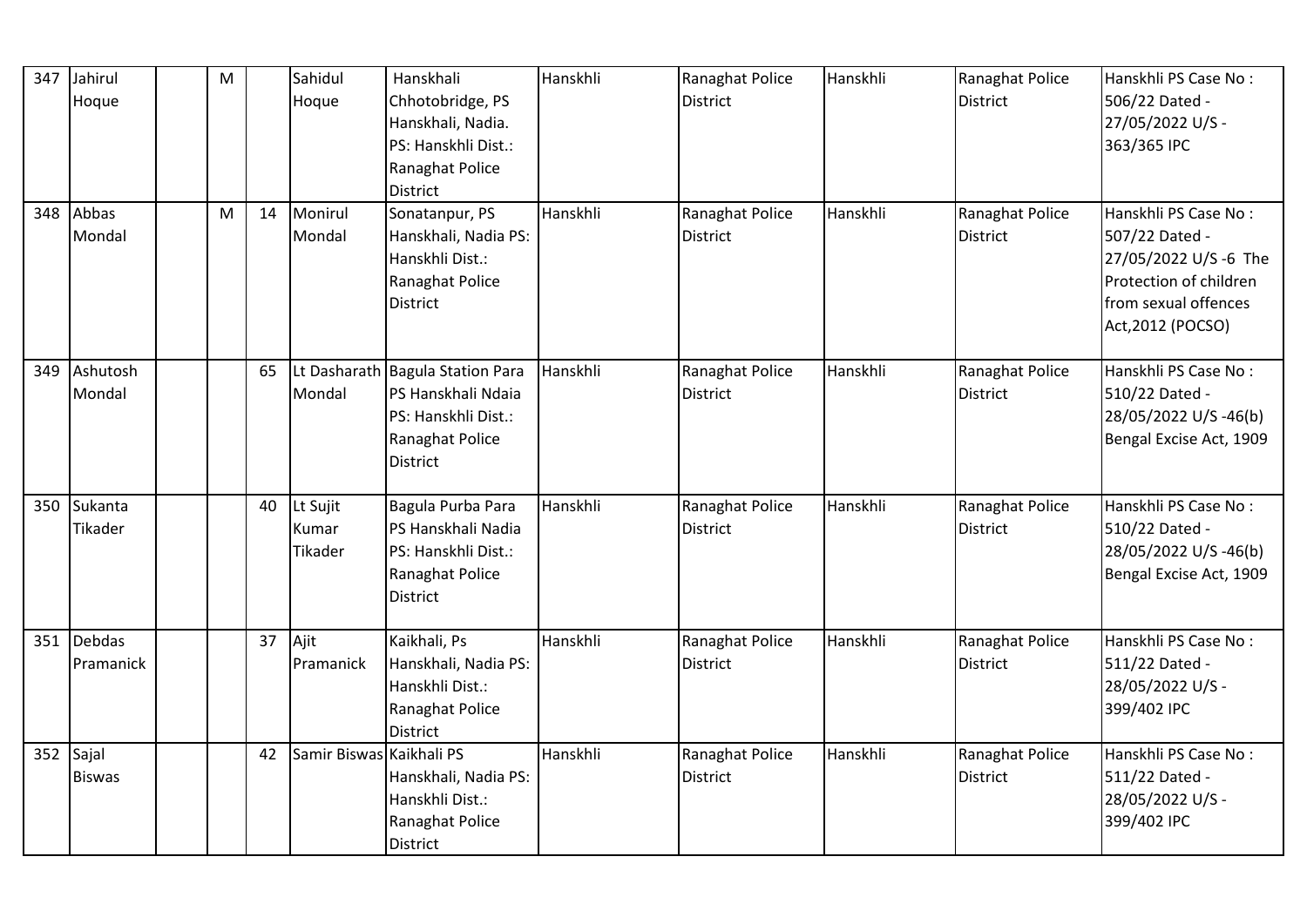| 353<br>354 | Durjay<br>Mondal<br>Samiran<br>Mridha |   | 27<br>28 | Probod<br>Mondal<br>Adhir<br>Mridha | 21 No Netaji Park,<br>Bendal, PS<br>Chuchura, Hoogly<br>PS: Hanskhli Dist.:<br>Ranaghat Police<br><b>District</b><br>Ghoshnagar,<br>Madhyapara, PS<br>Hanskhali, Nadia PS:<br>Hanskhli Dist.: | Hanskhli<br>Hanskhli | Ranaghat Police<br><b>District</b><br>Ranaghat Police<br><b>District</b> | Hanskhli<br>Hanskhli | Ranaghat Police<br><b>District</b><br>Ranaghat Police<br>District | Hanskhli PS Case No:<br>511/22 Dated -<br>28/05/2022 U/S -<br>399/402 IPC<br>Hanskhli PS Case No:<br>511/22 Dated -<br>28/05/2022 U/S -<br>399/402 IPC |
|------------|---------------------------------------|---|----------|-------------------------------------|-----------------------------------------------------------------------------------------------------------------------------------------------------------------------------------------------|----------------------|--------------------------------------------------------------------------|----------------------|-------------------------------------------------------------------|--------------------------------------------------------------------------------------------------------------------------------------------------------|
|            |                                       |   |          |                                     | Ranaghat Police<br><b>District</b>                                                                                                                                                            |                      |                                                                          |                      |                                                                   |                                                                                                                                                        |
| 355        | Sariful<br>Mondal                     |   | 39       | Saruddin<br>Mondal                  | Barochupria, PS<br>Hanskhali, Nadia. PS:<br>Hanskhli Dist.:<br>Ranaghat Police<br><b>District</b>                                                                                             | Hanskhli             | Ranaghat Police<br><b>District</b>                                       | Hanskhli             | Ranaghat Police<br><b>District</b>                                | Hanskhli PS Case No:<br>511/22 Dated -<br>28/05/2022 U/S -<br>399/402 IPC                                                                              |
| 356        | Amal<br><b>Biswas</b>                 | M |          | Lt. Lokeswar<br><b>Biswas</b>       | PS: Taherpur Dist.:<br>Ranaghat Police<br>District                                                                                                                                            | Taherpur             | Ranaghat Police<br><b>District</b>                                       | Taherpur             | Ranaghat Police<br>District                                       | Taherpur PS Case No:<br>254/22 Dated -<br>28/05/2022 U/S -<br>447/323/325/307/34 IPC                                                                   |
| 357        | Subodh<br><b>Biswas</b>               |   |          | Lt. Kanai<br><b>Biswas</b>          | PS: Taherpur Dist.:<br>Ranaghat Police<br><b>District</b>                                                                                                                                     | Taherpur             | Ranaghat Police<br><b>District</b>                                       | Taherpur             | Ranaghat Police<br>District                                       | Taherpur PS Case No:<br>255/22 Dated -<br>28/05/2022 U/S -46(B)<br><b>IPC</b>                                                                          |
| 358        | Krishna<br>Das                        |   |          | Bisnupada<br>Das                    | PS: Taherpur Dist.:<br>Ranaghat Police<br><b>District</b>                                                                                                                                     | Taherpur             | Ranaghat Police<br><b>District</b>                                       | Taherpur             | Ranaghat Police<br>District                                       | Taherpur PS Case No:<br>256/22 Dated -<br>28/05/2022 U/S -<br>399/402 IPC                                                                              |
|            | 359 Rajendar<br>Singh                 |   |          | Lt. Kala<br>Singh                   | PS: Kaliachak Dist.:<br>Malda                                                                                                                                                                 | Kaliachak            | Malda                                                                    | Taherpur             | Ranaghat Police<br>District                                       | Taherpur PS Case No:<br>256/22 Dated -<br>28/05/2022 U/S -<br>399/402 IPC                                                                              |
| 360        | Deba<br>Singh                         |   |          | Jhara Singh                         | PS: Kaliachak Dist.:<br>Malda                                                                                                                                                                 | Kaliachak            | Malda                                                                    | Taherpur             | Ranaghat Police<br>District                                       | Taherpur PS Case No:<br>256/22 Dated -<br>28/05/2022 U/S -<br>399/402 IPC                                                                              |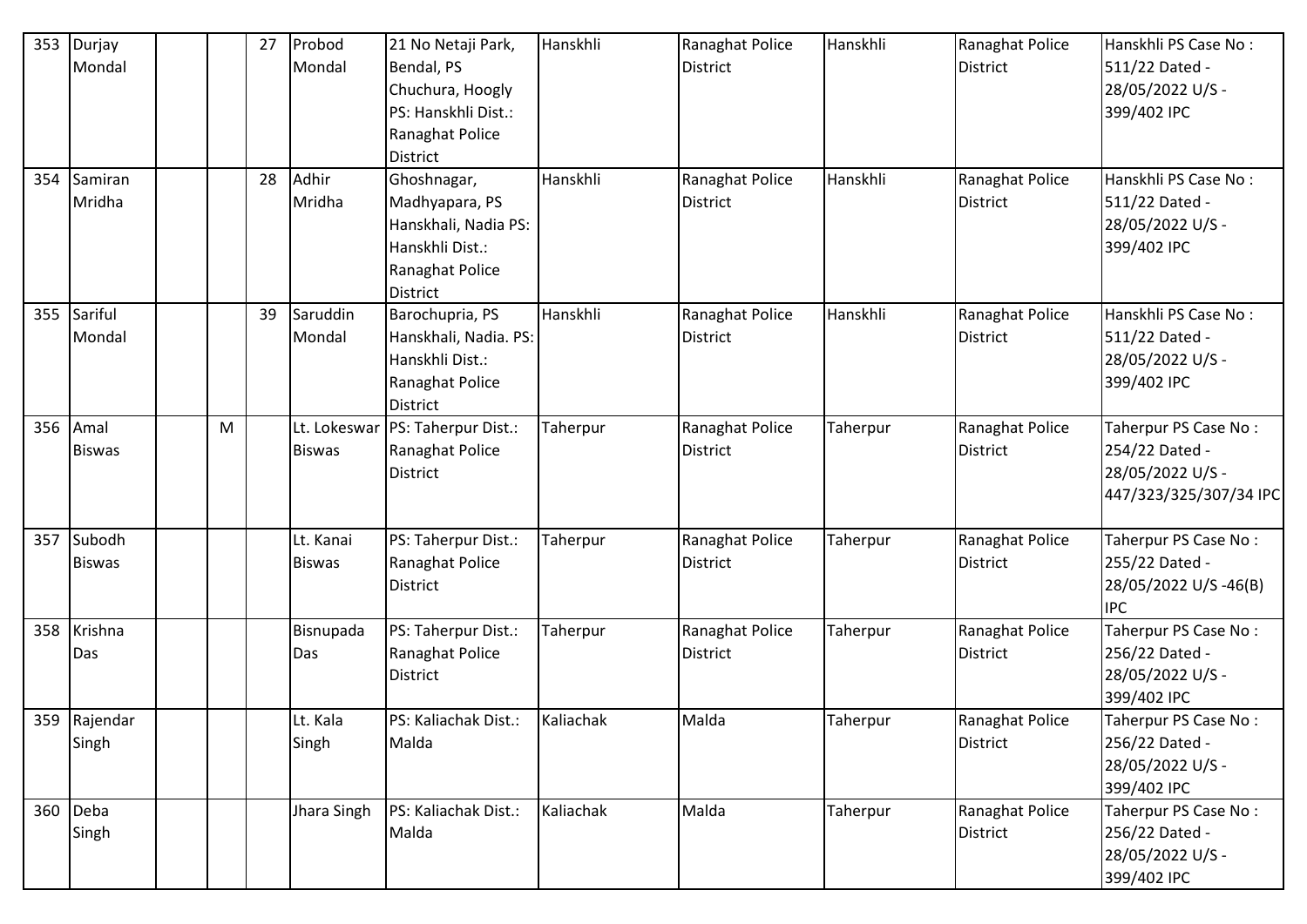| 361 | Lakai Das                  | M |    | Amullya Kr.<br>Das                    | PS: Taherpur Dist.:<br><b>Ranaghat Police</b><br>District                                                                                                                           | Taherpur       | Ranaghat Police<br><b>District</b> | Taherpur       | Ranaghat Police<br><b>District</b> | Taherpur PS Case No:<br>244/22 Dated -<br>23/05/2022 U/S -<br>341/323/325/379 IPC                                                         |
|-----|----------------------------|---|----|---------------------------------------|-------------------------------------------------------------------------------------------------------------------------------------------------------------------------------------|----------------|------------------------------------|----------------|------------------------------------|-------------------------------------------------------------------------------------------------------------------------------------------|
|     | 362 Ashis<br><b>Bhadra</b> |   |    | Lt. Binoy<br>Krishna<br><b>Bhadra</b> | PS: Taherpur Dist.:<br>Ranaghat Police<br><b>District</b>                                                                                                                           | Taherpur       | Ranaghat Police<br><b>District</b> | Taherpur       | Ranaghat Police<br>District        | Taherpur PS Case No:<br>245/22 Dated -<br>23/05/2022 U/S -<br>323/325/34 IPC                                                              |
| 363 | Iswar Roy                  | M | 23 | Lt Shyamal<br>Roy                     | PS: Bhaktinagar<br>Dist.: Siliguri Police<br>Commissionerate                                                                                                                        | Bhaktinagar    | Siliguri Police<br>Commissionerate | Bhaktinagar    | Siliguri Police<br>Commissionerate | Bhaktinagar PS Case No:<br>545/22 Dated -<br>28/05/2022 U/S -<br>$21(c)/22(c)$ Narcotic<br>Drugs and Psychotropic<br>Substances Act, 1985 |
| 364 | Rajesh Roy                 | M | 28 | Hare Ram<br>Roy                       | Sansarpur, PS-<br>Muffasil, Dist-<br>Khagaria (Bihar) A/p<br>Dakshin Shantinagar,<br>PS-NJP, Dist-<br>Jalpaiguri PS: New<br>jalpaiguri Dist.:<br>Siliguri Police<br>Commissionerate | New jalpaiguri | Siliguri Police<br>Commissionerate | New jalpaiguri | Siliguri Police<br>Commissionerate | New jalpaiguri PS Case<br>No: 556/22 Dated -<br>28/05/2022 U/S -<br>25(1)(a) Arms Act, 1959                                               |
| 365 | Budhan<br>Das              | M | 40 | Jamin Roy                             | Rajiv Nagar, PS-NJP,<br>Dist-Jalpaiguri PS:<br>New jalpaiguri Dist.:<br>Siliguri Police<br>Commissionerate                                                                          | New jalpaiguri | Siliguri Police<br>Commissionerate | New jalpaiguri | Siliguri Police<br>Commissionerate | New jalpaiguri PS Case<br>No: 557/22 Dated -<br>28/05/2022 U/S -46A(c)<br>Bengal Excise Act, 1909                                         |
| 366 | Nawab Ali<br>Sekh          | M | 21 | Abdul Ali<br>Sekh                     | Ramnagar colony<br>Para, PS-NJP, Dist-<br>Jalpaiguri PS: New<br>jalpaiguri Dist.:<br>Siliguri Police<br>Commissionerate                                                             | New jalpaiguri | Siliguri Police<br>Commissionerate | New jalpaiguri | Siliguri Police<br>Commissionerate | New jalpaiguri PS Case<br>No: 560/22 Dated -<br>28/05/2022 U/S -46A(c)<br>Bengal Excise Act, 1909                                         |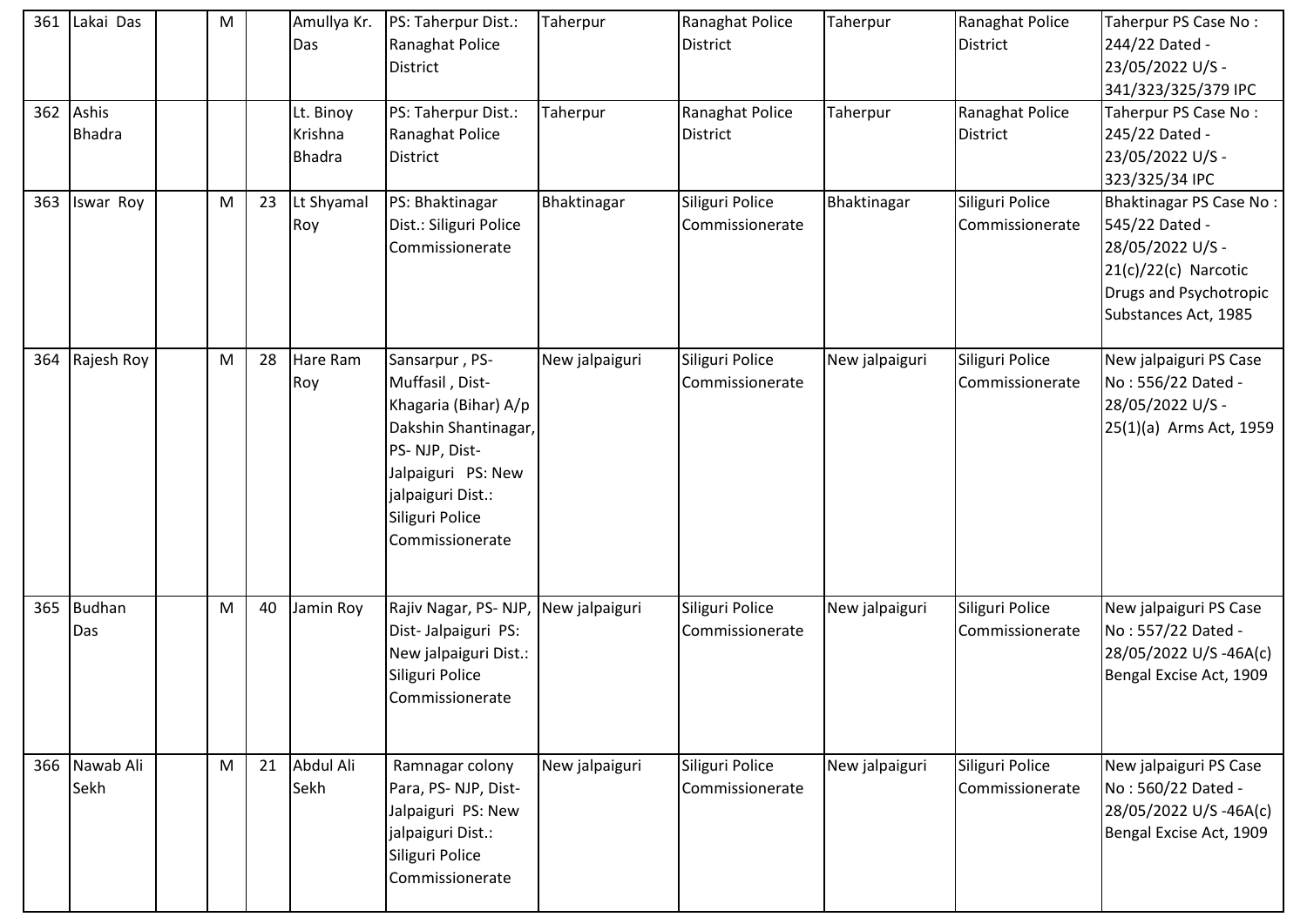| 367 | <b>Bikash</b><br><b>Biswas</b> | M | Lt Amullya<br><b>Biswas</b> | Purba Dhantala PS:<br>New jalpaiguri Dist.:<br>Siliguri Police<br>Commissionerate                  | New jalpaiguri           | Siliguri Police<br>Commissionerate  | New jalpaiguri                      | Siliguri Police<br>Commissionerate  | New jalpaiguri PS Case<br>No: 562/22 Dated -<br>28/05/2022 U/S -<br>498A/307/326/506 IPC                         |
|-----|--------------------------------|---|-----------------------------|----------------------------------------------------------------------------------------------------|--------------------------|-------------------------------------|-------------------------------------|-------------------------------------|------------------------------------------------------------------------------------------------------------------|
| 368 | Rabi Gupta                     |   | Satya<br>Narayan<br>Gupta   | <b>BHANGAPULL PAUL</b><br>PARA PS: Matigara<br>Dist.: Siliguri Police<br>Commissionerate           | Matigara                 | Siliguri Police<br>Commissionerate  | Siliguri                            | Siliguri Police<br>Commissionerate  | Siliguri PS Case No:<br>499/22 Dated -<br>22/05/2022 U/S-380 IPC                                                 |
| 369 | Narugopal<br>Maity             | M | Achinta<br>Maity            | PS: Kakdwip Dist.:<br>Sundarban Police<br><b>District</b>                                          | Kakdwip                  | Sundarban Police<br><b>District</b> | Frazerganj coastal Sundarban Police | <b>District</b>                     | Frazerganj coastal PS<br>Case No: 64/22 Dated -<br>28/05/2022 U/S -<br>448/323/325/354/506/3<br>4 IPC            |
| 370 | Karibulla<br>Gazi              | M | Mobarak<br>Gazi             | PS: Harwood point<br>coastal Dist.:<br>Sundarban Police<br><b>District</b>                         | Harwood point<br>coastal | Sundarban Police<br><b>District</b> | Harwood point<br>coastal            | Sundarban Police<br><b>District</b> | Harwood point coastal<br>PS Case No: 105/22<br>Dated - 03/04/2022 U/S -<br>399/402 IPC & 25/27<br>Arms Act, 1959 |
| 371 | Prabhat<br>Mondal              | M | S/O<br>Debangshu<br>Mondal  | Vill. Mahabbatnagar<br>PO Kailashpur PS:<br>Raidighi Dist.:<br>Sundarban Police<br><b>District</b> | Raidighi                 | Sundarban Police<br><b>District</b> | Raidighi                            | Sundarban Police<br><b>District</b> | Raidighi PS Case No:<br>256/22 Dated -<br>27/05/2022 U/S -<br>341/323/379/506/34 IPC                             |
| 372 | Manjit<br>Mandal               |   | Sudhir<br>Mandal            | BAKRIBARI                                                                                          |                          | <b>Basirhat</b>                     | Alipurduar                          | Alipurduar                          | Alipurduar PS GDE No.<br>1267                                                                                    |
| 373 | Samir<br>Barman                |   | Lt Biren<br>Barman          | <b>BHOLARDABRI</b>                                                                                 |                          | <b>Basirhat</b>                     | Alipurduar                          | Alipurduar                          | Alipurduar PS GDE No.<br>1267                                                                                    |
| 374 | Manik Pal                      |   | Jagannath<br>Pal            | <b>BIRPARA</b>                                                                                     |                          | Basirhat                            | Alipurduar                          | Alipurduar                          | Alipurduar PS GDE No.<br>1267                                                                                    |
| 375 | Kanai<br>Barman                |   | Kalipada<br>Barman          | <b>BIDHAN PALLY</b>                                                                                |                          | <b>Basirhat</b>                     | Alipurduar                          | Alipurduar                          | Alipurduar PS GDE No.<br>1267                                                                                    |
| 376 | Ashok<br>Paswan                |   | Ranjt<br>Paswan             | <b>JITPUR</b>                                                                                      |                          | Basirhat                            | Alipurduar                          | Alipurduar                          | Alipurduar PS GDE No.<br>1267                                                                                    |
| 377 | Sujit Dey                      |   | Chandan<br>Dey              | <b>BAKRIBARI</b>                                                                                   |                          | Basirhat                            | Alipurduar                          | Alipurduar                          | Alipurduar PS GDE No.<br>1267                                                                                    |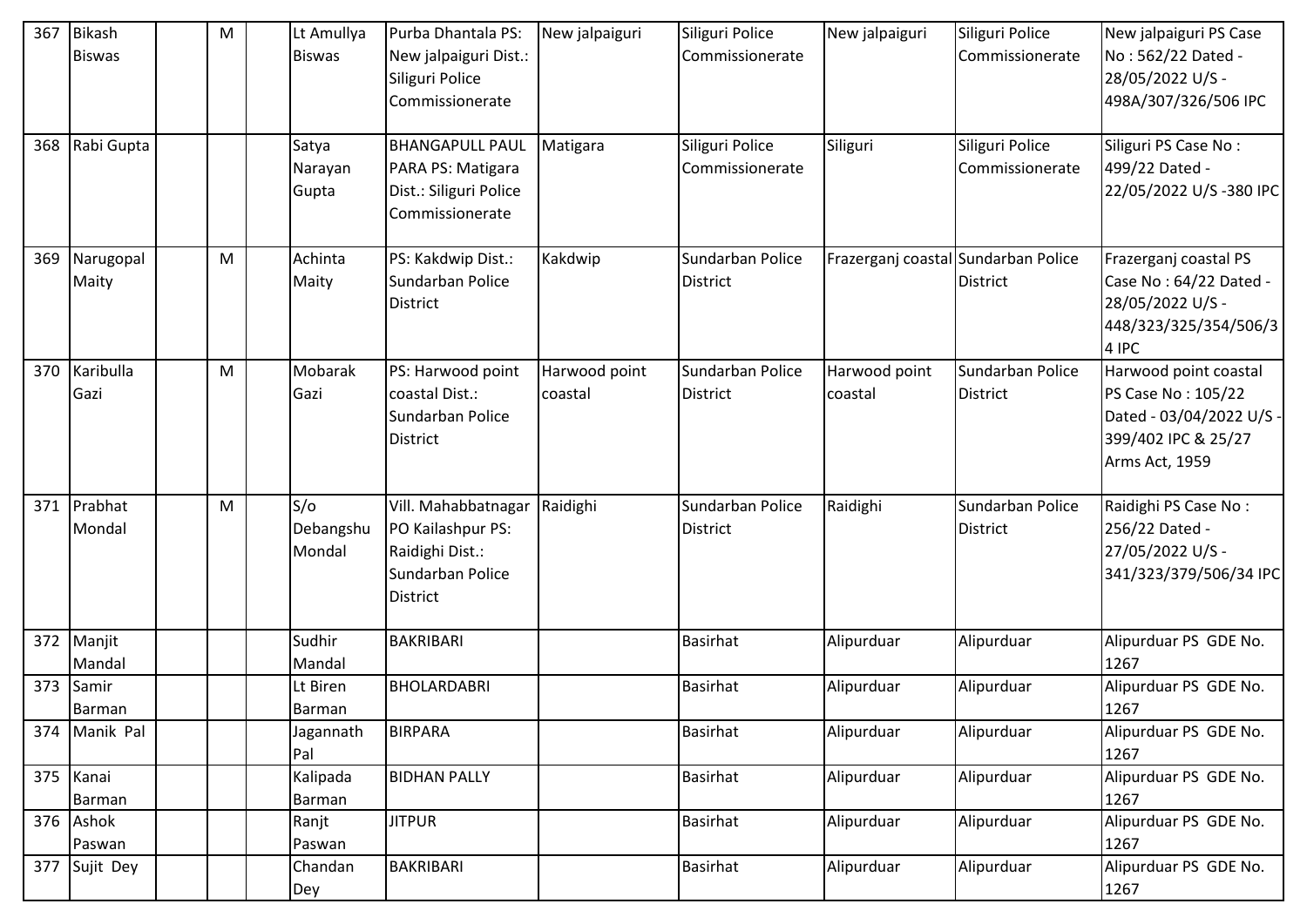| 378 | Bipul<br>Sarkar     |   |    | Gobida<br>Sarkar        | <b>BHOLARDABRI</b>                                                                            |           | <b>Basirhat</b> | Alipurduar | Alipurduar | Alipurduar PS GDE No.<br>1267                             |
|-----|---------------------|---|----|-------------------------|-----------------------------------------------------------------------------------------------|-----------|-----------------|------------|------------|-----------------------------------------------------------|
| 379 | Raja Kewt           |   |    | Lt Mannu<br>Kewt        | <b>SUBHASH PALLY</b>                                                                          |           | Basirhat        | Alipurduar | Alipurduar | Alipurduar PS GDE No.<br>1267                             |
| 380 | Gobinda<br>Sarkar   |   |    | Lt Dulal<br>Sarkar      | <b>CHITTARANJAN</b><br><b>PALLY</b>                                                           |           | <b>Basirhat</b> | Alipurduar | Alipurduar | Alipurduar PS GDE No.<br>1267                             |
| 381 | Abhijet<br>Das      |   |    | <b>Anil Das</b>         | MEJHERDABRI                                                                                   |           | <b>Basirhat</b> | Alipurduar | Alipurduar | Alipurduar PS GDE No.<br>1267                             |
| 382 | Subrata<br>Ghosh    |   |    |                         | Nikhil Ghosh MAJHERDABRI                                                                      |           | Basirhat        | Alipurduar | Alipurduar | Alipurduar PS GDE No.<br>1267                             |
| 383 | Sadhan<br>Dey       |   |    |                         | Lt Bakul Dey KATHALTALA                                                                       |           | <b>Basirhat</b> | Alipurduar | Alipurduar | Alipurduar PS Outpost<br>Alipurduar Jn TOP GDE<br>No. 505 |
| 384 | Rajesh<br>Paswan    |   |    | Lt Ramesh<br>Paswan     | <b>RPF COLONY</b>                                                                             |           | <b>Basirhat</b> | Alipurduar | Alipurduar | Alipurduar PS Outpost<br>Alipurduar Jn TOP GDE<br>No. 505 |
| 385 | Ashik<br>Ansari     | M | 27 | Md. Salik               | Dalsingpara, Gudam<br>line PS: Jaigaon Dist.:<br>Alipurduar                                   | Jaigaon   | Alipurduar      | Jaigaon    | Alipurduar | Jaigaon PS GDE No. 952                                    |
| 386 | Mukesh<br>Chowdhary | M | 40 | Mahabir<br>Chowdhary    | Malangi Hatkhola,<br>Hasimara PS: Jaigaon<br>Dist.: Alipurduar                                | Jaigaon   | Alipurduar      | Jaigaon    | Alipurduar | Jaigaon PS GDE No. 952                                    |
| 387 | Raju Lama           | M | 36 | Lt. Ramlal<br>Lama      | Hamiltonganj PS:<br>Kalchini Dist.:<br>Alipurduar                                             | Kalchini  | Alipurduar      | Kalchini   | Alipurduar | Kalchini PS GDE No. 917                                   |
| 388 | Ajay<br>Sarkar      | M | 40 | Kartick<br>Sarkar       | Hamiltonganj PS:<br>Kalchini Dist.:<br>Alipurduar                                             | Kalchini  | Alipurduar      | Kalchini   | Alipurduar | Kalchini PS GDE No. 917                                   |
| 389 | Sunil Roy           |   | 65 | Lt. Murari<br>Mohan Roy | Madhya Nararthali,<br>PS Kumargram, Dist<br>Alipurduar, PS:<br>Kumargram Dist.:<br>Alipurduar | Kumargram | Alipurduar      | Kumargram  | Alipurduar | Kumargram PS Outpost<br>Kamakhaguri OP GDE<br>No. 879     |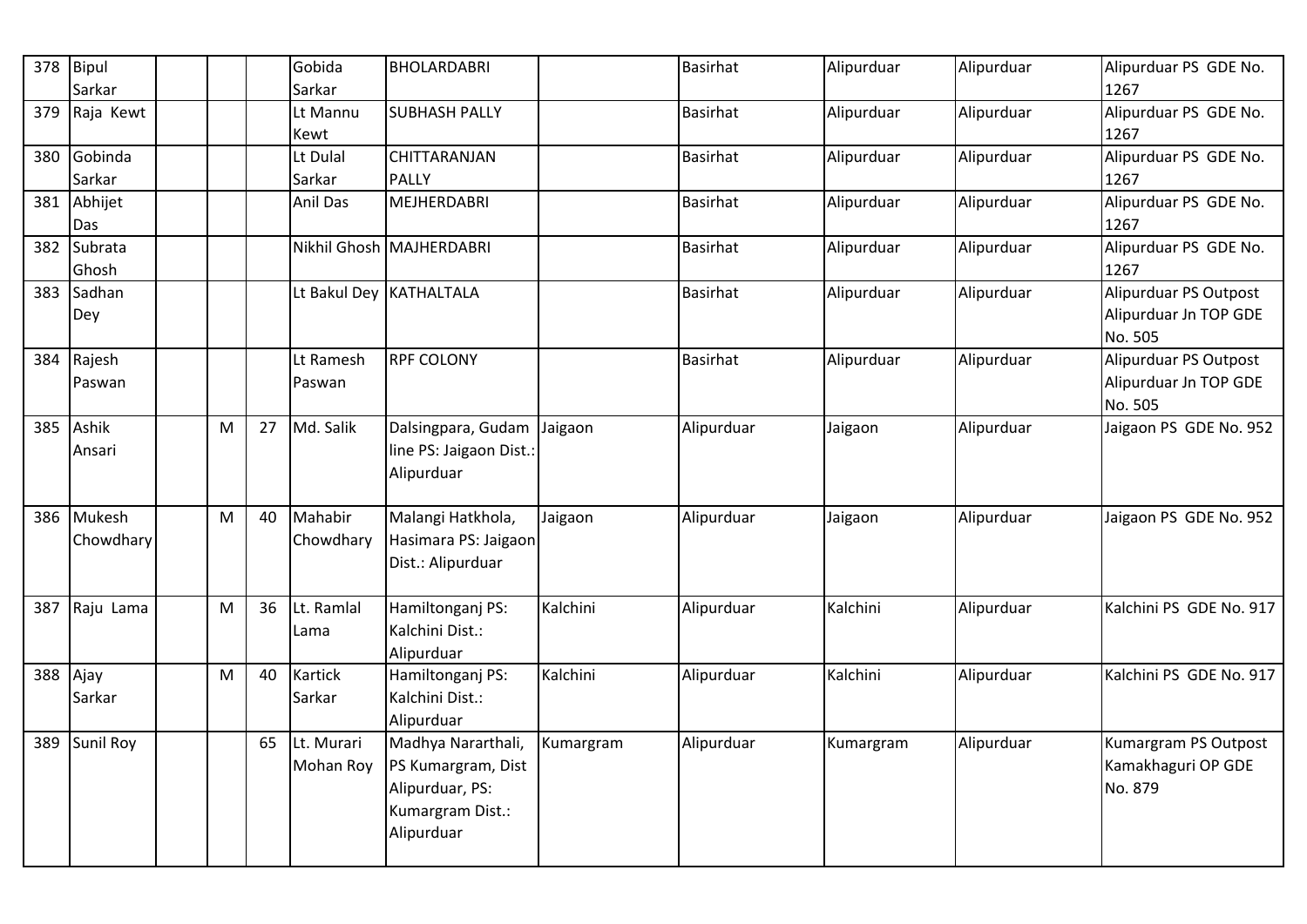| 390 | Subal         |  | 60 | Jagadish       | Madhya Nararthali,                           | Kumargram | Alipurduar      | Kumargram | Alipurduar | Kumargram PS Outpost |
|-----|---------------|--|----|----------------|----------------------------------------------|-----------|-----------------|-----------|------------|----------------------|
|     | <b>Biswas</b> |  |    | <b>Bioswas</b> | PS Kumargram, Dist                           |           |                 |           |            | Kamakhaguri OP GDE   |
|     |               |  |    |                | Alipurduar, PS:                              |           |                 |           |            | No. 879              |
|     |               |  |    |                | Kumargram Dist.:                             |           |                 |           |            |                      |
|     |               |  |    |                | Alipurduar                                   |           |                 |           |            |                      |
|     |               |  |    |                |                                              |           |                 |           |            |                      |
| 391 | Moahar Ali    |  | 45 | Majibar        | Dhalphal, PS                                 | Tufanganj | Coochbehar      | Kumargram | Alipurduar | Kumargram PS Outpost |
|     |               |  |    | Rahaman        | Tufanganj, Dist                              |           |                 |           |            | Kamakhaguri OP GDE   |
|     |               |  |    |                | Copochbihar PS:                              |           |                 |           |            | No. 879              |
|     |               |  |    |                | Tufanganj Dist.:                             |           |                 |           |            |                      |
|     |               |  |    |                | Coochbehar                                   |           |                 |           |            |                      |
| 392 | Akash         |  | 20 |                | Subal Biswas Uttar Nararthalai, PS Kumargram |           | Alipurduar      | Kumargram | Alipurduar | Kumargram PS Outpost |
|     | <b>Biswas</b> |  |    |                | Kumargram, Dist                              |           |                 |           |            | Kamakhaguri OP GDE   |
|     |               |  |    |                | Alipurduar, PS:                              |           |                 |           |            | No. 879              |
|     |               |  |    |                | Kumargram Dist.:                             |           |                 |           |            |                      |
|     |               |  |    |                | Alipurduar                                   |           |                 |           |            |                      |
| 393 | Rabil         |  | 23 | Nur Islam      | Agomani Srinagar,                            |           | <b>Basirhat</b> | Kumargram | Alipurduar | Kumargram PS Outpost |
|     | Hoque         |  |    |                | PS Agomani, Dist                             |           |                 |           |            | Kamakhaguri OP GDE   |
|     |               |  |    |                | Dhubri, Assam                                |           |                 |           |            | No. 879              |
| 394 | Prosen        |  | 25 | Shiben         | Bareya, PS                                   |           | <b>Basirhat</b> | Kumargram | Alipurduar | Kumargram PS Outpost |
|     | Rabha         |  |    | Rabha          | Tufanganj, Dist                              |           |                 |           |            | Kamakhaguri OP GDE   |
|     |               |  |    |                | Coochbihar                                   |           |                 |           |            | No. 879              |
| 395 | <b>Bhola</b>  |  | 55 | Magen          | Singimari, PS-                               | Baxsirhat | Coochbehar      | Kumargram | Alipurduar | Kumargram PS Outpost |
|     | Barman        |  |    | <b>Barman</b>  | <b>Boxirhat Dist-</b>                        |           |                 |           |            | Barobisha OP GDE No. |
|     |               |  |    |                | Coochbehar PS:                               |           |                 |           |            | 1053                 |
|     |               |  |    |                | <b>Baxsirhat Dist.:</b>                      |           |                 |           |            |                      |
|     |               |  |    |                | Coochbehar                                   |           |                 |           |            |                      |
| 396 | Jitmal        |  | 33 | Shyamal        | Rampur, PS-                                  | Baxsirhat | Coochbehar      | Kumargram | Alipurduar | Kumargram PS Outpost |
|     | <b>Barman</b> |  |    | Barman         | <b>Boxirhat Dist-</b>                        |           |                 |           |            | Barobisha OP GDE No. |
|     |               |  |    |                | Coochbehar PS:                               |           |                 |           |            | 1053                 |
|     |               |  |    |                | <b>Baxsirhat Dist.:</b>                      |           |                 |           |            |                      |
|     |               |  |    |                | Coochbehar                                   |           |                 |           |            |                      |
| 397 | Chaitanya     |  | 51 | Lt. Rasik Das  | Paschim Rampur,                              | Baxsirhat | Coochbehar      | Kumargram | Alipurduar | Kumargram PS Outpost |
|     | Das           |  |    |                | Jorai, PS-Boxirhat                           |           |                 |           |            | Barobisha OP GDE No. |
|     |               |  |    |                | Dist-Coochbeha PS:                           |           |                 |           |            | 1053                 |
|     |               |  |    |                | <b>Baxsirhat Dist.:</b>                      |           |                 |           |            |                      |
|     |               |  |    |                | Coochbehar                                   |           |                 |           |            |                      |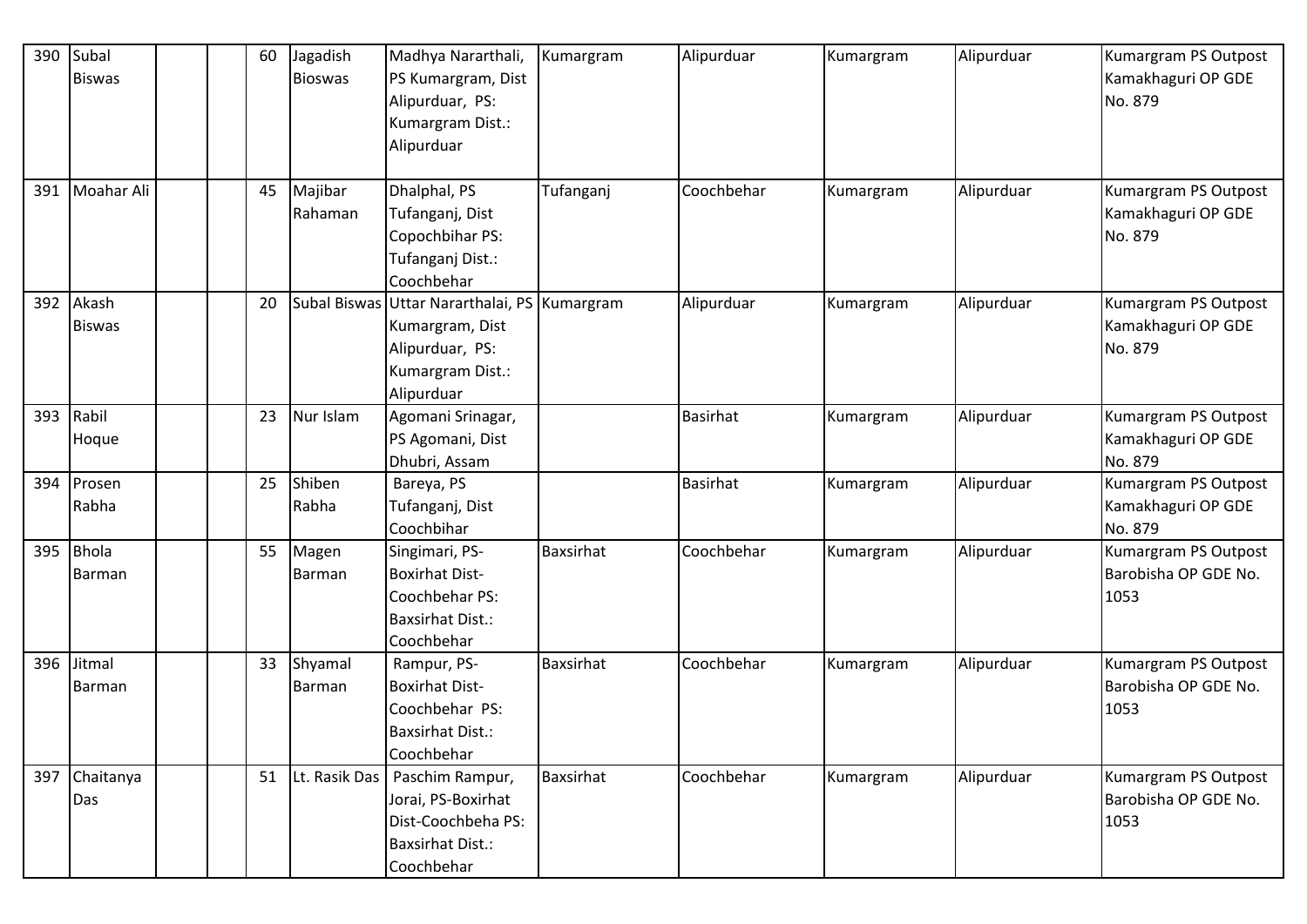| 398 | Nakul<br>Barman        |  | 24 | Akshay<br><b>Barman</b> | Singimari, Rampur,<br><b>PS-Boxirhat Dist-</b><br>Coochbehar PS:<br><b>Baxsirhat Dist.:</b><br>Coochbehar | <b>Baxsirhat</b> | Coochbehar                                           | Kumargram | Alipurduar                                           | Kumargram PS Outpost<br>Barobisha OP GDE No.<br>1063 |
|-----|------------------------|--|----|-------------------------|-----------------------------------------------------------------------------------------------------------|------------------|------------------------------------------------------|-----------|------------------------------------------------------|------------------------------------------------------|
| 399 | Tarun<br><b>Barman</b> |  | 20 | Pradip<br>Barman        | Naziran Deutikhata,<br>PS-Boxirhat Dist-<br>Coochbehar PS:<br><b>Baxsirhat Dist.:</b><br>Coochbehar       | Baxsirhat        | Coochbehar                                           | Kumargram | Alipurduar                                           | Kumargram PS Outpost<br>Barobisha OP GDE No.<br>1063 |
| 400 | <b>Bhola Das</b>       |  | 34 | <b>Anil Das</b>         | Laskarpara,<br>Barobisha, PS-<br>Kumargram Dist-<br>Alipurdua PS:<br>Kumargram Dist.:<br>Alipurduar       | Kumargram        | Alipurduar                                           | Kumargram | Alipurduar                                           | Kumargram PS Outpost<br>Barobisha OP GDE No.<br>1063 |
| 401 | Raju Bouri             |  | 25 | Anil Bouri              | <b>Andal More</b>                                                                                         |                  | <b>Basirhat</b>                                      | Andal     | Asansol Durgapur<br>Police<br>Commissionerate        | Andal PS GDE No. 1763                                |
| 402 | Rabi Das               |  | 26 | <b>Sital Das</b>        | Andal More PS:<br>Andal Dist.: Asansol<br><b>Durgapur Police</b><br>Commissionerate                       | Andal            | <b>Asansol Durgapur</b><br>Police<br>Commissionerate | Andal     | <b>Asansol Durgapur</b><br>Police<br>Commissionerate | Andal PS GDE No. 1763                                |
| 403 | Jitu Das               |  | 28 | Ratan Das               | <b>Bhadur More PS:</b><br>Andal Dist.: Asansol<br><b>Durgapur Police</b><br>Commissionerate               | Andal            | Asansol Durgapur<br>Police<br>Commissionerate        | Andal     | <b>Asansol Durgapur</b><br>Police<br>Commissionerate | Andal PS GDE No. 1762                                |
| 404 | Kajal Bagdi            |  | 25 | Bijan Bagdi             | Bhadur More PS:<br>Andal Dist.: Asansol<br><b>Durgapur Police</b><br>Commissionerate                      | Andal            | Asansol Durgapur<br>Police<br>Commissionerate        | Andal     | <b>Asansol Durgapur</b><br>Police<br>Commissionerate | Andal PS GDE No. 1762                                |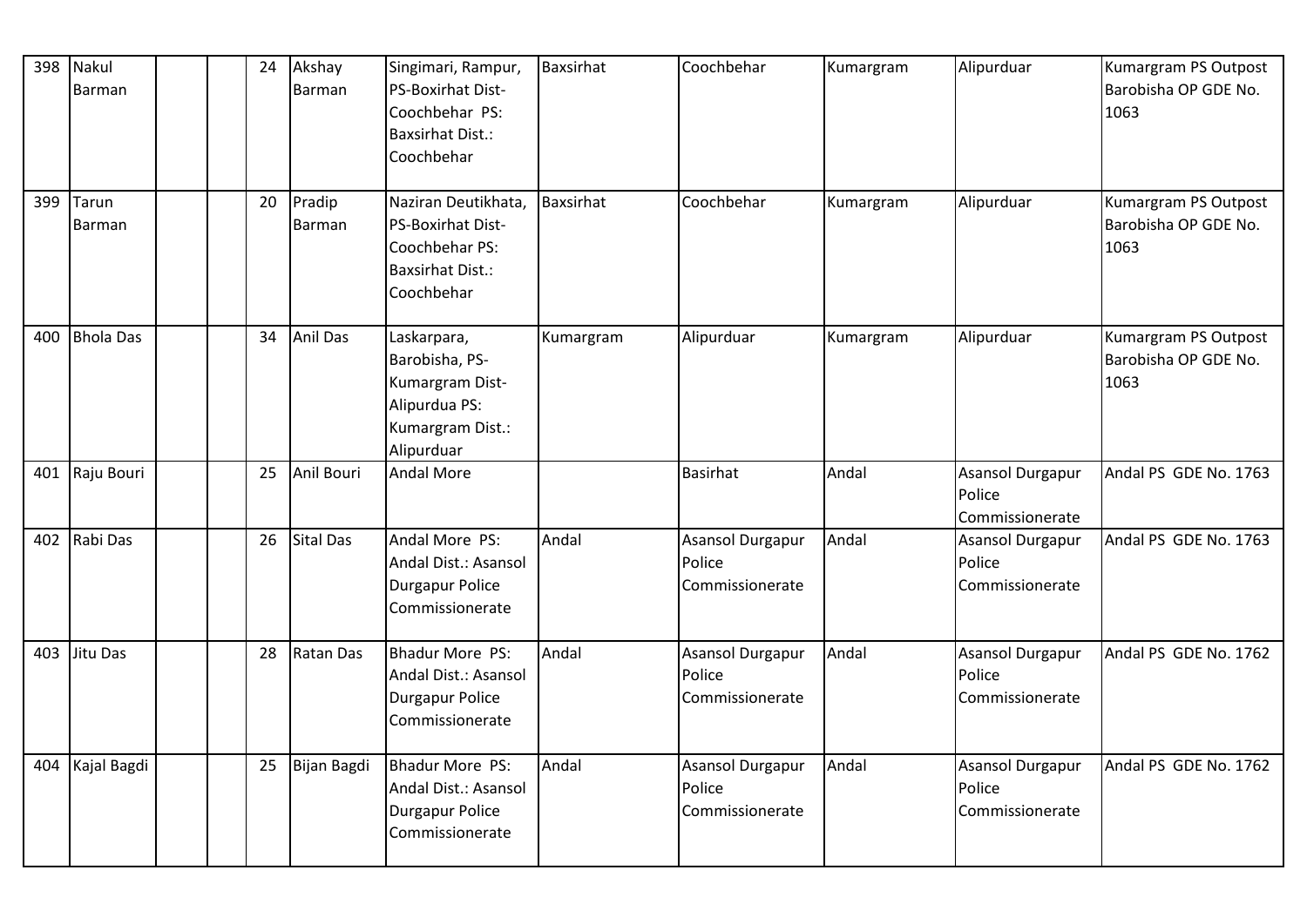| 405 | Karan      |   |    | Binod              | Haripur Baropara PS: Pandabeshwar |                | <b>Asansol Durgapur</b> | Andal          | <b>Asansol Durgapur</b> | Andal PS Outpost      |
|-----|------------|---|----|--------------------|-----------------------------------|----------------|-------------------------|----------------|-------------------------|-----------------------|
|     | Mahato     |   |    | Mahato             | Pandabeshwar Dist.:               |                | Police                  |                | Police                  | Monbahal OP GDE No.   |
|     |            |   |    |                    | <b>Asansol Durgapur</b>           |                | Commissionerate         |                | Commissionerate         | 959                   |
|     |            |   |    |                    | Police                            |                |                         |                |                         |                       |
|     |            |   |    |                    | Commissionerate                   |                |                         |                |                         |                       |
| 406 | Md Afjal   |   | 35 | Lt Kalim           | Jambad More PS:                   | Andal          | <b>Asansol Durgapur</b> | Andal          | <b>Asansol Durgapur</b> | Andal PS Outpost      |
|     | Khan       |   |    | Khan               | Andal Dist.: Asansol              |                | Police                  |                | Police                  | Monbahal OP GDE No.   |
|     |            |   |    |                    | <b>Durgapur Police</b>            |                | Commissionerate         |                | Commissionerate         | 959                   |
|     |            |   |    |                    | Commissionerate                   |                |                         |                |                         |                       |
|     |            |   |    |                    |                                   |                |                         |                |                         |                       |
| 407 | Raju Bouri |   | 37 |                    | Lt Hari Bouri Real Jambad PS:     | Pandabeshwar   | Asansol Durgapur        | Andal          | <b>Asansol Durgapur</b> | Andal PS Outpost      |
|     |            |   |    |                    | Pandabeshwar Dist.:               |                | Police                  |                | Police                  | Monbahal OP GDE No.   |
|     |            |   |    |                    | <b>Asansol Durgapur</b>           |                | Commissionerate         |                | Commissionerate         | 959                   |
|     |            |   |    |                    | Police                            |                |                         |                |                         |                       |
|     |            |   |    |                    | Commissionerate                   |                |                         |                |                         |                       |
| 408 | Saddam     |   |    | Sk Khokan          | Ukhra Bibir Bandh                 | Andal          | <b>Asansol Durgapur</b> | Andal          | <b>Asansol Durgapur</b> | Andal PS Outpost Ukra |
|     | Hossain    |   |    |                    | Para PS: Andal Dist.:             |                | Police                  |                | Police                  | OP GDE No. 610        |
|     |            |   |    |                    | <b>Asansol Durgapur</b>           |                | Commissionerate         |                | Commissionerate         |                       |
|     |            |   |    |                    | Police                            |                |                         |                |                         |                       |
|     |            |   |    |                    | Commissionerate                   |                |                         |                |                         |                       |
| 409 | Pradip     |   |    | Lt Gyan            | <b>Diamond Sitalpur</b>           | Andal          | <b>Asansol Durgapur</b> | Andal          | <b>Asansol Durgapur</b> | Andal PS Outpost Ukra |
|     | Nunia      |   |    | Nonia              | PS: Andal Dist.:                  |                | Police                  |                | Police                  | OP GDE No. 610        |
|     |            |   |    |                    | Asansol Durgapur                  |                | Commissionerate         |                | Commissionerate         |                       |
|     |            |   |    |                    | Police                            |                |                         |                |                         |                       |
|     |            |   |    |                    | Commissionerate                   |                |                         |                |                         |                       |
| 410 | Anwar      | M | 39 | Abdul              | Budha near Masjid                 | Asansole south | Asansol Durgapur        | Asansole south | <b>Asansol Durgapur</b> | Asansole south PS GDE |
|     | Manihar    |   |    | Manihar            | PS: Asansole south                |                | Police                  |                | Police                  | No. 1786              |
|     |            |   |    |                    | Dist.: Asansol                    |                | Commissionerate         |                | Commissionerate         |                       |
|     |            |   |    |                    | <b>Durgapur Police</b>            |                |                         |                |                         |                       |
|     |            |   |    |                    | Commissionerate                   |                |                         |                |                         |                       |
|     |            |   |    |                    |                                   |                |                         |                |                         |                       |
| 411 | Ranjit     | M | 44 | <b>Tovik Nonia</b> | Dhemomain colliery                | Asansole south | <b>Asansol Durgapur</b> | Asansole south | Asansol Durgapur        | Asansole south PS     |
|     | Nonia      |   |    |                    | PS: Asansole south                |                | Police                  |                | Police                  | Outpost South PP GDE  |
|     |            |   |    |                    | Dist.: Asansol                    |                | Commissionerate         |                | Commissionerate         | No. 1034              |
|     |            |   |    |                    | <b>Durgapur Police</b>            |                |                         |                |                         |                       |
|     |            |   |    |                    | Commissionerate                   |                |                         |                |                         |                       |
|     |            |   |    |                    |                                   |                |                         |                |                         |                       |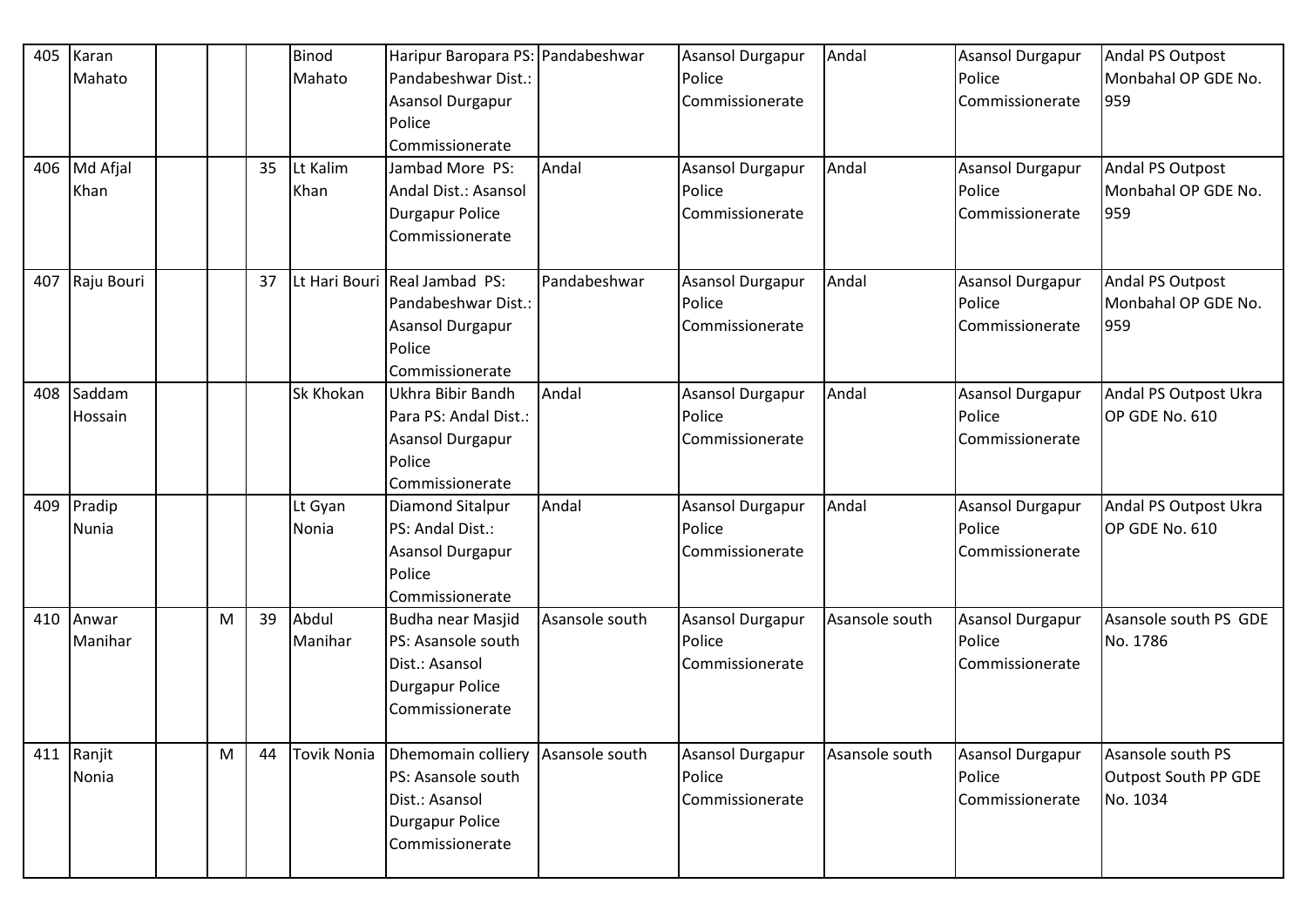| 412 | Sanjoy         | M |    | Katia Bauri       | PS: Barabani Dist.:         | Barabani      | Asansol Durgapur | Barabani      | <b>Asansol Durgapur</b> | Barabani PS GDE No.     |
|-----|----------------|---|----|-------------------|-----------------------------|---------------|------------------|---------------|-------------------------|-------------------------|
|     | <b>Bauri</b>   |   |    |                   | Asansol Durgapur            |               | Police           |               | Police                  | 1416                    |
|     |                |   |    |                   | Police                      |               | Commissionerate  |               | Commissionerate         |                         |
|     |                |   |    |                   | Commissionerate             |               |                  |               |                         |                         |
| 413 | Nemai          | M |    | Lt Kishore        | PS: Barabani Dist.:         | Barabani      | Asansol Durgapur | Barabani      | Asansol Durgapur        | Barabani PS GDE No.     |
|     | <b>Bauri</b>   |   |    | <b>Bauri</b>      | Asansol Durgapur            |               | Police           |               | Police                  | 1416                    |
|     |                |   |    |                   | Police                      |               | Commissionerate  |               | Commissionerate         |                         |
|     |                |   |    |                   | Commissionerate             |               |                  |               |                         |                         |
| 414 | <b>Biplab</b>  |   | 34 | Raju Mallick      | PS: Budbud Dist.:           | <b>Budbud</b> | Asansol Durgapur | <b>Budbud</b> | <b>Asansol Durgapur</b> | Budbud PS GDE No.       |
|     | <b>Mallick</b> |   |    |                   | Asansol Durgapur            |               | Police           |               | Police                  | 1315                    |
|     |                |   |    |                   | Police                      |               | Commissionerate  |               | Commissionerate         |                         |
|     |                |   |    |                   | Commissionerate             |               |                  |               |                         |                         |
| 415 | Radhakant      |   | 36 | <b>Bikash Das</b> | PS: Budbud Dist.:           | <b>Budbud</b> | Asansol Durgapur | <b>Budbud</b> | Asansol Durgapur        | Budbud PS GDE No.       |
|     | a Das          |   |    |                   | Asansol Durgapur            |               | Police           |               | Police                  | 1315                    |
|     |                |   |    |                   | Police                      |               | Commissionerate  |               | Commissionerate         |                         |
|     |                |   |    |                   | Commissionerate             |               |                  |               |                         |                         |
| 416 | Sanju Das      | M | 23 | <b>Dilip Das</b>  | PS: Salanpur Dist.:         | Salanpur      | Asansol Durgapur | Chittaranjan  | Asansol Durgapur        | Chittaranjan PS GDE No. |
|     |                |   |    |                   | <b>Asansol Durgapur</b>     |               | Police           |               | Police                  | 1052                    |
|     |                |   |    |                   | Police                      |               | Commissionerate  |               | Commissionerate         |                         |
|     |                |   |    |                   | Commissionerate             |               |                  |               |                         |                         |
| 417 | Suresh Rai     | M | 30 | Madhow            | PS: Chittaranjan            | Chittaranjan  | Asansol Durgapur | Chittaranjan  | <b>Asansol Durgapur</b> | Chittaranjan PS GDE No. |
|     |                |   |    | Murari Rai        | Dist.: Asansol              |               | Police           |               | Police                  | 1052                    |
|     |                |   |    |                   | <b>Durgapur Police</b>      |               | Commissionerate  |               | Commissionerate         |                         |
|     |                |   |    |                   |                             |               |                  |               |                         |                         |
|     |                |   |    |                   | Commissionerate             |               |                  |               |                         |                         |
| 418 | Somen          |   | 23 | Nimai Patra       | Radhanagar nichu            | Hirapur       | Asansol Durgapur | Hirapur       | Asansol Durgapur        | Hirapur PS GDE No.      |
|     | Patra          |   |    |                   | Para PS: Hirapur            |               | Police           |               | Police                  | 1785                    |
|     |                |   |    |                   | Dist.: Asansol              |               | Commissionerate  |               | Commissionerate         |                         |
|     |                |   |    |                   | <b>Durgapur Police</b>      |               |                  |               |                         |                         |
|     |                |   |    |                   | Commissionerate             |               |                  |               |                         |                         |
| 419 | Ganesh         |   | 25 | Mohan             | Saradapally near            | Hirapur       | Asansol Durgapur | Hirapur       | Asansol Durgapur        | Hirapur PS GDE No.      |
|     | Serkhane       |   |    | Damodar           | Court more PS:              |               | Police           |               | Police                  | 1785                    |
|     |                |   |    | Serkhane          | Hirapur Dist.:              |               | Commissionerate  |               | Commissionerate         |                         |
|     |                |   |    |                   | Asansol Durgapur            |               |                  |               |                         |                         |
|     |                |   |    |                   | Police                      |               |                  |               |                         |                         |
|     |                |   |    |                   | Commissionerate             |               |                  |               |                         |                         |
|     | 420 Jogu       |   | 35 | Late Bablu        | Hirapur Hostel More Hirapur |               | Asansol Durgapur | Hirapur       | Asansol Durgapur        | Hirapur PS GDE No.      |
|     | Malakar        |   |    | Malakar           | PS: Hirapur Dist.:          |               | Police           |               | Police                  | 1821                    |
|     |                |   |    |                   | <b>Asansol Durgapur</b>     |               | Commissionerate  |               | Commissionerate         |                         |
|     |                |   |    |                   | Police<br>Commissionerate   |               |                  |               |                         |                         |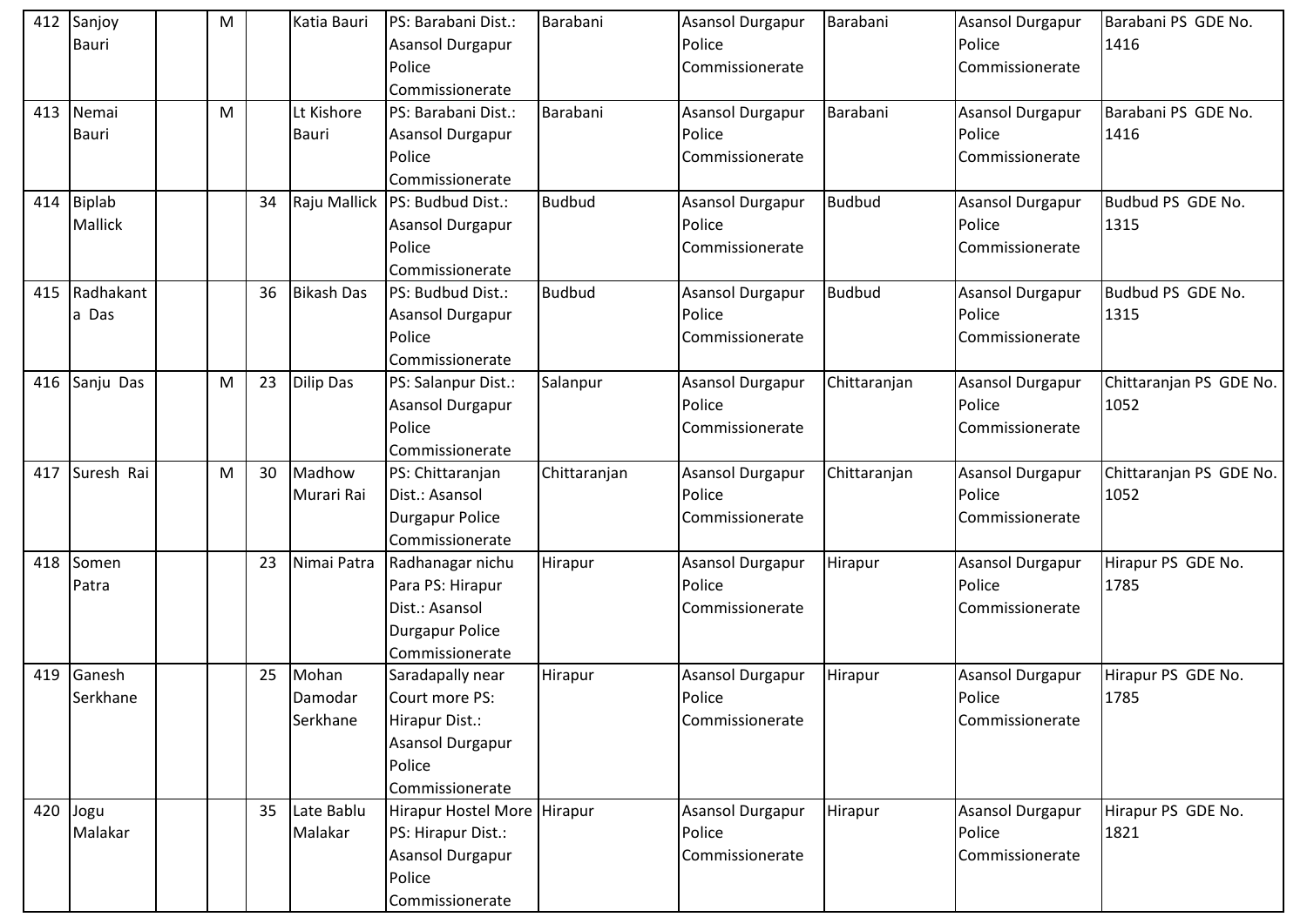| 421 | Samir      |  | 24 | <b>Bharat</b> | Shyambandh Munshi Hirapur   |         | <b>Asansol Durgapur</b> | Hirapur | Asansol Durgapur | Hirapur PS GDE No. |
|-----|------------|--|----|---------------|-----------------------------|---------|-------------------------|---------|------------------|--------------------|
|     | Mondal     |  |    | Mondal        | Prem Chand Road             |         | Police                  |         | Police           | 1821               |
|     |            |  |    |               | PS: Hirapur Dist.:          |         | Commissionerate         |         | Commissionerate  |                    |
|     |            |  |    |               | Asansol Durgapur            |         |                         |         |                  |                    |
|     |            |  |    |               | Police                      |         |                         |         |                  |                    |
|     |            |  |    |               | Commissionerate             |         |                         |         |                  |                    |
|     |            |  |    |               |                             |         |                         |         |                  |                    |
| 422 | Laddu      |  | 27 | Jogindar      | Burnpur Dhobi Line          | Hirapur | <b>Asansol Durgapur</b> | Hirapur | Asansol Durgapur | Hirapur PS GDE No. |
|     | Kumar      |  |    | Singh         | Qtr No-KS-11/7 PS:          |         | Police                  |         | Police           | 1821               |
|     |            |  |    |               | Hirapur Dist.:              |         | Commissionerate         |         | Commissionerate  |                    |
|     |            |  |    |               | Asansol Durgapur            |         |                         |         |                  |                    |
|     |            |  |    |               | Police                      |         |                         |         |                  |                    |
|     |            |  |    |               | Commissionerate             |         |                         |         |                  |                    |
| 423 | Jagdish    |  | 50 | Prasadi       | Narsinghbandh               | Hirapur | Asansol Durgapur        | Hirapur | Asansol Durgapur | Hirapur PS GDE No. |
|     | Shaw       |  |    | Shaw          | <b>Mallick Para PS:</b>     |         | Police                  |         | Police           | 1821               |
|     |            |  |    |               | Hirapur Dist.:              |         | Commissionerate         |         | Commissionerate  |                    |
|     |            |  |    |               | Asansol Durgapur            |         |                         |         |                  |                    |
|     |            |  |    |               | Police                      |         |                         |         |                  |                    |
|     |            |  |    |               | Commissionerate             |         |                         |         |                  |                    |
| 424 | Raja       |  | 18 | Ranjit        | Dhrupdangal Water           | Hirapur | <b>Asansol Durgapur</b> | Hirapur | Asansol Durgapur | Hirapur PS GDE No. |
|     | Rajbanshi  |  |    | Rajbanshi     | Tanki PS: Hirapur           |         | Police                  |         | Police           | 1821               |
|     |            |  |    |               | Dist.: Asansol              |         | Commissionerate         |         | Commissionerate  |                    |
|     |            |  |    |               | <b>Durgapur Police</b>      |         |                         |         |                  |                    |
|     |            |  |    |               | Commissionerate             |         |                         |         |                  |                    |
|     |            |  |    |               |                             |         |                         |         |                  |                    |
| 425 | Chhotka Kr |  | 30 |               | Late Bechan Narsinghbandh   | Hirapur | Asansol Durgapur        | Hirapur | Asansol Durgapur | Hirapur PS GDE No. |
|     | Ram        |  |    | Ram           | Alkatra Talab PS:           |         | Police                  |         | Police           | 1821               |
|     |            |  |    |               | Hirapur Dist.:              |         | Commissionerate         |         | Commissionerate  |                    |
|     |            |  |    |               | Asansol Durgapur            |         |                         |         |                  |                    |
|     |            |  |    |               | Police                      |         |                         |         |                  |                    |
|     |            |  |    |               | Commissionerate             |         |                         |         |                  |                    |
|     | 426 Suraj  |  | 22 | Dasrat        | Dhrupdangal Panjabi Hirapur |         | <b>Asansol Durgapur</b> | Hirapur | Asansol Durgapur | Hirapur PS GDE No. |
|     | Mondal     |  |    | Mondal        | Para PS: Hirapur            |         | Police                  |         | Police           | 1821               |
|     |            |  |    |               | Dist.: Asansol              |         | Commissionerate         |         | Commissionerate  |                    |
|     |            |  |    |               | <b>Durgapur Police</b>      |         |                         |         |                  |                    |
|     |            |  |    |               | Commissionerate             |         |                         |         |                  |                    |
|     |            |  |    |               |                             |         |                         |         |                  |                    |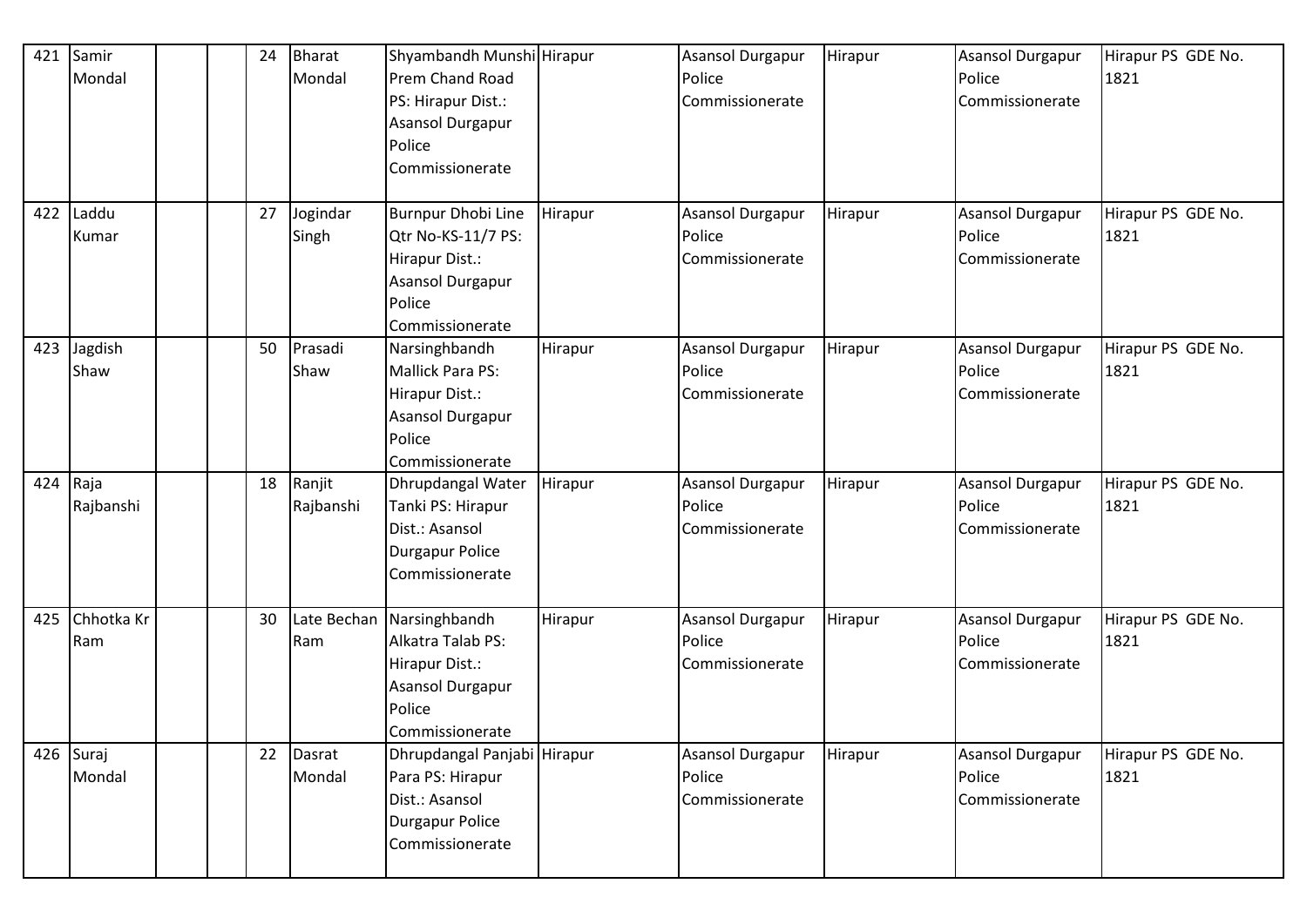| 427<br>428 | Akhlesh<br>Yadav<br>Ajay<br>Sharma |   | 20<br>25 | Shibnath<br>Yadav<br>Ganesh<br>Sharma | Saradapally Railgate<br>PS: Hirapur Dist.:<br>Asansol Durgapur<br>Police<br>Commissionerate<br>Narsinghbandh near Hirapur<br>kalali PS: Hirapur<br>Dist.: Asansol | Hirapur | <b>Asansol Durgapur</b><br>Police<br>Commissionerate<br>Asansol Durgapur<br>Police<br>Commissionerate | Hirapur<br>Hirapur | <b>Asansol Durgapur</b><br>Police<br>Commissionerate<br><b>Asansol Durgapur</b><br>Police<br>Commissionerate | Hirapur PS GDE No.<br>1821<br>Hirapur PS GDE No.<br>1821 |
|------------|------------------------------------|---|----------|---------------------------------------|-------------------------------------------------------------------------------------------------------------------------------------------------------------------|---------|-------------------------------------------------------------------------------------------------------|--------------------|--------------------------------------------------------------------------------------------------------------|----------------------------------------------------------|
|            |                                    |   |          |                                       | <b>Durgapur Police</b><br>Commissionerate                                                                                                                         |         |                                                                                                       |                    |                                                                                                              |                                                          |
| 429        | Samrat<br>Badyakar                 | M | 30       | Pradip<br>Badyakar                    | Ikra PS: Jamuria<br>Dist.: Asansol<br><b>Durgapur Police</b><br>Commissionerate                                                                                   | Jamuria | <b>Asansol Durgapur</b><br>Police<br>Commissionerate                                                  | Jamuria            | <b>Asansol Durgapur</b><br>Police<br>Commissionerate                                                         | Jamuria PS GDE No.<br>1881                               |
| 430        | Rohit<br>Kumar                     | M | 24       | Rajendar<br>Majhi                     | Dhoni                                                                                                                                                             |         | Basirhat                                                                                              | Jamuria            | <b>Asansol Durgapur</b><br>Police<br>Commissionerate                                                         | Jamuria PS GDE No.<br>1881                               |
| 431        | Ajay<br>Mondal                     | M | 20       | Tulsi Mondal Dhoni                    |                                                                                                                                                                   |         | <b>Basirhat</b>                                                                                       | Jamuria            | <b>Asansol Durgapur</b><br>Police<br>Commissionerate                                                         | Jamuria PS GDE No.<br>1881                               |
| 432        | Sk Arif                            | М | 24       | Sk Kamal                              | Jamuria masjid<br>Mohallah PS:<br>Jamuria Dist.:<br>Asansol Durgapur<br>Police<br>Commissionerate                                                                 | Jamuria | Asansol Durgapur<br>Police<br>Commissionerate                                                         | Jamuria            | <b>Asansol Durgapur</b><br>Police<br>Commissionerate                                                         | Jamuria PS GDE No.<br>1881                               |
| 433        | Ritesh<br>Kumar                    | М | 22       | Achalal<br>Kumar                      | Ramnagar, Daruli,<br>Sriman                                                                                                                                       |         | Basirhat                                                                                              | Kanksa             | Asansol Durgapur<br>Police<br>Commissionerate                                                                | Kanksa PS GDE No. 1616                                   |
| 434        | <b>Bikash</b><br>Kumar             | M | 20       | <b>Bharat</b><br>Rajban               | Ashoy, Daruli,.<br>Sriman                                                                                                                                         |         | <b>Basirhat</b>                                                                                       | Kanksa             | <b>Asansol Durgapur</b><br>Police<br>Commissionerate                                                         | Kanksa PS GDE No. 1616                                   |
|            | 435 Raju Bauri                     | M | 31       |                                       | Bidhan Bauri Domra PS: Kanksa<br>Dist.: Asansol<br>Durgapur Police<br>Commissionerate                                                                             | Kanksa  | <b>Asansol Durgapur</b><br>Police<br>Commissionerate                                                  | Kanksa             | <b>Asansol Durgapur</b><br>Police<br>Commissionerate                                                         | Kanksa PS GDE No. 1613                                   |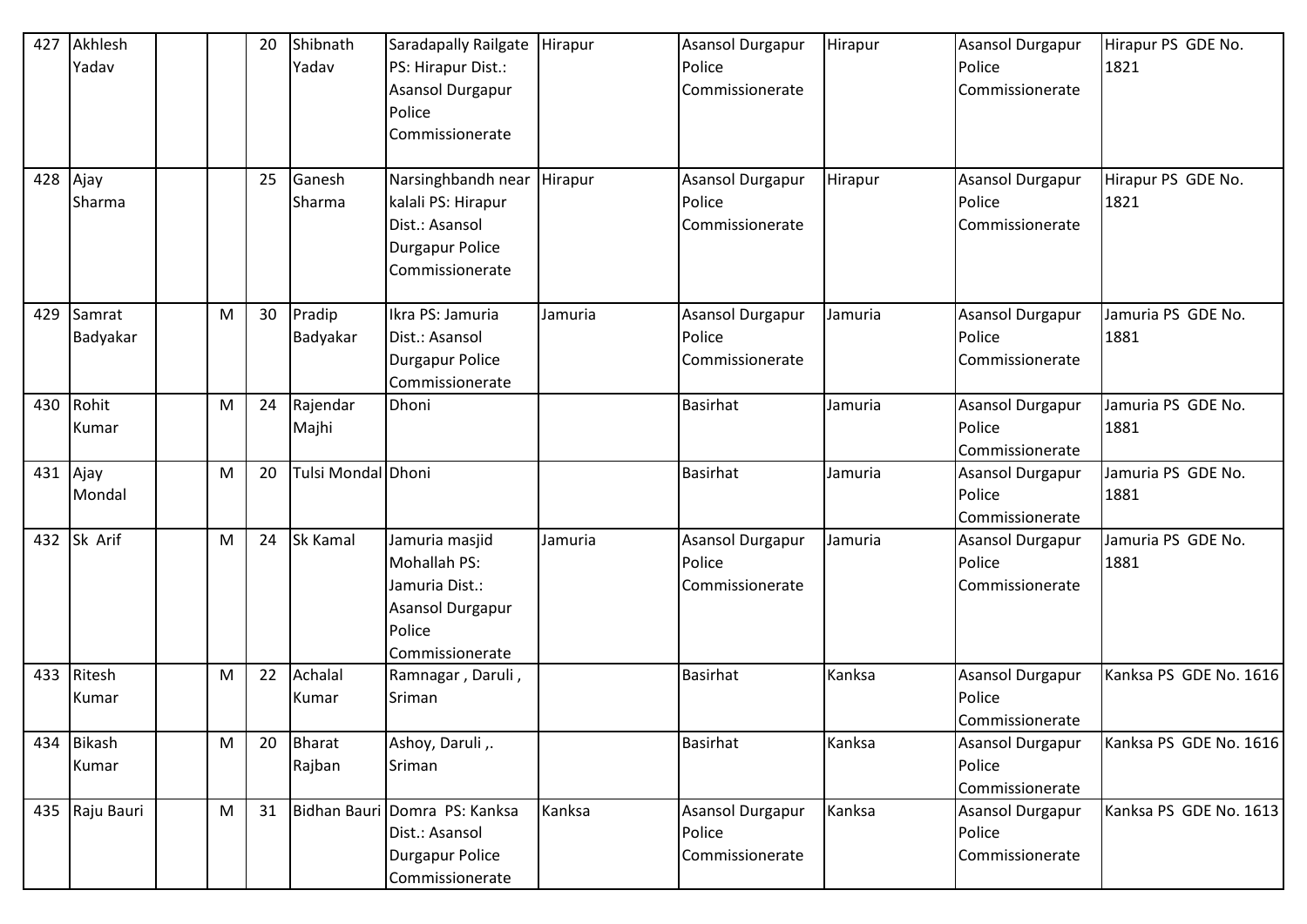| 436 | Mohan        | M | 27 | Sadhan       | Domra PS: Kanksa           | Kanksa     | Asansol Durgapur        | Kanksa | <b>Asansol Durgapur</b> | Kanksa PS GDE No. 1613   |
|-----|--------------|---|----|--------------|----------------------------|------------|-------------------------|--------|-------------------------|--------------------------|
|     | <b>Bagdi</b> |   |    | <b>Bagdi</b> | Dist.: Asansol             |            | Police                  |        | Police                  |                          |
|     |              |   |    |              | <b>Durgapur Police</b>     |            | Commissionerate         |        | Commissionerate         |                          |
|     |              |   |    |              | Commissionerate            |            |                         |        |                         |                          |
| 437 | Sk. Hasib    | M | 27 | Sk. Ayub     | Damanpur PS:               | Illambazar | <b>Birbhum</b>          | Kanksa | <b>Asansol Durgapur</b> | Kanksa PS GDE No. 828    |
|     |              |   |    |              | Illambazar Dist.:          |            |                         |        | Police                  |                          |
|     |              |   |    |              | Birbhum                    |            |                         |        | Commissionerate         |                          |
| 438 | Sk. Murtaj   | M | 38 | Ska. Manjur  | Sakargacha PS:             | Illambazar | <b>Birbhum</b>          | Kanksa | <b>Asansol Durgapur</b> | Kanksa PS GDE No. 828    |
|     |              |   |    |              | Illambazar Dist.:          |            |                         |        | Police                  |                          |
|     |              |   |    |              | Birbhum                    |            |                         |        | Commissionerate         |                          |
| 439 | Tamol        | M |    | Lt. Naru     | <b>Baidya Nantapur PS:</b> | Hirapur    | <b>Asansol Durgapur</b> | Kulti  | <b>Asansol Durgapur</b> | Kulti PS GDE No. 1053    |
|     | Bouri        |   |    | Bouri        | Hirapur Dist.:             |            | Police                  |        | Police                  |                          |
|     |              |   |    |              | <b>Asansol Durgapur</b>    |            | Commissionerate         |        | Commissionerate         |                          |
|     |              |   |    |              | Police                     |            |                         |        |                         |                          |
|     |              |   |    |              | Commissionerate            |            |                         |        |                         |                          |
| 440 | Samanta      | M |    | Lt. Rahan    | <b>Baidya Nantapur PS:</b> | Hirapur    | <b>Asansol Durgapur</b> | Kulti  | Asansol Durgapur        | Kulti PS GDE No. 1053    |
|     | Bouri        |   |    | Bouri        | Hirapur Dist.:             |            | Police                  |        | Police                  |                          |
|     |              |   |    |              | <b>Asansol Durgapur</b>    |            | Commissionerate         |        | Commissionerate         |                          |
|     |              |   |    |              | Police                     |            |                         |        |                         |                          |
|     |              |   |    |              | Commissionerate            |            |                         |        |                         |                          |
| 441 | Ayodhya      | M |    | Balkrishna   | Barakar Jhanakpura         | Hirapur    | <b>Asansol Durgapur</b> | Kulti  | <b>Asansol Durgapur</b> | Kulti PS Outpost Barakar |
|     | Yadav        |   |    | Yadav        | PS: Hirapur Dist.:         |            | Police                  |        | Police                  | OP GDE No. 968           |
|     |              |   |    |              | <b>Asansol Durgapur</b>    |            | Commissionerate         |        | Commissionerate         |                          |
|     |              |   |    |              | Police                     |            |                         |        |                         |                          |
|     |              |   |    |              | Commissionerate            |            |                         |        |                         |                          |
|     |              |   |    |              |                            |            |                         |        |                         |                          |
| 442 | Ajit Yadav   | M |    | Ayodhya      | Barakar Jhanakpura         | Hirapur    | Asansol Durgapur        | Kulti  | <b>Asansol Durgapur</b> | Kulti PS Outpost Barakar |
|     |              |   |    | Yadav        | PS: Hirapur Dist.:         |            | Police                  |        | Police                  | OP GDE No. 968           |
|     |              |   |    |              | <b>Asansol Durgapur</b>    |            | Commissionerate         |        | Commissionerate         |                          |
|     |              |   |    |              | Police                     |            |                         |        |                         |                          |
|     |              |   |    |              | Commissionerate            |            |                         |        |                         |                          |
|     |              |   |    |              |                            |            |                         |        |                         |                          |
| 443 | Chunnu Kr.   | M |    | Bindeswari   | Chouparan, PS              | Hirapur    | Basirhat                | Kulti  | Asansol Durgapur        | Kulti PS Outpost Barakar |
|     | Keshri       |   |    | Keshri       | Chouparan PS:              |            |                         |        | Police                  | OP GDE No. 968           |
|     |              |   |    |              | Hirapur                    |            |                         |        | Commissionerate         |                          |
|     | 444 Sanjit   | M |    | Prem         | Chouparan, PS              | Hirapur    | <b>Basirhat</b>         | Kulti  | <b>Asansol Durgapur</b> | Kulti PS Outpost Barakar |
|     | Yadav        |   |    | Chandra      | Chouparan PS:              |            |                         |        | Police                  | OP GDE No. 995           |
|     |              |   |    | Yadav        | Hirapur                    |            |                         |        | Commissionerate         |                          |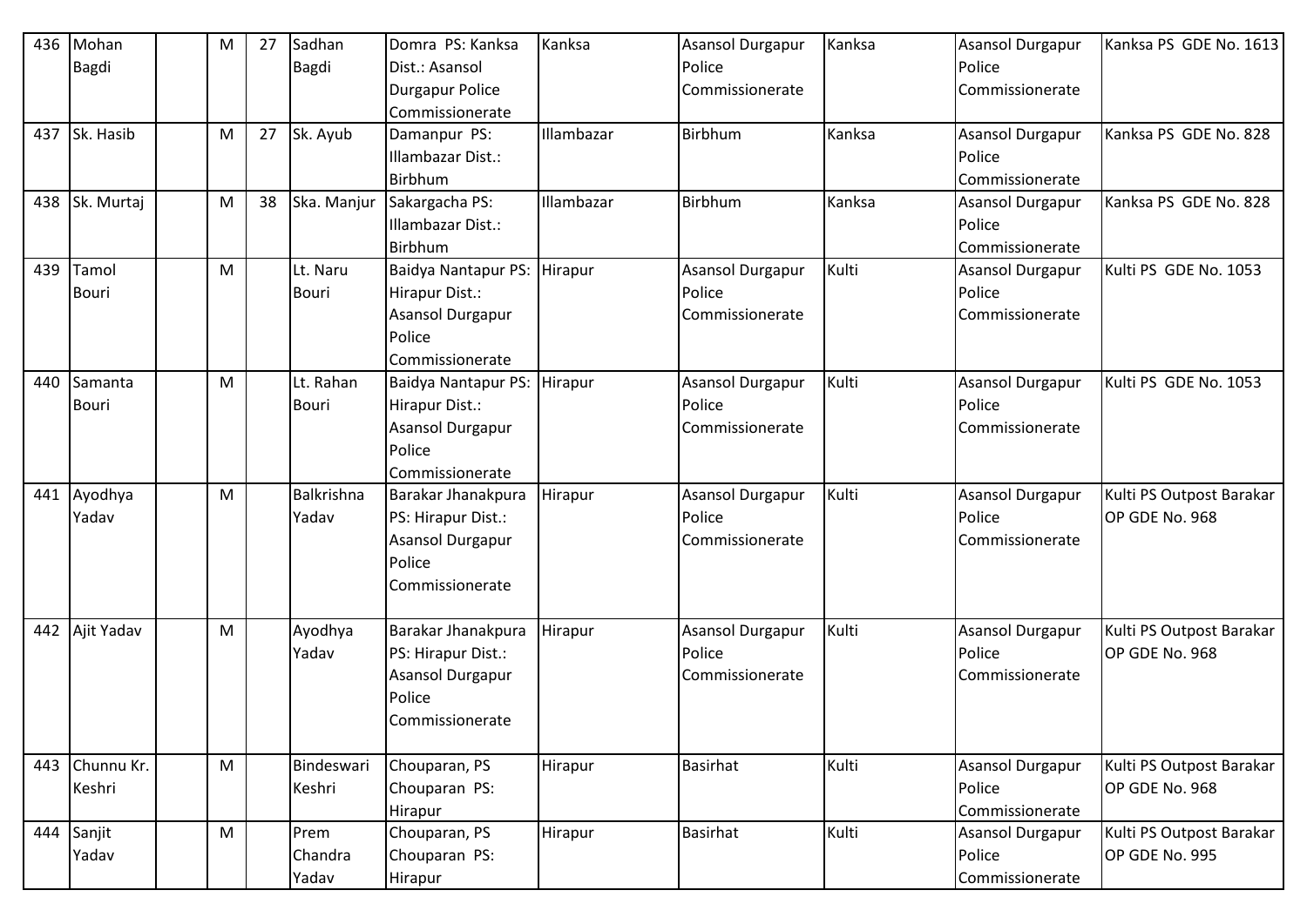| 445 | Rohit       | M |    | Indrajit    | Chouparan, PS                             | Hirapur | <b>Basirhat</b>           | Kulti | Asansol Durgapur | Kulti PS Outpost Barakar      |
|-----|-------------|---|----|-------------|-------------------------------------------|---------|---------------------------|-------|------------------|-------------------------------|
|     | Keshri      |   |    | Keshri      | Chouparan PS:                             |         |                           |       | Police           | OP GDE No. 995                |
|     |             |   |    |             | Hirapur                                   |         |                           |       | Commissionerate  |                               |
| 446 | Murari      | M |    | Sambhu      | Chouparan, PS                             | Hirapur | <b>Basirhat</b>           | Kulti | Asansol Durgapur | Kulti PS Outpost Barakar      |
|     | Keshri      |   |    | Keshri      | Chouparan PS:                             |         |                           |       | Police           | OP GDE No. 995                |
|     |             |   |    |             | Hirapur                                   |         |                           |       | Commissionerate  |                               |
| 447 | Anil Keshri | M |    | Sambhu      | Chouparan, PS                             | Hirapur | <b>Basirhat</b>           | Kulti | Asansol Durgapur | Kulti PS Outpost Barakar      |
|     |             |   |    | Keshri      | Chouparan PS:                             |         |                           |       | Police           | OP GDE No. 995                |
|     |             |   |    |             | Hirapur                                   |         |                           |       | Commissionerate  |                               |
| 448 | Pradip      | M |    | Lt. Dwarka  | Chouparan PS:                             | Hirapur | <b>Basirhat</b>           | Kulti | Asansol Durgapur | Kulti PS Outpost Barakar      |
|     | Keshri      |   |    | Keshri      | Hirapur                                   |         |                           |       | Police           | OP GDE No. 995                |
|     |             |   |    |             |                                           |         |                           |       | Commissionerate  |                               |
| 449 | Krishna     | M | 52 |             | Ramashanka Chouparan, PS-                 | Kulti   | Asansol Durgapur          | Kulti | Asansol Durgapur | Kulti PS Outpost Barakar      |
|     | Yadav       |   |    | r Yadav     | Chouparan, Dist-                          |         | Police                    |       | Police           | OP GDE No. 995                |
|     |             |   |    |             | Chouparan PS: Kulti                       |         | Commissionerate           |       | Commissionerate  |                               |
|     |             |   |    |             | Dist.: Asansol                            |         |                           |       |                  |                               |
|     |             |   |    |             | <b>Durgapur Police</b>                    |         |                           |       |                  |                               |
|     |             |   |    |             | Commissionerate                           |         |                           |       |                  |                               |
|     |             |   |    |             |                                           |         |                           |       |                  |                               |
| 450 | Pratick     | M | 25 | Manoj       | Kuri Para PS: Kulti                       | Kulti   | <b>Asansol Durgapur</b>   | Kulti | Asansol Durgapur | Kulti PS Outpost              |
|     | Barman      |   |    | Barman      | Dist.: Asansol                            |         | Police                    |       | Police           | Neiamotpur OP GDE No.         |
|     |             |   |    |             | <b>Durgapur Police</b>                    |         | Commissionerate           |       | Commissionerate  | 1518                          |
|     |             |   |    |             | Commissionerate                           |         |                           |       |                  |                               |
| 451 | Golu        | M | 27 | Dharambir   | Kuri Para PS: Kulti                       | Kulti   | <b>Asansol Durgapur</b>   | Kulti | Asansol Durgapur | Kulti PS Outpost              |
|     | Thakur      |   |    | Thakur      | Dist.: Asansol                            |         | Police                    |       | Police           | Neiamotpur OP GDE No.         |
|     |             |   |    |             | <b>Durgapur Police</b>                    |         | Commissionerate           |       | Commissionerate  | 1518                          |
|     |             |   |    |             | Commissionerate                           |         |                           |       |                  |                               |
| 452 | Ajit Kumar  | M | 25 |             | Shib Nandan Kenduwadhi, PS-               | Kulti   | Asansol Durgapur          | Kulti | Asansol Durgapur | Kulti PS Outpost              |
|     |             |   |    | Shaw        | Kenduwdi, Dist                            |         | Police                    |       | Police           | Neiamotpur OP GDE No.         |
|     |             |   |    |             | Dhanbad PS: Kulti                         |         | Commissionerate           |       | Commissionerate  | 1528                          |
|     |             |   |    |             | Dist.: Asansol                            |         |                           |       |                  |                               |
|     |             |   |    |             | <b>Durgapur Police</b>                    |         |                           |       |                  |                               |
|     |             |   |    |             | Commissionerate                           |         |                           |       |                  |                               |
|     | 453 Mukhesh | M | 49 | Lt Baijnath | Samstipur, PS-                            | Kulti   | <b>Asansol Durgapur</b>   | Kulti | Asansol Durgapur | Kulti PS Outpost              |
|     | Kumar       |   |    | Singh       | Mafasil, Dist-                            |         | Police<br>Commissionerate |       | Police           | Neiamotpur OP GDE No.<br>1528 |
|     | Singh       |   |    |             | Samstipur (Bihar) PS:                     |         |                           |       | Commissionerate  |                               |
|     |             |   |    |             | Kulti Dist.: Asansol                      |         |                           |       |                  |                               |
|     |             |   |    |             | <b>Durgapur Police</b><br>Commissionerate |         |                           |       |                  |                               |
|     |             |   |    |             |                                           |         |                           |       |                  |                               |
|     |             |   |    |             |                                           |         |                           |       |                  |                               |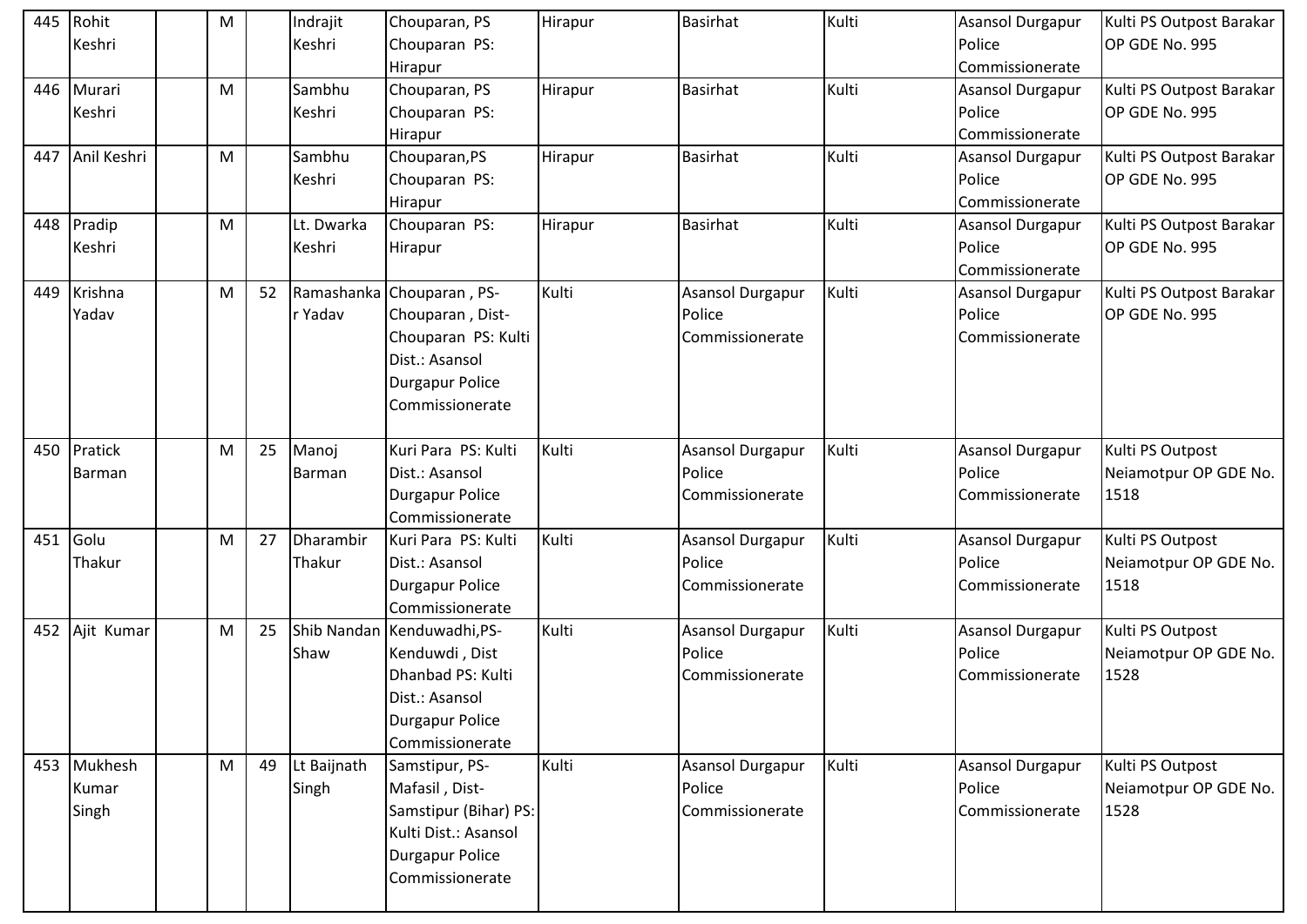| 454 | Vickey<br>Singh        | M | 35 | Umesh                | Samstipur, PS-<br>Kumar Singh   Mafasil, Dist-<br>Samstipur (Bihar) PS:<br>Kulti Dist.: Asansol<br><b>Durgapur Police</b><br>Commissionerate          | Kulti          | <b>Asansol Durgapur</b><br>Police<br>Commissionerate | Kulti        | <b>Asansol Durgapur</b><br>Police<br>Commissionerate | Kulti PS Outpost<br>Neiamotpur OP GDE No.<br>1528 |
|-----|------------------------|---|----|----------------------|-------------------------------------------------------------------------------------------------------------------------------------------------------|----------------|------------------------------------------------------|--------------|------------------------------------------------------|---------------------------------------------------|
| 455 | Pankaj<br>Kumar        | M | 29 | Rajnandan<br>Chowhan | Kenduwadhi, PS-<br>Kenduwdi, Dist-<br>Dhanbad (JH) PS:<br>Kulti Dist.: Asansol<br><b>Durgapur Police</b><br>Commissionerate                           | Kulti          | Asansol Durgapur<br>Police<br>Commissionerate        | Kulti        | <b>Asansol Durgapur</b><br>Police<br>Commissionerate | Kulti PS Outpost<br>Neiamotpur OP GDE No.<br>1528 |
| 456 | Md Chatu               | M | 31 | Md Hasim             | Jharia, PS-Jharia,<br>Dist-Dhanbad (JH)<br>PS: Kulti Dist.:<br><b>Asansol Durgapur</b><br>Police<br>Commissionerate                                   | Kulti          | Asansol Durgapur<br>Police<br>Commissionerate        | Kulti        | <b>Asansol Durgapur</b><br>Police<br>Commissionerate | Kulti PS Outpost<br>Neiamotpur OP GDE No.<br>1553 |
| 457 | Uday<br>Kumar<br>Singh | M | 35 | Singh                | Lt Raj Kumar Bhagat Singh More<br>PS: Asansole north<br>Dist.: Asansol<br><b>Durgapur Police</b><br>Commissionerate                                   | Asansole north | Asansol Durgapur<br>Police<br>Commissionerate        | Kulti        | Asansol Durgapur<br>Police<br>Commissionerate        | Kulti PS Outpost<br>Neiamotpur OP GDE No.<br>1560 |
| 458 | Pappu<br>Shaw          | M | 35 | <b>Ashok Shaw</b>    | Chandni Chawak, PS- Asansole north<br>Shekpura, Dist-<br>Shekpura (Biha PS:<br>Asansole north Dist.:<br>Asansol Durgapur<br>Police<br>Commissionerate |                | Asansol Durgapur<br>Police<br>Commissionerate        | Kulti        | Asansol Durgapur<br>Police<br>Commissionerate        | Kulti PS Outpost<br>Neiamotpur OP GDE No.<br>1560 |
| 459 | Sattjit<br>Paddar      | M | 35 | <b>Bc Podder</b>     | PS: New township<br>Dist.: Asansol<br>Durgapur Police<br>Commissionerate                                                                              | New township   | Asansol Durgapur<br>Police<br>Commissionerate        | New township | Asansol Durgapur<br>Police<br>Commissionerate        | New township PS GDE<br>No. 1133                   |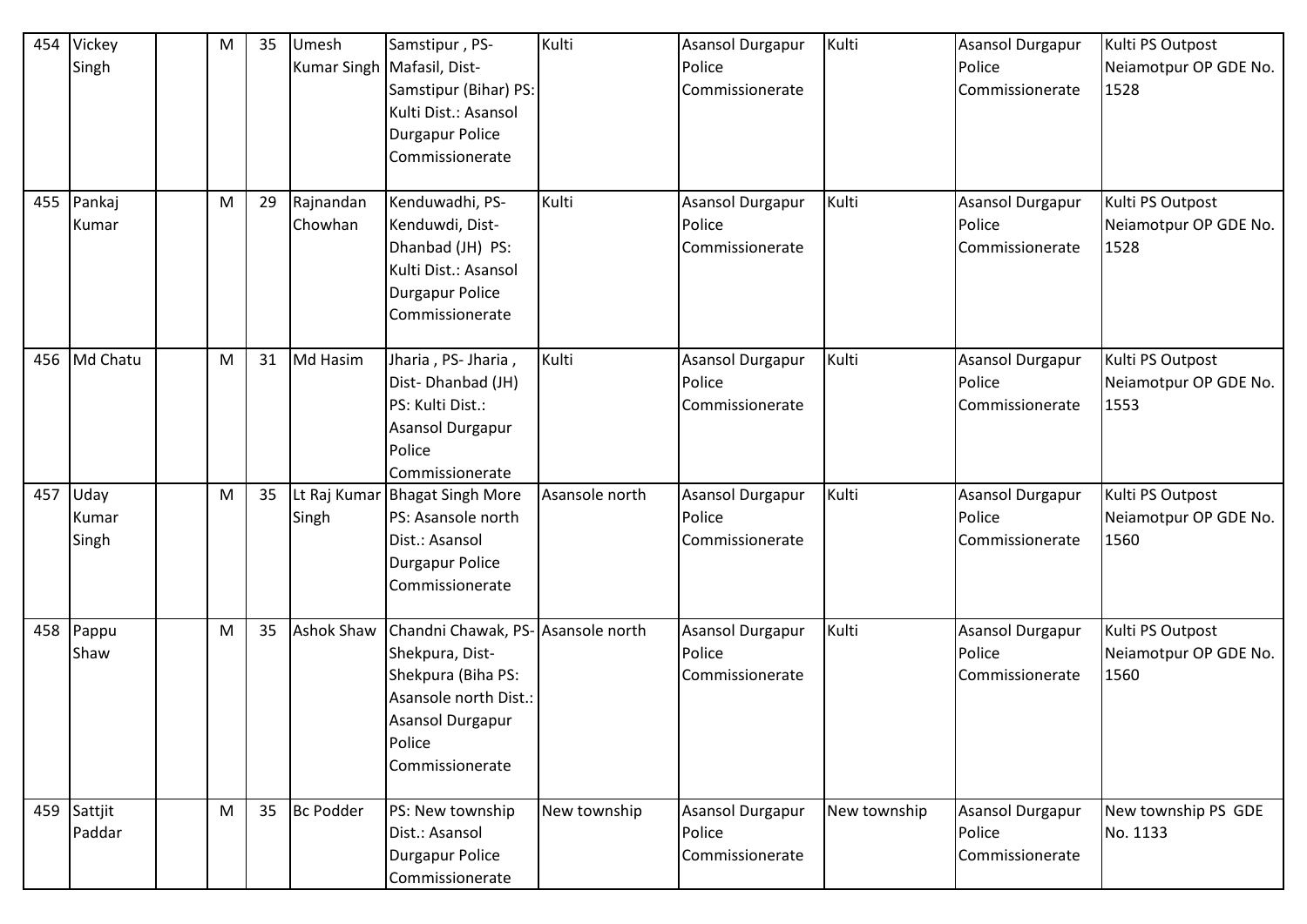| 460 | Bandhu            | М | 42 | <b>ILt</b>    | PS: New township               | New township | Asansol Durgapur        | New township | <b>Asansol Durgapur</b> | New township PS GDE  |
|-----|-------------------|---|----|---------------|--------------------------------|--------------|-------------------------|--------------|-------------------------|----------------------|
|     | Gopal Roy         |   |    | Prankrishna   | Dist.: Asansol                 |              | Police                  |              | Police                  | No. 1133             |
|     |                   |   |    |               | <b>Durgapur Police</b>         |              | Commissionerate         |              | Commissionerate         |                      |
|     |                   |   |    |               | Commissionerate                |              |                         |              |                         |                      |
| 461 | Tapan             | M | 52 | <b>ILt</b>    | PS: New township               | New township | Asansol Durgapur        | New township | <b>Asansol Durgapur</b> | New township PS GDE  |
|     | Gorai             |   |    | Gobandhan     | Dist.: Asansol                 |              | Police                  |              | Police                  | No. 1133             |
|     |                   |   |    | Gorai         | <b>Durgapur Police</b>         |              | Commissionerate         |              | Commissionerate         |                      |
|     |                   |   |    |               | Commissionerate                |              |                         |              |                         |                      |
| 462 | Manu              | M |    | <b>Bhusan</b> |                                |              | <b>Basirhat</b>         | Raniganj     | <b>Asansol Durgapur</b> | Raniganj PS Outpost  |
|     | Singh             |   |    | Singh         |                                |              |                         |              | Police                  | Panjabi More OP GDE  |
|     |                   |   |    |               |                                |              |                         |              | Commissionerate         | No. 918              |
| 463 | <b>Bablu Kora</b> | M |    | Ajit Kora     |                                |              | <b>Basirhat</b>         | Raniganj     | <b>Asansol Durgapur</b> | Raniganj PS Outpost  |
|     |                   |   |    |               |                                |              |                         |              | Police                  | Panjabi More OP GDE  |
|     |                   |   |    |               |                                |              |                         |              | Commissionerate         | No. 918              |
| 464 | Kuldeep           | M |    | Dukhu         |                                |              | <b>Basirhat</b>         | Raniganj     | <b>Asansol Durgapur</b> | Raniganj PS Outpost  |
|     | <b>Biswakarm</b>  |   |    | Biswakarma    |                                |              |                         |              | Police                  | Panjabi More OP GDE  |
|     |                   |   |    |               |                                |              |                         |              | Commissionerate         | No. 918              |
| 465 | Mothur            |   | 36 | <b>Bhim</b>   | Mohabir Colony PS:             | Salanpur     | Asansol Durgapur        | Salanpur     | <b>Asansol Durgapur</b> | Salanpur PS Outpost  |
|     | Mondal            |   |    | Mondal        | Salanpur Dist.:                |              | Police                  |              | Police                  | Rupnarayanpur OP GDE |
|     |                   |   |    |               | <b>Asansol Durgapur</b>        |              | Commissionerate         |              | Commissionerate         | No. 1188             |
|     |                   |   |    |               | Police                         |              |                         |              |                         |                      |
|     |                   |   |    |               | Commissionerate                |              |                         |              |                         |                      |
| 466 | Raj Kumar         | M | 20 | Satyanaraya   | Jorebari PS: Salanpur Salanpur |              | <b>Asansol Durgapur</b> | Salanpur     | <b>Asansol Durgapur</b> | Salanpur PS Outpost  |
|     | Yadav             |   |    | n Yadav       | Dist.: Asansol                 |              | Police                  |              | Police                  | Rupnarayanpur OP GDE |
|     |                   |   |    |               | <b>Durgapur Police</b>         |              | Commissionerate         |              | Commissionerate         | No. 1188             |
|     |                   |   |    |               | Commissionerate                |              |                         |              |                         |                      |
|     |                   |   |    |               |                                |              |                         |              |                         |                      |
| 467 | Sanjit            | M | 22 | Satyanaraya   | Jorebari PS: Salanpur Salanpur |              | Asansol Durgapur        | Salanpur     | <b>Asansol Durgapur</b> | Salanpur PS Outpost  |
|     | Yadav             |   |    | n Yadav       | Dist.: Asansol                 |              | Police                  |              | Police                  | Rupnarayanpur OP GDE |
|     |                   |   |    |               | <b>Durgapur Police</b>         |              | Commissionerate         |              | Commissionerate         | No. 1188             |
|     |                   |   |    |               | Commissionerate                |              |                         |              |                         |                      |
|     |                   |   |    |               |                                |              |                         |              |                         |                      |
| 468 | Galu              | M | 19 |               | Binoy Shukla Chatanwar, PS-    |              | <b>Basirhat</b>         | Salanpur     | Asansol Durgapur        | Salanpur PS Outpost  |
|     | Shukla            |   |    |               | Krishna Brahu, Dist-           |              |                         |              | Police                  | Rupnarayanpur OP GDE |
|     |                   |   |    |               | <b>Boxar</b>                   |              |                         |              | Commissionerate         | No. 1188             |
| 469 | Rihtik            | M | 32 | Jogindar      | Jorebari PS: Salanpur Salanpur |              | Asansol Durgapur        | Salanpur     | Asansol Durgapur        | Salanpur PS Outpost  |
|     | Yadav             |   |    | Yadav         | Dist.: Asansol                 |              | Police                  |              | Police                  | Rupnarayanpur OP GDE |
|     |                   |   |    |               | <b>Durgapur Police</b>         |              | Commissionerate         |              | Commissionerate         | No. 1188             |
|     |                   |   |    |               | Commissionerate                |              |                         |              |                         |                      |
|     |                   |   |    |               |                                |              |                         |              |                         |                      |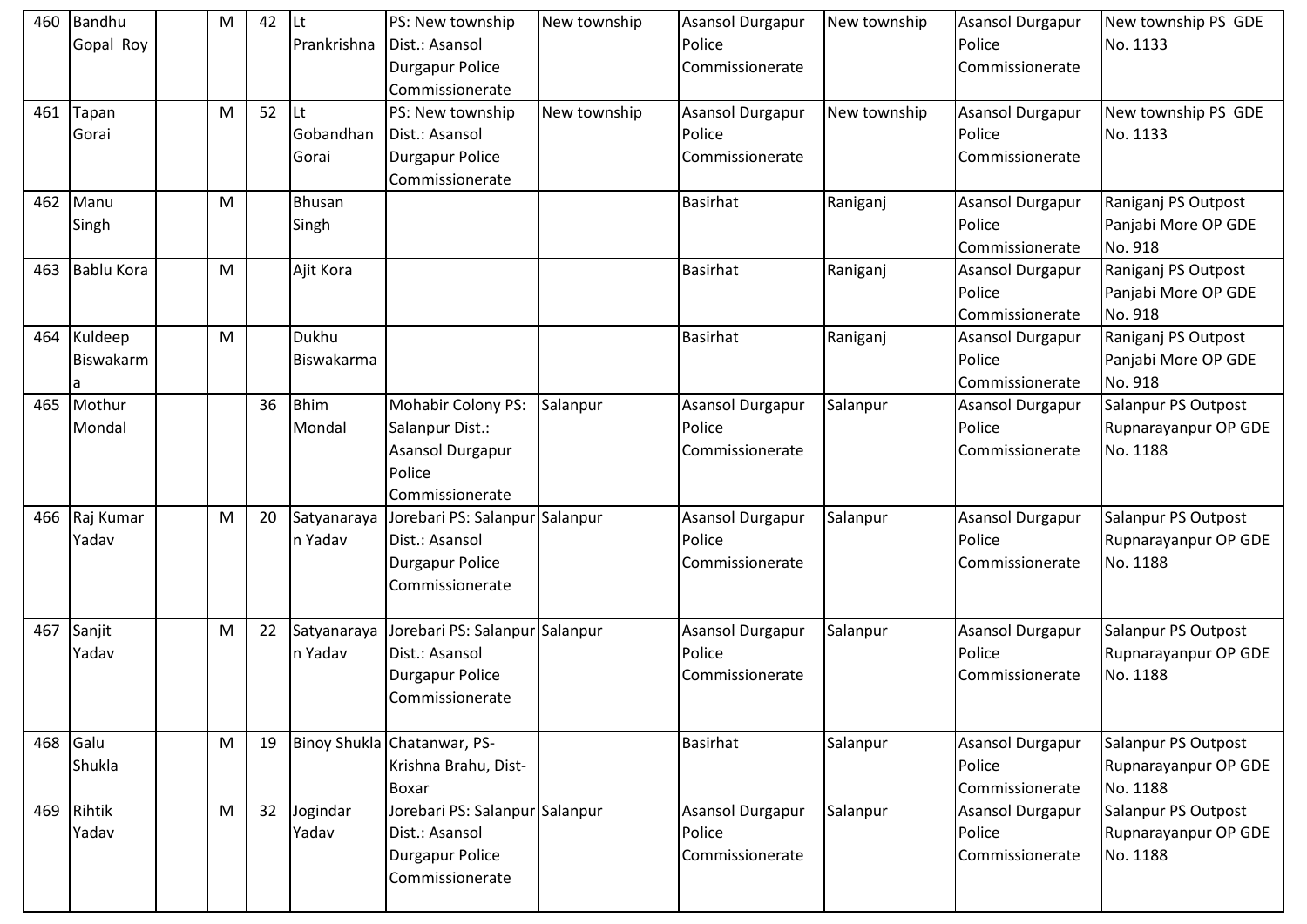| 470 | Shankar        | M | 33 | Krishna              | Jorebari PS: Salanpur Salanpur |                | <b>Asansol Durgapur</b> | Salanpur       | <b>Asansol Durgapur</b> | Salanpur PS Outpost         |
|-----|----------------|---|----|----------------------|--------------------------------|----------------|-------------------------|----------------|-------------------------|-----------------------------|
|     | Yadav          |   |    | Yadav                | Dist.: Asansol                 |                | Police                  |                | Police                  | Rupnarayanpur OP GDE        |
|     |                |   |    |                      | <b>Durgapur Police</b>         |                | Commissionerate         |                | Commissionerate         | No. 1188                    |
|     |                |   |    |                      | Commissionerate                |                |                         |                |                         |                             |
|     |                |   |    |                      |                                |                |                         |                |                         |                             |
| 471 | Rancho         | M | 19 | Lt. Manik            | Sahajaria, PS-Nala,            | Salanpur       | Basirhat                | Salanpur       | <b>Asansol Durgapur</b> | Salanpur PS Outpost         |
|     | Karmakar       |   |    | Karmakar             | Dist-Jamtara PS:               |                |                         |                | Police                  | Rupnarayanpur OP GDE        |
|     |                |   |    |                      | Salanpur                       |                |                         |                | Commissionerate         | No. 1188                    |
| 472 | Sukhendu       | M | 33 | Lt.                  | Badra PS: Bankura              | <b>Bankura</b> | Bankura                 | Bankura        | Bankura                 | Bankura PS GDE No.          |
|     | Roy            |   |    | Suadrshan            | Dist.: Bankura                 |                |                         |                |                         | 1745                        |
|     |                |   |    | Roy                  |                                |                |                         |                |                         |                             |
| 473 | Baidyanath     | M | 27 | Banamali             | Bhurudanga PS:                 | <b>Barikul</b> | <b>Bankura</b>          | <b>Barikul</b> | Bankura                 | Barikul PS Outpost Jilmili  |
|     | <b>Bhuia</b>   |   |    | Bhuya                | <b>Barikul Dist.:</b>          |                |                         |                |                         | OP GDE No. 378              |
|     |                |   |    |                      | <b>Bankura</b>                 |                |                         |                |                         |                             |
| 474 | Bhaskar        | M | 40 | Lt- Bankim           | Posda PS: Barikul              | <b>Barikul</b> | <b>Bankura</b>          | <b>Barikul</b> | Bankura                 | <b>Barikul PS Outpost</b>   |
|     | Majumdar       |   |    | Mujumdar             | Dist.: Bankura                 |                |                         |                |                         | Mondaldiha OP GDE No.       |
|     |                |   |    |                      |                                |                |                         |                |                         | 809                         |
| 475 | Bodi Jamal     | M | 42 | Samsul Sekh Pearbera |                                |                | <b>Basirhat</b>         | Barjora        | Bankura                 | Barjora PS GDE No.          |
|     | Sekh           |   |    |                      |                                |                |                         |                |                         | 1619                        |
|     |                |   |    |                      |                                |                |                         |                |                         |                             |
| 476 | Nilaram        | M | 26 |                      | Aditya Bagdi Chayamasin PS:    | Bishnupur      | <b>Bankura</b>          | Bishnupur      | <b>Bankura</b>          | <b>Bishnupur PS Outpost</b> |
|     | <b>Bagdi</b>   |   |    |                      | <b>Bishnupur Dist.:</b>        |                |                         |                |                         | Radhanagar OP GDE No.       |
|     |                |   |    |                      | <b>Bankura</b>                 |                |                         |                |                         | 687                         |
| 477 | Joy Bagdi      | M | 23 | Santu Bagdi          | Chayamasin PS:                 | Bishnupur      | Bankura                 | Bishnupur      | <b>Bankura</b>          | <b>Bishnupur PS Outpost</b> |
|     |                |   |    |                      | <b>Bishnupur Dist.:</b>        |                |                         |                |                         | Radhanagar OP GDE No.       |
|     |                |   |    |                      | <b>Bankura</b>                 |                |                         |                |                         | 687                         |
| 478 | <b>Kartick</b> | M | 24 | Sadhan               | Chayamasin PS:                 | Bishnupur      | Bankura                 | Bishnupur      | Bankura                 | <b>Bishnupur PS Outpost</b> |
|     | Lohar          |   |    | Lohar                | <b>Bishnupur Dist.:</b>        |                |                         |                |                         | Radhanagar OP GDE No.       |
|     |                |   |    |                      | <b>Bankura</b>                 |                |                         |                |                         | 687                         |
| 479 | Sitaram        | M | 21 | Sambhu               | Chayamasin PS:                 | Bishnupur      | Bankura                 | Bishnupur      | <b>Bankura</b>          | <b>Bishnupur PS Outpost</b> |
|     | Bagdi          |   |    | Bagdi                | Bishnupur Dist.:               |                |                         |                |                         | Radhanagar OP GDE No.       |
|     |                |   |    |                      | Bankura                        |                |                         |                |                         | 687                         |
| 480 | Paban          | M | 24 | Lt. Baren            | Kankila PS:                    | Bishnupur      | Bankura                 | Bishnupur      | <b>Bankura</b>          | <b>Bishnupur PS Outpost</b> |
|     | <b>Bagdi</b>   |   |    | Bagdi                | <b>Bishnupur Dist.:</b>        |                |                         |                |                         | Radhanagar OP GDE No.       |
|     |                |   |    |                      | Bankura                        |                |                         |                |                         | 687                         |
| 481 | Sunil          | M | 25 | Sukdeb               | Kusumboni PS:                  | Bishnupur      | <b>Bankura</b>          | Bishnupur      | <b>Bankura</b>          | Bishnupur PS GDE No.        |
|     | Mandal         |   |    | Mandal               | <b>Bishnupur Dist.:</b>        |                |                         |                |                         | 1674                        |
|     |                |   |    |                      | Bankura                        |                |                         |                |                         |                             |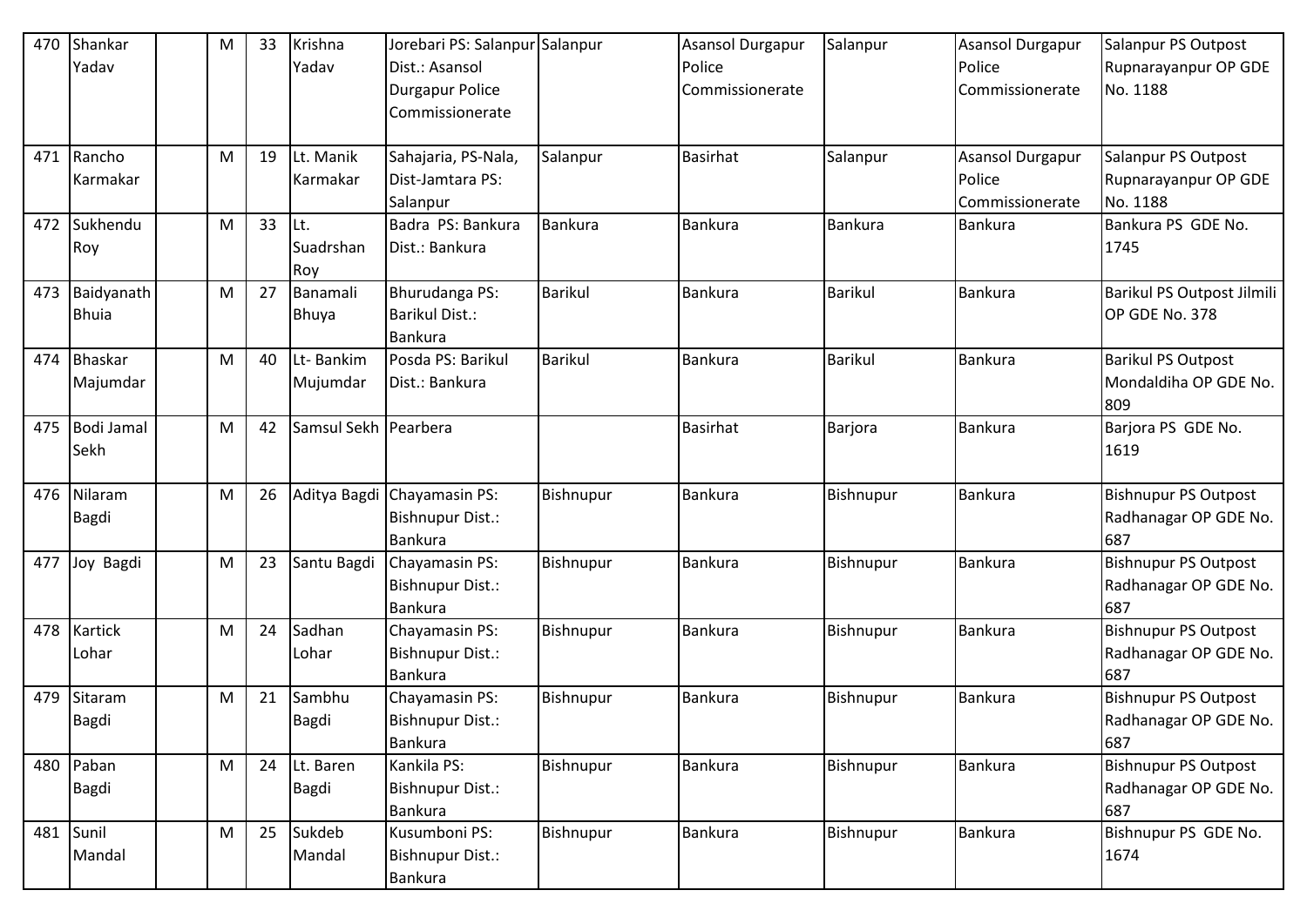| 482 | Pathik<br>Ghosh           | M | 22 | Atanu Ghosh Bankati PS:        | <b>Bishnupur Dist.:</b><br>Bankura                                       | Bishnupur  | Bankura                                          | Bishnupur | <b>Bankura</b>                                   | Bishnupur PS GDE No.<br>1674 |
|-----|---------------------------|---|----|--------------------------------|--------------------------------------------------------------------------|------------|--------------------------------------------------|-----------|--------------------------------------------------|------------------------------|
| 483 | <b>Buddhadeb</b><br>Ghosh | M | 25 | Monoj<br>Ghosh                 | Kusumboni PS:<br><b>Bishnupur Dist.:</b><br>Bankura                      | Bishnupur  | Bankura                                          | Bishnupur | <b>Bankura</b>                                   | Bishnupur PS GDE No.<br>1674 |
| 484 | Aditya<br>Sharma          | M | 23 | Dinanath<br>Sharma             | <b>Station road PS:</b><br><b>Bishnupur Dist.:</b><br><b>Bankura</b>     | Bishnupur  | <b>Bankura</b>                                   | Bishnupur | <b>Bankura</b>                                   | Bishnupur PS GDE No.<br>1674 |
| 485 | Anup<br>Lohar             | M | 28 | Ramchandra<br>Lohar            | Sankattala PS:<br><b>Bishnupur Dist.:</b><br>Bankura                     | Bishnupur  | Bankura                                          | Bishnupur | Bankura                                          | Bishnupur PS GDE No.<br>1674 |
| 486 | Anil Halder               | M | 38 | Lt. Sudhir<br>Halder           | PS: Kakdwip Dist.:<br>Sundarban Police<br><b>District</b>                | Kakdwip    | Sundarban Police<br><b>District</b>              | Bishnupur | Diamond Harbour<br><b>Police District</b>        | Bishnupur PS GDE No.<br>611  |
| 487 | Gopal Kar                 | M | 24 | Lt.<br><b>Brindaban</b><br>Kar | PS: Kakdwip Dist.:<br>Sundarban Police<br><b>District</b>                | Kakdwip    | Sundarban Police<br><b>District</b>              | Bishnupur | <b>Diamond Harbour</b><br><b>Police District</b> | Bishnupur PS GDE No.<br>611  |
| 488 | Sambhu<br>Jana            | M | 37 | Sukdeb Jana                    | PS: Kakdwip Dist.:<br>Sundarban Police<br><b>District</b>                | Kakdwip    | Sundarban Police<br><b>District</b>              | Bishnupur | Diamond Harbour<br><b>Police District</b>        | Bishnupur PS GDE No.<br>611  |
| 489 | Pradip<br>Paik            | M | 23 |                                | Swapan Paik PS: Kulpi Dist.:<br>Sundarban Police<br><b>District</b>      | Kulpi      | Sundarban Police<br><b>District</b>              | Bishnupur | Diamond Harbour<br><b>Police District</b>        | Bishnupur PS GDE No.<br>611  |
| 490 | Apu<br>Mondal             | M | 32 |                                | Bapi Mondal PS: Haridevpur Dist.:<br>Kolkata                             | Haridevpur | Kolkata                                          | Bishnupur | Diamond Harbour<br><b>Police District</b>        | Bishnupur PS GDE No.<br>612  |
| 491 | Raj Gayen                 | M | 20 | Dipu Gayen                     | PS: Bishnupur Dist.:<br><b>Diamond Harbour</b><br><b>Police District</b> | Bishnupur  | Diamond Harbour<br><b>Police District</b>        | Bishnupur | Diamond Harbour<br><b>Police District</b>        | Bishnupur PS GDE No.<br>612  |
|     | 492 Raja Sk               | M | 24 | <b>Bisu Sk</b>                 | PS: Bishnupur Dist.:<br>Diamond Harbour<br><b>Police District</b>        | Bishnupur  | <b>Diamond Harbour</b><br><b>Police District</b> | Bishnupur | Diamond Harbour<br>Police District               | Bishnupur PS GDE No.<br>2185 |
|     | 493 Sukanta<br>Mondal     | M | 24 | Sankar<br>Mondal               | PS: Bishnupur Dist.:<br>Diamond Harbour<br><b>Police District</b>        | Bishnupur  | Diamond Harbour<br>Police District               | Bishnupur | Diamond Harbour<br><b>Police District</b>        | Bishnupur PS GDE No.<br>2185 |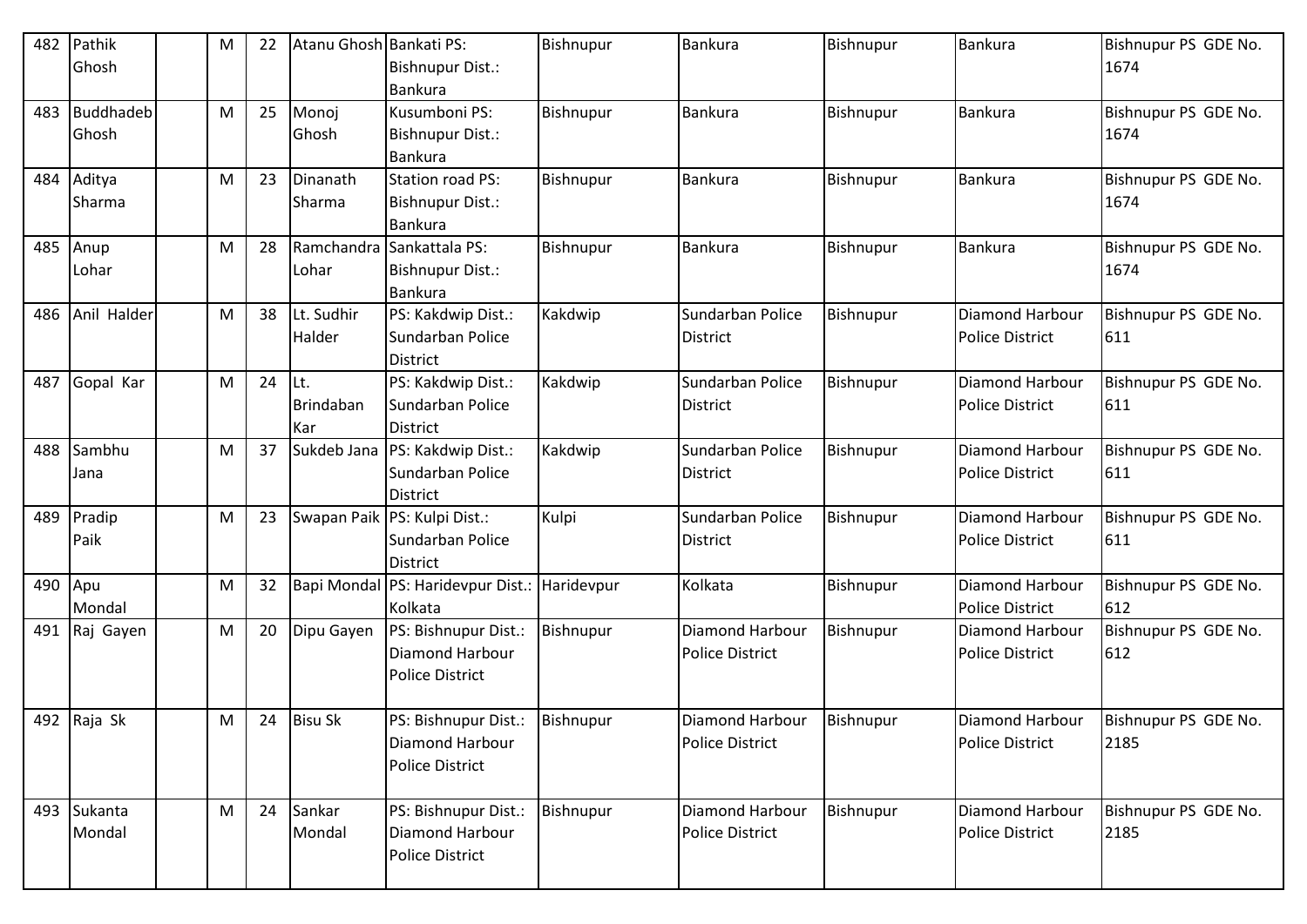| 494 | Rajkumar<br>Poddar | M | 18 | Lalu Poddar             | PS: Sonarpur Dist.:<br><b>Baruipur Police</b><br><b>District</b>             | Sonarpur   | <b>Baruipur Police</b><br><b>District</b>        | Bishnupur | Diamond Harbour<br><b>Police District</b>        | Bishnupur PS GDE No.<br>2185 |
|-----|--------------------|---|----|-------------------------|------------------------------------------------------------------------------|------------|--------------------------------------------------|-----------|--------------------------------------------------|------------------------------|
| 495 | Nazrul<br>Islam    | M | 22 | Akal Ali                | PS: Sonarpur Dist.:<br><b>Baruipur Police</b><br><b>District</b>             | Sonarpur   | <b>Baruipur Police</b><br>District               | Bishnupur | <b>Diamond Harbour</b><br><b>Police District</b> | Bishnupur PS GDE No.<br>2185 |
| 496 | Abdul Sk           | M | 42 | Golam Sk                | PS: Bishnupur Dist.:<br><b>Diamond Harbour</b><br><b>Police District</b>     | Bishnupur  | <b>Diamond Harbour</b><br><b>Police District</b> | Bishnupur | Diamond Harbour<br><b>Police District</b>        | Bishnupur PS GDE No.<br>2185 |
| 497 | Sani Beg           | M | 18 | Samsuddin<br><b>Beg</b> | PS: Bishnupur Dist.:<br><b>Diamond Harbour</b><br><b>Police District</b>     | Bishnupur  | Diamond Harbour<br><b>Police District</b>        | Bishnupur | Diamond Harbour<br><b>Police District</b>        | Bishnupur PS GDE No.<br>2138 |
| 498 | Sahajada<br>Molla  | M | 36 | <b>Aksed Molla</b>      | PS: Bishnupur Dist.:<br><b>Diamond Harbour</b><br><b>Police District</b>     | Bishnupur  | Diamond Harbour<br><b>Police District</b>        | Bishnupur | Diamond Harbour<br><b>Police District</b>        | Bishnupur PS GDE No.<br>2138 |
| 499 | Balabani<br>Shetty | M | 38 | Jogabondhu<br>Shetty    | PS: Bishnupur Dist.:<br><b>Diamond Harbour</b><br><b>Police District</b>     | Bishnupur  | Diamond Harbour<br><b>Police District</b>        | Bishnupur | Diamond Harbour<br><b>Police District</b>        | Bishnupur PS GDE No.<br>2176 |
| 500 | Proladh<br>Bar     | M | 44 | Dhanswar<br>Bar         | PS: Bishnupur Dist.:<br><b>Diamond Harbour</b><br><b>Police District</b>     | Bishnupur  | <b>Diamond Harbour</b><br><b>Police District</b> | Bishnupur | <b>Diamond Harbour</b><br><b>Police District</b> | Bishnupur PS GDE No.<br>2176 |
| 501 | Palash<br>Mitra    | M | 47 | Amit Mitra              | PS: Bishnupur Dist.:<br><b>Diamond Harbour</b><br><b>Police District</b>     | Bishnupur  | Diamond Harbour<br><b>Police District</b>        | Bishnupur | <b>Diamond Harbour</b><br><b>Police District</b> | Bishnupur PS GDE No.<br>2176 |
|     | 502 Ishak Khan     | M | 40 | Lt. Jahangir<br>Khan    | PS: Watganj Dist.:<br>Kolkata                                                | Watganj    | Kolkata                                          | Bishnupur | Diamond Harbour<br><b>Police District</b>        | Bishnupur PS GDE No.<br>2176 |
| 503 | Horipada<br>Mondal | M | 40 | <b>Dilip Mondal</b>     | PS: Maheshtala<br>Dist.: Diamond<br><b>Harbour Police</b><br><b>District</b> | Maheshtala | Diamond Harbour<br>Police District               | Bishnupur | Diamond Harbour<br><b>Police District</b>        | Bishnupur PS GDE No.<br>2176 |
| 504 | Shib<br>Mahata     | M | 45 | Agnu<br>Mahata          | PS: Maheshtala<br>Dist.: Diamond<br><b>Harbour Police</b><br>District        | Maheshtala | Diamond Harbour<br>Police District               | Bishnupur | Diamond Harbour<br><b>Police District</b>        | Bishnupur PS GDE No.<br>2176 |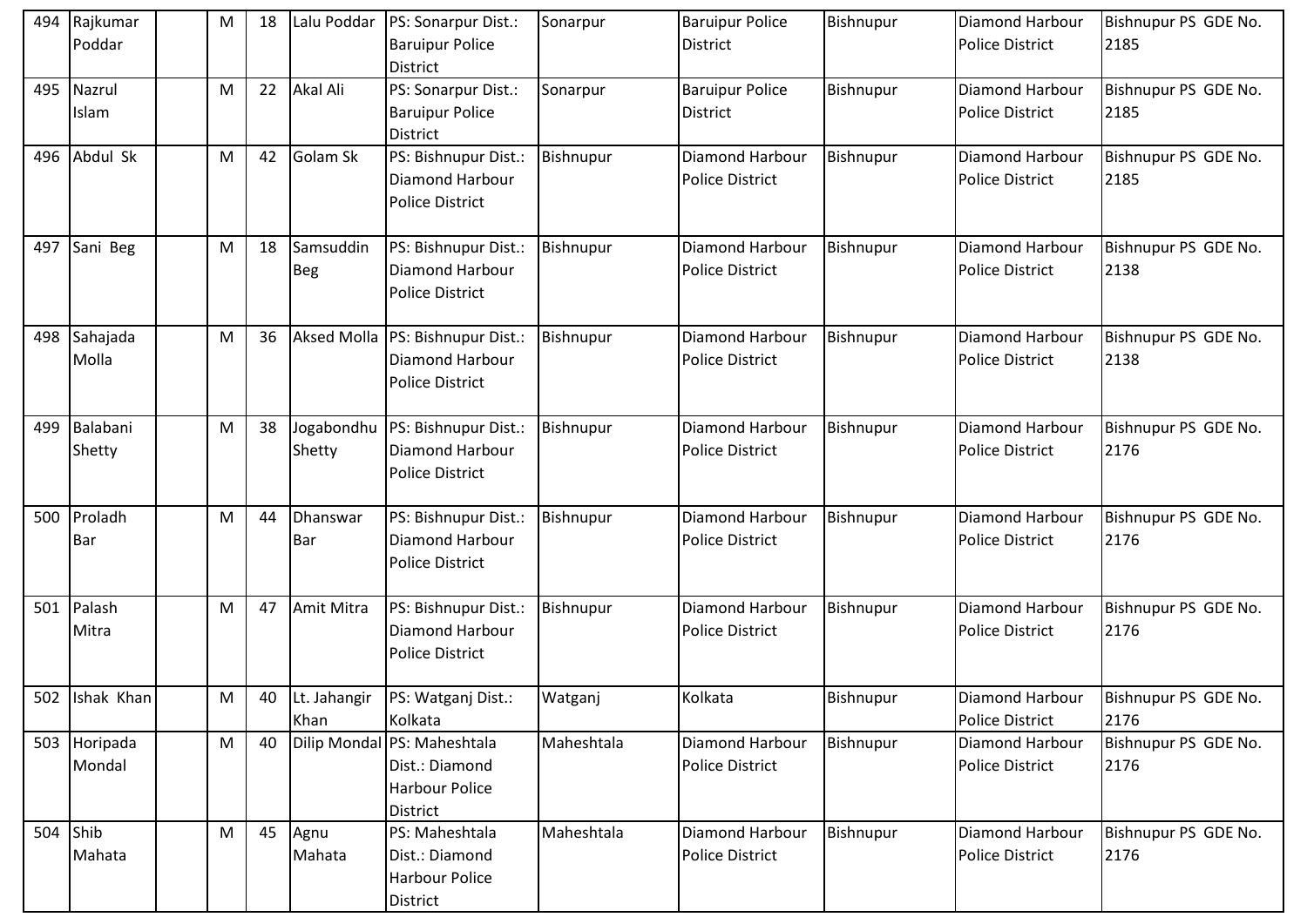| 505 | Dilip Molla              | M | 35 |                        | Alkash Molla PS: Bishnupur Dist.:<br>Diamond Harbour<br><b>Police District</b> | Bishnupur     | Diamond Harbour<br><b>Police District</b> | Bishnupur     | <b>Diamond Harbour</b><br><b>Police District</b> | Bishnupur PS GDE No.<br>2176                        |
|-----|--------------------------|---|----|------------------------|--------------------------------------------------------------------------------|---------------|-------------------------------------------|---------------|--------------------------------------------------|-----------------------------------------------------|
| 506 | Kartik<br>Mandal         | M | 32 | Ramkrishna<br>Mandal   | Gurputa PS: Chhatna Chhatna<br>Dist.: Bankura                                  |               | Bankura                                   | Chhatna       | Bankura                                          | Chhatna PS GDE No.<br>1092                          |
| 507 | Prankrishn<br>a Hansda   | M |    | Chunaram<br>Handa      | Dhatala PS: Chhatna<br>Dist.: Bankura                                          | Chhatna       | <b>Bankura</b>                            | Chhatna       | <b>Bankura</b>                                   | Chhatna PS Outpost<br>Chatipahari OP GDE No.<br>626 |
| 508 | Sanjoy<br><b>Bauri</b>   | M | 28 | Amar Bauri             | Khudardanga PS:<br>Gangajalghati Dist.:<br>Bankura                             | Gangajalghati | <b>Bankura</b>                            | Gangajalghati | Bankura                                          | Gangajalghati PS GDE<br>No. 1318                    |
| 509 | Naran<br>Layek           | M | 38 | Girupada<br>Layek      | Machbanda PS:<br>Gangajalghati Dist.:<br><b>Bankura</b>                        | Gangajalghati | <b>Bankura</b>                            | Gangajalghati | Bankura                                          | Gangajalghati PS GDE<br>No. 1318                    |
| 510 | Indrajit<br><b>Bauri</b> | M | 32 | Sadhan<br><b>Bauri</b> | Gipinathpur PS:<br>Gangajalghati Dist.:<br><b>Bankura</b>                      | Gangajalghati | <b>Bankura</b>                            | Gangajalghati | <b>Bankura</b>                                   | Gangajalghati PS GDE<br>No. 1318                    |
| 511 | Kanchan<br>Mondal        | M | 28 | Lt Madan<br>Mondal     | Deuli PS:<br>Gangajalghati Dist.:<br><b>Bankura</b>                            | Gangajalghati | <b>Bankura</b>                            | Gangajalghati | <b>Bankura</b>                                   | Gangajalghati PS GDE<br>No. 1318                    |
| 512 | <b>Ashit Pal</b>         | M | 33 | Nagan Pal              | Kenduadhi PS:<br>Gangajalghati Dist.:<br><b>Bankura</b>                        | Gangajalghati | <b>Bankura</b>                            | Gangajalghati | Bankura                                          | Gangajalghati PS GDE<br>No. 1319                    |
| 513 | Santu<br>Ghosh           | M | 38 | <b>Tilak Ghosh</b>     | Kenduadhi PS:<br>Gangajalghati Dist.:<br><b>Bankura</b>                        | Gangajalghati | <b>Bankura</b>                            | Gangajalghati | <b>Bankura</b>                                   | Gangajalghati PS GDE<br>No. 1319                    |
| 514 | Santimoy<br>Ghosh        | M | 40 | Subal<br>Ghaodh        | Kenduadihi PS:<br>Gangajalghati Dist.:<br>Bankura                              | Gangajalghati | <b>Bankura</b>                            | Gangajalghati | Bankura                                          | Gangajalghati PS GDE<br>No. 1320                    |
| 515 | Ananda Pal               | M | 36 | <b>Fatik Pal</b>       | Kenduadihi PS:<br>Gangajalghati Dist.:<br>Bankura                              | Gangajalghati | Bankura                                   | Gangajalghati | <b>Bankura</b>                                   | Gangajalghati PS GDE<br>No. 1320                    |
| 516 | <b>Tapan Pal</b>         | M | 29 | Pangu Pal              | Kenduadihi PS:<br>Gangajalghati Dist.:<br>Bankura                              | Gangajalghati | <b>Bankura</b>                            | Gangajalghati | Bankura                                          | Gangajalghati PS GDE<br>No. 1325                    |
| 517 | Laxminaray<br>an Mondal  | M | 58 | Lt Rampada<br>Mondal   | Rangamitya PS:<br>Gangajalghati Dist.:<br>Bankura                              | Gangajalghati | Bankura                                   | Gangajalghati | <b>Bankura</b>                                   | Gangajalghati PS GDE<br>No. 1325                    |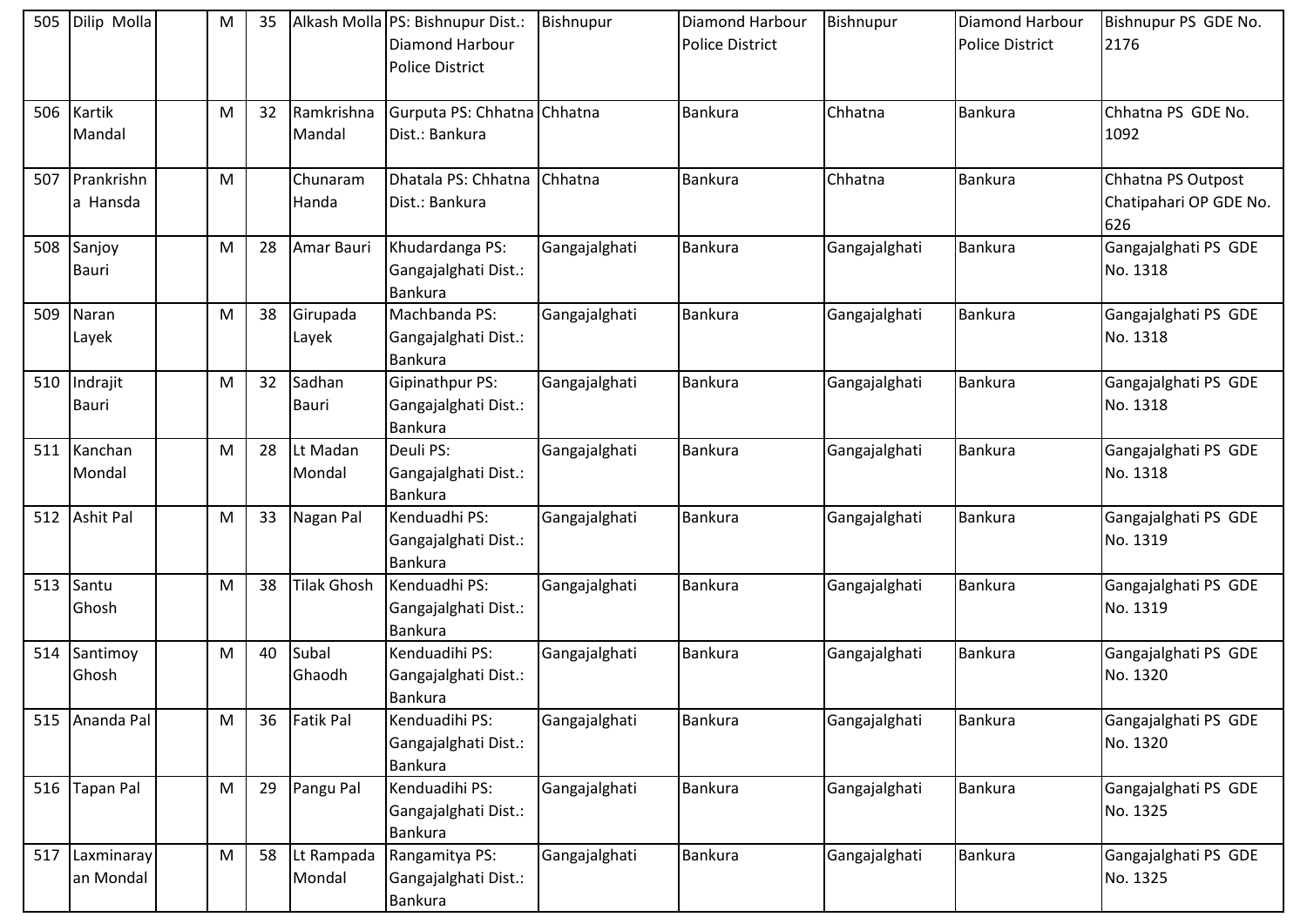| 518 | Pradyut<br>Akhuli       | M | 42 | <b>Lt</b><br>Nityananda     | Baharakhlia PS:<br><b>Beliatore Dist.:</b>         | Beliatore | <b>Bankura</b>  | Gangajalghati | <b>Bankura</b> | Gangajalghati PS GDE<br>No. 1325 |
|-----|-------------------------|---|----|-----------------------------|----------------------------------------------------|-----------|-----------------|---------------|----------------|----------------------------------|
|     |                         |   |    | Akhuli                      | Bankura                                            |           |                 |               |                |                                  |
| 519 | Joydeb<br>Pramanik      | M | 51 | Lt. Kanailal<br>Pramanik    | Goaladanga PS:<br>Indpur Dist.:<br><b>Bankura</b>  | Indpur    | <b>Bankura</b>  | Indpur        | <b>Bankura</b> | Indpur PS GDE No. 1066           |
| 520 | Srikanta<br>Mal         | M | 26 | Subhas Mal                  | Dangarampur PS:<br>Indpur Dist.:<br><b>Bankura</b> | Indpur    | <b>Bankura</b>  | Indpur        | <b>Bankura</b> | Indpur PS GDE No. 1066           |
| 521 | Sadhan<br><b>Bauri</b>  | M | 38 | Bhaskar<br><b>Bauri</b>     | Hannya PS: Indpur<br>Dist.: Bankura                | Indpur    | <b>Bankura</b>  | Indpur        | <b>Bankura</b> | Indpur PS GDE No. 1067           |
| 522 | Badsha<br><b>Bauri</b>  | M | 19 | <b>Bauri</b>                | Shyamapada Bhedua PS: Khatra<br>Dist.: Bankura     | Khatra    | <b>Bankura</b>  | Indpur        | Bankura        | Indpur PS GDE No. 1067           |
| 523 | Mahadeb<br><b>Bauri</b> | M | 33 | Sankar Bauri Manipur PS:    | Taldangra Dist.:<br><b>Bankura</b>                 | Taldangra | <b>Bankura</b>  | Indpur        | <b>Bankura</b> | Indpur PS GDE No. 1068           |
| 524 | Bapi<br>Pramanik        | M | 26 | Gour<br>Pramanik            | Tursulia PS:<br>Hirbandh Dist.:<br><b>Bankura</b>  | Hirbandh  | <b>Bankura</b>  | Indpur        | <b>Bankura</b> | Indpur PS GDE No. 1068           |
| 525 | Goutam<br>Pramanik      | M | 38 | Anath<br>Bandhu<br>Pramanik | Tursulia PS:<br>Hirbandh Dist.:<br>Bankura         | Hirbandh  | Bankura         | Indpur        | Bankura        | Indpur PS GDE No. 1068           |
| 526 | Jhantu<br>Pramanik      | M | 34 | Narugopal<br>Pramanik       | Pabra PS: Khatra<br>Dist.: Bankura                 | Khatra    | Bankura         | Indpur        | <b>Bankura</b> | Indpur PS GDE No. 1068           |
| 527 | Swapan<br>Ghosh         | M |    | Bhadashar<br>Ghosh          | Mirjapur                                           |           | <b>Basirhat</b> | Indus         | Bankura        | Indus PS GDE No. 1140            |
| 528 | Bapan<br>Bagdi          | M |    | Lalu Bagdi                  | Birasimul                                          |           | <b>Basirhat</b> | Indus         | Bankura        | Indus PS GDE No. 1140            |
| 529 | Saheb<br>Bagdi          | M |    | Haradhan<br><b>Bagdi</b>    | Birasimul                                          |           | <b>Basirhat</b> | Indus         | <b>Bankura</b> | Indus PS GDE No. 1140            |
|     | 530 Debabrata<br>Sarkar | M |    | Lt. Joydeb<br>Sarkar        | <b>Bhutra</b>                                      |           | <b>Basirhat</b> | Indus         | <b>Bankura</b> | Indus PS GDE No. 1140            |
| 531 | Ramkrishn<br>a Ghosh    | M |    | Nabakumar<br>Ghosh          | Parikhapara                                        |           | <b>Basirhat</b> | Indus         | Bankura        | Indus PS GDE No. 1149            |
| 532 | Nirapada<br>Majhi       | M |    | Lt. Sudhir<br>Majhi         | Charigram                                          |           | Basirhat        | Indus         | Bankura        | Indus PS GDE No. 1149            |
| 533 | Manik<br>Majhi          | M |    | Lt. Hirulal<br>Majhi        | Balarampur                                         |           | <b>Basirhat</b> | Indus         | Bankura        | Indus PS GDE No. 1149            |
| 534 | Srimanta<br>Majhi       | M |    | Samapada<br>Majhi           | Balarampur                                         |           | Basirhat        | Indus         | <b>Bankura</b> | Indus PS GDE No. 1152            |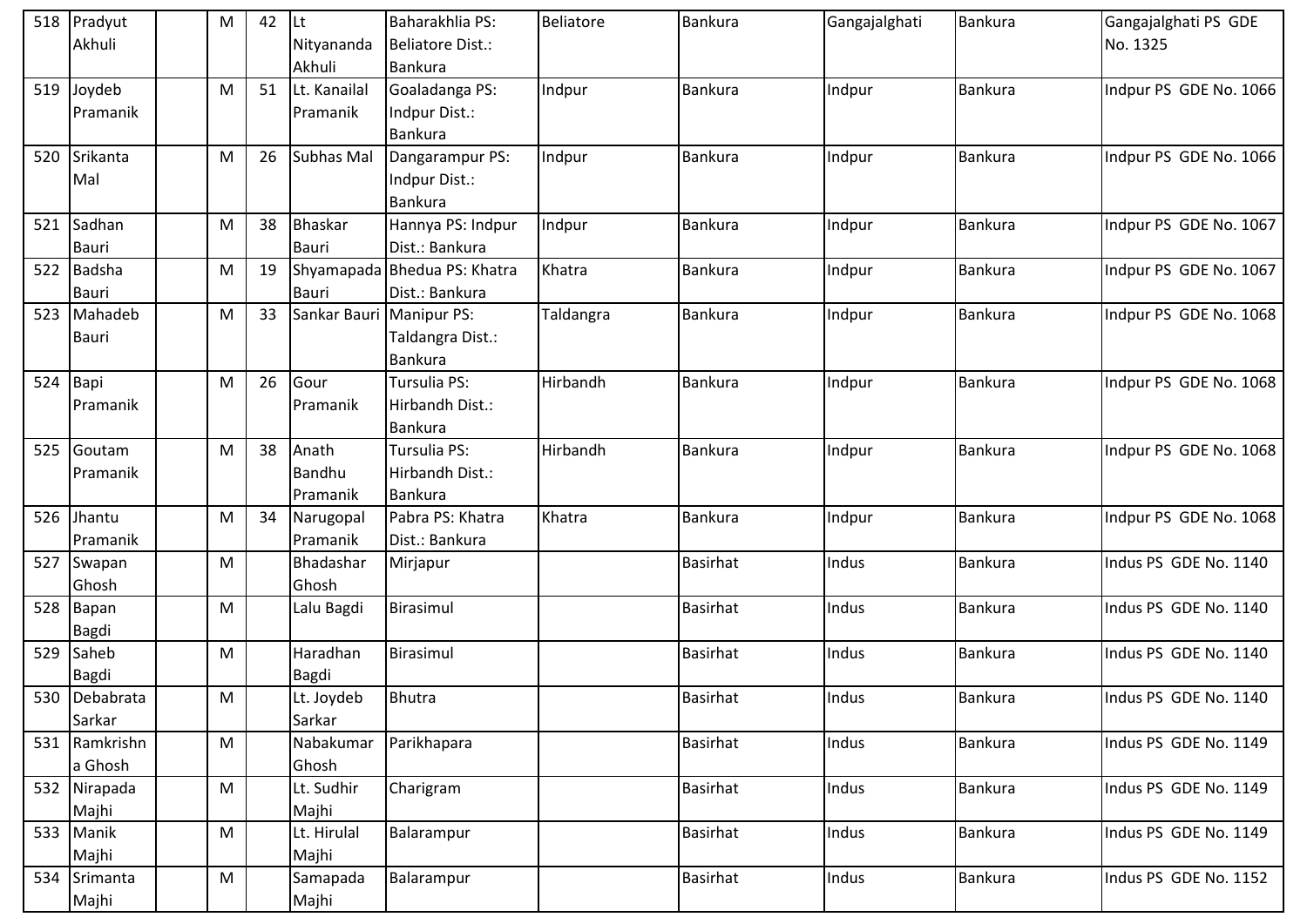| 535 | Amar          | M |    | Aditya       | Bonki                         |            | <b>Basirhat</b>      | Indus  | Bankura        | Indus PS GDE No. 1152  |
|-----|---------------|---|----|--------------|-------------------------------|------------|----------------------|--------|----------------|------------------------|
|     | Ghosh         |   |    | Ghosh        |                               |            |                      |        |                |                        |
| 536 | Pradip        | M |    | Dinabandhu   | Kharrah                       |            | <b>Basirhat</b>      | Indus  | Bankura        | Indus PS GDE No. 1152  |
|     | Dutta         |   |    | Dutta        |                               |            |                      |        |                |                        |
| 537 | Bijon         | M |    | Bishnupada   | Bonberia                      |            | <b>Basirhat</b>      | Indus  | <b>Bankura</b> | Indus PS GDE No. 1159  |
|     | Ruidas        |   |    | Ruidas       |                               |            |                      |        |                |                        |
| 538 | Santi Ta      | M |    | Lt. Bhairab  | Berghosh                      |            | <b>Basirhat</b>      | Indus  | Bankura        | Indus PS GDE No. 1159  |
|     |               |   |    | Ta           |                               |            |                      |        |                |                        |
| 539 | Raju Gope     | M | 19 | Khagen       | Pundag Hattola PS:            | Joypur     | Purulia              | Joypur | Purulia        | Joypur PS GDE No. 820  |
|     |               |   |    | Gope         | Joypur Dist.: Purulia         |            |                      |        |                |                        |
|     |               |   |    |              |                               |            |                      |        |                |                        |
| 540 | Ratan         | M | 28 | Madhu        | Baragram More PS:             | Joypur     | Purulia              | Joypur | Purulia        | Joypur PS GDE No. 1395 |
|     | Mahato        |   |    | Mahato       | Joypur Dist.: Purulia         |            |                      |        |                |                        |
|     |               |   | 40 |              |                               |            |                      |        | Purulia        | Joypur PS GDE No. 1395 |
| 541 | <b>Bikash</b> | M |    | Debraj       | Baragram More PS:             | Joypur     | Purulia              | Joypur |                |                        |
|     | Mahato        |   |    | Mahato       | Joypur Dist.: Purulia         |            |                      |        |                |                        |
| 542 | Chhutu        | M | 36 | Ramesh       | Joypur Hospital               | Joypur     | Purulia              | Joypur | Purulia        | Joypur PS GDE No. 1372 |
|     | Kumar         |   |    | Kumar        | More PS: Joypur               |            |                      |        |                |                        |
|     |               |   |    |              | Dist.: Purulia                |            |                      |        |                |                        |
| 543 | Bhagirath     | M | 25 | Barun Ch.    | Joypur Bazar PS:              | Joypur     | Purulia              | Joypur | Purulia        | Joypur PS GDE No. 1392 |
|     | Mahato        |   |    | Mahato       | Joypur Dist.: Purulia         |            |                      |        |                |                        |
|     |               |   |    |              |                               |            |                      |        |                |                        |
| 544 | Abhinash      | M | 46 | Lt. Jyotilal | Joypur Bazar PS:              | Joypur     | Purulia              | Joypur | Purulia        | Joypur PS GDE No. 1392 |
|     | Mahato        |   |    | Mahato       | Joypur Dist.: Purulia         |            |                      |        |                |                        |
|     |               |   |    |              |                               |            |                      |        |                |                        |
| 545 | Maheswar      | M | 25 | Jagannath    | <b>Bartard More PS:</b>       | Joypur     | Purulia              | Joypur | Purulia        | Joypur PS GDE No. 1379 |
|     | Mahato        |   |    | Mahato       | Joypur Dist.: Purulia         |            |                      |        |                |                        |
|     |               |   |    |              |                               |            |                      |        |                |                        |
| 546 | <b>Bishnu</b> | M | 26 | Lt. Rasik    | <b>Bartard More PS:</b>       | Joypur     | Purulia              | Joypur | Purulia        | Joypur PS GDE No. 1379 |
|     | Mahato        |   |    | Mahato       | Joypur Dist.: Purulia         |            |                      |        |                |                        |
|     | 547 Snehashis | M | 22 | Charu        | Tarakeswar PS:                | Tarakeswar | <b>Hooghly Rural</b> | Joypur | Bankura        | Joypur PS GDE No. 1496 |
|     | Deshi         |   |    | Chandra      | Tarakeswar Dist.:             |            |                      |        |                |                        |
|     |               |   |    | Deshi        | <b>Hooghly Rural</b>          |            |                      |        |                |                        |
| 548 | Goutam        | M | 40 | ILt.         | Sarenga PS: Sankrail Sankrail |            | Howrah Police        | Joypur | <b>Bankura</b> | Joypur PS GDE No. 1496 |
|     | Naskar        |   |    | Sadananda    | Dist.: Howrah Police          |            | Commissionerate      |        |                |                        |
|     |               |   |    | Naskar       | Commissionerate               |            |                      |        |                |                        |
|     |               |   |    |              |                               |            |                      |        |                |                        |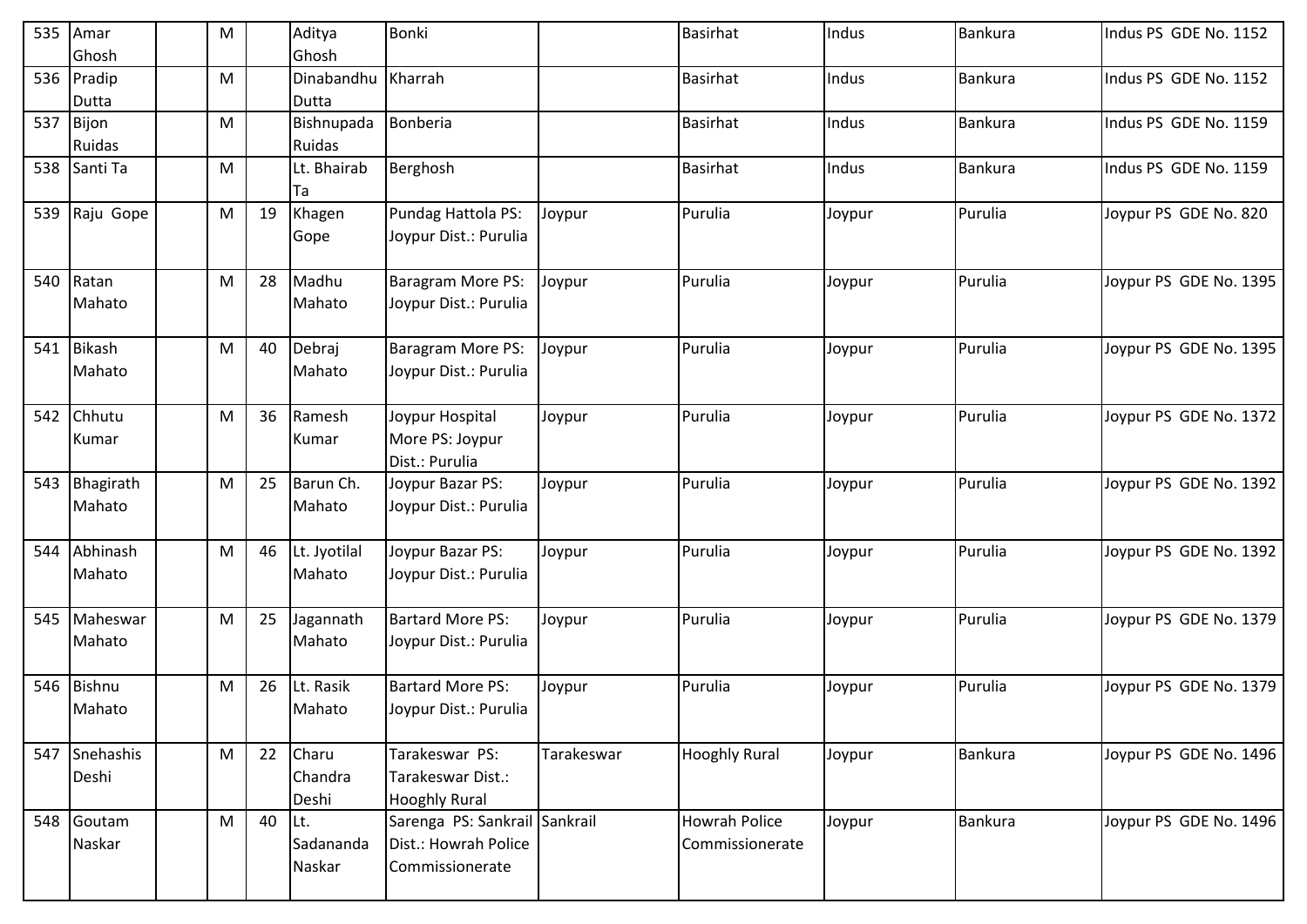| 549 | Bapan          | M         | 23 | Manuar           | Jamuna PS:                   | Kotulpur       | <b>Bankura</b> | Joypur | <b>Bankura</b> | Joypur PS GDE No. 1505 |
|-----|----------------|-----------|----|------------------|------------------------------|----------------|----------------|--------|----------------|------------------------|
|     | Mallik         |           |    | Mallik           | Kotulpur Dist.:              |                |                |        |                |                        |
|     |                |           |    |                  | <b>Bankura</b>               |                |                |        |                |                        |
| 550 | Hasibul        | M         | 28 |                  | Sadek Mallik Kotulpur PS:    | Kotulpur       | <b>Bankura</b> | Joypur | Bankura        | Joypur PS GDE No. 1505 |
|     | Mallik         |           |    |                  | Kotulpur Dist.:              |                |                |        |                |                        |
|     |                |           |    |                  | <b>Bankura</b>               |                |                |        |                |                        |
| 551 | Alauddin       | M         | 32 | Nur Islam        | Kotulpur Muruschak Kotulpur  |                | <b>Bankura</b> | Joypur | <b>Bankura</b> | Joypur PS GDE No. 1505 |
|     | Khan           |           |    | Khan             | PS: Kotulpur Dist.:          |                |                |        |                |                        |
|     |                |           |    |                  | Bankura                      |                |                |        |                |                        |
|     |                |           |    |                  |                              |                |                |        |                |                        |
| 552 | Sk Jahar       | M         | 42 | Sk Sayed Ali     | Madanairy PS:                | Kotulpur       | <b>Bankura</b> | Joypur | Bankura        | Joypur PS GDE No. 1506 |
|     |                |           |    |                  | Kotulpur Dist.:              |                |                |        |                |                        |
|     |                |           |    |                  | Bankura                      |                |                |        |                |                        |
| 553 | Sk Nasib       | M         |    | Rabial           | Dhabairi PS:                 | Kotulpur       | Bankura        | Joypur | <b>Bankura</b> | Joypur PS GDE No. 1506 |
|     |                |           |    |                  | Kotulpur Dist.:              |                |                |        |                |                        |
|     |                |           |    |                  | <b>Bankura</b>               |                |                |        |                |                        |
| 554 | Piru Niogi     | M         | 28 | Madhusuda        | Kurariha PS: Joypur          | Joypur         | <b>Bankura</b> | Joypur | Bankura        | Joypur PS GDE No. 1507 |
|     |                |           |    | n Niogi          | Dist.: Bankura               |                |                |        |                |                        |
|     |                |           |    |                  |                              |                |                |        |                |                        |
| 555 | Sujan          | M         | 23 | Prasanta         | Chaltakonda PS:              | Joypur         | <b>Bankura</b> | Joypur | <b>Bankura</b> | Joypur PS GDE No. 1507 |
|     | Khan           |           |    | Khan             | Joypur Dist.:                |                |                |        |                |                        |
|     |                |           |    |                  | <b>Bankura</b>               |                |                |        |                |                        |
| 556 | Radhanath      | ${\sf M}$ | 50 |                  | Lt. Narattam Routhkhanda PS: | Joypur         | <b>Bankura</b> | Joypur | Bankura        | Joypur PS GDE No. 1511 |
|     | Kole           |           |    | Kole             | Joypur Dist.:                |                |                |        |                |                        |
|     |                |           |    |                  | <b>Bankura</b>               |                |                |        |                |                        |
| 557 | Asit           | M         | 55 | Lt.              | Routhkhanda PS:              | Joypur         | <b>Bankura</b> | Joypur | <b>Bankura</b> | Joypur PS GDE No. 1511 |
|     | Mondal         |           |    | Shaktipada       | Joypur Dist.:                |                |                |        |                |                        |
|     |                |           |    | Mondal           | <b>Bankura</b>               |                |                |        |                |                        |
| 558 | Pintu Sahu     | M         |    | Lt. Radhu        | PS: Khatra Dist.:            | Khatra         | <b>Bankura</b> | Khatra | Bankura        | Khatra PS Outpost      |
|     |                |           |    | Sahu             | Bankura                      |                |                |        |                | Gorabari OP GDE No.    |
|     |                |           |    |                  |                              |                |                |        |                | 205                    |
| 559 | Haru           | M         | 36 | Gopal            | Shyamapur PS:                | Mejhia         | <b>Bankura</b> | Mejhia | <b>Bankura</b> | Mejhia PS GDE No. 1383 |
|     | Mondal         |           |    | Mondal           | Mejhia Dist.:                |                |                |        |                |                        |
|     |                |           |    |                  | Bankura                      |                |                |        |                |                        |
| 560 | Sanjay Mal     | M         | 28 | <b>Kuran Mal</b> | Simabaid PS: Onda            | Onda           | <b>Bankura</b> | Onda   | Bankura        | Onda PS GDE No. 1529   |
|     |                |           |    |                  | Dist.: Bankura               |                |                |        |                |                        |
|     |                |           |    |                  |                              |                |                |        |                |                        |
|     | 561 Siddhartha | M         | 30 | Aswini Pal       | Mankanali PS:                | <b>Bankura</b> | <b>Bankura</b> | Onda   | Bankura        | Onda PS GDE No. 1529   |
|     | Pal            |           |    |                  | Bankura Dist.:               |                |                |        |                |                        |
|     |                |           |    |                  | Bankura                      |                |                |        |                |                        |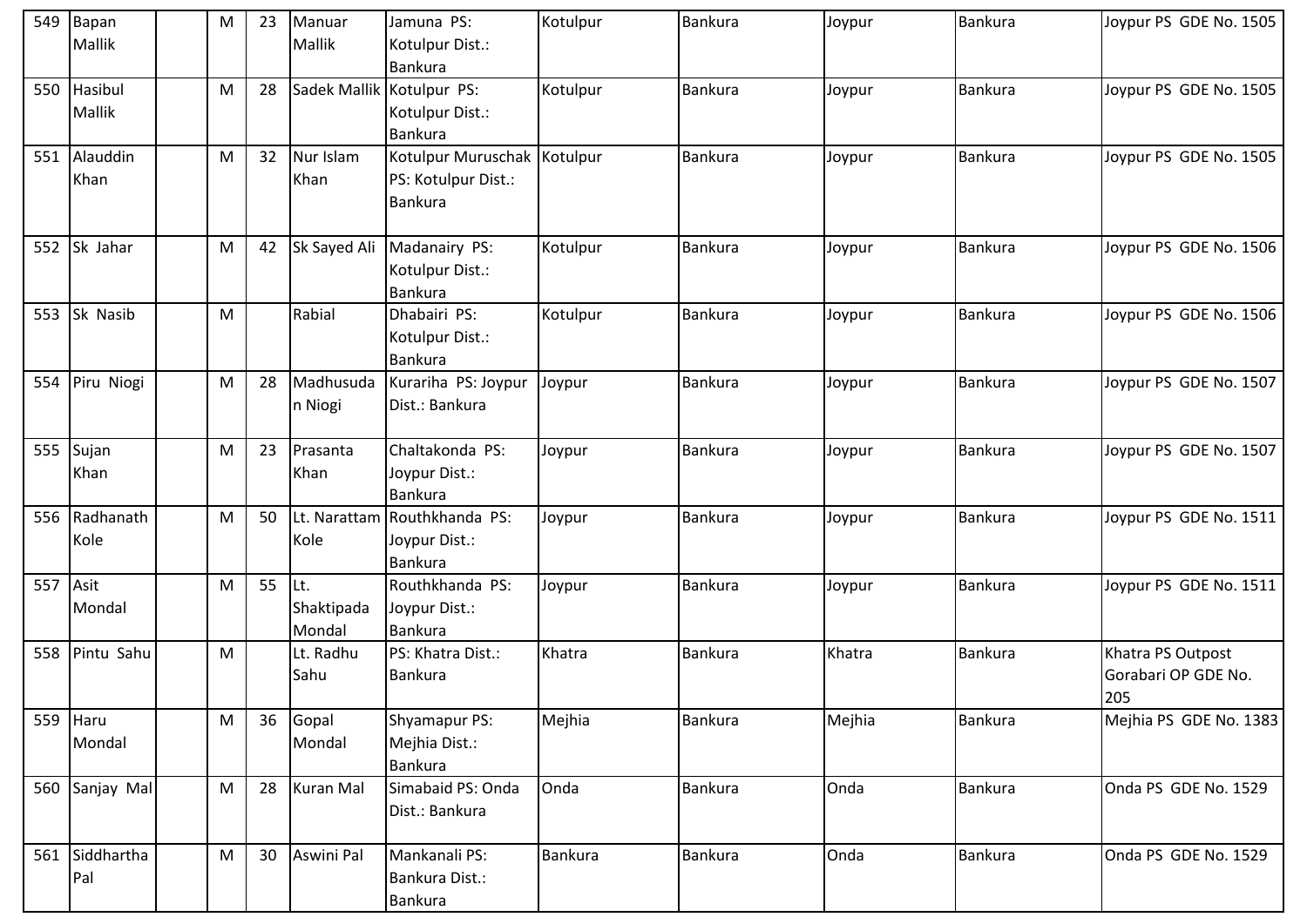| 562 | Sanjay Das    | M | 25 | Santosh Das      | Mankanali PS:                    | <b>Bankura</b> | Bankura        | Onda       | Bankura        | Onda PS GDE No. 1529  |
|-----|---------------|---|----|------------------|----------------------------------|----------------|----------------|------------|----------------|-----------------------|
|     |               |   |    |                  | Bankura Dist.:                   |                |                |            |                |                       |
|     |               |   |    |                  | Bankura                          |                |                |            |                |                       |
| 563 | Jiban Roy     | M | 20 | <b>Tapan Roy</b> | Chhgulia PS: Onda                | Onda           | <b>Bankura</b> | Onda       | <b>Bankura</b> | Onda PS GDE No. 1530  |
|     |               |   |    |                  | Dist.: Bankura                   |                |                |            |                |                       |
| 564 | Sovan         | M | 25 |                  | Bibekananda Ramsagar PS: Onda    | Onda           | Bankura        | Onda       | Bankura        | Onda PS GDE No. 1540  |
|     | Ghosh         |   |    | Ghosh            | Dist.: Bankura                   |                |                |            |                |                       |
| 565 | Avijit Sen    | M | 32 | Sunil Sen        | Singhati PS: Onda                | Onda           | Bankura        | Onda       | Bankura        | Onda PS GDE No. 1540  |
|     |               |   |    |                  | Dist.: Bankura                   |                |                |            |                |                       |
| 566 | Prasenjit     | M | 30 | Rohit Gorai      | Singhati PS: Onda                | Onda           | <b>Bankura</b> | Onda       | <b>Bankura</b> | Onda PS GDE No. 1540  |
|     | Gorai         |   |    |                  | Dist.: Bankura                   |                |                |            |                |                       |
| 567 | Madhab        | M | 28 | Gokul Bauri      | Bhagabanbati PS:                 | Onda           | <b>Bankura</b> | Onda       | <b>Bankura</b> | Onda PS GDE No. 466   |
|     | <b>Bauri</b>  |   |    |                  | Onda Dist.: Bankura              |                |                |            |                |                       |
|     |               |   |    |                  |                                  |                |                |            |                |                       |
| 568 | Srimanta      | M | 26 |                  | Bnaba Bagdi Balsi PS: Patrasayar | Patrasayar     | <b>Bankura</b> | Patrasayar | <b>Bankura</b> | Patrasayar PS GDE No. |
|     | Bagdi         |   |    |                  | Dist.: Bankura                   |                |                |            |                | 1457                  |
|     |               |   |    |                  |                                  |                |                |            |                |                       |
| 569 | Utpal         | M | 22 | Lt Swapan        | Krishnabati PS:                  | Patrasayar     | Bankura        | Patrasayar | <b>Bankura</b> | Patrasayar PS GDE No. |
|     | Bagdi         |   |    | <b>Bagdi</b>     | Patrasayar Dist.:                |                |                |            |                | 1457                  |
|     |               |   |    |                  | <b>Bankura</b>                   |                |                |            |                |                       |
| 570 | Jiban         | M | 37 | Dasarath         | Ptrasayer PS:                    | Patrasayar     | Bankura        | Patrasayar | <b>Bankura</b> | Patrasayar PS GDE No. |
|     | Bairagyi      |   |    | <b>Bairagi</b>   | Patrasayar Dist.:                |                |                |            |                | 1458                  |
|     |               |   |    |                  | <b>Bankura</b>                   |                |                |            |                |                       |
| 571 | Samir         | M | 28 | Guiram           | Patrasyer PS:                    | Patrasayar     | Bankura        | Patrasayar | <b>Bankura</b> | Patrasayar PS GDE No. |
|     | <b>Ruidas</b> |   |    | Ruidas           | Patrasayar Dist.:                |                |                |            |                | 1458                  |
|     |               |   |    |                  | <b>Bankura</b>                   |                |                |            |                |                       |
| 572 | Puspendu      | M | 24 | Uday             | Balsi PS: Patrasayar             | Patrasayar     | <b>Bankura</b> | Patrasayar | <b>Bankura</b> | Patrasayar PS GDE No. |
|     | Banerjee      |   |    | Banerjee         | Dist.: Bankura                   |                |                |            |                | 1458                  |
|     |               |   |    |                  |                                  |                |                |            |                |                       |
|     | 573 Laxmi     | M | 40 | Lt Gopal         | Danna PS:                        | Patrasayar     | Bankura        | Patrasayar | <b>Bankura</b> | Patrasayar PS GDE No. |
|     | Narayan       |   |    | Mete             | Patrasayar Dist.:                |                |                |            |                | 1458                  |
|     | Mete          |   |    |                  | <b>Bankura</b>                   |                |                |            |                |                       |
| 574 | Goutam        | M | 47 | Lt Rammoy        | Nbsan PS: Patrasayar Patrasayar  |                | Bankura        | Patrasayar | Bankura        | Patrasayar PS GDE No. |
|     | Durary        |   |    | Duary            | Dist.: Bankura                   |                |                |            |                | 1458                  |
| 575 | Goutm         | M | 30 | Dulal Lohar      | Kakatia PS:                      | Patrasayar     | <b>Bankura</b> | Patrasayar | <b>Bankura</b> | Patrasayar PS GDE No. |
|     | Lohar         |   |    |                  | Patrasayar Dist.:                |                |                |            |                | 1458                  |
|     |               |   |    |                  | Bankura                          |                |                |            |                |                       |
|     |               |   |    |                  |                                  |                |                |            |                |                       |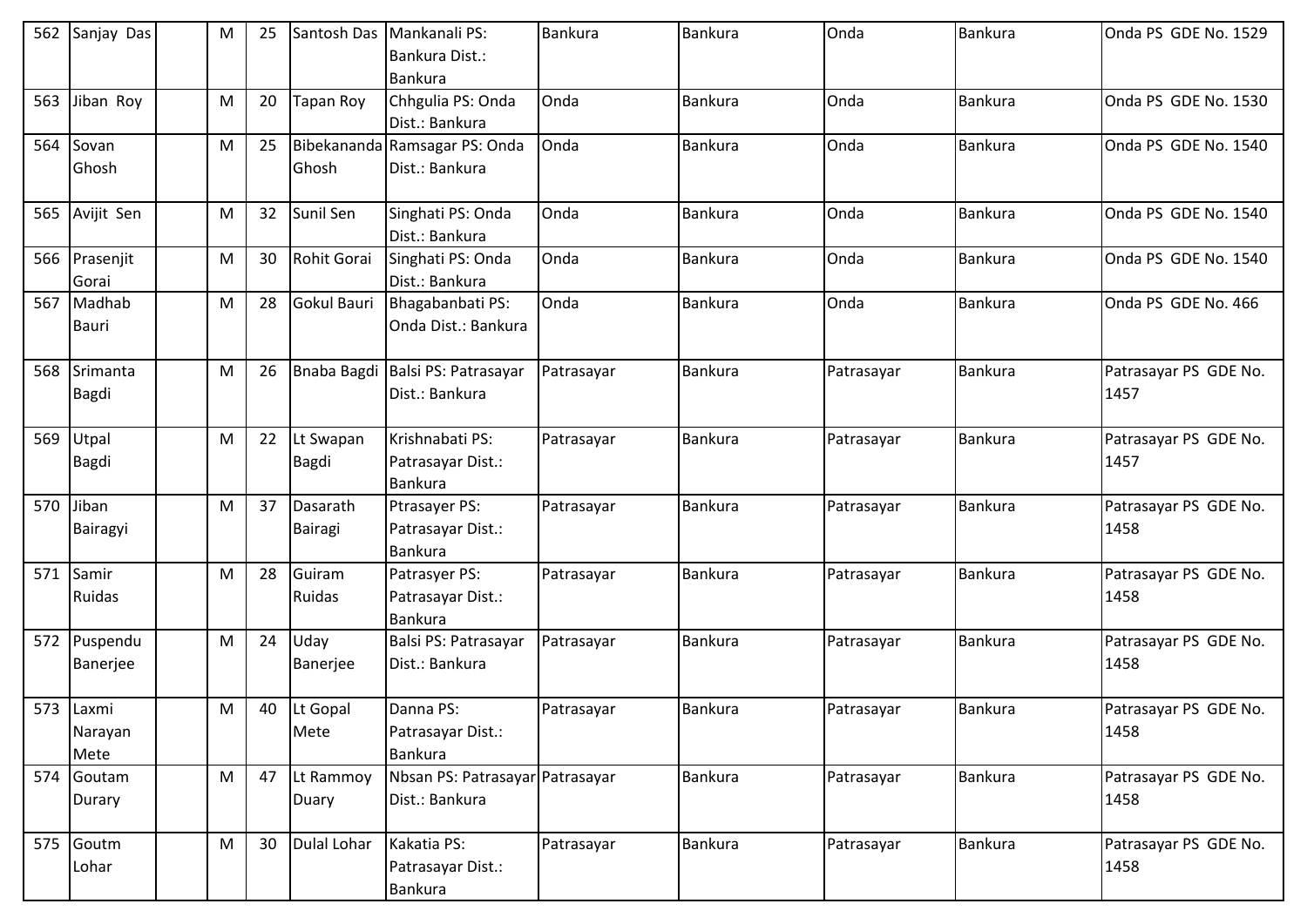| 576 | Tnmoy<br>Bagdi                 | M | 36 | Lt Snti Bgadi              | Rdhanagar PS:<br>Patrasayar Dist.:<br>Bankura           | Patrasayar | <b>Bankura</b> | Patrasayar | <b>Bankura</b> | Patrasayar PS GDE No.<br>1459 |
|-----|--------------------------------|---|----|----------------------------|---------------------------------------------------------|------------|----------------|------------|----------------|-------------------------------|
| 577 | Chautu<br><b>Bgdi</b>          | М | 24 | Lt Hrdhn<br><b>Bagdi</b>   | Balsi PS: Patrasayar<br>Dist.: Bankura                  | Patrasayar | <b>Bankura</b> | Patrasayar | <b>Bankura</b> | Patrasayar PS GDE No.<br>1459 |
| 578 | Sukumr<br>Bagdi                | M | 31 | Nepal Bagdi                | Radhanagar PS:<br>Patrasayar Dist.:<br>Bankura          | Patrasayar | <b>Bankura</b> | Patrasayar | <b>Bankura</b> | Patrasayar PS GDE No.<br>1461 |
| 579 | Haru Pakra                     | M | 32 | Manmohan<br>Pakra          | <b>Balarampur PS:</b><br>Patrasayar Dist.:<br>Bankura   | Patrasayar | Bankura        | Patrasayar | <b>Bankura</b> | Patrasayar PS GDE No.<br>1464 |
| 580 | Piru Bagdi                     | M | 50 | Lt Jangal<br>Bagdi         | Nandur PS:<br>Patrasayar Dist.:<br>Bankura              | Patrasayar | <b>Bankura</b> | Patrasayar | <b>Bankura</b> | Patrasayar PS GDE No.<br>1463 |
| 581 | Baren<br>Lohar                 | M | 35 |                            | Lt Rabi Lohar PS: Patrasayar Dist.:<br><b>Bankura</b>   | Patrasayar | Bankura        | Patrasayar | Bankura        | Patrasayar PS GDE No.<br>1463 |
| 582 | Tapas<br>Lohar                 | M | 27 | Sambhu<br>Lohar            | <b>Blarampur PS:</b><br>Patrasayar Dist.:<br>Bankura    | Patrasayar | <b>Bankura</b> | Patrasayar | Bankura        | Patrasayar PS GDE No.<br>1463 |
| 583 | Patik<br>Lohar                 | M | 22 | Durga Lohar                | <b>Balarampur PS:</b><br>Patrasayar Dist.:<br>Bankura   | Patrasayar | <b>Bankura</b> | Patrasayar | Bankura        | Patrasayar PS GDE No.<br>1463 |
| 584 | <b>Bholnth</b><br><b>Bagdi</b> | M | 20 | Dilip Bagdi                | Rampur PS:<br>Patrasayar Dist.:<br>Bankura              | Patrasayar | Bankura        | Patrasayar | <b>Bankura</b> | Patrasayar PS GDE No.<br>1464 |
| 585 | Laxman<br><b>Bagdi</b>         | M | 23 | Lt Sukumar<br><b>Bagdi</b> | Rampur PS:<br>Patrasayar Dist.:<br>Bankura              | Patrasayar | <b>Bankura</b> | Patrasayar | <b>Bankura</b> | Patrasayar PS GDE No.<br>1464 |
| 586 | <b>Bishnu</b><br>Bagdi         | М | 19 | Bhabani<br>Bagdi           | <b>Rmpur PS:</b><br>Patrasayar Dist.:<br><b>Bankura</b> | Patrasayar | <b>Bankura</b> | Patrasayar | <b>Bankura</b> | Patrasayar PS GDE No.<br>1464 |
| 587 | Mritunjoy<br><b>Bagdi</b>      | M | 28 | Sukumar<br>Bagdi           | Bmira PS: Patrasayar Patrasayar<br>Dist.: Bankura       |            | Bankura        | Patrasayar | <b>Bankura</b> | Patrasayar PS GDE No.<br>1469 |
| 588 | Nilu Bagdi                     | M | 23 | Panchanan<br><b>Bagdi</b>  | <b>Bamira PS:</b><br>Patrasayar Dist.:<br>Bankura       | Patrasayar | Bankura        | Patrasayar | Bankura        | Patrasayar PS GDE No.<br>1469 |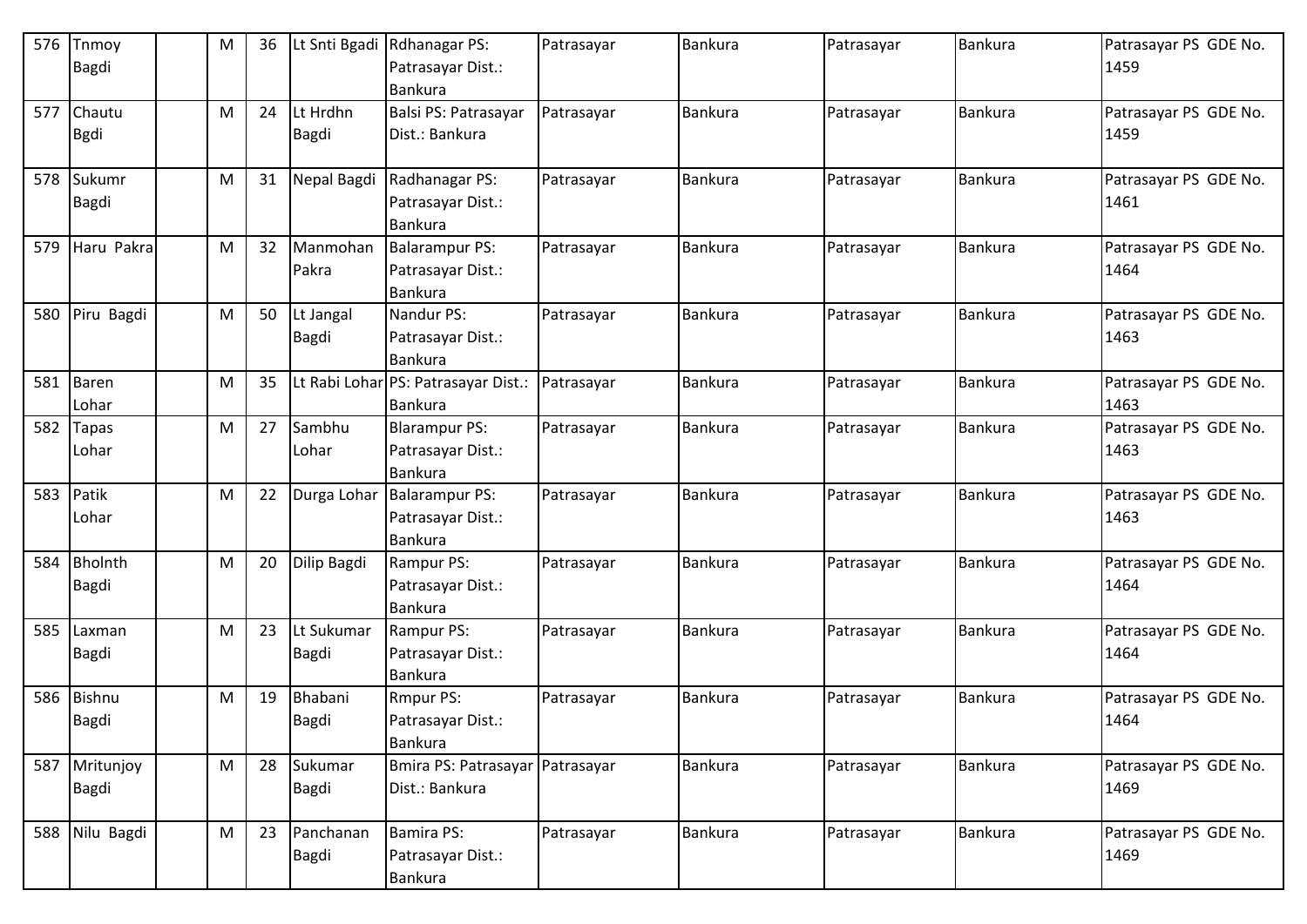| 589 | Supravat<br>Chowdhury      | M | 18       | Choudhary                 | Dharmendra Kelepara PS: Raipur<br>Dist.: Bankura                  | Raipur    | <b>Bankura</b>             | Raipur    | Bankura        | Raipur PS GDE No. 1136       |
|-----|----------------------------|---|----------|---------------------------|-------------------------------------------------------------------|-----------|----------------------------|-----------|----------------|------------------------------|
| 590 | Amalendu<br>Mahapatra      | M | 38       | Bhalanath<br>Mahapatra    | Mandalkuli PS:<br>Raipur Dist.: Bankura                           | Raipur    | <b>Bankura</b>             | Raipur    | <b>Bankura</b> | Raipur PS GDE No. 1136       |
| 591 | Harisankar<br>Majhi        | M | 45       | Lt. Nakul<br>Majhi        | Akkhuta PS:<br>Ranibandh Dist.:<br><b>Bankura</b>                 | Ranibandh | <b>Bankura</b>             | Ranibandh | Bankura        | Ranibandh PS GDE No.<br>1264 |
| 592 | Samar<br>Mondal            | M | 33       | <b>Dipak</b><br>Mondal    | Ituri PS: Saltora Dist.: Saltora<br><b>Bankura</b>                |           | <b>Bankura</b>             | Saltora   | <b>Bankura</b> | Saltora PS GDE No. 1573      |
| 593 | Rakhahari<br>Maji          | M | 41       | Lt.subal<br>Ch.maji       | Ituri PS: Saltora Dist.: Saltora<br><b>Bankura</b>                |           | <b>Bankura</b>             | Saltora   | Bankura        | Saltora PS GDE No. 1573      |
| 594 | Raghu<br>Ruidas            | M | 26       |                           | Bagal Ruidas   Kasihir PS: Saltora<br>Dist.: Bankura              | Saltora   | <b>Bankura</b>             | Saltora   | Bankura        | Saltora PS GDE No. 1573      |
| 595 | Sanjoy Pal                 | M | 27       | <b>Bibek Pal</b>          | Tiluri PS: Saltora<br>Dist.: Bankura                              | Saltora   | <b>Bankura</b>             | Saltora   | Bankura        | Saltora PS GDE No. 1573      |
| 596 | Rajat<br>Lohar             | M | 30       | Ahibhusan<br>Lohar        | Dolderia PS:<br>Simlapal Dist.:<br><b>Bankura</b>                 | Simlapal  | Bankura                    | Simlapal  | <b>Bankura</b> | Simlapal PS GDE No.<br>1402  |
| 597 | Krishnapad<br>a Murmu      | M | 59       | Murmu                     | Lt. Baneswar Keshia PS: Goaltore<br>Dist.: Paschim<br>Mednipore   | Goaltore  | Paschim Mednipore Simlapal |           | Bankura        | Simlapal PS GDE No.<br>1402  |
| 598 | Safiyan<br>Rahaman<br>Khan | M | 1402 Lt. | Helajuddin<br>Khan        | Dogeria PS: Simlapal Simlapal<br>Dist.: Bankura                   |           | Bankura                    | Simlapal  | Bankura        | Simlapal PS GDE No.<br>1402  |
| 599 | Jhulan Kar<br>Modak        | M | 20       | Rabi Kar<br>Modak         | Taldangra<br>Mastarpara PS:<br>Taldangra Dist.:<br><b>Bankura</b> | Taldangra | <b>Bankura</b>             | Simlapal  | <b>Bankura</b> | Simlapal PS GDE No.<br>1403  |
| 600 | Sanjoy<br>Maji             | M | 18       | lLt.<br>Dhananjoy<br>Maji | Taldangra Majipara<br>PS: Taldangra Dist.:<br><b>Bankura</b>      | Taldangra | Bankura                    | Simlapal  | Bankura        | Simlapal PS GDE No.<br>1403  |
| 601 | Anuj Layek                 | M | 18       | Tarun Layek               | Taldangra Layekpara<br>PS: Taldangra Dist.:<br><b>Bankura</b>     | Taldangra | Bankura                    | Simlapal  | Bankura        | Simlapal PS GDE No.<br>1403  |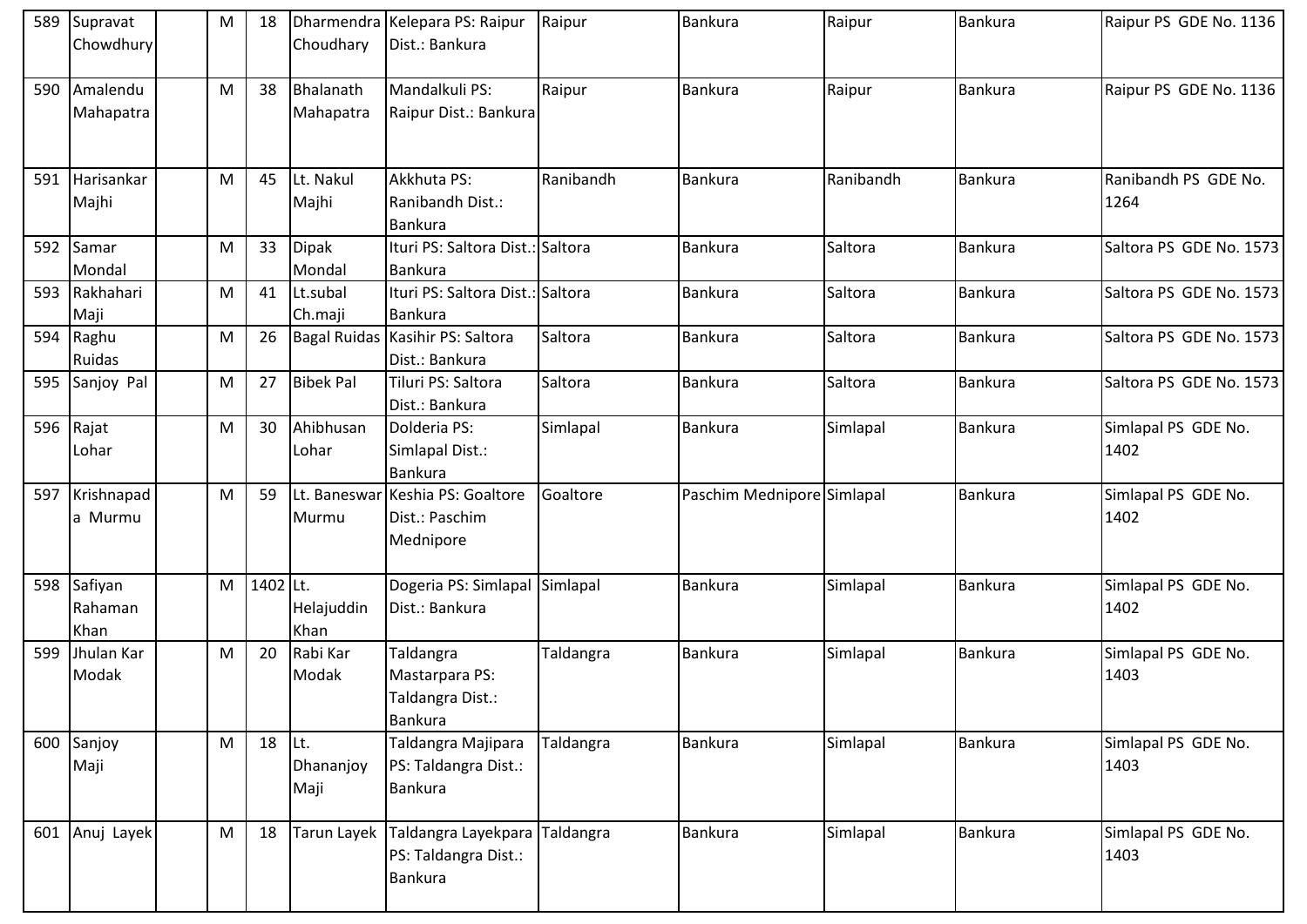| 602 | Md. Islam<br>Mandal        | M | 22 | Ajibur<br>Rahaman<br>Mandal | Punisole<br>(Upardanga) PS:<br>Onda Dist.: Bankura        | Onda      | Bankura        | Simlapal  | <b>Bankura</b> | Simlapal PS GDE No.<br>1421                         |
|-----|----------------------------|---|----|-----------------------------|-----------------------------------------------------------|-----------|----------------|-----------|----------------|-----------------------------------------------------|
| 603 | Netai Roy                  | M | 45 | <b>Heralal Roy</b>          | Pathromora PS:<br>Sonamukhi Dist.:<br><b>Bankura</b>      | Sonamukhi | Bankura        | Sonamukhi | Bankura        | Sonamukhi PS GDE No.<br>1352                        |
| 604 | Uday<br><b>Bhanu Bag</b>   | M |    | Nirmal Bag                  | <b>Golakpur PS:</b><br>Taldangra Dist.:<br><b>Bankura</b> | Taldangra | <b>Bankura</b> | Taldangra | Bankura        | Taldangra PS GDE No.<br>1248                        |
| 605 | <b>Kousick</b><br>Lohar    | M |    | Lohar                       | Radhashyam Ghola PS: Taldangra<br>Dist.: Bankura          | Taldangra | <b>Bankura</b> | Taldangra | Bankura        | Taldangra PS GDE No.<br>1248                        |
| 606 | Santanu<br>Pal             | M |    | Gorachand<br>Pal            | Ghola PS: Taldangra<br>Dist.: Bankura                     | Taldangra | <b>Bankura</b> | Taldangra | Bankura        | Taldangra PS GDE No.<br>1248                        |
| 607 | Biswajit<br>Dandapath      | M |    | Bhobotosh<br>Dandapath      | Lalbandh PS:<br>Taldangra Dist.:<br>Bankura               | Taldangra | <b>Bankura</b> | Taldangra | Bankura        | Taldangra PS GDE No.<br>1248                        |
| 608 | Soraj Panja                | M |    | Lt.<br>Jagabandhu<br>Panja  | <b>Golakpur PS:</b><br>Taldangra Dist.:<br>Bankura        | Taldangra | <b>Bankura</b> | Taldangra | <b>Bankura</b> | Taldangra PS GDE No.<br>1248                        |
| 609 | Tapan<br>Murmu             | M |    | Sambhu<br>Murmu             | Dhadkidanga PS:<br>Taldangra Dist.:<br><b>Bankura</b>     | Taldangra | <b>Bankura</b> | Taldangra | Bankura        | Taldangra PS GDE No.<br>1248                        |
| 610 | Janmaham<br>mad Khan       | M |    | Dil<br>Mahammod<br>Khan     | Rajpur PS: Taldangra<br>Dist.: Bankura                    | Taldangra | <b>Bankura</b> | Taldangra | <b>Bankura</b> | Taldangra PS GDE No.<br>1248                        |
| 611 | Sabir Ali<br>Khan          | M |    | Muslim<br>Khan              | Rajpur PS: Taldangra<br>Dist.: Bankura                    | Taldangra | Bankura        | Taldangra | <b>Bankura</b> | Taldangra PS GDE No.<br>1248                        |
| 612 | Jakir<br>Hosion<br>Mallick | M |    | Mir Hossion<br>Mallick      | Rajpur PS: Taldangra<br>Dist.: Bankura                    | Taldangra | <b>Bankura</b> | Taldangra | <b>Bankura</b> | Taldangra PS GDE No.<br>1248                        |
| 613 | Jamal<br>Uddin<br>Mallick  | M |    | Lt. Jabed Ali<br>Mallick    | Nimdanga PS:<br>Taldangra Dist.:<br><b>Bankura</b>        | Taldangra | Bankura        | Taldangra | Bankura        | Taldangra PS GDE No.<br>1248                        |
| 614 | Abhi<br>Ruidas             | M |    | Sukumar<br>Ruidas           | PS: Taldangra Dist.:<br>Bankura                           | Taldangra | Bankura        | Taldangra | Bankura        | Taldangra PS Outpost<br>Amadangra OP GDE No.<br>815 |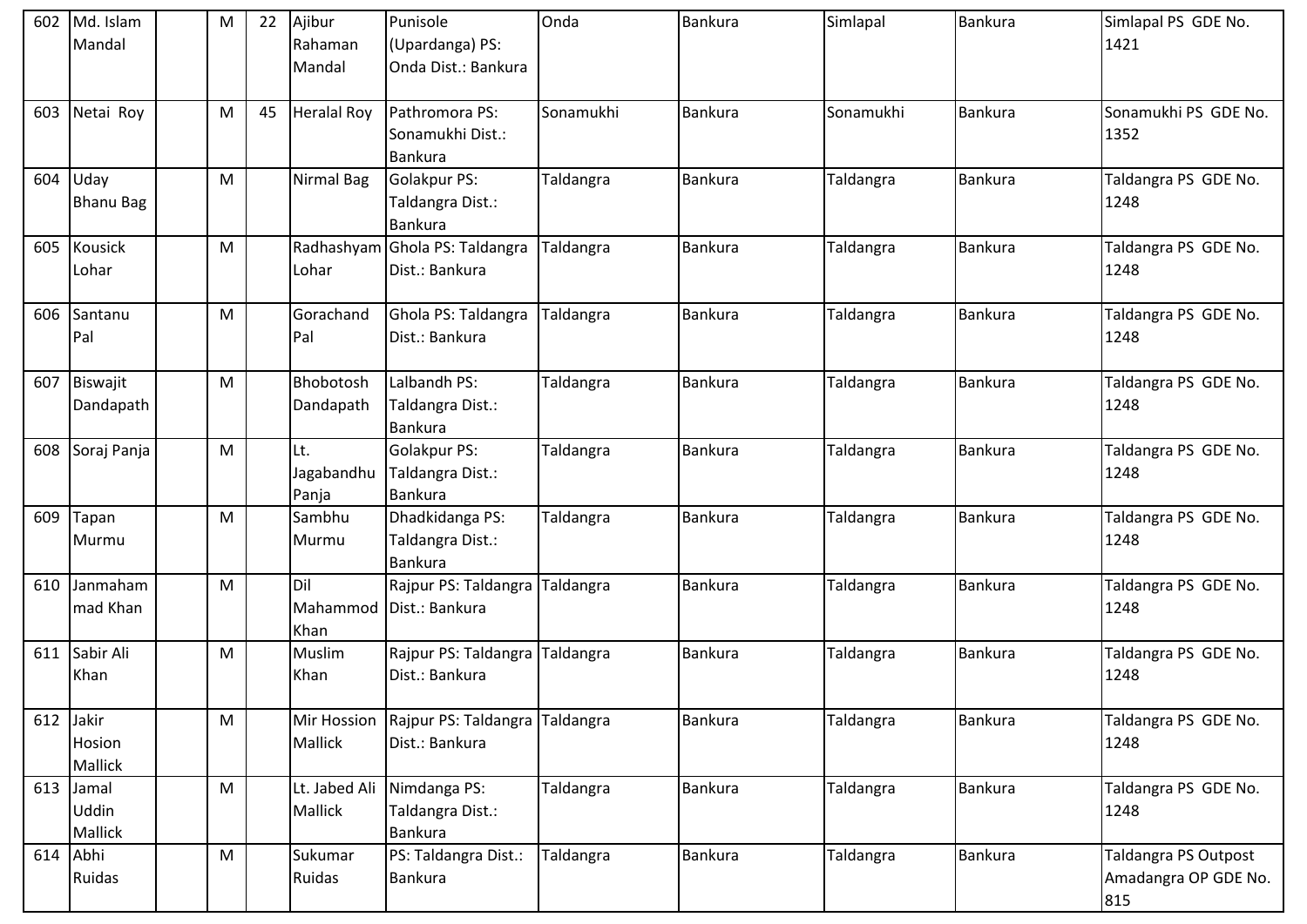| 615 | Swapan<br>Sikari | M |    |                     | Gopal Sikari Saltora PS: Taldangra Taldangra<br>Dist.: Bankura |             | Bankura        | Taldangra      | <b>Bankura</b> | <b>Taldangra PS Outpost</b><br>Amadangra OP GDE No. |
|-----|------------------|---|----|---------------------|----------------------------------------------------------------|-------------|----------------|----------------|----------------|-----------------------------------------------------|
|     |                  |   |    |                     |                                                                |             |                |                |                | 815                                                 |
| 616 | Bappa            | M |    | <b>Isril Mondal</b> | PS: Amdanga Dist.:                                             | Amdanga     | <b>Barasat</b> | Amdanga        | <b>Barasat</b> | Amdanga PS GDE No.                                  |
|     | Mondal           |   |    |                     | Barasat                                                        |             |                |                |                | 1106                                                |
| 617 | Amin             | M | 19 | Motiar              | PS: Madhyamgram                                                | Madhyamgram | Barasat        | Barasat        | <b>Barasat</b> | Barasat PS GDE No.                                  |
|     | Hossain          |   |    | Rahaman             | Dist.: Barasat                                                 |             |                |                |                | 1825                                                |
| 618 | Nazibul          | M | 30 | Sofiar              | PS: Madhyamgram                                                | Madhyamgram | <b>Barasat</b> | <b>Barasat</b> | <b>Barasat</b> | Barasat PS GDE No.                                  |
|     | Rahaman          |   |    | Rahaman             | Dist.: Barasat                                                 |             |                |                |                | 1825                                                |
| 619 | Basir            | M | 35 | Din                 | PS: Madhyamgram                                                | Madhyamgram | <b>Barasat</b> | <b>Barasat</b> | Barasat        | Barasat PS GDE No.                                  |
|     | Ahamed           |   |    | Mahammad            | Dist.: Barasat                                                 |             |                |                |                | 1825                                                |
| 620 | Subhajit         | M | 22 | Kartick             | PS: Barasat Dist.:                                             | Barasat     | Barasat        | Barasat        | <b>Barasat</b> | Barasat PS GDE No.                                  |
|     | Ghosh            |   |    | Ghosh               | <b>Barasat</b>                                                 |             |                |                |                | 1825                                                |
| 621 | Ramjan Ali       | M | 32 | Omar Ali            | PS: Barasat Dist.:                                             | Barasat     | <b>Barasat</b> | <b>Barasat</b> | <b>Barasat</b> | Barasat PS GDE No.                                  |
|     | Mondal           |   |    | Mondal              | Barasat                                                        |             |                |                |                | 1825                                                |
| 622 | Ahamed           | M | 24 | Ichak               | PS: Barasat Dist.:                                             | Barasat     | <b>Barasat</b> | Barasat        | Barasat        | Barasat PS GDE No.                                  |
|     | Mondal           |   |    | Mondal              | <b>Barasat</b>                                                 |             |                |                |                | 1825                                                |
| 623 | Md Sahid         | M | 22 | Md.                 | PS: Madhyamgram                                                | Madhyamgram | Barasat        | <b>Barasat</b> | <b>Barasat</b> | Barasat PS GDE No.                                  |
|     | Akhtar           |   |    | Moniruzzam<br>an    | Dist.: Barasat                                                 |             |                |                |                | 1825                                                |
| 624 | Farid            | M | 52 | Abdul               | Kharua Chandpur PS: Deganga                                    |             | <b>Barasat</b> | Deganga        | Barasat        | Deganga PS GDE No.                                  |
|     | Uddin            |   |    | Rasghid             | Deganga Dist.:                                                 |             |                |                |                | 1834                                                |
|     |                  |   |    |                     | <b>Barasat</b>                                                 |             |                |                |                |                                                     |
| 625 | Jakir            | M | 38 | Mostafa             | Kharua Chandpur PS: Deganga                                    |             | Barasat        | Deganga        | <b>Barasat</b> | Deganga PS GDE No.                                  |
|     | Mallick          |   |    | Mallick             | Deganga Dist.:<br><b>Barasat</b>                               |             |                |                |                | 1834                                                |
|     | 626 Rejaul       | M | 45 | Arsab               | Kharua Chandpur PS: Deganga                                    |             | <b>Barasat</b> | Deganga        | <b>Barasat</b> | Deganga PS GDE No.                                  |
|     | <b>Mallick</b>   |   |    | Mallick             | Deganga Dist.:                                                 |             |                |                |                | 1834                                                |
|     |                  |   |    |                     | Barasat                                                        |             |                |                |                |                                                     |
| 627 | Saddam           | M | 28 | Sofi Molla          | Kharua Chandpur PS: Deganga                                    |             | Barasat        | Deganga        | Barasat        | Deganga PS GDE No.                                  |
|     | Molla            |   |    |                     | Deganga Dist.:                                                 |             |                |                |                | 1834                                                |
|     |                  |   |    |                     | Barasat                                                        |             |                |                |                |                                                     |
| 628 | Naren            | M | 28 | Nakul Sardar        | Kharua Chandpur PS: Deganga                                    |             | Barasat        | Deganga        | <b>Barasat</b> | Deganga PS GDE No.                                  |
|     | Sardar           |   |    |                     | Deganga Dist.:                                                 |             |                |                |                | 1834                                                |
|     |                  |   |    |                     | Barasat                                                        |             |                |                |                |                                                     |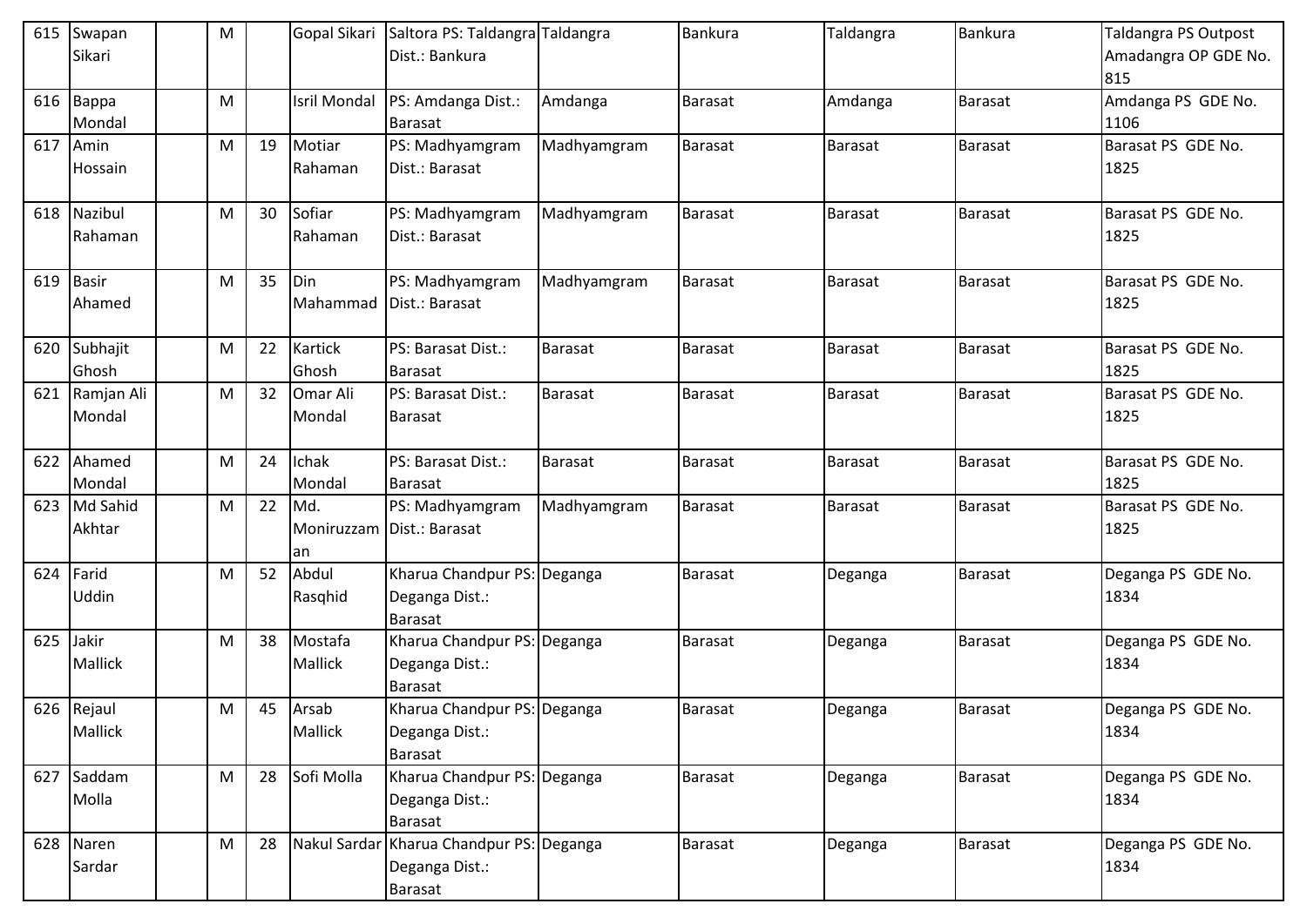| 629 | Suman Das          | M | 23 | Krishna Das            | <b>Bamangachi Station</b><br>Road PS: Duttapukur<br>Dist.: Barasat | Duttapukur | <b>Barasat</b>  | Duttapukur  | Barasat        | Duttapukur PS GDE No.<br>1888  |
|-----|--------------------|---|----|------------------------|--------------------------------------------------------------------|------------|-----------------|-------------|----------------|--------------------------------|
| 630 | Debasish<br>Das    | M | 19 | Late Tapan<br>Das      | Bamangachi<br>Purbapara PS:<br>Duttapukur Dist.:<br><b>Barasat</b> | Duttapukur | <b>Barasat</b>  | Duttapukur  | Barasat        | Duttapukur PS GDE No.<br>1889  |
| 631 | Jahingir<br>Mondal | M | 19 | <b>Bisnu</b><br>Mondal | Bamangachi Purba<br>Para PS: Duttapukur<br>Dist.: Barasat          | Duttapukur | <b>Barasat</b>  | Duttapukur  | <b>Barasat</b> | Duttapukur PS GDE No.<br>1889  |
| 632 | Jakir<br>Mondal    | M | 22 | Kader<br>Mondal        | Bamangachi Purba<br>Para PS: Duttapukur<br>Dist.: Barasat          | Duttapukur | <b>Barasat</b>  | Duttapukur  | Barasat        | Duttapukur PS GDE No.<br>1889  |
| 633 | <b>Milan Das</b>   | M | 40 | Murari Das             | Kashimpur<br>Charkhara PS:<br>Duttapukur Dist.:<br><b>Barasat</b>  | Duttapukur | <b>Barasat</b>  | Duttapukur  | Barasat        | Duttapukur PS GDE No.<br>1900  |
| 634 | Rabin<br>Majumder  | M | 32 | Late Samir<br>Majumder | Digra PS:<br>Ashoknagar Dist.:<br><b>Barasat</b>                   | Ashoknagar | <b>Barasat</b>  | Duttapukur  | <b>Barasat</b> | Duttapukur PS GDE No.<br>1900  |
| 635 | Amon Kr<br>Ghosh   | M |    | Samir Ghosh            |                                                                    |            | <b>Basirhat</b> | Gobardanga  | Barasat        | Gobardanga PS GDE No.<br>978   |
| 636 | Bikaseh<br>Ghosh   | M |    | Lt. Nepal<br>Ghosh     |                                                                    |            | Basirhat        | Gobardanga  | Barasat        | Gobardanga PS GDE No.<br>978   |
| 637 | Akshay Rao         |   | 21 | Sumit Rao              | 3 NO SRINAGAR<br><b>SUKANTA PARK, PS</b><br><b>MADHYAMGRAM</b>     |            | <b>Basirhat</b> | Madhyamgram | <b>Barasat</b> | Madhyamgram PS GDE<br>No. 2216 |
| 638 | Suraj Das          |   |    | Santosh Kr<br>Das      | 2 NO SRINAGAR, PS<br>MADHYAMGRAM                                   |            | <b>Basirhat</b> | Madhyamgram | Barasat        | Madhyamgram PS GDE<br>No. 2216 |
| 639 | Koushik<br>Das     |   |    | Tapan Das              | SRINAGAR<br>DURGAMANDAP,<br>SHIBTALA, PS<br>MADHYAMGRAM            |            | Basirhat        | Madhyamgram | <b>Barasat</b> | Madhyamgram PS GDE<br>No. 2216 |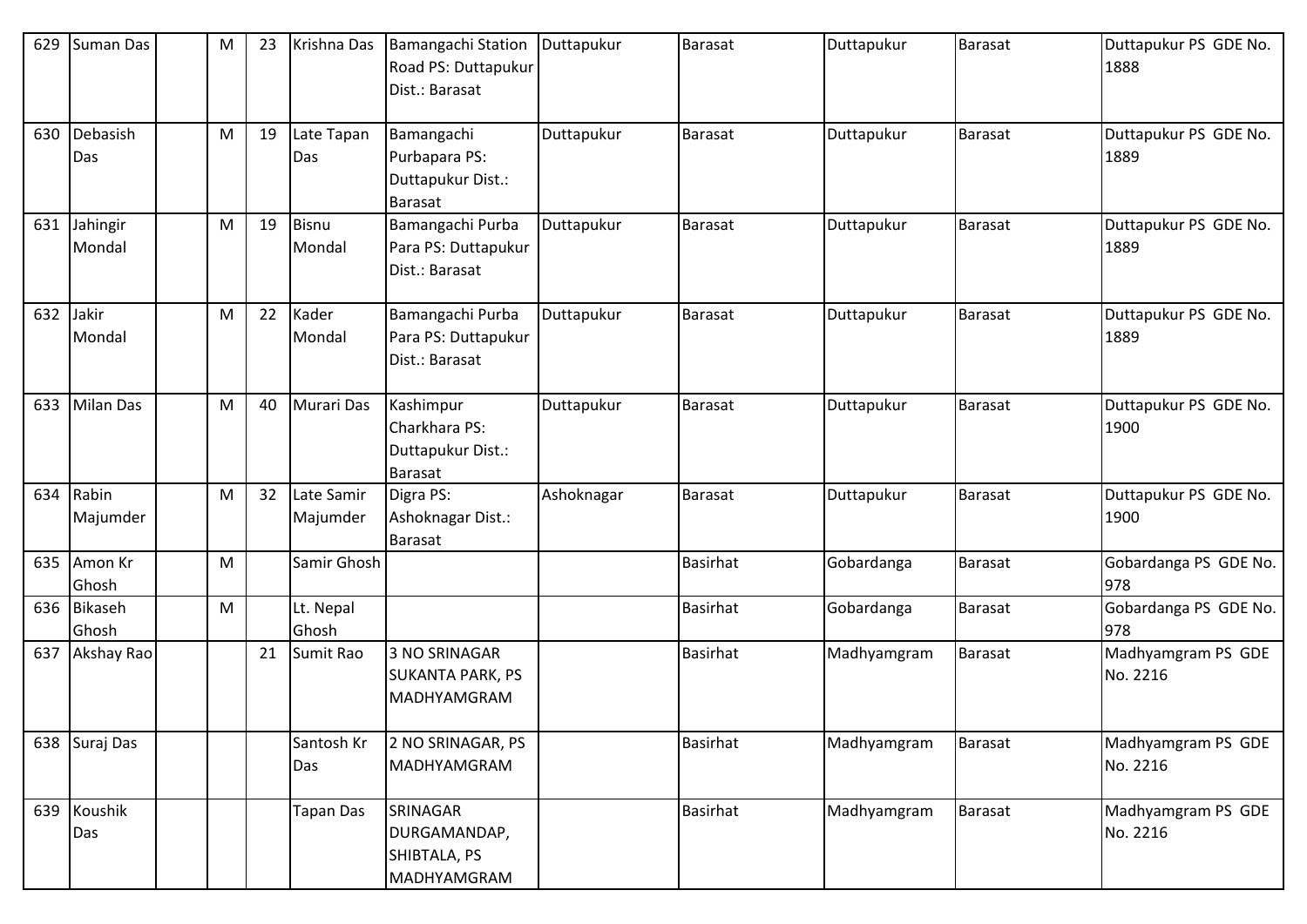| 640    | <b>Milan Paul</b> |   |    | Sushil Paul   | PATULI SHIBTALA,            |       | <b>Basirhat</b> | Madhyamgram | <b>Barasat</b> | Madhyamgram PS GDE    |
|--------|-------------------|---|----|---------------|-----------------------------|-------|-----------------|-------------|----------------|-----------------------|
|        |                   |   |    |               | PO ABDALPUR, PS             |       |                 |             |                | No. 2216              |
|        |                   |   |    |               | MADHYAMGRAM                 |       |                 |             |                |                       |
| 641    | Sanat             |   |    | Ananta        | PATULI SHIBTALA,            |       | <b>Basirhat</b> | Madhyamgram | Barasat        | Madhyamgram PS GDE    |
|        | Mondal            |   |    | Mondal        | PO ABDALPUR, PS             |       |                 |             |                | No. 2216              |
|        |                   |   |    |               | MADHYAMGRAM                 |       |                 |             |                |                       |
| 642    | Gopal             |   | 30 | Nepal         | <b>BANSPOLE, PO</b>         |       | <b>Basirhat</b> | Madhyamgram | <b>Barasat</b> | Madhyamgram PS GDE    |
|        | <b>Biswas</b>     |   |    | <b>Biswas</b> | <b>ABDALPUR, PS</b>         |       |                 |             |                | No. 2216              |
|        |                   |   |    |               | MADHYAMGRAM                 |       |                 |             |                |                       |
| 643    | Ramen Das         |   |    | Sunil Das     | PATULI SHIBTALA,            |       | <b>Basirhat</b> | Madhyamgram | <b>Barasat</b> | Madhyamgram PS GDE    |
|        |                   |   |    |               | PO ABDALPUR, PS             |       |                 |             |                | No. 2216              |
|        |                   |   |    |               | <b>MADYAMGRAM</b>           |       |                 |             |                |                       |
| 644    | Pradip            |   |    | Lt. Binod     | 2 No Debigarh, PS           |       | Basirhat        | Madhyamgram | Barasat        | Madhyamgram PS GDE    |
|        | Yadav             |   |    | Yadav         | Madhyamgram                 |       |                 |             |                | No. 2216              |
| 645    | Argha Saha        |   |    | Pradyumna     | Hridaypur Rishi             |       | <b>Basirhat</b> | Madhyamgram | Barasat        | Madhyamgram PS GDE    |
|        |                   |   |    | Saha          | Bankim Sarani, PS           |       |                 |             |                | No. 2216              |
|        |                   |   |    |               | <b>Barasat</b>              |       |                 |             |                |                       |
| 646    | Arpan             |   |    | Ashok         | Nabapally, boyes            |       | <b>Basirhat</b> | Madhyamgram | Barasat        | Madhyamgram PS GDE    |
|        | Ghosh             |   |    | Ghosh         | school, PS Barasat.         |       |                 |             |                | No. 2216              |
|        |                   |   |    |               |                             |       |                 |             |                |                       |
| 647    | Sanjay            |   |    | Lt. Swapan    | 2 No Debigarh, PS           |       | <b>Basirhat</b> | Madhyamgram | <b>Barasat</b> | Madhyamgram PS GDE    |
|        | Mondal            |   |    | Mondal        | Madhyamgram.                |       |                 |             |                | No. 2216              |
| 648    | Ajgar Ali         |   | 45 | Subid Ali     | Vill+PO- Matiagacha,        |       | <b>Basirhat</b> | Madhyamgram | Barasat        | Madhyamgram PS GDE    |
|        | Molla             |   |    | Molla         | PS- Rajarhat, Dist.-        |       |                 |             |                | No. 2196              |
|        |                   |   |    |               | North 24                    |       |                 |             |                |                       |
|        |                   |   |    |               |                             |       |                 |             |                |                       |
| 649    | Abdul Ali         |   |    | Aftar Ali     | Manikpur PS: Sasan          | Sasan | <b>Barasat</b>  | Sasan       | Barasat        | Sasan PS GDE No. 1238 |
|        |                   |   |    |               | Dist.: Barasat              |       |                 |             |                |                       |
|        |                   |   |    |               |                             |       |                 |             |                |                       |
| 650    | Tousif Ali        | M |    | Akbar Ali     | Dadpur PS: Sasan            | Sasan | <b>Barasat</b>  | Sasan       | <b>Barasat</b> | Sasan PS GDE No. 1238 |
|        |                   |   |    |               | Dist.: Barasat              |       |                 |             |                |                       |
|        | 651 Prosenjit     | M |    | Radhu         | Sethpur PS: Deganga Deganga |       | <b>Barasat</b>  | Sasan       | <b>Barasat</b> | Sasan PS GDE No. 1238 |
|        | Mondal            |   |    | Mondal        | Dist.: Barasat              |       |                 |             |                |                       |
|        |                   |   |    |               |                             |       |                 |             |                |                       |
|        | 652 Jhantu        | M |    | Lt Hazari     | Bada Uttarpara PS:          | Sasan | <b>Barasat</b>  | Sasan       | <b>Barasat</b> | Sasan PS GDE No. 1238 |
|        | <b>Barik</b>      |   |    | <b>Barik</b>  | Sasan Dist.: Barasat        |       |                 |             |                |                       |
|        |                   |   |    |               |                             |       |                 |             |                |                       |
| 653 Sk |                   | M |    | Sk Aktar Ali  | Iswaripur                   |       | Basirhat        | Sasan       | <b>Barasat</b> | Sasan PS GDE No. 1238 |
|        | Salauddin         |   |    |               |                             |       |                 |             |                |                       |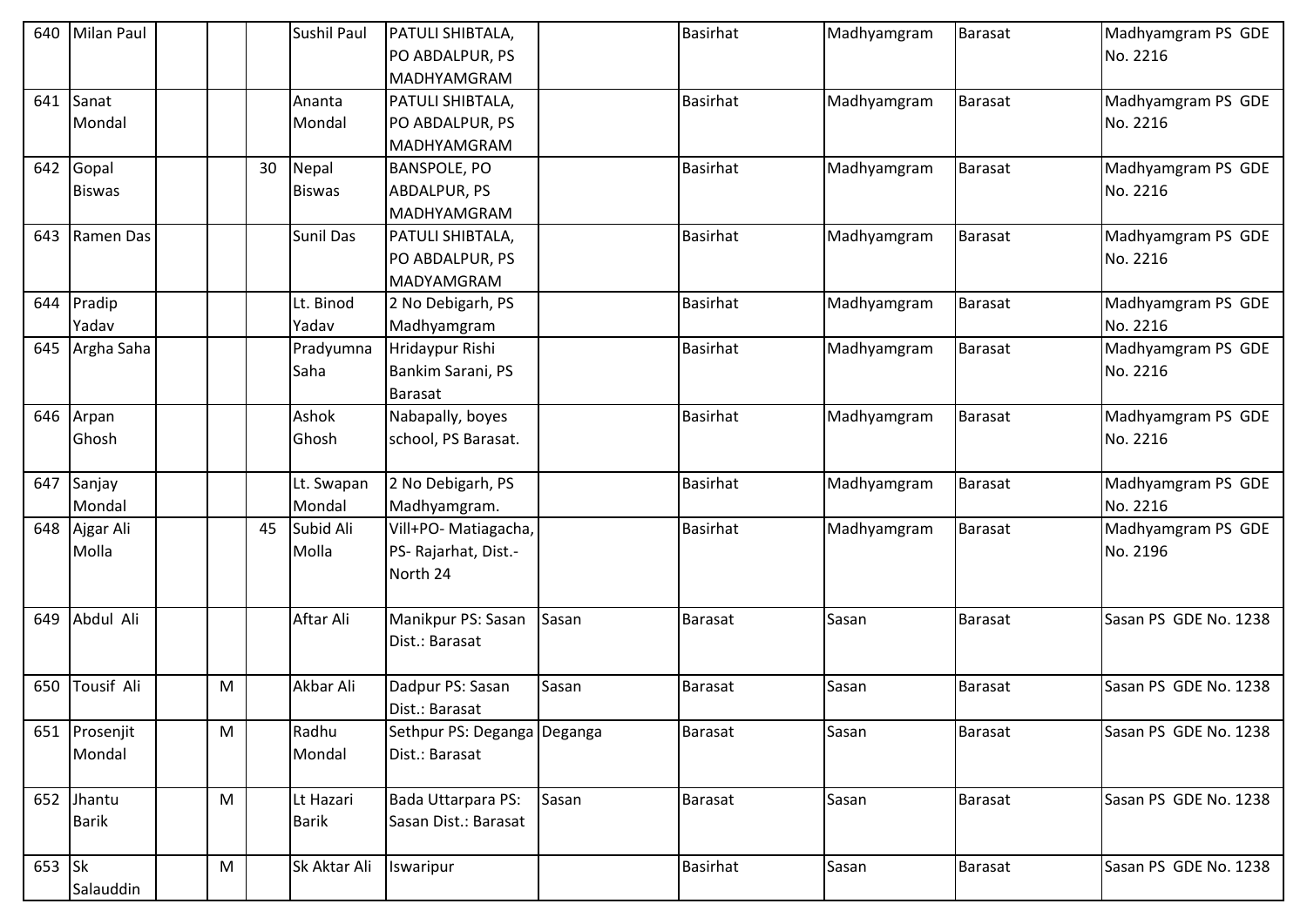| 654 | Nasir Ali          |      | M |    | Lt Ajgar Ali               | Iswaripur                                                                                       |          | <b>Basirhat</b>                              | Sasan   | <b>Barasat</b>                               | Sasan PS GDE No. 1238      |
|-----|--------------------|------|---|----|----------------------------|-------------------------------------------------------------------------------------------------|----------|----------------------------------------------|---------|----------------------------------------------|----------------------------|
| 655 | Abdul Raja         |      | M |    | Lt Abdul<br>Rasid          | Patulia                                                                                         |          | Basirhat                                     | Sasan   | Barasat                                      | Sasan PS GDE No. 1238      |
| 656 | Sahil Gazi         |      |   |    | Siraj Gazi                 |                                                                                                 |          | <b>Basirhat</b>                              | Nimta   | <b>Barrackpore Police</b><br>Commissionerate | Nimta PS GDE No. 1503      |
| 657 | Pradip<br>Saha     |      |   |    | Dinesh Saha                |                                                                                                 |          | <b>Basirhat</b>                              | Nimta   | Barrackpore Police<br>Commissionerate        | Nimta PS GDE No. 1503      |
| 658 | Surajit Das        |      |   |    | Sanatan Das                |                                                                                                 |          | <b>Basirhat</b>                              | Nimta   | <b>Barrackpore Police</b><br>Commissionerate | Nimta PS GDE No. 1503      |
| 659 | Azhar<br>Khan      | Anar | M | 22 | Lt. Riyaz<br>Khan          | PS: Titagarh Dist.:<br><b>Barrackpore Police</b><br>Commissionerate                             | Titagarh | <b>Barrackpore Police</b><br>Commissionerate | Noapara | <b>Barrackpore Police</b><br>Commissionerate | Noapara PS GDE No.<br>1542 |
| 660 | Rajib<br>Waris     |      | M | 22 | Aslam Ali                  | PS: Titagarh Dist.:<br><b>Barrackpore Police</b><br>Commissionerate                             | Titagarh | Barrackpore Police<br>Commissionerate        | Noapara | <b>Barrackpore Police</b><br>Commissionerate | Noapara PS GDE No.<br>1542 |
| 661 | Md<br>Ateeque      |      | M |    | S/o Md.<br>Mustafa         | PS: Titagarh Dist.:<br><b>Barrackpore Police</b><br>Commissionerate                             | Titagarh | <b>Barrackpore Police</b><br>Commissionerate | Noapara | <b>Barrackpore Police</b><br>Commissionerate | Noapara PS GDE No.<br>1542 |
| 662 | Asraf Raja         |      | M |    | S/o Lt.<br>Mehmood<br>Raja | PS: Titagarh Dist.:<br><b>Barrackpore Police</b><br>Commissionerate                             | Titagarh | <b>Barrackpore Police</b><br>Commissionerate | Noapara | <b>Barrackpore Police</b><br>Commissionerate | Noapara PS GDE No.<br>1542 |
| 663 | Reyaz<br>Qureshi   |      | M | 22 | S/o Sharif<br>Qureshi      | PS: Titagarh Dist.:<br><b>Barrackpore Police</b><br>Commissionerate                             | Titagarh | <b>Barrackpore Police</b><br>Commissionerate | Noapara | <b>Barrackpore Police</b><br>Commissionerate | Noapara PS GDE No.<br>1542 |
| 664 | Somnath<br>Malakar |      | M | 19 | S/o Kanai<br>Malakar       | Chalk Kanthalia,<br>Sanat Pally PS:<br>Mohanpur Dist.:<br>Barrackpore Police<br>Commissionerate | Mohanpur | <b>Barrackpore Police</b><br>Commissionerate | Noapara | <b>Barrackpore Police</b><br>Commissionerate | Noapara PS GDE No.<br>1542 |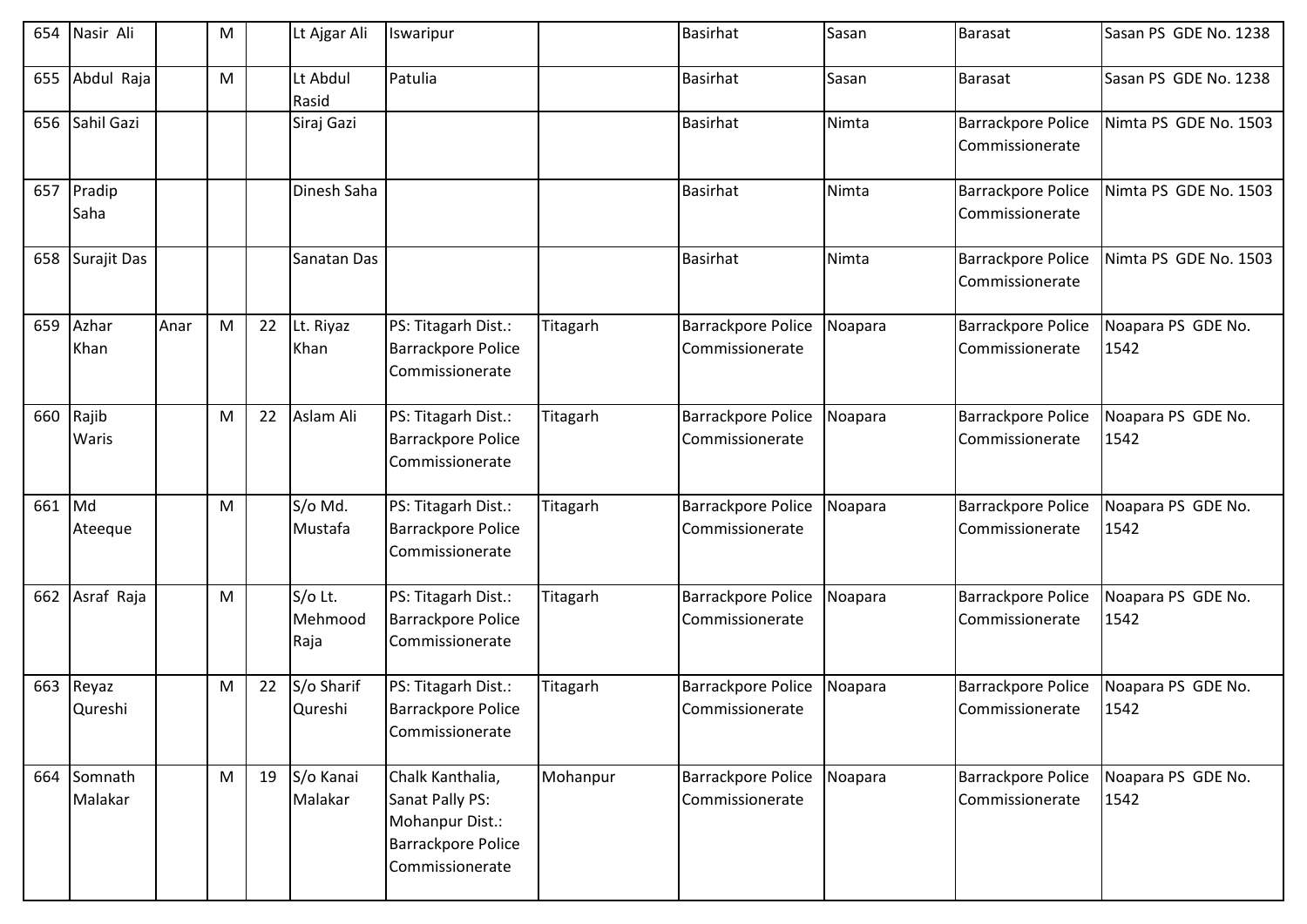| 665 | Sanat         |   |    | S/o Lt              | PS: Bakultala Dist.:                      | Bakultala         | <b>Baruipur Police</b> | <b>Bakultala</b>  | <b>Baruipur Police</b> | Bakultala PS GDE No.     |
|-----|---------------|---|----|---------------------|-------------------------------------------|-------------------|------------------------|-------------------|------------------------|--------------------------|
|     | Sardar (41)   |   |    | Shibopada           | <b>Baruipur Police</b>                    |                   | <b>District</b>        |                   | <b>District</b>        | 1288                     |
|     |               |   |    | Sardar              | <b>District</b>                           |                   |                        |                   |                        |                          |
| 666 | Rabindrana    |   |    | S/olt               | PS: Bakultala Dist.:                      | Bakultala         | <b>Baruipur Police</b> | Bakultala         | <b>Baruipur Police</b> | Bakultala PS GDE No.     |
|     | th Naskar     |   |    | Muktaram            | <b>Baruipur Police</b>                    |                   | <b>District</b>        |                   | <b>District</b>        | 1288                     |
|     | (51)          |   |    | Naskar              | <b>District</b>                           |                   |                        |                   |                        |                          |
|     |               |   |    |                     |                                           |                   |                        |                   |                        |                          |
| 667 | Aptar Khan    |   |    | S/o Apchar          | PS: Bakultala Dist.:                      | <b>Bakultala</b>  | <b>Baruipur Police</b> | <b>Bakultala</b>  | <b>Baruipur Police</b> | Bakultala PS GDE No.     |
|     | (36)          |   |    | Khan                | <b>Baruipur Police</b>                    |                   | <b>District</b>        |                   | <b>District</b>        | 1288                     |
|     |               |   |    |                     | District                                  |                   |                        |                   |                        |                          |
| 668 | Rajesh        |   |    | S/O                 |                                           |                   | Basirhat               | <b>Baruipur</b>   | <b>Baruipur Police</b> | Baruipur PS GDE No.      |
|     | Halder        |   |    | Arabindu            |                                           |                   |                        |                   | <b>District</b>        | 3548                     |
|     |               |   |    | Halder              |                                           |                   |                        |                   |                        |                          |
| 669 | Somnath       |   |    | S/o Fatik           |                                           |                   | <b>Basirhat</b>        | <b>Baruipur</b>   | <b>Baruipur Police</b> | Baruipur PS GDE No.      |
|     | Halder        |   |    | Halder              |                                           |                   |                        |                   | <b>District</b>        | 3548                     |
| 670 | <b>Brajen</b> |   |    | S/o Arjun           |                                           |                   | <b>Basirhat</b>        | <b>Baruipur</b>   | <b>Baruipur Police</b> | Baruipur PS GDE No.      |
|     | Halder        |   |    | Halder              |                                           |                   |                        |                   | <b>District</b>        | 3548                     |
| 671 | Supravat      |   |    | S/o Bharat          |                                           |                   | <b>Basirhat</b>        | Baruipur          | <b>Baruipur Police</b> | Baruipur PS GDE No.      |
|     | Sardar        |   |    | Sardar              |                                           |                   |                        |                   | <b>District</b>        | 3548                     |
| 672 | Maidul        | М | 24 | Lt. Sarjed          | Aamdhora                                  |                   | <b>Basirhat</b>        | Bhangar           | <b>Baruipur Police</b> | Bhangar PS GDE No.       |
|     | Molla         |   |    | Molla               |                                           |                   |                        |                   | <b>District</b>        | 1674                     |
| 673 | Sukur Ali     | M | 22 | Kamal Molla Sonpur  |                                           |                   | <b>Basirhat</b>        | Bhangar           | <b>Baruipur Police</b> | Bhangar PS GDE No.       |
|     |               |   |    |                     |                                           |                   |                        |                   | <b>District</b>        | 1674                     |
| 674 | Sahil         | М | 18 | Suraj Sanpui Sonpur |                                           |                   | <b>Basirhat</b>        | Bhangar           | <b>Baruipur Police</b> | Bhangar PS GDE No.       |
|     | Sanpui        |   |    |                     |                                           |                   |                        |                   | <b>District</b>        | 1674                     |
| 675 | Astopada      | M | 45 | Lt Bihari           | <b>Burangar</b>                           |                   | <b>Basirhat</b>        | Bhangar           | <b>Baruipur Police</b> | Bhangar PS GDE No.       |
|     | Sardar        |   |    | Sardar              |                                           |                   |                        |                   | <b>District</b>        | 1674                     |
| 676 | Kalipada      | М | 35 | Amir Sardar         | Burangar                                  |                   | <b>Basirhat</b>        | Bhangar           | <b>Baruipur Police</b> | Bhangar PS GDE No.       |
|     | Sardar        |   |    |                     |                                           |                   |                        |                   | <b>District</b>        | 1674                     |
| 677 | Sariful Sk    | M | 32 | Nur Alam Sk         | Mirjapur PS Pukuria<br>Malda PS: Pukhuria | Pukhuria          | Malda                  | Canning           | <b>Baruipur Police</b> | Canning PS GDE No.       |
|     |               |   |    |                     | Dist.: Malda                              |                   |                        |                   | <b>District</b>        | 1539                     |
|     |               |   |    |                     |                                           |                   |                        |                   |                        |                          |
| 678 | Sashanka      | M | 35 |                     | Lt. Mritunjoy Nafarganj no-05 PS:         | Jharkhali coastal | <b>Baruipur Police</b> | Jharkhali coastal | <b>Baruipur Police</b> | Jharkhali coastal PS GDE |
|     | <b>Biswas</b> |   |    | <b>Biswas</b>       | Jharkhali coastal                         |                   | <b>District</b>        |                   | <b>District</b>        | No. 902                  |
|     |               |   |    |                     | Dist.: Baruipur Police                    |                   |                        |                   |                        |                          |
|     |               |   |    |                     | District                                  |                   |                        |                   |                        |                          |
|     |               |   |    |                     |                                           |                   |                        |                   |                        |                          |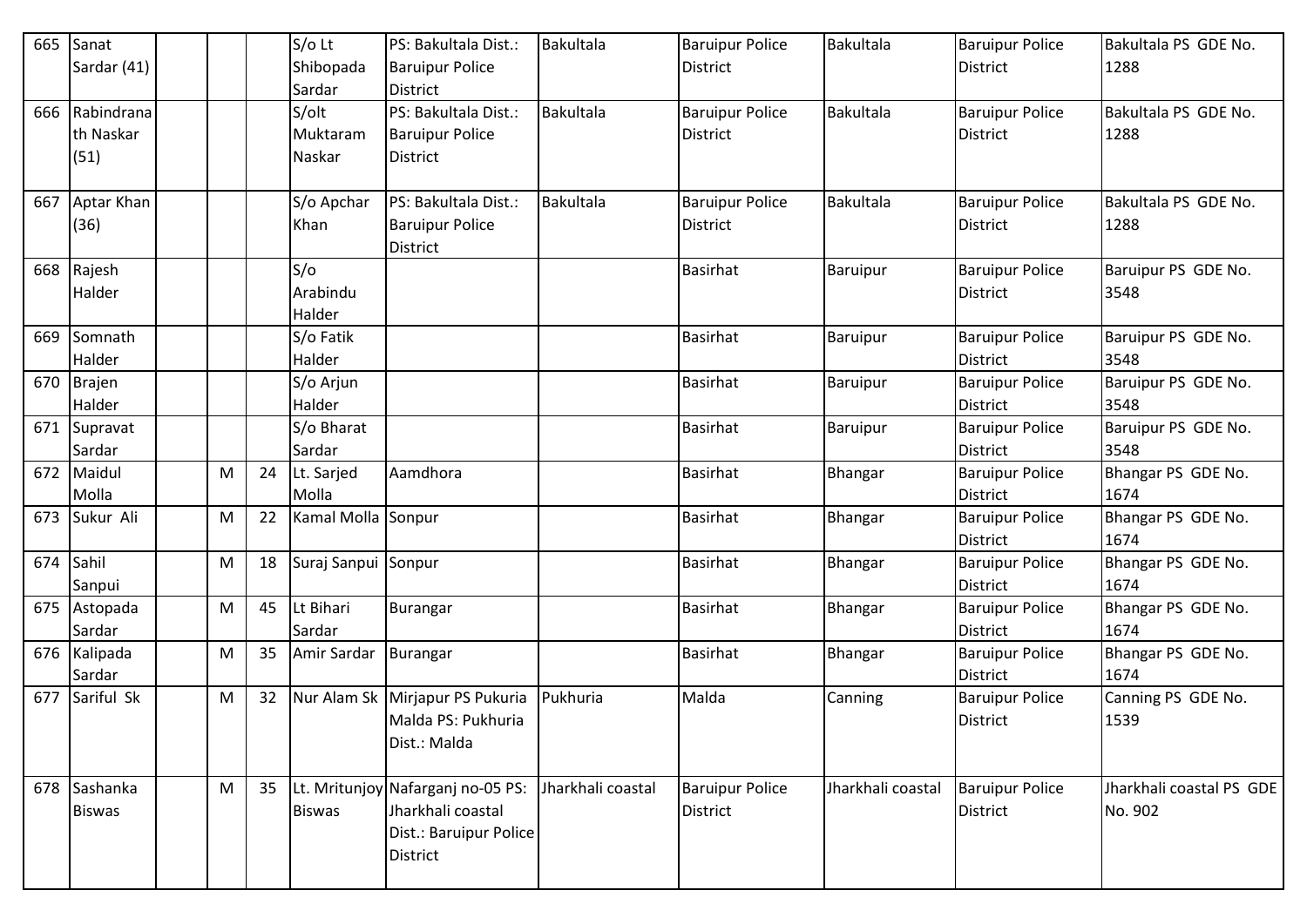| 679 | <b>Biren</b><br>Mondal | M | 47 | Lt. Sanatan<br>Mondal     | Nafarganj no-05 PS:<br>Jharkhali coastal<br>Dist.: Baruipur Police<br><b>District</b>   | Jharkhali coastal | <b>Baruipur Police</b><br><b>District</b> | Jharkhali coastal | <b>Baruipur Police</b><br><b>District</b> | Jharkhali coastal PS GDE<br>No. 902                      |
|-----|------------------------|---|----|---------------------------|-----------------------------------------------------------------------------------------|-------------------|-------------------------------------------|-------------------|-------------------------------------------|----------------------------------------------------------|
| 680 | Avijit Dey             | M | 24 | Shyamal Dey Jibantala PS: | Jibantala Dist.:<br><b>Baruipur Police</b><br><b>District</b>                           | Jibantala         | <b>Baruipur Police</b><br><b>District</b> | Jibantala         | <b>Baruipur Police</b><br><b>District</b> | Jibantala PS GDE No.<br>1093                             |
| 681 | Bapan Dey              | M | 32 | <b>Porimal Dey</b>        | Jibantala PS:<br>Jibantala Dist.:<br><b>Baruipur Police</b><br><b>District</b>          | Jibantala         | <b>Baruipur Police</b><br><b>District</b> | Jibantala         | <b>Baruipur Police</b><br><b>District</b> | Jibantala PS GDE No.<br>1093                             |
| 682 | Ganesh<br>Mridha       | M |    | Baburam<br>Mridha         | Jibantala PS:<br>Jibantala Dist.:<br><b>Baruipur Police</b><br><b>District</b>          | Jibantala         | <b>Baruipur Police</b><br><b>District</b> | Jibantala         | <b>Baruipur Police</b><br><b>District</b> | Jibantala PS GDE No.<br>1097                             |
| 683 | Hasanur<br>Molla       | M | 26 | Mojamal<br>Molla          | <b>Uttar Homra PS:</b><br>Jibantala Dist.:<br><b>Baruipur Police</b><br><b>District</b> | Jibantala         | <b>Baruipur Police</b><br><b>District</b> | Jibantala         | <b>Baruipur Police</b><br><b>District</b> | Jibantala PS GDE No.<br>1097                             |
| 684 | Tanmoy<br>Paul         | M | 21 | Tapas Paul                | Sukanta Pally PS:<br>Jibantala Dist.:<br><b>Baruipur Police</b><br><b>District</b>      | Jibantala         | <b>Baruipur Police</b><br><b>District</b> | Jibantala         | <b>Baruipur Police</b><br><b>District</b> | Jibantala PS GDE No.<br>1097                             |
| 685 | Nousad<br>Khan         | M | 33 | Jalil Khan                | Makhaltala PS:<br>Jibantala Dist.:<br><b>Baruipur Police</b><br><b>District</b>         | Jibantala         | <b>Baruipur Police</b><br><b>District</b> | Jibantala         | <b>Baruipur Police</b><br><b>District</b> | Jibantala PS Outpost<br>Ghutiasharip ROP GDE<br>No. 1097 |
| 686 | Ram<br>Senapati        | M | 20 | Chaitan<br>Senapati       | <b>Uttar Homra PS:</b><br>Jibantala Dist.:<br><b>Baruipur Police</b><br>District        | Jibantala         | <b>Baruipur Police</b><br><b>District</b> | Jibantala         | <b>Baruipur Police</b><br><b>District</b> | Jibantala PS GDE No.<br>1093                             |
| 687 | Susanta<br>Dalui       | M | 22 | Lalu Dalui                | <b>Uttar Homra PS:</b><br>Jibantala Dist.:<br><b>Baruipur Police</b><br>District        | Jibantala         | <b>Baruipur Police</b><br><b>District</b> | Jibantala         | <b>Baruipur Police</b><br><b>District</b> | Jibantala PS GDE No.<br>1093                             |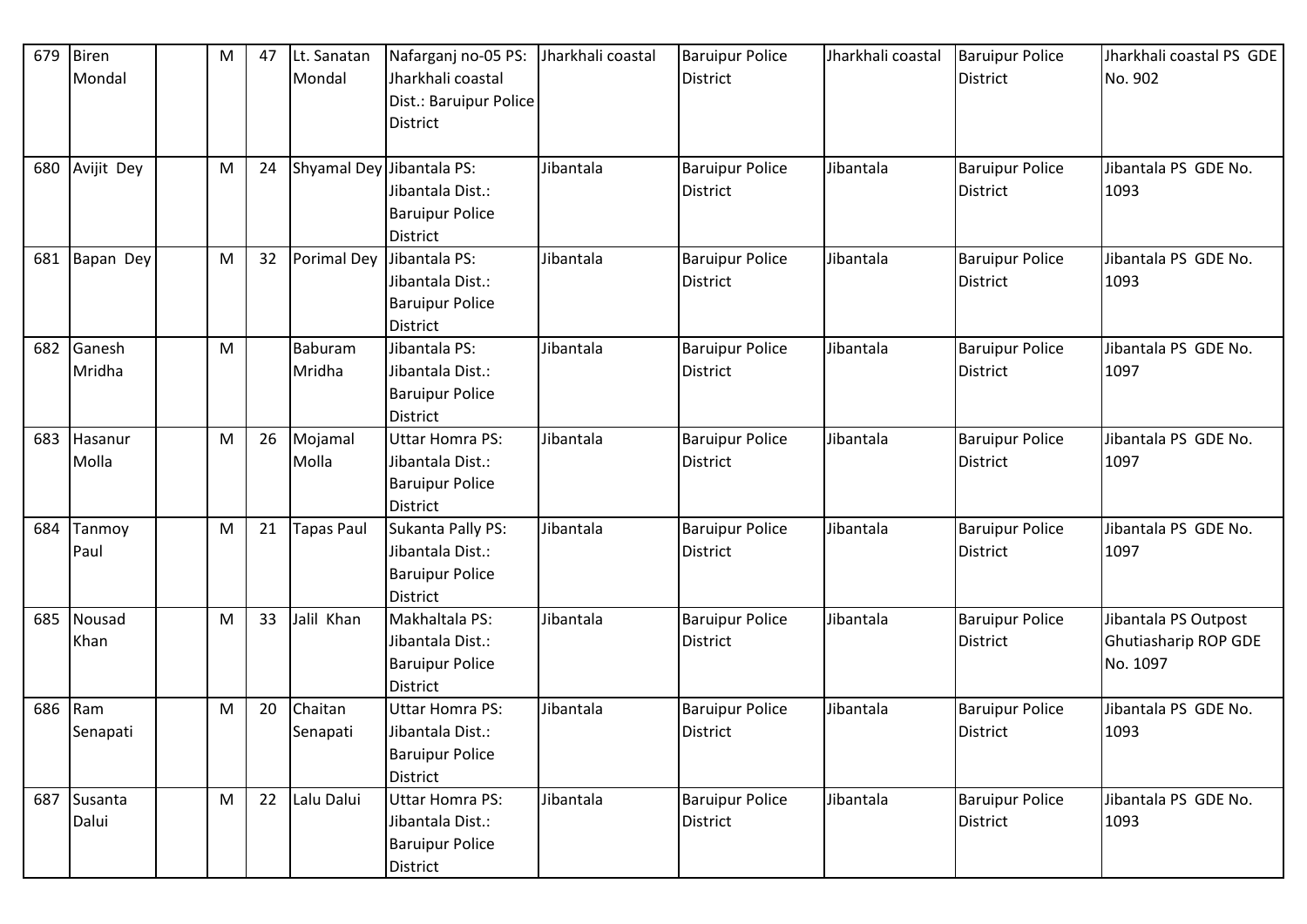| 688 | <b>Bhsakar</b> | M | 31 | Aswin            | <b>Uttar Homra PS:</b> | Jibantala | <b>Baruipur Police</b> | Jibantala | <b>Baruipur Police</b> | Jibantala PS GDE No.    |
|-----|----------------|---|----|------------------|------------------------|-----------|------------------------|-----------|------------------------|-------------------------|
|     | <b>Barmon</b>  |   |    | Barman           | Jibantala Dist.:       |           | <b>District</b>        |           | <b>District</b>        | 1097                    |
|     |                |   |    |                  | <b>Baruipur Police</b> |           |                        |           |                        |                         |
|     |                |   |    |                  | <b>District</b>        |           |                        |           |                        |                         |
| 689 | Gobinda        | M |    | Rampado          | Arjuna PS: Baruipur    | Baruipur  | <b>Baruipur Police</b> | Jibantala | <b>Baruipur Police</b> | Jibantala PS Outpost    |
|     | Mondal         |   |    | Mondal           | Dist.: Baruipur Police |           | <b>District</b>        |           | <b>District</b>        | Ghutiasharip ROP GDE    |
|     |                |   |    |                  | District               |           |                        |           |                        | No. 901                 |
|     |                |   |    |                  |                        |           |                        |           |                        |                         |
| 690 | Ainul Shaji    |   | 27 | Ainuddin         | <b>Bhogali PS:</b>     | Kashipore | <b>Baruipur Police</b> | Kashipore | <b>Baruipur Police</b> | Kashipore PS GDE No.    |
|     |                |   |    | Shaji            | Kashipore Dist.:       |           | <b>District</b>        |           | <b>District</b>        | 1356                    |
|     |                |   |    |                  | <b>Baruipur Police</b> |           |                        |           |                        |                         |
|     |                |   |    |                  | <b>District</b>        |           |                        |           |                        |                         |
| 691 | Rahul          |   | 19 | Abed Ali         | <b>Bhogali PS:</b>     | Kashipore | <b>Baruipur Police</b> | Kashipore | <b>Baruipur Police</b> | Kashipore PS GDE No.    |
|     | Molla          |   |    | Molla            | Kashipore Dist.:       |           | <b>District</b>        |           | <b>District</b>        | 1356                    |
|     |                |   |    |                  | <b>Baruipur Police</b> |           |                        |           |                        |                         |
|     |                |   |    |                  | <b>District</b>        |           |                        |           |                        |                         |
| 692 | Ohidul         |   | 28 | Sohidul          | Hatisala PS:           | Kashipore | <b>Baruipur Police</b> | Kashipore | <b>Baruipur Police</b> | Kashipore PS GDE No.    |
|     | Molla          |   |    | Molla            | Kashipore Dist.:       |           | <b>District</b>        |           | <b>District</b>        | 1356                    |
|     |                |   |    |                  | <b>Baruipur Police</b> |           |                        |           |                        |                         |
|     |                |   |    |                  | <b>District</b>        |           |                        |           |                        |                         |
| 693 | Ahed Ali       |   | 37 | <b>Darbox</b>    | Shonpur PS:            | Kashipore | <b>Baruipur Police</b> | Kashipore | <b>Baruipur Police</b> | Kashipore PS GDE No.    |
|     | Molla          |   |    | Molla            | Kashipore Dist.:       |           | <b>District</b>        |           | <b>District</b>        | 1356                    |
|     |                |   |    |                  | <b>Baruipur Police</b> |           |                        |           |                        |                         |
|     |                |   |    |                  | <b>District</b>        |           |                        |           |                        |                         |
| 694 | Torikul        |   | 30 | <b>Hemad Ali</b> | Dhannokuriya Dist.:    |           | <b>Barasat</b>         | Kashipore | <b>Baruipur Police</b> | Kashipore PS GDE No.    |
|     | Islam          |   |    | Molla            | <b>Barasat</b>         |           |                        |           | <b>District</b>        | 1361                    |
| 695 | Azhar          |   | 22 | Hayat Ali        | Dhannokuriya Dist.:    |           | <b>Barasat</b>         | Kashipore | <b>Baruipur Police</b> | Kashipore PS GDE No.    |
|     | Mondal         |   |    | Mondal           | <b>Barasat</b>         |           |                        |           | <b>District</b>        | 1361                    |
| 696 | Sujit          | M |    | Sunil            | Jhupkhali, PS          | Kultali   | <b>Baruipur Police</b> | Kultali   | <b>Baruipur Police</b> | Kultali PS GDE No. 1447 |
|     | Sardar         |   |    |                  | kultali, 24 Pgs(s) PS: |           | <b>District</b>        |           | <b>District</b>        |                         |
|     |                |   |    |                  | Kultali Dist.:         |           |                        |           |                        |                         |
|     |                |   |    |                  | <b>Baruipur Police</b> |           |                        |           |                        |                         |
|     |                |   |    |                  | District               |           |                        |           |                        |                         |
| 697 | Sachin         | M |    | Khagen           | Salyauarayanpur, PS    | Gosaba    | <b>Baruipur Police</b> | Kultali   | <b>Baruipur Police</b> | Kultali PS GDE No. 1447 |
|     | Mandal         |   |    | Mandal           | Gosaba, 24 Pgs(s)      |           | <b>District</b>        |           | <b>District</b>        |                         |
|     |                |   |    |                  | PS: Gosaba Dist.:      |           |                        |           |                        |                         |
|     |                |   |    |                  | <b>Baruipur Police</b> |           |                        |           |                        |                         |
|     |                |   |    |                  | District               |           |                        |           |                        |                         |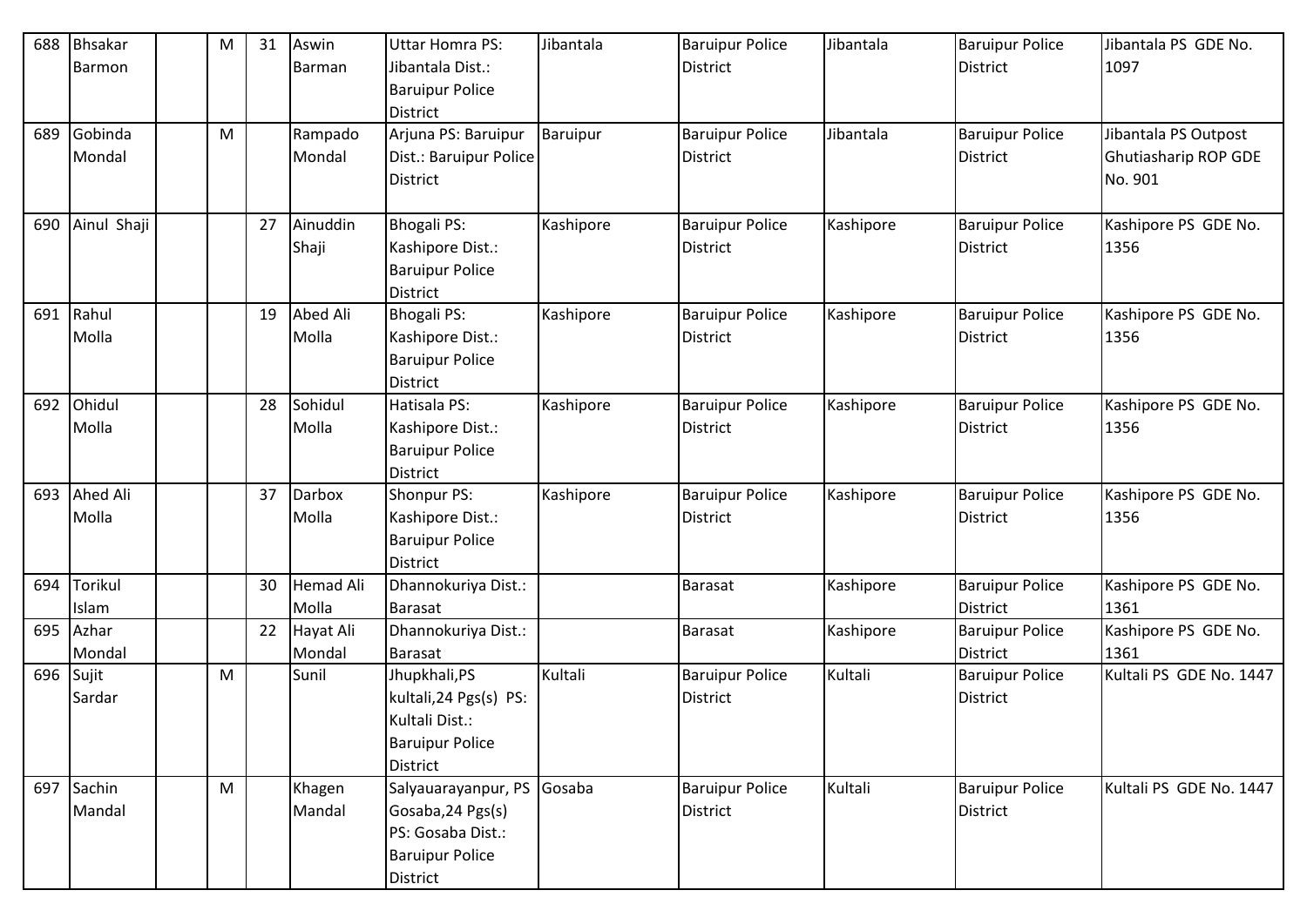| 698 | Sanatan<br>Haldar  | M |    | Mahadeb                              | Purba Jamtala, PS<br>Kultali, 24 pgs(S) PS:<br>Kultali Dist.:<br><b>Baruipur Police</b><br><b>District</b> | Kultali  | <b>Baruipur Police</b><br><b>District</b> | Kultali        | <b>Baruipur Police</b><br><b>District</b> | Kultali PS GDE No. 1439     |
|-----|--------------------|---|----|--------------------------------------|------------------------------------------------------------------------------------------------------------|----------|-------------------------------------------|----------------|-------------------------------------------|-----------------------------|
| 699 | Anup<br>Halder     | M | 28 | S/o. Lt.<br>Biswanath<br>Halder      | Mannar Chack, PS<br>Raidighi, South 24<br>Pgs.                                                             |          | Basirhat                                  | Sonarpur       | <b>Baruipur Police</b><br><b>District</b> | Sonarpur PS GDE No.<br>2248 |
| 700 | Khokan<br>Ghosh    | M | 26 | $S/O$ . Lt.<br>Madhusudh<br>an Ghosh | Chapla, PO- Chapla,<br>PS Raidigji, South 24<br>Pgs.                                                       |          | <b>Basirhat</b>                           | Sonarpur       | <b>Baruipur Police</b><br><b>District</b> | Sonarpur PS GDE No.<br>2248 |
| 701 | Najrul<br>Mondal   | M |    | Sajahan<br>Mondal                    |                                                                                                            |          | Basirhat                                  | <b>Baduria</b> | <b>Basirhat</b>                           | Baduria PS GDE No.<br>1580  |
| 702 | Sankar<br>Mondal   | M | 52 | Madhusudh<br>an Mondal               | Latarbagan PS:<br>Haroa Dist.: Basirhat                                                                    | Haroa    | Basirhat                                  | Haroa          | <b>Basirhat</b>                           | Haroa PS GDE No. 1406       |
| 703 | Amit<br>Majumdar   | M | 28 | Kalipada<br>Majumdar                 | Basabati PS: Haroa<br>Dist.: Basirhat                                                                      | Haroa    | <b>Basirhat</b>                           | Haroa          | <b>Basirhat</b>                           | Haroa PS GDE No. 1406       |
| 704 | Bapan<br>Molla     | M | 23 | Mohibul<br>Molla                     | Baroj PS: Haroa<br>Dist.: Basirhat                                                                         | Haroa    | <b>Basirhat</b>                           | Haroa          | Basirhat                                  | Haroa PS GDE No. 1406       |
| 705 | Saifuddin<br>Molla | M | 30 | Idrish Molla                         | Noapara PS: Haroa<br>Dist.: Basirhat                                                                       | Haroa    | <b>Basirhat</b>                           | Haroa          | <b>Basirhat</b>                           | Haroa PS GDE No. 1406       |
| 706 | Mojahid<br>Molla   | M | 22 | Nur Islam<br>Molla                   | Noapara PS: Haroa<br>Dist.: Basirhat                                                                       | Haroa    | Basirhat                                  | Haroa          | <b>Basirhat</b>                           | Haroa PS GDE No. 1406       |
| 707 | Ashanur<br>Molla   | M | 22 |                                      | Mokid Molla Bihari PS: Haroa<br>Dist.: Basirhat                                                            | Haroa    | Basirhat                                  | Haroa          | <b>Basirhat</b>                           | Haroa PS GDE No. 1406       |
| 708 | Ranjit<br>Mondal   | M | 63 | Late<br>Mondal                       | Durgapur, PS-<br>Benimadhab Hasnabad PS:<br>Hasnabad Dist.:<br>Basirhat                                    | Hasnabad | <b>Basirhat</b>                           | Hasnabad       | <b>Basirhat</b>                           | Hasnabad PS GDE No.<br>1499 |
| 709 | Saifuddin<br>Molla | M | 34 | Asmat Ali<br>Molla                   | Mogri, PS-Minakhan Minakhan<br>PS: Minakhan Dist.:<br><b>Basirhat</b>                                      |          | <b>Basirhat</b>                           | Hasnabad       | <b>Basirhat</b>                           | Hasnabad PS GDE No.<br>1499 |
| 710 | Utpal<br>Munda     | M |    | $S/O-$<br>Prankrishno<br>Munda       |                                                                                                            |          | <b>Basirhat</b>                           | Minakhan       | <b>Basirhat</b>                           | Minakhan PS GDE No.<br>1310 |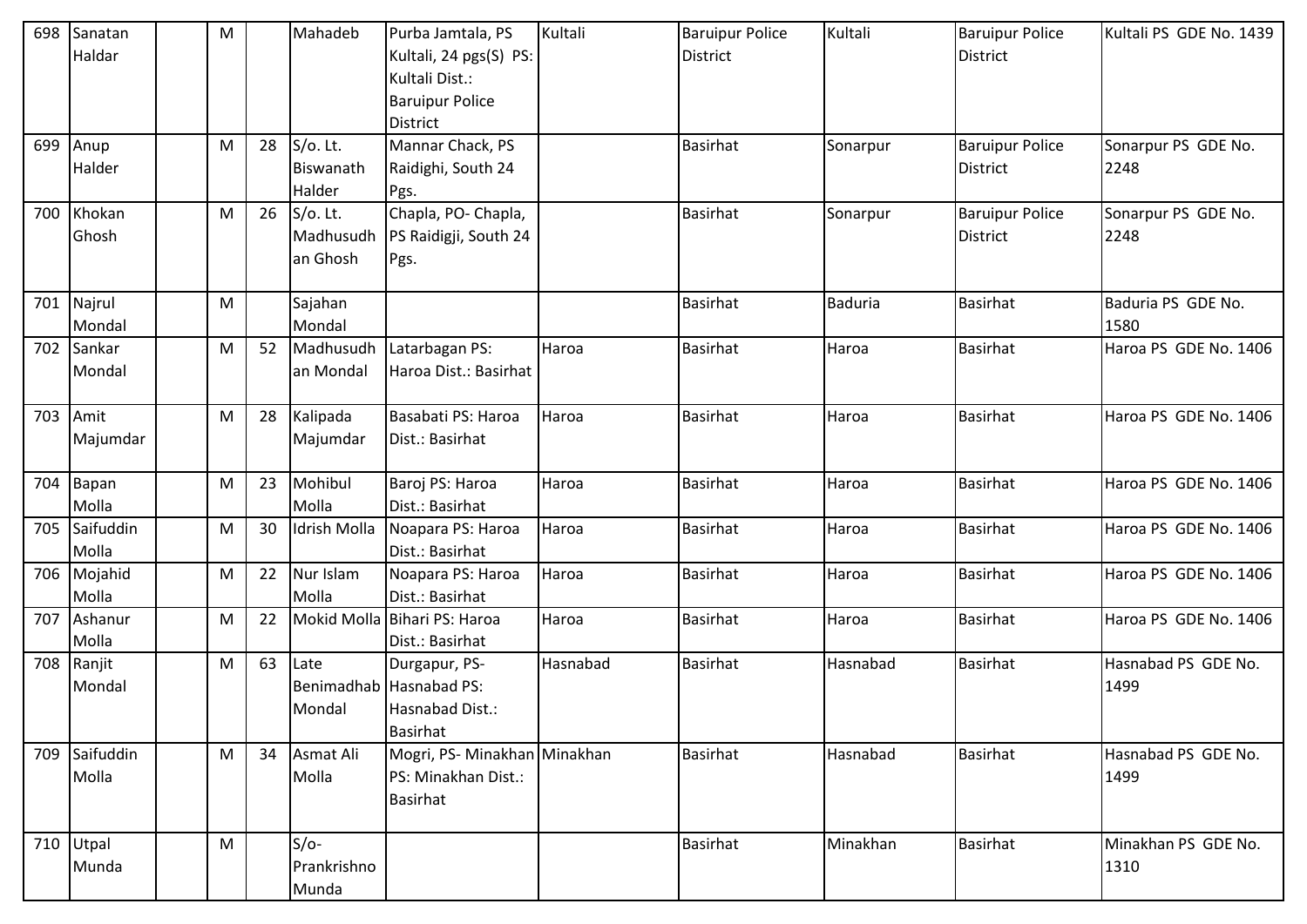| 711 | Subhankar<br>Das      | M                                                                                                          |    | S/o-Sukmal<br>Das                   |                                                                                                      |                | Basirhat        | Minakhan      | <b>Basirhat</b>                              | Minakhan PS GDE No.<br>1310                          |
|-----|-----------------------|------------------------------------------------------------------------------------------------------------|----|-------------------------------------|------------------------------------------------------------------------------------------------------|----------------|-----------------|---------------|----------------------------------------------|------------------------------------------------------|
| 712 | Mojamnel<br>Sekh      | M                                                                                                          |    | S/o-Lt. Bhati<br>Ali Sekh           |                                                                                                      |                | Basirhat        | Minakhan      | <b>Basirhat</b>                              | Minakhan PS GDE No.<br>1375                          |
| 713 | Biswajit<br>Adhikari  | $\mathsf{M}% _{T}=\mathsf{M}_{T}\!\left( a,b\right) ,\ \mathsf{M}_{T}=\mathsf{M}_{T}\!\left( a,b\right) ,$ |    | S/o-Nitujan<br>Adhikari             |                                                                                                      |                | <b>Basirhat</b> | Minakhan      | <b>Basirhat</b>                              | Minakhan PS GDE No.<br>1375                          |
| 714 | Mijanur<br>Rahaman    | M                                                                                                          |    | $S/O-Lt.$<br>Mohatapibo<br>r Mondal |                                                                                                      |                | <b>Basirhat</b> | Minakhan      | <b>Basirhat</b>                              | Minakhan PS GDE No.<br>1377                          |
| 715 | Mostafijur<br>Rohaman | M                                                                                                          |    | S/o- Mijanur<br>Rohaman             |                                                                                                      |                | <b>Basirhat</b> | Minakhan      | <b>Basirhat</b>                              | Minakhan PS GDE No.<br>1377                          |
| 716 | Mohabur<br>Hasan Gazi | M                                                                                                          |    | S/o-Ali<br>Mohammad<br>Gazi         |                                                                                                      |                | <b>Basirhat</b> | Minakhan      | <b>Basirhat</b>                              | Minakhan PS GDE No.<br>1353                          |
| 717 | Manoranja<br>n Mondal | M                                                                                                          | 24 | Subal<br>Mondal                     | Vill- Labukhali, PS-<br>Hingalganj, North 24<br>Parganas PS:<br>Hingalganj Dist.:<br><b>Basirhat</b> | Hingalganj     | <b>Basirhat</b> | Sandeshkhali  | <b>Basirhat</b>                              | Sandeshkhali PS GDE<br>No. 1168                      |
| 718 | Sariful<br>Mondal     | M                                                                                                          | 33 | S/o- Mujibor of Taki, PS-<br>Mondal | Hasnabad, Dist, N 24<br>Pgs.                                                                         |                | <b>Basirhat</b> | Nscbi airport | Commissionerate                              | Bidhannagar Police   Nscbi airport PS GDE<br>No. 922 |
| 719 | Debasis<br>Halder     | M                                                                                                          | 40 | $S/O-$<br>Manoranjan<br>Halder      | of New<br>Barrackpore, PS-<br>New Barrackpore,<br>Dist. N PS: Baduria<br>Dist.: Alipurduar           | <b>Baduria</b> | Alipurduar      | Nscbi airport | <b>Bidhannagar Police</b><br>Commissionerate | Nscbi airport PS GDE<br>No. 922                      |
| 720 | Sahajan<br>Mondal     | $\mathsf{M}% _{T}=\mathsf{M}_{T}\!\left( a,b\right) ,\ \mathsf{M}_{T}=\mathsf{M}_{T}\!\left( a,b\right) ,$ | 30 | S/o-Khalil<br>Mondal                | of Bira, PS-<br>Duttapukur, Dist. N<br>24 pgs. PS: Baduria<br>Dist.: Alipurduar                      | Baduria        | Alipurduar      | Nscbi airport | <b>Bidhannagar Police</b><br>Commissionerate | Nscbi airport PS GDE<br>No. 922                      |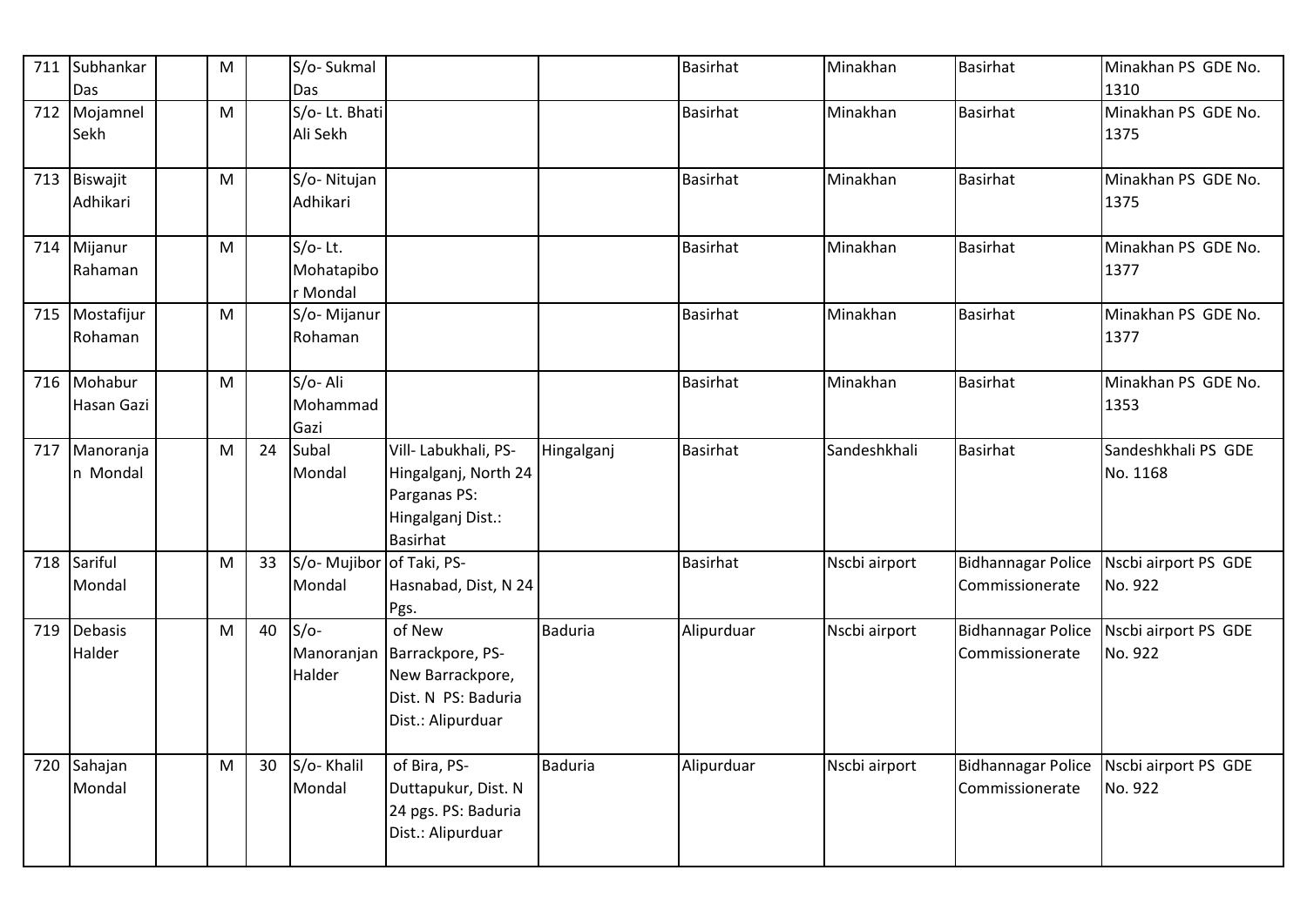| 721 | Raju Saha             | M | 37 | Chandra<br>Saha  | S/o- Lt. Dulal of 21 No. Lalji Saha<br>Street, 21 No. Lalji<br>Saha St PS: Baduria<br>Dist.: Alipurduar                         | <b>Baduria</b> | Alipurduar                                   | Nscbi airport | <b>Bidhannagar Police</b><br>Commissionerate | Nscbi airport PS GDE<br>No. 923 |
|-----|-----------------------|---|----|------------------|---------------------------------------------------------------------------------------------------------------------------------|----------------|----------------------------------------------|---------------|----------------------------------------------|---------------------------------|
| 722 | Monta Ali             | M | 18 | Doulat Ali       | Podra Dhalipara, P.S-Rajarhat<br>Rajarhat, Dist-North<br>24 Par PS: Rajarhat<br>Dist.: Bidhannagar<br>Police<br>Commissionerate |                | <b>Bidhannagar Police</b><br>Commissionerate | Rajarhat      | <b>Bidhannagar Police</b><br>Commissionerate | Rajarhat PS GDE No.<br>1096     |
| 723 | Eyadul<br>Molla       | M | 24 | Saidul Islam     | Bogdoba, P.S. -<br>Rajarhat, Dist-North<br>24 Parganas. PS:<br>Rajarhat Dist.:<br><b>Bidhannagar Police</b><br>Commissionerate  | Rajarhat       | <b>Bidhannagar Police</b><br>Commissionerate | Rajarhat      | <b>Bidhannagar Police</b><br>Commissionerate | Rajarhat PS GDE No.<br>1096     |
| 724 | Burhanudd<br>in Molla | M | 18 | Ajan Ali         | Mohisgodi, P.S. -<br>Rajarhat, Dist-North<br>24 Pargana PS:<br>Rajarhat Dist.:<br><b>Bidhannagar Police</b><br>Commissionerate  | Rajarhat       | <b>Bidhannagar Police</b><br>Commissionerate | Rajarhat      | <b>Bidhannagar Police</b><br>Commissionerate | Rajarhat PS GDE No.<br>1096     |
| 725 | Sk. Kutub             | M | 55 | Lt. Sk Sakub     | Islampur, Word No-<br>11 PS: Dubrajpore<br>Dist.: Birbhum                                                                       | Dubrajpore     | Birbhum                                      | Dubrajpore    | Birbhum                                      | Dubrajpore PS GDE No.<br>1444   |
| 726 | Sk. Sukur             | M | 32 | Sk. Ainus        | Islampur, Word No-<br>11 PS: Dubrajpore<br>Dist.: Birbhum                                                                       | Dubrajpore     | <b>Birbhum</b>                               | Dubrajpore    | Birbhum                                      | Dubrajpore PS GDE No.<br>1444   |
| 727 | Ranjit<br>Mardi       | M |    | Raghu Mardi      |                                                                                                                                 |                | <b>Basirhat</b>                              | Khoyrasole    | Birbhum                                      | Khoyrasole PS GDE No.<br>1059   |
| 728 | Khokon<br>Sow         | M |    | <b>Dilip Sow</b> |                                                                                                                                 |                | Basirhat                                     | Khoyrasole    | Birbhum                                      | Khoyrasole PS GDE No.<br>1059   |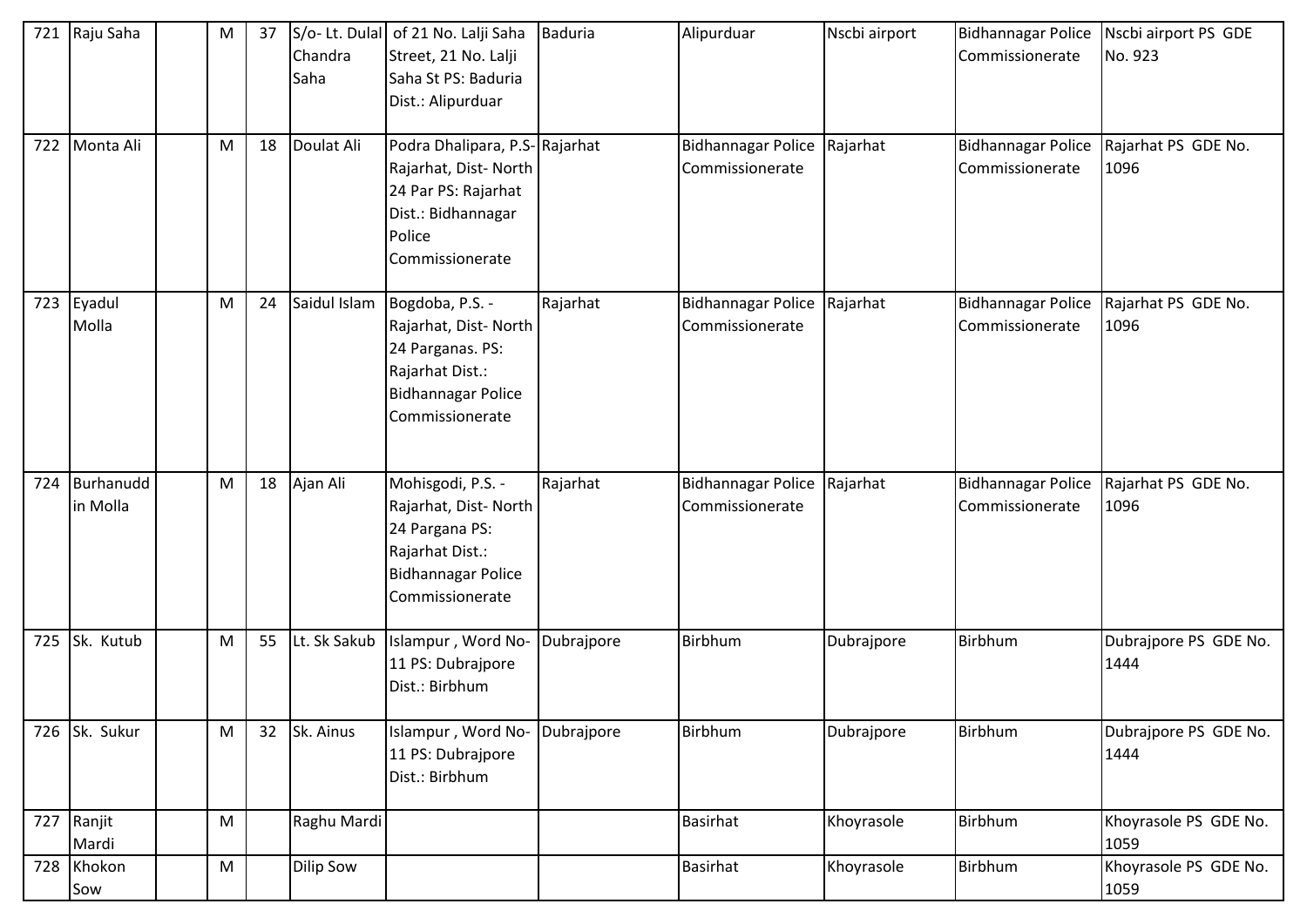| 729 | Sanjit       | M |    | Anath       |                                |        | Basirhat        | Khoyrasole | Birbhum        | Khoyrasole PS GDE No. |
|-----|--------------|---|----|-------------|--------------------------------|--------|-----------------|------------|----------------|-----------------------|
|     | Ruidas       |   |    | Ruidas      |                                |        |                 |            |                | 1059                  |
| 730 | Manik Ch.    | M |    | Bodhan      |                                |        | <b>Basirhat</b> | Khoyrasole | <b>Birbhum</b> | Khoyrasole PS GDE No. |
|     | Murmu        |   |    | Murmu       |                                |        |                 |            |                | 1059                  |
| 731 | Susuil       | M |    | Lt. Sadhan  |                                |        | <b>Basirhat</b> | Khoyrasole | Birbhum        | Khoyrasole PS GDE No. |
|     | Hansda       |   |    | Hansda      |                                |        |                 |            |                | 1059                  |
| 732 | Sufal Tudu   | M |    | Chhutar     |                                |        | <b>Basirhat</b> | Khoyrasole | Birbhum        | Khoyrasole PS GDE No. |
|     |              |   |    | Tudu        |                                |        |                 |            |                | 1059                  |
| 733 | Naim Khan    | M | 30 | Memlath     | Gangpur PS: Lokpur             | Lokpur | Birbhum         | Lokpur     | Birbhum        | Lokpur PS GDE No. 873 |
|     |              |   |    | Khan        | Dist.: Birbhum                 |        |                 |            |                |                       |
|     |              |   |    |             |                                |        |                 |            |                |                       |
| 734 | Sunil Bauri  | M | 25 | Sakha Bauri | PS: Lokpur Dist.:              | Lokpur | Birbhum         | Lokpur     | Birbhum        | Lokpur PS GDE No. 873 |
|     |              |   |    |             | Birbhum                        |        |                 |            |                |                       |
| 735 | Sanjoy       | M | 32 | Lt. Nibaran | PS: Lokpur Dist.:              | Lokpur | Birbhum         | Lokpur     | Birbhum        | Lokpur PS GDE No. 873 |
|     | Ghosh        |   |    | Ghosh       | <b>Birbhum</b>                 |        |                 |            |                |                       |
| 736 | Sk Dalim     | M | 20 | Sk. Nazim   | PS: Lokpur Dist.:              | Lokpur | Birbhum         | Lokpur     | Birbhum        | Lokpur PS GDE No. 873 |
|     |              |   |    |             | <b>Birbhum</b>                 |        |                 |            |                |                       |
| 737 | Sk Garib     | M | 31 | Sk. Najir   | PS: Lokpur Dist.:              | Lokpur | Birbhum         | Lokpur     | Birbhum        | Lokpur PS GDE No. 873 |
|     |              |   |    |             | Birbhum                        |        |                 |            |                |                       |
| 738 | Sunil Gope   | M | 41 | Lt.         | PS: Lokpur Dist.:              | Lokpur | Birbhum         | Lokpur     | Birbhum        | Lokpur PS GDE No. 869 |
|     |              |   |    | Muktipada   | Birbhum                        |        |                 |            |                |                       |
|     |              |   |    | Gope        |                                |        |                 |            |                |                       |
| 739 | Sagar        | M | 48 | Lt. Kartick | PS: Lokpur Dist.:              | Lokpur | Birbhum         | Lokpur     | Birbhum        | Lokpur PS GDE No. 869 |
|     | Ruidas       |   |    | Ruidas      | Birbhum                        |        |                 |            |                |                       |
| 740 | Ranjit Das   | M | 32 |             | Nandalal Das PS: Lokpur Dist.: | Lokpur | Birbhum         | Lokpur     | Birbhum        | Lokpur PS GDE No. 869 |
|     |              |   |    |             | Birbhum                        |        |                 |            |                |                       |
| 741 | <b>Tapas</b> | M | 28 | Sankar Dom  | PS: Lokpur Dist.:              | Lokpur | Birbhum         | Lokpur     | Birbhum        | Lokpur PS GDE No. 870 |
|     | Dom          |   |    |             | Birbhum                        |        |                 |            |                |                       |
| 742 | Ujjwal       | M |    | Azaharuddin |                                |        | <b>Basirhat</b> | Mergram    | Birbhum        | Mergram PS GDE No.    |
|     | Mirza        |   |    | Mirza       |                                |        |                 |            |                | 1180                  |
|     | 743 Khairul  | M |    | Nur Hossain |                                |        | Basirhat        | Mergram    | Birbhum        | Mergram PS GDE No.    |
|     | Hasan        |   |    |             |                                |        |                 |            |                | 1180                  |
| 744 | Mithun       | M |    | Samadish    |                                |        | <b>Basirhat</b> | Mergram    | <b>Birbhum</b> | Mergram PS GDE No.    |
|     | Dalui        |   |    | Dalui       |                                |        |                 |            |                | 1180                  |
| 745 | Sudip        | M | 20 | Santu       |                                |        | Basirhat        | Mergram    | Birbhum        | Mergram PS GDE No.    |
|     | Mondal       |   |    | Mondal      |                                |        |                 |            |                | 1180                  |
| 746 | Bijoy        | M | 22 | Santosh     |                                |        | <b>Basirhat</b> | Mergram    | Birbhum        | Mergram PS GDE No.    |
|     | Mondal       |   |    | Mondal      |                                |        |                 |            |                | 1180                  |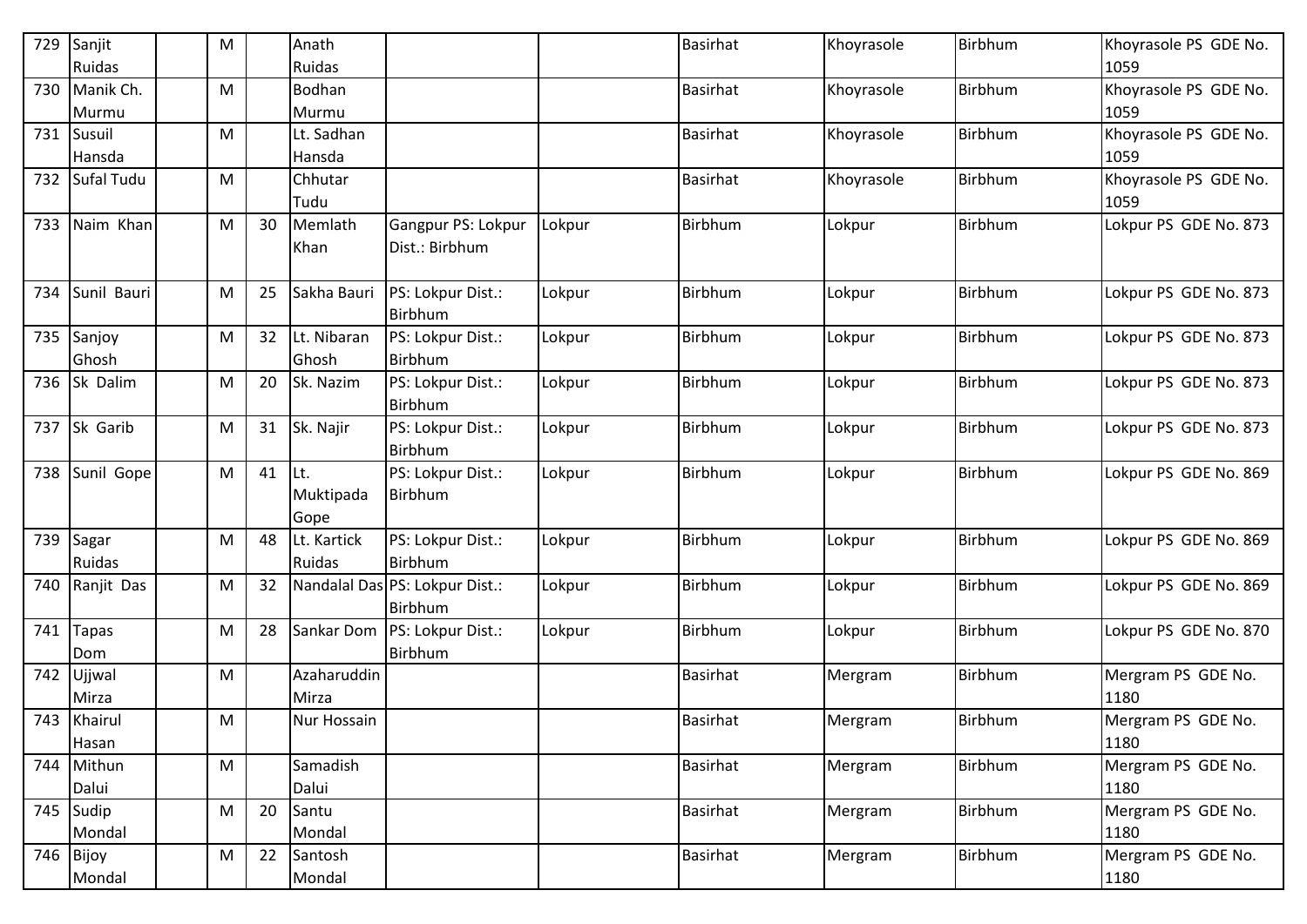| 747 | Dipankar<br>Das  | M | 23 | Amulya Das         | Bahadurpur PS:<br>Murarai Dist.:<br>Birbhum               | Murarai    | Birbhum        | Murarai | Birbhum        | Murarai PS GDE No.<br>1507 |
|-----|------------------|---|----|--------------------|-----------------------------------------------------------|------------|----------------|---------|----------------|----------------------------|
| 748 | Sawrobh<br>Laha  | M | 25 |                    | Biswajit Laha Bahadurpur PS:<br>Murarai Dist.:<br>Birbhum | Murarai    | Birbhum        | Murarai | <b>Birbhum</b> | Murarai PS GDE No.<br>1507 |
| 749 | Mithu Mal        | M | 25 | Lalu Mal           | Paikpara PS: Nalhati<br>Dist.: Birbhum                    | Nalhati    | Birbhum        | Nalhati | <b>Birbhum</b> | Nalhati PS GDE No. 1776    |
| 750 | Abdul<br>Rezzak  | M | 19 | Sajib Sk           | Natungram, Ward<br>No-13 PS: Nalhati<br>Dist.: Birbhum    | Nalhati    | Birbhum        | Nalhati | <b>Birbhum</b> | Nalhati PS GDE No. 1776    |
| 751 | Sekhar<br>Mal    | M | 20 |                    | Nilkanta Mal Pushor PS: Nalhati<br>Dist.: Birbhum         | Nalhati    | <b>Birbhum</b> | Nalhati | Birbhum        | Nalhati PS GDE No. 1775    |
| 752 | Amit Mal         | M | 20 | Ulas Mal           | Pushor PS: Nalhati<br>Dist.: Birbhum                      | Nalhati    | Birbhum        | Nalhati | Birbhum        | Nalhati PS GDE No. 1775    |
| 753 | Manik Sha        | M | 33 | Jabbar Sha         | Nazirpur PS:<br>Islampore Dist.:<br>Murshidabad           | Islampore  | Murshidabad    | Nalhati | <b>Birbhum</b> | Nalhati PS GDE No. 1775    |
| 754 | Rahidul Sk       | M | 20 | Hazrat Sk          | <b>Barshapukur PS:</b><br>Paikar Dist.: Birbhum           | Paikar     | Birbhum        | Paikar  | <b>Birbhum</b> | Paikar PS GDE No. 1210     |
| 755 | Jahedul Sk       | M |    | <b>Sk</b>          | Lt. Yeahaque Barshapukur PS:<br>Paikar Dist.: Birbhum     | Paikar     | Birbhum        | Paikar  | <b>Birbhum</b> | Paikar PS GDE No. 1210     |
| 756 | Milan<br>Hossain | M | 32 | Lt. Ruhul<br>Islam | Gorapara PS: Panrui<br>Dist.: Birbhum                     | Panrui     | Birbhum        | Panrui  | Birbhum        | Panrui PS GDE No. 1067     |
| 757 | Ramprasad<br>Mal | M | 21 | <b>Kesto Mal</b>   | Gargaria PS: Panrui<br>Dist.: Birbhum                     | Panrui     | Birbhum        | Panrui  | <b>Birbhum</b> | Panrui PS GDE No. 1067     |
| 758 | Firaj Khan       | M | 31 | <b>Bablu Khan</b>  | Chhanuch PS:<br>Dubrajpore Dist.:<br>Birbhum              | Dubrajpore | Birbhum        | Panrui  | Birbhum        | Panrui PS GDE No. 1067     |
| 759 | Saheb<br>Dome    | M | 25 | Buddhadeb<br>Dome  | Gadadharpur, Keora Panrui<br>PS: Panrui Dist.:<br>Birbhum |            | Birbhum        | Panrui  | Birbhum        | Panrui PS GDE No. 1067     |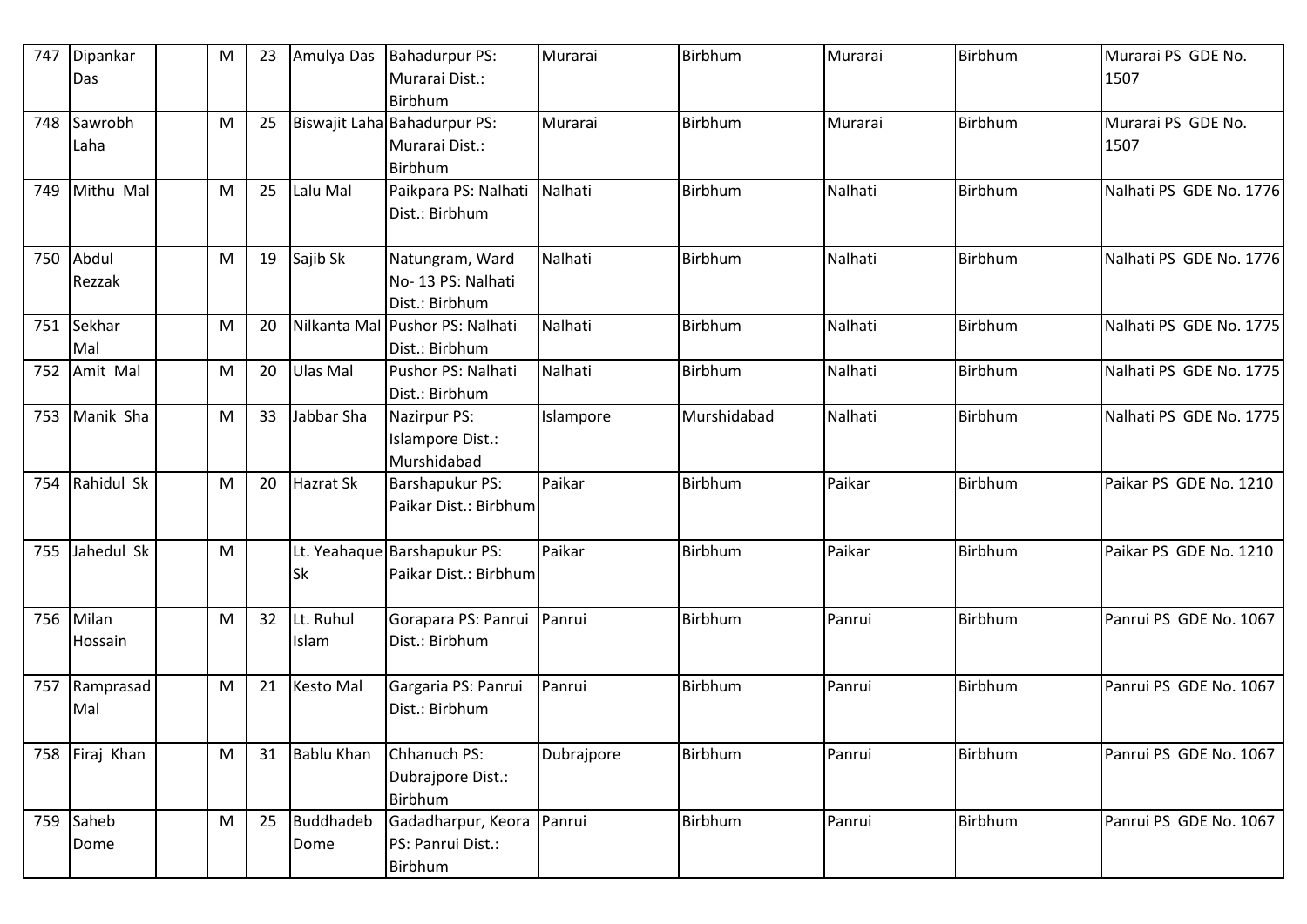| 760 | <b>Sk</b><br>Najimuddin    | M | 20 | Sk Surab                  | Khatipur Dangalpara Panrui<br>PS: Panrui Dist.:<br>Birbhum        |               | Birbhum | Panrui        | Birbhum | Panrui PS GDE No. 1067           |
|-----|----------------------------|---|----|---------------------------|-------------------------------------------------------------------|---------------|---------|---------------|---------|----------------------------------|
| 761 | Mohon<br>Mishra            | M | 31 | Lt. Ram<br>Mishra         | Sainthia Ward no 12<br>PS: Sainthia Dist.:<br>Birbhum             | Sainthia      | Birbhum | Sainthia      | Birbhum | Sainthia PS GDE No.<br>1525      |
| 762 | Buddhadeb<br><b>Bittar</b> | M | 35 | Kasinath<br><b>Bittar</b> | Tilpara PS: Sainthia<br>Dist.: Birbhum                            | Sainthia      | Birbhum | Sainthia      | Birbhum | Sainthia PS GDE No.<br>1525      |
| 763 | Sabita<br>Mondal           | M | 19 | Bouri @<br><b>Buro</b>    | Lakhmikanta Rathindrapally PS:<br>Shantiniketan Dist.:<br>Birbhum | Shantiniketan | Birbhum | Shantiniketan | Birbhum | Shantiniketan PS GDE<br>No. 1430 |
| 764 | Monotosh<br>Hazra          | M | 22 | Sushil Hazra              | Uttarnaryanpur PS:<br>Shantiniketan Dist.:<br>Birbhum             | Shantiniketan | Birbhum | Shantiniketan | Birbhum | Shantiniketan PS GDE<br>No. 1430 |
| 765 | Sujan Dhar                 | M | 32 |                           | Ananda Dhar Pearsonpally PS:<br>Shantiniketan Dist.:<br>Birbhum   | Shantiniketan | Birbhum | Shantiniketan | Birbhum | Shantiniketan PS GDE<br>No. 1430 |
| 766 | Mithu<br>Majhi             | M | 25 |                           | Kishan Majhi Pearsonpally PS:<br>Shantiniketan Dist.:<br>Birbhum  | Shantiniketan | Birbhum | Shantiniketan | Birbhum | Shantiniketan PS GDE<br>No. 1430 |
| 767 | Md.<br>Rashidul<br>Hossain |   |    | Md. Hannan                | Tikaipara PS: Suri<br>Dist.: Birbhum                              | Suri          | Birbhum | Suri          | Birbhum | Suri PS GDE No. 2158             |
| 768 | Amar<br>Mondal             |   |    | Sukanta<br>Mondal         | Lalkhutipara PS: Suri Suri<br>Dist.: Birbhum                      |               | Birbhum | Suri          | Birbhum | Suri PS GDE No. 2158             |
| 769 | Radhakant<br>a Mondal      |   |    | Mihir<br>Mondal           | Maldihi PS: Suri<br>Dist.: Birbhum                                | Suri          | Birbhum | Suri          | Birbhum | Suri PS GDE No. 2158             |
|     | 770 Avijit Roy             |   |    | Dhananjoy<br>Roy          | Dangalpara PS: Suri<br>Dist.: Birbhum                             | Suri          | Birbhum | Suri          | Birbhum | Suri PS GDE No. 2158             |
| 771 | Sudhir<br>Dutta            |   |    | <b>Bamdeb</b><br>Dutta    | Karidhya PS: Suri<br>Dist.: Birbhum                               | Suri          | Birbhum | Suri          | Birbhum | Suri PS GDE No. 2158             |
| 772 | Babai Das                  |   |    | Kusho Das                 | Dangalpara PS: Suri<br>Dist.: Birbhum                             | Suri          | Birbhum | Suri          | Birbhum | Suri PS GDE No. 2158             |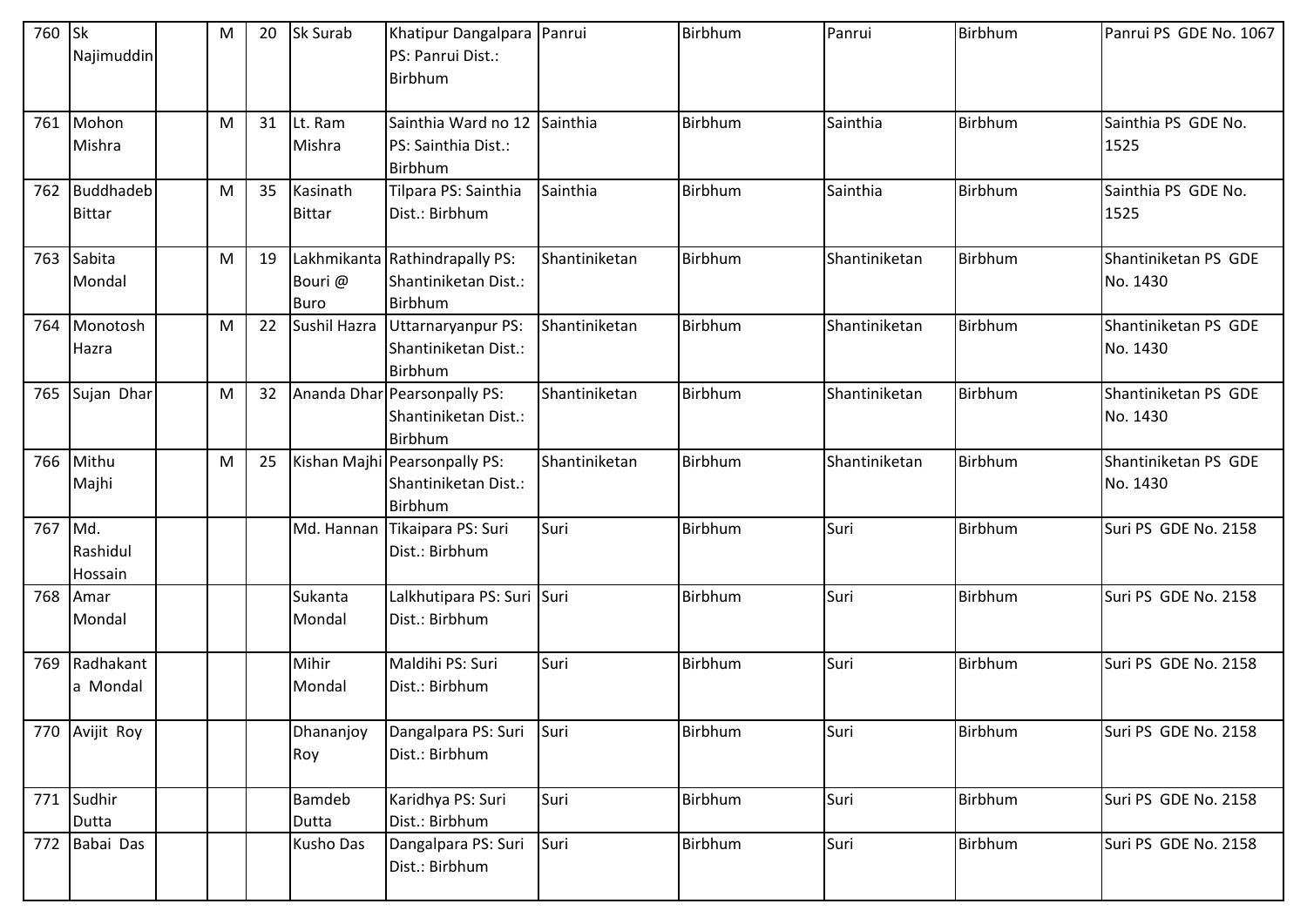| 773 | Raja          |   |    | <b>Bamdeb</b>     | Bhubandanga PS:                 | Suri           | Birbhum         | Suri       | Birbhum         | Suri PS GDE No. 2158  |
|-----|---------------|---|----|-------------------|---------------------------------|----------------|-----------------|------------|-----------------|-----------------------|
|     | Mondal        |   |    | Mondal            | Suri Dist.: Birbhum             |                |                 |            |                 |                       |
|     |               |   |    |                   |                                 |                |                 |            |                 |                       |
| 774 | Shyam         |   |    | Akshay Nag        | jamboni PS: Bolpur              | <b>Bolpur</b>  | Birbhum         | Suri       | Birbhum         | Suri PS GDE No. 2158  |
|     | Nag           |   |    |                   | Dist.: Birbhum                  |                |                 |            |                 |                       |
|     |               |   |    |                   |                                 |                |                 |            |                 |                       |
| 775 | Totan Das     |   |    | Sukumar           | Taltore PS: Bolpur              | Bolpur         | Birbhum         | Suri       | Birbhum         | Suri PS GDE No. 2158  |
|     |               |   |    | Das               | Dist.: Birbhum                  |                |                 |            |                 |                       |
| 776 | Kajal         |   |    | Pradip            | Muralpur PS:                    | Mahammad bazar | Birbhum         | Suri       | Birbhum         | Suri PS GDE No. 2158  |
|     | Ghosh         |   |    | Ghosh             | Mahammad bazar                  |                |                 |            |                 |                       |
|     |               |   |    |                   | Dist.: Birbhum                  |                |                 |            |                 |                       |
| 777 | Pintu Das     |   |    | <b>Mongal Das</b> | Suri Sukantapally PS: Suri      |                | Birbhum         | Suri       | Birbhum         | Suri PS GDE No. 2158  |
|     |               |   |    |                   | Suri Dist.: Birbhum             |                |                 |            |                 |                       |
|     |               |   |    |                   |                                 |                |                 |            |                 |                       |
| 778 | Raja Bagdi    |   |    |                   | Manik Bagdi Husnabed PS: Suri   | Suri           | Birbhum         | Suri       | Birbhum         | Suri PS GDE No. 2158  |
|     |               |   |    |                   | Dist.: Birbhum                  |                |                 |            |                 |                       |
| 779 | Chotton       |   | 35 | Lt Binoy          | Kabichandrapur                  |                | Birbhum         | Tarapith   | Birbhum         | Tarapith PS GDE No.   |
|     | Hazra         |   |    | Hazra             | Dist.: Birbhum                  |                |                 |            |                 | 1045                  |
| 780 | Krishna       |   | 24 | Pankaj            | Tarapith PS: Tarapith Tarapith  |                | Birbhum         | Tarapith   | Birbhum         | Tarapith PS GDE No.   |
|     | Mondal        |   |    | Mondal            | Dist.: Birbhum                  |                |                 |            |                 | 1045                  |
|     |               |   |    |                   |                                 |                |                 |            |                 |                       |
| 781 | Sufal Let     | M |    |                   | Prosanta Let Atla PS: Rampurhat | Rampurhat      | Birbhum         | Tarapith   | Birbhum         | Tarapith PS GDE No.   |
|     |               |   |    |                   | Dist.: Birbhum                  |                |                 |            |                 | 1045                  |
|     |               |   |    |                   |                                 |                |                 |            |                 |                       |
| 782 | Pijush        | M | 28 | <b>Subhas</b>     | Kabichandrapur PS:              | Rampurhat      | Birbhum         | Tarapith   | Birbhum         | Tarapith PS GDE No.   |
|     | Choudhari     |   |    | Choudhiri         | Rampurhat Dist.:                |                |                 |            |                 | 1045                  |
|     |               |   |    |                   | Birbhum                         |                |                 |            |                 |                       |
| 783 | Rakesh        | M | 44 | Sew Sankar        |                                 |                | <b>Basirhat</b> | Bhadreswar | Chandannagar    | Bhadreswar PS GDE No. |
|     | Shaw          |   |    | Shaw              |                                 |                |                 |            | Police          | 558                   |
|     |               |   |    |                   |                                 |                |                 |            | Commissionerate |                       |
|     | 784 Dharmendr | M | 42 | Ram Sevak         |                                 |                | Basirhat        | Bhadreswar | Chandannagar    | Bhadreswar PS GDE No. |
|     | a Sahani      |   |    | Sahani            |                                 |                |                 |            | Police          | 606                   |
|     |               |   |    |                   |                                 |                |                 |            | Commissionerate |                       |
| 785 | Pradip        | M | 38 | Lt Bikhati        |                                 |                | <b>Basirhat</b> | Bhadreswar | Chandannagar    | Bhadreswar PS GDE No. |
|     | Nayak         |   |    | Nayak             |                                 |                |                 |            | Police          | 606                   |
|     |               |   |    |                   |                                 |                |                 |            | Commissionerate |                       |
| 786 | Md Chand      | M | 36 | Md Shivtaz        |                                 |                | <b>Basirhat</b> | Bhadreswar | Chandannagar    | Bhadreswar PS GDE No. |
|     |               |   |    |                   |                                 |                |                 |            | Police          | 606                   |
|     |               |   |    |                   |                                 |                |                 |            | Commissionerate |                       |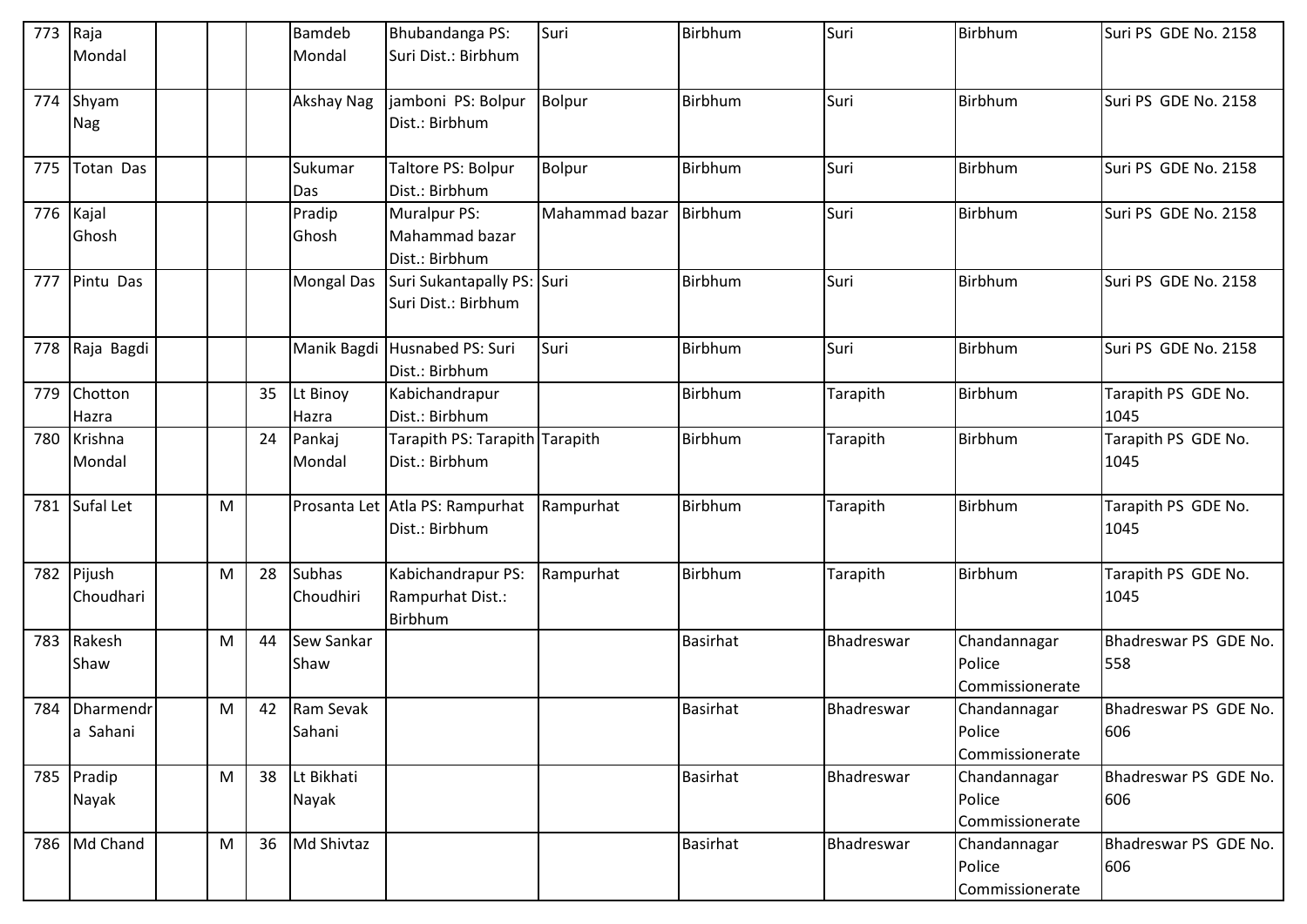| 787 | Amit Shaw | M |    | Dairath       |                                            |              | <b>Basirhat</b> | Bhadreswar   | Chandannagar           | Bhadreswar PS GDE No. |
|-----|-----------|---|----|---------------|--------------------------------------------|--------------|-----------------|--------------|------------------------|-----------------------|
|     |           |   |    | Shaw          |                                            |              |                 |              | Police                 | 606                   |
|     |           |   |    |               |                                            |              |                 |              | Commissionerate        |                       |
| 788 | Ali Sher  | M | 25 | Hairat Ansari |                                            |              | <b>Basirhat</b> | Bhadreswar   | Chandannagar<br>Police | Bhadreswar PS GDE No. |
|     | Ansari    |   |    |               |                                            |              |                 |              | Commissionerate        | 606                   |
| 789 | Prosenjit | M | 29 | Samir Saha    | Sarishapara, P.S-                          | Chandannagar | Chandannagar    | Chandannagar | Chandannagar           | Chandannagar PS GDE   |
|     | Saha      |   |    |               | Chandannagar,                              |              | Police          |              | Police                 | No. 1389              |
|     |           |   |    |               | Hooghly PS:                                |              | Commissionerate |              | Commissionerate        |                       |
|     |           |   |    |               | Chandannagar Dist.:                        |              |                 |              |                        |                       |
|     |           |   |    |               | Chandannagar Police                        |              |                 |              |                        |                       |
|     |           |   |    |               | Commissionerate                            |              |                 |              |                        |                       |
|     |           |   |    |               |                                            |              |                 |              |                        |                       |
| 790 | Pintu Das | M | 29 |               | Kapildeb Das Jagannathbati, P.S-           | Chandannagar | Chandannagar    | Chandannagar | Chandannagar           | Chandannagar PS GDE   |
|     |           |   |    |               | Chandannagar, Dist.-                       |              | Police          |              | Police                 | No. 1389              |
|     |           |   |    |               | <b>Hooghly PS:</b>                         |              | Commissionerate |              | Commissionerate        |                       |
|     |           |   |    |               | Chandannagar Dist.:                        |              |                 |              |                        |                       |
|     |           |   |    |               | Chandannagar Police                        |              |                 |              |                        |                       |
|     |           |   |    |               | Commissionerate                            |              |                 |              |                        |                       |
|     |           |   |    |               |                                            |              |                 |              |                        |                       |
|     |           |   |    |               |                                            |              |                 |              |                        |                       |
| 791 | Supriya   | M | 19 | Utpal         | Dharapara Bye Lane, Chandannagar           |              | Chandannagar    | Chandannagar | Chandannagar           | Chandannagar PS GDE   |
|     | Mallick   |   |    | Mallick       | P.S- Chandannagar,                         |              | Police          |              | Police                 | No. 1389              |
|     |           |   |    |               | <b>Hooghly PS:</b><br>Chandannagar Dist.:  |              | Commissionerate |              | Commissionerate        |                       |
|     |           |   |    |               | Chandannagar Police                        |              |                 |              |                        |                       |
|     |           |   |    |               | Commissionerate                            |              |                 |              |                        |                       |
|     |           |   |    |               |                                            |              |                 |              |                        |                       |
|     |           |   |    |               |                                            |              |                 |              |                        |                       |
|     |           |   |    |               |                                            |              |                 |              |                        |                       |
| 792 | Amit      | M | 27 | Ajoy Majhi    | Laxmiganj Bazar,                           | Chandannagar | Chandannagar    | Chandannagar | Chandannagar           | Chandannagar PS GDE   |
|     | Majhi     |   |    |               | Siler Bagan, P.S-                          |              | Police          |              | Police                 | No. 1389              |
|     |           |   |    |               | Chandannagar, H PS:                        |              | Commissionerate |              | Commissionerate        |                       |
|     |           |   |    |               | Chandannagar Dist.:<br>Chandannagar Police |              |                 |              |                        |                       |
|     |           |   |    |               | Commissionerate                            |              |                 |              |                        |                       |
|     |           |   |    |               |                                            |              |                 |              |                        |                       |
|     |           |   |    |               |                                            |              |                 |              |                        |                       |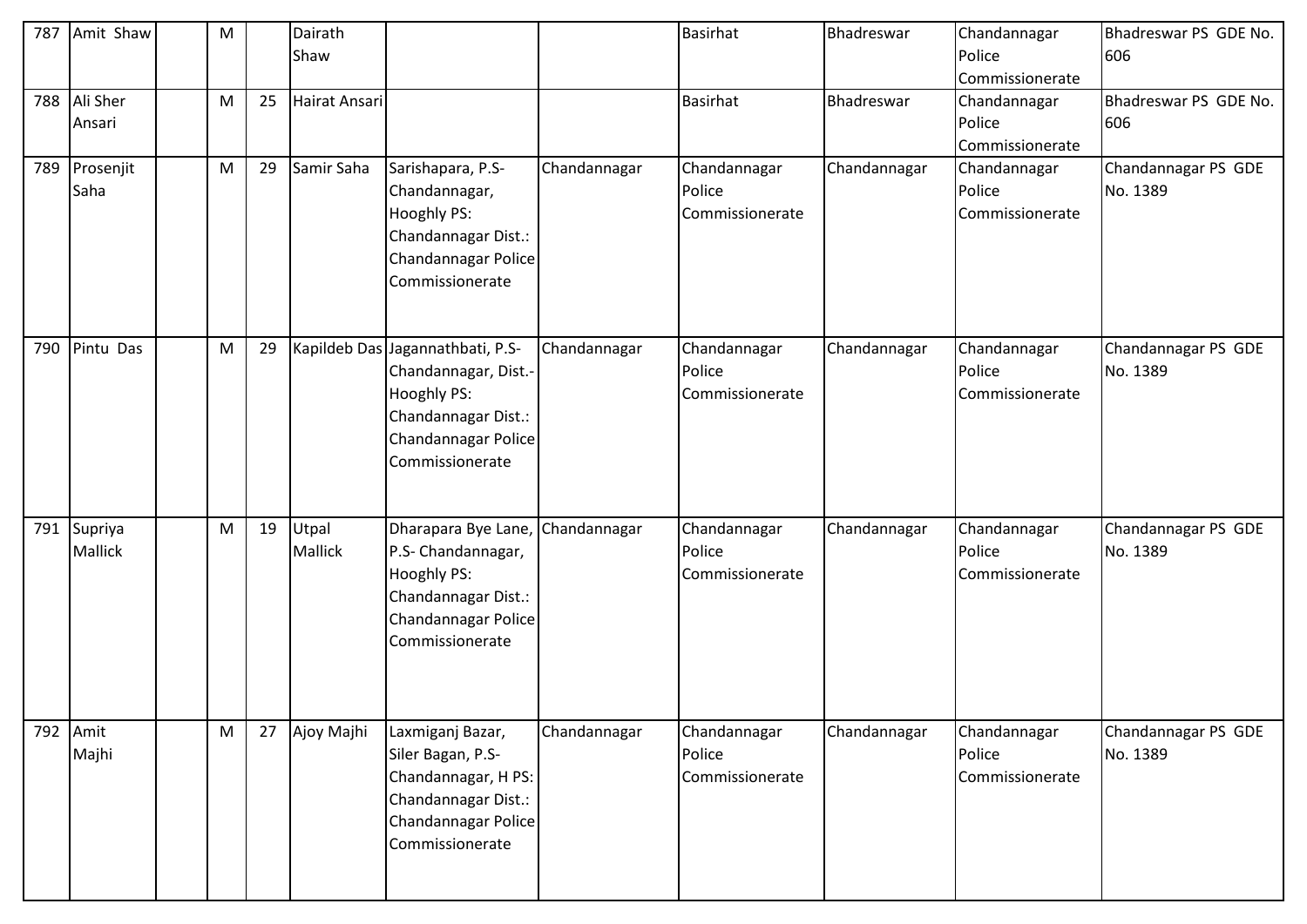| 793 | Narugopal     | M | 34 | <b>Thakur Das</b>        | Kamarpara, Rayber     | <b>Basirhat</b> | Chinsurah | Chandannagar    | Chinsurah PS GDE No. |
|-----|---------------|---|----|--------------------------|-----------------------|-----------------|-----------|-----------------|----------------------|
|     | Das           |   |    |                          | PS ChN (H)            |                 |           | Police          | 1974                 |
|     |               |   |    |                          |                       |                 |           | Commissionerate |                      |
| 794 | <b>Biplab</b> | M | 24 | Bimal Ch.                | Dharampur, Mazrual    | <b>Basirhat</b> | Chinsurah | Chandannagar    | Chinsurah PS GDE No. |
|     | <b>Banika</b> |   |    | Banika                   | Swami PS CHN (H)      |                 |           | Police          | 1974                 |
|     |               |   |    |                          |                       |                 |           | Commissionerate |                      |
| 795 | Sudip         | M | 22 | Nirmal                   | Dharampur,            | <b>Basirhat</b> | Chinsurah | Chandannagar    | Chinsurah PS GDE No. |
|     | Halder        |   |    | Halder                   | Mukherjeegoli, PS     |                 |           | Police          | 1974                 |
|     |               |   |    |                          | CHN(H)                |                 |           | Commissionerate |                      |
| 796 | Prosanta      | M | 35 | Machan                   | Rabindranagar, 2No    | <b>Basirhat</b> | Chinsurah | Chandannagar    | Chinsurah PS GDE No. |
|     | Das           |   |    | Chandra Das   PS CHN (H) |                       |                 |           | Police          | 1974                 |
|     |               |   |    |                          |                       |                 |           | Commissionerate |                      |
| 797 | Subhash       | M | 45 | Gouranga                 | 1No Kapasdanga,       | <b>Basirhat</b> | Chinsurah | Chandannagar    | Chinsurah PS GDE No. |
|     | Karmakar      |   |    | Karmakar                 | gostala, PS CHN (H)   |                 |           | Police          | 1997                 |
|     |               |   |    |                          |                       |                 |           | Commissionerate |                      |
| 798 | Sanjay Das    | M | 46 | Lt. Ramani               | <b>Keota Military</b> | <b>Basirhat</b> | Chinsurah | Chandannagar    | Chinsurah PS GDE No. |
|     |               |   |    | Das                      | Colony, PS CHN (H)    |                 |           | Police          | 1004                 |
|     |               |   |    |                          |                       |                 |           | Commissionerate |                      |
| 799 | Mahendra      | M | 60 | Lt. Kurma                | Bandel 2 No. Netaji   | <b>Basirhat</b> | Chinsurah | Chandannagar    | Chinsurah PS GDE No. |
|     | Oraw          |   |    | Oraw                     | Park, PS CHN (H)      |                 |           | Police          | 1004                 |
|     |               |   |    |                          |                       |                 |           | Commissionerate |                      |
| 800 | Dudh          | M | 58 | Lt. Ramdeb               | Bandel 2 No. Netaji   | <b>Basirhat</b> | Chinsurah | Chandannagar    | Chinsurah PS GDE No. |
|     | Kumar         |   |    | <b>Bagdi</b>             | Park, PS CHN (H)      |                 |           | Police          | 1004                 |
|     | Bagdi         |   |    |                          |                       |                 |           | Commissionerate |                      |
| 801 | Kalu          | M | 60 | Lt. Shyamlal             | <b>Bandel Old</b>     | <b>Basirhat</b> | Chinsurah | Chandannagar    | Chinsurah PS GDE No. |
|     | Paswan        |   |    | Paswan                   | Kazidanga, PS CHN     |                 |           | Police          | 1004                 |
|     |               |   |    |                          | (H)                   |                 |           | Commissionerate |                      |
| 802 | Sk Israil     | M | 21 | Sk. Salim                | Akhdanga PS           | <b>Basirhat</b> | Dankuni   | Chandannagar    | Dankuni PS GDE No.   |
|     |               |   |    |                          | Dankuni Hooghly       |                 |           | Police          | 1962                 |
|     |               |   |    |                          |                       |                 |           | Commissionerate |                      |
|     | 803 Sk. Nasim | M | 18 | Sk. Asim                 | Akhdanga PS           | <b>Basirhat</b> | Dankuni   | Chandannagar    | Dankuni PS GDE No.   |
|     |               |   |    |                          | Dankuni Hooghly       |                 |           | Police          | 1962                 |
|     |               |   |    |                          |                       |                 |           | Commissionerate |                      |
| 804 | Partha        | M | 24 | Nani Biswas              | Chikrand Dasghara     | <b>Basirhat</b> | Dankuni   | Chandannagar    | Dankuni PS GDE No.   |
|     | <b>Biswas</b> |   |    |                          | PS Chanditala         |                 |           | Police          | 1962                 |
|     |               |   |    |                          | Hooghly               |                 |           | Commissionerate |                      |
|     |               |   |    |                          |                       |                 |           |                 |                      |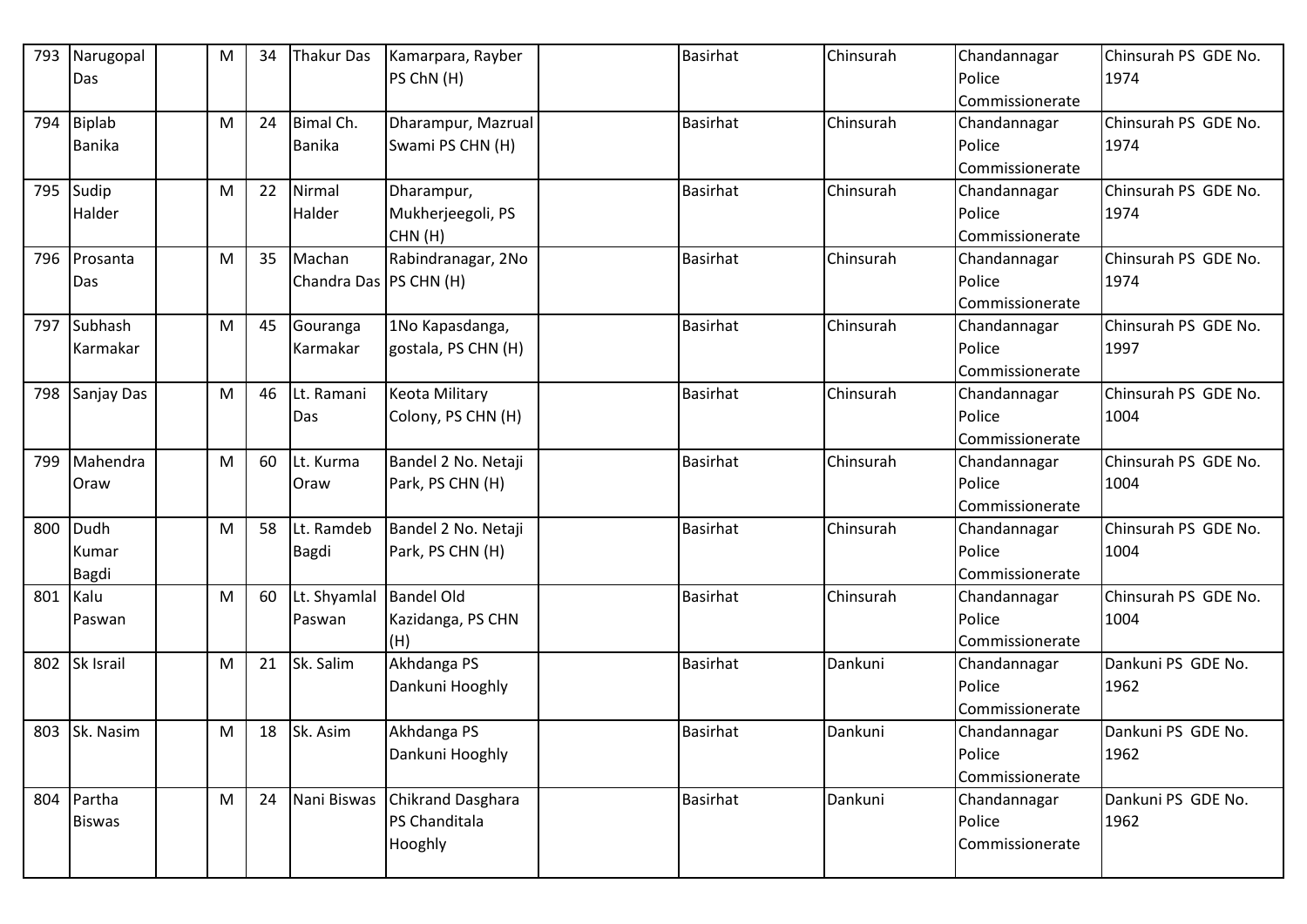| 805 | Sanjit Baral               | ${\sf M}$    | 35 | Lt. Jatin<br><b>Baral</b> | Chikrand Dasghara<br>PS Chanditala<br>Hooghly                                                                            |        | <b>Basirhat</b>                           | Dankuni | Chandannagar<br>Police<br>Commissionerate | Dankuni PS GDE No.<br>1962 |
|-----|----------------------------|--------------|----|---------------------------|--------------------------------------------------------------------------------------------------------------------------|--------|-------------------------------------------|---------|-------------------------------------------|----------------------------|
| 806 | <b>Bishnu</b><br>Kritaniya | M            | 28 | Babu<br>Kirtaniya         | Chikrand Dasghara<br>PS Chanditala<br>Hooghly                                                                            |        | <b>Basirhat</b>                           | Dankuni | Chandannagar<br>Police<br>Commissionerate | Dankuni PS GDE No.<br>1962 |
| 807 | Babi Roy                   | M            | 24 | <b>Bidhan Roy</b>         | Chikrand Dasghara<br>PS Chanditala<br>Hooghly                                                                            |        | <b>Basirhat</b>                           | Dankuni | Chandannagar<br>Police<br>Commissionerate | Dankuni PS GDE No.<br>1962 |
| 808 | Bapi Mitra                 | M            | 49 | Shyamal Kr<br>Mitra       | 3/2 Pitambar Gupta<br>Lane, P.S-Rishra, Dist-<br>Hooghly PS: Rishra<br>Dist.: Chandannagar<br>Police<br>Commissionerate  | Rishra | Chandannagar<br>Police<br>Commissionerate | Rishra  | Chandannagar<br>Police<br>Commissionerate | Rishra PS GDE No. 1439     |
| 809 | Ashok<br>Srivastava        | $\mathsf{M}$ | 54 | Lt Ramji<br>Srivastava    | 9 B Bagkhal, P.S-<br>Rishra, Dist-Hooghly<br>PS: Rishra Dist.:<br>Chandannagar Police<br>Commissionerate                 | Rishra | Chandannagar<br>Police<br>Commissionerate | Rishra  | Chandannagar<br>Police<br>Commissionerate | Rishra PS GDE No. 1439     |
| 810 | Amit Kr<br>Singh           | $\mathsf{M}$ | 30 | Ganesh<br>Singh           | Â1/2 Pitambar Gupta<br>Lane, P.S-Rishra, Dist-<br>Hooghly PS: Rishra<br>Dist.: Chandannagar<br>Police<br>Commissionerate | Rishra | Chandannagar<br>Police<br>Commissionerate | Rishra  | Chandannagar<br>Police<br>Commissionerate | Rishra PS GDE No. 1439     |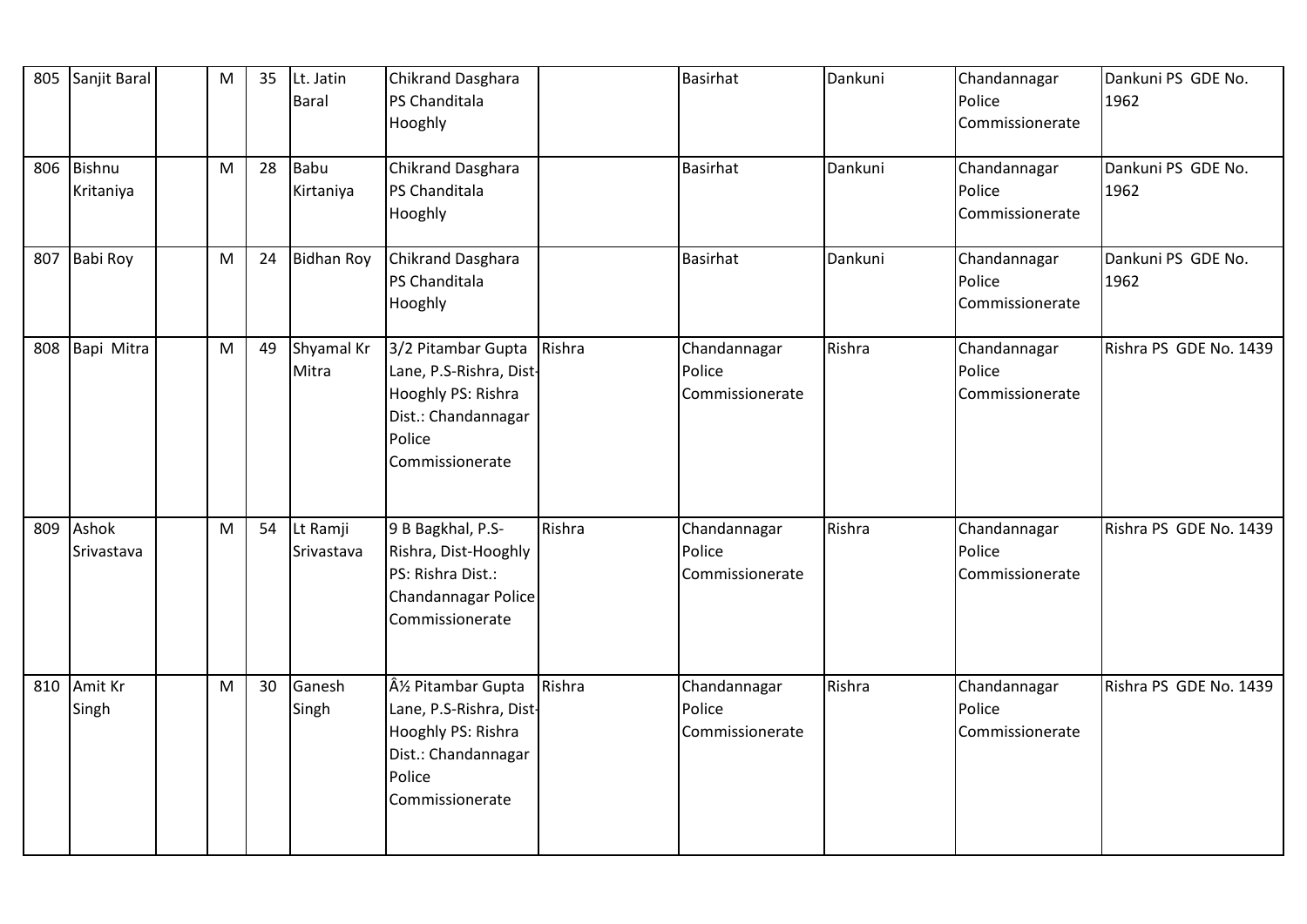| 811 | Ramesh<br>Singh        | M         | 33 | Ram<br>Chandra<br>Singh | Panchu Babu Bazar<br>Lane, PS-<br>Serampore, Hooghly<br>PS: Srirampore Dist.:<br>Chandannagar Police<br>Commissionerate    | Srirampore | Chandannagar<br>Police<br>Commissionerate | Srirampore | Chandannagar<br>Police<br>Commissionerate | Srirampore PS GDE No.<br>1784 |
|-----|------------------------|-----------|----|-------------------------|----------------------------------------------------------------------------------------------------------------------------|------------|-------------------------------------------|------------|-------------------------------------------|-------------------------------|
| 812 | Bhaskar<br>Chakrabort  | ${\sf M}$ | 29 | Dipak Kr.               | 9/2/6, More Pukur,<br>Chakraborty   PS- Rishra, Hooghly<br>PS: Srirampore Dist.:<br>Chandannagar Police<br>Commissionerate | Srirampore | Chandannagar<br>Police<br>Commissionerate | Srirampore | Chandannagar<br>Police<br>Commissionerate | Srirampore PS GDE No.<br>1784 |
| 813 | Bappa<br>Sarkar        | M         | 36 | Subodh<br>Sarkar        | F.B. Road, PS-<br>Serampore, Hooghly<br>PS: Srirampore Dist.:<br>Chandannagar Police<br>Commissionerate                    | Srirampore | Chandannagar<br>Police<br>Commissionerate | Srirampore | Chandannagar<br>Police<br>Commissionerate | Srirampore PS GDE No.<br>1784 |
| 814 | Ram<br>Sankar Das      | M         | 40 | <b>Sital Das</b>        | Provash Nagar, PS-<br>Serampore, Hooghly<br>PS: Srirampore Dist.:<br>Chandannagar Police<br>Commissionerate                | Srirampore | Chandannagar<br>Police<br>Commissionerate | Srirampore | Chandannagar<br>Police<br>Commissionerate | Srirampore PS GDE No.<br>1784 |
| 815 | Dilip<br><b>Biswas</b> | M         | 32 | Prayag<br><b>Biswas</b> | Provash Nagar, PS-<br>Serampore, Hooghly<br>PS: Srirampore Dist.:<br>Chandannagar Police<br>Commissionerate                | Srirampore | Chandannagar<br>Police<br>Commissionerate | Srirampore | Chandannagar<br>Police<br>Commissionerate | Srirampore PS GDE No.<br>1784 |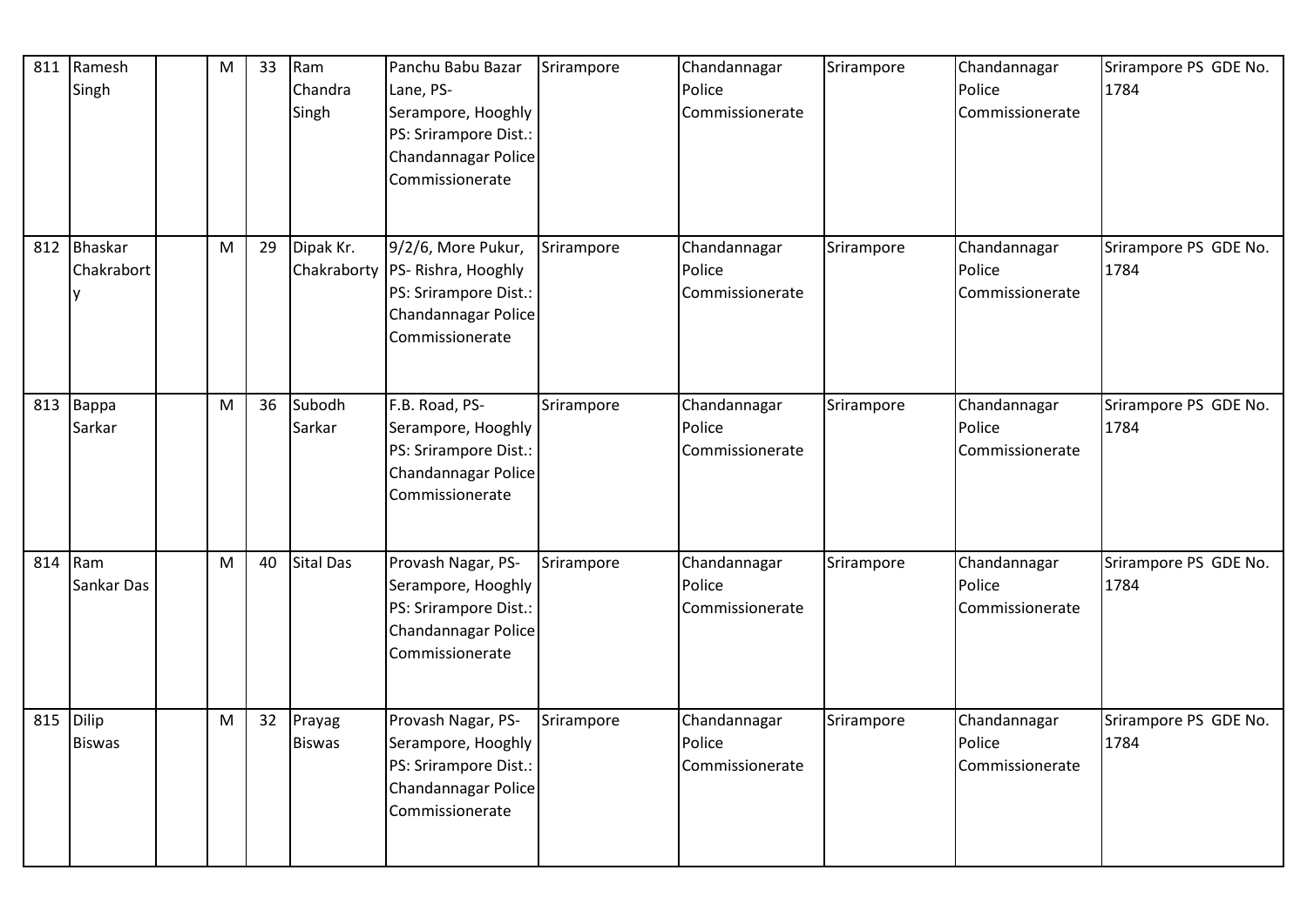| 816 | Ramesh<br>Shaw       | M | 49 | Tulsi Shaw                 | Ghoramara, PS-<br>Serampore, Hooghly<br>PS: Srirampore Dist.:<br>Chandannagar Police<br>Commissionerate                     | Srirampore | Chandannagar<br>Police<br>Commissionerate | Srirampore | Chandannagar<br>Police<br>Commissionerate | Srirampore PS GDE No.<br>1784 |
|-----|----------------------|---|----|----------------------------|-----------------------------------------------------------------------------------------------------------------------------|------------|-------------------------------------------|------------|-------------------------------------------|-------------------------------|
| 817 | Parshuram<br>Singh   | M | 37 | lLt.<br>Parmeswar<br>Singh | Kalimata Forgin,<br>Delhi Road, PS-<br>Bhadreswar, Hoogh<br>PS: Srirampore Dist.:<br>Chandannagar Police<br>Commissionerate | Srirampore | Chandannagar<br>Police<br>Commissionerate | Srirampore | Chandannagar<br>Police<br>Commissionerate | Srirampore PS GDE No.<br>367  |
| 818 | Kalu<br>Kumar        | M | 20 | Chandan<br>Kumar           | Sabor, PS-<br>Bhagalpur, Bihar PS:<br>Srirampore Dist.:<br>Chandannagar Police<br>Commissionerate                           | Srirampore | Chandannagar<br>Police<br>Commissionerate | Srirampore | Chandannagar<br>Police<br>Commissionerate | Srirampore PS GDE No.<br>367  |
| 819 | Rahul<br>Kumar       |   |    | S/o Satindar<br>Kumar      |                                                                                                                             |            | <b>Basirhat</b>                           | Uttarpara  | Chandannagar<br>Police<br>Commissionerate | Uttarpara PS GDE No.<br>1802  |
| 820 | Karan<br>Kumar       |   |    | S/o Arun<br>Singh          |                                                                                                                             |            | <b>Basirhat</b>                           | Uttarpara  | Chandannagar<br>Police<br>Commissionerate | Uttarpara PS GDE No.<br>1802  |
| 821 | Chanu<br>Kumar       |   |    | S/o Chandra<br>Kumar       |                                                                                                                             |            | <b>Basirhat</b>                           | Uttarpara  | Chandannagar<br>Police<br>Commissionerate | Uttarpara PS GDE No.<br>1802  |
| 822 | Shiv Sankar<br>Majhi |   |    | S/o Vijay<br>Majhi         |                                                                                                                             |            | <b>Basirhat</b>                           | Uttarpara  | Chandannagar<br>Police<br>Commissionerate | Uttarpara PS GDE No.<br>1862  |
| 823 | Kundan<br>Kumar      |   |    | S/o Kumar<br>Ram           |                                                                                                                             |            | <b>Basirhat</b>                           | Uttarpara  | Chandannagar<br>Police<br>Commissionerate | Uttarpara PS GDE No.<br>1862  |
| 824 | Nitish<br>Kumar      |   |    | S/o Akhilesh<br>Majhi      |                                                                                                                             |            | Basirhat                                  | Uttarpara  | Chandannagar<br>Police<br>Commissionerate | Uttarpara PS GDE No.<br>1862  |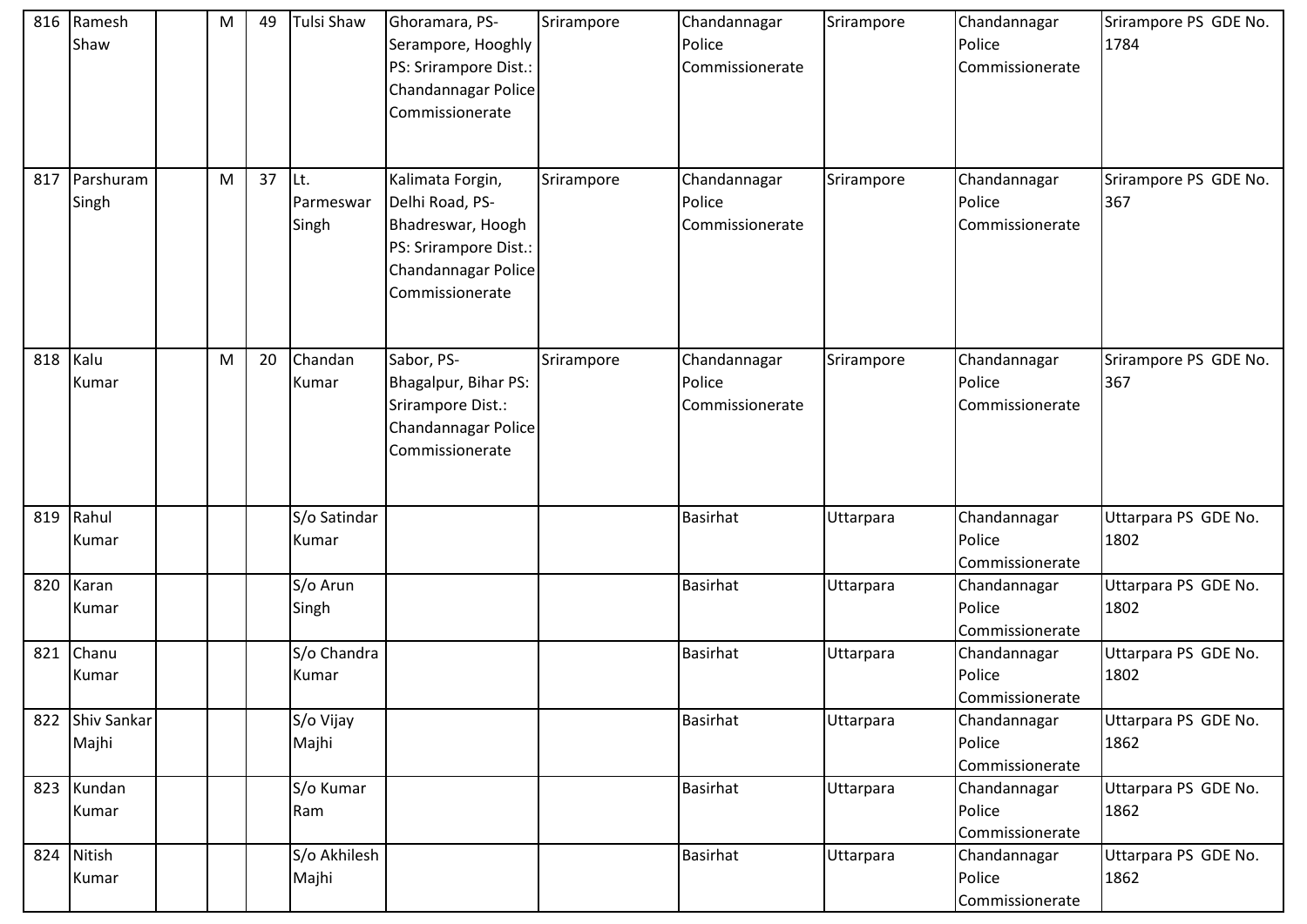| 825 | Abusayed      | M |    | Joynal Miah  | <b>VILLAGE-I PS:</b>    | Dinhata        | Coochbehar       | Dinhata     | Coochbehar       | Dinhata PS GDE No.    |
|-----|---------------|---|----|--------------|-------------------------|----------------|------------------|-------------|------------------|-----------------------|
|     | Miah          |   |    |              | Dinhata Dist.:          |                |                  |             |                  | 1748                  |
|     |               |   |    |              | Coochbehar              |                |                  |             |                  |                       |
| 826 | <b>Bhagat</b> | M |    | Jadav        | <b>VILLAGE-I PS:</b>    | Dinhata        | Coochbehar       | Dinhata     | Coochbehar       | Dinhata PS GDE No.    |
|     | Barman        |   |    | Barman       | Dinhata Dist.:          |                |                  |             |                  | 1748                  |
|     |               |   |    |              | Coochbehar              |                |                  |             |                  |                       |
| 827 | Koushik       | M | 25 | Kushol       | Of Baburtari Dist.:     |                | Coochbehar       | Mathabhanga | Coochbehar       | Mathabhanga PS GDE    |
|     | Barman        |   |    | Barman       | Coochbehar              |                |                  |             |                  | No. 1397              |
| 828 | Goneswar      | M | 27 | Moneswar     | Kalmati PS:             | Sahebganj      | Coochbehar       | Sahebganj   | Coochbehar       | Sahebganj PS GDE No.  |
|     | Barman        |   |    | Barman       | Sahebganj Dist.:        |                |                  |             |                  | 1035                  |
|     |               |   |    |              | Coochbehar              |                |                  |             |                  |                       |
| 829 | Manojit       | M | 25 | Jamini       | Kalmati PS:             | Sahebganj      | Coochbehar       | Sahebganj   | Coochbehar       | Sahebganj PS GDE No.  |
|     | <b>Barman</b> |   |    | Barman       | Sahebganj Dist.:        |                |                  |             |                  | 1035                  |
|     |               |   |    |              | Coochbehar              |                |                  |             |                  |                       |
| 830 | Ripon Mia     | M | 22 | Amijuddin    | Nagan PS:               | Gangarampur    | Dakshin Dinajpur | Bansihari   | Dakshin Dinajpur | Bansihari PS GDE No.  |
|     |               |   |    | Mia          | Gangarampur Dist.:      |                |                  |             |                  | 1207                  |
|     |               |   |    |              | Dakshin Dinajpur        |                |                  |             |                  |                       |
|     |               |   |    |              |                         |                |                  |             |                  |                       |
| 831 | Saddam        | M |    | Janorhat Ali | Subhash Pally PS:       | Gangarampur    | Dakshin Dinajpur | Gangarampur | Dakshin Dinajpur | Gangarampur PS GDE    |
|     | Hossain       |   |    | Shah Fakir   | Gangarampur Dist.:      |                |                  |             |                  | No. 1445              |
|     |               |   |    |              | Dakshin Dinajpur        |                |                  |             |                  |                       |
|     |               |   |    |              |                         |                |                  |             |                  |                       |
| 832 | Toton         | M |    | Chandan      | <b>BDO More PS:</b>     | Gangarampur    | Dakshin Dinajpur | Gangarampur | Dakshin Dinajpur | Gangarampur PS GDE    |
|     | Saha          |   |    | Saha         | Gangarampur Dist.:      |                |                  |             |                  | No. 1445              |
|     |               |   |    |              | Dakshin Dinajpur        |                |                  |             |                  |                       |
|     |               |   |    |              |                         |                |                  |             |                  |                       |
| 833 | Rahul         | M | 18 | Bajrangi     | Assansol                | Asansole north | Asansol Durgapur | Harirampur  | Dakshin Dinajpur | Harirampur PS GDE No. |
|     | Nunia         |   |    | <b>Nunia</b> | Damrakoliyari PS:       |                | Police           |             |                  | 1159                  |
|     |               |   |    |              | Asansole north Dist.:   |                | Commissionerate  |             |                  |                       |
|     |               |   |    |              | Asansol Durgapur        |                |                  |             |                  |                       |
|     |               |   |    |              | Police                  |                |                  |             |                  |                       |
|     |               |   |    |              | Commissionerate         |                |                  |             |                  |                       |
| 834 | Sujit Singh   | M | 27 | Naren Singh  | <b>Biswanathpur PS:</b> | Kumarganj      | Dakshin Dinajpur | Kumarganj   | Dakshin Dinajpur | Kumarganj PS GDE No.  |
|     |               |   |    |              | Kumarganj Dist.:        |                |                  |             |                  | 1231                  |
|     |               |   |    |              | Dakshin Dinajpur        |                |                  |             |                  |                       |
| 835 | Uttam         | M | 51 | Lt. Bodan    | <b>Bramhapur PS:</b>    | Kumarganj      | Dakshin Dinajpur | Kumarganj   | Dakshin Dinajpur | Kumarganj PS GDE No.  |
|     | <b>Baskey</b> |   |    | Baskey       | Kumarganj Dist.:        |                |                  |             |                  | 1231                  |
|     |               |   |    |              | Dakshin Dinajpur        |                |                  |             |                  |                       |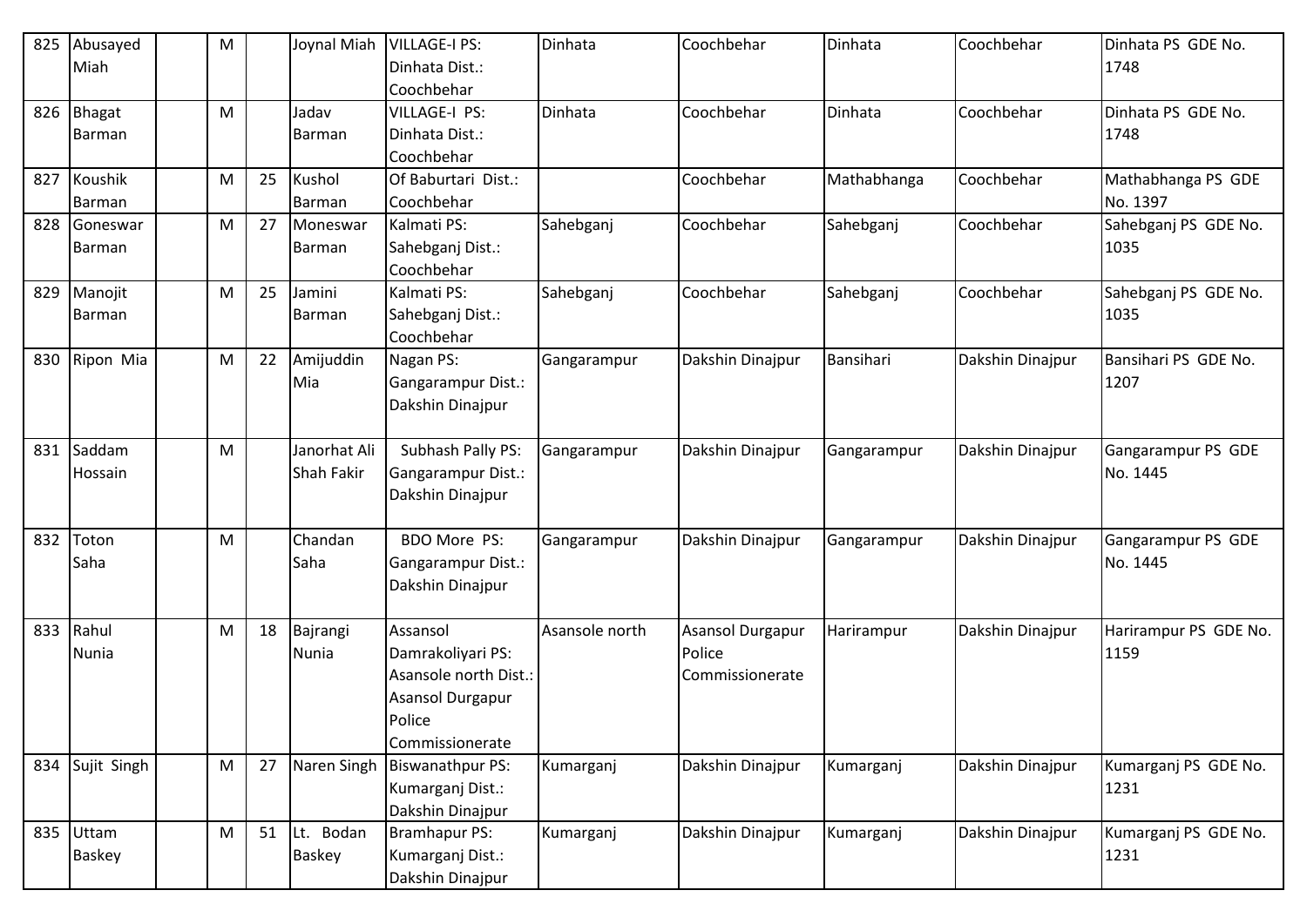| 836 | Jotish<br>Mondal         | M | 55 | Lt. Khitish<br>Mondal    | Jantihar PS:<br>Kumarganj Dist.:<br>Dakshin Dinajpur      | Kumarganj  | Dakshin Dinajpur | Kumarganj  | Dakshin Dinajpur | Kumarganj PS GDE No.<br>1231  |
|-----|--------------------------|---|----|--------------------------|-----------------------------------------------------------|------------|------------------|------------|------------------|-------------------------------|
| 837 | Raju<br>Sarkar           | M | 21 | Rajjab Ali<br>Sarkar     | Baro Basanti PS:<br>Kumarganj Dist.:<br>Dakshin Dinajpur  | Kumarganj  | Dakshin Dinajpur | Kumarganj  | Dakshin Dinajpur | Kumarganj PS GDE No.<br>1231  |
| 838 | Sanjoy<br><b>Basfore</b> | M | 35 | Biplob<br><b>Basfore</b> | Dakbanglopara PS:<br>Kumarganj Dist.:<br>Dakshin Dinajpur | Kumarganj  | Dakshin Dinajpur | Kumarganj  | Dakshin Dinajpur | Kumarganj PS GDE No.<br>1231  |
| 839 | Ebne Soud                | M | 36 | Mohammad<br>Hossain      | Salekkuri PS:<br>Kushmandi Dist.:<br>Dakshin Dinajpur     | Kushmandi  | Dakshin Dinajpur | Kushmandi  | Dakshin Dinajpur | Kushmandi PS GDE No.<br>1291  |
| 840 | Golam<br>Yasdany         | M | 30 | Baharul<br>Islam         | Rasulpur PS:<br>Kushmandi Dist.:<br>Dakshin Dinajpur      | Kushmandi  | Dakshin Dinajpur | Kushmandi  | Dakshin Dinajpur | Kushmandi PS GDE No.<br>1291  |
| 841 | Moklesar<br>Rahaman      | M | 50 | Yousuf Ali               | Mohagram PS:<br>Kushmandi Dist.:<br>Dakshin Dinajpur      | Kushmandi  | Dakshin Dinajpur | Kushmandi  | Dakshin Dinajpur | Kushmandi PS GDE No.<br>1291  |
| 842 | Wangden<br>Lama          | M | 22 | Dawa Lama                | PS: Darjeeling Dist.:<br>Darjeeling                       | Darjeeling | Darjeeling       | Darjeeling | Darjeeling       | Darjeeling PS GDE No.<br>1173 |
| 843 | Amar<br><b>Barman</b>    | M | 21 | Rajen<br>Barman          | PS: Darjeeling Dist.:<br>Darjeeling                       | Darjeeling | Darjeeling       | Darjeeling | Darjeeling       | Darjeeling PS GDE No.<br>1173 |
| 844 | Ankit Rai                | M | 24 | Mani Rai                 | PS: Darjeeling Dist.:<br>Darjeeling                       | Darjeeling | Darjeeling       | Darjeeling | Darjeeling       | Darjeeling PS GDE No.<br>1173 |
| 845 | Rahul<br><b>Bhujel</b>   | M | 20 | Som Bdr<br><b>Bhujel</b> | PS: Darjeeling Dist.:<br>Darjeeling                       | Darjeeling | Darjeeling       | Darjeeling | Darjeeling       | Darjeeling PS GDE No.<br>1167 |
| 846 | Pritam Rai               | M | 20 | Suresh Rai               | PS: Darjeeling Dist.:<br>Darjeeling                       | Darjeeling | Darjeeling       | Darjeeling | Darjeeling       | Darjeeling PS GDE No.<br>1173 |
| 847 | Sohan<br>Chettri         | M | 20 | <b>Dhiren</b><br>Chettri | PS: Darjeeling Dist.:<br>Darjeeling                       | Darjeeling | Darjeeling       | Darjeeling | Darjeeling       | Darjeeling PS GDE No.<br>1173 |
| 848 | Arbind<br>Kumar<br>Yadev | M | 22 | Hans Nath<br>Yadev       | PS: Darjeeling Dist.:<br>Darjeeling                       | Darjeeling | Darjeeling       | Darjeeling | Darjeeling       | Darjeeling PS GDE No.<br>1174 |
| 849 | Anand<br><b>Barik</b>    | M | 24 | Chotilal<br><b>Banik</b> | PS: Darjeeling Dist.:<br>Darjeeling                       | Darjeeling | Darjeeling       | Darjeeling | Darjeeling       | Darjeeling PS GDE No.<br>1173 |
| 850 | <b>Tapas</b><br>Barman   | M | 25 | Fulinda<br>Barman        | PS: Darjeeling Dist.:<br>Darjeeling                       | Darjeeling | Darjeeling       | Darjeeling | Darjeeling       | Darjeeling PS GDE No.<br>1173 |
| 851 | Egra<br>Lepcha           | M | 34 | Lt.younes<br>Lepcha      | PS: Darjeeling Dist.:<br>Darjeeling                       | Darjeeling | Darjeeling       | Darjeeling | Darjeeling       | Darjeeling PS GDE No.<br>1173 |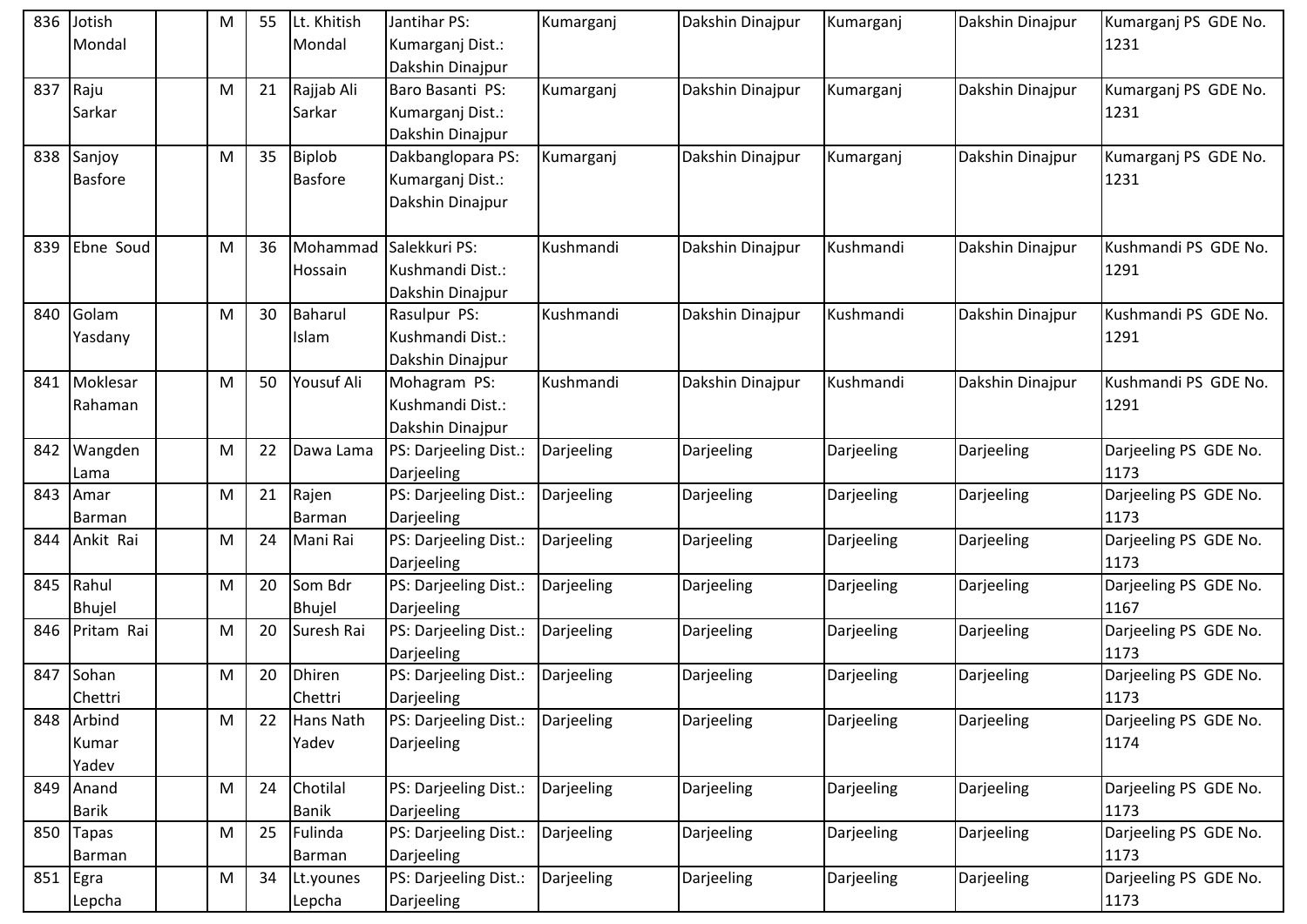| 852 | <b>Biday</b> | M | 37 |                  | Binod Thapa Singmally, Gairigaon, | Mirik           | Darjeeling      | Kurseong | Darjeeling | <b>Kurseong PS Outpost</b> |
|-----|--------------|---|----|------------------|-----------------------------------|-----------------|-----------------|----------|------------|----------------------------|
|     | Thapa        |   |    |                  | PO- Phuguri PS:                   |                 |                 |          |            | Garidhura OP GDE No.       |
|     |              |   |    |                  | Mirik Dist.:                      |                 |                 |          |            | 683                        |
|     |              |   |    |                  | Darjeeling                        |                 |                 |          |            |                            |
| 853 | Teken Rai    | M | 40 | <b>Kumar Rai</b> | Mirik PS: Mirik Dist.: Mirik      |                 | Darjeeling      | Kurseong | Darjeeling | <b>Kurseong PS Outpost</b> |
|     |              |   |    |                  | Darjeeling                        |                 |                 |          |            | Garidhura OP GDE No.       |
|     |              |   |    |                  |                                   |                 |                 |          |            | 683                        |
| 854 | Yogesh       | M | 43 | S.b              | Okayti PS: Mirik                  | Mirik           | Darjeeling      | Kurseong | Darjeeling | Kurseong PS Outpost        |
|     | Ghimeray     |   |    | Ghimeray         | Dist.: Darjeeling                 |                 |                 |          |            | Garidhura OP GDE No.       |
|     |              |   |    |                  |                                   |                 |                 |          |            | 683                        |
| 855 | Sachindra    | M | 25 | Mahendra         | Manaydara,                        | Mirik           | Darjeeling      | Kurseong | Darjeeling | <b>Kurseong PS Outpost</b> |
|     | Lohar        |   |    | Lohar            | Ghayabari T.E PS:                 |                 |                 |          |            | Tindharia OP GDE No.       |
|     |              |   |    |                  | Mirik Dist.:                      |                 |                 |          |            | 683                        |
|     |              |   |    |                  | Darjeeling                        |                 |                 |          |            |                            |
| 856 | Subajit      | M | 27 | Subal            | Rajaram Mohan                     | Siliguri        | Siliguri Police | Kurseong | Darjeeling | <b>Kurseong PS Outpost</b> |
|     | Roy          |   |    |                  | Chandra Roy Road, W/No. 15,       |                 | Commissionerate |          |            | Tindharia OP GDE No.       |
|     |              |   |    |                  | Near Mulparia Office              |                 |                 |          |            | 687                        |
|     |              |   |    |                  | PS: Siliguri Dist.:               |                 |                 |          |            |                            |
|     |              |   |    |                  | Siliguri Police                   |                 |                 |          |            |                            |
|     |              |   |    |                  | Commissionerate                   |                 |                 |          |            |                            |
|     |              |   |    |                  |                                   |                 |                 |          |            |                            |
| 857 | Ajoy Roy     | M | 25 | Nakul Ch.        | Baribhasa Stand                   | Jalpaiguri      | Jalpaiguri      | Kurseong | Darjeeling | <b>Kurseong PS Outpost</b> |
|     |              |   |    | Royn             | bypass PS: Jalpaiguri             |                 |                 |          |            | Tindharia OP GDE No.       |
|     |              |   |    |                  | Dist.: Jalpaiguri                 |                 |                 |          |            | 687                        |
|     |              |   |    |                  |                                   |                 |                 |          |            |                            |
| 858 | Avishek      | M | 28 | Anand            | Jotinagar, Uppar                  | Bhaktinagar     | Siliguri Police | Kurseong | Darjeeling | Kurseong PS Outpost        |
|     | Mukharjee    |   |    | Mukharjee        | Bagdogra PS:                      |                 | Commissionerate |          |            | Tindharia OP GDE No.       |
|     |              |   |    |                  | <b>Bhaktinagar Dist.:</b>         |                 |                 |          |            | 605                        |
|     |              |   |    |                  | Siliguri Police                   |                 |                 |          |            |                            |
|     |              |   |    |                  | Commissionerate                   |                 |                 |          |            |                            |
| 859 | Dhiraj Rai   | M | 46 |                  | Lt. Mani Kr. Champasari PS:       | Bhaktinagar     | Siliguri Police | Kurseong | Darjeeling | <b>Kurseong PS Outpost</b> |
|     |              |   |    | Rai              | <b>Bhaktinagar Dist.:</b>         |                 | Commissionerate |          |            | Sevoke PP GDE No. 605      |
|     |              |   |    |                  | Siliguri Police                   |                 |                 |          |            |                            |
|     |              |   |    |                  | Commissionerate                   |                 |                 |          |            |                            |
| 860 | Sukra        | M | 40 | Tanaji           | Vill-Labdha, PO                   | Rangli rangliat | Darjeeling      | Kurseong | Darjeeling | <b>Kurseong PS Outpost</b> |
|     | Mukharjee    |   |    | Mukhia           | Mongpoo PS: Rangli                |                 |                 |          |            | Sevoke PP GDE No. 605      |
|     |              |   |    |                  | rangliat Dist.:                   |                 |                 |          |            |                            |
|     |              |   |    |                  | Darjeeling                        |                 |                 |          |            |                            |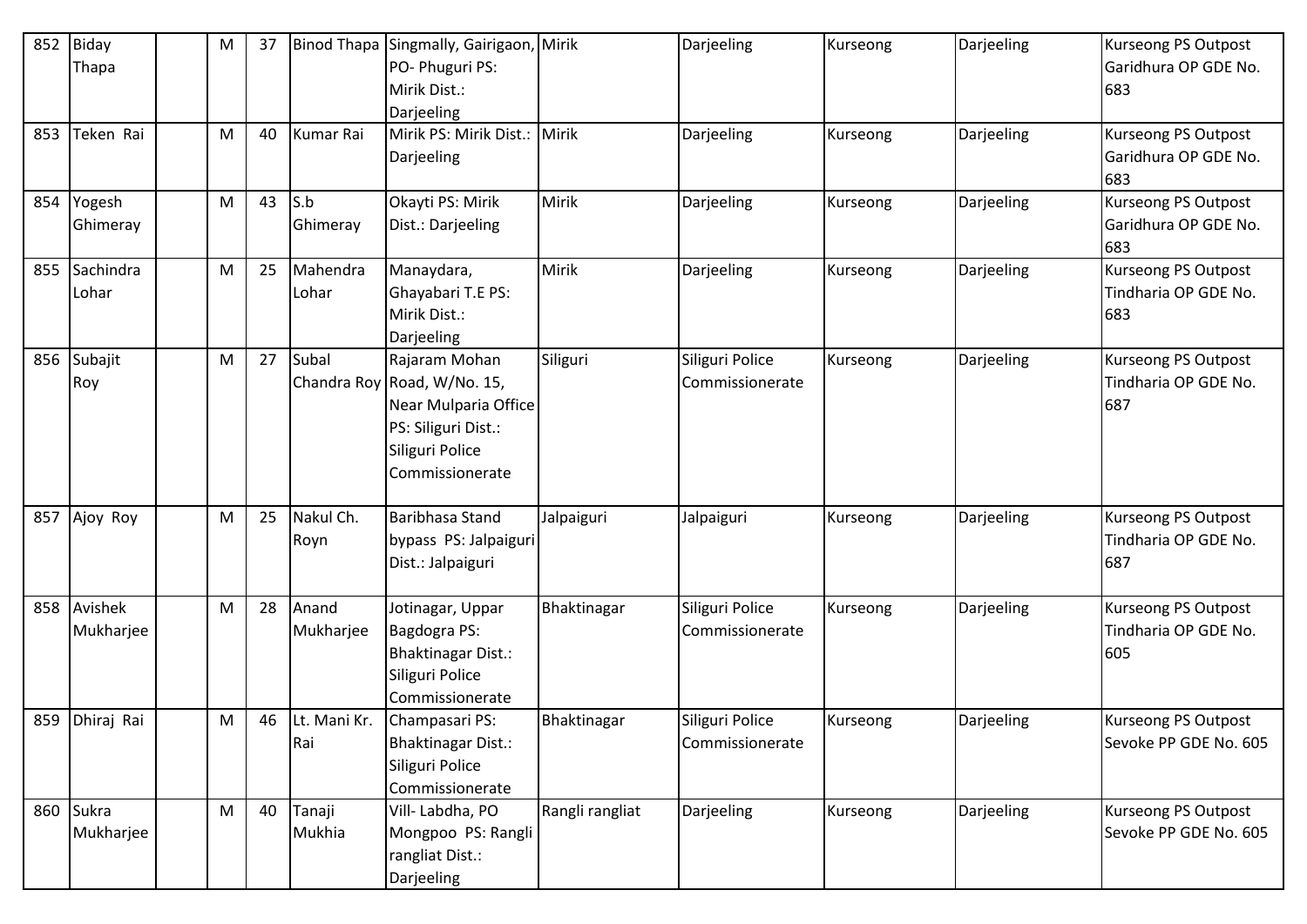| 861 | Roshan    | M | 30 | Rajen             | Mongpoo, PO               | Rangli rangliat | Darjeeling      | Kurseong      | Darjeeling | <b>Kurseong PS Outpost</b> |
|-----|-----------|---|----|-------------------|---------------------------|-----------------|-----------------|---------------|------------|----------------------------|
|     | Gurung    |   |    | Gurung            | Mangpoo PS: Rangli        |                 |                 |               |            | Sevoke PP GDE No. 605      |
|     |           |   |    |                   | rangliat Dist.:           |                 |                 |               |            |                            |
|     |           |   |    |                   | Darjeeling                |                 |                 |               |            |                            |
| 862 | Bijoy     | M | 40 | Lt. R.b           | Gandhinagar PS:           | Bhaktinagar     | Siliguri Police | Kurseong      | Darjeeling | <b>Kurseong PS Outpost</b> |
|     | Biswakarm |   |    | Biswakarma        | <b>Bhaktinagar Dist.:</b> |                 | Commissionerate |               |            | Sevoke PP GDE No. 605      |
|     |           |   |    |                   | Siliguri Police           |                 |                 |               |            |                            |
|     |           |   |    |                   | Commissionerate           |                 |                 |               |            |                            |
| 863 | Sajan     | M | 30 | S/o-Kishor        | <b>GARIDHURA BAZAR</b>    | Kurseong        | Darjeeling      | Mirik         | Darjeeling | Mirik PS GDE No. 708       |
|     | Darjee    |   |    | Darjee            | PS: Kurseong Dist.:       |                 |                 |               |            |                            |
|     |           |   |    |                   | Darjeeling                |                 |                 |               |            |                            |
|     |           |   |    |                   |                           |                 |                 |               |            |                            |
| 864 | Swapan    | M | 48 | $S/O-$ Lt.        | <b>KOOP LINE,</b>         | Mirik           | Darjeeling      | Mirik         | Darjeeling | Mirik PS GDE No. 708       |
|     | Darjee    |   |    | Dewan Kr.         | <b>PANIGHATTA BAZAR</b>   |                 |                 |               |            |                            |
|     |           |   |    | Darjee            | PS: Mirik Dist.:          |                 |                 |               |            |                            |
|     |           |   |    |                   | Darjeeling                |                 |                 |               |            |                            |
| 865 | Md. Aftar | M | 22 | S/o-Najir         | TIRHANA T.E., P.S.        |                 | Darjeeling      | Mirik         | Darjeeling | Mirik PS GDE No. 713       |
|     |           |   |    |                   | <b>BAGDOGRA. Dist.:</b>   |                 |                 |               |            |                            |
|     |           |   |    |                   | Darjeeling                |                 |                 |               |            |                            |
| 866 | Nayan Das | M | 36 |                   | S/o-Santosh GIRMIT LINE,  | Mirik           | Darjeeling      | Mirik         | Darjeeling | Mirik PS GDE No. 713       |
|     |           |   |    | Das               | PANIGHATT T.E. PS:        |                 |                 |               |            |                            |
|     |           |   |    |                   | Mirik Dist.:              |                 |                 |               |            |                            |
|     |           |   |    |                   | Darjeeling                |                 |                 |               |            |                            |
| 867 | Raju      | M | 21 | <b>Bikash</b>     | <b>KARMATAR PS:</b>       | Pulbazar        | Darjeeling      | Pulbazar      | Darjeeling | Pulbazar PS GDE No.        |
|     | Tamang    |   |    | Tamang            | Pulbazar Dist.:           |                 |                 |               |            | 641                        |
|     |           |   |    |                   | Darjeeling                |                 |                 |               |            |                            |
| 868 | Kiran     | M | 29 | <b>Buddha Bir</b> | <b>GOKE BAZAR PS:</b>     | Pulbazar        | Darjeeling      | Pulbazar      | Darjeeling | Pulbazar PS GDE No.        |
|     | Subba     |   |    | Subba             | Pulbazar Dist.:           |                 |                 |               |            | 641                        |
|     |           |   |    |                   | Darjeeling                |                 |                 |               |            |                            |
| 869 | Manish    | M | 30 | S/O               | Sardar goan sukhia        | Sukhia pokhri   | Darjeeling      | Sukhia pokhri | Darjeeling | Sukhia pokhri PS GDE       |
|     | Agrawal   |   |    | Mahendra          | pokhri darjeeling PS:     |                 |                 |               |            | No. 910                    |
|     |           |   |    | Agrawal           | Sukhia pokhri Dist.:      |                 |                 |               |            |                            |
|     |           |   |    |                   | Darjeeling                |                 |                 |               |            |                            |
|     |           |   |    |                   |                           |                 |                 |               |            |                            |
| 870 | Roshan    | M | 28 | S/o Satish        | Magerjung tea             | Sukhia pokhri   | Basirhat        | Sukhia pokhri | Darjeeling | Sukhia pokhri PS GDE       |
|     | Pradhan   |   |    | Pradhan           | estate p.o nagri spur     |                 |                 |               |            | No. 910                    |
|     |           |   |    |                   | darjeeling PS: Sukhia     |                 |                 |               |            |                            |
|     |           |   |    |                   | pokhri                    |                 |                 |               |            |                            |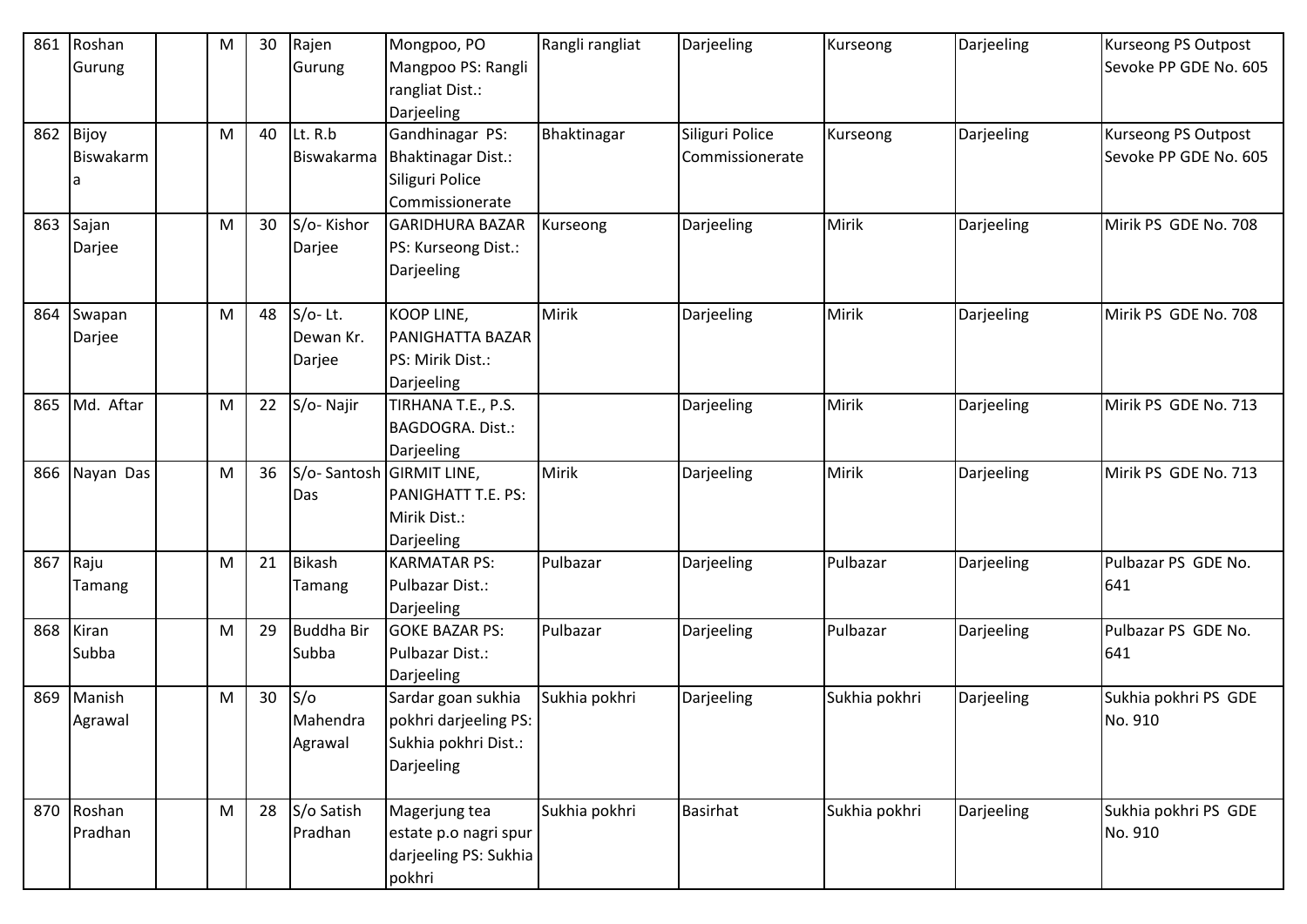| 871 | Bimal         | M | 35 | S/o Late                | Ghumba line sukhia                    | Sukhia pokhri   | Darjeeling      | Sukhia pokhri | Darjeeling     | Sukhia pokhri PS GDE        |
|-----|---------------|---|----|-------------------------|---------------------------------------|-----------------|-----------------|---------------|----------------|-----------------------------|
|     | Lohar         |   |    | Dhanbir                 | pokhri darjeeling PS:                 |                 |                 |               |                | No. 910                     |
|     |               |   |    | Lohar                   | Sukhia pokhri Dist.:                  |                 |                 |               |                |                             |
|     |               |   |    |                         | Darjeeling                            |                 |                 |               |                |                             |
|     |               |   |    |                         |                                       |                 |                 |               |                |                             |
| 872 | Prayash       | M | 26 | S/o Late                | Lasha villa ward                      | Darjeeling      | <b>Basirhat</b> | Sukhia pokhri | Darjeeling     | Sukhia pokhri PS GDE        |
|     | Tamang        |   |    | <b>Tshering</b>         | no.17 darjeeling PS:                  |                 |                 |               |                | No. 910                     |
|     |               |   |    | Tamang                  | Darjeeling                            |                 |                 |               |                |                             |
| 873 | Suresh        | M | 36 | S/o Santa               | Six mile Takdha                       | Rangli rangliat | <b>Basirhat</b> | Sukhia pokhri | Darjeeling     | Sukhia pokhri PS GDE        |
|     | <b>Bhujel</b> |   |    | Bahadur                 | cantt darjeeling PS:                  |                 |                 |               |                | No. 903                     |
|     |               |   |    | <b>Bhujel</b>           | Rangli rangliat                       |                 |                 |               |                |                             |
| 874 | Soraj         | M | 45 | S/o Late                | Six mile takdha cantt Rangli rangliat |                 | Darjeeling      | Sukhia pokhri | Darjeeling     | Sukhia pokhri PS GDE        |
|     | Subba         |   |    | Suraj Subba             | darjeeling PS: Rangli                 |                 |                 |               |                | No. 903                     |
|     |               |   |    |                         | rangliat Dist.:                       |                 |                 |               |                |                             |
|     |               |   |    |                         | Darjeeling                            |                 |                 |               |                |                             |
| 875 | Sambhu        | M | 39 |                         | S/o Late Dev Hemilton ganj p.o        | Alipurduar      | Alipurduar      | Sukhia pokhri | Darjeeling     | Sukhia pokhri PS GDE        |
|     | Dewan         |   |    | Kumar                   | hemilton ghaj PS:                     |                 |                 |               |                | No. 903                     |
|     |               |   |    | Dewan                   | Alipurduar Dist.:                     |                 |                 |               |                |                             |
|     |               |   |    |                         | Alipurduar                            |                 |                 |               |                |                             |
| 876 | Nilaram       | M | 26 |                         | Aditya Bagdi Chayamasin PS:           | Bishnupur       | <b>Bankura</b>  | Bishnupur     | <b>Bankura</b> | <b>Bishnupur PS Outpost</b> |
|     | <b>Bagdi</b>  |   |    |                         | <b>Bishnupur Dist.:</b>               |                 |                 |               |                | Radhanagar OP GDE No.       |
|     |               |   |    |                         | <b>Bankura</b>                        |                 |                 |               |                | 687                         |
| 877 | Joy Bagdi     | M | 23 | Santu Bagdi             | Chayamasin PS:                        | Bishnupur       | Bankura         | Bishnupur     | Bankura        | <b>Bishnupur PS Outpost</b> |
|     |               |   |    |                         | <b>Bishnupur Dist.:</b>               |                 |                 |               |                | Radhanagar OP GDE No.       |
|     |               |   |    |                         | <b>Bankura</b>                        |                 |                 |               |                | 687                         |
| 878 | Kartick       | M | 24 | Sadhan                  | Chayamasin PS:                        | Bishnupur       | Bankura         | Bishnupur     | Bankura        | <b>Bishnupur PS Outpost</b> |
|     | Lohar         |   |    | Lohar                   | Bishnupur Dist.:                      |                 |                 |               |                | Radhanagar OP GDE No.       |
|     |               |   |    |                         | <b>Bankura</b>                        |                 |                 |               |                | 687                         |
| 879 | Sitaram       | M | 21 | Sambhu                  | Chayamasin PS:                        | Bishnupur       | Bankura         | Bishnupur     | <b>Bankura</b> | <b>Bishnupur PS Outpost</b> |
|     | Bagdi         |   |    | Bagdi                   | <b>Bishnupur Dist.:</b>               |                 |                 |               |                | Radhanagar OP GDE No.       |
|     |               |   |    |                         | <b>Bankura</b>                        |                 |                 |               |                | 687                         |
| 880 | Paban         | M | 24 | Lt. Baren               | Kankila PS:                           | Bishnupur       | Bankura         | Bishnupur     | <b>Bankura</b> | <b>Bishnupur PS Outpost</b> |
|     | <b>Bagdi</b>  |   |    | Bagdi                   | <b>Bishnupur Dist.:</b>               |                 |                 |               |                | Radhanagar OP GDE No.       |
|     |               |   |    |                         | Bankura                               |                 |                 |               |                | 687                         |
| 881 | Sunil         | M | 25 | Sukdeb                  | Kusumboni PS:                         | Bishnupur       | <b>Bankura</b>  | Bishnupur     | Bankura        | Bishnupur PS GDE No.        |
|     | Mandal        |   |    | Mandal                  | <b>Bishnupur Dist.:</b>               |                 |                 |               |                | 1674                        |
|     |               |   |    |                         | Bankura                               |                 |                 |               |                |                             |
| 882 | Pathik        | M | 22 | Atanu Ghosh Bankati PS: |                                       | Bishnupur       | <b>Bankura</b>  | Bishnupur     | <b>Bankura</b> | Bishnupur PS GDE No.        |
|     | Ghosh         |   |    |                         | <b>Bishnupur Dist.:</b>               |                 |                 |               |                | 1674                        |
|     |               |   |    |                         | Bankura                               |                 |                 |               |                |                             |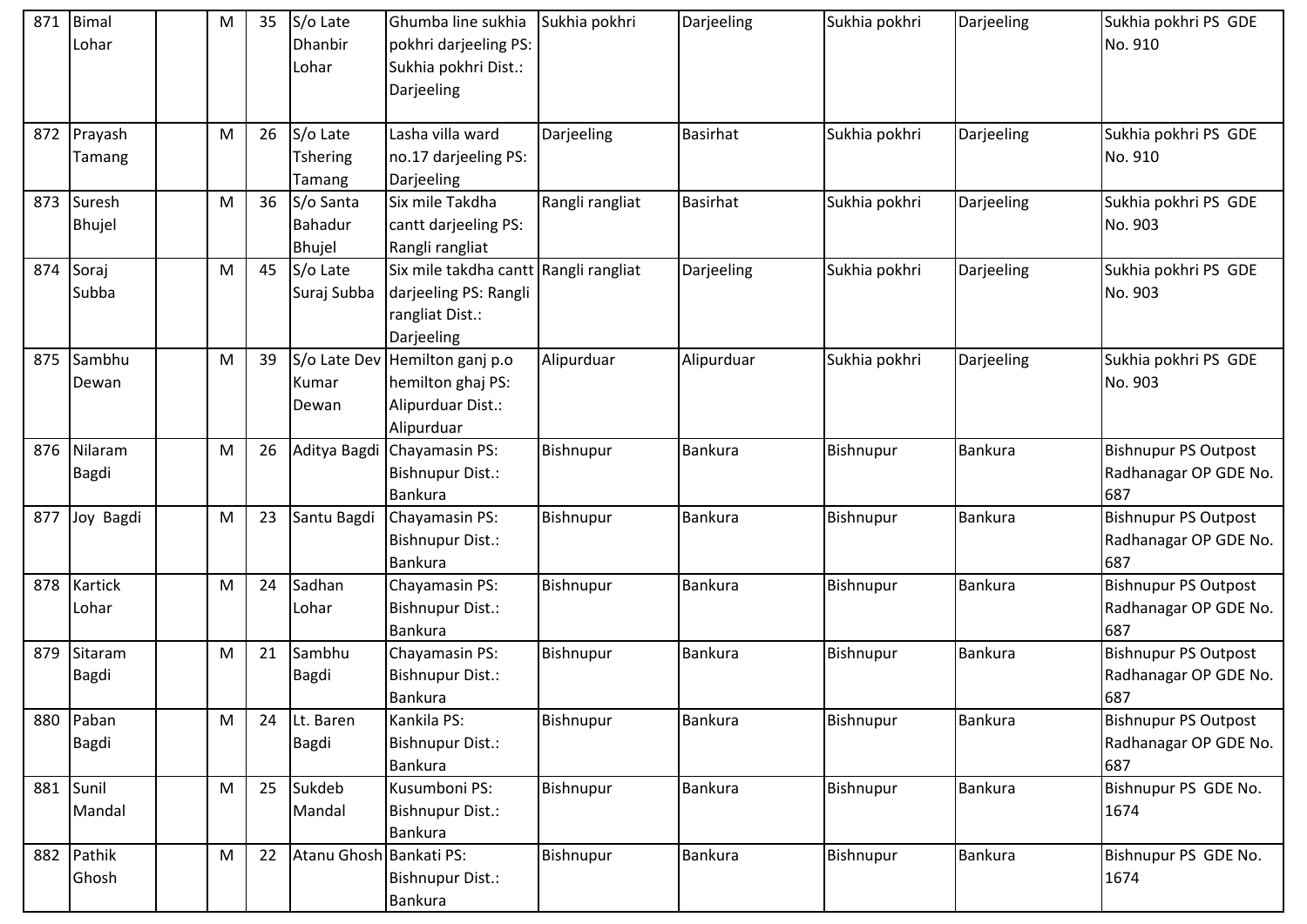| 883 | <b>Buddhadeb</b> | M | 25 | Monoj          | Kusumboni PS:                                | Bishnupur | <b>Bankura</b>         | Bishnupur | <b>Bankura</b>         | Bishnupur PS GDE No. |
|-----|------------------|---|----|----------------|----------------------------------------------|-----------|------------------------|-----------|------------------------|----------------------|
|     | Ghosh            |   |    | Ghosh          | <b>Bishnupur Dist.:</b>                      |           |                        |           |                        | 1674                 |
|     |                  |   |    |                | Bankura                                      |           |                        |           |                        |                      |
| 884 | Aditya           | M | 23 | Dinanath       | <b>Station road PS:</b>                      | Bishnupur | Bankura                | Bishnupur | <b>Bankura</b>         | Bishnupur PS GDE No. |
|     | Sharma           |   |    | Sharma         | Bishnupur Dist.:                             |           |                        |           |                        | 1674                 |
|     |                  |   |    |                | <b>Bankura</b>                               |           |                        |           |                        |                      |
| 885 | Anup             | M | 28 |                | Ramchandra Sankattala PS:                    | Bishnupur | <b>Bankura</b>         | Bishnupur | Bankura                | Bishnupur PS GDE No. |
|     | Lohar            |   |    | Lohar          | <b>Bishnupur Dist.:</b>                      |           |                        |           |                        | 1674                 |
|     |                  |   |    |                | Bankura                                      |           |                        |           |                        |                      |
| 886 | Anil Halder      | M | 38 | Lt. Sudhir     | PS: Kakdwip Dist.:                           | Kakdwip   | Sundarban Police       | Bishnupur | Diamond Harbour        | Bishnupur PS GDE No. |
|     |                  |   |    | Halder         | Sundarban Police                             |           | <b>District</b>        |           | <b>Police District</b> | 611                  |
|     |                  |   |    |                | <b>District</b>                              |           |                        |           |                        |                      |
| 887 | Gopal Kar        | M | 24 | It.            | PS: Kakdwip Dist.:                           | Kakdwip   | Sundarban Police       | Bishnupur | <b>Diamond Harbour</b> | Bishnupur PS GDE No. |
|     |                  |   |    | Brindaban      | Sundarban Police                             |           | <b>District</b>        |           | <b>Police District</b> | 611                  |
|     |                  |   |    | Kar            | <b>District</b>                              |           |                        |           |                        |                      |
| 888 | Sambhu           | M | 37 | Sukdeb Jana    | PS: Kakdwip Dist.:                           | Kakdwip   | Sundarban Police       | Bishnupur | Diamond Harbour        | Bishnupur PS GDE No. |
|     | Jana             |   |    |                | Sundarban Police                             |           | <b>District</b>        |           | <b>Police District</b> | 611                  |
|     |                  |   |    |                | <b>District</b>                              |           |                        |           |                        |                      |
| 889 | Pradip           | M | 23 |                | Swapan Paik PS: Kulpi Dist.:                 | Kulpi     | Sundarban Police       | Bishnupur | Diamond Harbour        | Bishnupur PS GDE No. |
|     | Paik             |   |    |                | Sundarban Police                             |           | <b>District</b>        |           | <b>Police District</b> | 611                  |
|     |                  |   |    |                | <b>District</b>                              |           |                        |           |                        |                      |
| 890 | Apu              | M | 32 |                | Bapi Mondal PS: Haridevpur Dist.: Haridevpur |           | Kolkata                | Bishnupur | Diamond Harbour        | Bishnupur PS GDE No. |
|     | Mondal           |   |    |                | Kolkata                                      |           |                        |           | <b>Police District</b> | 612                  |
| 891 | Raj Gayen        | M | 20 | Dipu Gayen     | PS: Bishnupur Dist.:                         | Bishnupur | Diamond Harbour        | Bishnupur | <b>Diamond Harbour</b> | Bishnupur PS GDE No. |
|     |                  |   |    |                | Diamond Harbour                              |           | <b>Police District</b> |           | <b>Police District</b> | 612                  |
|     |                  |   |    |                | <b>Police District</b>                       |           |                        |           |                        |                      |
|     |                  |   |    |                |                                              |           |                        |           |                        |                      |
| 892 | Raja Sk          | М | 24 | <b>Bisu Sk</b> | PS: Bishnupur Dist.:                         | Bishnupur | Diamond Harbour        | Bishnupur | Diamond Harbour        | Bishnupur PS GDE No. |
|     |                  |   |    |                | Diamond Harbour                              |           | <b>Police District</b> |           | <b>Police District</b> | 2185                 |
|     |                  |   |    |                | <b>Police District</b>                       |           |                        |           |                        |                      |
|     |                  |   |    |                |                                              |           |                        |           |                        |                      |
| 893 | Sukanta          | M | 24 | Sankar         | PS: Bishnupur Dist.:                         | Bishnupur | Diamond Harbour        | Bishnupur | Diamond Harbour        | Bishnupur PS GDE No. |
|     | Mondal           |   |    | Mondal         | Diamond Harbour                              |           | <b>Police District</b> |           | <b>Police District</b> | 2185                 |
|     |                  |   |    |                | <b>Police District</b>                       |           |                        |           |                        |                      |
| 894 | Rajkumar         | M | 18 | Lalu Poddar    | PS: Sonarpur Dist.:                          | Sonarpur  | <b>Baruipur Police</b> | Bishnupur | Diamond Harbour        | Bishnupur PS GDE No. |
|     | Poddar           |   |    |                | <b>Baruipur Police</b>                       |           | <b>District</b>        |           | <b>Police District</b> | 2185                 |
|     |                  |   |    |                | District                                     |           |                        |           |                        |                      |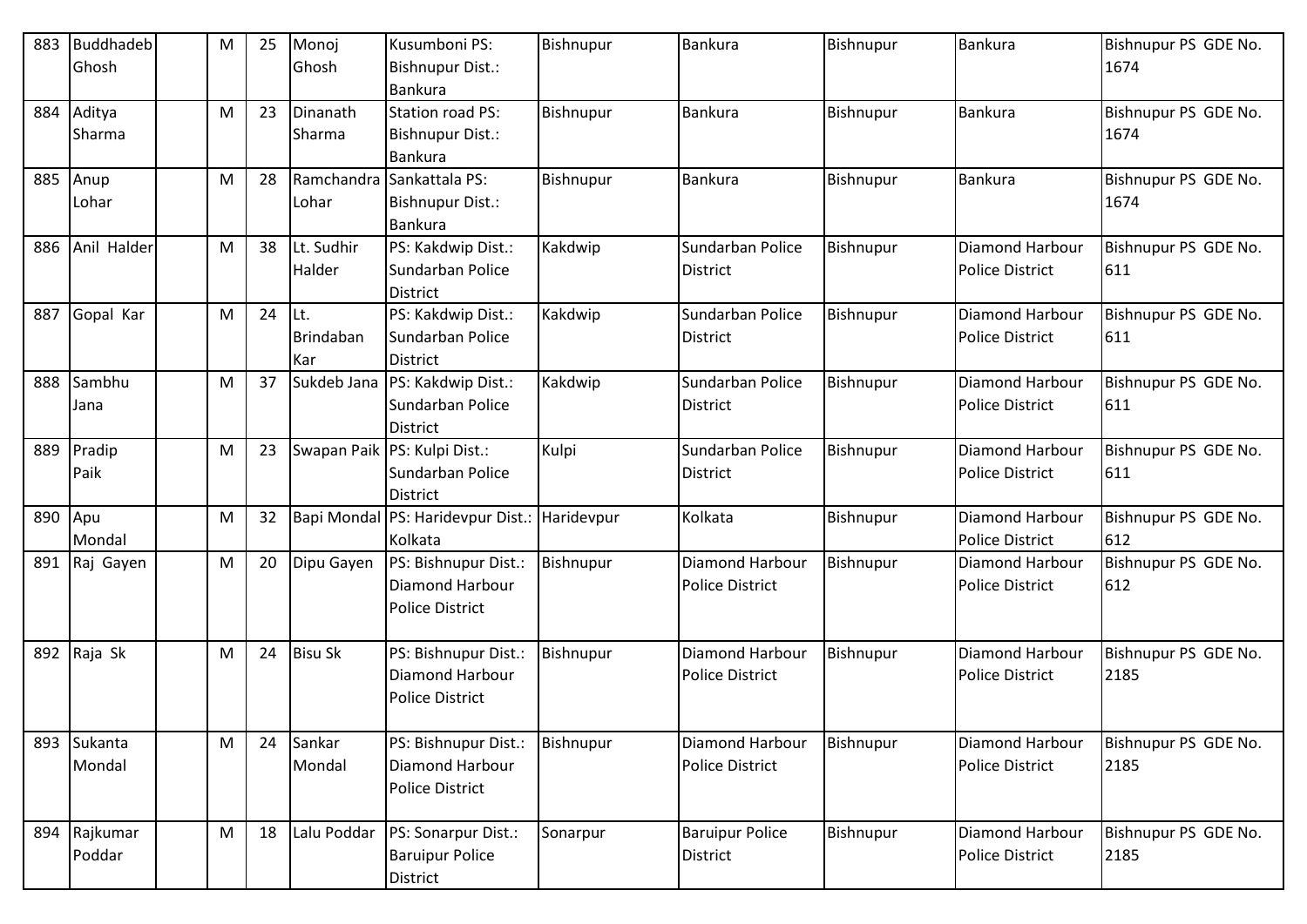| 895 | Nazrul<br>Islam       | M | 22 | Akal Ali                | PS: Sonarpur Dist.:<br><b>Baruipur Police</b><br><b>District</b>                   | Sonarpur   | <b>Baruipur Police</b><br><b>District</b>        | Bishnupur | Diamond Harbour<br><b>Police District</b>        | Bishnupur PS GDE No.<br>2185 |
|-----|-----------------------|---|----|-------------------------|------------------------------------------------------------------------------------|------------|--------------------------------------------------|-----------|--------------------------------------------------|------------------------------|
| 896 | Abdul Sk              | M | 42 | Golam Sk                | PS: Bishnupur Dist.:<br>Diamond Harbour<br><b>Police District</b>                  | Bishnupur  | Diamond Harbour<br><b>Police District</b>        | Bishnupur | Diamond Harbour<br><b>Police District</b>        | Bishnupur PS GDE No.<br>2185 |
| 897 | Sani Beg              | M | 18 | Samsuddin<br><b>Beg</b> | PS: Bishnupur Dist.:<br>Diamond Harbour<br><b>Police District</b>                  | Bishnupur  | Diamond Harbour<br><b>Police District</b>        | Bishnupur | <b>Diamond Harbour</b><br><b>Police District</b> | Bishnupur PS GDE No.<br>2138 |
| 898 | Sahajada<br>Molla     | M | 36 | <b>Aksed Molla</b>      | PS: Bishnupur Dist.:<br>Diamond Harbour<br><b>Police District</b>                  | Bishnupur  | <b>Diamond Harbour</b><br><b>Police District</b> | Bishnupur | <b>Diamond Harbour</b><br><b>Police District</b> | Bishnupur PS GDE No.<br>2138 |
| 899 | Balabani<br>Shetty    | M | 38 | Jogabondhu<br>Shetty    | PS: Bishnupur Dist.:<br><b>Diamond Harbour</b><br><b>Police District</b>           | Bishnupur  | Diamond Harbour<br><b>Police District</b>        | Bishnupur | Diamond Harbour<br><b>Police District</b>        | Bishnupur PS GDE No.<br>2176 |
| 900 | Proladh<br><b>Bar</b> | M | 44 | Dhanswar<br>Bar         | PS: Bishnupur Dist.:<br>Diamond Harbour<br><b>Police District</b>                  | Bishnupur  | Diamond Harbour<br><b>Police District</b>        | Bishnupur | <b>Diamond Harbour</b><br><b>Police District</b> | Bishnupur PS GDE No.<br>2176 |
| 901 | Palash<br>Mitra       | M | 47 | Amit Mitra              | PS: Bishnupur Dist.:<br>Diamond Harbour<br><b>Police District</b>                  | Bishnupur  | <b>Diamond Harbour</b><br><b>Police District</b> | Bishnupur | Diamond Harbour<br><b>Police District</b>        | Bishnupur PS GDE No.<br>2176 |
| 902 | Ishak Khan            | M | 40 | Lt. Jahangir<br>Khan    | PS: Watganj Dist.:<br>Kolkata                                                      | Watganj    | Kolkata                                          | Bishnupur | Diamond Harbour<br><b>Police District</b>        | Bishnupur PS GDE No.<br>2176 |
| 903 | Horipada<br>Mondal    | M | 40 |                         | Dilip Mondal PS: Maheshtala<br>Dist.: Diamond<br><b>Harbour Police</b><br>District | Maheshtala | Diamond Harbour<br><b>Police District</b>        | Bishnupur | Diamond Harbour<br><b>Police District</b>        | Bishnupur PS GDE No.<br>2176 |
| 904 | Shib<br>Mahata        | M | 45 | Agnu<br>Mahata          | PS: Maheshtala<br>Dist.: Diamond<br><b>Harbour Police</b><br>District              | Maheshtala | Diamond Harbour<br><b>Police District</b>        | Bishnupur | Diamond Harbour<br><b>Police District</b>        | Bishnupur PS GDE No.<br>2176 |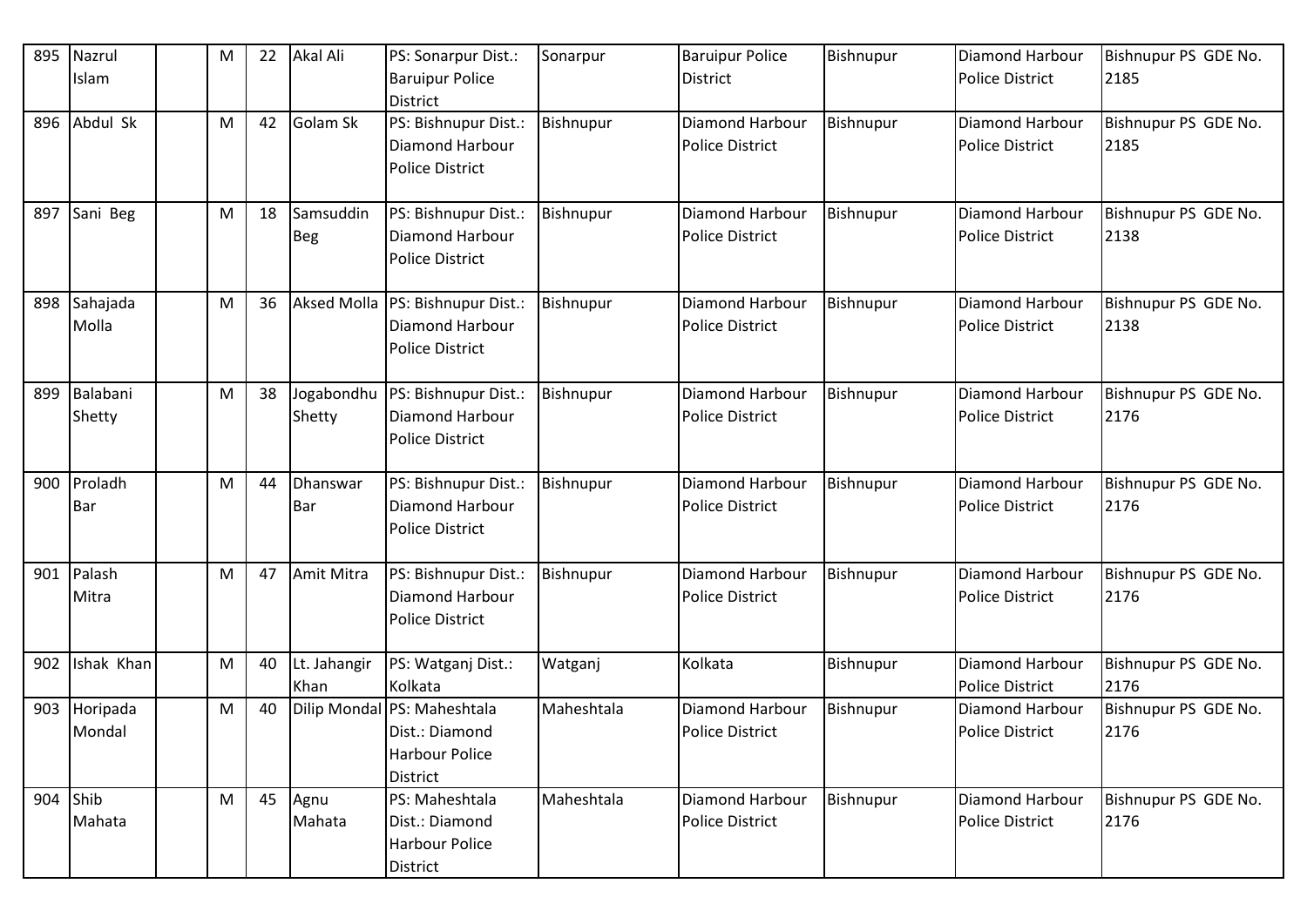|          | 905 Dilip Molla |              | M | 35 |                      | Alkash Molla PS: Bishnupur Dist.: | Bishnupur | Diamond Harbour        | Bishnupur | Diamond Harbour                   | Bishnupur PS GDE No. |
|----------|-----------------|--------------|---|----|----------------------|-----------------------------------|-----------|------------------------|-----------|-----------------------------------|----------------------|
|          |                 |              |   |    |                      | <b>Diamond Harbour</b>            |           | <b>Police District</b> |           | <b>Police District</b>            | 2176                 |
|          |                 |              |   |    |                      | <b>Police District</b>            |           |                        |           |                                   |                      |
|          |                 |              |   |    |                      |                                   |           |                        |           |                                   |                      |
| 906      | Rocky           |              | M |    | Hasanur              |                                   |           | Basirhat               |           | Diamond harbour Diamond Harbour   | Diamond harbour PS   |
|          | Piyada          |              |   |    | Piyada               |                                   |           |                        |           | <b>Police District</b>            | <b>GDE No. 2540</b>  |
| 907      | Sultan          |              | M |    | Mosaraf              |                                   |           | Basirhat               |           | Diamond harbour Diamond Harbour   | Diamond harbour PS   |
|          | Gayen           |              |   |    | Gayen                |                                   |           |                        |           | <b>Police District</b>            | <b>GDE No. 2540</b>  |
| 908      | Samim           |              | M |    | Jahngir              |                                   |           | Basirhat               |           | Diamond harbour   Diamond Harbour | Diamond harbour PS   |
|          | Halder          |              |   |    | Halder               |                                   |           |                        |           | <b>Police District</b>            | <b>GDE No. 2540</b>  |
| 909      | Anarul          |              | M |    | <b>Bhuto Paik</b>    |                                   |           | Basirhat               |           | Diamond harbour   Diamond Harbour | Diamond harbour PS   |
|          | Paik            |              |   |    |                      |                                   |           |                        |           | <b>Police District</b>            | <b>GDE No. 2550</b>  |
| 910      | Alim            | <b>Baidy</b> | M |    | Rouf Baidya          |                                   |           | Basirhat               |           | Diamond harbour Diamond Harbour   | Diamond harbour PS   |
|          |                 | a            |   |    |                      |                                   |           |                        |           | <b>Police District</b>            | <b>GDE No. 2550</b>  |
|          | 911 Ajij Sk     |              | M |    | Mujid Sk             |                                   |           | Basirhat               |           | Diamond harbour Diamond Harbour   | Diamond harbour PS   |
|          |                 |              |   |    |                      |                                   |           |                        |           | <b>Police District</b>            | <b>GDE No. 2550</b>  |
| 912 Akib |                 |              | M |    | Gaffar               |                                   |           | Basirhat               |           | Diamond harbour Diamond Harbour   | Diamond harbour PS   |
|          | Baidya          |              |   |    | Baidya               |                                   |           |                        |           | <b>Police District</b>            | <b>GDE No. 2550</b>  |
| 913      | Saifulla        |              | M |    | Momen                |                                   |           | Basirhat               |           | Diamond harbour Diamond Harbour   | Diamond harbour PS   |
|          | Baidya          |              |   |    | Baidya               |                                   |           |                        |           | <b>Police District</b>            | <b>GDE No. 2550</b>  |
|          | 914 Asadulla    |              | M |    | Ibrahim              |                                   |           | Basirhat               |           | Diamond harbour   Diamond Harbour | Diamond harbour PS   |
|          | Halder          |              |   |    | Halder               |                                   |           |                        |           | <b>Police District</b>            | <b>GDE No. 2550</b>  |
| 915      | Khalek          |              | M |    | Achan                |                                   |           | Basirhat               |           | Diamond harbour   Diamond Harbour | Diamond harbour PS   |
|          | Laskar          |              |   |    | Laskar               |                                   |           |                        |           | <b>Police District</b>            | <b>GDE No. 2550</b>  |
| 916      | Swarup          |              | M |    | Dibakar              |                                   |           | Basirhat               |           | Diamond harbour Diamond Harbour   | Diamond harbour PS   |
|          | Naskar          |              |   |    | Naskar               |                                   |           |                        |           | <b>Police District</b>            | <b>GDE No. 2550</b>  |
| 917      | Samir           |              | M |    | Sushanta             |                                   |           | Basirhat               |           | Diamond harbour   Diamond Harbour | Diamond harbour PS   |
|          | Gayen           |              |   |    | Gayen                |                                   |           |                        |           | <b>Police District</b>            | <b>GDE No. 2561</b>  |
| 918      | Sujay           | Halde        | M |    | <b>Sushil Halder</b> |                                   |           | <b>Basirhat</b>        |           | Diamond harbour Diamond Harbour   | Diamond harbour PS   |
|          |                 |              |   |    |                      |                                   |           |                        |           | <b>Police District</b>            | <b>GDE No. 2561</b>  |
|          | 919 Rohab       |              | M |    | Lt                   |                                   |           | Basirhat               |           | Diamond harbour Diamond Harbour   | Diamond harbour PS   |
|          | Halder          |              |   |    | Gorachand            |                                   |           |                        |           | <b>Police District</b>            | <b>GDE No. 2561</b>  |
|          |                 |              |   |    | Halder               |                                   |           |                        |           |                                   |                      |
| 920      | Rakhal          | Ghora        | M |    | Durlab               |                                   |           | <b>Basirhat</b>        |           | Diamond harbour Diamond Harbour   | Diamond harbour PS   |
|          |                 |              |   |    | Ghorai               |                                   |           |                        |           | <b>Police District</b>            | <b>GDE No. 2561</b>  |
| 921      | Kamarujja       | Molla        | M |    | Arfat Ali            |                                   |           | Basirhat               |           | Diamond harbour   Diamond Harbour | Diamond harbour PS   |
|          | man             |              |   |    | Molla                |                                   |           |                        |           | <b>Police District</b>            | <b>GDE No. 2566</b>  |
| 922      | Rahamat         | Halde        | M |    | <b>Ibrahim</b>       |                                   |           | Basirhat               |           | Diamond harbour Diamond Harbour   | Diamond harbour PS   |
|          |                 |              |   |    | Halder               |                                   |           |                        |           | Police District                   | <b>GDE No. 2566</b>  |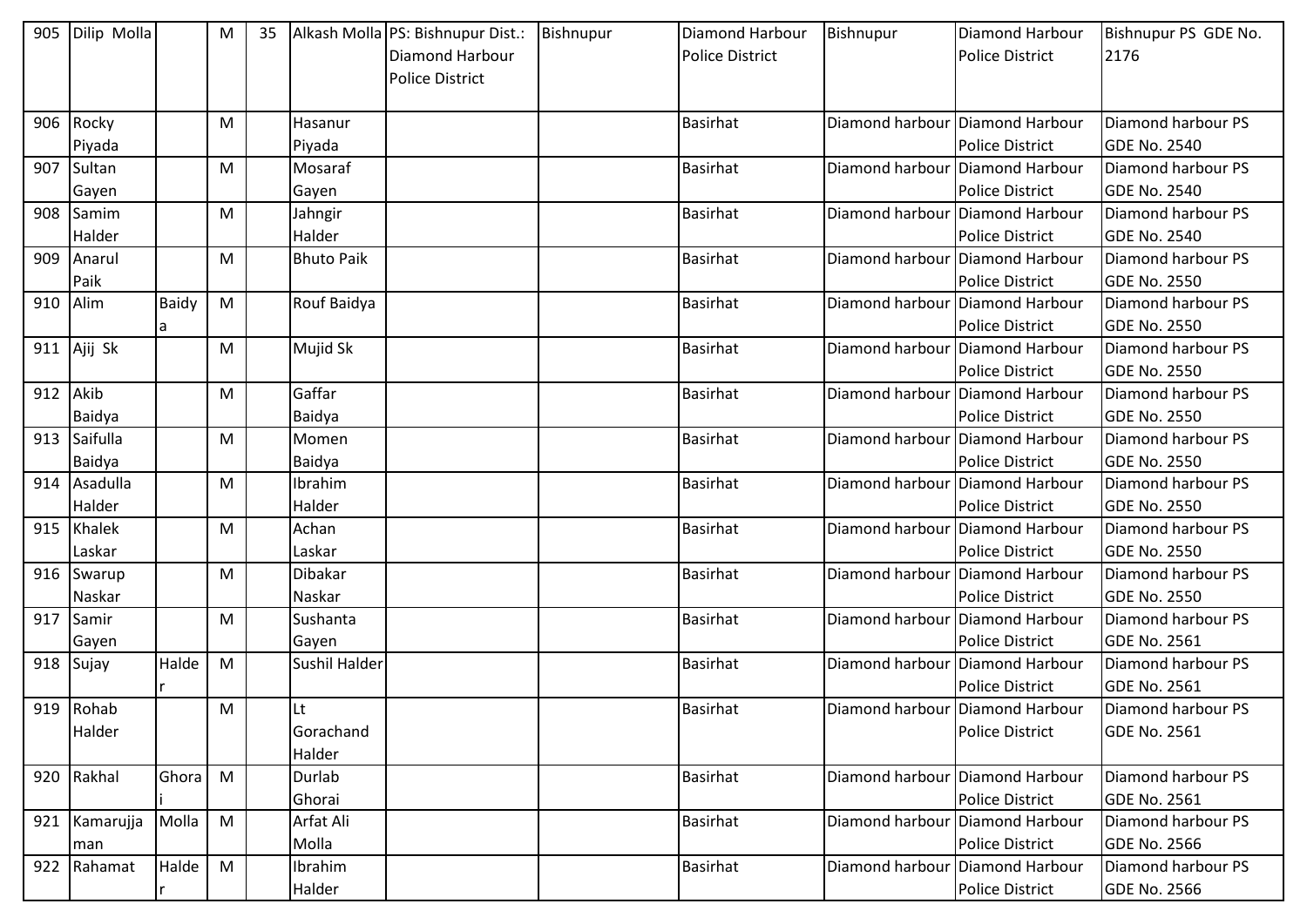| 923 | Ajmir        | M |    | Kauser Ali           |                                 |           | <b>Basirhat</b>        |                 | Diamond harbour Diamond Harbour | Diamond harbour PS    |
|-----|--------------|---|----|----------------------|---------------------------------|-----------|------------------------|-----------------|---------------------------------|-----------------------|
|     | Molla        |   |    | Molla                |                                 |           |                        |                 | <b>Police District</b>          | <b>GDE No. 2566</b>   |
| 924 | Tanjila Bibi | F | 40 | Lt Soidul            | Kolyanpur PS:                   | Baruipur  | <b>Baruipur Police</b> | Diamond harbour | <b>Diamond Harbour</b>          | Diamond harbour       |
|     |              |   |    | Molla                | <b>Baruipur Dist.:</b>          |           | <b>District</b>        | women           | <b>Police District</b>          | women PS GDE No. 647  |
|     |              |   |    |                      | <b>Baruipur Police</b>          |           |                        |                 |                                 |                       |
|     |              |   |    |                      | <b>District</b>                 |           |                        |                 |                                 |                       |
| 925 | Kartik       | M |    | Swapan               | PS: Falta Dist.:                | Falta     | Diamond Harbour        | Falta           | Diamond Harbour                 | Falta PS GDE No. 1271 |
|     | Nath         |   |    | Nath                 | <b>Diamond Harbour</b>          |           | <b>Police District</b> |                 | <b>Police District</b>          |                       |
|     |              |   |    |                      | <b>Police District</b>          |           |                        |                 |                                 |                       |
| 926 | Sentu        | M |    | <b>Hirulal Dalui</b> | PS: Falta Dist.:                | Falta     | Diamond Harbour        | Falta           | <b>Diamond Harbour</b>          | Falta PS GDE No. 1271 |
|     | Dalui        |   |    |                      | <b>Diamond Harbour</b>          |           | <b>Police District</b> |                 | <b>Police District</b>          |                       |
|     |              |   |    |                      | <b>Police District</b>          |           |                        |                 |                                 |                       |
| 927 | Kaushik      | M |    |                      | Badal Singha PS: Falta Dist.:   | Falta     | Diamond Harbour        | Falta           | <b>Diamond Harbour</b>          | Falta PS GDE No. 1271 |
|     | Singha       |   |    |                      | <b>Diamond Harbour</b>          |           | <b>Police District</b> |                 | <b>Police District</b>          |                       |
|     |              |   |    |                      | <b>Police District</b>          |           |                        |                 |                                 |                       |
| 928 | Gabinda      | M |    |                      | Lt. Lalini Das PS: Falta Dist.: | Falta     | Diamond Harbour        | Falta           | Diamond Harbour                 | Falta PS GDE No. 1271 |
|     | Das          |   |    |                      | Diamond Harbour                 |           | <b>Police District</b> |                 | <b>Police District</b>          |                       |
|     |              |   |    |                      | <b>Police District</b>          |           |                        |                 |                                 |                       |
| 929 | Jit Dalui    | M |    | Gopal Dalui          | PS: Falta Dist.:                | Falta     | Diamond Harbour        | Falta           | <b>Diamond Harbour</b>          | Falta PS GDE No. 1271 |
|     |              |   |    |                      | <b>Diamond Harbour</b>          |           | <b>Police District</b> |                 | <b>Police District</b>          |                       |
|     |              |   |    |                      | <b>Police District</b>          |           |                        |                 |                                 |                       |
| 930 | Eadhasyam    | M |    | Sam Mondal           | Gokornee PS:                    | Mograhat  | <b>Diamond Harbour</b> | Mograhat        | <b>Diamond Harbour</b>          | Mograhat PS GDE No.   |
|     | Mondal       |   |    |                      | Mograhat Dist.:                 |           | <b>Police District</b> |                 | <b>Police District</b>          | 2119                  |
|     |              |   |    |                      | Diamond Harbour                 |           |                        |                 |                                 |                       |
|     |              |   |    |                      | <b>Police District</b>          |           |                        |                 |                                 |                       |
| 931 | Abdul        | M | 61 | Lt. Sk               | Mayapur Hazra Para              | Nodakhali | <b>Diamond Harbour</b> | Nodakhali       | Diamond Harbour                 | Nodakhali PS Outpost  |
|     | Rahim        |   |    | Panchu               | PS: Nodakhali Dist.:            |           | <b>Police District</b> |                 | <b>Police District</b>          | Shyamganj ROP GDE No. |
|     |              |   |    |                      | Diamond Harbour                 |           |                        |                 |                                 | 864                   |
|     |              |   |    |                      | <b>Police District</b>          |           |                        |                 |                                 |                       |
|     |              |   |    |                      |                                 |           |                        |                 |                                 |                       |
|     | 932 Ranjit   | M | 20 |                      | Monoranjan Baganberia PS:       | Nodakhali | Diamond Harbour        | Nodakhali       | <b>Diamond Harbour</b>          | Nodakhali PS Outpost  |
|     | Maity        |   |    | Maity                | Nodakhali Dist.:                |           | <b>Police District</b> |                 | <b>Police District</b>          | Shyamganj ROP GDE No. |
|     |              |   |    |                      | Diamond Harbour                 |           |                        |                 |                                 | 881                   |
|     |              |   |    |                      | <b>Police District</b>          |           |                        |                 |                                 |                       |
| 933 | Sk Romjan    | M | 20 | Lt. Sk Selim         | Baganberia PS:                  | Nodakhali | Diamond Harbour        | Nodakhali       | <b>Diamond Harbour</b>          | Nodakhali PS Outpost  |
|     |              |   |    |                      | Nodakhali Dist.:                |           | <b>Police District</b> |                 | <b>Police District</b>          | Shyamganj ROP GDE No. |
|     |              |   |    |                      | Diamond Harbour                 |           |                        |                 |                                 | 881                   |
|     |              |   |    |                      | <b>Police District</b>          |           |                        |                 |                                 |                       |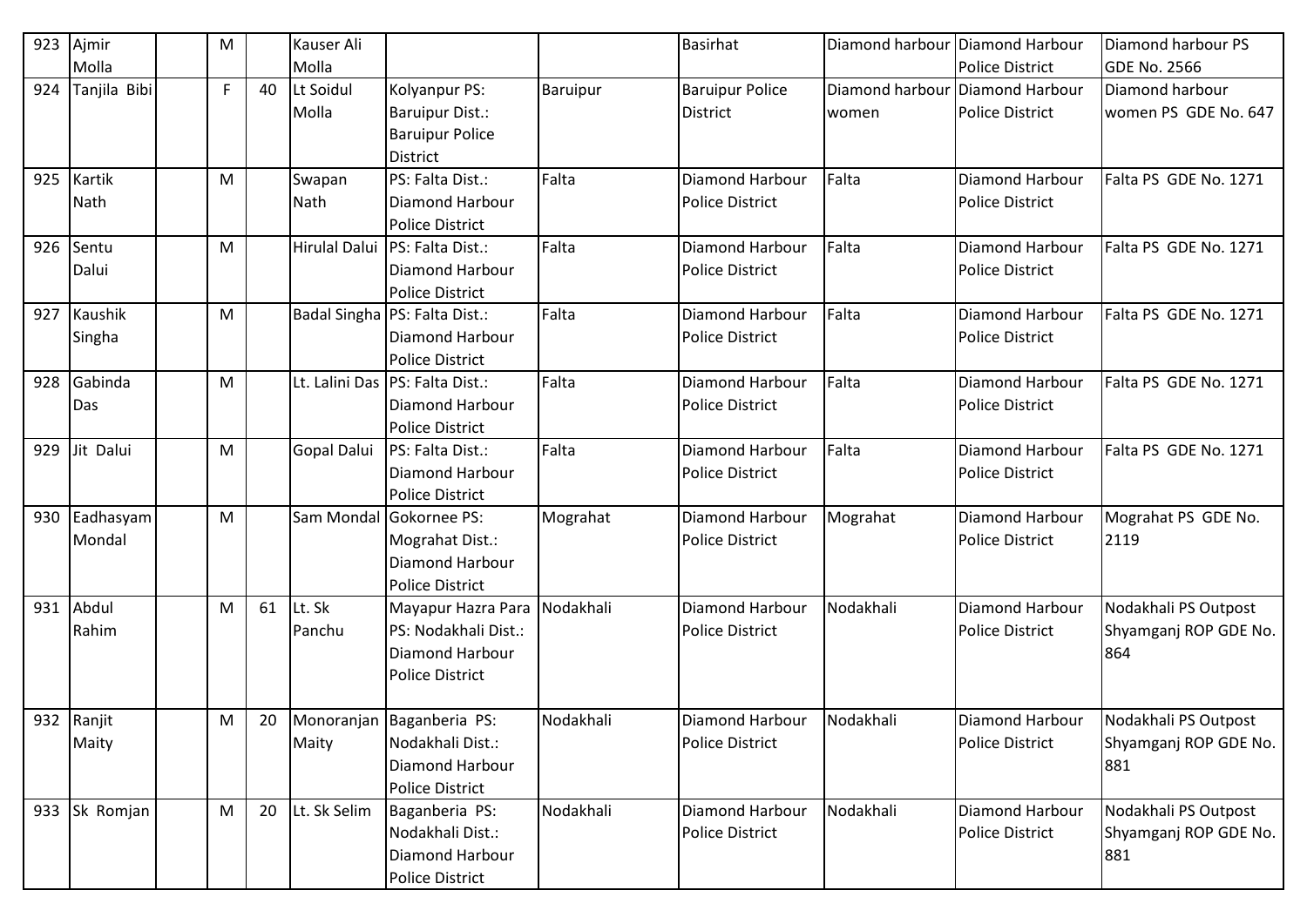| 934 | Mostakin       | M         |    | Samsuddin          | PS: Parulia coastal        | Parulia coastal | Diamond Harbour        | Parulia coastal | Diamond Harbour        | Parulia coastal PS GDE |
|-----|----------------|-----------|----|--------------------|----------------------------|-----------------|------------------------|-----------------|------------------------|------------------------|
|     | Laskar         |           |    | Laskar             | Dist.: Diamond             |                 | <b>Police District</b> |                 | <b>Police District</b> | No. 749                |
|     |                |           |    |                    | <b>Harbour Police</b>      |                 |                        |                 |                        |                        |
|     |                |           |    |                    | <b>District</b>            |                 |                        |                 |                        |                        |
| 935 | <b>Barkat</b>  | M         |    | Rousan             | PS: Parulia coastal        | Parulia coastal | Diamond Harbour        | Parulia coastal | Diamond Harbour        | Parulia coastal PS GDE |
|     | Molla          |           |    | Molla              | Dist.: Diamond             |                 | <b>Police District</b> |                 | <b>Police District</b> | No. 749                |
|     |                |           |    |                    | <b>Harbour Police</b>      |                 |                        |                 |                        |                        |
|     |                |           |    |                    | <b>District</b>            |                 |                        |                 |                        |                        |
| 936 | Satya          | M         |    | <b>Gour Mistry</b> | PS: Parulia coastal        | Parulia coastal | <b>Diamond Harbour</b> | Parulia coastal | <b>Diamond Harbour</b> | Parulia coastal PS GDE |
|     | Mistry         |           |    |                    | Dist.: Diamond             |                 | <b>Police District</b> |                 | <b>Police District</b> | No. 749                |
|     |                |           |    |                    | <b>Harbour Police</b>      |                 |                        |                 |                        |                        |
|     |                |           |    |                    | <b>District</b>            |                 |                        |                 |                        |                        |
| 937 | Srimanta       | M         | 28 | Ananda Das         | PS: Pujali Dist.:          | Pujali          | Diamond Harbour        | Pujali          | Diamond Harbour        | Pujali PS GDE No. 949  |
|     | Das            |           |    |                    | <b>Diamond Harbour</b>     |                 | <b>Police District</b> |                 | <b>Police District</b> |                        |
|     |                |           |    |                    | <b>Police District</b>     |                 |                        |                 |                        |                        |
| 938 | <b>Dharam</b>  | M         | 24 | Sadan              | <b>Akrafatak Bazar PS:</b> | Rabindranagar   | Diamond Harbour        | Rabindranagar   | Diamond Harbour        | Rabindranagar PS GDE   |
|     | Raj            |           |    | Chowdhury          | Rabindranagar Dist.:       |                 | <b>Police District</b> |                 | <b>Police District</b> | No. 1492               |
|     | Chowdhury      |           |    |                    | Diamond Harbour            |                 |                        |                 |                        |                        |
|     |                |           |    |                    | <b>Police District</b>     |                 |                        |                 |                        |                        |
|     |                |           |    |                    |                            |                 |                        |                 |                        |                        |
| 939 | Sourav         |           | 26 | Prasanta           | <b>Bhadura PS:</b>         | Ramnagar        | Diamond Harbour        | Ramnagar        | Diamond Harbour        | Ramnagar PS GDE No.    |
|     | Mondal         |           |    | Mondal             | Ramnagar Dist.:            |                 | <b>Police District</b> |                 | <b>Police District</b> | 1279                   |
|     |                |           |    |                    | Diamond Harbour            |                 |                        |                 |                        |                        |
|     |                |           |    |                    | <b>Police District</b>     |                 |                        |                 |                        |                        |
| 940 | <b>Bosudeb</b> | M         | 40 | ILt.               | Holdighi PS:               | Ramnagar        | Diamond Harbour        | Ramnagar        | <b>Diamond Harbour</b> | Ramnagar PS GDE No.    |
|     | Dalui          |           |    | Durjadhan          | Ramnagar Dist.:            |                 | <b>Police District</b> |                 | <b>Police District</b> | 1289                   |
|     |                |           |    | Dalui              | <b>Diamond Harbour</b>     |                 |                        |                 |                        |                        |
|     |                |           |    |                    | <b>Police District</b>     |                 |                        |                 |                        |                        |
| 941 | <b>Barun</b>   | M         | 38 | Sumongal           | Gopalpur PS:               | Ramnagar        | Diamond Harbour        | Ramnagar        | Diamond Harbour        | Ramnagar PS GDE No.    |
|     | Kumar          |           |    | Debnath            | Ramnagar Dist.:            |                 | <b>Police District</b> |                 | <b>Police District</b> | 1289                   |
|     | Debnath        |           |    |                    | <b>Diamond Harbour</b>     |                 |                        |                 |                        |                        |
|     |                |           |    |                    | <b>Police District</b>     |                 |                        |                 |                        |                        |
| 942 | Saheb          | ${\sf M}$ | 30 | Debu               | Mundukhola, PS.            |                 | <b>Basirhat</b>        | Balagarh        | <b>Hooghly Rural</b>   | Balagarh PS GDE No.    |
|     | Malik          |           |    |                    | Balagarh, Hooghly          |                 |                        |                 |                        | 1581                   |
| 943 | Nemai          |           | 56 | Lt Kristo          | Vill-Dadpur, P.S-          |                 | Basirhat               | Dadpur          | <b>Hooghly Rural</b>   | Dadpur PS GDE No.      |
|     | Moyra          |           |    | Moyra              | Dadpur, Dist-              |                 |                        |                 |                        | 1667                   |
|     |                |           |    |                    | Hooghly                    |                 |                        |                 |                        |                        |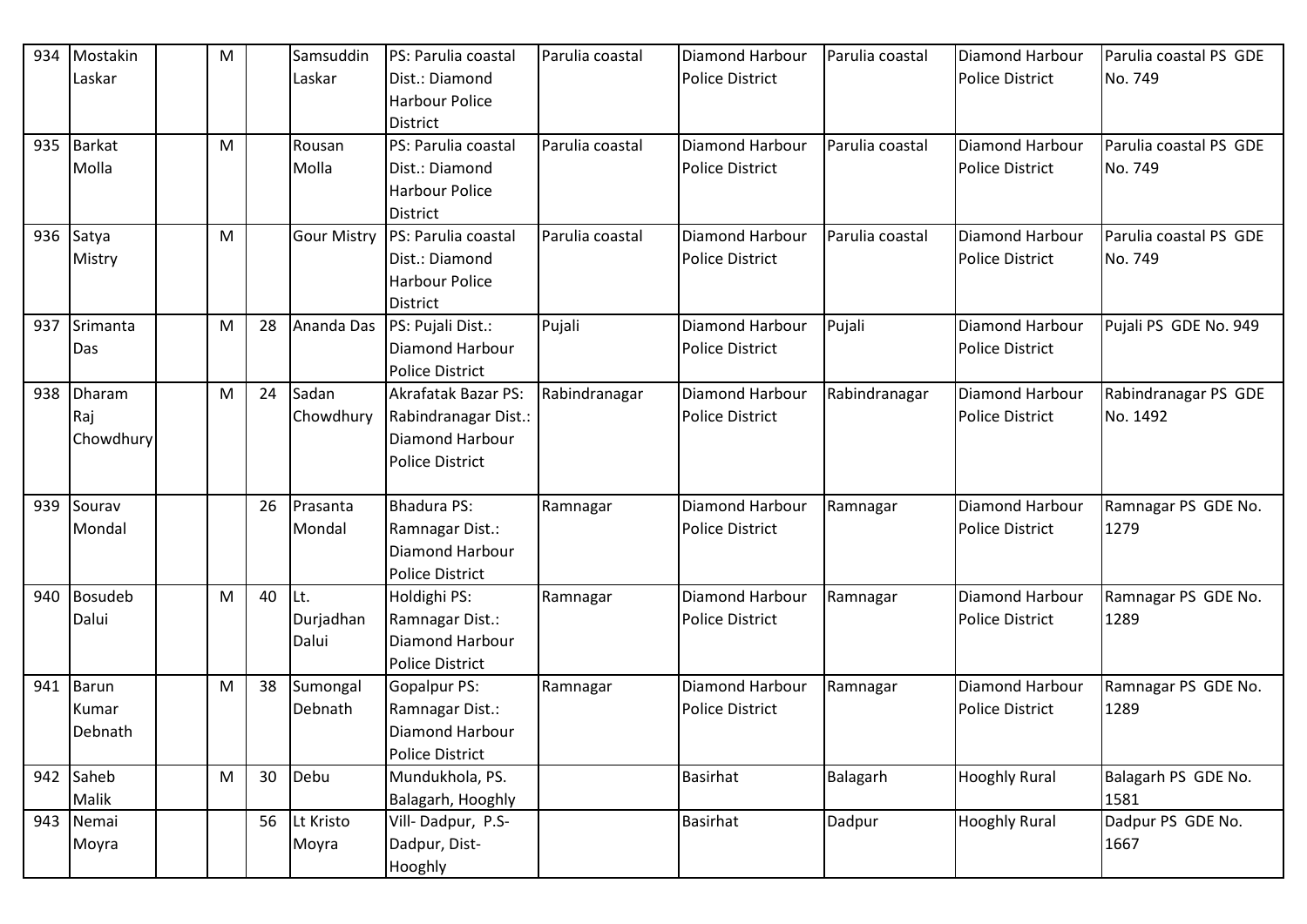| 944 | <b>Kamal Roy</b>               | M | 35 | Lt Akur Roy                | Vill- Khidirpur, P.S-<br>Dadpur, Dist-<br>Hooghly PS: Dadpur<br>Dist.: Hooghly Rural          | Dadpur | <b>Hooghly Rural</b> | Dadpur | <b>Hooghly Rural</b> | Dadpur PS GDE No.<br>1667 |
|-----|--------------------------------|---|----|----------------------------|-----------------------------------------------------------------------------------------------|--------|----------------------|--------|----------------------|---------------------------|
| 945 | Sk Jahangir                    | M | 28 | <b>Abdul Sattar</b>        | Vill- Popai, P.S-<br>Dadpur, Dist-<br>Hooghly PS: Dadpur<br>Dist.: Hooghly Rural              | Dadpur | <b>Hooghly Rural</b> | Dadpur | <b>Hooghly Rural</b> | Dadpur PS GDE No.<br>1667 |
| 946 | Chinmoy<br>Mondal              | M | 28 | Arun<br>Mondal             | Vill- Aslahari, PS –<br>Goghat, Dist -<br>Hooghly PS: Goghat<br>Dist.: Hooghly Rural          | Goghat | <b>Hooghly Rural</b> | Goghat | <b>Hooghly Rural</b> | Goghat PS GDE No.<br>1883 |
| 947 | Kuchun<br>Mandi                | M | 35 | Late Uday<br>Mandi         | Vill-Tetulmari, PS<br>– Goghat, Dist –<br>Hooghly PS: Goghat<br>Dist.: Hooghly Rural          | Goghat | <b>Hooghly Rural</b> | Goghat | <b>Hooghly Rural</b> | Goghat PS GDE No.<br>1909 |
| 948 | Rana Dule                      | M | 24 | Late Mithil<br><b>Dule</b> | Vill +PS -Garbeta,<br>Dist – Paschim<br>Mednipur PS:<br>Goghat Dist.:<br><b>Hooghly Rural</b> | Goghat | <b>Hooghly Rural</b> | Goghat | <b>Hooghly Rural</b> | Goghat PS GDE No.<br>1909 |
| 949 | Ramchandr<br>a Das             | M |    | <b>Nepal Das</b>           | Vill- Mohisgoria, PS-<br>Jamalpur, Dist-<br>Purba Burdw                                       |        | <b>Basirhat</b>      | Gurap  | <b>Hooghly Rural</b> | Gurap PS GDE No. 1518     |
| 950 | Sudhir<br><b>Dhar</b>          | M |    | Biswanath<br><b>Dhar</b>   | Vill- Mirjapur, PS-<br>Gurap, Dist-Hooghly                                                    |        | <b>Basirhat</b>      | Gurap  | <b>Hooghly Rural</b> | Gurap PS GDE No. 1518     |
| 951 | <b>Braja</b><br>Natyh<br>Majhi | M |    | Gokul Majhi                | Vill- Mirjapur, PS-<br>Gurap, Dist-Hooghly                                                    |        | <b>Basirhat</b>      | Gurap  | <b>Hooghly Rural</b> | Gurap PS GDE No. 1518     |
| 952 | <b>Arun Singh</b>              | M |    | Tarapada<br>Singh          | Vill-<br>Khanpur(Jougram<br>Mor), PS- Gurap,<br>Dist-Hoo                                      |        | <b>Basirhat</b>      | Gurap  | <b>Hooghly Rural</b> | Gurap PS GDE No. 1518     |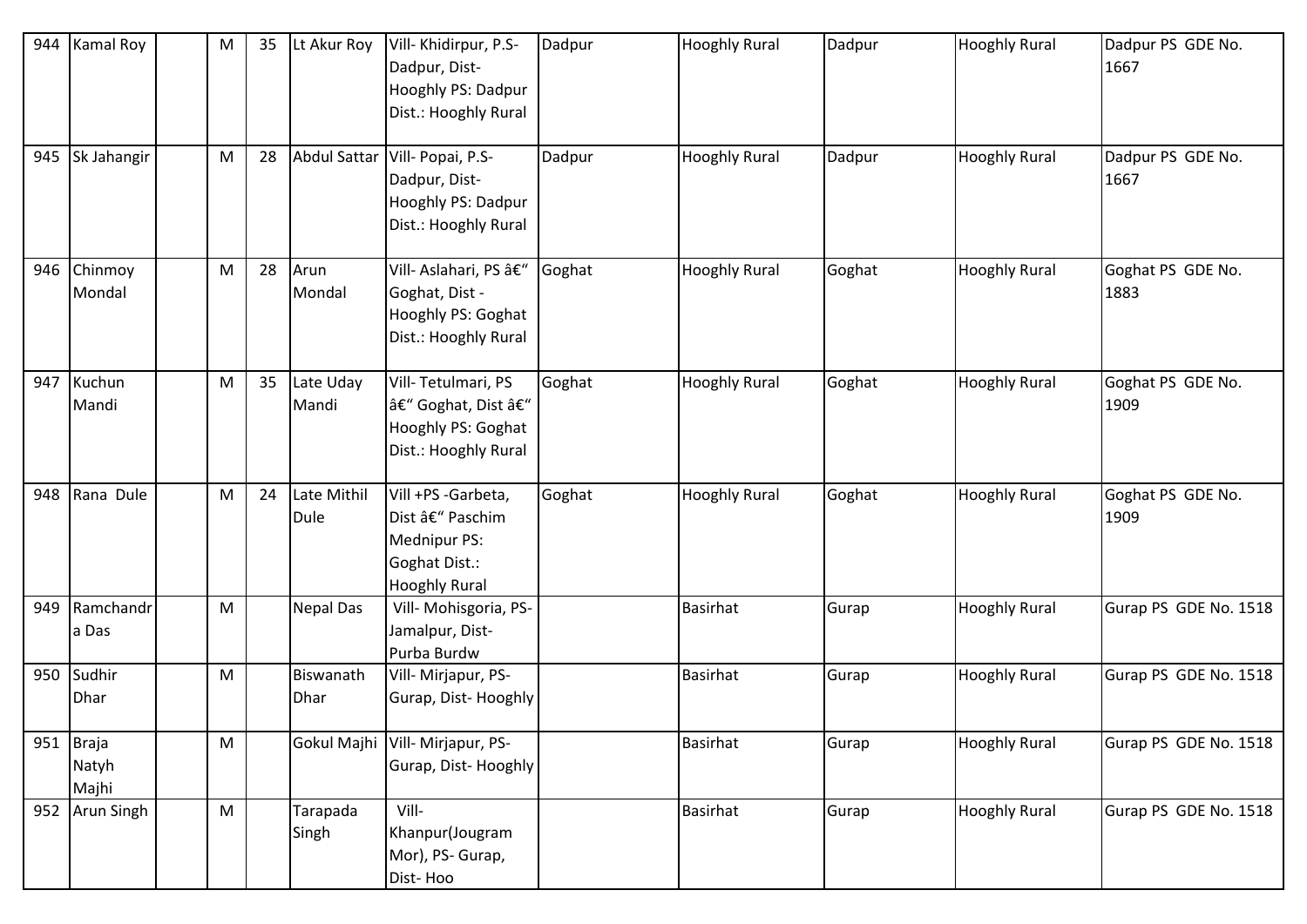| 953 | Sourav<br>Malik        | M | 20 | Loknath<br>Malik | Vill.- Goraipur, PS-<br>Haripal, Dist.-<br>Hooghly PS: Haripal<br>Dist.: Hooghly Rural                  | Haripal  | <b>Hooghly Rural</b> | Haripal        | <b>Hooghly Rural</b> | Haripal PS GDE No. 1502          |
|-----|------------------------|---|----|------------------|---------------------------------------------------------------------------------------------------------|----------|----------------------|----------------|----------------------|----------------------------------|
| 954 | Prabhat<br>Roy         | M | 32 | Lt. Shyam<br>Roy | Vill - Bhatua, P.S –<br>Polba, Dist - Hooghly<br>PS: Polba Dist.:<br><b>Hooghly Rural</b>               | Polba    | <b>Hooghly Rural</b> | Polba          | <b>Hooghly Rural</b> | Polba PS GDE No. 1333            |
| 955 | Meghnath<br>Roy        | M | 40 |                  | Lt. Tarak Roy Vill - Bhatua, P.S –<br>Polba, Dist - Hooghly<br>PS: Polba Dist.:<br><b>Hooghly Rural</b> | Polba    | <b>Hooghly Rural</b> | Polba          | <b>Hooghly Rural</b> | Polba PS GDE No. 1333            |
| 956 | Garai<br>Sardar        | M | 45 | Jatin Sardar     | Vill - Pawnan, P.S<br>– Polba, Dist -<br>Hooghly PS: Polba<br>Dist.: Hooghly Rural                      | Polba    | <b>Hooghly Rural</b> | Polba          | <b>Hooghly Rural</b> | Polba PS GDE No. 1333            |
| 957 | Srikanta<br><b>Bag</b> | M | 33 | Sankar Bag       | Vill - Bhoagachi, P.S<br>– Polba, Dist -<br>Hooghly PS: Polba<br>Dist.: Hooghly Rural                   | Polba    | <b>Hooghly Rural</b> | Polba          | <b>Hooghly Rural</b> | Polba PS GDE No. 1333            |
| 958 | Pratap<br>Majhi        | M | 34 | Sukumar<br>Majhi | Vill - Chawtara, P.S<br>– Polba, Dist -<br>Hooghly PS: Polba<br>Dist.: Hooghly Rural                    | Polba    | <b>Hooghly Rural</b> | Polba          | <b>Hooghly Rural</b> | Polba PS GDE No. 1333            |
|     | 959 Srikanta<br>Gonre  | M | 41 |                  | Sudeb Gonre Vill-Shyampur PS:<br>Pursurah Dist.:<br><b>Hooghly Rural</b>                                | Pursurah | <b>Hooghly Rural</b> | Pursurah       | <b>Hooghly Rural</b> | Pursurah PS GDE No.<br>1605      |
|     | 960 Karim Khan         | M | 32 | Sami Khan        | Chandmari ASL<br>South Paschim<br>Bardhaman                                                             |          | Basirhat             | Andal g.r.p.s. | Howrah G.R.P.        | Andal g.r.p.s. PS GDE<br>No. 921 |
|     | 961 Md.gulab           | M | 20 | Lt. Md.<br>Karim | Asansol Rail par ASL<br>South Paschim<br>Bardhaman                                                      |          | <b>Basirhat</b>      | Andal g.r.p.s. | Howrah G.R.P.        | Andal g.r.p.s. PS GDE<br>No. 921 |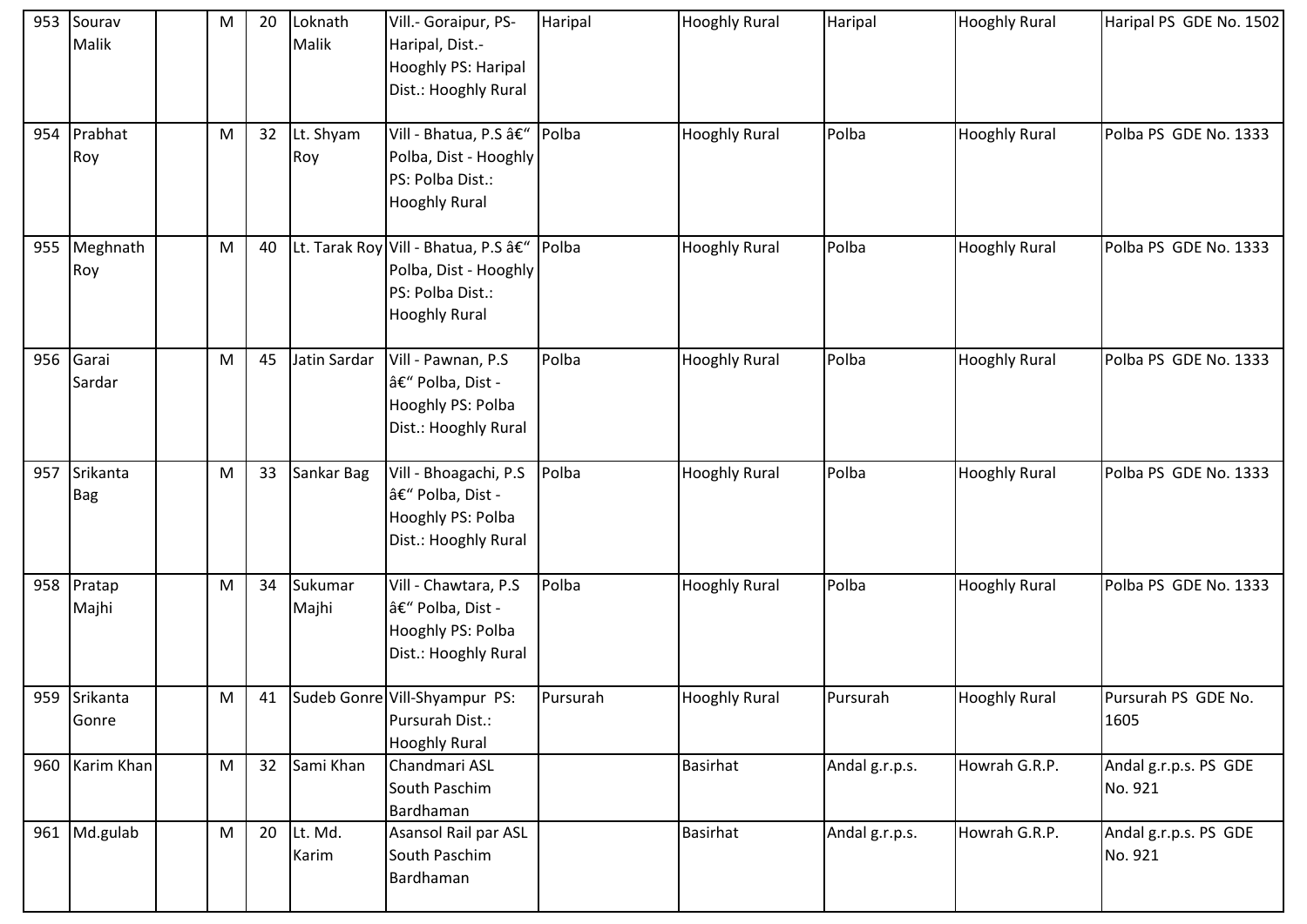| 962 | Md. Rinku     | M | 30 |                   | Lt. Md. Safik Chandmari ASL   | <b>Basirhat</b> | Andal g.r.p.s.    | Howrah G.R.P. | Andal g.r.p.s. PS GDE    |
|-----|---------------|---|----|-------------------|-------------------------------|-----------------|-------------------|---------------|--------------------------|
|     |               |   |    |                   | South Paschim                 |                 |                   |               | No. 921                  |
|     |               |   |    |                   | Bardhaman                     |                 |                   |               |                          |
| 963 | Guddu         | M | 22 | Nasim Khan        | Mistri Para ASL               | <b>Basirhat</b> | Andal g.r.p.s.    | Howrah G.R.P. | Andal g.r.p.s. PS GDE    |
|     | Khan          |   |    |                   | South Paschim                 |                 |                   |               | No. 921                  |
|     |               |   |    |                   | Bardhaman                     |                 |                   |               |                          |
| 964 | Intasar       | M | 40 | Lt Md Khalil      | Nawtawn Buranpur              | <b>Basirhat</b> | Asansole g.r.p.s. | Howrah G.R.P. | Asansole g.r.p.s. PS GDE |
|     | Alam          |   |    |                   | Hirapur Paschim               |                 |                   |               | No. 1180                 |
|     |               |   |    |                   | Baedhaman W.B                 |                 |                   |               |                          |
|     |               |   |    |                   |                               |                 |                   |               |                          |
| 965 | Munanka       | M | 46 | Satuarayan        | Chapdani Bas Bagar            | <b>Basirhat</b> | Asansole g.r.p.s. | Howrah G.R.P. | Asansole g.r.p.s. PS GDE |
|     | Yadav         |   |    | Yadav             | Bhadreswar                    |                 |                   |               | No. 1180                 |
|     |               |   |    |                   | Hooghiy, W.B                  |                 |                   |               |                          |
| 966 | Kishun        | M | 42 | Ram Pd            | <b>Banipur Bahara</b>         | Basirhat        | Asansole g.r.p.s. | Howrah G.R.P. | Asansole g.r.p.s. PS GDE |
|     | Yadav         |   |    | Yadav             | Davvanwga, Bihar              |                 |                   |               | No. 1180                 |
| 967 | Santash       | M | 58 | Sri Darogi        | Gobindpur Bon                 | <b>Basirhat</b> | Asansole g.r.p.s. | Howrah G.R.P. | Asansole g.r.p.s. PS GDE |
|     | Prasad        |   |    | Prasad            | Nalanda, Bihar                |                 |                   |               | No. 1180                 |
| 968 | <b>Borbal</b> | M | 31 | Manigar           | Sonari Banka Banka,           | <b>Basirhat</b> | Asansole g.r.p.s. | Howrah G.R.P. | Asansole g.r.p.s. PS GDE |
|     | Yadav         |   |    | Yadav             | <b>Bihar</b>                  |                 |                   |               | No. 1180                 |
| 969 | Md            | M | 29 | Md Rafik          | Pipra Margomunda              | Basirhat        | Asansole g.r.p.s. | Howrah G.R.P. | Asansole g.r.p.s. PS GDE |
|     | Ahimuddin     |   |    |                   | Deoghar, JHK                  |                 |                   |               | No. 1180                 |
|     | Ansari        |   |    |                   |                               |                 |                   |               |                          |
| 970 | Md Rajod      | M | 25 |                   | Harun Ansari Pipra Margomunda | <b>Basirhat</b> | Asansole g.r.p.s. | Howrah G.R.P. | Asansole g.r.p.s. PS GDE |
|     | Ansari        |   |    |                   | Deoghar, JHK                  |                 |                   |               | No. 1180                 |
|     |               |   |    |                   |                               |                 |                   |               |                          |
| 971 | Nageshwar     | M | 40 | Lt Chetlal        | Hariyara                      | <b>Basirhat</b> | Asansole g.r.p.s. | Howrah G.R.P. | Asansole g.r.p.s. PS GDE |
|     | Yadav         |   |    | Mahato            | Margomunda                    |                 |                   |               | No. 1180                 |
|     |               |   |    |                   | Deoghar, JHK                  |                 |                   |               |                          |
| 972 | Ravi Kumar    | M | 25 | Ratan Shaw        | Lodna Lodna                   | <b>Basirhat</b> | Asansole g.r.p.s. | Howrah G.R.P. | Asansole g.r.p.s. PS GDE |
|     | Shaw          |   |    |                   | Dhanbad, JHK                  |                 |                   |               | No. 1180                 |
|     |               |   |    |                   |                               |                 |                   |               |                          |
| 973 | Abhimanyu     | M | 30 | <b>Bndhar</b>     | Ashahana Sarath               | <b>Basirhat</b> | Asansole g.r.p.s. | Howrah G.R.P. | Asansole g.r.p.s. PS GDE |
|     | bouri         |   |    | Bouri             | Deoghar, JHK                  |                 |                   |               | No. 1180                 |
| 974 | Sailan Das    | M | 24 | <b>Budhan Das</b> | Nagrakona Lovpur              | Basirhat        | Asansole g.r.p.s. | Howrah G.R.P. | Asansole g.r.p.s. PS GDE |
|     |               |   |    |                   | Birbhum, W.B                  |                 |                   |               | No. 1180                 |
| 975 | Sanjai        | M | 35 | Savju Singh       | <b>Sukantopally Dhadka</b>    | Basirhat        | Asansole g.r.p.s. | Howrah G.R.P. | Asansole g.r.p.s. PS GDE |
|     | Yadav         |   |    | Yadav             | <b>Asansal North</b>          |                 |                   |               | No. 1180                 |
|     |               |   |    |                   | Paschim Baedhama              |                 |                   |               |                          |
|     |               |   |    |                   |                               |                 |                   |               |                          |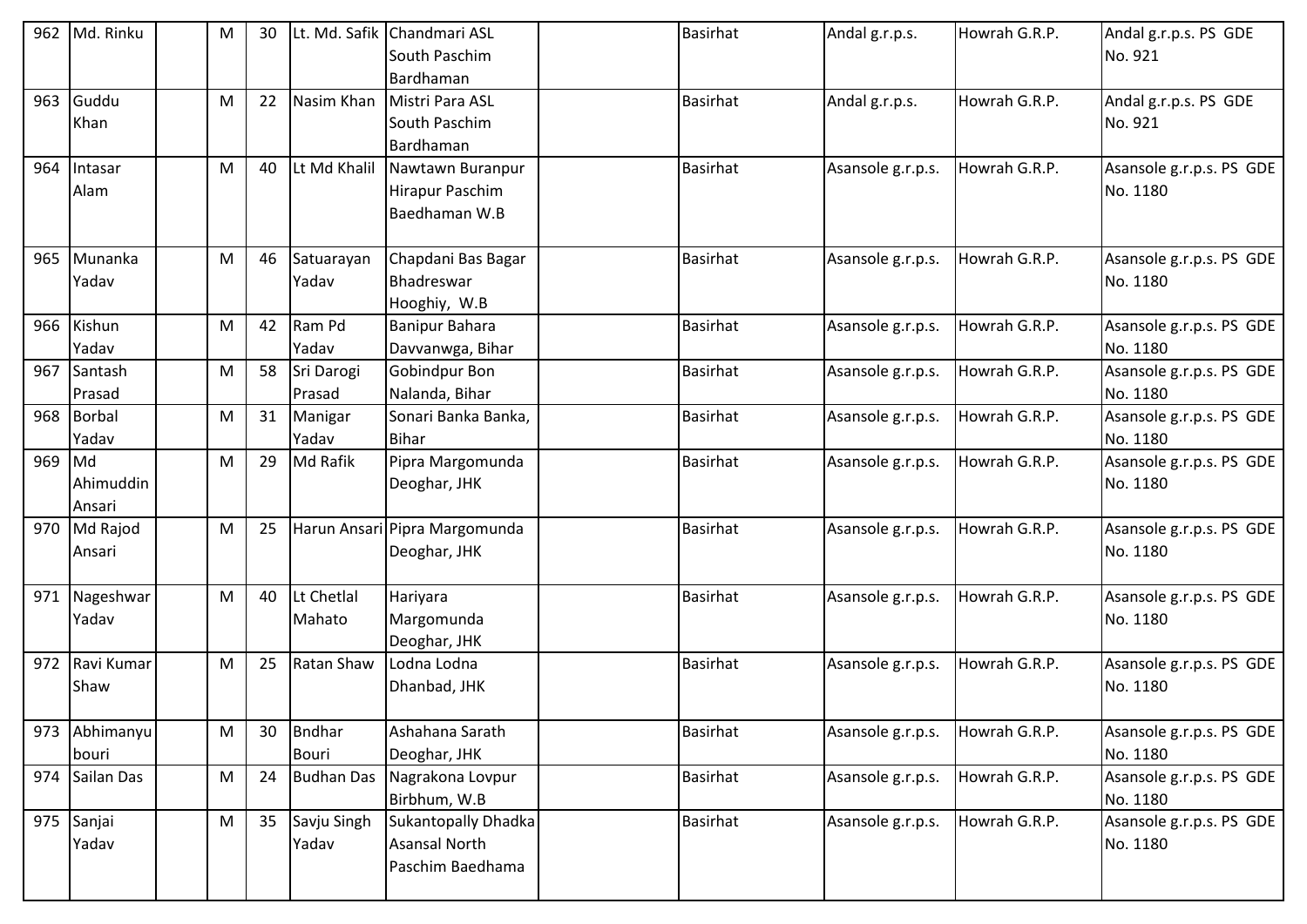|     | 976 Rajiv<br>Harijan           | M | 24 | Raja Harijan               | Sonamukhi<br>Sonamukhi Bakura,<br>W.B                              | <b>Basirhat</b> | Asansole g.r.p.s. | Howrah G.R.P. | Asansole g.r.p.s. PS GDE<br>No. 1180 |
|-----|--------------------------------|---|----|----------------------------|--------------------------------------------------------------------|-----------------|-------------------|---------------|--------------------------------------|
| 977 | Sunil Yadav                    | M | 32 | Nandjeu<br>Yadav           | Birmitrapur<br>Birmitrapur<br>Sundarharh, Orrisa                   | <b>Basirhat</b> | Asansole g.r.p.s. | Howrah G.R.P. | Asansole g.r.p.s. PS GDE<br>No. 1180 |
| 978 | Sona<br>Ansari                 | M | 30 |                            | Saheb Ansari Asansol Mohalla<br>Head Chakai Chakai<br>Jamui, Bihar | <b>Basirhat</b> | Asansole g.r.p.s. | Howrah G.R.P. | Asansole g.r.p.s. PS GDE<br>No. 1180 |
| 979 | Patit Pal                      | M | 37 | Kasinath Pal               | Berua Bankura<br>Bankura, W.B                                      | <b>Basirhat</b> | Asansole g.r.p.s. | Howrah G.R.P. | Asansole g.r.p.s. PS GDE<br>No. 1180 |
| 980 | <b>Avik Kumar</b><br>Pal       | M | 37 | Rathin<br><b>Kumar Pal</b> | Satyapir Talla<br>Chinsura Chinsura<br>Hooghly, W.B                | <b>Basirhat</b> | Asansole g.r.p.s. | Howrah G.R.P. | Asansole g.r.p.s. PS GDE<br>No. 1180 |
| 981 | Ranjan Roy                     | M | 24 | <b>Total Ray</b>           | Satyapir Talla<br>Chinsura Chinsura<br>Hooghly, W.B                | <b>Basirhat</b> | Asansole g.r.p.s. | Howrah G.R.P. | Asansole g.r.p.s. PS GDE<br>No. 1180 |
| 982 | Ritlal<br>Mahato               | M | 37 | Lt Kisun<br>Mahato         | Gopaldih Bagoda,<br>Giridih, JHK                                   | <b>Basirhat</b> | Asansole g.r.p.s. | Howrah G.R.P. | Asansole g.r.p.s. PS GDE<br>No. 1180 |
|     | 983 Rajender<br>Prasad<br>Sahu | M | 44 | Sri Babul<br>Sahu          | Kolgarma Kodenma<br>Kodenma, JHK                                   | <b>Basirhat</b> | Asansole g.r.p.s. | Howrah G.R.P. | Asansole g.r.p.s. PS GDE<br>No. 1180 |
| 984 | Mahender<br>Prasad<br>Gupta    | M | 44 | Shaw                       | Lt Babul Lala Behradih Jainagar<br>Kodenma, JHK                    | Basirhat        | Asansole g.r.p.s. | Howrah G.R.P. | Asansole g.r.p.s. PS GDE<br>No. 1184 |
| 985 | Sarjn Yadav                    | M | 45 | Lt Chohan<br>Yadav         | Kolgarma Kodenma<br>Kodenma, JHK                                   | <b>Basirhat</b> | Asansole g.r.p.s. | Howrah G.R.P. | Asansole g.r.p.s. PS GDE<br>No. 1180 |
|     | 986 Md Sajjad<br>Khan          | M |    | 32 Ishak Khan              | Kulti Sabgi Mohalla<br>Kulti Paschim<br>Baedhaman W.B              | <b>Basirhat</b> | Asansole g.r.p.s. | Howrah G.R.P. | Asansole g.r.p.s. PS GDE<br>No. 1184 |
| 987 | Satish<br>Kumar                | M | 23 | Sautosh<br>Sharma          | <b>Dhanbad Central</b><br>Mor Dhanbad<br>Dhanbad, JHK              | <b>Basirhat</b> | Asansole g.r.p.s. | Howrah G.R.P. | Asansole g.r.p.s. PS GDE<br>No. 1184 |
|     | 988 Rohit<br>Chander<br>Mahato | M | 24 | Manik<br>Chander<br>Mahato | Dhaiya Simia Bera<br>Dhanbad Dhanbad,<br><b>JHK</b>                | Basirhat        | Asansole g.r.p.s. | Howrah G.R.P. | Asansole g.r.p.s. PS GDE<br>No. 1184 |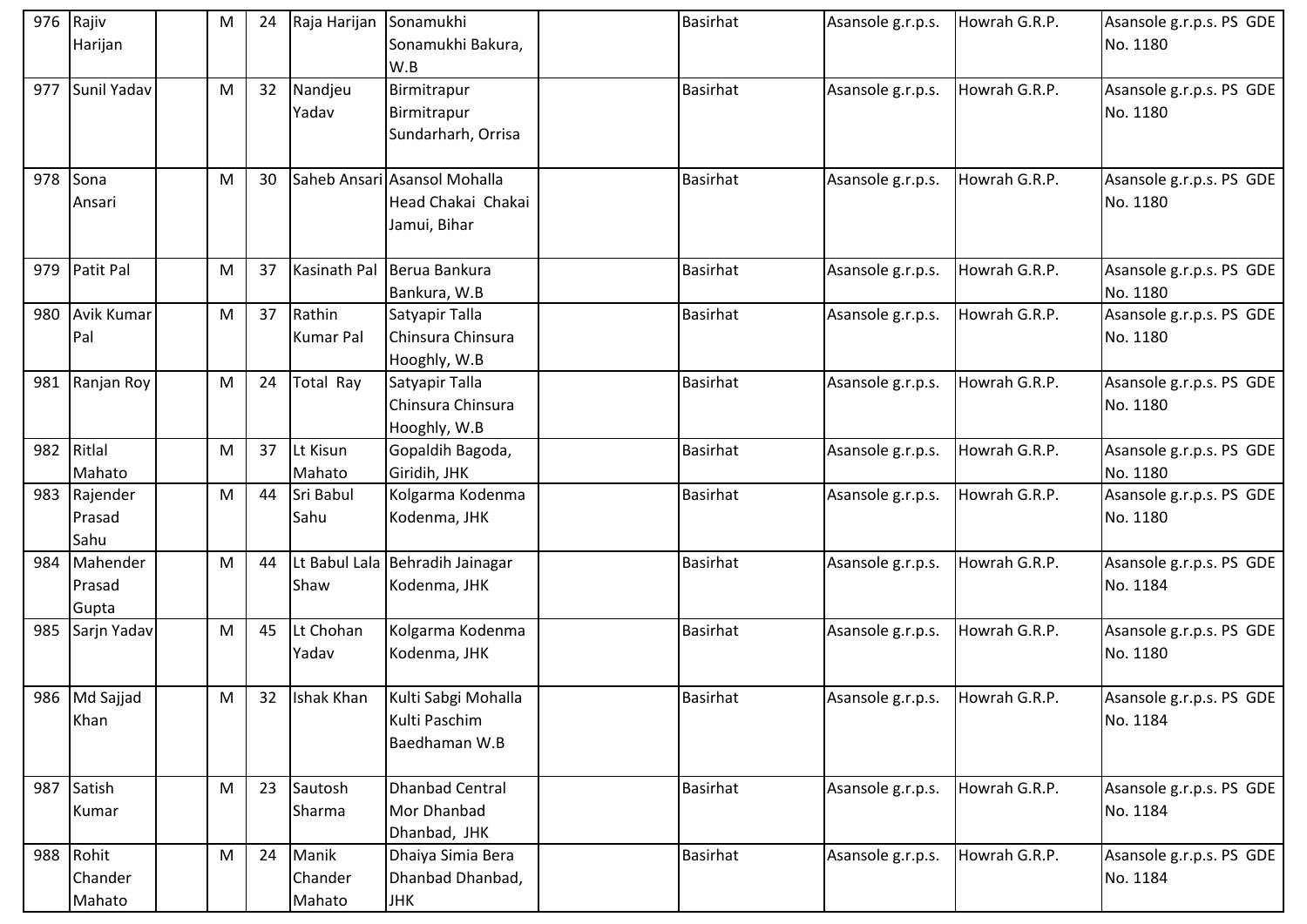| 989        | Md Akbar        | М | 35 | Md Hakim          | Sri Pur 3 No Jamuri         | <b>Basirhat</b> | Asansole g.r.p.s. | Howrah G.R.P. | Asansole g.r.p.s. PS GDE  |
|------------|-----------------|---|----|-------------------|-----------------------------|-----------------|-------------------|---------------|---------------------------|
|            |                 |   |    |                   | Paschim Baedhaman           |                 |                   |               | No. 1184                  |
|            |                 |   |    |                   | W.B                         |                 |                   |               |                           |
| 990        | Md              | M | 30 | Md Ishak          | Maldah Hasanpur             | Basirhat        | Asansole g.r.p.s. | Howrah G.R.P. | Asansole g.r.p.s. PS GDE  |
|            | Saddam          |   |    |                   | Samastipur, Bihar           |                 |                   |               | No. 1184                  |
| 991        | Abhijit         | M | 27 | Dhananjay         | Durgapur Durgapur           | <b>Basirhat</b> | Belur g.r.p.s.    | Howrah G.R.P. | Belur g.r.p.s. PS GDE No. |
|            | Garai           |   |    | Garai             | Paschim BWN                 |                 |                   |               | 1056                      |
| 992        | Kartik          | M | 40 | Dibakar           | Palashe Kaligang            | <b>Basirhat</b> | Belur g.r.p.s.    | Howrah G.R.P. | Belur g.r.p.s. PS GDE No. |
|            | Debnath         |   |    | Debnath           | Nadia                       |                 |                   |               | 1056                      |
| 993        | Sonu Kr.        | M | 32 | Lt. Lalan         | Uttarpara Uttarpara         | <b>Basirhat</b> | Belur g.r.p.s.    | Howrah G.R.P. | Belur g.r.p.s. PS GDE No. |
|            | Sharma          |   |    | Sharma            | Hooghly                     |                 |                   |               | 1056                      |
| 994        | Aniruddha       | M | 42 | Pravaranjan       | <b>Bally Durgapur Bally</b> | Basirhat        | Belur g.r.p.s.    | Howrah G.R.P. | Belur g.r.p.s. PS GDE No. |
|            | Ray             |   |    | Ray               | Howrah                      |                 |                   |               | 1056                      |
| 995        | Chandan         | M | 26 | S.p. Yadav        | Chandmari                   | Basirhat        | Belur g.r.p.s.    | Howrah G.R.P. | Belur g.r.p.s. PS GDE No. |
|            | Kumar           |   |    |                   | Nischinda Howrah            |                 |                   |               | 1056                      |
| 996        | Tanmoy          | M | 20 | Tarun Kanti       | 9/44 Pal Bagan              | <b>Basirhat</b> | Belur g.r.p.s.    | Howrah G.R.P. | Belur g.r.p.s. PS GDE No. |
|            | <b>Biswas</b>   |   |    | <b>Biswas</b>     | <b>Behur Howrah</b>         |                 |                   |               | 1056                      |
| 997        | Debraj          | M | 22 | Ashok             | Bagnan Bagnan               | <b>Basirhat</b> | Belur g.r.p.s.    | Howrah G.R.P. | Belur g.r.p.s. PS GDE No. |
|            | Maity           |   |    | Mmaity            | Howrah                      |                 |                   |               | 1056                      |
| 998        | Sandip          | M | 22 | Sukumar           | Bagnan Bagnan               | Basirhat        | Belur g.r.p.s.    | Howrah G.R.P. | Belur g.r.p.s. PS GDE No. |
|            | Mondal          |   |    | Mondal            | Howrah                      |                 |                   |               | 1056                      |
| 999        | Meraj Raj       | M | 19 | Haider Ali        | <b>Belur Math Belur</b>     | Basirhat        | Belur g.r.p.s.    | Howrah G.R.P. | Belur g.r.p.s. PS GDE No. |
|            |                 |   |    |                   | Howrah                      |                 |                   |               | 1056                      |
|            | 1000 Hiralal    | М | 41 | Surender          | 22 M Bazar Bally            | <b>Basirhat</b> | Belur g.r.p.s.    | Howrah G.R.P. | Belur g.r.p.s. PS GDE No. |
|            | Nayak           |   |    | Nayak             | Howrah                      |                 |                   |               | 1057                      |
|            | 1001 Rajdip     | M | 22 | Gobinda           | Chanditala                  | <b>Basirhat</b> | Belur g.r.p.s.    | Howrah G.R.P. | Belur g.r.p.s. PS GDE No. |
|            | Santra          |   |    | Santra            | Chanditala Hooghly          |                 |                   |               | 1057                      |
|            | 1002 Prasen Kr. | M | 22 | Prabir Balti      | Chanditala                  | <b>Basirhat</b> | Belur g.r.p.s.    | Howrah G.R.P. | Belur g.r.p.s. PS GDE No. |
|            | <b>Balti</b>    |   |    |                   | Chanditala Hooghly          |                 |                   |               | 1057                      |
|            | 1003 Somnath    | M | 39 | <b>Bablu Saha</b> | Ghosh Para                  | <b>Basirhat</b> | Belur g.r.p.s.    | Howrah G.R.P. | Belur g.r.p.s. PS GDE No. |
|            | Saha            |   |    |                   | Nischinda Howrah            |                 |                   |               | 1057                      |
| $1004$ Jit |                 | M | 19 | Ganesh            | Begampur                    | Basirhat        | Belur g.r.p.s.    | Howrah G.R.P. | Belur g.r.p.s. PS GDE No. |
|            | Karmakar        |   |    | Karmakar          | Chanditala Hooghly          |                 |                   |               | 1057                      |
|            | 1005 Indrajit   | M | 34 | Nageswar          | Palpara Bally               | Basirhat        | Belur g.r.p.s.    | Howrah G.R.P. | Belur g.r.p.s. PS GDE No. |
|            | Prasad          |   |    | Prasad            | Howrah                      |                 |                   |               | 1057                      |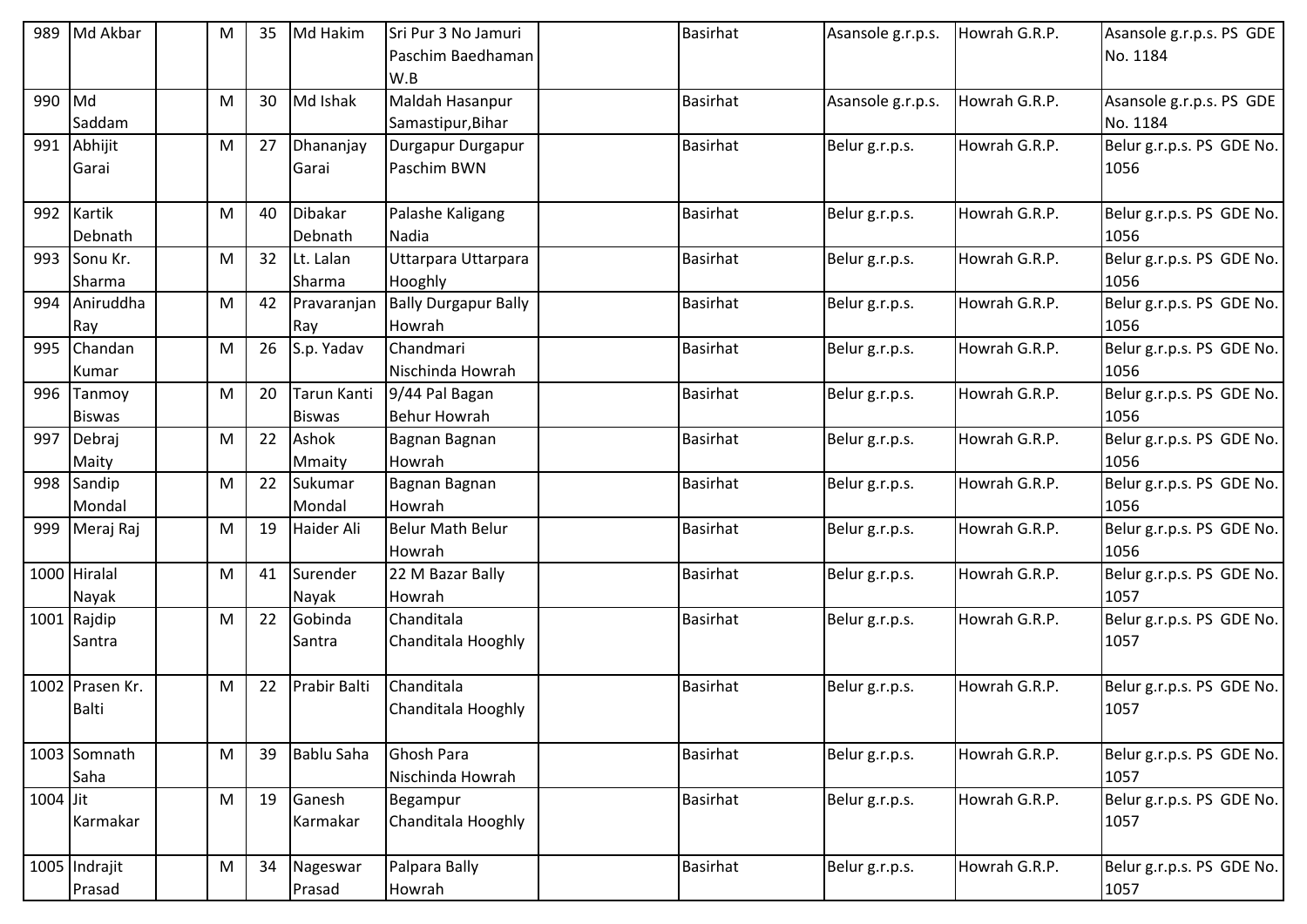| 1006 Jitender<br>Sharma  | M | 41 | Jagadesh<br>Sharma           | Liluah Liluah Howrah                     | <b>Basirhat</b> | Belur g.r.p.s.  | Howrah G.R.P. | Belur g.r.p.s. PS GDE No.<br>1057  |
|--------------------------|---|----|------------------------------|------------------------------------------|-----------------|-----------------|---------------|------------------------------------|
| 1007 Giyasuddin          | M | 32 | Mazid<br>Answari             | Ultodanga<br>Ultodanga Kol-19            | <b>Basirhat</b> | Belur g.r.p.s.  | Howrah G.R.P. | Belur g.r.p.s. PS GDE No.<br>1069  |
| 1008 Dhananjoy<br>Yadav  | M | 34 | Lt. K. Yadav                 | <b>Chak Bazar</b><br>Chinsurah Hooghly   | <b>Basirhat</b> | Belur g.r.p.s.  | Howrah G.R.P. | Belur g.r.p.s. PS GDE No.<br>1069  |
| 1009 Srinewas<br>Shaw    | M | 55 | Lt.<br>Tarakeswar<br>Shaw    | Sreerampur<br>Sreerampur Hooghly         | <b>Basirhat</b> | Belur g.r.p.s.  | Howrah G.R.P. | Belur g.r.p.s. PS GDE No.<br>1069  |
| 1010 Rocky Saha          | M | 26 | Lt. Gopal<br>Saha            | Bagampur<br>Chanditala Hooghly           | <b>Basirhat</b> | Belur g.r.p.s.  | Howrah G.R.P. | Belur g.r.p.s. PS GDE No.<br>1069  |
| 1011 Sanjay Kr.<br>Rajak | M | 48 | Lt. K.k.rajak                | Belanagar Nischinda<br>Howrah            | <b>Basirhat</b> | Belur g.r.p.s.  | Howrah G.R.P. | Belur g.r.p.s. PS GDE No.<br>1069  |
| 1012 Sk. Basirul         | M | 27 | Sk. Abul<br><b>Basar Ali</b> | Bagnan Bagnan<br>Howrah                  | <b>Basirhat</b> | Belur g.r.p.s.  | Howrah G.R.P. | Belur g.r.p.s. PS GDE No.<br>1069  |
| 1013 Krishna Pal         | M | 44 | Lt. Sudir Pal                | Santi Nagar<br>Nischinda Howrah          | <b>Basirhat</b> | Belur g.r.p.s.  | Howrah G.R.P. | Belur g.r.p.s. PS GDE No.<br>1069  |
| 1014 Kuntal Das          | M | 28 | Cheraniit<br>Das             | Basberia Mogra<br>Hooghly                | <b>Basirhat</b> | Belur g.r.p.s.  | Howrah G.R.P. | Belur g.r.p.s. PS GDE No.<br>1069  |
| 1015 Santanu<br>Ram      | M | 39 | Mahadeb<br>Ram               | Santinagar Nischinda<br>Howrah           | <b>Basirhat</b> | Belur g.r.p.s.  | Howrah G.R.P. | Belur g.r.p.s. PS GDE No.<br>1069  |
| 1016 Dibakar<br>Kumar    | M | 22 | Ashok Jha                    | <b>Housing Nischinda</b><br>Howrah       | <b>Basirhat</b> | Belur g.r.p.s.  | Howrah G.R.P. | Belur g.r.p.s. PS GDE No.<br>1069  |
| 1017 Manaj Kr<br>Singh   |   | 48 | Kashi Nath<br>Singh          | <b>MAHESTALA</b><br>MAHESTALA KOL<br>141 | Basirhat        | Howrah g.r.p.s. | Howrah G.R.P. | Howrah g.r.p.s. PS GDE<br>No. 829  |
| 1018 Sakib Sk            |   | 25 | Amar Sk                      | <b>MAHESTALA</b><br>MAHESTALA KOL<br>141 | <b>Basirhat</b> | Howrah g.r.p.s. | Howrah G.R.P. | Howrah g.r.p.s. PS GDE<br>No. 1829 |
| 1019 Rafhikul<br>Mondal  |   | 35 | Nijam<br>Mondal              | MAHESTALA<br>MAHESTALA KOL<br>141        | <b>Basirhat</b> | Howrah g.r.p.s. | Howrah G.R.P. | Howrah g.r.p.s. PS GDE<br>No. 1829 |
| 1020 Sukumar<br>Das      |   | 42 | Fgouranga<br>Das             | MOGRA MOGRA<br><b>HOOGHLY</b>            | <b>Basirhat</b> | Howrah g.r.p.s. | Howrah G.R.P. | Howrah g.r.p.s. PS GDE<br>No. 1829 |
| 1021 Ranjan Ali          |   | 31 | Ahamath Ali                  | MOGRA MOGRA<br><b>HOOGHLY</b>            | Basirhat        | Howrah g.r.p.s. | Howrah G.R.P. | Howrah g.r.p.s. PS GDE<br>No. 1829 |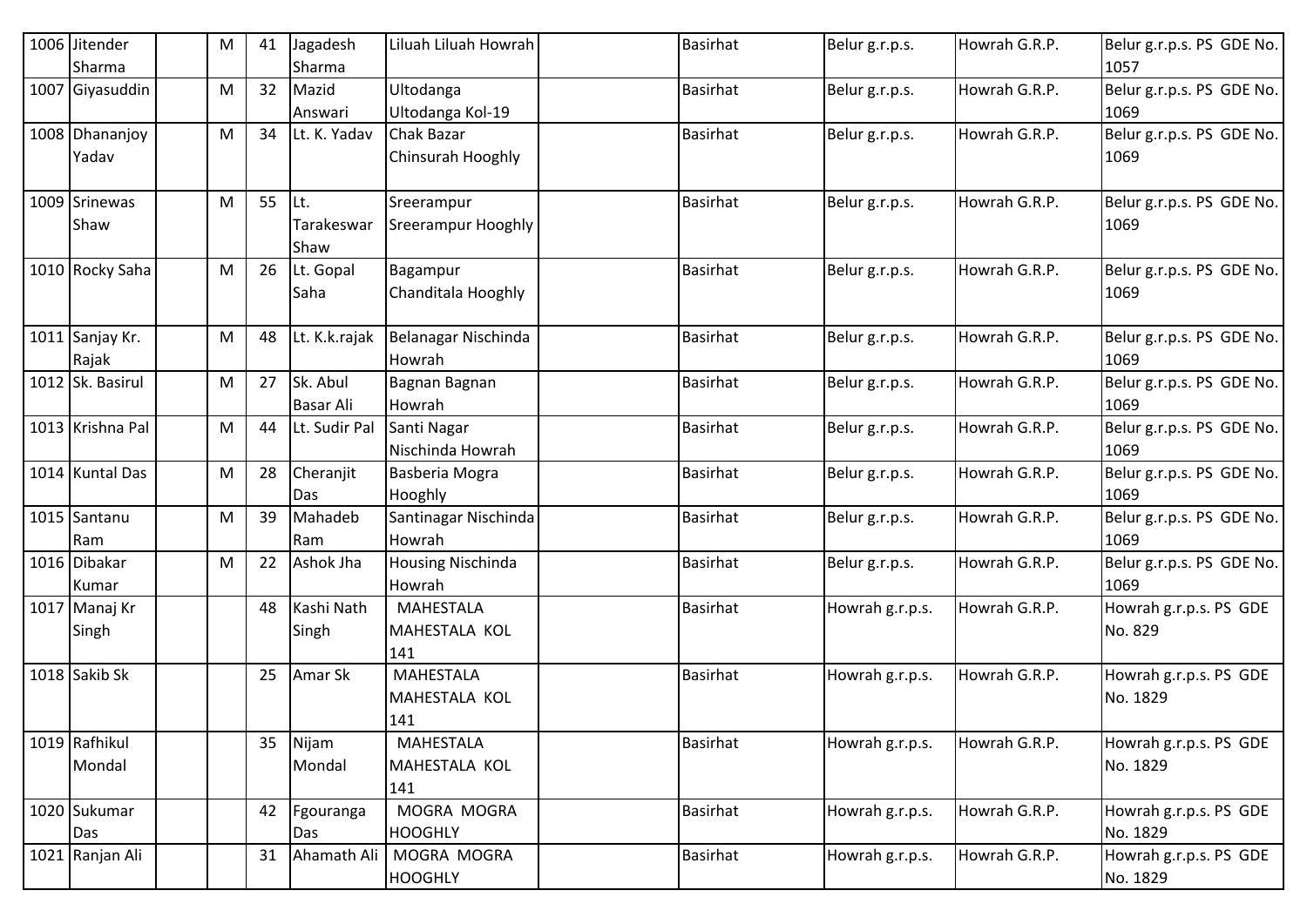|         | 1022 Ajmaul       |  | 29 | Ajpar Khan  | <b>KHANDOKOSH</b>           | <b>Basirhat</b> | Howrah g.r.p.s. | Howrah G.R.P. | Howrah g.r.p.s. PS GDE |
|---------|-------------------|--|----|-------------|-----------------------------|-----------------|-----------------|---------------|------------------------|
|         | Khan              |  |    |             | KHANDOKOSH                  |                 |                 |               | No. 1829               |
|         |                   |  |    |             | <b>BURDEAN</b>              |                 |                 |               |                        |
| 1023 Md |                   |  | 39 | Md Hossain  | KHANDOKOSH                  | Basirhat        | Howrah g.r.p.s. | Howrah G.R.P. | Howrah g.r.p.s. PS GDE |
|         | Majafar           |  |    |             | KHANDOKOSH                  |                 |                 |               | No. 1829               |
|         |                   |  |    |             | <b>BURDEAN</b>              |                 |                 |               |                        |
|         | 1024 Sk Hossain   |  | 30 |             | Sk Mahabub KHANDOKOSH       | <b>Basirhat</b> | Howrah g.r.p.s. | Howrah G.R.P. | Howrah g.r.p.s. PS GDE |
|         |                   |  |    |             | <b>KHANDOKOSH</b>           |                 |                 |               | No. 1829               |
|         |                   |  |    |             | <b>BURDEAN</b>              |                 |                 |               |                        |
|         | 1025 Krishna      |  | 43 | R.p Sha     | <b>KHANDOKOSH</b>           | <b>Basirhat</b> | Howrah g.r.p.s. | Howrah G.R.P. | Howrah g.r.p.s. PS GDE |
|         | Prasad Sha        |  |    |             | <b>KHANDOKOSH</b>           |                 |                 |               | No. 1829               |
|         |                   |  |    |             | <b>BURDEAN</b>              |                 |                 |               |                        |
|         | 1026 Tanmoy       |  | 35 | Ajit Ghosh  | <b>KHANDOKOSH</b>           | <b>Basirhat</b> | Howrah g.r.p.s. | Howrah G.R.P. | Howrah g.r.p.s. PS GDE |
|         | Ghosh             |  |    |             | KHANDOKOSH                  |                 |                 |               | No. 1829               |
|         |                   |  |    |             | <b>BURDEAN</b>              |                 |                 |               |                        |
|         | 1027 Sk Altab     |  | 35 |             | Sk Alabuddin   H/5 EKBALPUR | <b>Basirhat</b> | Howrah g.r.p.s. | Howrah G.R.P. | Howrah g.r.p.s. PS GDE |
|         |                   |  |    |             | EKBALPUR KOLKATA            |                 |                 |               | No. 1829               |
|         |                   |  |    |             |                             |                 |                 |               |                        |
|         | 1028 Biswajit     |  | 40 | Ratan Majhi | H/5 EKBALPUR                | <b>Basirhat</b> | Howrah g.r.p.s. | Howrah G.R.P. | Howrah g.r.p.s. PS GDE |
|         | Majhi             |  |    |             | <b>EKBALPUR KOLKATA</b>     |                 |                 |               | No. 1829               |
|         |                   |  |    |             |                             |                 |                 |               |                        |
|         | 1029 Ashis        |  | 30 | Kali Poada  | H/5 EKBALPUR                | <b>Basirhat</b> | Howrah g.r.p.s. | Howrah G.R.P. | Howrah g.r.p.s. PS GDE |
|         | Ddolui            |  |    | Dolui       | <b>EKBALPUR KOLKATA</b>     |                 |                 |               | No. 1829               |
|         |                   |  |    |             |                             |                 |                 |               |                        |
|         | 1030 Avijit Dolui |  | 18 | Some Dolui  | H/5 EKBALPUR                | <b>Basirhat</b> | Howrah g.r.p.s. | Howrah G.R.P. | Howrah g.r.p.s. PS GDE |
|         |                   |  |    |             | EKBALPUR KOLKATA            |                 |                 |               | No. 1829               |
|         |                   |  |    |             |                             |                 |                 |               |                        |
|         | 1031 Serajul      |  | 30 | Ajijul      | <b>MAHAMUD PUR</b>          | <b>Basirhat</b> | Howrah g.r.p.s. | Howrah G.R.P. | Howrah g.r.p.s. PS GDE |
|         | Islam             |  |    | Mondal      | <b>DOMKOL MSD</b>           |                 |                 |               | No. 1829               |
|         | 1032 Ankuj        |  | 24 | Arunboy     | K/7 SAHAPUR                 | <b>Basirhat</b> | Howrah g.r.p.s. | Howrah G.R.P. | Howrah g.r.p.s. PS GDE |
|         | Ambal             |  |    | Ambal       | <b>COLONY NEW</b>           |                 |                 |               | No. 1829               |
|         |                   |  |    |             | ALIPUR KOL 53               |                 |                 |               |                        |
|         | 1033 Dibyendu     |  | 35 | R.kj Singh  | K/7 SAHAPUR                 | Basirhat        | Howrah g.r.p.s. | Howrah G.R.P. | Howrah g.r.p.s. PS GDE |
|         | Singh             |  |    |             | <b>COLONY NEW</b>           |                 |                 |               | No. 1829               |
|         |                   |  |    |             | ALIPUR KOL 54               |                 |                 |               |                        |
|         | 1034 Bijoy Kanti  |  | 48 | R.n Ghosh   | 314 S ROAD                  | Basirhat        | Howrah g.r.p.s. | Howrah G.R.P. | Howrah g.r.p.s. PS GDE |
|         | Ghosdh            |  |    |             | <b>GAIGHATA NORTH</b>       |                 |                 |               | No. 1829               |
|         |                   |  |    |             | 24 PGS                      |                 |                 |               |                        |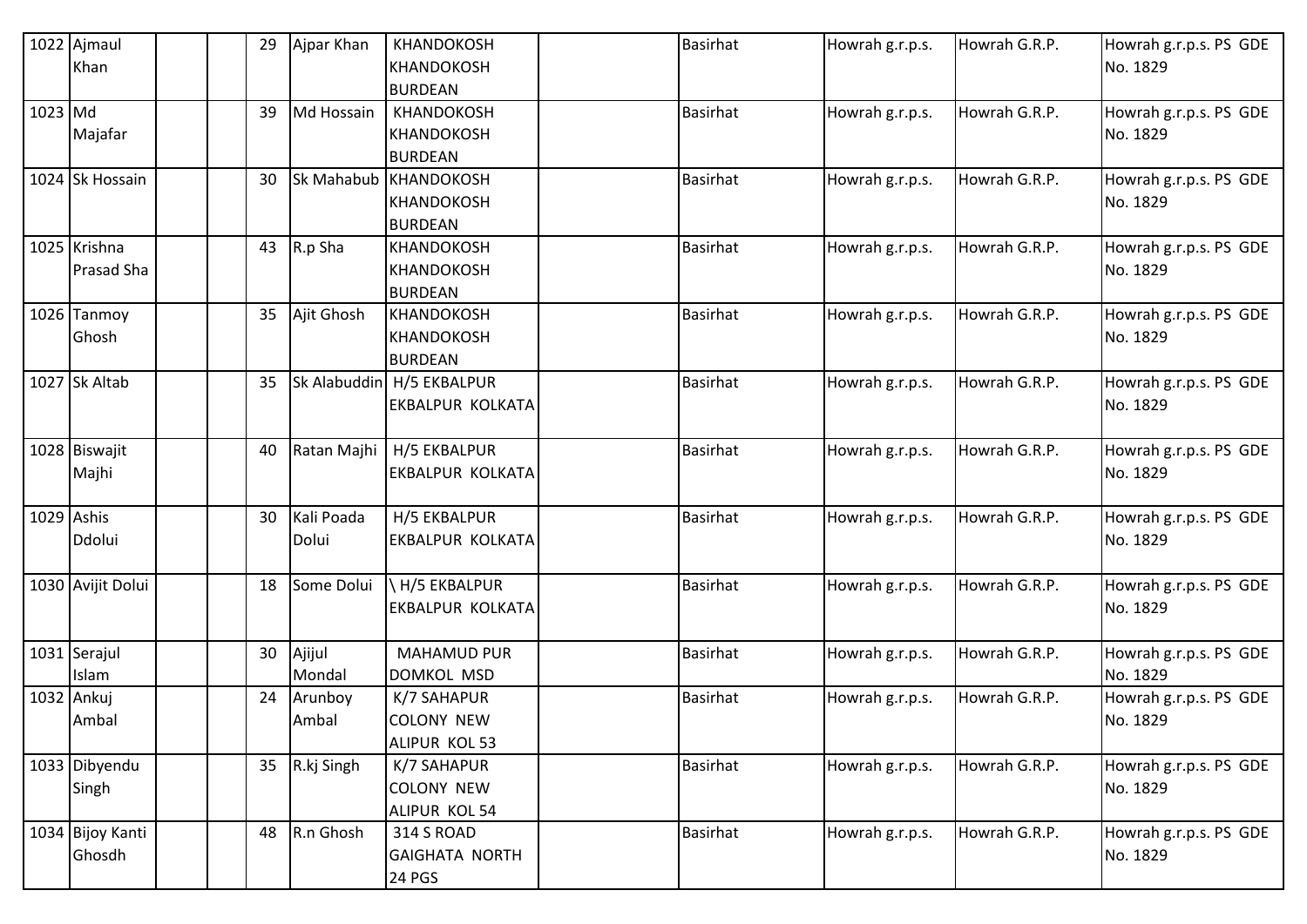|             | 1035 Subodh      |  | 35 | Dilip Bagdi   | <b>314 S ROAD</b>      | <b>Basirhat</b> | Howrah g.r.p.s. | Howrah G.R.P. | Howrah g.r.p.s. PS GDE |
|-------------|------------------|--|----|---------------|------------------------|-----------------|-----------------|---------------|------------------------|
|             | <b>Bagdi</b>     |  |    |               | <b>GAIGHATA NORTH</b>  |                 |                 |               | No. 1829               |
|             |                  |  |    |               | <b>24 PGS</b>          |                 |                 |               |                        |
|             | 1036 Sai Pakar   |  | 19 | Rajesh        | 420 MORE MALDA         | <b>Basirhat</b> | Howrah g.r.p.s. | Howrah G.R.P. | Howrah g.r.p.s. PS GDE |
|             | Thakur           |  |    | Thaku R       | <b>MALDA</b>           |                 |                 |               | No. 1829               |
|             | 1037 Alagir      |  | 38 | Rahim         | 421 MORE MALDA         | <b>Basirhat</b> | Howrah g.r.p.s. | Howrah G.R.P. | Howrah g.r.p.s. PS GDE |
|             | Mishtri          |  |    | Mishtri       | <b>MALDA</b>           |                 |                 |               | No. 1829               |
|             | 1038 Md Bablu    |  | 40 | Md Anish      | 422 MORE MALDA         | <b>Basirhat</b> | Howrah g.r.p.s. | Howrah G.R.P. | Howrah g.r.p.s. PS GDE |
|             |                  |  |    | Ahamath       | <b>MALDA</b>           |                 |                 |               | No. 1829               |
|             | 1039 Utsab       |  | 32 | Radhanath     | 423 MORE MALDA         | <b>Basirhat</b> | Howrah g.r.p.s. | Howrah G.R.P. | Howrah g.r.p.s. PS GDE |
|             | <b>Biswas</b>    |  |    | <b>Biswas</b> | <b>MALDA</b>           |                 |                 |               | No. 1829               |
|             | 1040 Sk Saha     |  | 42 | Sk Ajar Ali   | 424 MORE MALDA         | <b>Basirhat</b> | Howrah g.r.p.s. | Howrah G.R.P. | Howrah g.r.p.s. PS GDE |
|             | Mahamme          |  |    |               | <b>MALDA</b>           |                 |                 |               | No. 1829               |
|             | ld               |  |    |               |                        |                 |                 |               |                        |
|             | 1041 Prakash     |  | 31 | Sanat Das     | <b>GOWALTORE</b>       | <b>Basirhat</b> | Howrah g.r.p.s. | Howrah G.R.P. | Howrah g.r.p.s. PS GDE |
|             | Das              |  |    | Mahanti       | <b>GOWALTORE</b>       |                 |                 |               | No. 1829               |
|             | Mahanti          |  |    |               | <b>PASCHIM</b>         |                 |                 |               |                        |
|             |                  |  |    |               | <b>MEDINIPUR</b>       |                 |                 |               |                        |
|             | 1042 Debashish   |  | 38 | Nand Kishor   | <b>GOWALTORE</b>       | <b>Basirhat</b> | Howrah g.r.p.s. | Howrah G.R.P. | Howrah g.r.p.s. PS GDE |
|             | Sarkar           |  |    | Sarkar        | <b>GOWALTORE</b>       |                 |                 |               | No. 1829               |
|             |                  |  |    |               | <b>PASCHIM</b>         |                 |                 |               |                        |
|             |                  |  |    |               | <b>MEDINIPUR</b>       |                 |                 |               |                        |
|             | $1043$ Boby      |  | 20 | Hira Lal      | <b>GOWALTORE</b>       | <b>Basirhat</b> | Howrah g.r.p.s. | Howrah G.R.P. | Howrah g.r.p.s. PS GDE |
|             | Paswan           |  |    | Paswan        | <b>GOWALTORE</b>       |                 |                 |               | No. 1829               |
|             |                  |  |    |               | <b>PASCHIM</b>         |                 |                 |               |                        |
|             |                  |  |    |               | <b>MEDINIPUR</b>       |                 |                 |               |                        |
| $1044$ Bapi |                  |  | 30 | Moti Gopal    | <b>GOWALTORE</b>       | <b>Basirhat</b> | Howrah g.r.p.s. | Howrah G.R.P. | Howrah g.r.p.s. PS GDE |
|             | <b>Biswas</b>    |  |    | <b>Biswas</b> | <b>GOWALTORE</b>       |                 |                 |               | No. 1829               |
|             |                  |  |    |               | <b>PASCHIM</b>         |                 |                 |               |                        |
|             |                  |  |    |               | <b>MEDINIPUR</b>       |                 |                 |               |                        |
|             | 1045 Sofhikul Sk |  | 27 | Serajul Sk    | GOWALTORE              | <b>Basirhat</b> | Howrah g.r.p.s. | Howrah G.R.P. | Howrah g.r.p.s. PS GDE |
|             |                  |  |    |               | <b>GOWALTORE</b>       |                 |                 |               | No. 1829               |
|             |                  |  |    |               | <b>PASCHIM</b>         |                 |                 |               |                        |
|             |                  |  |    |               | <b>MEDINIPUR</b>       |                 |                 |               |                        |
|             | 1046 Ashim       |  | 48 | Sukuma        | RBAINDRANAGAR          | <b>Basirhat</b> | Howrah g.r.p.s. | Howrah G.R.P. | Howrah g.r.p.s. PS GDE |
|             | Samanta          |  |    | Samanta       | <b>KATWALI PASCHIM</b> |                 |                 |               | No. 1829               |
|             |                  |  |    |               | <b>MEDINIPUR</b>       |                 |                 |               |                        |
|             |                  |  |    |               |                        |                 |                 |               |                        |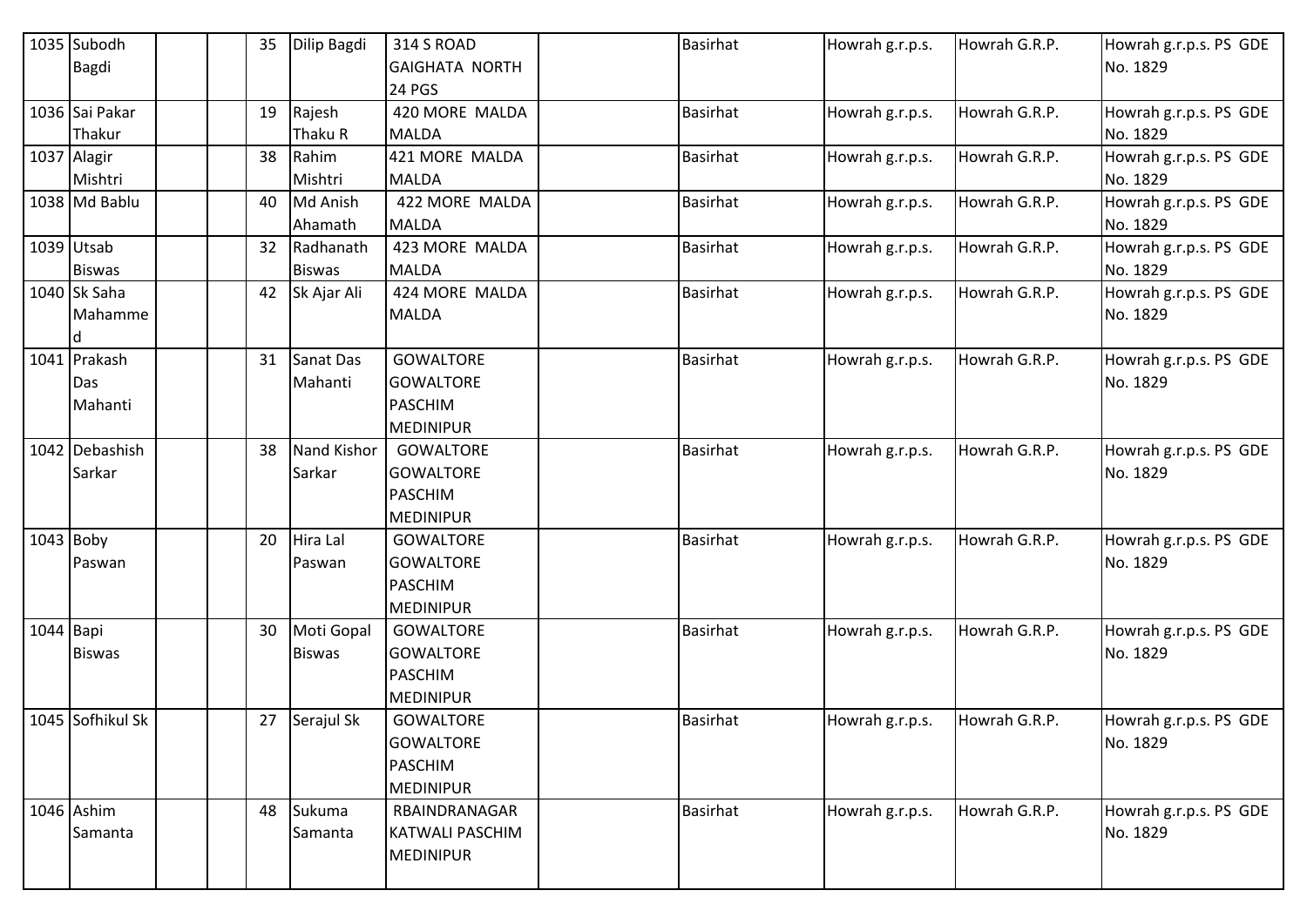| 1047 Narayan<br>Kundu        |  | 50 | Khudi Ram                 | RBAINDRANAGAR<br><b>KATWALI PASCHIM</b><br><b>MEDINIPUR</b>  | <b>Basirhat</b> | Howrah g.r.p.s. | Howrah G.R.P. | Howrah g.r.p.s. PS GDE<br>No. 1829 |
|------------------------------|--|----|---------------------------|--------------------------------------------------------------|-----------------|-----------------|---------------|------------------------------------|
| 1048 Koinur<br>Mitra         |  | 35 | Sk Mitra                  | RBAINDRANAGAR<br><b>KATWALI PASCHIM</b><br><b>MEDINIPUR</b>  | <b>Basirhat</b> | Howrah g.r.p.s. | Howrah G.R.P. | Howrah g.r.p.s. PS GDE<br>No. 1829 |
| 1049 Sudipta<br>Ghosh        |  | 34 | S. Chandra<br>Ghosh       | RBAINDRANAGAR<br><b>KATWALI PASCHIM</b><br><b>MEDINIPUR</b>  | <b>Basirhat</b> | Howrah g.r.p.s. | Howrah G.R.P. | Howrah g.r.p.s. PS GDE<br>No. 1829 |
| 1050 Mithun Das              |  | 53 | Upendra Kr<br>Das         | KANCHANNAGAR<br><b>AMTALA WEST</b><br><b>TRIPUR A</b>        | <b>Basirhat</b> | Howrah g.r.p.s. | Howrah G.R.P. | Howrah g.r.p.s. PS GDE<br>No. 1829 |
| 1051 Dulal Saha              |  | 50 | Swapan<br>Saha            | <b>KANCHANNAGAR</b><br><b>AMTALA WEST</b><br><b>TRIPUR A</b> | <b>Basirhat</b> | Howrah g.r.p.s. | Howrah G.R.P. | Howrah g.r.p.s. PS GDE<br>No. 1829 |
| 1052 Kalyan<br>Khamiral      |  | 40 | Kishor<br>Khamiral        | <b>BAGNAN BAGNAAN</b><br><b>HOWRAH</b>                       | Basirhat        | Howrah g.r.p.s. | Howrah G.R.P. | Howrah g.r.p.s. PS GDE<br>No. 1829 |
| 1053 Anjan<br><b>Mallick</b> |  | 39 | Harilal<br><b>Mallick</b> | <b>BAGNAN BAGNAAN</b><br><b>HOWRAH</b>                       | <b>Basirhat</b> | Howrah g.r.p.s. | Howrah G.R.P. | Howrah g.r.p.s. PS GDE<br>No. 1829 |
| 1054 Prasanta<br>Ghosh       |  | 45 | Budhanath<br>Ghosh        | <b>BAGNAN</b><br><b>BAGNAAN HOWRAH</b>                       | <b>Basirhat</b> | Howrah g.r.p.s. | Howrah G.R.P. | Howrah g.r.p.s. PS GDE<br>No. 1853 |
| 1055 Hasibul<br>Molla        |  | 22 | Mojibu<br>Rrhaman         | MOLLA NOWAPARA<br>USTHI SOUTH 24<br>PGS                      | <b>Basirhat</b> | Howrah g.r.p.s. | Howrah G.R.P. | Howrah g.r.p.s. PS GDE<br>No. 1853 |
| 1056 Akhir<br>Hossain        |  | 18 | <b>Isak</b><br>Mahamath   | NOWAPARA USTHI<br>SOUTH 24 PGS                               | Basirhat        | Howrah g.r.p.s. | Howrah G.R.P. | Howrah g.r.p.s. PS GDE<br>No. 1853 |
| 1057 Akram<br>Molla          |  | 18 | Atar<br>Rahaman<br>Molla  | NOWAPARA USTHI<br>SOUTH 24 PGS                               | Basirhat        | Howrah g.r.p.s. | Howrah G.R.P. | Howrah g.r.p.s. PS GDE<br>No. 1853 |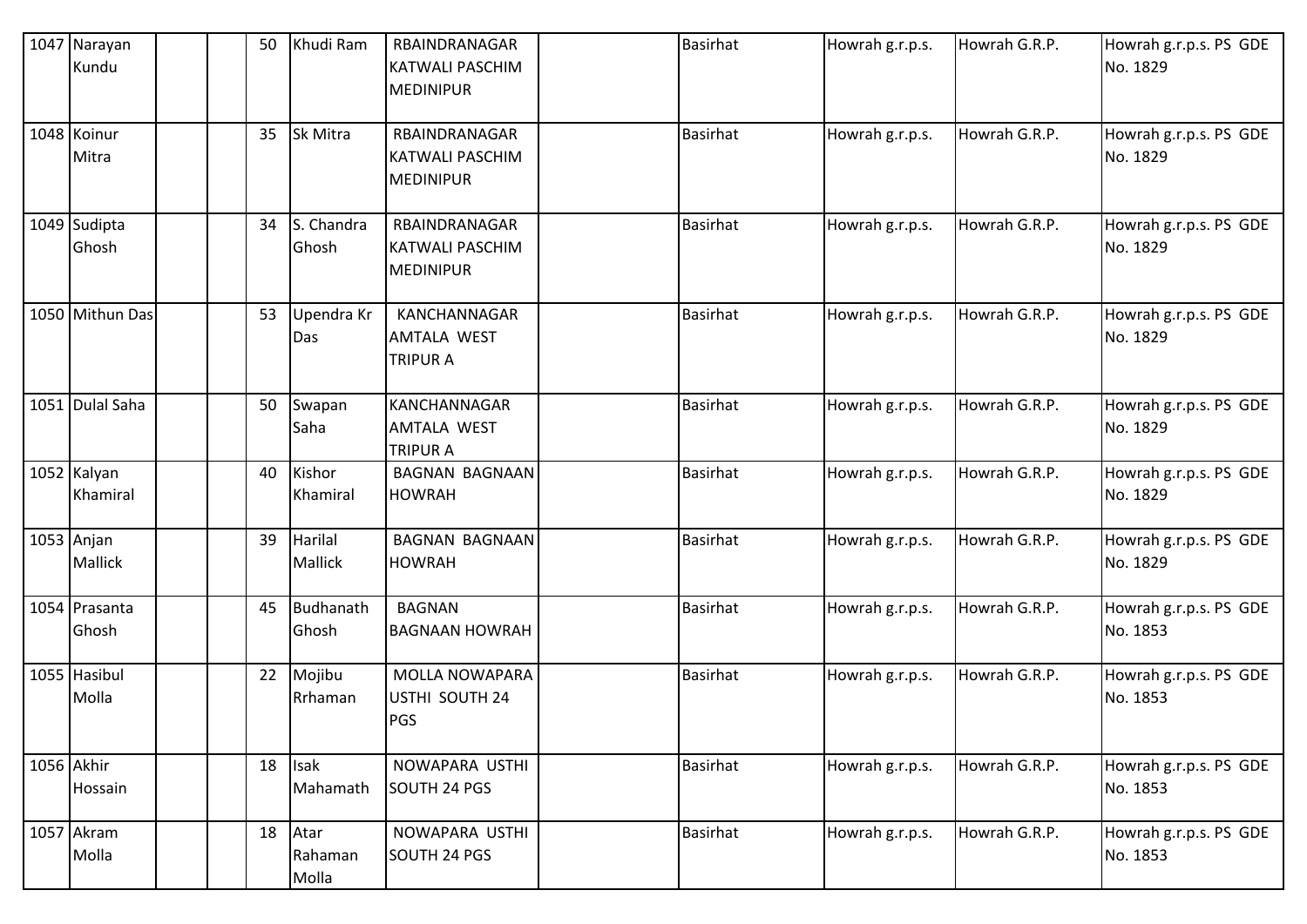|           | 1058 Kamal<br>Halder              |  | 22 | Jiten Halder           | NOWAPARA USTHI<br>SOUTH 24 PGS                                | <b>Basirhat</b> | Howrah g.r.p.s. | Howrah G.R.P. | Howrah g.r.p.s. PS GDE<br>No. 1853 |
|-----------|-----------------------------------|--|----|------------------------|---------------------------------------------------------------|-----------------|-----------------|---------------|------------------------------------|
|           | 1059 Malchand<br>Jash             |  | 30 | Radha<br>Chand Jash    | NOWAPARA USTHI<br>SOUTH 24 PGS                                | <b>Basirhat</b> | Howrah g.r.p.s. | Howrah G.R.P. | Howrah g.r.p.s. PS GDE<br>No. 1853 |
|           | 1060 Mrinmoy<br><b>Dhara</b>      |  | 21 | Satyanaraya<br>n Dhara | <b>BANKURA</b><br><b>BANKURA BANKURA</b>                      | <b>Basirhat</b> | Howrah g.r.p.s. | Howrah G.R.P. | Howrah g.r.p.s. PS GDE<br>No. 1853 |
|           | 1061 Sk Ramajan                   |  | 25 | Skkalim                | <b>CHANDITALA</b><br>CHANDITALA<br><b>HOOGHLY</b>             | <b>Basirhat</b> | Howrah g.r.p.s. | Howrah G.R.P. | Howrah g.r.p.s. PS GDE<br>No. 1853 |
|           | 1062 Arunmoy<br>Ghosh             |  | 47 | Naba Kr<br>Ghosh       | CHANDITALA<br><b>CHANDITALA</b><br><b>HOOGHLY</b>             | <b>Basirhat</b> | Howrah g.r.p.s. | Howrah G.R.P. | Howrah g.r.p.s. PS GDE<br>No. 1853 |
|           | 1063 Debashish<br>Ghosh           |  | 24 | Sumit Ghosh            | <b>CHANDITALA</b><br>CHANDITALA<br><b>HOOGHLY</b>             | <b>Basirhat</b> | Howrah g.r.p.s. | Howrah G.R.P. | Howrah g.r.p.s. PS GDE<br>No. 1853 |
|           | 1064 Kabirul<br>Khan              |  | 18 | Milu Khan              | <b>CHANDITALA</b><br>CHANDITALA<br><b>HOOGHLY</b>             | <b>Basirhat</b> | Howrah g.r.p.s. | Howrah G.R.P. | Howrah g.r.p.s. PS GDE<br>No. 1853 |
|           | 1065 Dipak<br>Routh               |  | 32 | Ajad Routh             | <b>DANKUNI</b><br>DANKUNI HOOGHLY                             | <b>Basirhat</b> | Howrah g.r.p.s. | Howrah G.R.P. | Howrah g.r.p.s. PS GDE<br>No. 1853 |
|           | 1066 Biplab<br>Bhatacjharj<br>lee |  | 31 | Mukul<br>le            | <b>DANKUNI</b><br>Bhattacharje DANKUNI HOOGHLY                | <b>Basirhat</b> | Howrah g.r.p.s. | Howrah G.R.P. | Howrah g.r.p.s. PS GDE<br>No. 1853 |
|           | 1067 Joydev<br>Mondal             |  | 50 | A. Mondal              | DANKUNI DANKUNI<br><b>HOOGHLY</b>                             | <b>Basirhat</b> | Howrah g.r.p.s. | Howrah G.R.P. | Howrah g.r.p.s. PS GDE<br>No. 1853 |
| 1068 Arun | Chatterjee                        |  | 35 | Chandan<br>Chatterjee  | <b>BARRACKPUR</b><br><b>BARRACKPUR KOL</b><br>107             | <b>Basirhat</b> | Howrah g.r.p.s. | Howrah G.R.P. | Howrah g.r.p.s. PS GDE<br>No. 1853 |
|           | 1069 Dipu Sk                      |  | 28 | <b>Bakul Sk</b>        | <b>BARRACKPUR</b><br><b>BARRACKPUR KOL</b><br>107             | <b>Basirhat</b> | Howrah g.r.p.s. | Howrah G.R.P. | Howrah g.r.p.s. PS GDE<br>No. 1853 |
|           | 1070 Sahab Ali                    |  | 22 | Lt Md Salim            | <b>MANSHA LANE</b><br>MUNSHALANE EAST<br><b>SINGHBHUM JHK</b> | <b>Basirhat</b> | Howrah g.r.p.s. | Howrah G.R.P. | Howrah g.r.p.s. PS GDE<br>No. 1853 |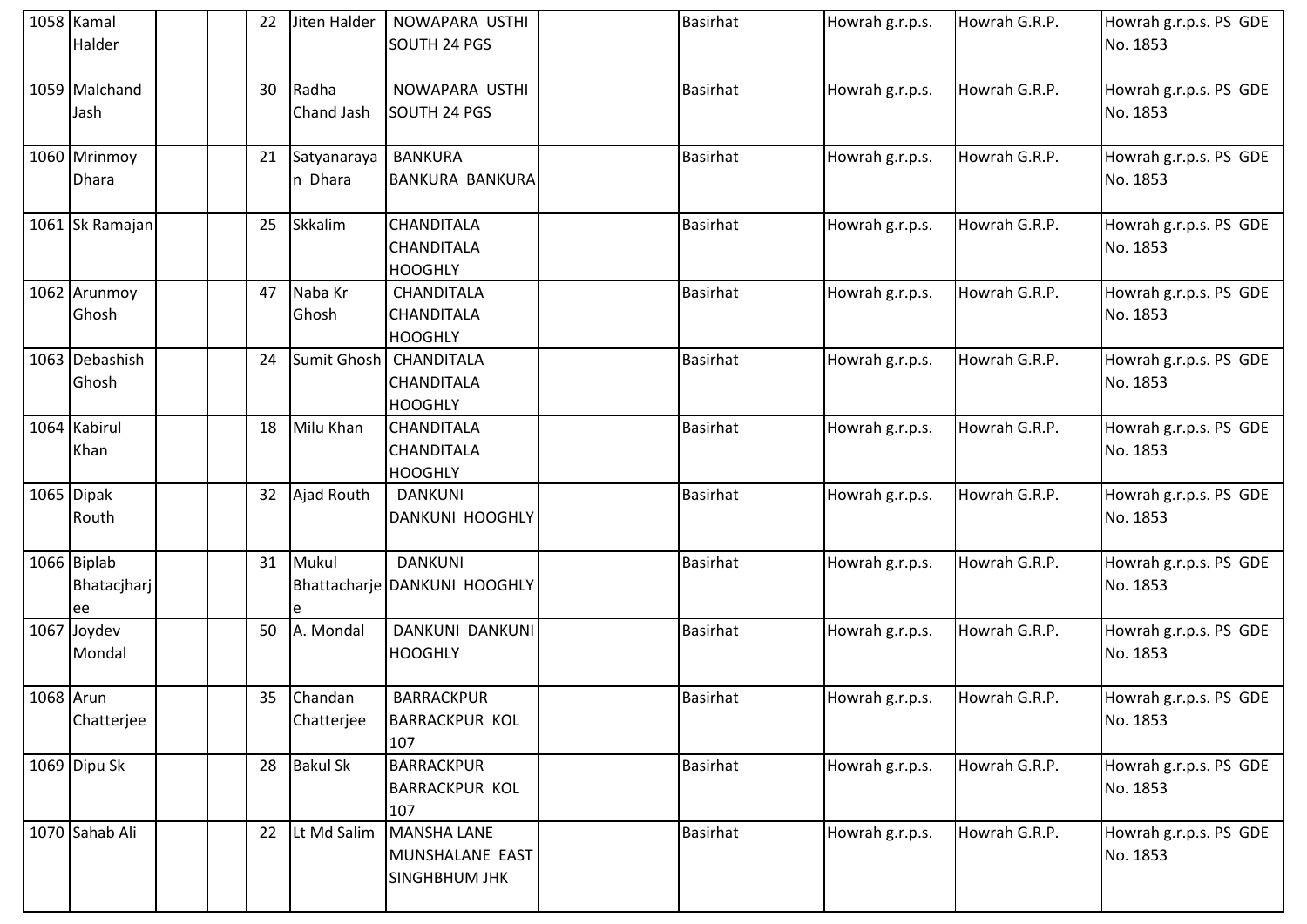|           | $1071$ Gopal<br>Paramanci    |  | 23 | <b>Dulal</b><br>Paramanci    | <b>K MANSHA LANE</b><br>MUNSHALANE EAST<br><b>SINGHBHUM JHK</b> | <b>Basirhat</b> | Howrah g.r.p.s. | Howrah G.R.P. | Howrah g.r.p.s. PS GDE<br>No. 1853 |
|-----------|------------------------------|--|----|------------------------------|-----------------------------------------------------------------|-----------------|-----------------|---------------|------------------------------------|
|           | 1072 Anup<br>Chatterjee      |  | 41 | J.b<br>Chatterjee            | <b>MANSHA LANE</b><br>MUNSHALANE EAST<br><b>SINGHBHUM JHK</b>   | Basirhat        | Howrah g.r.p.s. | Howrah G.R.P. | Howrah g.r.p.s. PS GDE<br>No. 1853 |
|           | 1073 Sumit<br>Sarkar         |  | 32 | J.sarkar<br>Mansha           | LANE MUNSHALANE<br><b>EAST SINGHBHUM</b><br><b>JHK</b>          | <b>Basirhat</b> | Howrah g.r.p.s. | Howrah G.R.P. | Howrah g.r.p.s. PS GDE<br>No. 1853 |
| 1074 Md   | Nasruddin                    |  | 36 | <b>Abdul Halim</b><br>Mondal | <b>MANSHA LANE</b><br>MUNSHALANE EAST<br><b>SINGHBHUM JHK</b>   | <b>Basirhat</b> | Howrah g.r.p.s. | Howrah G.R.P. | Howrah g.r.p.s. PS GDE<br>No. 1853 |
|           | 1075 Amarjit<br>Singh        |  | 35 | Rabindra<br>Singh            | <b>SAHAPUR</b><br><b>BHAGALPUR</b><br><b>BHAGALPUR BIHAR</b>    | <b>Basirhat</b> | Howrah g.r.p.s. | Howrah G.R.P. | Howrah g.r.p.s. PS GDE<br>No. 1853 |
| 1076 Arun | Kuamr                        |  | 22 | <b>Badri Kr</b><br>Yadav     | <b>SAHAPUR</b><br><b>BHAGALPUR</b><br><b>BHAGALPUR BIHAR</b>    | <b>Basirhat</b> | Howrah g.r.p.s. | Howrah G.R.P. | Howrah g.r.p.s. PS GDE<br>No. 1853 |
|           | 1077 Pradip<br>Patra         |  | 28 | Shyam Patra   SAHAPUR        | <b>BHAGALPUR</b><br><b>BHAGALPUR BIHAR</b>                      | <b>Basirhat</b> | Howrah g.r.p.s. | Howrah G.R.P. | Howrah g.r.p.s. PS GDE<br>No. 1853 |
|           | 1078 Surojit<br>Maity        |  | 50 | <b>Tarak Maity</b>           | KALIPUR KALIPUR<br><b>NADIA</b>                                 | <b>Basirhat</b> | Howrah g.r.p.s. | Howrah G.R.P. | Howrah g.r.p.s. PS GDE<br>No. 1853 |
|           | 1079 Dipak Patra             |  | 50 | Khagendra<br>Patra           | KALIPUR KALIPUR<br><b>NADIA</b>                                 | <b>Basirhat</b> | Howrah g.r.p.s. | Howrah G.R.P. | Howrah g.r.p.s. PS GDE<br>No. 1853 |
|           | 1080 Arbind<br><b>Baskai</b> |  | 28 | Sankar Baski                 | <b>NAWADIP</b><br><b>NABAWIP NADIA</b>                          | <b>Basirhat</b> | Howrah g.r.p.s. | Howrah G.R.P. | Howrah g.r.p.s. PS GDE<br>No. 1853 |
| 1081 Md   | Mahaboob                     |  | 36 | Md Raja                      | <b>NAWADIP</b><br><b>NABAWIP NADIA</b>                          | Basirhat        | Howrah g.r.p.s. | Howrah G.R.P. | Howrah g.r.p.s. PS GDE<br>No. 1853 |
|           | 1082 Jayanta<br>Dolui        |  | 41 | Pankaj Dolui   NAWADIP       | <b>NABAWIP NADIA</b>                                            | <b>Basirhat</b> | Howrah g.r.p.s. | Howrah G.R.P. | Howrah g.r.p.s. PS GDE<br>No. 1853 |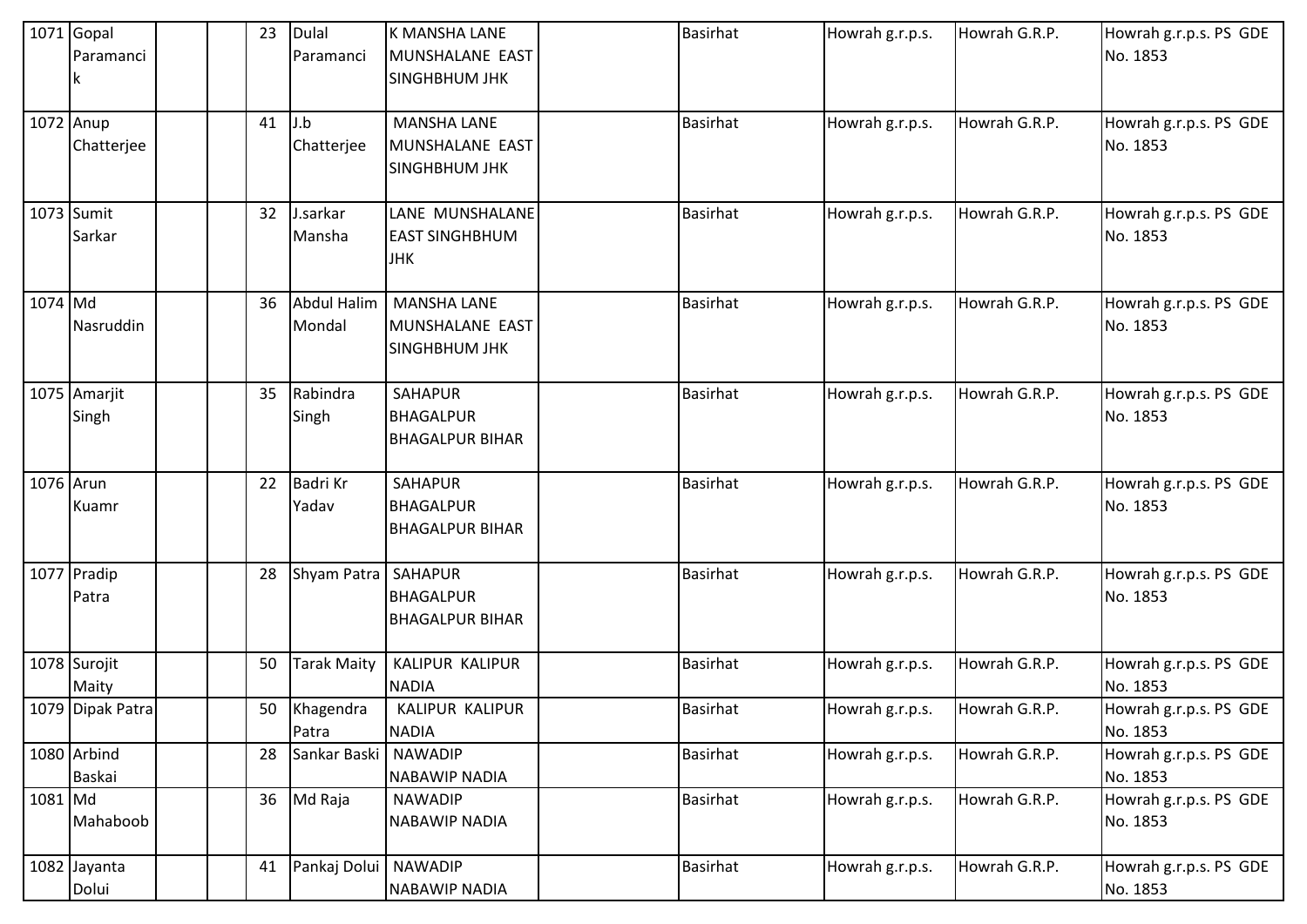|           | 1083 Mofhijul   |   | 23 | Sk Golam         | NAWADIP NABAWIP                |         | Basirhat                             | Howrah g.r.p.s. | Howrah G.R.P. | Howrah g.r.p.s. PS GDE    |
|-----------|-----------------|---|----|------------------|--------------------------------|---------|--------------------------------------|-----------------|---------------|---------------------------|
|           | Isdlam          |   |    | Mistri           | <b>NADIA</b>                   |         |                                      |                 |               | No. 1853                  |
|           | 1084 Arman Sk   |   | 20 | Mojibur          | <b>NAWADIP</b>                 |         | <b>Basirhat</b>                      | Howrah g.r.p.s. | Howrah G.R.P. | Howrah g.r.p.s. PS GDE    |
|           |                 |   |    | Islam            | <b>NABAWIP NADIA</b>           |         |                                      |                 |               | No. 1853                  |
|           | 1085 Anarul Sk  |   | 23 | Masud Ali        | <b>NAWADIP</b>                 |         | <b>Basirhat</b>                      | Howrah g.r.p.s. | Howrah G.R.P. | Howrah g.r.p.s. PS GDE    |
|           |                 |   |    |                  | <b>NABAWIP NADIA</b>           |         |                                      |                 |               | No. 1853                  |
|           | 1086 Alok Swain | M | 23 | S/o Ananda       | Jewdhara PS: Kalna             | Kalna   | Purba Burdwan                        | Kalna g.r.p.s.  | Howrah G.R.P. | Kalna g.r.p.s. PS GDE No. |
|           |                 |   |    | Swain            | Dist.: Purba                   |         |                                      |                 |               | 1016                      |
|           |                 |   |    |                  | Burdwan                        |         |                                      |                 |               |                           |
|           | 1087 Prodip     | M | 21 | S/o Broja        | Jewdhara PS: Kalna             | Kalna   | Purba Burdwan                        | Kalna g.r.p.s.  | Howrah G.R.P. | Kalna g.r.p.s. PS GDE No. |
|           | Nayak           |   |    | Nayak            | Dist.: Purba                   |         |                                      |                 |               | 1016                      |
|           |                 |   |    |                  | Burdwan                        |         |                                      |                 |               |                           |
| 1088 Apu  |                 | M | 22 | S/o Akhil        | Jewdhara PS: Kalna             | Kalna   | Purba Burdwan                        | Kalna g.r.p.s.  | Howrah G.R.P. | Kalna g.r.p.s. PS GDE No. |
|           | Mondal          |   |    | Mondal           | Dist.: Purba                   |         |                                      |                 |               | 1016                      |
|           |                 |   |    |                  | Burdwan                        |         |                                      |                 |               |                           |
| 1089 Amit |                 | M | 23 | S/o Ashim        | Nabadwip Idilpur PS: Nabadwip  |         | Krishnanagar Police   Kalna g.r.p.s. |                 | Howrah G.R.P. | Kalna g.r.p.s. PS GDE No. |
|           | Debnath         |   |    | Debnath          | Nabadwip Dist.:                |         | <b>District</b>                      |                 |               | 1016                      |
|           |                 |   |    |                  | Krishnanagar Police            |         |                                      |                 |               |                           |
|           |                 |   |    |                  | <b>District</b>                |         |                                      |                 |               |                           |
|           |                 |   |    |                  |                                |         |                                      |                 |               |                           |
|           | 1090 Mohit      | M | 58 | Lt Bankhu        | B/09 Echapur PS:               | Noapara | Barrackpore Police                   | Kamar kundu     | Howrah G.R.P. | Kamar kundu g.r.p.s. PS   |
|           | Rajbhar         |   |    | Rajbar           | Noapara Dist.:                 |         | Commissionerate                      | g.r.p.s.        |               | <b>GDE No. 1030</b>       |
|           |                 |   |    |                  | Barrackpore Police             |         |                                      |                 |               |                           |
|           |                 |   |    |                  | Commissionerate                |         |                                      |                 |               |                           |
|           |                 |   |    |                  |                                |         |                                      |                 |               |                           |
|           | 1091 Deblal Das | M | 18 | Adyanath         | Shbtai PS: Jamalpore Jamalpore |         | Purba Burdwan                        | Kamar kundu     | Howrah G.R.P. | Kamar kundu g.r.p.s. PS   |
|           |                 |   |    | Das              | Dist.: Purba                   |         |                                      | g.r.p.s.        |               | <b>GDE No. 1030</b>       |
|           |                 |   |    |                  | Burdwan                        |         |                                      |                 |               |                           |
|           | 1092 Sanjib Das | M | 48 | <b>Manik Das</b> | South Bondipur PS:             | Khardah | Barrackpore Police                   | Kamar kundu     | Howrah G.R.P. | Kamar kundu g.r.p.s. PS   |
|           |                 |   |    |                  | Khardah Dist.:                 |         | Commissionerate                      | g.r.p.s.        |               | <b>GDE No. 1030</b>       |
|           |                 |   |    |                  | <b>Barrackpore Police</b>      |         |                                      |                 |               |                           |
|           |                 |   |    |                  | Commissionerate                |         |                                      |                 |               |                           |
|           |                 |   |    |                  |                                |         |                                      |                 |               |                           |
|           | 1093 Soumick    | M | 26 | <b>Kartick</b>   | Monandighi PS:                 | Kanksa  | Asansol Durgapur                     | Kamar kundu     | Howrah G.R.P. | Kamar kundu g.r.p.s. PS   |
|           | Ghosh           |   |    | Ghosh            | Kanksa Dist.: Asansol          |         | Police                               | g.r.p.s.        |               | <b>GDE No. 1030</b>       |
|           |                 |   |    |                  | <b>Durgapur Police</b>         |         | Commissionerate                      |                 |               |                           |
|           |                 |   |    |                  | Commissionerate                |         |                                      |                 |               |                           |
|           |                 |   |    |                  |                                |         |                                      |                 |               |                           |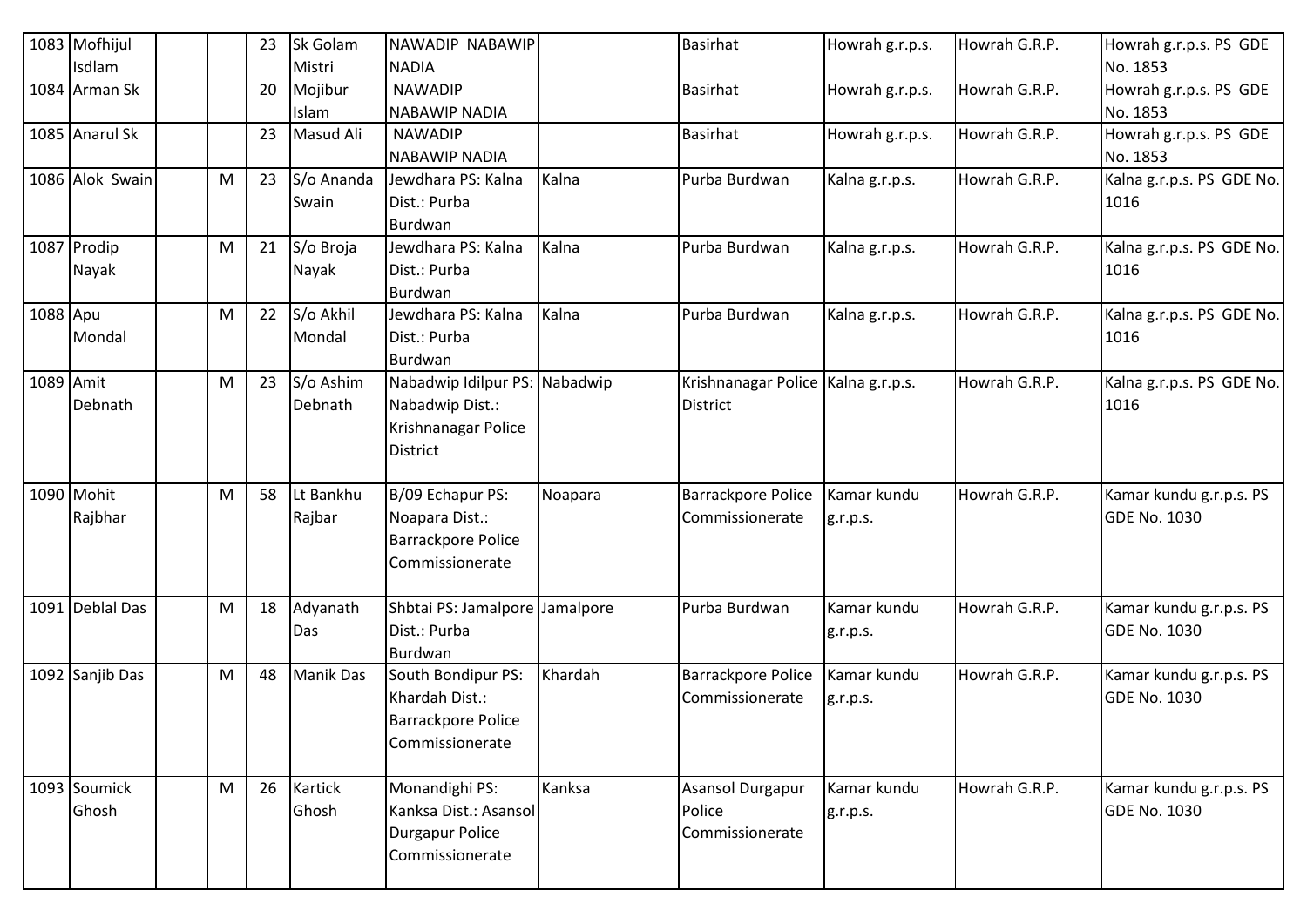|           | $1094$ Deep<br>Nuniya     | M | 19 | Rajkumar<br>Nuniya                     | Ramakantapur PS:<br>Suti Dist.: Jangipur<br><b>Police District</b>                       | Suti           | Jangipur Police<br><b>District</b>                   | Kamar kundu<br>g.r.p.s. | Howrah G.R.P. | Kamar kundu g.r.p.s. PS<br><b>GDE No. 1030</b> |
|-----------|---------------------------|---|----|----------------------------------------|------------------------------------------------------------------------------------------|----------------|------------------------------------------------------|-------------------------|---------------|------------------------------------------------|
|           | 1095 Nayan Sk             | M | 32 | Adar Sk                                | Mohisar PS:<br>Khargram Dist.:<br>Murshidabad                                            | Khargram       | Murshidabad                                          | Kamar kundu<br>g.r.p.s. | Howrah G.R.P. | Kamar kundu g.r.p.s. PS<br><b>GDE No. 1030</b> |
|           | 1096 Sunil Tudu           | M | 30 | Sitaram<br>Tudu                        | Moyna PS:<br>Jamalpore Dist.:<br>Purba Burdwan                                           | Jamalpore      | Purba Burdwan                                        | Kamar kundu<br>g.r.p.s. | Howrah G.R.P. | Kamar kundu g.r.p.s. PS<br><b>GDE No. 1030</b> |
|           | 1097 Sk Mokbul<br>Hossain | M | 41 | Golam<br>Rabbani                       | Sainthia PS: Sainthia<br>Dist.: Birbhum                                                  | Sainthia       | Birbhum                                              | Kamar kundu<br>g.r.p.s. | Howrah G.R.P. | Kamar kundu g.r.p.s. PS<br><b>GDE No. 1030</b> |
|           | 1098 Kali Hazra           | M | 45 | Atul Hazra                             | Sompara PS:<br>Rejinagar Dist.:<br>Murshidabad                                           | Rejinagar      | Murshidabad                                          | Kamar kundu<br>g.r.p.s. | Howrah G.R.P. | Kamar kundu g.r.p.s. PS<br><b>GDE No. 1030</b> |
|           | 1099 Subrata<br>Sarkar    | M | 28 | Bablu Sarkar                           | Kapasaria Shibtala<br>PS: Chanditala Dist.:<br><b>Hooghly Rural</b>                      | Chanditala     | <b>Hooghly Rural</b>                                 | Kamar kundu<br>g.r.p.s. | Howrah G.R.P. | Kamar kundu g.r.p.s. PS<br><b>GDE No. 1030</b> |
|           | 1100 Sk Samirul           | M | 32 | Sk Jamal<br><b>Uddin</b>               | Helan PS: Khanakul<br>Dist.: Hooghly Rural                                               | Khanakul       | <b>Hooghly Rural</b>                                 | Kamar kundu<br>g.r.p.s. | Howrah G.R.P. | Kamar kundu g.r.p.s. PS<br><b>GDE No. 1046</b> |
| 1101      | Tanmoy<br>Konar           | M | 30 | Chitra<br>Ranjan<br>Konar              | Chiladanga PS:<br>Asansole south Dist.:<br>Asansol Durgapur<br>Police<br>Commissionerate | Asansole south | <b>Asansol Durgapur</b><br>Police<br>Commissionerate | Kamar kundu<br>g.r.p.s. | Howrah G.R.P. | Kamar kundu g.r.p.s. PS<br><b>GDE No. 1046</b> |
| 1102 Rabi | Shankar<br>Dutta          | M | 58 | Lt Santi<br>Prasad Dutta Rishra Dist.: | Subhasnagar PS:<br>Chandannagar Police<br>Commissionerate                                | Rishra         | Chandannagar<br>Police<br>Commissionerate            | Kamar kundu<br>g.r.p.s. | Howrah G.R.P. | Kamar kundu g.r.p.s. PS<br><b>GDE No. 1046</b> |
|           | 1103 Swapan<br>Ruidas     | M | 33 | Lt Sudhir<br>Ruidas                    | Durgapur PS: Coke<br>oven Dist.: Asansol<br><b>Durgapur Police</b><br>Commissionerate    | Coke oven      | <b>Asansol Durgapur</b><br>Police<br>Commissionerate | Kamar kundu<br>g.r.p.s. | Howrah G.R.P. | Kamar kundu g.r.p.s. PS<br><b>GDE No. 1046</b> |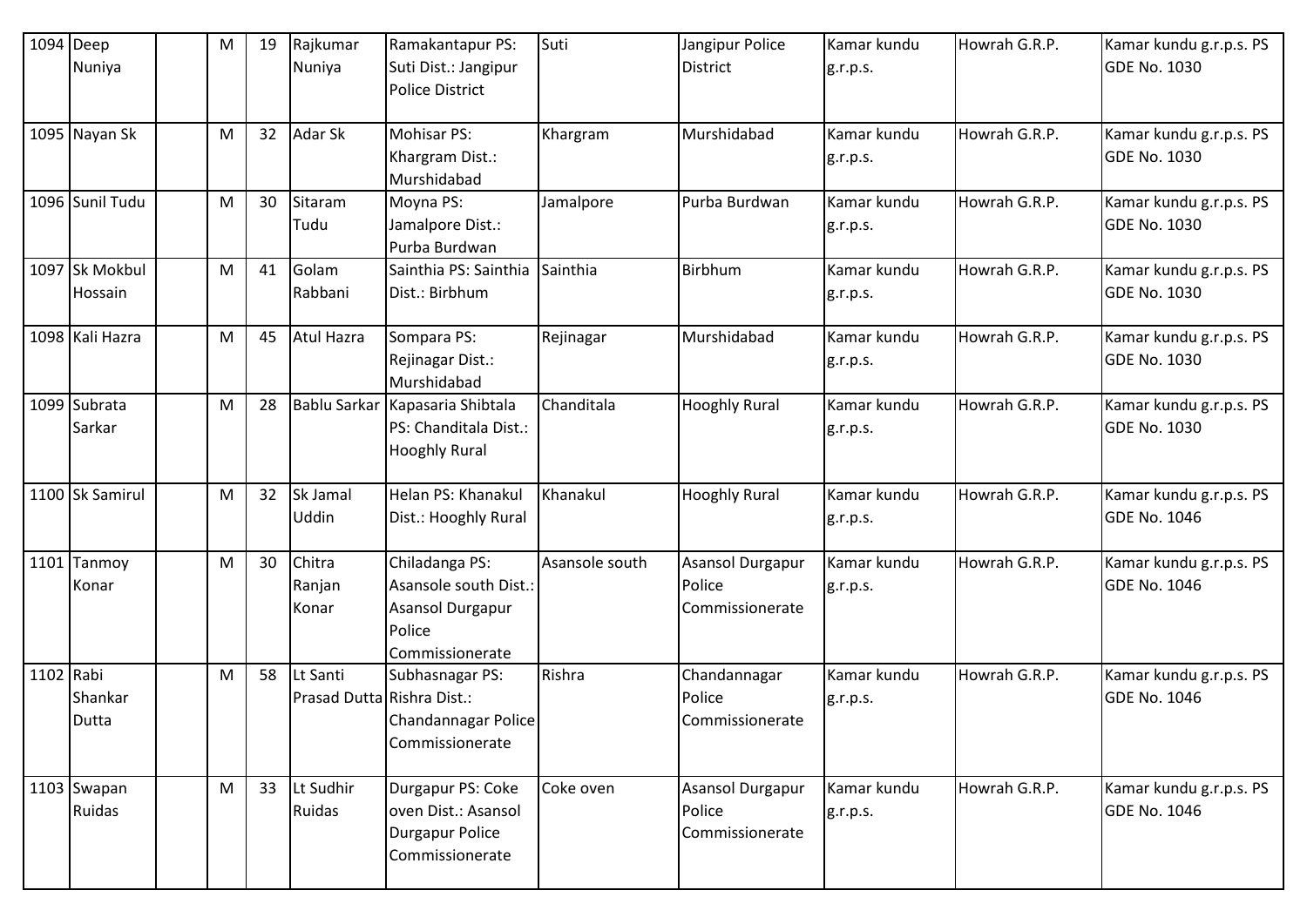|           | 1104 Hirannya<br>Koley        | M | 22 | Koley                              | Monoranjan Chandpur PS:<br>Dhaniakhali Dist.:<br><b>Hooghly Rural</b>                      | Dhaniakhali | <b>Hooghly Rural</b>                      | Kamar kundu<br>g.r.p.s. | Howrah G.R.P. | Kamar kundu g.r.p.s. PS<br><b>GDE No. 1046</b> |
|-----------|-------------------------------|---|----|------------------------------------|--------------------------------------------------------------------------------------------|-------------|-------------------------------------------|-------------------------|---------------|------------------------------------------------|
|           | 1105 Bikram<br><b>Biswas</b>  | M | 38 | Nirmal<br><b>Biswas</b>            | Japandanga PS:<br>Jamalpore Dist.:<br>Purba Burdwan                                        | Jamalpore   | Purba Burdwan                             | Kamar kundu<br>g.r.p.s. | Howrah G.R.P. | Kamar kundu g.r.p.s. PS<br><b>GDE No. 1046</b> |
|           | 1106 Rakesh<br>Mandi          | M | 18 | Panchu<br>Gopal Mandi Dist.: Purba | Narange PS: Kalna<br>Burdwan                                                               | Kalna       | Purba Burdwan                             | Kamar kundu<br>g.r.p.s. | Howrah G.R.P. | Kamar kundu g.r.p.s. PS<br><b>GDE No. 1046</b> |
|           | 1107 Khairul<br>Hossain       | M | 19 | Abdul<br>Majher                    | Balia PS: Ratua Dist.: Ratua<br>Malda                                                      |             | Malda                                     | Kamar kundu<br>g.r.p.s. | Howrah G.R.P. | Kamar kundu g.r.p.s. PS<br><b>GDE No. 1046</b> |
|           | 1108 Sumanta<br>Hazra         | M |    | Sakti Pada<br>Hazra                | Boro Balaram PS:<br>Raina Dist.: Purba<br><b>Burdwan</b>                                   | Raina       | Purba Burdwan                             | Kamar kundu<br>g.r.p.s. | Howrah G.R.P. | Kamar kundu g.r.p.s. PS<br><b>GDE No. 1046</b> |
|           | 1109 Asif Ansari              | M | 21 | Abdulla<br>Ansari                  | <b>Bhadeswar PS:</b><br><b>Bhadreswar Dist.:</b><br>Chandannagar Police<br>Commissionerate | Bhadreswar  | Chandannagar<br>Police<br>Commissionerate | Kamar kundu<br>g.r.p.s. | Howrah G.R.P. | Kamar kundu g.r.p.s. PS<br><b>GDE No. 1050</b> |
|           | 1110 Saidul<br><b>Mallik</b>  | M | 30 | Ebrahim<br><b>Mallick</b>          | Mirerchak PS:<br>Haripal Dist.:<br><b>Hooghly Rural</b>                                    | Haripal     | <b>Hooghly Rural</b>                      | Kamar kundu<br>g.r.p.s. | Howrah G.R.P. | Kamar kundu g.r.p.s. PS<br><b>GDE No. 1050</b> |
|           | 1111 Nibash<br><b>Biswas</b>  | M | 32 | Jogesh<br><b>Biswas</b>            | Parijatnagar PS:<br>Memari Dist.: Purba<br>Burdwan                                         | Memari      | Purba Burdwan                             | Kamar kundu<br>g.r.p.s. | Howrah G.R.P. | Kamar kundu g.r.p.s. PS<br><b>GDE No. 1050</b> |
|           | 1112 Anirban<br>Chowdhury     | M | 47 | Asutosh<br>Chowdhury               | Konnagar PS:<br>Tarakeswar Dist.:<br><b>Hooghly Rural</b>                                  | Tarakeswar  | <b>Hooghly Rural</b>                      | Kamar kundu<br>g.r.p.s. | Howrah G.R.P. | Kamar kundu g.r.p.s. PS<br><b>GDE No. 1050</b> |
|           | 1113 Sandip Kr<br><b>Bera</b> | M | 26 | Amar Bera                          | Mohespur PS:<br>Tarakeswar Dist.:<br><b>Hooghly Rural</b>                                  | Tarakeswar  | <b>Hooghly Rural</b>                      | Kamar kundu<br>g.r.p.s. | Howrah G.R.P. | Kamar kundu g.r.p.s. PS<br><b>GDE No. 1050</b> |
| 1114 Arup | Kundu                         | M | 46 | <b>Lt</b><br>Bishnupada<br>Kundu   | Nischintapur PS:<br>Dhaniakhali Dist.:<br><b>Hooghly Rural</b>                             | Dhaniakhali | <b>Hooghly Rural</b>                      | Kamar kundu<br>g.r.p.s. | Howrah G.R.P. | Kamar kundu g.r.p.s. PS<br><b>GDE No. 1050</b> |
|           | 1115 Mithun<br>Chakrabort     | M | 29 | <b>Bdebdas</b>                     | Piyerapur PS:<br>Chakraborty Srirampore Dist.:<br>Chandannagar Police<br>Commissionerate   | Srirampore  | Chandannagar<br>Police<br>Commissionerate | Kamar kundu<br>g.r.p.s. | Howrah G.R.P. | Kamar kundu g.r.p.s. PS<br><b>GDE No. 1050</b> |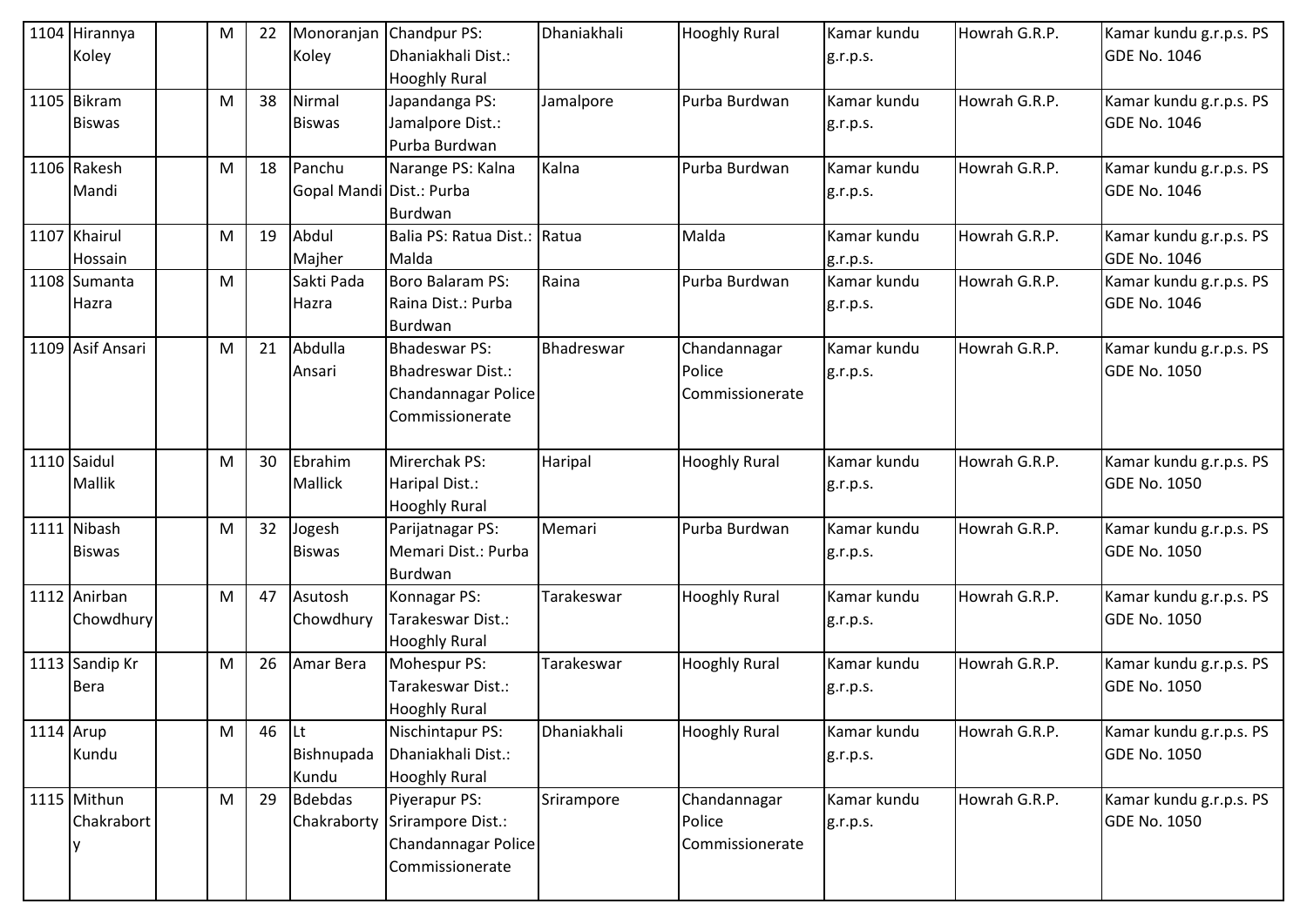|           | 1116 Soumen<br>Ghosh       | M | 25 | Dilip Ghosh               | Serampur PS:<br><b>Burdwan Dist.:</b><br>Purba Burdwan         | Burdwan       | Purba Burdwan                      | Kamar kundu<br>g.r.p.s. | Howrah G.R.P. | Kamar kundu g.r.p.s. PS<br><b>GDE No. 1050</b> |
|-----------|----------------------------|---|----|---------------------------|----------------------------------------------------------------|---------------|------------------------------------|-------------------------|---------------|------------------------------------------------|
|           | 1117 Ananda<br>Murmu       | M | 19 | Rabindra                  | Durgapur PS: Gurap<br>Nath Murmu Dist.: Hooghly Rural          | Gurap         | <b>Hooghly Rural</b>               | Kamar kundu<br>g.r.p.s. | Howrah G.R.P. | Kamar kundu g.r.p.s. PS<br><b>GDE No. 1050</b> |
|           | 1118 Avik Soren            | M | 20 | Sunil Soren               | Durgapur PS: Gurap<br>Dist.: Hooghly Rural                     | Gurap         | <b>Hooghly Rural</b>               | Kamar kundu<br>g.r.p.s. | Howrah G.R.P. | Kamar kundu g.r.p.s. PS<br><b>GDE No. 1050</b> |
|           | 1119 Bapan Das             | M | 25 | <b>Sujoy Das</b>          | Duluyara PS: Gurap<br>Dist.: Hooghly Rural                     | Gurap         | <b>Hooghly Rural</b>               | Kamar kundu<br>g.r.p.s. | Howrah G.R.P. | Kamar kundu g.r.p.s. PS<br><b>GDE No. 1050</b> |
|           | $1120$ Kalo Sk             | M | 48 | <b>Bhadai Sk</b>          | PS: Salar Dist.:<br>Murshidabad                                | Salar         | Murshidabad                        | Katwa g.r.p.s.          | Howrah G.R.P. | Katwa g.r.p.s. PS GDE<br>No. 1408              |
|           | 1121 Abinash<br>Chatterjee | M | 30 | Sashi Kumar<br>Chatterjee | PS: Berhampore<br>Dist.: Murshidabad                           | Berhampore    | Murshidabad                        | Katwa g.r.p.s.          | Howrah G.R.P. | Katwa g.r.p.s. PS GDE<br>No. 1408              |
|           | 1122 Soumen<br>Ghosh       | M | 22 | Bapi Ghosh                | PS: Salar Dist.:<br>Murshidabad                                | Salar         | Murshidabad                        | Katwa g.r.p.s.          | Howrah G.R.P. | Katwa g.r.p.s. PS GDE<br>No. 1408              |
|           | 1123 Mainur<br>Reza        | M | 50 | Mohasanu<br>Reza          | PS: Beldanga Dist.:<br>Murshidabad                             | Beldanga      | Murshidabad                        | Katwa g.r.p.s.          | Howrah G.R.P. | Katwa g.r.p.s. PS GDE<br>No. 1408              |
|           | 1124 Tajrul Sk             | M | 40 | <b>Alauddin Sk</b>        | PS: Raghunathganj<br>Dist.: Jangipur Police<br><b>District</b> | Raghunathganj | Jangipur Police<br><b>District</b> | Katwa g.r.p.s.          | Howrah G.R.P. | Katwa g.r.p.s. PS GDE<br>No. 1408              |
|           | 1125 Sonot Das             | M | 48 | Lt. Bhakta<br>Das         | PS: Murshidabad<br>Dist.: Murshidabad                          | Murshidabad   | Murshidabad                        | Katwa g.r.p.s.          | Howrah G.R.P. | Katwa g.r.p.s. PS GDE<br>No. 1408              |
|           | 1126 Basudeb<br>Mondal     | M | 34 | Susanta<br>Mondal         | PS: Saktipur Dist.:<br>Murshidabad                             | Saktipur      | Murshidabad                        | Katwa g.r.p.s.          | Howrah G.R.P. | Katwa g.r.p.s. PS GDE<br>No. 1408              |
|           | 1127 Notan Pal             | M | 38 | Hari Sankar<br>Pal        | PS: Bharatpur Dist.:<br>Murshidabad                            | Bharatpur     | Murshidabad                        | Katwa g.r.p.s.          | Howrah G.R.P. | Katwa g.r.p.s. PS GDE<br>No. 1408              |
| 1128 Abul | Hossain                    | M | 41 | <b>Nur Hossain</b>        | PS: Ranitala Dist.:<br>Murshidabad                             | Ranitala      | Murshidabad                        | Katwa g.r.p.s.          | Howrah G.R.P. | Katwa g.r.p.s. PS GDE<br>No. 1408              |
|           | 1129 Shakti<br>Ghosh       | M | 50 | Nitya Gopal<br>Ghosh      | PS: Ketugram Dist.:<br>Purba Burdwan                           | Ketugram      | Purba Burdwan                      | Katwa g.r.p.s.          | Howrah G.R.P. | Katwa g.r.p.s. PS GDE<br>No. 1408              |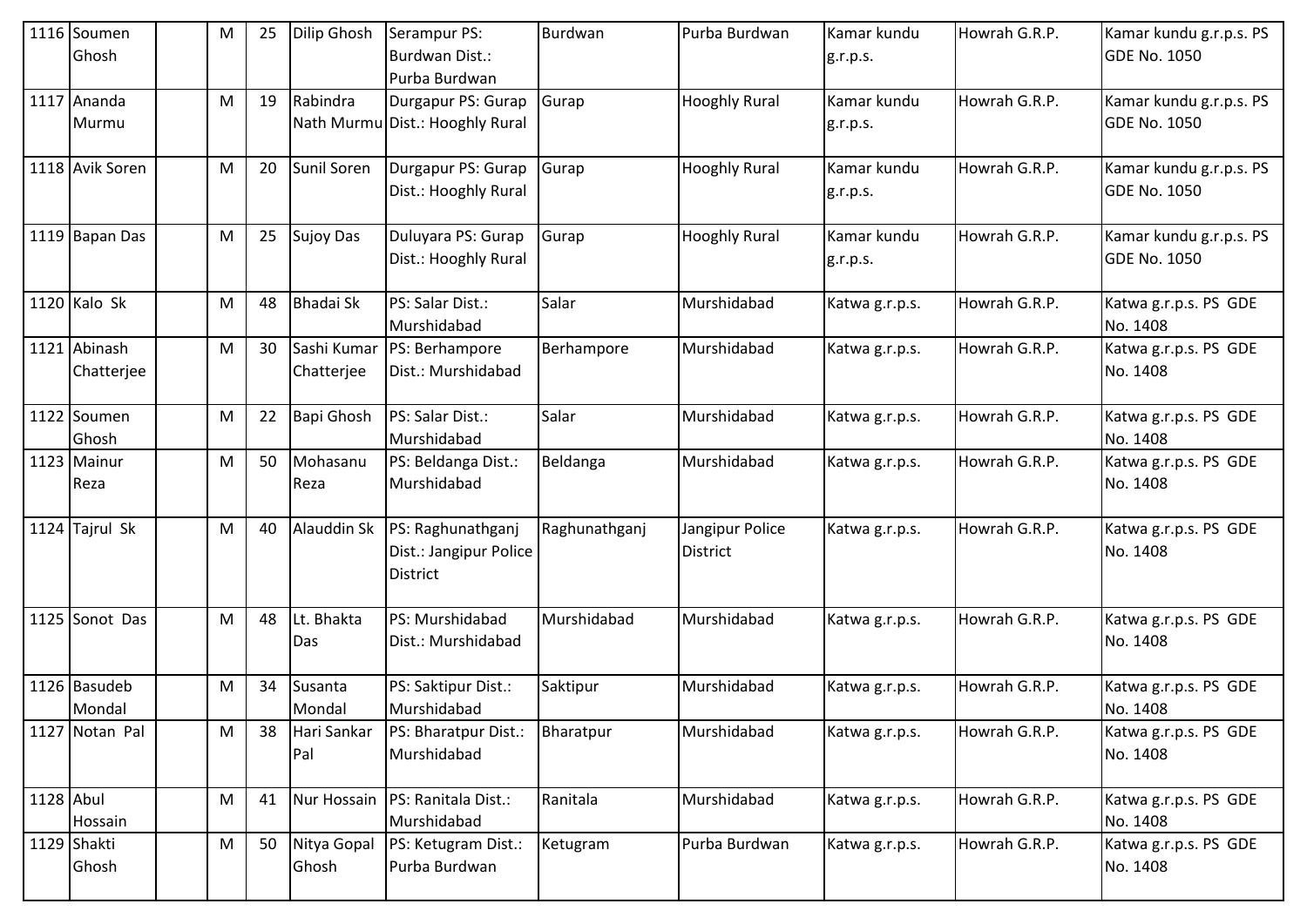|            | 1130 Mohorlal<br>lSk               | М | 28 | <b>Balai Sk</b>                    | PS: Salar Dist.:<br>Murshidabad                 | Salar                    | Murshidabad     | Katwa g.r.p.s.    | Howrah G.R.P. | Katwa g.r.p.s. PS GDE<br>No. 1408                             |
|------------|------------------------------------|---|----|------------------------------------|-------------------------------------------------|--------------------------|-----------------|-------------------|---------------|---------------------------------------------------------------|
|            | 1131 Kh. Md.<br>Sakharaul<br>Hamja | M | 20 | Harun Al<br>Rashid                 | PS: Salar Dist.:<br>Murshidabad                 | Salar                    | Murshidabad     | Katwa g.r.p.s.    | Howrah G.R.P. | Katwa g.r.p.s. PS GDE<br>No. 1408                             |
|            | 1132 Rahaman<br>lSk                | M | 33 | Jumai Sk                           | PS: Salar Dist.:<br>Murshidabad                 | Salar                    | Murshidabad     | Katwa g.r.p.s.    | Howrah G.R.P. | Katwa g.r.p.s. PS GDE<br>No. 1408                             |
|            | 1133 Amarjit<br>Kumahar            | M | 20 | Bhagaban<br>Shwa                   |                                                 |                          | <b>Basirhat</b> | Sainthia g.r.p.s. | Howrah G.R.P. | Sainthia g.r.p.s. PS GDE<br>No. 981                           |
| 1134 Pijus | Kumar Rui<br>Das                   | M | 20 | Jiten Kumar                        |                                                 |                          | Basirhat        | Sainthia g.r.p.s. | Howrah G.R.P. | Sainthia g.r.p.s. PS GDE<br>No. 981                           |
|            | 1135 Subrata Pal                   | M | 18 | Shib Sankar<br>Pal                 | PS: Baduria Dist.:<br>Alipurduar                | <b>Baduria</b>           | Alipurduar      | Sainthia g.r.p.s. | Howrah G.R.P. | Sainthia g.r.p.s. PS<br>Outpost Rampurhat<br>GRPP GDE No. 817 |
|            | 1136 Avirup Pal                    | M | 19 | <b>Uttam Pal</b>                   | PS: Baduria Dist.:<br>Alipurduar                | <b>Baduria</b>           | Alipurduar      | Sainthia g.r.p.s. | Howrah G.R.P. | Sainthia g.r.p.s. PS<br>Outpost Rampurhat<br>GRPP GDE No. 817 |
|            | 1137 Asit Kumar                    | M | 18 |                                    | Binod Kumar Of Barhawra PS-<br>Ranga Dis        |                          | <b>Basirhat</b> | Suri g.r.p.s.     | Howrah G.R.P. | Suri g.r.p.s. PS GDE No.<br>911                               |
|            | 1138 Giridhari<br>Roy              | M | 24 | <b>Ganesh Roy</b>                  | Of Barhawra PS-<br>Ranga Dis                    |                          | Basirhat        | Suri g.r.p.s.     | Howrah G.R.P. | Suri g.r.p.s. PS GDE No.<br>911                               |
|            | 1139 Chandan<br>Mahato             | M | 19 | <b>Dipak</b><br>Mahato             | Of Barhawra PS-<br>Ranga Dis                    |                          | Basirhat        | Suri g.r.p.s.     | Howrah G.R.P. | Suri g.r.p.s. PS GDE No.<br>911                               |
| 1140 Jiaul | Ansari                             | M | 30 | Salauddin<br>Ansari                | Of Barhawra PS-<br>Ranga Dis                    |                          | <b>Basirhat</b> | Suri g.r.p.s.     | Howrah G.R.P. | Suri g.r.p.s. PS GDE No.<br>911                               |
|            | 1141 Sk Rintu                      | M | 32 | Sk Salamat                         | Of Barhawra PS-<br>Ranga Dis                    |                          | <b>Basirhat</b> | Suri g.r.p.s.     | Howrah G.R.P. | Suri g.r.p.s. PS GDE No.<br>911                               |
|            | 1142 Bidhan<br><b>Bagdi</b>        | M |    | Rabindranat Kotasur PS:<br>h Bagdi | Mayureshar Dist.:<br>Birbhum                    | Mayureshar               | Birbhum         | Suri g.r.p.s.     | Howrah G.R.P. | Suri g.r.p.s. PS GDE No.<br>921                               |
|            | 1143 Rahibul Sk                    | M | 19 | Alauddin Sk Sotsal PS:             | Mahammad bazar<br>Dist.: Birbhum                | Mahammad bazar   Birbhum |                 | Suri g.r.p.s.     | Howrah G.R.P. | Suri g.r.p.s. PS GDE No.<br>921                               |
|            | 1144 Nasiruddin<br><b>Sk</b>       | M | 18 | Samsuddin<br><b>Sk</b>             | Sotsal PS:<br>Mahammad bazar<br>Dist.: Birbhum  | Mahammad bazar           | Birbhum         | Suri g.r.p.s.     | Howrah G.R.P. | Suri g.r.p.s. PS GDE No.<br>921                               |
|            | 1145 Pradip<br>Badyakar            | M | 18 | Kalipada<br>Badyakar               | Kotasur PS:<br>Mahammad bazar<br>Dist.: Birbhum | Mahammad bazar           | Birbhum         | Suri g.r.p.s.     | Howrah G.R.P. | Suri g.r.p.s. PS GDE No.<br>921                               |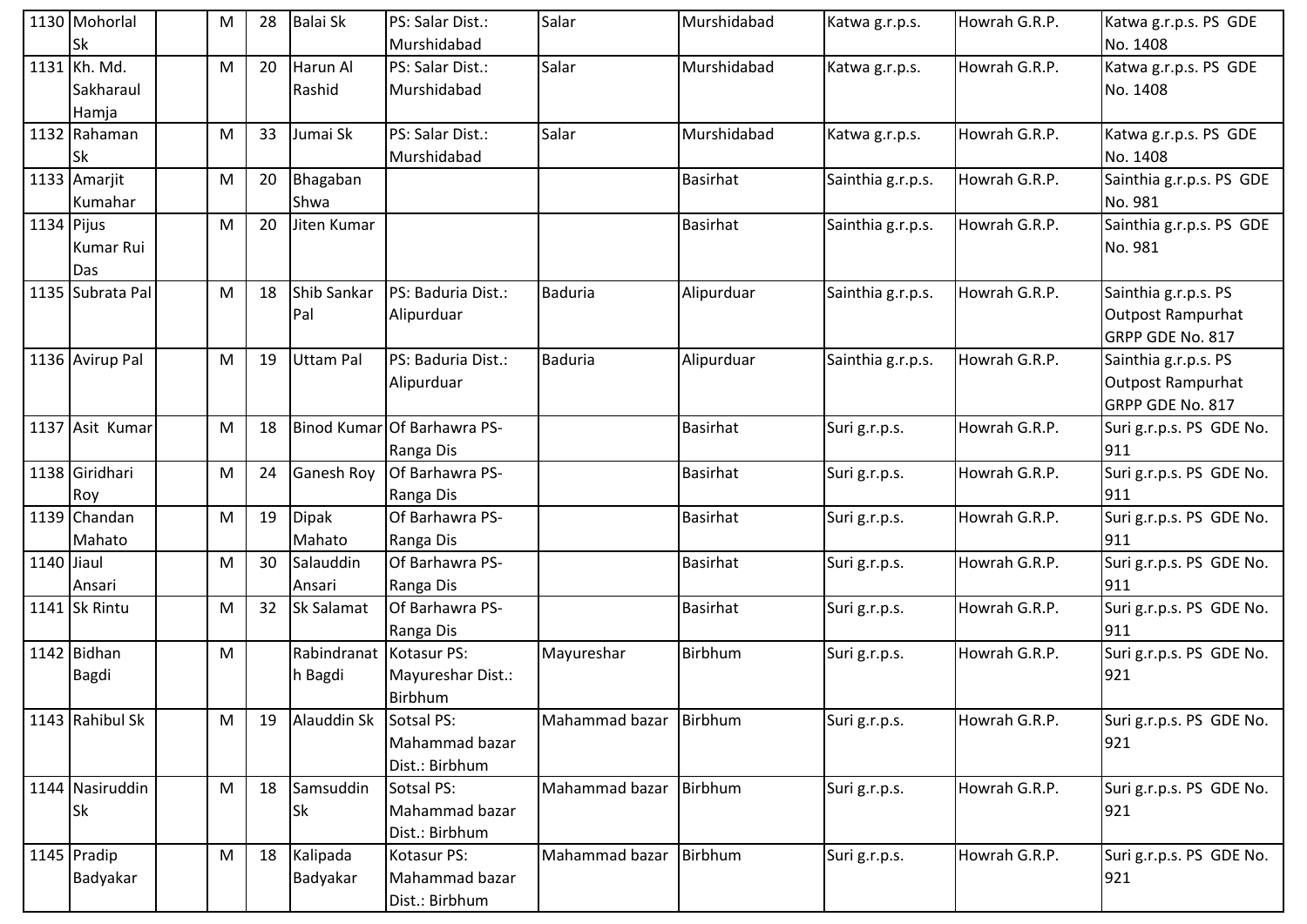| 1146 Chanchal<br>Birbanshi | M | 18 | Kota<br>Birbanshi                      | Kotasur PS:<br>Mahammad bazar                                                                                          | Mahammad bazar | Birbhum                                 | Suri g.r.p.s. | Howrah G.R.P.                           | Suri g.r.p.s. PS GDE No.<br>921  |
|----------------------------|---|----|----------------------------------------|------------------------------------------------------------------------------------------------------------------------|----------------|-----------------------------------------|---------------|-----------------------------------------|----------------------------------|
|                            |   |    |                                        | Dist.: Birbhum                                                                                                         |                |                                         |               |                                         |                                  |
| 1147 Sk Guljar             | M | 18 | Sk Rakibul                             | Kotasur PS:<br>Mahammad bazar<br>Dist.: Birbhum                                                                        | Mahammad bazar | Birbhum                                 | Suri g.r.p.s. | Howrah G.R.P.                           | Suri g.r.p.s. PS GDE No.<br>921  |
| 1148 Sk Musaraf            | M | 18 | <b>Sk Karibul</b>                      | Kotasur PS:<br>Mahammad bazar<br>Dist.: Birbhum                                                                        | Mahammad bazar | Birbhum                                 | Suri g.r.p.s. | Howrah G.R.P.                           | Suri g.r.p.s. PS GDE No.<br>921  |
| 1149 Sonee<br>Chowdhury    | M | 30 | Sri Prem<br>Narayan<br>Chowdhury       | 325, G.T Road Bally<br>Howrah PS: Baduria<br>Dist.: Alipurduar                                                         | <b>Baduria</b> | Alipurduar                              | Bally         | <b>Howrah Police</b><br>Commissionerate | Bally PS GDE No. 1793            |
| 1150 Raj Deep<br>Das       | M | 22 | Tapan Kr.<br>Das                       | 1 No. Nischinda<br>Ghoshpara<br>Nischinda Howrah                                                                       |                | Basirhat                                | Bally         | <b>Howrah Police</b><br>Commissionerate | Bally PS GDE No. 1793            |
| 1151 Sourav<br>Majumder    | M | 23 | Samar<br>Majumder                      | 1 No. Nischinda<br>Ghoshpara<br>Nischinda Howrah                                                                       |                | <b>Basirhat</b>                         | Bally         | <b>Howrah Police</b><br>Commissionerate | Bally PS GDE No. 1793            |
| 1152 Chhote Lal<br>Roy     | M | 46 |                                        | Lt. Subir Roy   142/143/5, M.S.P.C<br>Lane, PS Bantra,<br>Howrah PS: Bantra<br>Dist.: Howrah Police<br>Commissionerate | Bantra         | <b>Howrah Police</b><br>Commissionerate | <b>Bantra</b> | <b>Howrah Police</b><br>Commissionerate | Bantra PS GDE No. 1464           |
| 1153 Binod<br>Sahani       | M | 45 | Lt. Brijkishor   29, P Road,<br>Sahani | Belgachia, PS<br>Dasnagar, Howrah<br>PS: Dasnagar Dist.:<br><b>Howrah Police</b><br>Commissionerate                    | Dasnagar       | <b>Howrah Police</b><br>Commissionerate | <b>Bantra</b> | <b>Howrah Police</b><br>Commissionerate | Bantra PS GDE No. 1464           |
| 1154 Dibanjan<br>Koley     | M | 21 | Prasant<br>Koley                       | 7/1/2 Gadadhar<br>Mistry 1st Bye Lane,<br>PS Chatterjeeh                                                               |                | <b>Basirhat</b>                         | Chatterjeehat | <b>Howrah Police</b><br>Commissionerate | Chatterjeehat PS GDE<br>No. 1403 |
| 1155 Rohit<br>Karar        | M | 21 | Kajal Karar                            | 8/5 Gadadhar Mistry<br>1st Bye Lane, PS<br>Chatterjeehat                                                               |                | <b>Basirhat</b>                         | Chatterjeehat | <b>Howrah Police</b><br>Commissionerate | Chatterjeehat PS GDE<br>No. 1403 |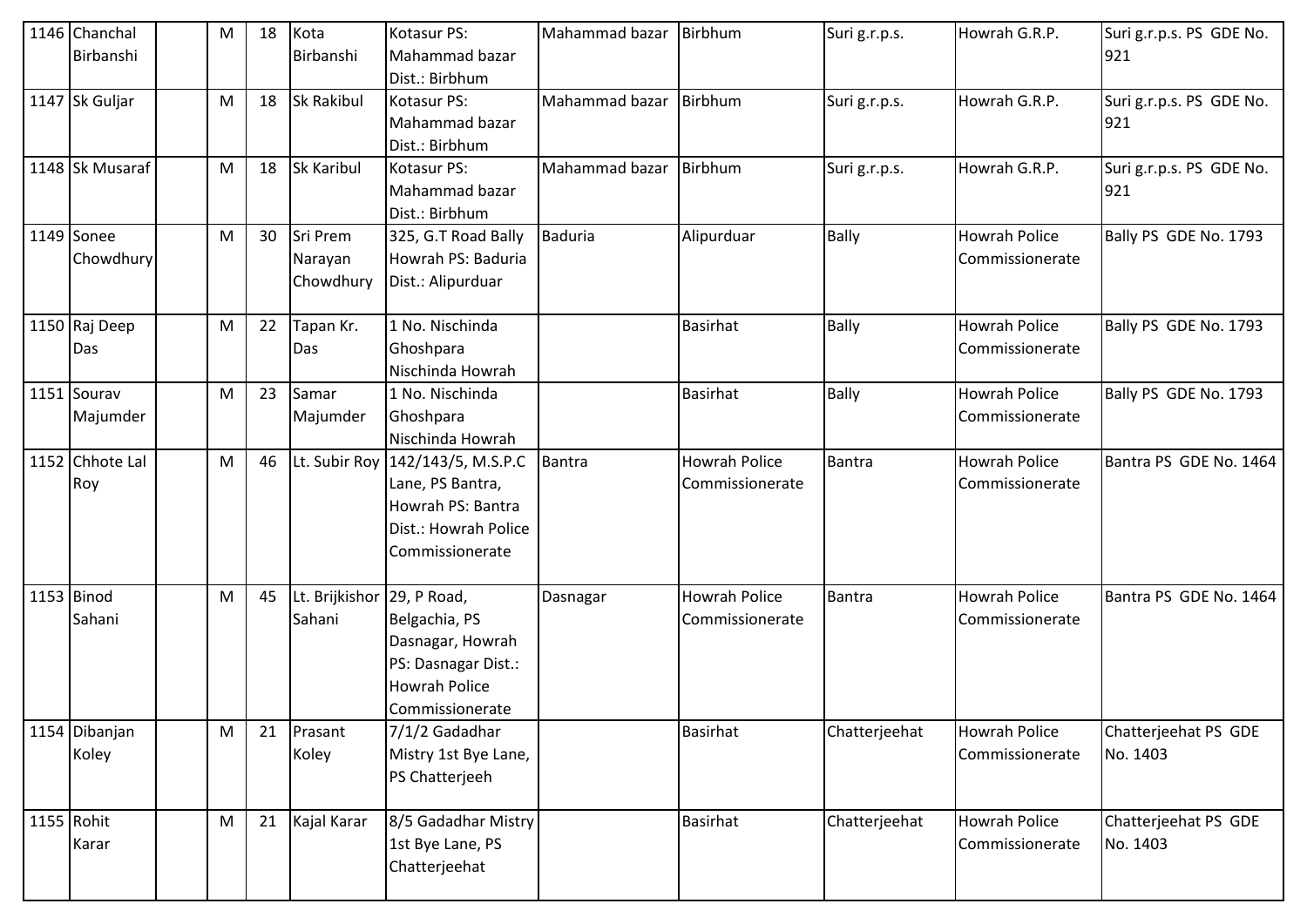|           | 1156 Sayantan   | M | 21 | Jayanta     | 7/1/1 Gadadhar                 |          | <b>Basirhat</b>      | Chatterjeehat | <b>Howrah Police</b> | Chatterjeehat PS GDE |
|-----------|-----------------|---|----|-------------|--------------------------------|----------|----------------------|---------------|----------------------|----------------------|
|           | Koley           |   |    | Koley       | Mistry 1st Bye Lane,           |          |                      |               | Commissionerate      | No. 1403             |
|           |                 |   |    |             | PS Chatterjeeh                 |          |                      |               |                      |                      |
|           |                 |   |    |             |                                |          |                      |               |                      |                      |
| 1157 Sonu |                 | M | 26 | Ashoke      | 58 Annada Prasad               |          | <b>Basirhat</b>      | Chatterjeehat | <b>Howrah Police</b> | Chatterjeehat PS GDE |
|           | Maity           |   |    | Maity       | Banerjee Lane, PS              |          |                      |               | Commissionerate      | No. 1403             |
|           |                 |   |    |             | Bantra, Howrah                 |          |                      |               |                      |                      |
|           | 1158 Sk Sagar   | M | 19 | Sk Sofi     | 46/2 Carry Road, PS            |          | <b>Basirhat</b>      | Chatterjeehat | <b>Howrah Police</b> | Chatterjeehat PS GDE |
|           |                 |   |    |             | AJC Bose B Garden,             |          |                      |               | Commissionerate      | No. 1403             |
|           |                 |   |    |             | Howrah                         |          |                      |               |                      |                      |
|           | 1159 Jahir Khan | M | 18 | Mokbull     | 68/1 Carry Road, PS            |          | Basirhat             | Chatterjeehat | <b>Howrah Police</b> | Chatterjeehat PS GDE |
|           |                 |   |    | Khan        | AJC Bose B Garden,             |          |                      |               | Commissionerate      | No. 1403             |
|           |                 |   |    |             | Howrah                         |          |                      |               |                      |                      |
|           | 1160 Pritam Bar | M | 19 | Ajoy Bar    | 56 Annada Prasad               |          | <b>Basirhat</b>      | Chatterjeehat | <b>Howrah Police</b> | Chatterjeehat PS GDE |
|           |                 |   |    |             | Banerjee Lane, PS              |          |                      |               | Commissionerate      | No. 1403             |
|           |                 |   |    |             | Bantra, Howrah                 |          |                      |               |                      |                      |
|           | 1161 Ankit      | M | 18 | Dilip Panja | 56 Annada Prasad               |          | Basirhat             | Chatterjeehat | <b>Howrah Police</b> | Chatterjeehat PS GDE |
|           | Panja           |   |    |             | Banerjee Lane, PS              |          |                      |               | Commissionerate      | No. 1403             |
|           |                 |   |    |             | Bantra, Howrah                 |          |                      |               |                      |                      |
|           | 1162 Prasenjit  | M | 38 | Narayan     | South Jhapordah PS: Domjur     |          | <b>Howrah Police</b> | Domjur        | <b>Howrah Police</b> | Domjur PS GDE No.    |
|           | Ghosh           |   |    | Ghosh       | Domjur Dist.:                  |          | Commissionerate      |               | Commissionerate      | 1466                 |
|           |                 |   |    |             | Howrah Police                  |          |                      |               |                      |                      |
|           |                 |   |    |             | Commissionerate                |          |                      |               |                      |                      |
| 1163 Amal |                 | M | 38 | Kalipada    | South Jhapordah PS: Domjur     |          | Howrah Police        | Domjur        | <b>Howrah Police</b> | Domjur PS GDE No.    |
|           | Ghosh           |   |    | Ghosh       | Domjur Dist.:                  |          | Commissionerate      |               | Commissionerate      | 1466                 |
|           |                 |   |    |             | <b>Howrah Police</b>           |          |                      |               |                      |                      |
|           |                 |   |    |             | Commissionerate                |          |                      |               |                      |                      |
|           | 1164 Biplab     | M | 38 | Binoy       | Parbatipur PS:                 | Domjur   | Howrah Police        | Domjur        | <b>Howrah Police</b> | Domjur PS GDE No.    |
|           | Chowdhury       |   |    | Chowdhury   | Domjur Dist.:                  |          | Commissionerate      |               | Commissionerate      | 1466                 |
|           |                 |   |    |             | <b>Howrah Police</b>           |          |                      |               |                      |                      |
|           |                 |   |    |             | <b>Commissionerate</b>         |          |                      |               |                      |                      |
|           | 1165 Subhojit   |   |    | Lt Hirendra | 83, Seals Lane                 | Golabari | <b>Howrah Police</b> | Golabari      | <b>Howrah Police</b> | Golabari PS GDE No.  |
|           | Seal            |   |    |             | Narayan Seal Chinsurah Hooghly |          | Commissionerate      |               | Commissionerate      | 2227                 |
|           |                 |   |    |             | PS: Golabari Dist.:            |          |                      |               |                      |                      |
|           |                 |   |    |             | Howrah Police                  |          |                      |               |                      |                      |
|           |                 |   |    |             | Commissionerate                |          |                      |               |                      |                      |
|           |                 |   |    |             |                                |          |                      |               |                      |                      |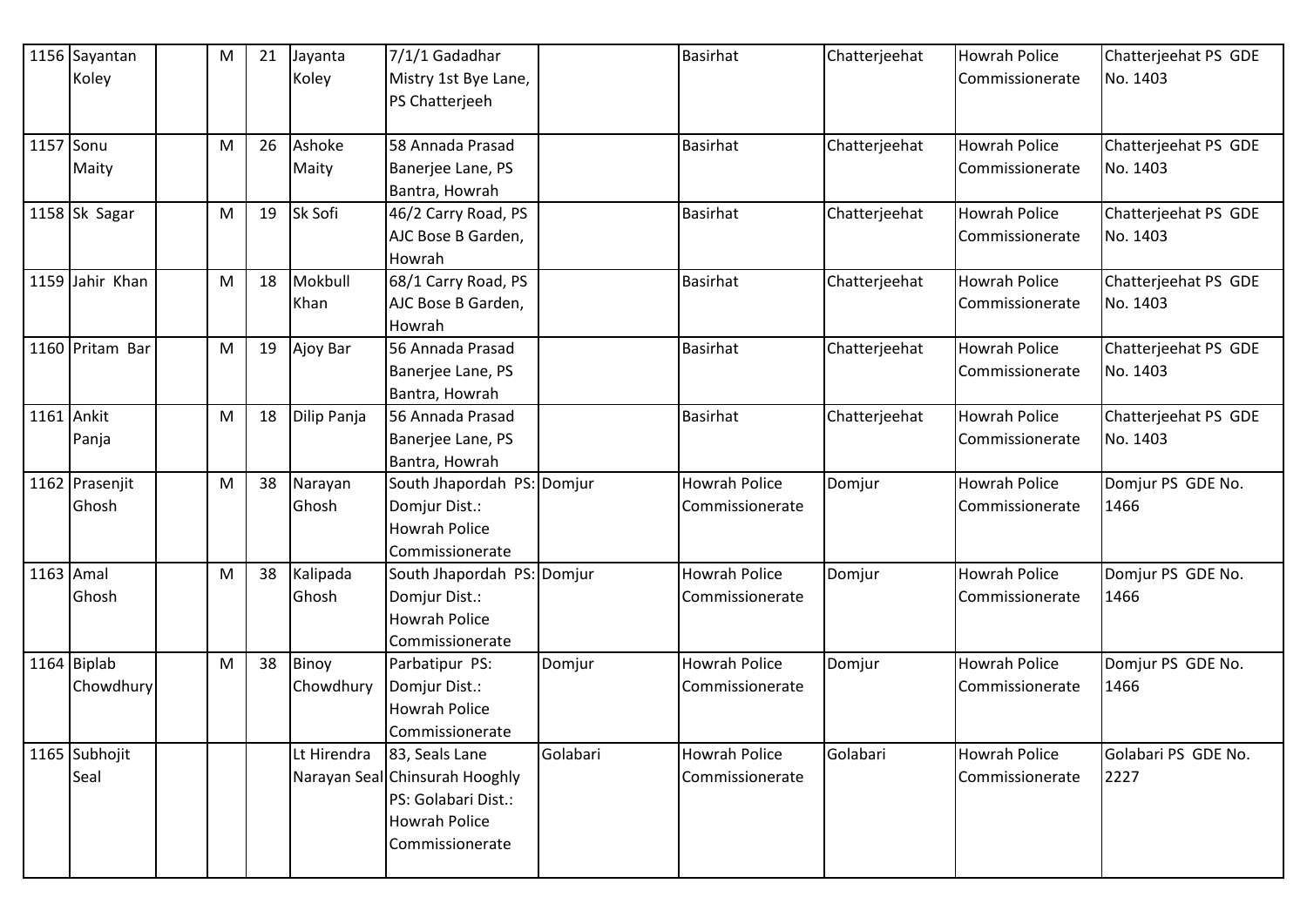|           | 1166 Nitesh      |  | Rivaram     | Chowroda Bhilai               | Golabari | Howrah Police        | Golabari | <b>Howrah Police</b> | Golabari PS GDE No. |
|-----------|------------------|--|-------------|-------------------------------|----------|----------------------|----------|----------------------|---------------------|
|           | Sahoo            |  | Sahoo       | Dhrub, CG PS:                 |          | Commissionerate      |          | Commissionerate      | 2227                |
|           |                  |  |             | Golabari Dist.:               |          |                      |          |                      |                     |
|           |                  |  |             | <b>Howrah Police</b>          |          |                      |          |                      |                     |
|           |                  |  |             | Commissionerate               |          |                      |          |                      |                     |
| 1167 Raju |                  |  | Lt Deba     | Chowroda Bhilai               | Golabari | <b>Howrah Police</b> | Golabari | <b>Howrah Police</b> | Golabari PS GDE No. |
|           | Tiwary           |  | Prasad      | Dhrub, CG PS:                 |          | Commissionerate      |          | Commissionerate      | 2227                |
|           |                  |  | Tiwary      | Golabari Dist.:               |          |                      |          |                      |                     |
|           |                  |  |             | <b>Howrah Police</b>          |          |                      |          |                      |                     |
|           |                  |  |             | Commissionerate               |          |                      |          |                      |                     |
|           | 1168 Amarjit     |  |             | Ganesh Saha 137, IR Belilious | Golabari | <b>Howrah Police</b> | Golabari | <b>Howrah Police</b> | Golabari PS GDE No. |
|           | Saha             |  |             | Road Bantra Howrah            |          | Commissionerate      |          | Commissionerate      | 2227                |
|           |                  |  |             | PS: Golabari Dist.:           |          |                      |          |                      |                     |
|           |                  |  |             | <b>Howrah Police</b>          |          |                      |          |                      |                     |
|           |                  |  |             | Commissionerate               |          |                      |          |                      |                     |
|           |                  |  |             |                               |          |                      |          |                      |                     |
|           | 1169 Ranjit      |  | Jitu Mondal | Belur Chandmari               | Golabari | <b>Howrah Police</b> | Golabari | <b>Howrah Police</b> | Golabari PS GDE No. |
|           | Mondal           |  |             | Nischinda Howrah              |          | Commissionerate      |          | Commissionerate      | 2227                |
|           |                  |  |             | PS: Golabari Dist.:           |          |                      |          |                      |                     |
|           |                  |  |             | <b>Howrah Police</b>          |          |                      |          |                      |                     |
|           |                  |  |             | Commissionerate               |          |                      |          |                      |                     |
|           | 1170 Birendra    |  | Lt Om       | <b>Belur Chandmari</b>        | Golabari | <b>Howrah Police</b> | Golabari | <b>Howrah Police</b> | Golabari PS GDE No. |
|           | Kumar            |  | Prakash     | Nischinda Howrah              |          | Commissionerate      |          | Commissionerate      | 2227                |
|           | Gupta            |  | Gupta       | PS: Golabari Dist.:           |          |                      |          |                      |                     |
|           |                  |  |             | <b>Howrah Police</b>          |          |                      |          |                      |                     |
|           |                  |  |             | Commissionerate               |          |                      |          |                      |                     |
|           | 1171 Jay Prakash |  | Lt Laxmi    | 55/3, Nonapara,               | Golabari | <b>Howrah Police</b> | Golabari | <b>Howrah Police</b> | Golabari PS GDE No. |
|           | Singh            |  | Singh       | <b>Bantra Howrah PS:</b>      |          | Commissionerate      |          | Commissionerate      | 2227                |
|           |                  |  |             | Golabari Dist.:               |          |                      |          |                      |                     |
|           |                  |  |             | <b>Howrah Police</b>          |          |                      |          |                      |                     |
|           |                  |  |             | Commissionerate               |          |                      |          |                      |                     |
|           | 1172 Santu Das   |  |             | Lt Bhola Das Champdani ACM    | Golabari | Howrah Police        | Golabari | <b>Howrah Police</b> | Golabari PS GDE No. |
|           |                  |  |             | Road Bhadreswar               |          | Commissionerate      |          | Commissionerate      | 2227                |
|           |                  |  |             | Hooghly PS: Golabari          |          |                      |          |                      |                     |
|           |                  |  |             | Dist.: Howrah Police          |          |                      |          |                      |                     |
|           |                  |  |             | Commissionerate               |          |                      |          |                      |                     |
|           |                  |  |             |                               |          |                      |          |                      |                     |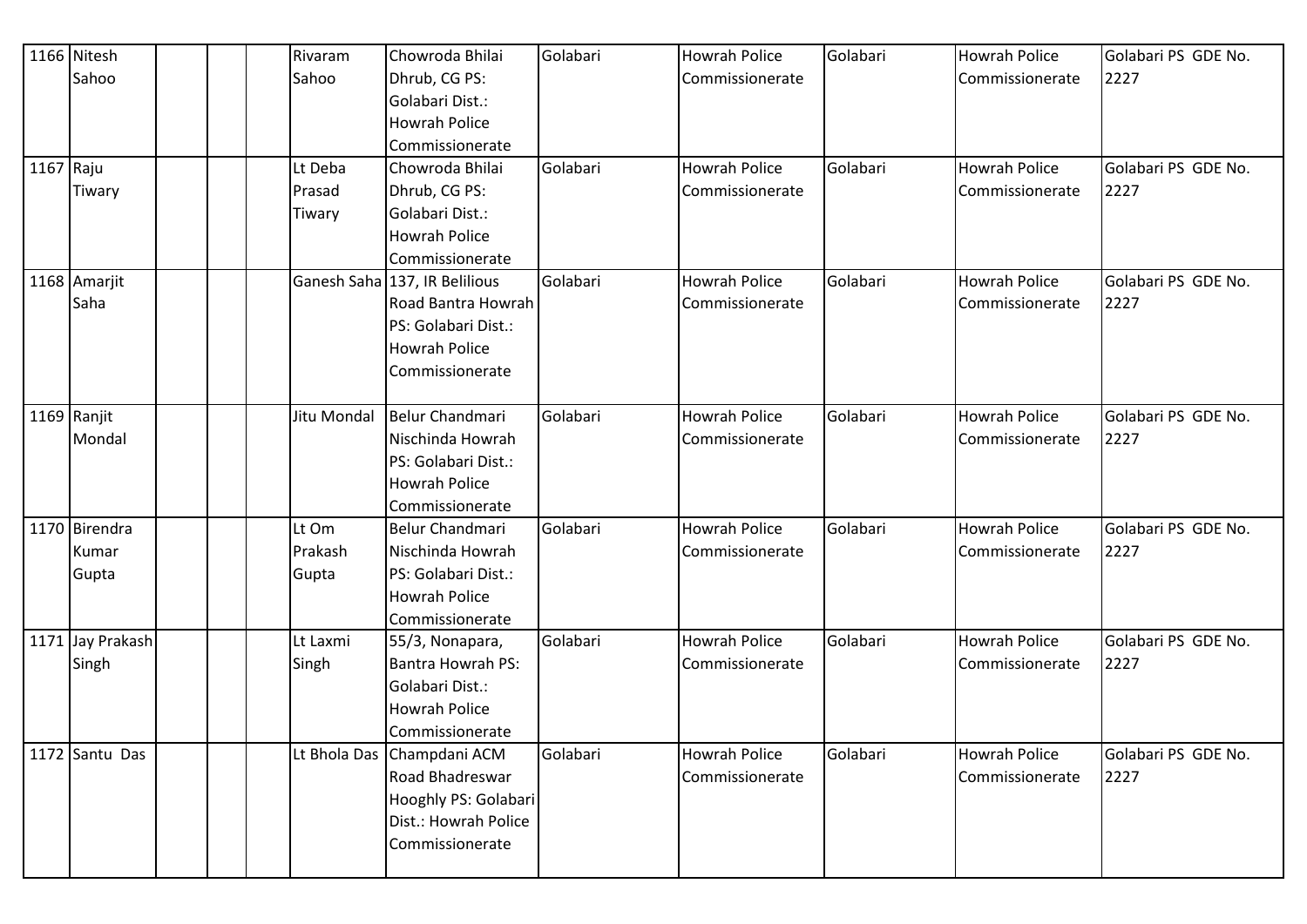|         | 1173 Laxmi<br>Narayan<br>Shaw |  | Shaw                            | Tarakeshwar Champdani ACM<br>Road Bhadreswar<br>Hooghly PS: Golabari<br>Dist.: Howrah Police<br>Commissionerate          | Golabari | <b>Howrah Police</b><br>Commissionerate | Golabari | <b>Howrah Police</b><br>Commissionerate | Golabari PS GDE No.<br>2227 |
|---------|-------------------------------|--|---------------------------------|--------------------------------------------------------------------------------------------------------------------------|----------|-----------------------------------------|----------|-----------------------------------------|-----------------------------|
|         | 1174 Chotu<br>Kumar           |  | Lt Mahendra Dharampur<br>Paswan | Paswanchawk<br>Samstipur<br>Samstipur, BR PS:<br>Golabari Dist.:<br><b>Howrah Police</b><br>Commissionerate              | Golabari | <b>Howrah Police</b><br>Commissionerate | Golabari | <b>Howrah Police</b><br>Commissionerate | Golabari PS GDE No.<br>2227 |
|         | 1175 Akash<br>Paswan          |  | Lt Rajesh<br>Paswan             | Dharampur<br>Paswanchawk<br>Samstipur<br>Samstipur, BR PS:<br>Golabari Dist.:<br><b>Howrah Police</b><br>Commissionerate | Golabari | <b>Howrah Police</b><br>Commissionerate | Golabari | <b>Howrah Police</b><br>Commissionerate | Golabari PS GDE No.<br>2227 |
|         | 1176 Kartik<br>Kurmi          |  | Lt. Anirudra<br>Kurmi           | 262, Panchanantala<br>Road                                                                                               |          | <b>Basirhat</b>                         | Howrah   | <b>Howrah Police</b><br>Commissionerate | Howrah PS GDE No.<br>2213   |
|         | 1177 Nasim<br>Aktar           |  | Md. Safi                        | 40/3, Jolapara<br><b>Masjid Lane</b>                                                                                     |          | <b>Basirhat</b>                         | Howrah   | <b>Howrah Police</b><br>Commissionerate | Howrah PS GDE No.<br>2213   |
|         | 1178 Md Sakil                 |  | Lt Noor Md                      | 87/88, Jolapara<br><b>Masjid Lane</b>                                                                                    |          | <b>Basirhat</b>                         | Howrah   | <b>Howrah Police</b><br>Commissionerate | Howrah PS GDE No.<br>2213   |
|         | 1179 Abdul<br>Jabbar          |  | <b>Abdul Satar</b>              | 15, Srinath Porel<br>Lane                                                                                                |          | Basirhat                                | Howrah   | <b>Howrah Police</b><br>Commissionerate | Howrah PS GDE No.<br>2213   |
|         | 1180 Md Raja                  |  | Lt Md Ainul                     | Tikiapara Jama<br>Masjid                                                                                                 |          | <b>Basirhat</b>                         | Howrah   | <b>Howrah Police</b><br>Commissionerate | Howrah PS GDE No.<br>2213   |
|         | 1181 Furkan Asif              |  | Hasnan<br>Kaushar               | 18/1, Jolapara<br><b>Masjid Lane</b>                                                                                     |          | Basirhat                                | Howrah   | Howrah Police<br>Commissionerate        | Howrah PS GDE No.<br>2213   |
| 1182 Sk | Nijamuddin                    |  |                                 | Lt Sk Daroga 83/3, Noor Md<br>Munshi Lane                                                                                |          | <b>Basirhat</b>                         | Howrah   | <b>Howrah Police</b><br>Commissionerate | Howrah PS GDE No.<br>2213   |
|         | 1183 Gulshan<br>Begum         |  | W/o Sk<br>Ramjan                | By Pass Jhupri                                                                                                           |          | Basirhat                                | Howrah   | <b>Howrah Police</b><br>Commissionerate | Howrah PS GDE No.<br>2213   |
|         | 1184 Md Salim                 |  | Lt Md<br>Kurban                 | 261/307, Belilous<br>Road                                                                                                |          | <b>Basirhat</b>                         | Howrah   | <b>Howrah Police</b><br>Commissionerate | Howrah PS GDE No.<br>2213   |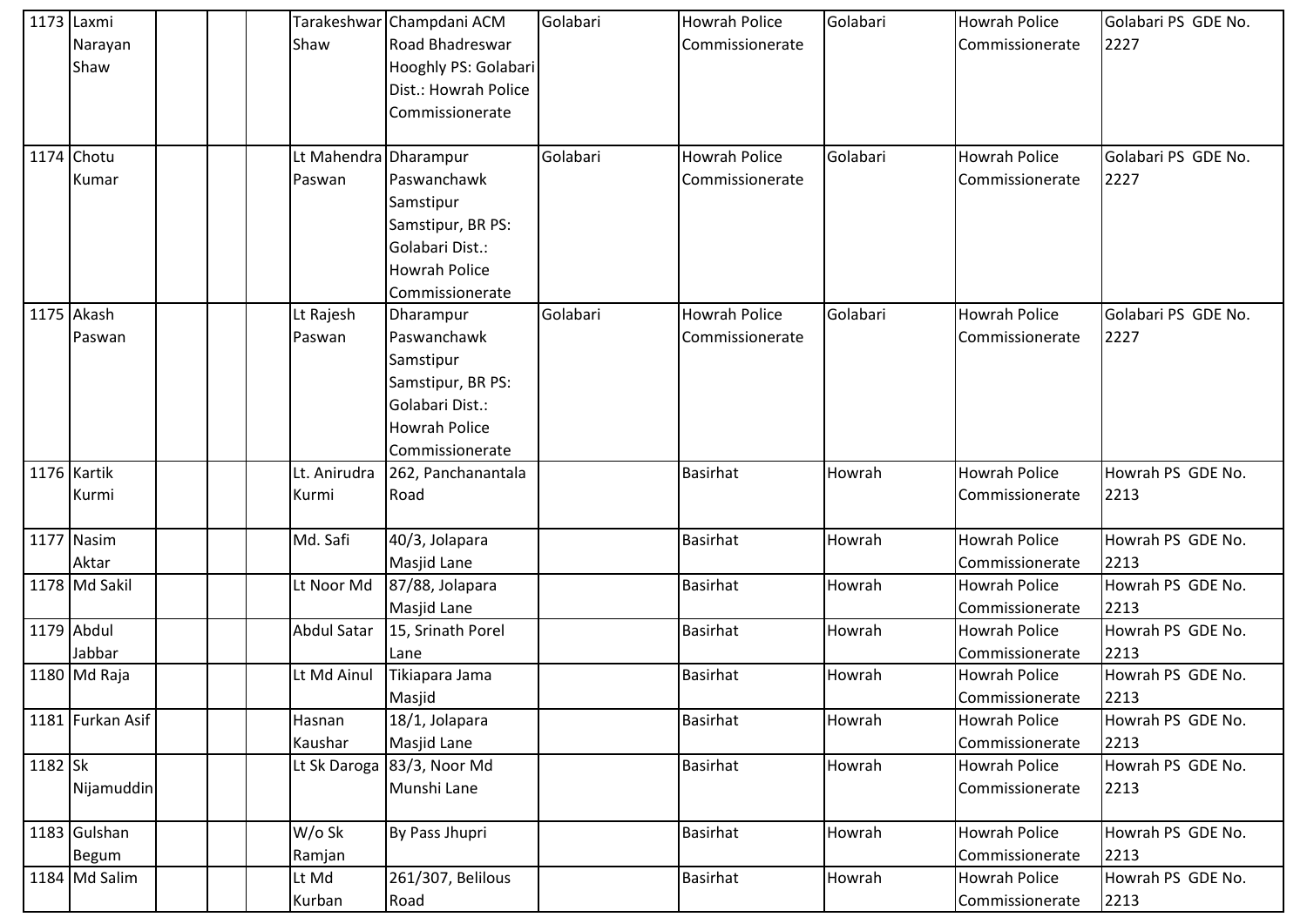| 1185 Rahul Jha              | M | 19 | Srinath Jha                          | 50 No "C" Road, PS-                                      | Basirhat        | Liluah | <b>Howrah Police</b>                    | Liluah PS GDE No. 2192 |
|-----------------------------|---|----|--------------------------------------|----------------------------------------------------------|-----------------|--------|-----------------------------------------|------------------------|
|                             |   |    |                                      | Liluah, Howrah                                           |                 |        | Commissionerate                         |                        |
| 1186 Rajib Singh            | M | 26 |                                      | Lt Ajoy Singh 17 No Bamungachi,<br>PS- Liluah, Howrah    | <b>Basirhat</b> | Liluah | <b>Howrah Police</b><br>Commissionerate | Liluah PS GDE No. 2192 |
| 1187 Gopal Jha              | M | 32 | Phul Jha                             | 21 No "C" Road, PS-<br>Liluah, Howrah                    | <b>Basirhat</b> | Liluah | <b>Howrah Police</b><br>Commissionerate | Liluah PS GDE No. 2192 |
| 1188 Ranjit Jha             | M | 46 | Bidyanath<br>Jha                     | 3 No "C" Road, PS-<br>Liluah, Howrah                     | <b>Basirhat</b> | Liluah | <b>Howrah Police</b><br>Commissionerate | Liluah PS GDE No. 2192 |
| 1189 Suman Jha              | M | 32 | Suresh Jha                           | 71/23 No "C" Road,<br>PS- Liluah, Howrah                 | <b>Basirhat</b> | Liluah | <b>Howrah Police</b><br>Commissionerate | Liluah PS GDE No. 2192 |
| 1190 Rakesh Kr<br>Kori      | M | 38 | Phulchand<br>Kori                    | 89/12 Bamungachi,<br>Railway Colony, PS-<br>Liluah, Howr | <b>Basirhat</b> | Liluah | <b>Howrah Police</b><br>Commissionerate | Liluah PS GDE No. 2192 |
| 1191 Dipak<br>Nath          | M | 51 | Lt Pramesh<br>Chandra<br><b>Nath</b> | 113//19 Rabindra<br>Sarani, PO-<br>Bhattanagar, PS-Lilu  | <b>Basirhat</b> | Liluah | <b>Howrah Police</b><br>Commissionerate | Liluah PS GDE No. 2192 |
| 1192 Awal Sk                | M | 18 | Robiul Islam                         | 49/A Mirpara, PS-<br>Liluah, Howrah                      | <b>Basirhat</b> | Liluah | <b>Howrah Police</b><br>Commissionerate | Liluah PS GDE No. 2193 |
| 1193 Robiul<br>Islam        | M | 45 | Lt Najrul<br>Islam                   | 49/A Mirpara, PS-<br>Liluah, Howrah                      | <b>Basirhat</b> | Liluah | <b>Howrah Police</b><br>Commissionerate | Liluah PS GDE No. 2193 |
| 1194 Laltu Singh            | M | 26 | Sudeshwar<br>Singh                   | 11 No Gardenier<br>Road, PS- Belur,<br>Howrah            | <b>Basirhat</b> | Liluah | <b>Howrah Police</b><br>Commissionerate | Liluah PS GDE No. 2207 |
| 1195 Hari Sankar<br>Gupta   | M | 32 | Ram Asray<br>Gupta                   | P 65<br>Vivekandanagar, PS-<br>Belur, Howrah             | <b>Basirhat</b> | Liluah | <b>Howrah Police</b><br>Commissionerate | Liluah PS GDE No. 2207 |
| 1196 Pawban Kr<br>Chowrasia | M | 34 | Ram<br>Chowrasia                     | 56 Ram Lochan Swar<br>Street, PS- Belur,<br>Howrah       | <b>Basirhat</b> | Liluah | <b>Howrah Police</b><br>Commissionerate | Liluah PS GDE No. 2207 |
| 1197 Pradip<br>Prasad       | M | 33 | Kishore<br>Prasad                    | Khaliya Naskarpara,<br>PO- Chamrail, PS-<br>Liluah, Howr | <b>Basirhat</b> | Liluah | <b>Howrah Police</b><br>Commissionerate | Liluah PS GDE No. 524  |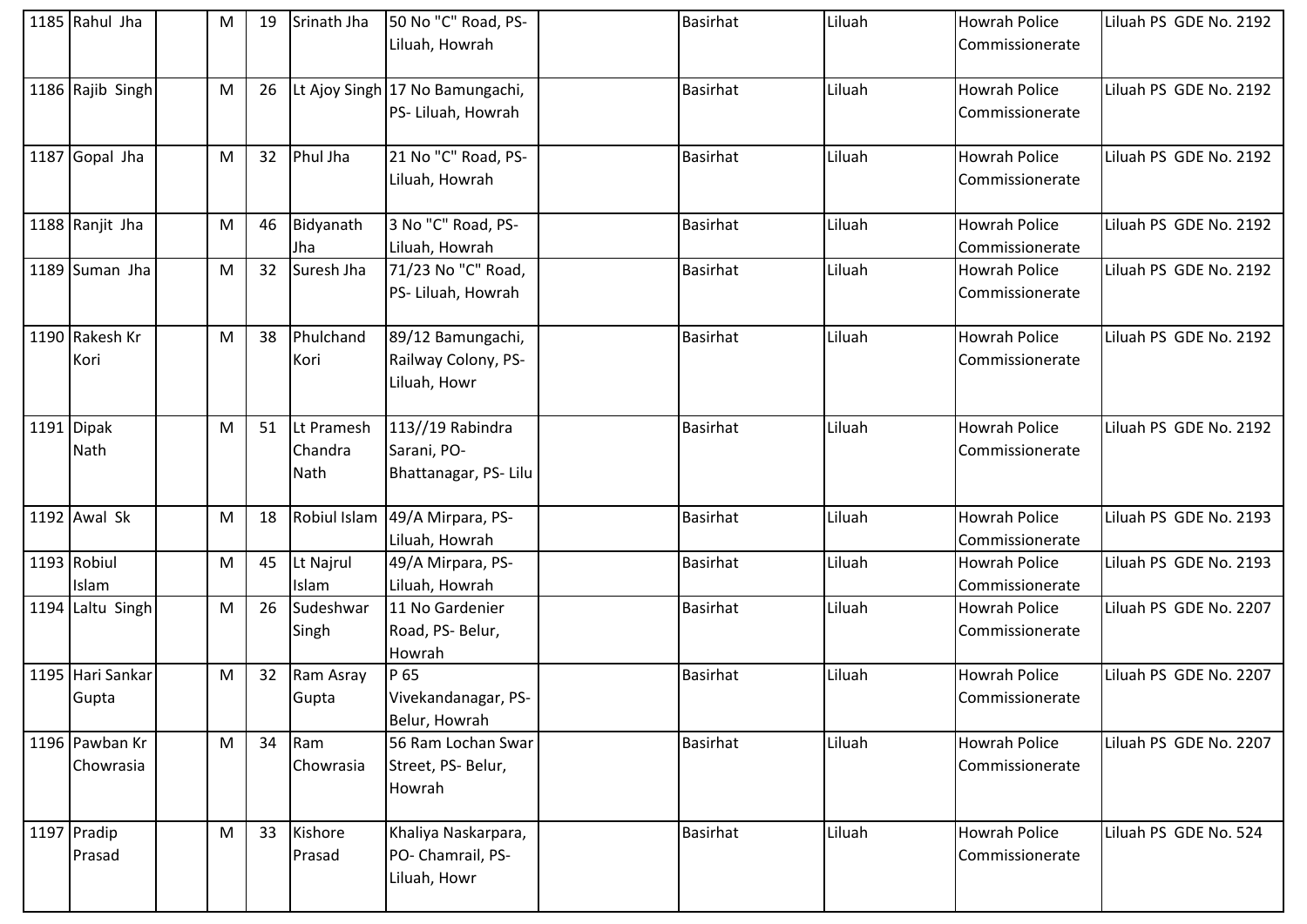| 1198 Virandra<br>Gangu  | M | 21 | Laldey<br>Gangu           | Vill- Aamarbadi, PO- Baduria<br>Geneshpur, PS-<br>Bhalumat, Jhar PS:<br>Baduria Dist.:<br>Alipurduar |                | Alipurduar                              | Liluah         | <b>Howrah Police</b><br>Commissionerate | Liluah PS GDE No. 524             |
|-------------------------|---|----|---------------------------|------------------------------------------------------------------------------------------------------|----------------|-----------------------------------------|----------------|-----------------------------------------|-----------------------------------|
| 1199 Sulender<br>Mahato | M | 30 | Ramparesh<br>Mahato       | Vill- Kazipur, PO+PS-<br>Darvangah, Bihar                                                            |                | Basirhat                                | Liluah         | <b>Howrah Police</b><br>Commissionerate | Liluah PS GDE No. 524             |
| 1200 Kirtan<br>Gangu    | M | 26 | Mohan<br>Gangu            | Vill- Aamarbadi, PO-<br>Geneshpur, PS-<br>Bhalumat, Jhar                                             |                | <b>Basirhat</b>                         | Liluah         | <b>Howrah Police</b><br>Commissionerate | Liluah PS GDE No. 524             |
| $1201$ Bappa<br>Naskar  | M | 32 | Sankar<br>Naskar          | Biarapara, PO+PS-<br>Dasnagar, Howrah                                                                |                | <b>Basirhat</b>                         | Liluah         | <b>Howrah Police</b><br>Commissionerate | Liluah PS GDE No. 524             |
| 1202 Anupam<br>Sharma   | M | 25 | Balmukun<br>Sharma        | 3 No Govt. Colony,<br>PO- Chamrail, PS-<br>Liluah, Howra                                             |                | <b>Basirhat</b>                         | Liluah         | <b>Howrah Police</b><br>Commissionerate | Liluah PS GDE No. 524             |
| 1203 Kishore<br>Prasad  | M | 57 |                           | Lt Lal Prasad Khaliya Naskarpara,<br>PO- Chamrail, PS-<br>Liluah, Howr                               |                | <b>Basirhat</b>                         | Liluah         | <b>Howrah Police</b><br>Commissionerate | Liluah PS GDE No. 524             |
| 1204 Ram Saran<br>Yadav | M | 55 | Lt Brijanan<br>Yadav      | PS: Malipanchghara<br>Dist.: Howrah Police<br>Commissionerate                                        | Malipanchghara | <b>Howrah Police</b><br>Commissionerate | Malipanchghara | <b>Howrah Police</b><br>Commissionerate | Malipanchghara PS GDE<br>No. 1490 |
| 1205 Binod Dey          |   | 52 | Lt Dulal Dey              | Nalpur Daskhin Para                                                                                  |                | Basirhat                                | Sankrail       | <b>Howrah Police</b><br>Commissionerate | Sankrail PS GDE No. 956           |
| 1206 Akash Das          |   | 21 | Biswajit Das Pakurtala    |                                                                                                      |                | Basirhat                                | Sankrail       | <b>Howrah Police</b><br>Commissionerate | Sankrail PS GDE No.<br>1029       |
| 1207 Stephen<br>John    |   | 48 |                           | Frincis John   Unsani, Goalbati,<br>Santragachi                                                      |                | <b>Basirhat</b>                         | Sankrail       | <b>Howrah Police</b><br>Commissionerate | Sankrail PS GDE No.<br>1037       |
| $1208$ Sajoy<br>Naskar  |   | 32 | Lt. Asto<br>Naskar        | Podrah                                                                                               |                | <b>Basirhat</b>                         | Sankrail       | <b>Howrah Police</b><br>Commissionerate | Sankrail PS GDE No.<br>1055       |
| 1209 Md. Aslam          |   | 34 | Lt. Md. Israil Lichubagan |                                                                                                      |                | Basirhat                                | Sankrail       | <b>Howrah Police</b><br>Commissionerate | Sankrail PS GDE No.<br>1055       |
| 1210 Anil Naskar        |   | 62 | Lt. Motur<br>Ch. Naskar   | Thanamakua                                                                                           |                | Basirhat                                | Sankrail       | <b>Howrah Police</b><br>Commissionerate | Sankrail PS GDE No.<br>1055       |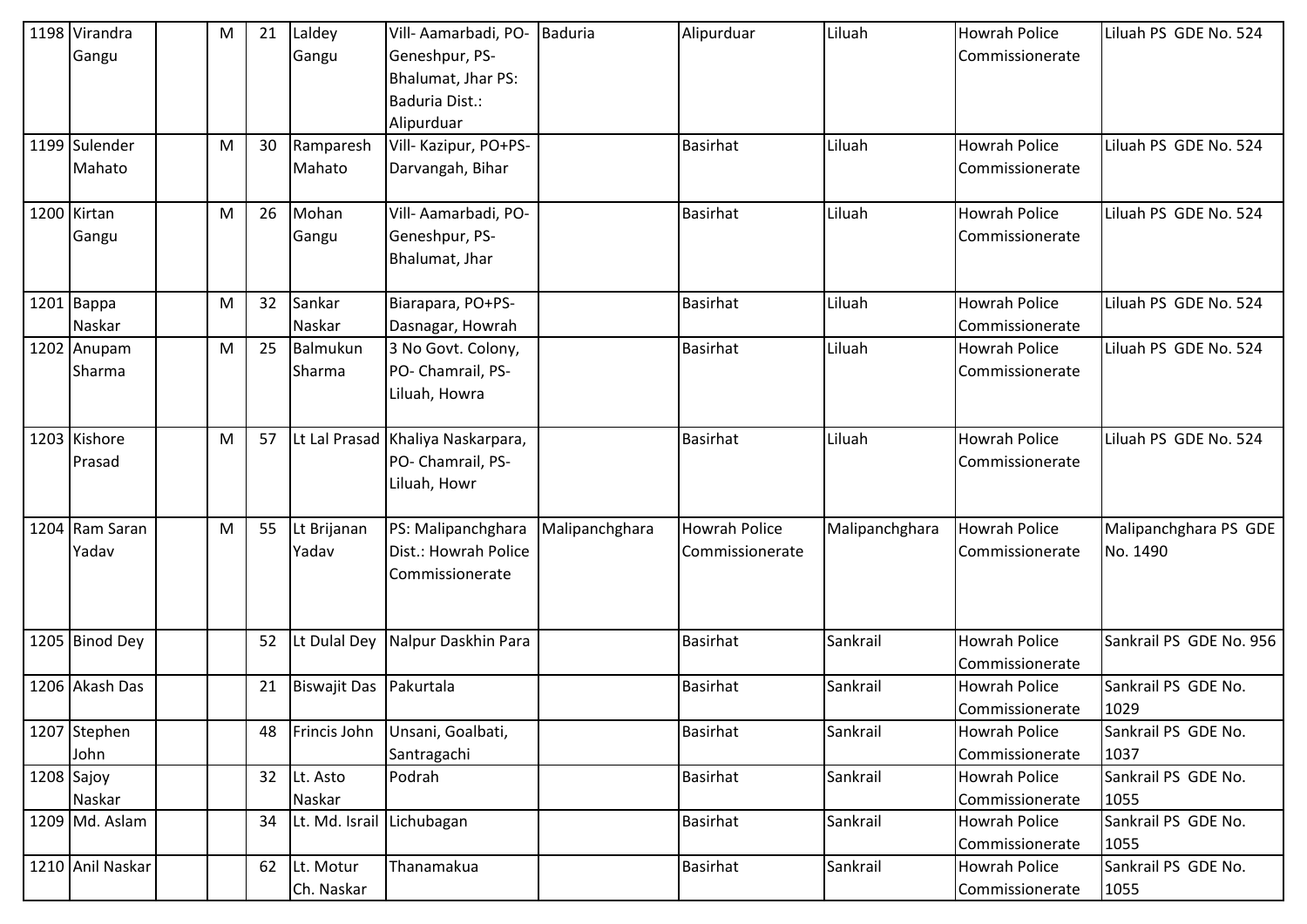| 1211 Md. Isad         |   | 31 | Md. Sahid             | Podrah, Borofkol                                                                                                   |                            | <b>Basirhat</b>                         | Sankrail     | <b>Howrah Police</b><br>Commissionerate | Sankrail PS GDE No.<br>1055     |
|-----------------------|---|----|-----------------------|--------------------------------------------------------------------------------------------------------------------|----------------------------|-----------------------------------------|--------------|-----------------------------------------|---------------------------------|
| 1212 Swapan<br>Hazra  |   | 40 | Nemai Hazra Dhulagarh |                                                                                                                    |                            | Basirhat                                | Sankrail     | Howrah Police<br>Commissionerate        | Sankrail PS GDE No.<br>1612     |
| 1213 Sohan Kr<br>Das  |   | 42 | Shyamal Das Dhulagarh |                                                                                                                    |                            | Basirhat                                | Sankrail     | <b>Howrah Police</b><br>Commissionerate | Sankrail PS GDE No.<br>1612     |
| 1214 Sanjoy<br>Pandit |   | 35 | Bechu<br>Pandit       |                                                                                                                    |                            | Basirhat                                | Sankrail     | <b>Howrah Police</b><br>Commissionerate | Sankrail PS GDE No.<br>1612     |
| 1215 Souvik Dey       | M | 30 | Dilip Dey             | 23/1, AB Lane, PS.<br>Shibpur, Howrah PS:<br>Shibpur Dist.:<br><b>Howrah Police</b><br>Commissionerate             | Shibpur                    | <b>Howrah Police</b><br>Commissionerate | Santragachhi | Howrah Police<br>Commissionerate        | Santragachhi PS GDE<br>No. 1110 |
| 1216 Subhadip<br>Dey  | M | 27 | Manash Dey            | 90/6, Kashinath<br>Lane, PS. Shibpur,<br>Howrah PS: Shibpur<br>Dist.: Howrah Police<br>Commissionerate             | Shibpur                    | <b>Howrah Police</b><br>Commissionerate | Santragachhi | <b>Howrah Police</b><br>Commissionerate | Santragachhi PS GDE<br>No. 1110 |
| 1217 Akbar Ali        | M | 52 |                       | Abdul Gaffar AJC Bose B Garden<br>PS: Ajc bose botanic<br>garden Dist.:<br><b>Howrah Police</b><br>Commissionerate | Ajc bose botanic<br>garden | <b>Howrah Police</b><br>Commissionerate | Shibpur      | <b>Howrah Police</b><br>Commissionerate | Shibpur PS GDE No.<br>2409      |
| 1218 Md Wasim         | M | 35 | Md. Samser            | PS: Shibpur Dist.:<br><b>Howrah Police</b><br>Commissionerate                                                      | Shibpur                    | <b>Howrah Police</b><br>Commissionerate | Shibpur      | Howrah Police<br>Commissionerate        | Shibpur PS GDE No.<br>2434      |
| 1219 $\vert$ Md Arman | M | 31 | Md. Gulam             | Shibpur PS: Shibpur<br>Dist.: Howrah Police<br>Commissionerate                                                     | Shibpur                    | Howrah Police<br>Commissionerate        | Shibpur      | <b>Howrah Police</b><br>Commissionerate | Shibpur PS GDE No.<br>2434      |
| 1220 Aman<br>Routh    | M | 18 | Sona Routh            | Shibpur PS: Shibpur<br>Dist.: Howrah Police<br>Commissionerate                                                     | Shibpur                    | <b>Howrah Police</b><br>Commissionerate | Shibpur      | <b>Howrah Police</b><br>Commissionerate | Shibpur PS GDE No.<br>2434      |
| 1221 Aquib<br>Qureshi | M | 18 | Arif Alam             | Golabari PS:<br>Golabari Dist.:<br><b>Howrah Police</b><br>Commissionerate                                         | Golabari                   | <b>Howrah Police</b><br>Commissionerate | Shibpur      | <b>Howrah Police</b><br>Commissionerate | Shibpur PS GDE No.<br>2434      |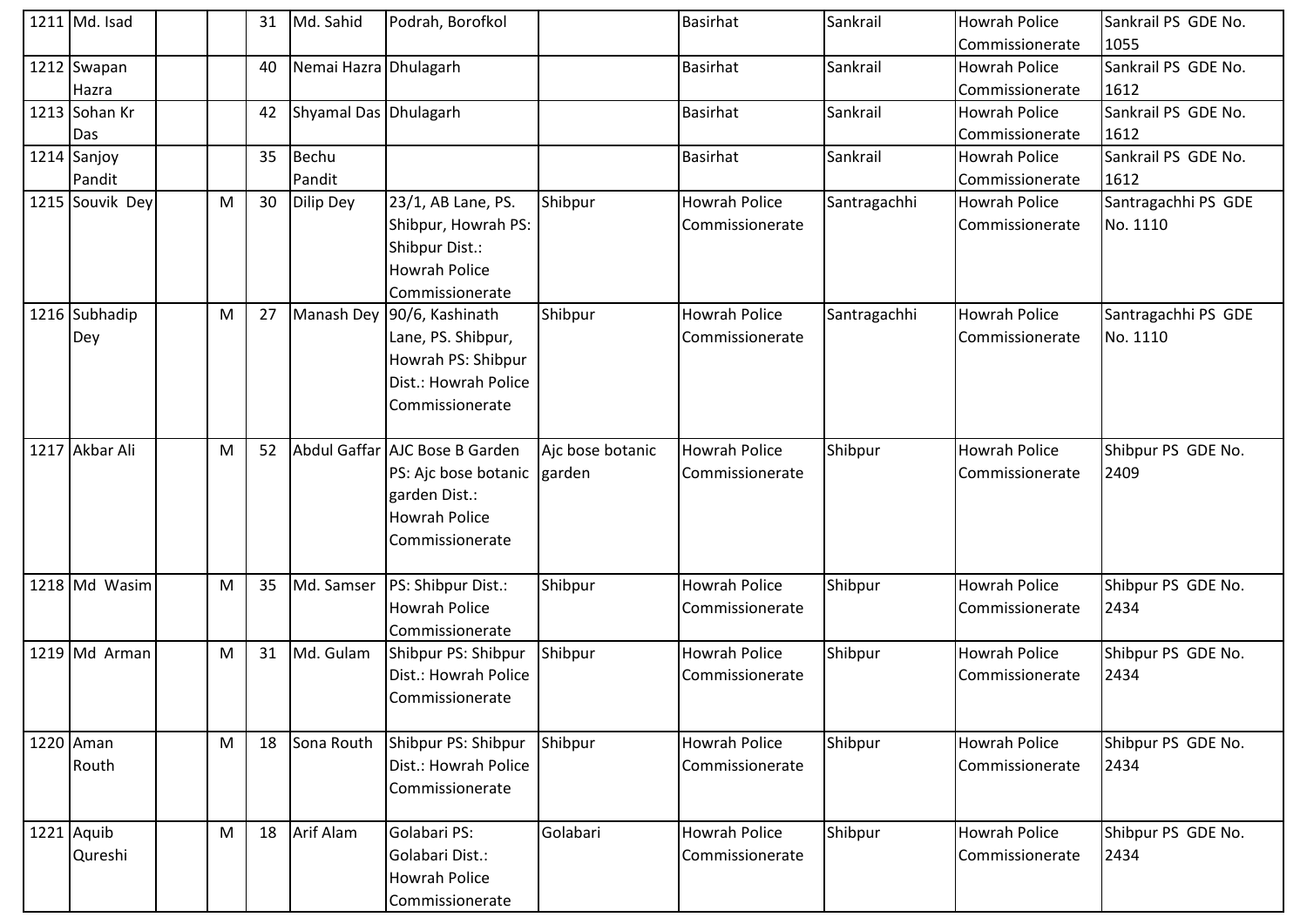|         | 1222 Rehan<br>Khan       | M | 20 | Wahid Khan             | Golabari PS:<br>Golabari Dist.:<br><b>Howrah Police</b><br>Commissionerate | Golabari | <b>Howrah Police</b><br>Commissionerate | Shibpur | <b>Howrah Police</b><br>Commissionerate | Shibpur PS GDE No.<br>2434 |
|---------|--------------------------|---|----|------------------------|----------------------------------------------------------------------------|----------|-----------------------------------------|---------|-----------------------------------------|----------------------------|
|         | 1223 Ehteshan<br>Ali     | M | 24 | Ramjan Ali             | Golabari PS:<br>Golabari Dist.:<br><b>Howrah Police</b><br>Commissionerate | Golabari | <b>Howrah Police</b><br>Commissionerate | Shibpur | <b>Howrah Police</b><br>Commissionerate | Shibpur PS GDE No.<br>2434 |
|         | 1224 Sarik Khan          | M | 40 | Md. Hasan              | Posta PS: Posta Dist.: Posta<br>Kolkata                                    |          | Kolkata                                 | Shibpur | <b>Howrah Police</b><br>Commissionerate | Shibpur PS GDE No.<br>2434 |
|         | 1225 Nadim Ali           | M | 25 | Nabab Jan              | Posta PS: Posta Dist.: Posta<br>Kolkata                                    |          | Kolkata                                 | Shibpur | <b>Howrah Police</b><br>Commissionerate | Shibpur PS GDE No.<br>2434 |
| 1226 Md | Yameen                   | M | 30 | Md. Arif               | Posta PS: Posta Dist.: Posta<br>Kolkata                                    |          | Kolkata                                 | Shibpur | <b>Howrah Police</b><br>Commissionerate | Shibpur PS GDE No.<br>2434 |
| 1227 Md | Ashfaque                 | M | 24 |                        | Md. Shamim Shibpur PS: Shibpur<br>Dist.: Howrah Police<br>Commissionerate  | Shibpur  | <b>Howrah Police</b><br>Commissionerate | Shibpur | <b>Howrah Police</b><br>Commissionerate | Shibpur PS GDE No.<br>2434 |
|         | 1228 Raju Gope           | M | 19 | Khagen<br>Gope         | Pundag Hattola PS:<br>Joypur Dist.: Purulia                                | Joypur   | Purulia                                 | Joypur  | Purulia                                 | Joypur PS GDE No. 820      |
|         | 1229 Ratan<br>Mahato     | M | 28 | Madhu<br>Mahato        | Baragram More PS:<br>Joypur Dist.: Purulia                                 | Joypur   | Purulia                                 | Joypur  | Purulia                                 | Joypur PS GDE No. 1395     |
|         | 1230 Bikash<br>Mahato    | M | 40 | Debraj<br>Mahato       | Baragram More PS:<br>Joypur Dist.: Purulia                                 | Joypur   | Purulia                                 | Joypur  | Purulia                                 | Joypur PS GDE No. 1395     |
|         | 1231 Chhutu<br>Kumar     | M | 36 | Ramesh<br>Kumar        | Joypur Hospital<br>More PS: Joypur<br>Dist.: Purulia                       | Joypur   | Purulia                                 | Joypur  | Purulia                                 | Joypur PS GDE No. 1372     |
|         | 1232 Bhagirath<br>Mahato | M | 25 | Barun Ch.<br>Mahato    | Joypur Bazar PS:<br>Joypur Dist.: Purulia                                  | Joypur   | Purulia                                 | Joypur  | Purulia                                 | Joypur PS GDE No. 1392     |
|         | 1233 Abhinash<br>Mahato  | M | 46 | Lt. Jyotilal<br>Mahato | Joypur Bazar PS:<br>Joypur Dist.: Purulia                                  | Joypur   | Purulia                                 | Joypur  | Purulia                                 | Joypur PS GDE No. 1392     |
|         | 1234 Maheswar<br>Mahato  | M | 25 | Jagannath<br>Mahato    | <b>Bartard More PS:</b><br>Joypur Dist.: Purulia                           | Joypur   | Purulia                                 | Joypur  | Purulia                                 | Joypur PS GDE No. 1379     |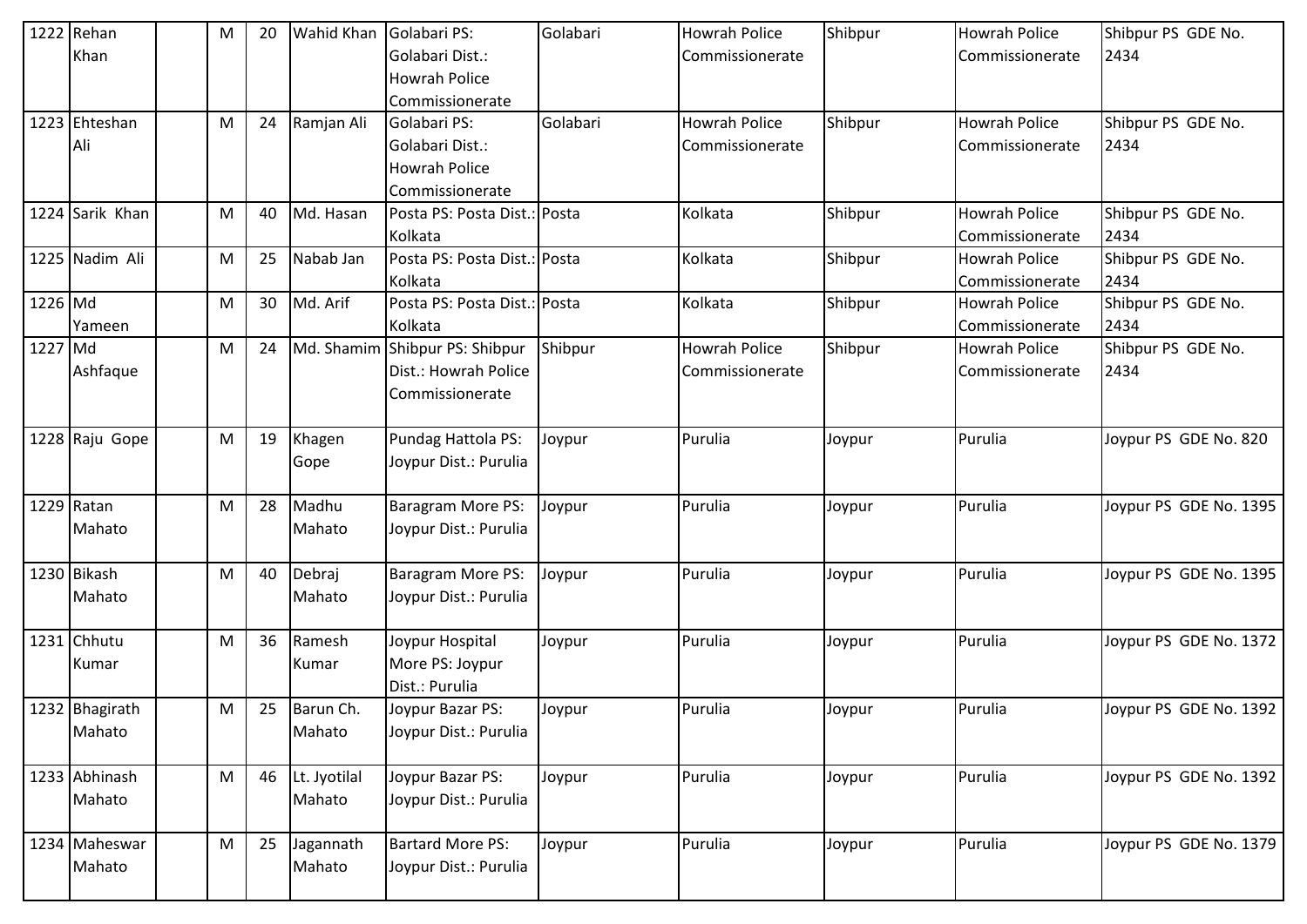|           | 1235 Bishnu                   | M | 26 | Lt. Rasik                   | <b>Bartard More PS:</b>                                                  | Joypur     | Purulia                                 | Joypur | Purulia        | Joypur PS GDE No. 1379 |
|-----------|-------------------------------|---|----|-----------------------------|--------------------------------------------------------------------------|------------|-----------------------------------------|--------|----------------|------------------------|
|           | Mahato                        |   |    | Mahato                      | Joypur Dist.: Purulia                                                    |            |                                         |        |                |                        |
|           | 1236 Snehashis<br>Deshi       | M | 22 | Charu<br>Chandra<br>Deshi   | Tarakeswar PS:<br>Tarakeswar Dist.:<br><b>Hooghly Rural</b>              | Tarakeswar | <b>Hooghly Rural</b>                    | Joypur | <b>Bankura</b> | Joypur PS GDE No. 1496 |
|           | 1237 Goutam<br>Naskar         | M | 40 | Lt.<br>Sadananda<br>Naskar  | Sarenga PS: Sankrail Sankrail<br>Dist.: Howrah Police<br>Commissionerate |            | <b>Howrah Police</b><br>Commissionerate | Joypur | <b>Bankura</b> | Joypur PS GDE No. 1496 |
|           | $1238$ Bapan<br><b>Mallik</b> | M | 23 | Manuar<br>Mallik            | Jamuna PS:<br>Kotulpur Dist.:<br>Bankura                                 | Kotulpur   | <b>Bankura</b>                          | Joypur | <b>Bankura</b> | Joypur PS GDE No. 1505 |
|           | 1239 Hasibul<br>Mallik        | M | 28 |                             | Sadek Mallik Kotulpur PS:<br>Kotulpur Dist.:<br><b>Bankura</b>           | Kotulpur   | Bankura                                 | Joypur | <b>Bankura</b> | Joypur PS GDE No. 1505 |
|           | 1240 Alauddin<br>Khan         | M | 32 | Nur Islam<br>Khan           | Kotulpur Muruschak Kotulpur<br>PS: Kotulpur Dist.:<br>Bankura            |            | <b>Bankura</b>                          | Joypur | <b>Bankura</b> | Joypur PS GDE No. 1505 |
|           | 1241 Sk Jahar                 | M | 42 | Sk Sayed Ali                | Madanairy PS:<br>Kotulpur Dist.:<br>Bankura                              | Kotulpur   | <b>Bankura</b>                          | Joypur | <b>Bankura</b> | Joypur PS GDE No. 1506 |
|           | 1242 Sk Nasib                 | M |    | Rabial                      | Dhabairi PS:<br>Kotulpur Dist.:<br><b>Bankura</b>                        | Kotulpur   | <b>Bankura</b>                          | Joypur | <b>Bankura</b> | Joypur PS GDE No. 1506 |
|           | 1243 Piru Niogi               | M | 28 | Madhusuda<br>n Niogi        | Kurariha PS: Joypur<br>Dist.: Bankura                                    | Joypur     | <b>Bankura</b>                          | Joypur | <b>Bankura</b> | Joypur PS GDE No. 1507 |
|           | 1244 Sujan<br>Khan            | M | 23 | Prasanta<br>Khan            | Chaltakonda PS:<br>Joypur Dist.:<br><b>Bankura</b>                       | Joypur     | <b>Bankura</b>                          | Joypur | Bankura        | Joypur PS GDE No. 1507 |
|           | 1245 Radhanath<br>Kole        | M | 50 | Kole                        | Lt. Narattam Routhkhanda PS:<br>Joypur Dist.:<br>Bankura                 | Joypur     | Bankura                                 | Joypur | Bankura        | Joypur PS GDE No. 1511 |
| 1246 Asit | Mondal                        | M | 55 | Lt.<br>Shaktipada<br>Mondal | Routhkhanda PS:<br>Joypur Dist.:<br>Bankura                              | Joypur     | <b>Bankura</b>                          | Joypur | Bankura        | Joypur PS GDE No. 1511 |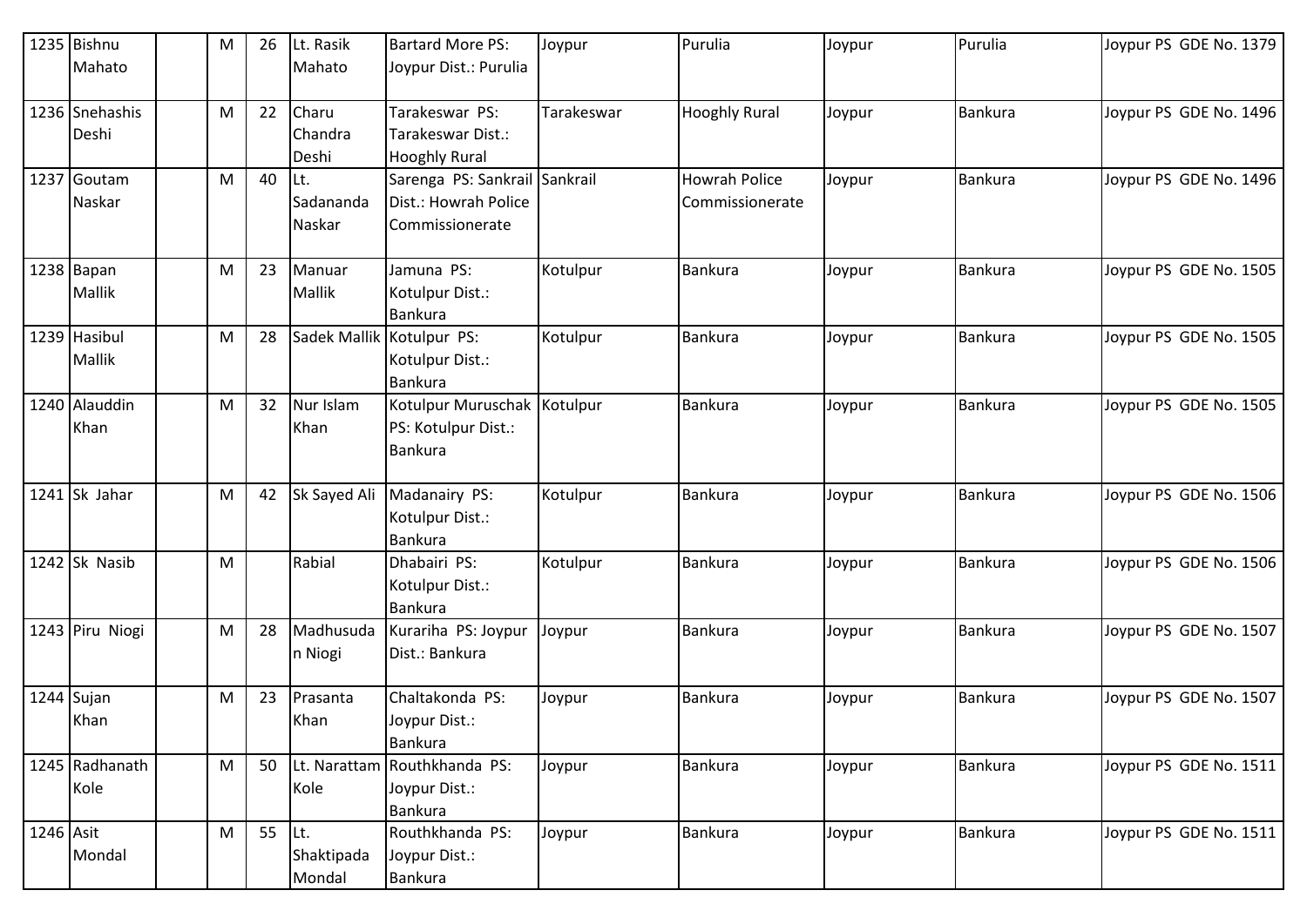|          | 1247 Dipak      |           | 45 | Lt. Sambhu         | Latibpur, Uluberia,      | Uluberia  | <b>Howrah Rural</b>    | Uluberia  | <b>Howrah Rural</b>    | Uluberia PS GDE No.     |
|----------|-----------------|-----------|----|--------------------|--------------------------|-----------|------------------------|-----------|------------------------|-------------------------|
|          | Chalta          |           |    | Chalta             | Howrah PS: Uluberia      |           |                        |           |                        | 3740                    |
|          |                 |           |    |                    | Dist.: Howrah Rural      |           |                        |           |                        |                         |
|          |                 |           |    |                    |                          |           |                        |           |                        |                         |
| 1248 Md. |                 | M         |    | Md Safique         | Vill-Sahapur,            |           | Basirhat               | Chakulia  | <b>Islampur Police</b> | Chakulia PS GDE No. 871 |
|          | Naushad         |           |    |                    | PS+Dist-                 |           |                        |           | <b>District</b>        |                         |
|          | Ali             |           |    |                    | Saharsha(Bihar)          |           |                        |           |                        |                         |
|          | 1249 Bikash     | M         | 26 | Bijendra           | Vill-Sahapur,            |           | <b>Basirhat</b>        | Chakulia  | <b>Islampur Police</b> | Chakulia PS GDE No. 871 |
|          | Kumar           |           |    | Yadav              | PS+Dist-                 |           |                        |           | <b>District</b>        |                         |
|          |                 |           |    |                    | Saharsha(Bihar)          |           |                        |           |                        |                         |
|          | 1250 Ansar      | M         | 36 | Golam              |                          |           | <b>Basirhat</b>        | Chakulia  | <b>Islampur Police</b> | Chakulia PS GDE No. 871 |
|          | Alam            |           |    | Mustafa            |                          |           |                        |           | <b>District</b>        |                         |
|          | 1251 Rohit Saha | M         |    | <b>Dular Chand</b> | Farsara Dakhola          | Dalkhola  | <b>Islampur Police</b> | Dalkhola  | <b>Islampur Police</b> | Dalkhola PS GDE No.     |
|          |                 |           |    | Saha               | Dalkhola Uttar           |           | District               |           | <b>District</b>        | 998                     |
|          |                 |           |    |                    | Dinajpur PS:             |           |                        |           |                        |                         |
|          |                 |           |    |                    | Dalkhola Dist.:          |           |                        |           |                        |                         |
|          |                 |           |    |                    | <b>Islampur Police</b>   |           |                        |           |                        |                         |
|          |                 |           |    |                    | <b>District</b>          |           |                        |           |                        |                         |
|          | 1252 Biplab     | ${\sf M}$ |    | Sanat              | <b>Uttar Dalkhola</b>    | Dalkhola  | <b>Islampur Police</b> | Dalkhola  | <b>Islampur Police</b> | Dalkhola PS GDE No.     |
|          | Mandal          |           |    | Mandal             | Dakhola Dalkhola         |           | District               |           | <b>District</b>        | 998                     |
|          |                 |           |    |                    | Uttar Dinajpu PS:        |           |                        |           |                        |                         |
|          |                 |           |    |                    | Dalkhola Dist.:          |           |                        |           |                        |                         |
|          |                 |           |    |                    | <b>Islampur Police</b>   |           |                        |           |                        |                         |
|          |                 |           |    |                    | District                 |           |                        |           |                        |                         |
|          | 1253 Kesab      | M         |    | <b>Khitish</b>     | High Schoolpara          | Dalkhola  | <b>Islampur Police</b> | Dalkhola  | <b>Islampur Police</b> | Dalkhola PS GDE No.     |
|          | <b>Biswas</b>   |           |    | <b>Biswas</b>      | Dakhola Dalkhola         |           | <b>District</b>        |           | <b>District</b>        | 998                     |
|          |                 |           |    |                    | <b>Uttar Dinajpu PS:</b> |           |                        |           |                        |                         |
|          |                 |           |    |                    | Dalkhola Dist.:          |           |                        |           |                        |                         |
|          |                 |           |    |                    | <b>Islampur Police</b>   |           |                        |           |                        |                         |
|          |                 |           |    |                    | District                 |           |                        |           |                        |                         |
|          | 1254 Gopen      | M         |    | Lt Gopal           | <b>ISLAMPUR</b>          | Islampore | Murshidabad            | Islampore | Murshidabad            | Islampore PS GDE No.    |
|          | Saha            |           |    | Saha               | <b>MALLICKPARA PS:</b>   |           |                        |           |                        | 1495                    |
|          |                 |           |    |                    | Islampore Dist.:         |           |                        |           |                        |                         |
|          |                 |           |    |                    | Murshidabad              |           |                        |           |                        |                         |
|          | 1255 Sujit Kr   | M         |    | Durga Ch           | <b>ISLAMPUR</b>          | Islampore | Murshidabad            | Islampore | Murshidabad            | Islampore PS GDE No.    |
|          | Saha            |           |    | Saha               | <b>MALLICKPARA PS:</b>   |           |                        |           |                        | 1495                    |
|          |                 |           |    |                    | Islampore Dist.:         |           |                        |           |                        |                         |
|          |                 |           |    |                    | Murshidabad              |           |                        |           |                        |                         |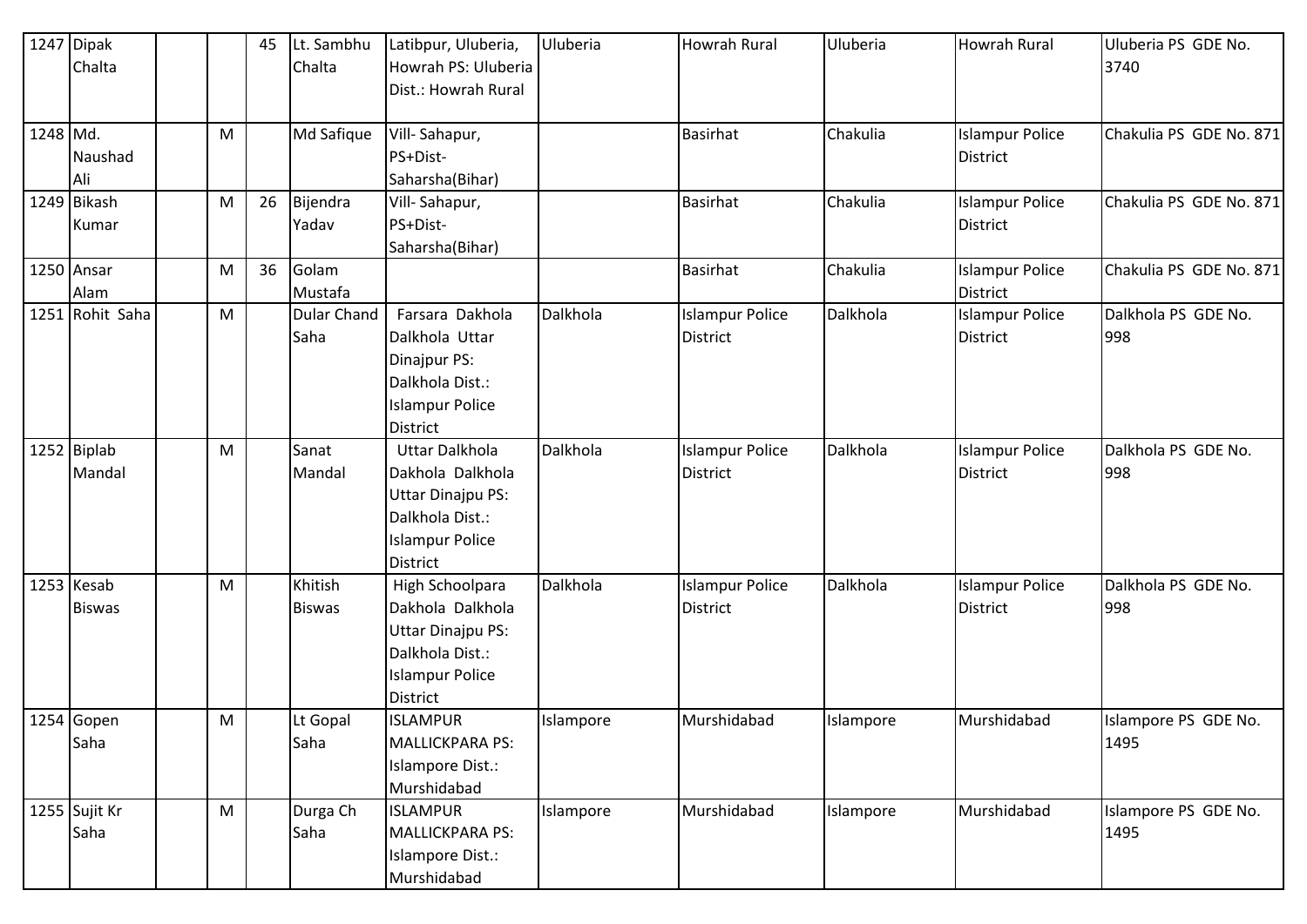| 1256 Pankaj<br>Mondal | M | Dhiren<br>Mondal    | <b>CHUNAKHALI PS:</b><br>Berhampore Dist.: | Berhampore | Murshidabad | Islampore | Murshidabad | Islampore PS GDE No.<br>1495 |
|-----------------------|---|---------------------|--------------------------------------------|------------|-------------|-----------|-------------|------------------------------|
|                       |   |                     | Murshidabad                                |            |             |           |             |                              |
| 1257 Prananta         | M | Chadarul            | <b>CHUNAKHALI</b>                          | Berhampore | Murshidabad | Islampore | Murshidabad | Islampore PS GDE No.         |
| Mondal                |   | Mondal              | <b>NIMTALA PS:</b>                         |            |             |           |             | 1495                         |
|                       |   |                     | Berhampore Dist.:                          |            |             |           |             |                              |
|                       |   |                     | Murshidabad                                |            |             |           |             |                              |
| 1258 Manarul Sk       | M | <b>Areal Sk</b>     | <b>BASANTAPUR PS:</b>                      | Daulatabad | Murshidabad | Islampore | Murshidabad | Islampore PS GDE No.         |
|                       |   |                     | Daulatabad Dist.:                          |            |             |           |             | 1495                         |
|                       |   |                     | Murshidabad                                |            |             |           |             |                              |
| 1259 Raihan Sk        | M | Kabatuddin          | <b>BASANTAPUR PS:</b>                      | Daulatabad | Murshidabad | Islampore | Murshidabad | Islampore PS GDE No.         |
|                       |   | Sk                  | Daulatabad Dist.:                          |            |             |           |             | 1495                         |
|                       |   |                     | Murshidabad                                |            |             |           |             |                              |
| 1260 Milan Sk         | M | Mahidul Sk          | <b>BASANTAPUR PS:</b>                      | Daulatabad | Murshidabad | Islampore | Murshidabad | Islampore PS GDE No.         |
|                       |   |                     | Daulatabad Dist.:                          |            |             |           |             | 1495                         |
|                       |   |                     | Murshidabad                                |            |             |           |             |                              |
| 1261 Rafikul Sk       | M | Sattar Sk           | <b>MAHARAJPUR PS:</b>                      | Daulatabad | Murshidabad | Islampore | Murshidabad | Islampore PS GDE No.         |
|                       |   |                     | Daulatabad Dist.:                          |            |             |           |             | 1495                         |
|                       |   |                     | Murshidabad                                |            |             |           |             |                              |
| 1262 Raj Paul         |   | Lt. Jagadish        | Of Angrabhasha PS                          | Dhubguri   | Jalpaiguri  | Dhubguri  | Jalpaiguri  | Dhubguri PS GDE No.          |
|                       |   | Paul                | DPG Dist JPG PS:                           |            |             |           |             | 1708                         |
|                       |   |                     | Dhubguri Dist.:                            |            |             |           |             |                              |
|                       |   |                     | Jalpaiguri                                 |            |             |           |             |                              |
| 1263 Rajib Paul       |   | Lt. Ganesh          | Of PurbaMallickpara Dhubguri               |            | Jalpaiguri  | Dhubguri  | Jalpaiguri  | Dhubguri PS GDE No.          |
|                       |   | Paul                | PS DPG Dist JPG PS:                        |            |             |           |             | 1708                         |
|                       |   |                     | Dhubguri Dist.:                            |            |             |           |             |                              |
|                       |   |                     | Jalpaiguri                                 |            |             |           |             |                              |
|                       |   |                     |                                            |            |             |           |             |                              |
| 1264 Niranjan         |   | <b>Bhagirat Das</b> | Of Rabindra Nagar                          | Dhubguri   | Jalpaiguri  | Dhubguri  | Jalpaiguri  | Dhubguri PS GDE No.          |
| Das                   |   |                     | W/No-13 PS DPG                             |            |             |           |             | 1710                         |
|                       |   |                     | Dist JPG PS:                               |            |             |           |             |                              |
|                       |   |                     | Dhubguri Dist.:                            |            |             |           |             |                              |
|                       |   |                     | Jalpaiguri                                 |            |             |           |             |                              |
| 1265 Bhambal          |   | Lt.                 | Of Mahakal Para                            | Dhubguri   | Jalpaiguri  | Dhubguri  | Jalpaiguri  | Dhubguri PS GDE No.          |
| Mahanta               |   | Raghunath           | W/No-14 PS DPG                             |            |             |           |             | 1710                         |
|                       |   | Mahanta             | Dist JPG PS:                               |            |             |           |             |                              |
|                       |   |                     | Dhubguri Dist.:                            |            |             |           |             |                              |
|                       |   |                     | Jalpaiguri                                 |            |             |           |             |                              |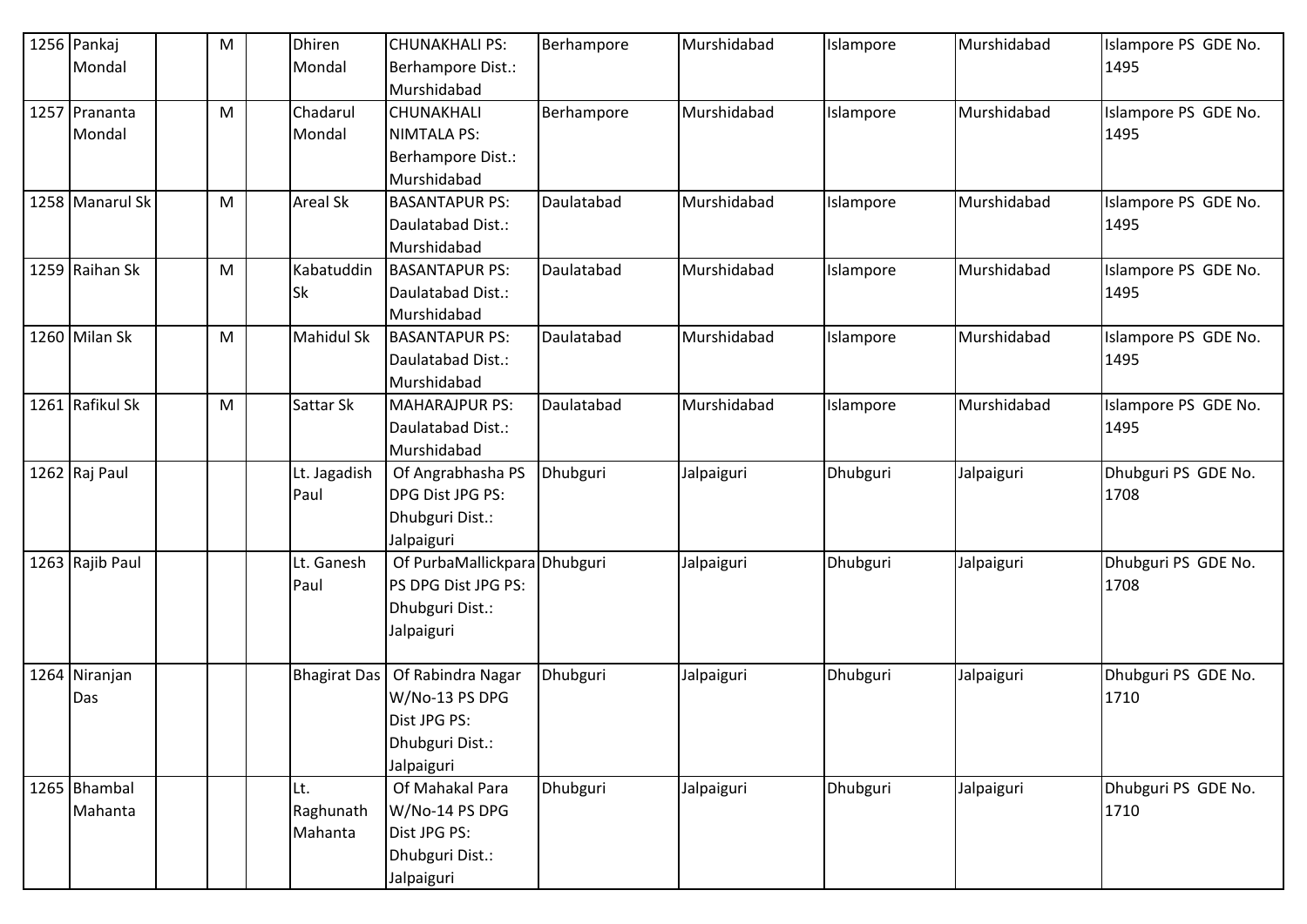| 1266 Bikram     | Kalikanta         | Of Dakshin             | Dhubguri | Jalpaiguri | Dhubguri | Jalpaiguri | Dhubguri PS GDE No. |
|-----------------|-------------------|------------------------|----------|------------|----------|------------|---------------------|
| Adhikary        | Adhkary           | Gossairhat PS DPG      |          |            |          |            | 1710                |
|                 |                   | Dist JPG PS:           |          |            |          |            |                     |
|                 |                   | Dhubguri Dist.:        |          |            |          |            |                     |
|                 |                   | Jalpaiguri             |          |            |          |            |                     |
| 1267 Sagar      | Arjo Ghosh        | Of Uttar               | Dhubguri | Jalpaiguri | Dhubguri | Jalpaiguri | Dhubguri PS GDE No. |
| Ghosh           |                   | BoraghariaW/No-09      |          |            |          |            | 1710                |
|                 |                   | PS DPG Dist JPG PS:    |          |            |          |            |                     |
|                 |                   | Dhubguri Dist.:        |          |            |          |            |                     |
|                 |                   | Jalpaiguri             |          |            |          |            |                     |
| 1268 Dinesh Roy | Lt.               | Of Collagepara         | Dhubguri | Jalpaiguri | Dhubguri | Jalpaiguri | Dhubguri PS GDE No. |
|                 | Jyotindranat      | W/No-01 PS DPG         |          |            |          |            | 1713                |
|                 | h Roy             | Dist JPG PS:           |          |            |          |            |                     |
|                 |                   | Dhubguri Dist.:        |          |            |          |            |                     |
|                 |                   | Jalpaiguri             |          |            |          |            |                     |
| 1269 Biplab Roy | Dilip Roy         | Of Collagepara         | Dhubguri | Jalpaiguri | Dhubguri | Jalpaiguri | Dhubguri PS GDE No. |
|                 |                   | W/No-01 PS DPG         |          |            |          |            | 1713                |
|                 |                   | Dist JPG PS:           |          |            |          |            |                     |
|                 |                   | Dhubguri Dist.:        |          |            |          |            |                     |
|                 |                   | Jalpaiguri             |          |            |          |            |                     |
| 1270 Sudip Roy  | Lt. Dilip Roy     | Of Tuklimari PO.       | Dhubguri | Jalpaiguri | Dhubguri | Jalpaiguri | Dhubguri PS GDE No. |
|                 |                   | <b>BhandaniPS DPG</b>  |          |            |          |            | 1716                |
|                 |                   | Dist JPG PS:           |          |            |          |            |                     |
|                 |                   | Dhubguri Dist.:        |          |            |          |            |                     |
|                 |                   | Jalpaiguri             |          |            |          |            |                     |
| 1271 Paritosh   | Parimal Roy       | Of Tuklimari PO.       | Dhubguri | Jalpaiguri | Dhubguri | Jalpaiguri | Dhubguri PS GDE No. |
| Roy             |                   | <b>BhandaniPS DPG</b>  |          |            |          |            | 1716                |
|                 |                   | Dist JPG PS:           |          |            |          |            |                     |
|                 |                   | Dhubguri Dist.:        |          |            |          |            |                     |
|                 |                   | Jalpaiguri             |          |            |          |            |                     |
| 1272 Omsankar   | Lt. Mashas        | Of GayerkataPS         | Banarhat | Jalpaiguri | Dhubguri | Jalpaiguri | Dhubguri PS GDE No. |
| Prasad Sah      | <b>Prasad Sah</b> | <b>BNTDist JPG PS:</b> |          |            |          |            | 1725                |
|                 |                   | <b>Banarhat Dist.:</b> |          |            |          |            |                     |
|                 |                   | Jalpaiguri             |          |            |          |            |                     |
| 1273 Ranjit Sah | Raghunath         | Of GayerkataPS         | Banarhat | Jalpaiguri | Dhubguri | Jalpaiguri | Dhubguri PS GDE No. |
|                 | Sah               | <b>BNTDist JPG PS:</b> |          |            |          |            | 1725                |
|                 |                   | <b>Banarhat Dist.:</b> |          |            |          |            |                     |
|                 |                   | Jalpaiguri             |          |            |          |            |                     |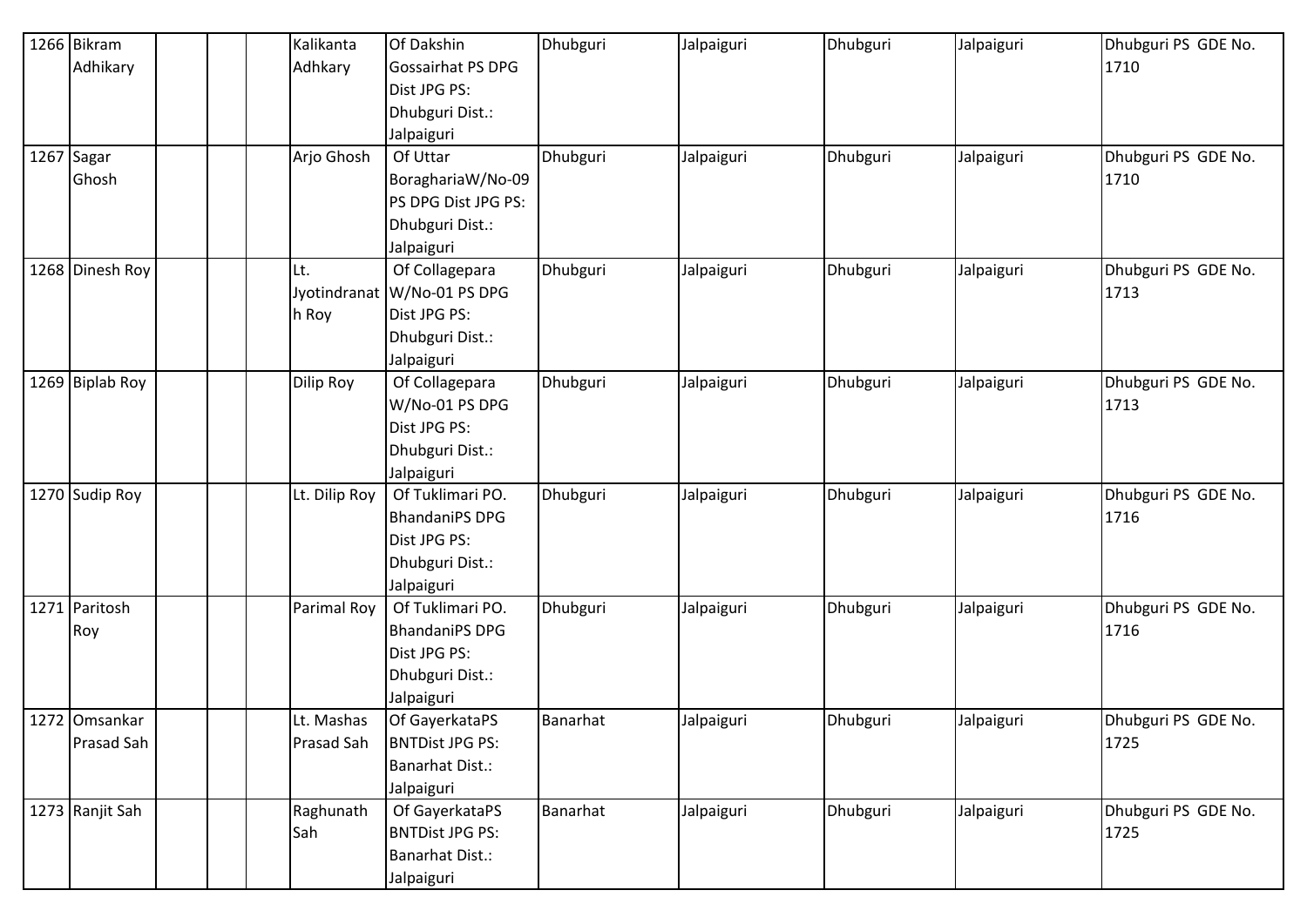|      | 1274 Ratan Sah                  |   |    | Prosan Sah               | Of Netajipara W/No-<br>14 PS DPG Dist JPG<br>PS: Banarhat Dist.:<br>Jalpaiguri                         | Banarhat   | Jalpaiguri | Dhubguri   | Jalpaiguri | Dhubguri PS GDE No.<br>1695   |
|------|---------------------------------|---|----|--------------------------|--------------------------------------------------------------------------------------------------------|------------|------------|------------|------------|-------------------------------|
|      | 1275 Bishal Saha                |   |    | <b>Bidyut Saha</b>       | Of Surya Sen Colony Banarhat<br>W/No-13 PS DPG<br>Dist JPG PS:<br><b>Banarhat Dist.:</b><br>Jalpaiguri |            | Jalpaiguri | Dhubguri   | Jalpaiguri | Dhubguri PS GDE No.<br>1695   |
|      | 1276 Goutam<br>Roy              |   |    | Lt. Nipen<br>Roy         | Of Madhya Para<br>W/No-05 PS DPG<br>Dist JPG PS:<br><b>Banarhat Dist.:</b><br>Jalpaiguri               | Banarhat   | Jalpaiguri | Dhubguri   | Jalpaiguri | Dhubguri PS GDE No.<br>1695   |
| 1277 | Shyamal<br>Roy                  |   |    | Lt. Padma<br>Nath Roy    | Of Dakshin<br>Khayerbari PS DPG<br>Dist JPG PS:<br><b>Banarhat Dist.:</b><br>Jalpaiguri                | Banarhat   | Jalpaiguri | Dhubguri   | Jalpaiguri | Dhubguri PS GDE No.<br>1695   |
|      | 1278 Akash<br>Bardhan           | M | 23 | Utpal<br>Bardhan         | Nayabasti, PS<br>Kotwali, Dist<br>Jalpaiguri PS:<br>Jalpaiguri Dist.:<br>Jalpaiguri                    | Jalpaiguri | Jalpaiguri | Jalpaiguri | Jalpaiguri | Jalpaiguri PS GDE No.<br>1799 |
|      | 1279 Chiranjit<br><b>Biswas</b> | M | 29 | Ranjit<br><b>Biswas</b>  | Rece Course Para,<br>PS Kotwali, Dist<br>Jalpaiguri PS:<br>Jalpaiguri Dist.:<br>Jalpaiguri             | Jalpaiguri | Jalpaiguri | Jalpaiguri | Jalpaiguri | Jalpaiguri PS GDE No.<br>1799 |
|      | 1280 Subhankar<br>Hazra         | M | 21 | <b>Bideswar</b><br>Hazra | Denguajhar, PS<br>Kotwali, Dist<br>Jalpaiguri PS:<br>Jalpaiguri Dist.:<br>Jalpaiguri                   | Jalpaiguri | Jalpaiguri | Jalpaiguri | Jalpaiguri | Jalpaiguri PS GDE No.<br>1799 |
|      | 1281 Debasish<br>Roy            | M | 20 | Paresh Roy               | Moulani, PS<br>Malbazar, Dist<br>Jalpaiguri PS:<br>Malbazar Dist.:<br>Jalpaiguri                       | Malbazar   | Jalpaiguri | Jalpaiguri | Jalpaiguri | Jalpaiguri PS GDE No.<br>1799 |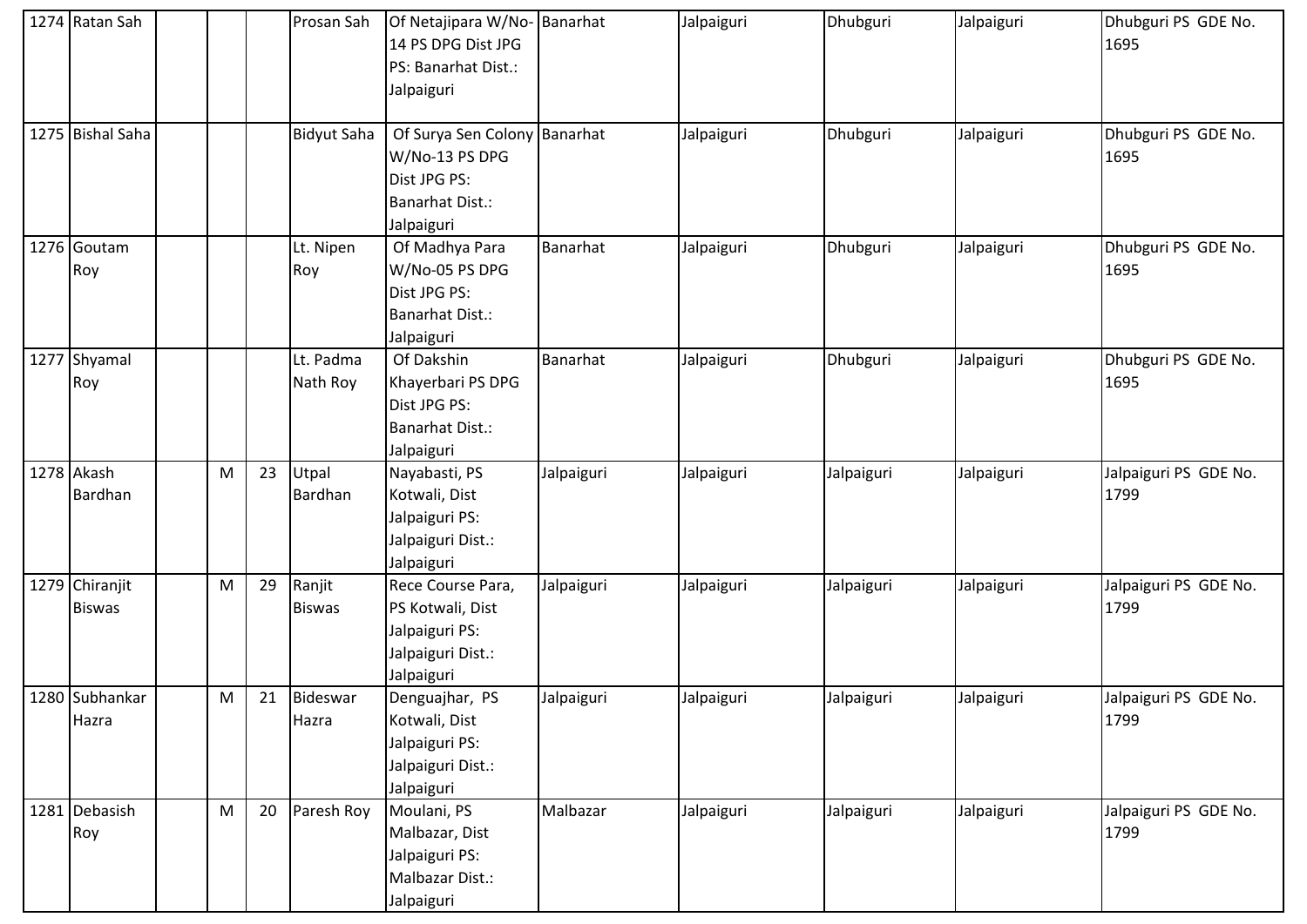|            | 1282 Sandip<br><b>Biswas</b> | M | 25 | Shyamal<br><b>Biswas</b> | Beguntari, PS<br>Kotwali, Dist<br>Jalpaiguri PS:<br>Jalpaiguri Dist.:<br>Jalpaiguri                                     | Jalpaiguri       | Jalpaiguri | Jalpaiguri                  | Jalpaiguri | Jalpaiguri PS GDE No.<br>1799              |
|------------|------------------------------|---|----|--------------------------|-------------------------------------------------------------------------------------------------------------------------|------------------|------------|-----------------------------|------------|--------------------------------------------|
|            | 1283 Koushik<br>Sarkar       | M | 25 | Sarkar                   | Krishna Pada Chunilal Road, 03 No Jalpaiguri<br>Ghumti, PS Kotwali,<br>Dist Jalp PS:<br>Jalpaiguri Dist.:<br>Jalpaiguri |                  | Jalpaiguri | Jalpaiguri                  | Jalpaiguri | Jalpaiguri PS GDE No.<br>1799              |
|            | 1284 Shibu<br>Munda          | M | 25 | Sekhar<br>Munda          | Gomosta Para, PS<br>Kotwali, Dist<br>Jalpaiguri PS:<br>Jalpaiguri Dist.:<br>Jalpaiguri                                  | Jalpaiguri       | Jalpaiguri | Jalpaiguri                  | Jalpaiguri | Jalpaiguri PS GDE No.<br>1799              |
| 1285 Jiten | <b>Biswas</b>                | M | 58 | <b>Biswas</b>            | Lt.kherodhar Johuri, Talma, PS-<br>Kotwali PS: Jalpaiguri<br>women Dist.:<br>Jalpaiguri                                 | Jalpaiguri women | Jalpaiguri | Jalpaiguri women Jalpaiguri |            | Jalpaiguri women PS<br><b>GDE No. 1024</b> |
| 1286 Ajoy  | Mahato                       | M | 18 | Ramasis<br>Mahato        | Shilpo samity<br>para, PS- Kotwali PS:<br>Jalpaiguri women<br>Dist.: Jalpaiguri                                         | Jalpaiguri women | Jalpaiguri | Jalpaiguri women Jalpaiguri |            | Jalpaiguri women PS<br><b>GDE No. 1024</b> |
| 1287       | Ramesh<br>Roy                | M | 32 | Sirendra<br>Nath Roy     | Of Baldapukur, PS-<br>Rajganj, Dist-<br>Jalpaiguri PS: Rajganj<br>Dist.: Jalpaiguri                                     | Rajganj          | Jalpaiguri | Rajganj                     | Jalpaiguri | Rajganj PS GDE No.<br>1290                 |
|            | 1288 Suman<br>Raha           | M | 44 | Lt. Dilip<br>Raha        | Of Subhash pally, PS-Rajganj<br>Rajganj, Dist-<br>Jalpaiguri PS:<br>Rajganj Dist.:<br>Jalpaiguri                        |                  | Jalpaiguri | Rajganj                     | Jalpaiguri | Rajganj PS GDE No.<br>1290                 |
|            | 1289 Atanu Jha               | M | 54 | Lt. Kitish Jha           | Of Kalinagar, PS-<br>Rajganj, Dist-<br>Jalpaiguri. PS:<br>Rajganj Dist.:<br>Jalpaiguri                                  | Rajganj          | Jalpaiguri | Rajganj                     | Jalpaiguri | Rajganj PS GDE No.<br>1290                 |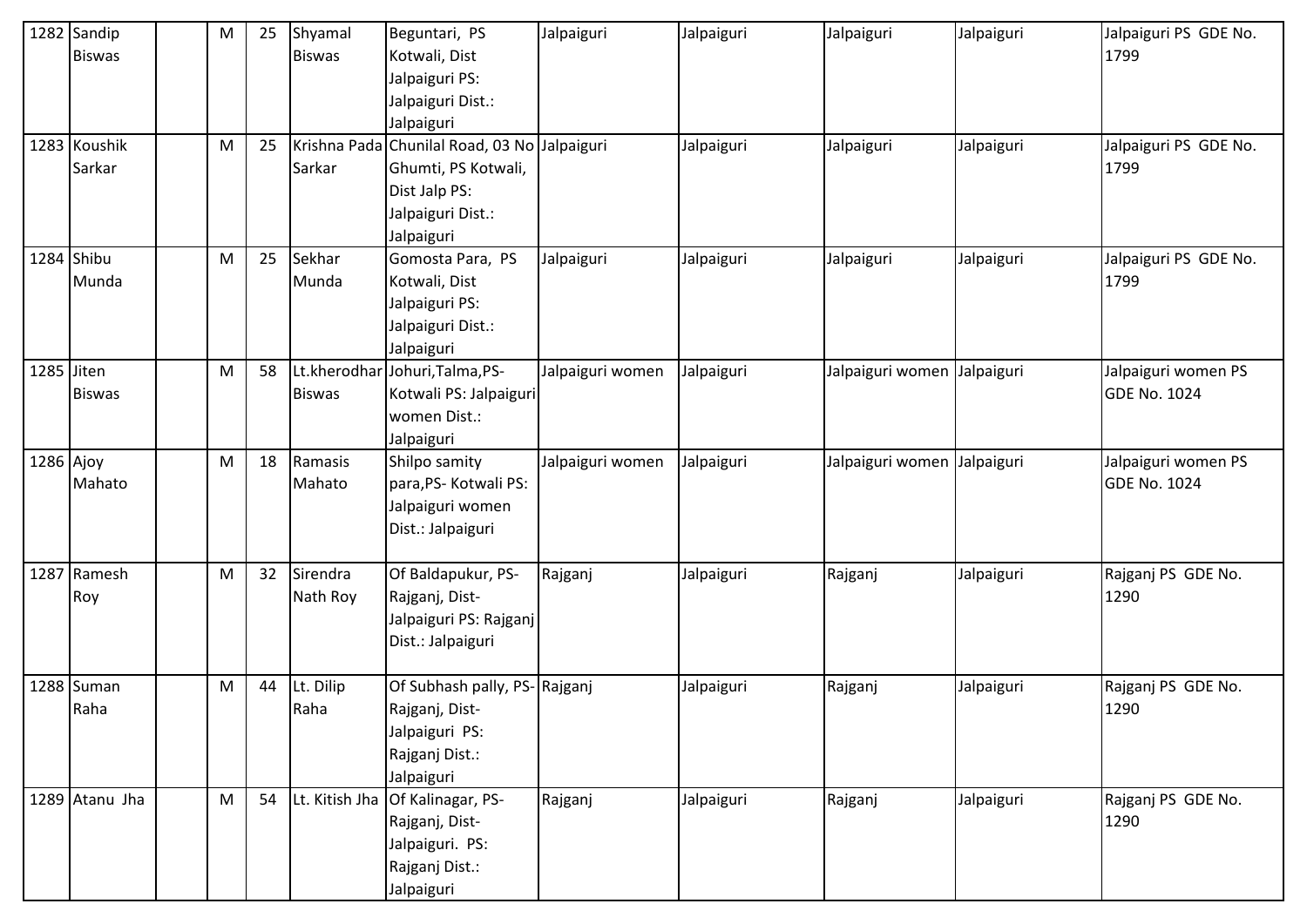|           | 1290 Pritam Das       | M | 27 | <b>Dilip Das</b>  | Of Dalalpara, PO-<br>Dangapara, PS-<br>Rajganj, Dist- Ja PS:<br>Rajganj Dist.:<br>Jalpaiguri | Rajganj       | Jalpaiguri                  | Rajganj       | Jalpaiguri                         | Rajganj PS GDE No.<br>1290       |
|-----------|-----------------------|---|----|-------------------|----------------------------------------------------------------------------------------------|---------------|-----------------------------|---------------|------------------------------------|----------------------------------|
|           | 1291 Pradip<br>Minj   | M | 34 | Lt. Anil Minj     | Of Kanchanshri, Po-<br>Kukurjan, PS-<br>Rajganj, Dist- J PS:<br>Rajganj Dist.:<br>Jalpaiguri | Rajganj       | Jalpaiguri                  | Rajganj       | Jalpaiguri                         | Rajganj PS GDE No.<br>1290       |
|           | 1292 Bipul Roy        | M | 26 | <b>Biren Roy</b>  | Of Nojrajote, PS-<br>Rajganj, Dist-<br>Jalpaiguri PS: Rajganj<br>Dist.: Jalpaiguri           | Rajganj       | Jalpaiguri                  | Rajganj       | Jalpaiguri                         | Rajganj PS GDE No.<br>1290       |
|           | 1293 Ajay Roy         | M | 24 | Dhanesh<br>Roy    | Of Majhiali, PS-<br>Rajganj, Dist-<br>Jalpaiguri PS: Rajganj<br>Dist.: Jalpaiguri            | Rajganj       | Jalpaiguri                  | Rajganj       | Jalpaiguri                         | Rajganj PS GDE No.<br>1290       |
|           | 1294 Narayan<br>Hajra | M | 30 | Piten Hajra       | Of Domoni, PS-<br>Maynaguri PS:<br>Moynaguri Dist.:<br>Jalpaiguri                            | Moynaguri     | Jalpaiguri                  | Rajganj       | Jalpaiguri                         | Rajganj PS GDE No.<br>1291       |
|           | 1295 Bibhas Roy       | M | 35 | Dijen Roy         | Of 09 no colony, PO-<br>Kamarvita, PS-NJP,<br>Dist-Jal Dist.:<br>Jalpaiguri                  |               | Jalpaiguri                  | Rajganj       | Jalpaiguri                         | Rajganj PS GDE No.<br>1291       |
| 1296 Rabi | Barman                | M | 35 | Khitish<br>Barman | Gangarampur PS:<br>Farakka Dist.:<br>Jangipur Police<br>District                             | Farakka       | Jangipur Police<br>District | Farakka       | Jangipur Police<br><b>District</b> | Farakka PS GDE No.<br>1885       |
|           | 1297 Samar<br>Halder  | M | 28 |                   | Ranjit Halder Ambagan Colony<br>PS: Raghunathganj<br>Dist.: Jangipur Police<br>District      | Raghunathganj | Jangipur Police<br>District | Raghunathganj | Jangipur Police<br><b>District</b> | Raghunathganj PS GDE<br>No. 1339 |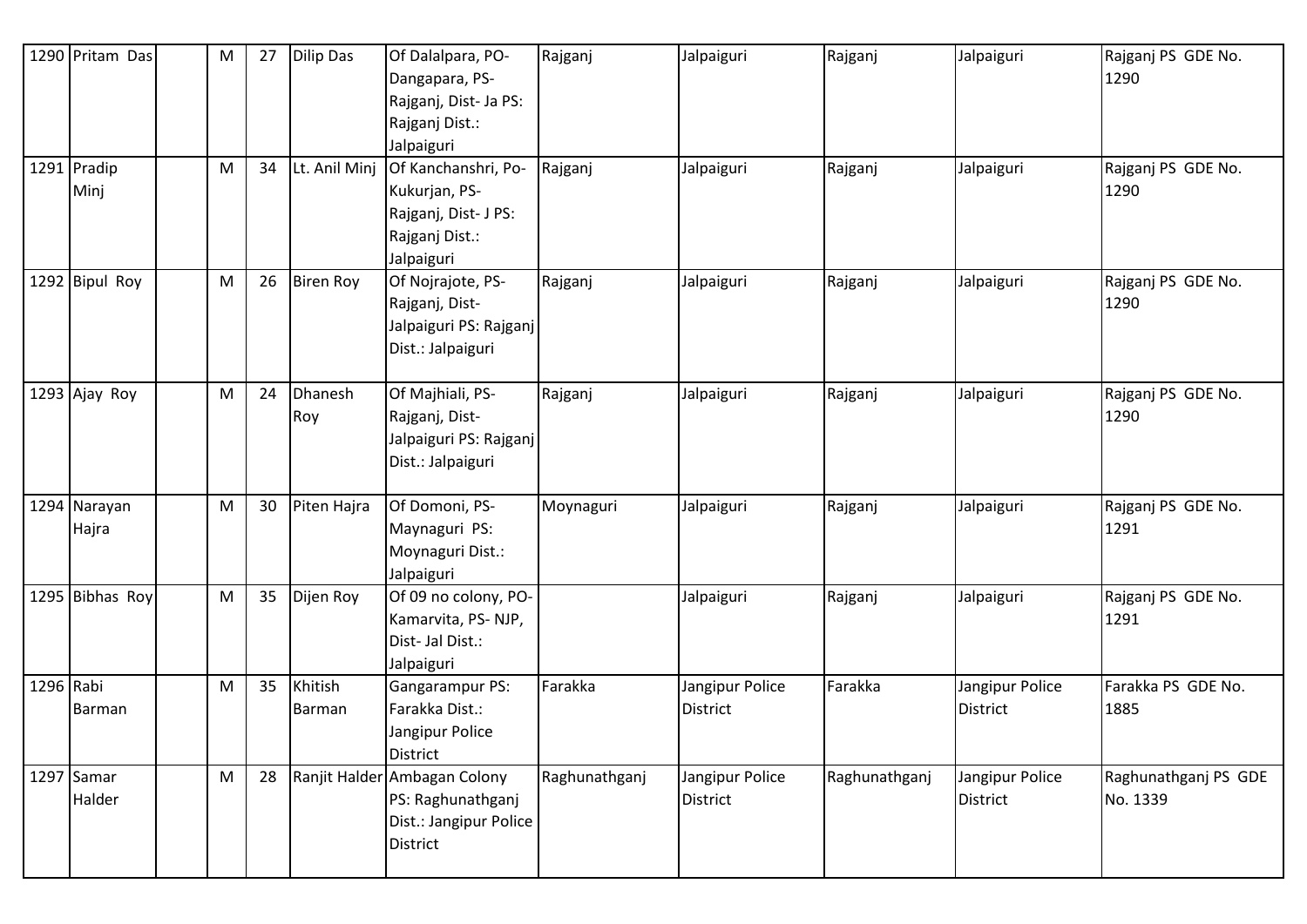|      | 1298 Bakul Sk                |       | M | 26 | Selim Sk                      | Miapur PS:<br>Raghunathganj Dist.:<br>Jangipur Police<br><b>District</b>      | Raghunathganj  | Jangipur Police<br><b>District</b> | Raghunathganj | Jangipur Police<br><b>District</b> | Raghunathganj PS GDE<br>No. 1946                     |
|------|------------------------------|-------|---|----|-------------------------------|-------------------------------------------------------------------------------|----------------|------------------------------------|---------------|------------------------------------|------------------------------------------------------|
|      | 1299 Motibul Sk              |       | M | 35 | Late Nayesh<br><b>Sk</b>      | Imamnagar PS:<br>Raghunathganj Dist.:<br>Jangipur Police<br>District          | Raghunathganj  | Jangipur Police<br><b>District</b> | Raghunathganj | Jangipur Police<br><b>District</b> | Raghunathganj PS GDE<br>No. 1134                     |
|      | 1300 Md. Sultan<br><b>Sk</b> |       | M | 29 | <b>Bhadu Sk</b>               | Samsherganj PS:<br>Samsherganj Dist.:<br>Jangipur Police<br><b>District</b>   | Samsherganj    | Jangipur Police<br><b>District</b> | Samsherganj   | Jangipur Police<br><b>District</b> | Samsherganj PS GDE No.<br>1757                       |
| 1301 | Najimul Sk                   |       | M | 24 | Late Anesur<br>Rahaman        | Sherpur PS:<br>Samsherganj Dist.:<br>Jangipur Police<br><b>District</b>       | Samsherganj    | Jangipur Police<br><b>District</b> | Samsherganj   | Jangipur Police<br><b>District</b> | Samsherganj PS GDE No.<br>1757                       |
|      | 1302 Kabirul<br>Hoque        | Saheb | M | 22 | Naju<br>Mahammad<br><b>Sk</b> | <b>Bhahagalpur PS:</b><br>Samsherganj Dist.:<br>Jangipur Police<br>District   | Samsherganj    | Jangipur Police<br><b>District</b> | Samsherganj   | Jangipur Police<br><b>District</b> | Samsherganj PS GDE No.<br>1757                       |
|      | 1303 Yousab Sk               |       | M | 20 | <b>Ketab Sk</b>               | Puthimari PS:<br>Samsherganj Dist.:<br>Jangipur Police<br>District            | Samsherganj    | Jangipur Police<br><b>District</b> | Samsherganj   | Jangipur Police<br><b>District</b> | Samsherganj PS GDE No.<br>1745                       |
|      | 1304 Lokesh<br>Mahata        |       |   |    | Lt.<br>th Mahata              | Vill-Gobindapur PS:<br>Mahendrana Sankrail Dist.:<br>Jhargram                 | Sankrail       | Jhargram                           | Beliabera     | Jhargram                           | Beliabera PS GDE No.<br>1269                         |
|      | 1305 Khakan<br>Khilari       |       |   |    |                               | Sanjit Khilari Vill-Guripukur, PO-<br>Pukuria PS: Jhargram<br>Dist.: Jhargram | Jhargram       | Jhargram                           | Beliabera     | Jhargram                           | Beliabera PS GDE No.<br>1293                         |
|      | 1306 Debnaraya<br>n Routh    |       |   |    | Lt. Ranjit<br>Routh           | Vill-Bajnaguri, PS:<br>Beliabera Dist.:<br>Jhargram                           | Beliabera      | Jhargram                           | Beliabera     | Jhargram                           | Beliabera PS GDE No.<br>1310                         |
|      | 1307 Durgachara<br>n Tudu    |       | M | 27 | Sankar Tudu                   | Baiahnabpur PS:<br><b>Barikul Dist.:</b><br><b>Bankura</b>                    | <b>Barikul</b> | <b>Bankura</b>                     | Belpahari     | Jhargram                           | Belpahari PS Outpost<br>Banspahari OP GDE No.<br>935 |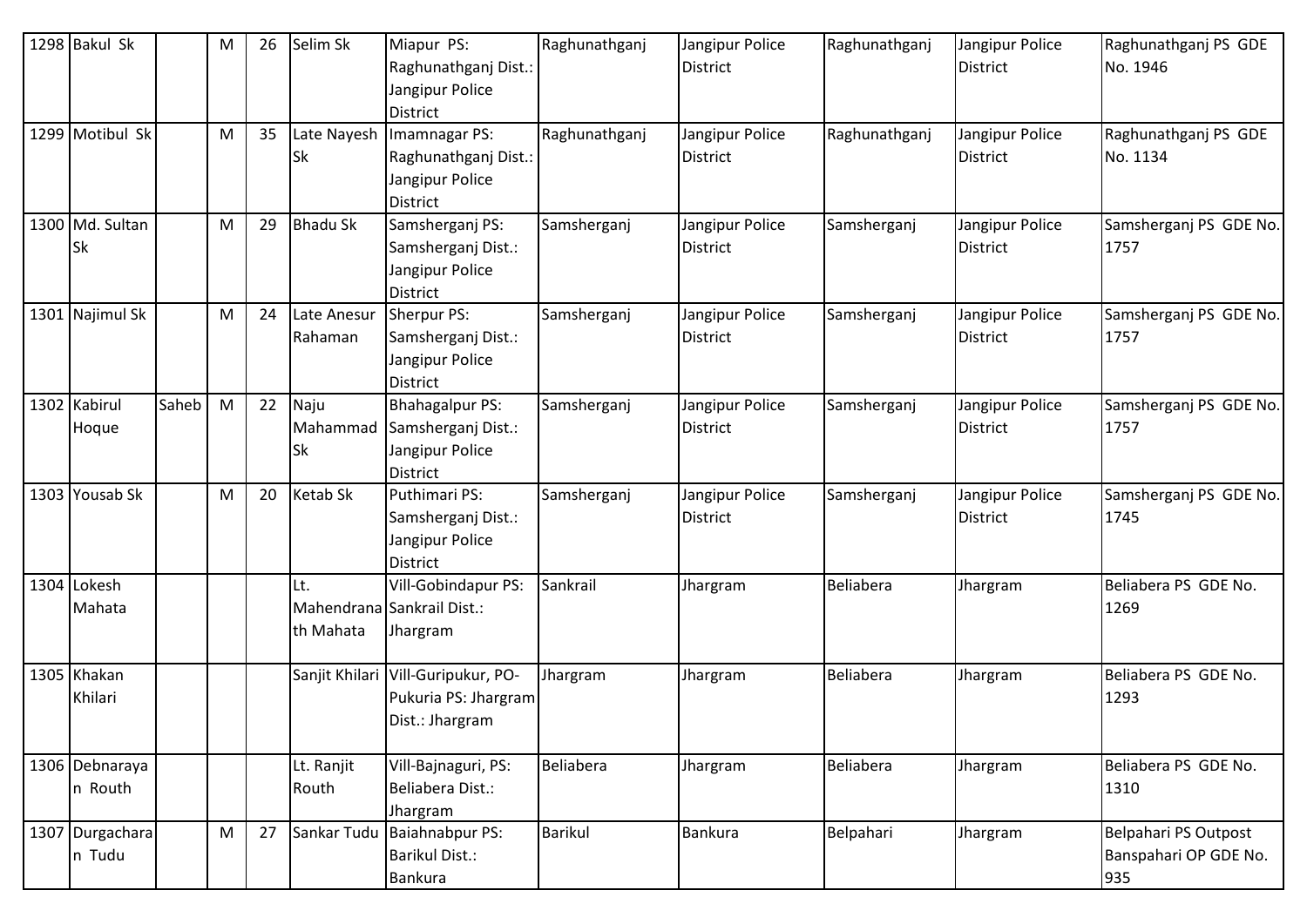| 1308 Surai |                  | М | 50 | Lt. Chandra            | Kendisole PS:                    | Belpahari | Jhargram                   | Belpahari | Jhargram             | Belpahari PS GDE No.                    |
|------------|------------------|---|----|------------------------|----------------------------------|-----------|----------------------------|-----------|----------------------|-----------------------------------------|
|            | Sardar           |   |    | Sardar                 | Belpahari Dist.:                 |           |                            |           |                      | 2160                                    |
|            |                  |   |    |                        | Jhargram                         |           |                            |           |                      |                                         |
|            | 1309 Rajesh      |   | 24 | <b>Bhim</b>            | Vill-Choukichati, PO-            |           | <b>Basirhat</b>            | Jhargram  | Jhargram             | Jhargram PS GDE No.                     |
|            | Mahata           |   |    | Mahata                 | Dudhkundi, PS+Dist-              |           |                            |           |                      | 1166                                    |
|            |                  |   |    |                        | Jhargram.                        |           |                            |           |                      |                                         |
|            | 1310 Suklal      | M |    |                        | Puspen Tudu AGARPARA PS:         | Keshiary  | Paschim Mednipore Nayagram |           | Jhargram             | Nayagram PS GDE No.                     |
|            | Tudu             |   |    |                        | Keshiary Dist.:                  |           |                            |           |                      | 1121                                    |
|            |                  |   |    |                        | Paschim Mednipore                |           |                            |           |                      |                                         |
|            | 1311 Hemanta     | M |    | Gobardhan              | <b>AGARPARA PS:</b>              | Keshiary  | Paschim Mednipore Nayagram |           | Jhargram             | Nayagram PS GDE No.                     |
|            | Tudu             |   |    | Tudu                   | Keshiary Dist.:                  |           |                            |           |                      | 1121                                    |
|            |                  |   |    |                        | Paschim Mednipore                |           |                            |           |                      |                                         |
|            | 1312 Binod Dey   |   | 52 |                        | Lt Dulal Dey Nalpur Daskhin Para |           | <b>Basirhat</b>            | Sankrail  | <b>Howrah Police</b> | Sankrail PS GDE No. 956                 |
|            |                  |   |    |                        |                                  |           |                            |           | Commissionerate      |                                         |
|            | 1313 Akash Das   |   | 21 | Biswajit Das Pakurtala |                                  |           | <b>Basirhat</b>            | Sankrail  | <b>Howrah Police</b> | Sankrail PS GDE No.                     |
|            |                  |   |    |                        |                                  |           |                            |           | Commissionerate      | 1029                                    |
|            | 1314 Stephen     |   | 48 | Frincis John           | Unsani, Goalbati,                |           | <b>Basirhat</b>            | Sankrail  | <b>Howrah Police</b> | Sankrail PS GDE No.                     |
|            | John             |   |    |                        | Santragachi                      |           |                            |           | Commissionerate      | 1037                                    |
|            | 1315 Sajoy       |   | 32 | Lt. Asto               | Podrah                           |           | <b>Basirhat</b>            | Sankrail  | <b>Howrah Police</b> | Sankrail PS GDE No.                     |
|            | Naskar           |   |    | Naskar                 |                                  |           |                            |           | Commissionerate      | 1055                                    |
|            | 1316 Md. Aslam   |   | 34 | Lt. Md. Israil         | Lichubagan                       |           | <b>Basirhat</b>            | Sankrail  | <b>Howrah Police</b> | Sankrail PS GDE No.                     |
|            |                  |   |    |                        |                                  |           |                            |           | Commissionerate      | 1055                                    |
|            | 1317 Anil Naskar |   | 62 | Lt. Motur              | Thanamakua                       |           | <b>Basirhat</b>            | Sankrail  | <b>Howrah Police</b> | Sankrail PS GDE No.                     |
|            |                  |   |    | Ch. Naskar             |                                  |           |                            |           | Commissionerate      | 1055                                    |
|            | 1318 Md. Isad    |   | 31 | Md. Sahid              | Podrah, Borofkol                 |           | <b>Basirhat</b>            | Sankrail  | <b>Howrah Police</b> | Sankrail PS GDE No.                     |
|            |                  |   |    |                        |                                  |           |                            |           | Commissionerate      | 1055                                    |
|            | 1319 Swapan      |   | 40 | Nemai Hazra Dhulagarh  |                                  |           | <b>Basirhat</b>            | Sankrail  | <b>Howrah Police</b> | Sankrail PS GDE No.                     |
|            | Hazra            |   |    |                        |                                  |           |                            |           | Commissionerate      | 1612                                    |
|            | 1320 Sohan Kr    |   | 42 | Shyamal Das Dhulagarh  |                                  |           | Basirhat                   | Sankrail  | <b>Howrah Police</b> | Sankrail PS GDE No.                     |
|            | Das              |   |    |                        |                                  |           |                            |           | Commissionerate      | 1612                                    |
|            | 1321 Sanjoy      |   | 35 | Bechu                  |                                  |           | <b>Basirhat</b>            | Sankrail  | <b>Howrah Police</b> | Sankrail PS GDE No.                     |
|            | Pandit           |   |    | Pandit                 |                                  |           |                            |           | Commissionerate      | 1612                                    |
| 1322 Amit  |                  |   |    | $S/O-$                 | Of Naldugari, PS-                |           | <b>Basirhat</b>            | Dhubulia  | Krishnanagar Police  | Dhubulia PS GDE No.                     |
|            | Sarkar (26       |   |    | Rosomoy                | Bagda, North 24 Pgs.             |           |                            |           | <b>District</b>      | 1487                                    |
|            | Yrs)             |   |    | Sarkar                 |                                  |           |                            |           |                      |                                         |
|            | 1323 Anup        |   |    | $S/O-$                 | Barnia Coloney Para,             |           | <b>Basirhat</b>            | Dhubulia  |                      | Krishnanagar Police Dhubulia PS GDE No. |
|            | Bhowmick         |   |    | Sukumar                | PS- Palashipara,                 |           |                            |           | District             | 1487                                    |
|            | (25 Yrs)         |   |    | Bhowmick               |                                  |           |                            |           |                      |                                         |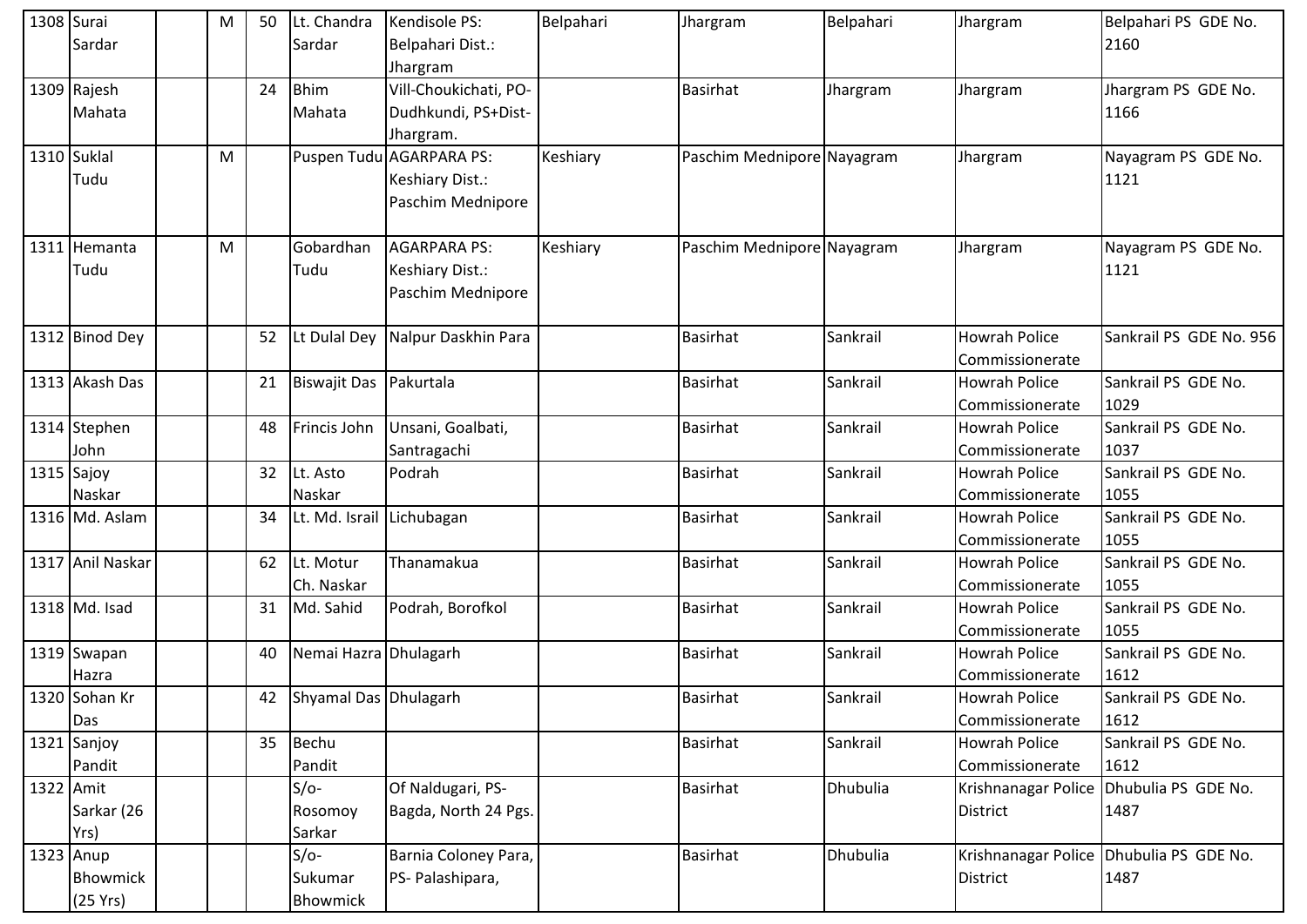|            | 1324 Kartik<br><b>Biswas</b> | M |                        | Gakul Biswas Purba Sonatala PS<br>Nakashipara, Nadia<br>PS: Nakashipara<br>Dist.: Krishnanagar<br><b>Police District</b> | Nakashipara | Krishnanagar Police Nakashipara<br><b>District</b> |             | <b>District</b> | Krishnanagar Police Nakashipara PS GDE No.<br>1841 |
|------------|------------------------------|---|------------------------|--------------------------------------------------------------------------------------------------------------------------|-------------|----------------------------------------------------|-------------|-----------------|----------------------------------------------------|
|            | 1325 Sankar<br>Khan          | M | Lt Subodh<br>Kha       | Taibichara PS<br>Nakashipara, Nadia<br>PS: Nakashipara<br>Dist.: Krishnanagar<br><b>Police District</b>                  | Nakashipara | Krishnanagar Police Nakashipara<br><b>District</b> |             | <b>District</b> | Krishnanagar Police Nakashipara PS GDE No.<br>1841 |
|            | 1326 Gokul<br><b>Biswas</b>  | M | Golok<br><b>Biswas</b> | Sonatala PS<br>Nakashipara, Nadia<br>PS: Nakashipara<br>Dist.: Krishnanagar<br><b>Police District</b>                    | Nakashipara | Krishnanagar Police<br><b>District</b>             | Nakashipara | <b>District</b> | Krishnanagar Police Nakashipara PS GDE No.<br>1841 |
| 1327 Sujit | Chandra                      | M | Bhanja<br>Chandra      | Jhawdanga<br>Dakshinpara PS<br>Purbasthali Dist<br>Purbabar PS:<br>Purbasthali Dist.:<br>Purba Burdwan                   | Purbasthali | Purba Burdwan                                      | Nakashipara | <b>District</b> | Krishnanagar Police Nakashipara PS GDE No.<br>1776 |
|            | 1328 Subir Shil              | M | Sajal Shil             | <b>Bilkumari PS</b><br>Nakashipara, Nadia<br>PS: Nakashipara<br>Dist.: Krishnanagar<br><b>Police District</b>            | Nakashipara | Krishnanagar Police Nakashipara<br><b>District</b> |             | <b>District</b> | Krishnanagar Police Nakashipara PS GDE No.<br>1841 |
|            | 1329 Faring Das              | M |                        | Sonatan Das Majhergram PS<br>Nakashipara, Nadia<br>PS: Nakashipara<br>Dist.: Krishnanagar<br><b>Police District</b>      | Nakashipara | Krishnanagar Police Nakashipara<br><b>District</b> |             | <b>District</b> | Krishnanagar Police Nakashipara PS GDE No.<br>1841 |
|            | 1330 Ichhahaqu<br>e Mondal   | M | Khada Box<br>Mondal    | PS: Thanapara Dist.:<br>Krishnanagar Police<br>District                                                                  | Thanapara   | Krishnanagar Police Thanapara<br><b>District</b>   |             | <b>District</b> | Krishnanagar Police Thanapara PS GDE No.<br>968    |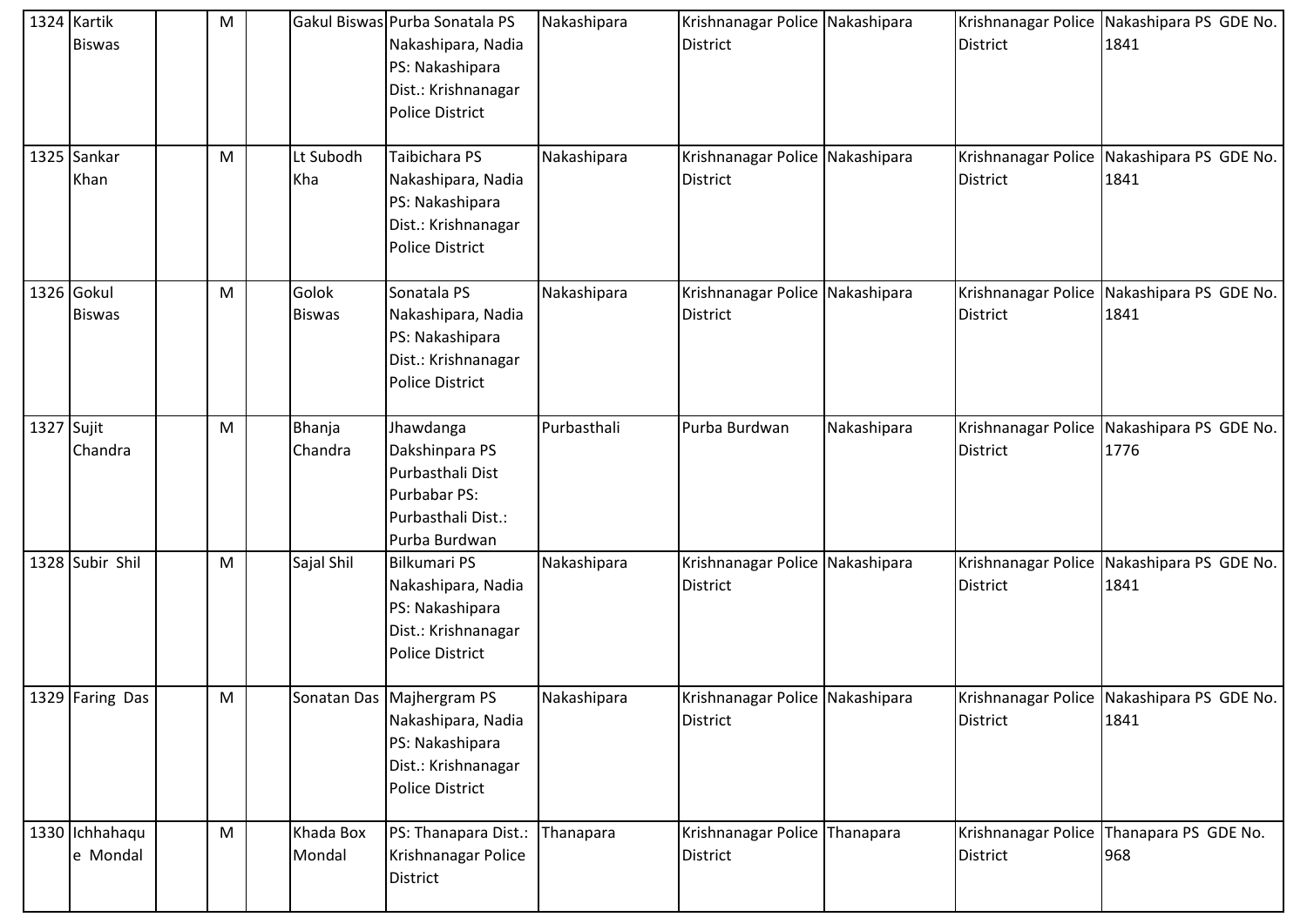|            | 1331 Dwijen<br>Roy           | M | 47 | Amin Roy                | Aiganlara PS:<br>Bamangola Dist.:<br>Malda                               | Bamangola     | Malda | Bamangola     | Malda | Bamangola PS GDE No.<br>601      |
|------------|------------------------------|---|----|-------------------------|--------------------------------------------------------------------------|---------------|-------|---------------|-------|----------------------------------|
|            | 1332 Sanjit<br><b>Biswas</b> | M |    | Ranjit<br><b>Biswas</b> | Parbatidanga PS:<br>Habibpur Dist.:<br>Malda                             | Habibpur      | Malda | Bamangola     | Malda | Bamangola PS GDE No.<br>857      |
|            | 1333 Dharmandr<br>a Mandal   | M | 47 | h Mandal                | Rajendranat Gobardhantola PS:<br>Bhutni Dist.: Malda                     | <b>Bhutni</b> | Malda | <b>Bhutni</b> | Malda | Bhutni PS GDE No. 887            |
|            | 1334 Bankim<br>Mandal        | M | 25 | Samulya<br>Mandal       | Ratantola PS: Bhutni Bhutni<br>Dist.: Malda                              |               | Malda | Bhutni        | Malda | Bhutni PS GDE No. 887            |
|            | 1335 Islam Sekh              | M | 60 | Lt. Ainul<br>Sekh       | 2 No Julabditola PS: Bhutni<br><b>Bhutni Dist.: Malda</b>                |               | Malda | <b>Bhutni</b> | Malda | Bhutni PS GDE No. 887            |
|            | 1336 Mainul<br>Sekh          | M | 53 | Sukuruddin<br>Sekh      | 2 No Julabditola PS: Bhutni<br><b>Bhutni Dist.: Malda</b>                |               | Malda | <b>Bhutni</b> | Malda | Bhutni PS GDE No. 887            |
|            | 1337 Chahanu<br><b>Sk</b>    | M | 24 | Mana Sk                 | Jadupur High School<br>PS: English bazar<br>Dist.: Malda                 | English bazar | Malda | English bazar | Malda | English bazar PS GDE<br>No. 2181 |
|            | 1338 Bablu<br>Mandal         | M | 23 | Abhiram<br>Mandal       | Kamalabari PS:<br>English bazar Dist.:<br>Malda                          | English bazar | Malda | English bazar | Malda | English bazar PS GDE<br>No. 2181 |
| 1339 Sufal | Ghosh                        | M | 37 | Lt Dhiren<br>Ghosh      | Mahadipur Hari<br><b>Ghosh Para PS:</b><br>English bazar Dist.:<br>Malda | English bazar | Malda | English bazar | Malda | English bazar PS GDE<br>No. 2181 |
|            | 1340 Nausat Sk               | M | 23 | Lt Md<br>Basiruddin     | Gobindapur PS:<br>English bazar Dist.:<br>Malda                          | English bazar | Malda | English bazar | Malda | English bazar PS GDE<br>No. 2181 |
|            | 1341 Raja Singh              | M | 25 | Kopur Singh             | Sukantapally PS:<br>English bazar Dist.:<br>Malda                        | English bazar | Malda | English bazar | Malda | English bazar PS GDE<br>No. 340  |
|            | 1342 Srimanta<br>Mandal      | M | 32 |                         | Jiten Mandal Sukantapally PS:<br>English bazar Dist.:<br>Malda           | English bazar | Malda | English bazar | Malda | English bazar PS GDE<br>No. 340  |
|            | 1343 Milan<br>Halder         | M | 40 | Lt Shambhu<br>Halder    | Rathbari Sankho<br>Para PS: English<br>bazar Dist.: Malda                | English bazar | Malda | English bazar | Malda | English bazar PS GDE<br>No. 340  |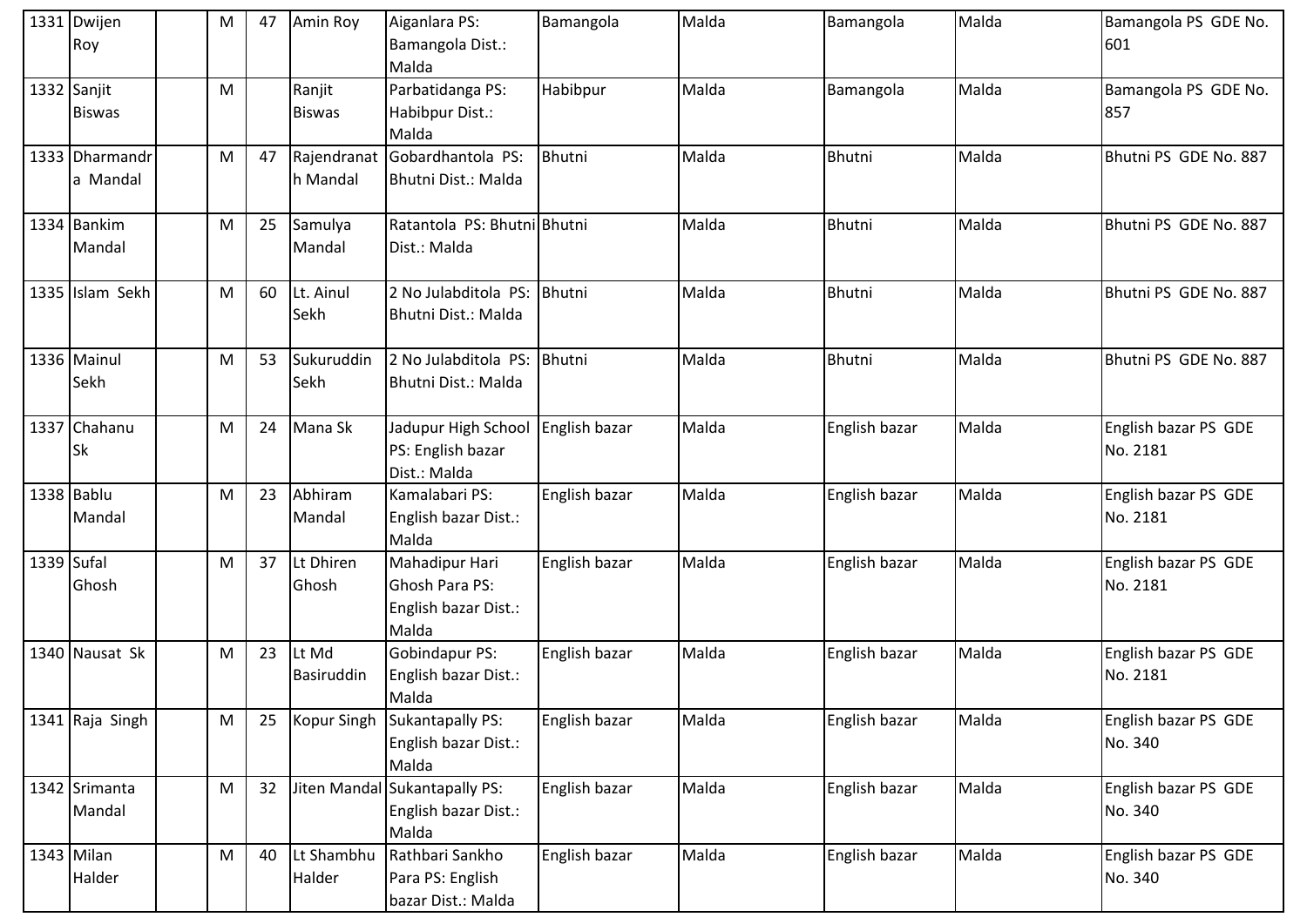|            | 1344 Bapi Das          | M | 37 | Lt Mantu<br>Das          | Churchpally PS:<br>English bazar Dist.:                           | English bazar    | Malda           | English bazar          | Malda | English bazar PS GDE<br>No. 340            |
|------------|------------------------|---|----|--------------------------|-------------------------------------------------------------------|------------------|-----------------|------------------------|-------|--------------------------------------------|
|            |                        |   |    |                          | Malda                                                             |                  |                 |                        |       |                                            |
|            | 1345 Habib Sk          | M | 22 | Reyajuddin<br><b>Sk</b>  | Jalalpur PS:<br>Kaliachak Dist.:<br>Malda                         | Kaliachak        | Malda           | English bazar          | Malda | English bazar PS GDE<br>No. 340            |
|            | 1346 Dulal<br>Barman   | M | 50 | Sudeb<br>Barman          | Haridas PS Gazole<br>District Malda                               |                  | <b>Basirhat</b> | Gajole                 | Malda | Gajole PS GDE No. 2149                     |
| 1347 Kiran | Rabidas                | M | 33 | Darba<br>Rabidas         | Lakhitala PS Gazole<br>District Malda                             |                  | Basirhat        | Gajole                 | Malda | Gajole PS GDE No. 2149                     |
|            | 1348 Guljari<br>Orao   | M | 52 | Hiralal Orao             | Lakhitala PS Gazole<br>District Malda                             |                  | <b>Basirhat</b> | Gajole                 | Malda | Gajole PS GDE No. 2149                     |
|            | 1349 Bikram<br>Sikdar  | M | 21 | <b>Bikash</b><br>Sikdar  | Kendpkur PS:<br>Habibpur Dist.:<br>Malda                          | Habibpur         | Malda           | Habibpur               | Malda | Habibpur PS GDE No.<br>1062                |
|            | 1350 Ashim<br>Soren    | M | 20 | Lt Madan<br>Soren        | Kendpukur PS:<br>Habibpur Dist.:<br>Malda                         | Habibpur         | Malda           | Habibpur               | Malda | Habibpur PS GDE No.<br>1062                |
|            | 1351 Hriday<br>Murmu   | M | 20 | John Murmu               | Kendpukur PS:<br>Habibpur Dist.:<br>Malda                         | Habibpur         | Malda           | Habibpur               | Malda | Habibpur PS GDE No.<br>1062                |
|            | 1352 Safikul           | M |    | Lt Abdul<br>Hannan       | Alamganj P.O-<br>Talgachi PS:<br>Harishchandrapur<br>Dist.: Malda | Harishchandrapur | Malda           | Harishchandrapur Malda |       | Harishchandrapur PS<br><b>GDE No. 1569</b> |
|            | 1353 Abdul<br>Hannan   | M | 49 | Lt Ayesh Md              | Talgachi PS:<br>Harishchandrapur<br>Dist.: Malda                  | Harishchandrapur | Malda           | Harishchandrapur Malda |       | Harishchandrapur PS<br><b>GDE No. 1569</b> |
|            | 1354 Rabiul<br>Islam   | M | 24 | Abdul Rashid Dation P.O- | Sultannagar PS:<br>Harishchandrapur<br>Dist.: Malda               | Harishchandrapur | Malda           | Harishchandrapur Malda |       | Harishchandrapur PS<br><b>GDE No. 1569</b> |
|            | 1355 Tajabul<br>Hoque  | M |    | Ainal Hoque              | Kabira PS:<br>Harishchandrapur<br>Dist.: Malda                    | Harishchandrapur | Malda           | Harishchandrapur Malda |       | Harishchandrapur PS<br><b>GDE No. 1569</b> |
|            | 1356 Atikur<br>Rahaman | M |    | Sikandar Ali             | Kochpukur PS:<br>Harishchandrapur<br>Dist.: Malda                 | Harishchandrapur | Malda           | Harishchandrapur Malda |       | Harishchandrapur PS<br><b>GDE No. 1569</b> |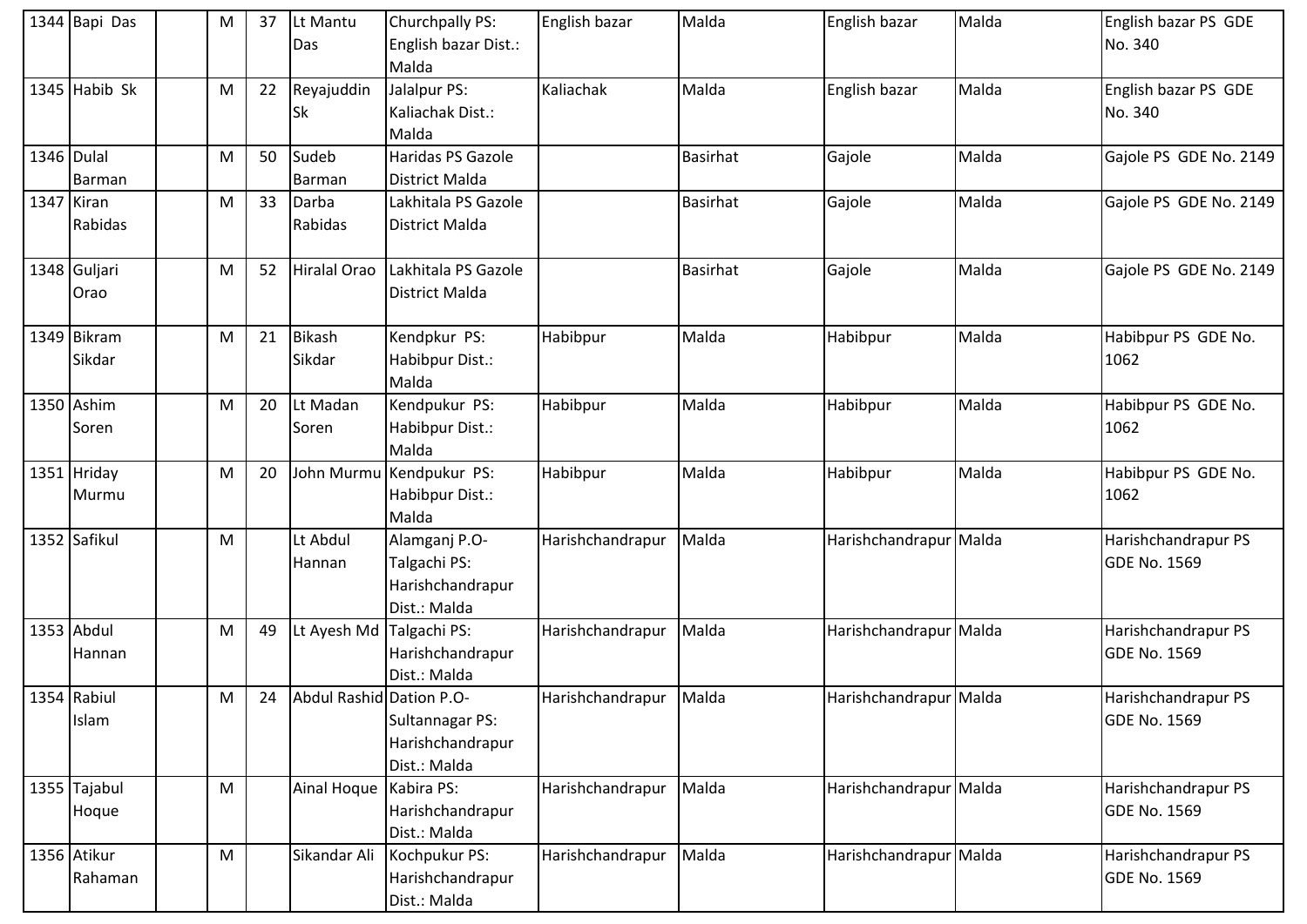|      | 1357 Saidur<br>Rahaman      | M |    | Abul Kashim               | <b>Bhairabpur PS:</b><br>Harishchandrapur<br>Dist.: Malda                         | Harishchandrapur | Malda | Harishchandrapur Malda |       | Harishchandrapur PS<br><b>GDE No. 1569</b> |
|------|-----------------------------|---|----|---------------------------|-----------------------------------------------------------------------------------|------------------|-------|------------------------|-------|--------------------------------------------|
|      | 1358 Sampad<br>Das          | M | 30 | <b>Bhabes Das</b>         | Chhatianmore,<br>Nageswarpur PS:<br>Oldmalda Dist.:<br>Malda                      | Oldmalda         | Malda | Oldmalda               | Malda | Oldmalda PS GDE No.<br>709                 |
|      | 1359 Ganesh<br>Pal          | M | 42 | <b>Baburam Pal</b>        | Natunpally PS:<br>Oldmalda Dist.:<br>Malda                                        | Oldmalda         | Malda | Oldmalda               | Malda | Oldmalda PS GDE No.<br>709                 |
|      | 1360 Niranjan<br>Pal        | M | 44 | Santosh Pal               | <b>Bachamari PS:</b><br>Oldmalda Dist.:<br>Malda                                  | Oldmalda         | Malda | Oldmalda               | Malda | Oldmalda PS GDE No.<br>709                 |
|      | 1361 Swapan<br><b>Basak</b> | M | 42 | Lt Kartik<br><b>Basak</b> | Natunpally, PO-<br>Mangalbari, PS &<br>Dist-Malda PS:<br>Oldmalda Dist.:<br>Malda | Oldmalda         | Malda | Oldmalda               | Malda | Oldmalda PS GDE No.<br>709                 |
|      | 1362 Mithun<br>Ghosh        | M | 42 | Lt Hari<br>Ghosh          | <b>Balasahapur PS:</b><br>Oldmalda Dist.:<br>Malda                                | Oldmalda         | Malda | Oldmalda               | Malda | Oldmalda PS GDE No.<br>709                 |
| 1363 | Chitta Pal                  | M | 45 | Lt Nikumja<br>Pal         | Natunpally, PO-<br>Mangalbari, PS &<br>Dist-Malda PS:<br>Oldmalda Dist.:<br>Malda | Oldmalda         | Malda | Oldmalda               | Malda | Oldmalda PS GDE No.<br>709                 |
| 1364 | Premanand<br>a Das          | M | 51 | Lt Sadhan                 | Narayanpur PS:<br>Chandra Das Oldmalda Dist.:<br>Malda                            | Oldmalda         | Malda | Oldmalda               | Malda | Oldmalda PS GDE No.<br>709                 |
|      | 1365 Shrishesh<br>Das       | M | 51 | Lt Modan                  | Chhatianmore PS:<br>Mohon Das   Oldmalda Dist.:<br>Malda                          | Oldmalda         | Malda | Oldmalda               | Malda | Oldmalda PS GDE No.<br>709                 |
|      | 1366 Chaityana<br>Mandal    | M | 39 | Lt. Satish<br>Mandal      | Brahamman Gram<br>PS: Manickchak<br>Dist.: Malda                                  | Manickchak       | Malda | Pukhuria               | Malda | Pukhuria PS GDE No.<br>1197                |
|      | 1367 Jubraj<br>Chowdhury    | M | 35 | Lt. Sankar<br>Chowdhury   | Nichu Tiyarpara PS:<br>Manickchak Dist.:<br>Malda                                 | Manickchak       | Malda | Pukhuria               | Malda | Pukhuria PS GDE No.<br>1197                |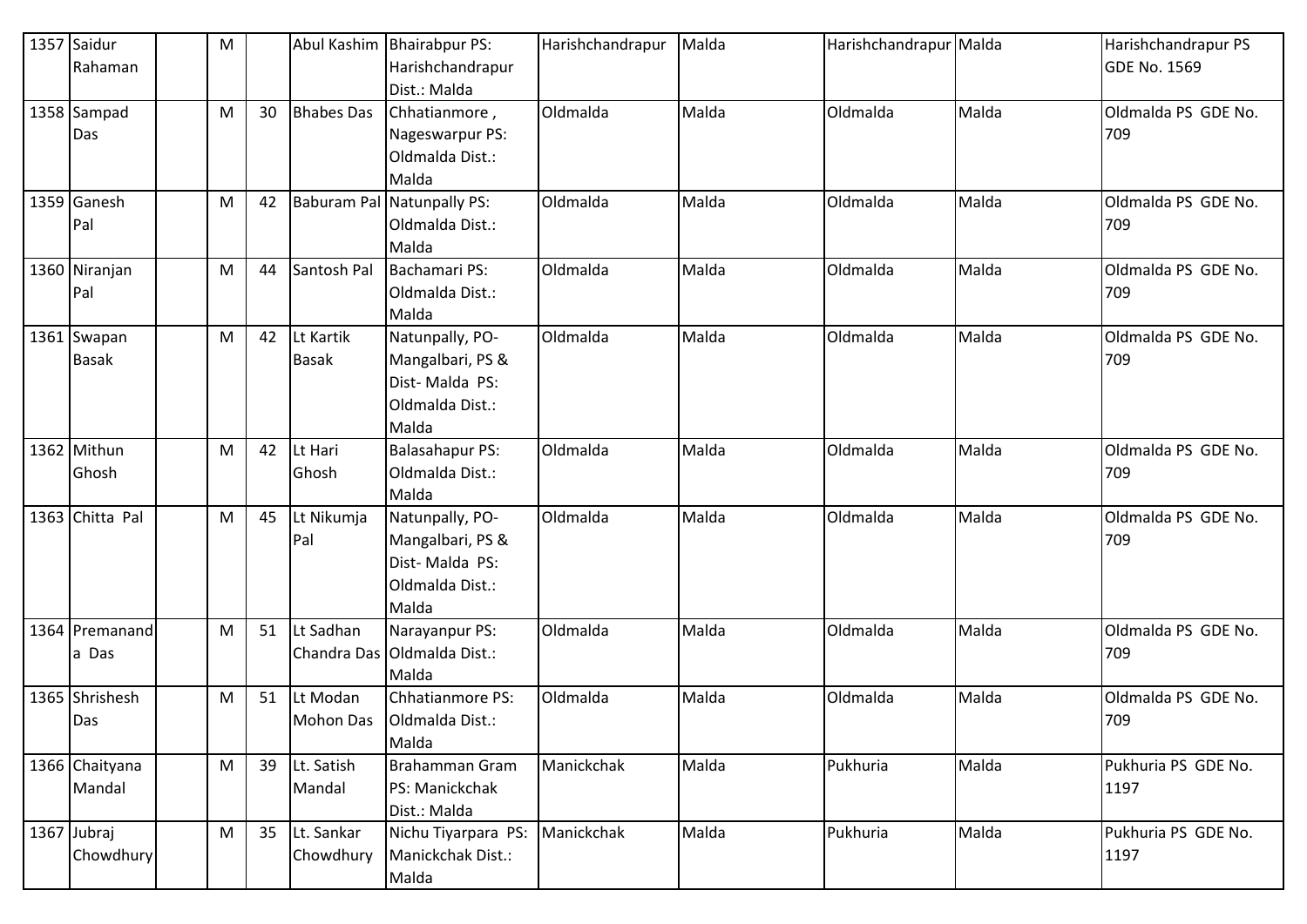| 1368 Arif Sk               | M | 29 | ad Sk                   | Janmahamm Sarulia Colony Ward Beldanga<br>No. 03 PS: Beldanga<br>Dist.: Murshidabad |          | Murshidabad | Beldanga | Murshidabad | Beldanga PS GDE No.<br>1640 |
|----------------------------|---|----|-------------------------|-------------------------------------------------------------------------------------|----------|-------------|----------|-------------|-----------------------------|
| 1369 Chand<br>Mahamma      | M | 33 | Jabu Sk                 | Sarulia Bhusipara PS: Beldanga<br>Beldanga Dist.:<br>Murshidabad                    |          | Murshidabad | Beldanga | Murshidabad | Beldanga PS GDE No.<br>1640 |
| 1370 Injamul<br>Haque      | M | 26 | Tahiruddin<br><b>Sk</b> | Sarulia Colony Ward<br>No. 03 PS: Beldanga<br>Dist.: Murshidabad                    | Beldanga | Murshidabad | Beldanga | Murshidabad | Beldanga PS GDE No.<br>1640 |
| 1371 Nur Ali               | M | 35 |                         | Fayjala Bewa Sarulia Bhusipara PS: Beldanga<br>Beldanga Dist.:<br>Murshidabad       |          | Murshidabad | Beldanga | Murshidabad | Beldanga PS GDE No.<br>1640 |
| 1372 Jahangir<br><b>Sk</b> | M | 18 | Salam Sk                | Sarulia Kha Para PS:<br>Beldanga Dist.:<br>Murshidabad                              | Beldanga | Murshidabad | Beldanga | Murshidabad | Beldanga PS GDE No.<br>1640 |
| 1373 Mustakim<br><b>Sk</b> | M | 37 | Ekramuddin<br><b>Sk</b> | Mirzapur<br>Khagrupara PS:<br>Beldanga Dist.:<br>Murshidabad                        | Beldanga | Murshidabad | Beldanga | Murshidabad | Beldanga PS GDE No.<br>1640 |
| 1374 Ajaharuddi            | M | 35 | Sahidul<br>Haque        | Debkundu<br>Dakshinpara PS:<br>Beldanga Dist.:<br>Murshidabad                       | Beldanga | Murshidabad | Beldanga | Murshidabad | Beldanga PS GDE No.<br>1640 |
| 1375 Mithun Sk             | M | 24 | Yeasin Sk               | Hareknagar<br>Mathpara, PS:<br>Beldanga Dist.:<br>Murshidabad                       | Beldanga | Murshidabad | Beldanga | Murshidabad | Beldanga PS GDE No.<br>1640 |
| 1376 Manarul<br><b>Sk</b>  | M | 25 | Ibrahim Sk              | Sarulia Mondalpara<br>PS: Beldanga Dist.:<br>Murshidabad                            | Beldanga | Murshidabad | Beldanga | Murshidabad | Beldanga PS GDE No.<br>1640 |
| 1377 Monirul Sk            | M | 42 | <b>Ismail Sk</b>        | Sarulia Baraltalapara Beldanga<br>PS: Beldanga Dist.:<br>Murshidabad                |          | Murshidabad | Beldanga | Murshidabad | Beldanga PS GDE No.<br>1640 |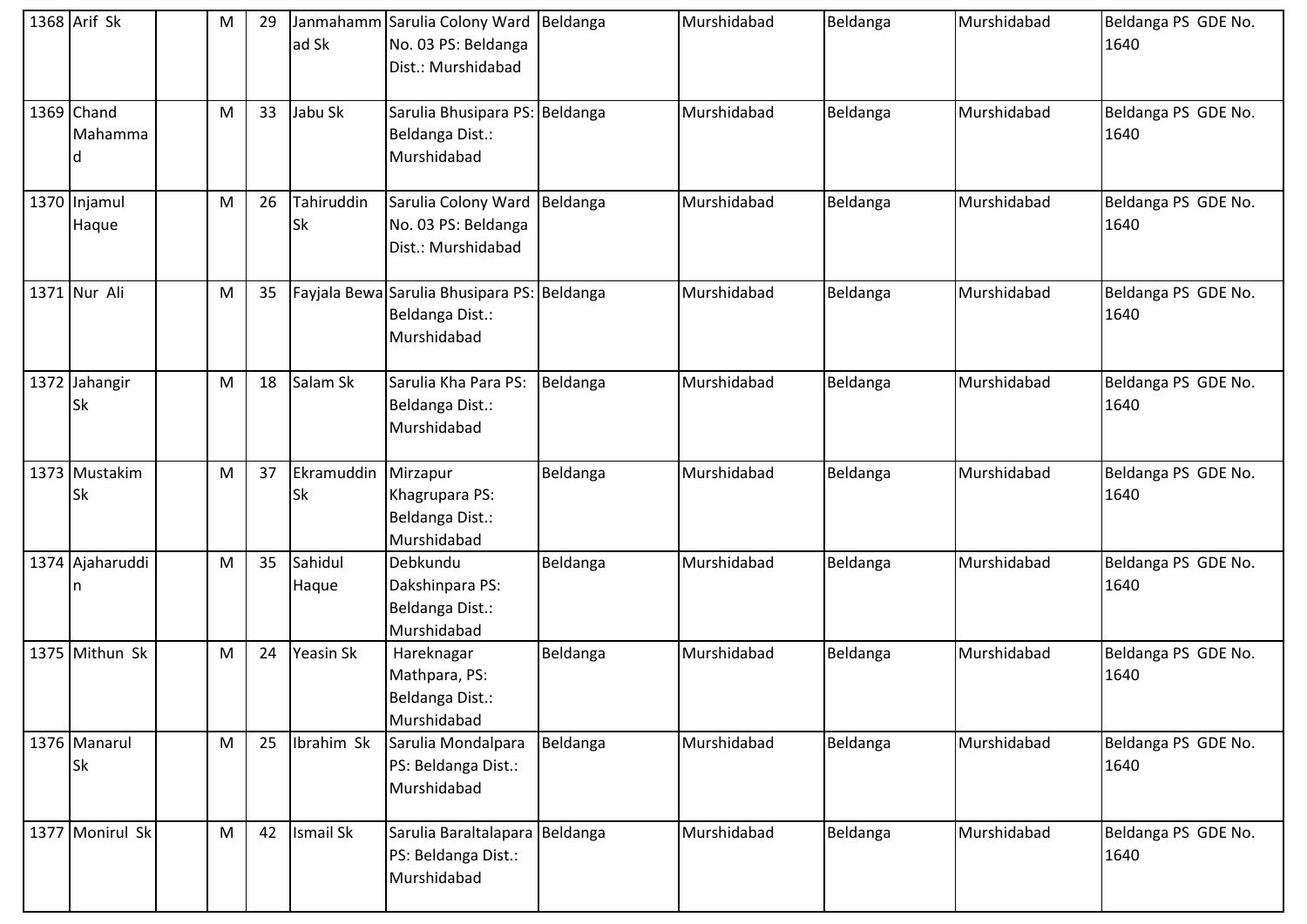|            | 1378 Dabasish<br>Das   |      | M |    | Lt. Gopal Ch.<br>Das   | Banjetia PS:<br>Berhampore Dist.:<br>Murshidabad      | Berhampore   | Murshidabad | Berhampore   | Murshidabad | Berhampore PS GDE No.<br>2393   |
|------------|------------------------|------|---|----|------------------------|-------------------------------------------------------|--------------|-------------|--------------|-------------|---------------------------------|
|            | 1379 Dipak<br>Sikdar   |      | M |    | Bholanath<br>Sikdar    | Do PS: Berhampore<br>Dist.: Murshidabad               | Berhampore   | Murshidabad | Berhampore   | Murshidabad | Berhampore PS GDE No.<br>2393   |
|            | 1380 Ashis<br>Poddar   |      | M |    | <b>Badal</b><br>Poddar | Do PS: Berhampore<br>Dist.: Murshidabad               | Berhampore   | Murshidabad | Berhampore   | Murshidabad | Berhampore PS GDE No.<br>2393   |
|            | 1381 Rakash<br>Mondal  |      | M |    | Sudhir<br>Mondal       | Do PS: Berhampore<br>Dist.: Murshidabad               | Berhampore   | Murshidabad | Berhampore   | Murshidabad | Berhampore PS GDE No.<br>2393   |
|            | 1382 Jayanta<br>Mondal |      | M |    | Joydip<br>Mondal       | Sayamanagar PS:<br>Berhampore Dist.:<br>Murshidabad   | Berhampore   | Murshidabad | Berhampore   | Murshidabad | Berhampore PS GDE No.<br>2393   |
|            | 1383 Bapan<br>Mondal   |      | M |    | Mahabir<br>Mondal      | Sibir Jiaganj PS:<br>Jiaganj Dist.:<br>Murshidabad    | Jiaganj      | Murshidabad | Berhampore   | Murshidabad | Berhampore PS GDE No.<br>2393   |
|            | 1384 Safiul Sk         |      | M |    | Harej Sk               | Ustia PS:<br>Berhampore Dist.:<br>Murshidabad         | Berhampore   | Murshidabad | Berhampore   | Murshidabad | Berhampore PS GDE No.<br>2312   |
| 1385 Itika | Mandal                 | Riya | F |    | Lal Chand<br>Mandal    | Lalgola PS: Lalgola<br>Dist.: Murshidabad             | Lalgola      | Murshidabad | Berhampore   | Murshidabad | Berhampore PS GDE No.<br>2312   |
|            | 1386 Solil Sk          |      | F |    | Suraj Sk               | Elatuli Bag PS:<br>Jiaganj Dist.:<br>Murshidabad      | Jiaganj      | Murshidabad | Berhampore   | Murshidabad | Berhampore PS GDE No.<br>2309   |
| 1387       | Tinku Das              |      | F |    | <b>Dilip Das</b>       | Do PS: Jiaganj Dist.:<br>Murshidabad                  | Jiaganj      | Murshidabad | Berhampore   | Murshidabad | Berhampore PS GDE No.<br>2309   |
|            | 1388 Sani Sk           |      | M |    | Manjur @<br>Mansur Sk  | Do PS: Jiaganj Dist.: Jiaganj<br>Murshidabad          |              | Murshidabad | Berhampore   | Murshidabad | Berhampore PS GDE No.<br>2309   |
|            | 1389 Sentu<br>Mandal   |      | M | 32 | Kalchand<br>Mandal     | Gobindatola PS:<br>Bhagawangola Dist.:<br>Murshidabad | Bhagawangola | Murshidabad | Bhagawangola | Murshidabad | Bhagawangola PS GDE<br>No. 1383 |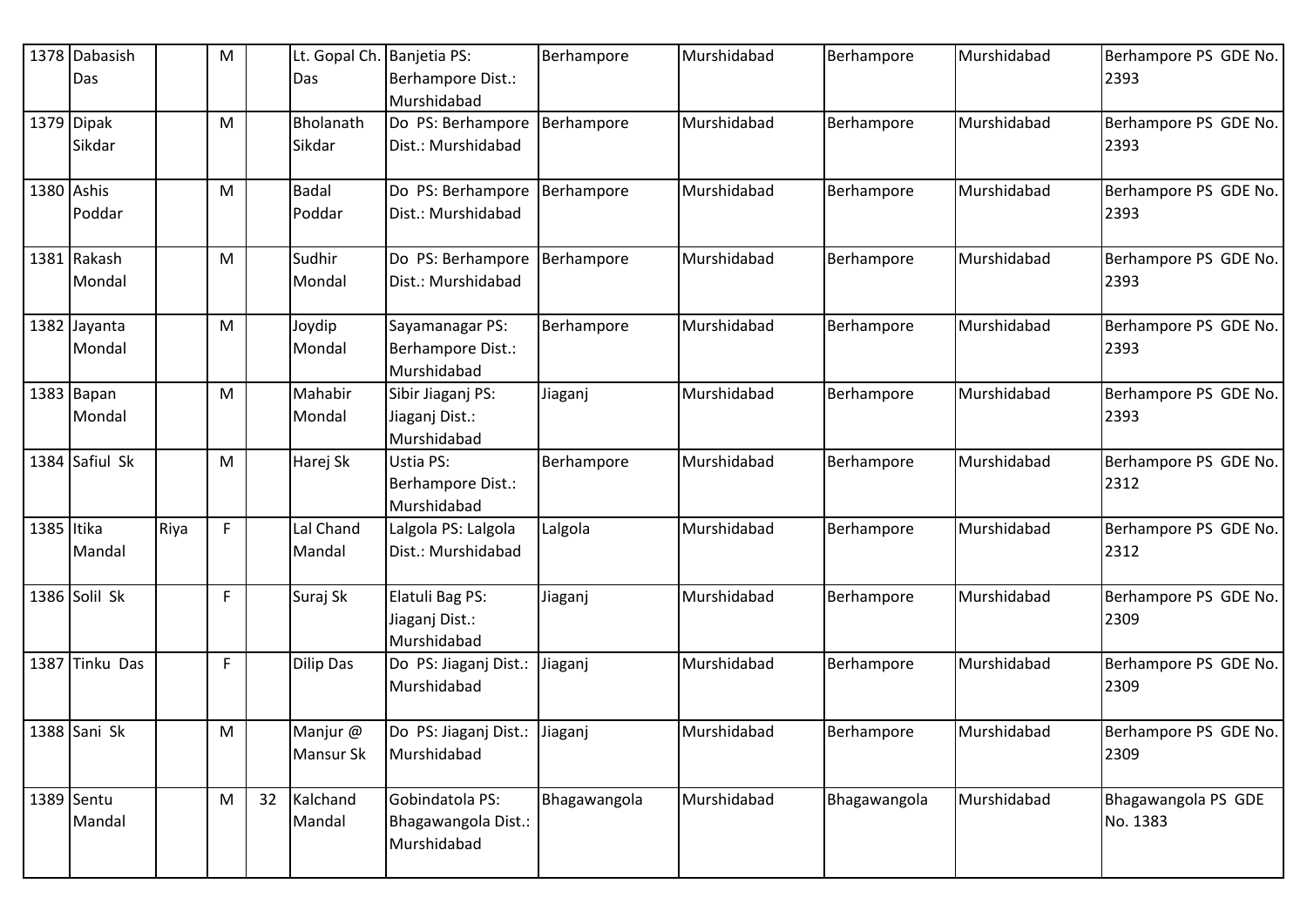|          | 1390 Hajrat Sk                 | M | 30  | <b>Bajit Sk</b>          | Ajamtpur PS:<br>Bhagawangola Dist.:<br>Murshidabad                | Bhagawangola | Murshidabad | Bhagawangola | Murshidabad | Bhagawangola PS GDE<br>No. 1383 |
|----------|--------------------------------|---|-----|--------------------------|-------------------------------------------------------------------|--------------|-------------|--------------|-------------|---------------------------------|
| 1391     | Sunil<br>Ghosh                 | M | 30  |                          | Niren Ghosh Dakbangla PS:<br>Bhagawangola Dist.:<br>Murshidabad   | Bhagawangola | Murshidabad | Bhagawangola | Murshidabad | Bhagawangola PS GDE<br>No. 1383 |
|          | 1392 Supravat<br><b>Biswas</b> | M |     | Sukanta<br><b>Biswas</b> | Manikpur PS: Lalgola Lalgola<br>Dist.: Murshidabad                |              | Murshidabad | Bhagawangola | Murshidabad | Bhagawangola PS GDE<br>No. 1383 |
|          | 1393 Oridul<br>Hoque           | M | 536 |                          | Asiruddin Sk Batikamari PS:<br>Bhagawangola Dist.:<br>Murshidabad | Bhagawangola | Murshidabad | Bhagawangola | Murshidabad | Bhagawangola PS GDE<br>No. 1383 |
| 1394 Has | Mohamma                        | M | 36  | Amjad Ali                | Ramabagh PS:<br>Bhagawangola Dist.:<br>Murshidabad                | Bhagawangola | Murshidabad | Bhagawangola | Murshidabad | Bhagawangola PS GDE<br>No. 1383 |
|          | 1395 Habib<br>Khan             | M | 29  | Lt Altab<br>Hossain      | Jotkhar PS: Lalgola<br>Dist.: Murshidabad                         | Lalgola      | Murshidabad | Bhagawangola | Murshidabad | Bhagawangola PS GDE<br>No. 1383 |
| 1396     | Sohel<br>Rana                  | M | 24  | Muktar Ali               | Belia Shyampur PS:<br>Bhagawangola Dist.:<br>Murshidabad          | Bhagawangola | Murshidabad | Bhagawangola | Murshidabad | Bhagawangola PS GDE<br>No. 1383 |
| 1397     | Saddam<br>Hossain              | M | 27  | Thatu Sk                 | Altabartala PS:<br>Bhagawangola Dist.:<br>Murshidabad             | Bhagawangola | Murshidabad | Bhagawangola | Murshidabad | Bhagawangola PS GDE<br>No. 1383 |
|          | 1398 Lalu Sk                   | M | 22  | Alim Sk                  | Nichubazar PS:<br>Bhagawangola Dist.:<br>Murshidabad              | Bhagawangola | Murshidabad | Bhagawangola | Murshidabad | Bhagawangola PS GDE<br>No. 1383 |
|          | 1399 Rahim<br>Mahaldar         | M | 22  | Mojobor<br>Mahalder      | Rambagh PS:<br>Bhagawangola Dist.:<br>Murshidabad                 | Bhagawangola | Murshidabad | Bhagawangola | Murshidabad | Bhagawangola PS GDE<br>No. 1383 |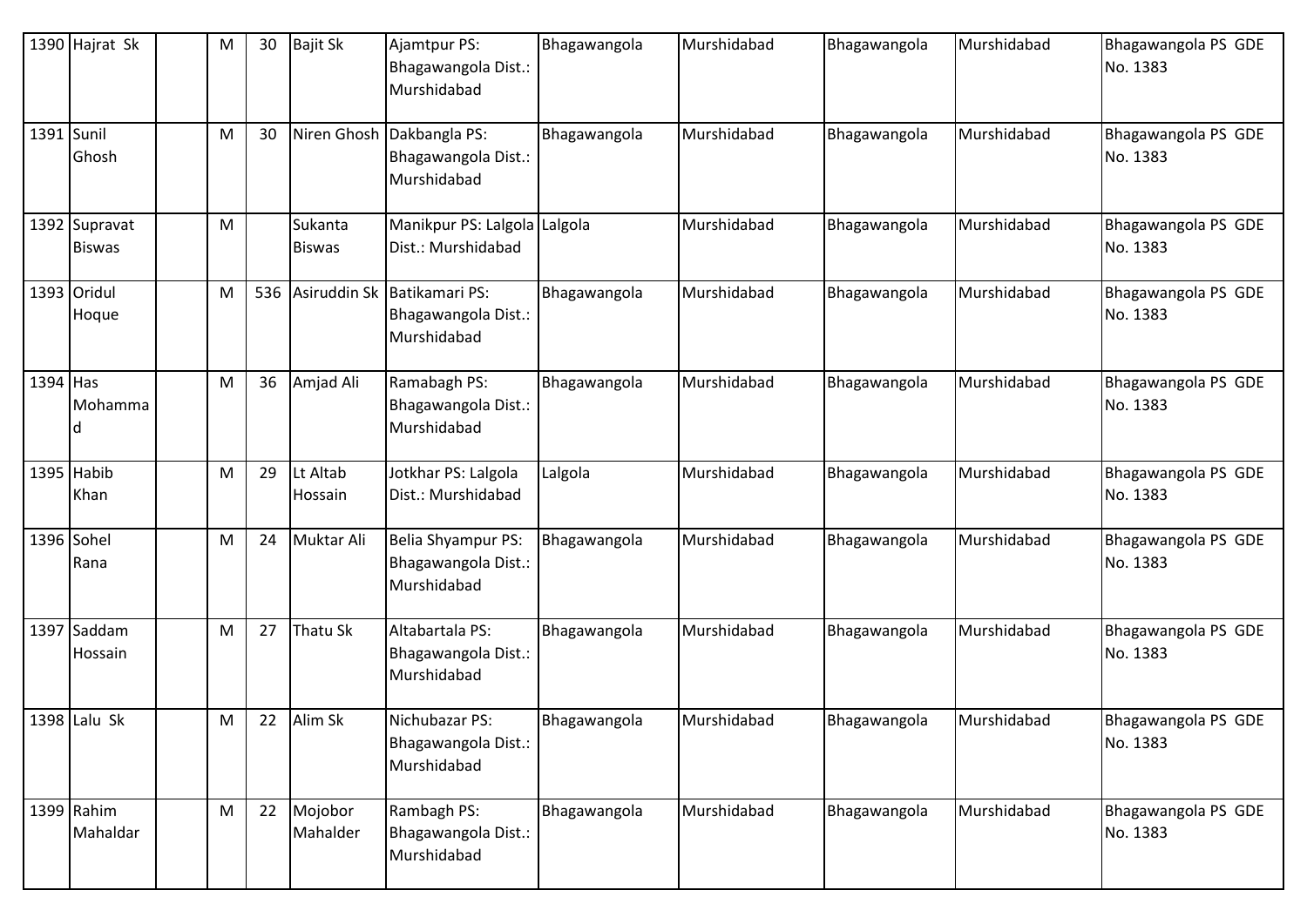|          | 1400 Bidhan Das           | M | <b>Mohan Das</b>               | Lohadaha PS:<br><b>Bharatpur Dist.:</b><br>Murshidabad          | Bharatpur  | Murshidabad | Bharatpur     | Murshidabad | Bharatpur PS GDE No.<br>1390  |
|----------|---------------------------|---|--------------------------------|-----------------------------------------------------------------|------------|-------------|---------------|-------------|-------------------------------|
| 1401     | <b>Ashish Das</b>         | M | <b>Nepal Das</b>               | Berhampore PS:<br>Berhampore Dist.:<br>Murshidabad              | Berhampore | Murshidabad | Bharatpur     | Murshidabad | Bharatpur PS GDE No.<br>1390  |
|          | 1402 Manowar<br><b>Sk</b> | M | Chhobed Sk                     | Sunia PS: Bharatpur<br>Dist.: Murshidabad                       | Bharatpur  | Murshidabad | Bharatpur     | Murshidabad | Bharatpur PS GDE No.<br>1390  |
|          | 1403 Tufan Sk             | M | Alam Sk                        | Sijgram PS:<br><b>Bharatpur Dist.:</b><br>Murshidabad           | Bharatpur  | Murshidabad | Bharatpur     | Murshidabad | Bharatpur PS GDE No.<br>1390  |
|          | 1404 Ajirul Sk            | M | Abdul Ohab<br><b>Sk</b>        | <b>Bhaluipara PS:</b><br><b>Bharatpur Dist.:</b><br>Murshidabad | Bharatpur  | Murshidabad | Bharatpur     | Murshidabad | Bharatpur PS GDE No.<br>1374  |
|          | 1405 Tojnu Sk             | M | <b>Abdul Ohab</b><br><b>Sk</b> | <b>Bhaluipara PS:</b><br><b>Bharatpur Dist.:</b><br>Murshidabad | Bharatpur  | Murshidabad | Bharatpur     | Murshidabad | Bharatpur PS GDE No.<br>1374  |
|          | 1406 Nasir Sk             | M | Nasir Sk                       | Sunia PS: Bharatpur<br>Dist.: Murshidabad                       | Bharatpur  | Murshidabad | Bharatpur     | Murshidabad | Bharatpur PS GDE No.<br>1391  |
|          | 1407 Alif Sk              | M | Jalal Sk                       | Sijgram PS:<br><b>Bharatpur Dist.:</b><br>Murshidabad           | Bharatpur  | Murshidabad | Bharatpur     | Murshidabad | Bharatpur PS GDE No.<br>1391  |
|          | 1408 Hiat Sk              | M | Saked Sk                       | Sunia PS: Bharatpur<br>Dist.: Murshidabad                       | Bharatpur  | Murshidabad | Bharatpur     | Murshidabad | Bharatpur PS GDE No.<br>1391  |
|          | 1409 Muktipada<br>Ghosh   |   | Lt.<br>Rudrapada<br>Ghosh      | Tildanga PS: Burwan Burwan<br>Dist.: Murshidabad                |            | Murshidabad | <b>Burwan</b> | Murshidabad | Burwan PS GDE No.<br>1735     |
| 1410 Md. | Enjamul<br>Haque          | М | Saber Ali                      | Ruhia PS:<br>Daulatabad Dist.:<br>Murshidabad                   | Daulatabad | Murshidabad | Daulatabad    | Murshidabad | Daulatabad PS GDE No.<br>1178 |
|          | 1411 Ripan Ali            | M | Lt. Safar Alui                 | Goas PS: Islampore<br>Dist.: Murshidabad                        | Islampore  | Murshidabad | Daulatabad    | Murshidabad | Daulatabad PS GDE No.<br>1178 |
|          | 1412 Mannan Sk            | M | Yeanus<br>Mandal               | Goas PS: Islampore<br>Dist.: Murshidabad                        | Islampore  | Murshidabad | Daulatabad    | Murshidabad | Daulatabad PS GDE No.<br>1182 |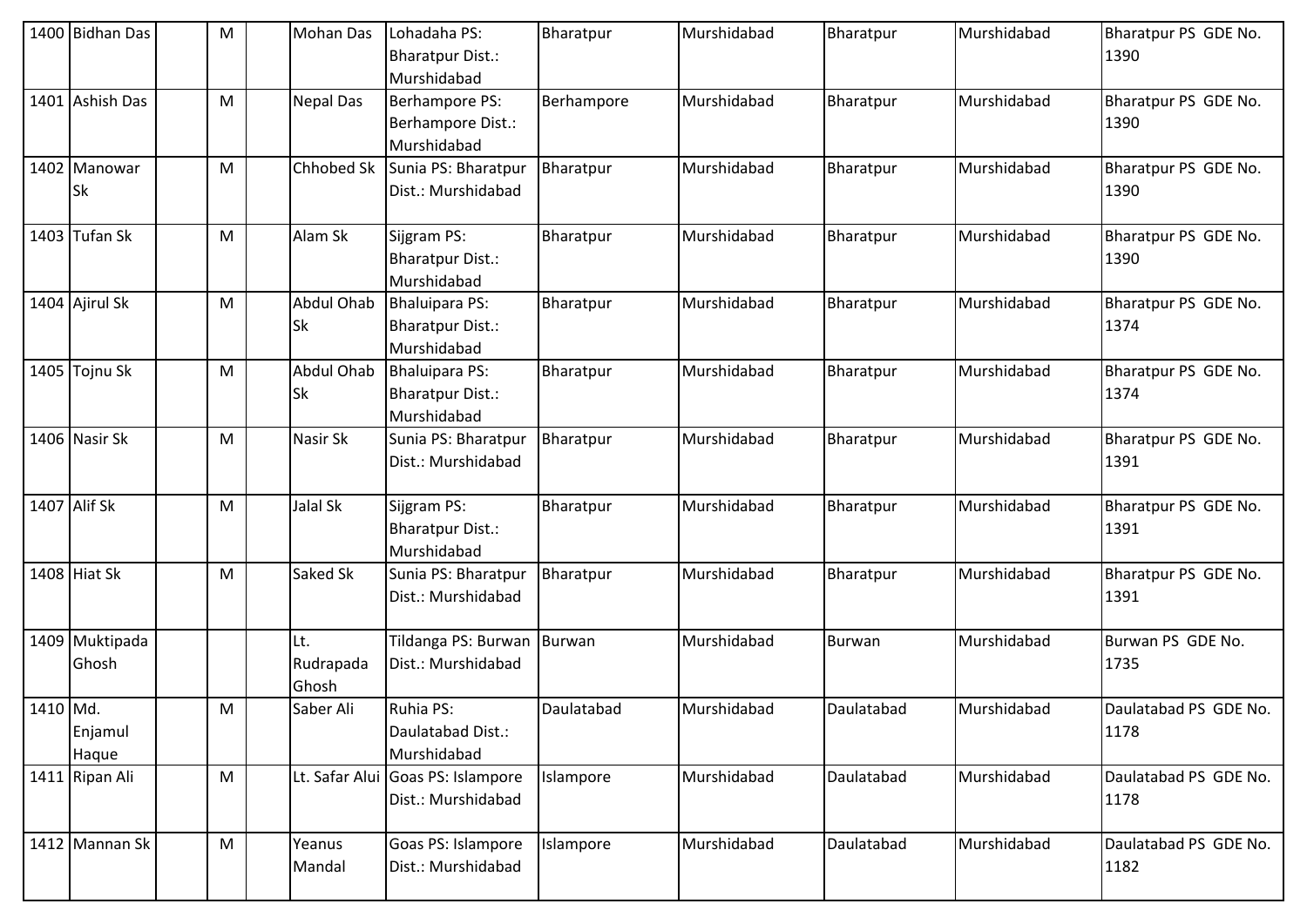| 1413 Nur Islam  | M         |    | Anesh              | Uttarghoshpara PS:       | Jalangi     | Murshidabad     | Daulatabad | Murshidabad | Daulatabad PS GDE No. |
|-----------------|-----------|----|--------------------|--------------------------|-------------|-----------------|------------|-------------|-----------------------|
| Mandal          |           |    | Mandal             | Jalangi Dist.:           |             |                 |            |             | 1182                  |
|                 |           |    |                    | Murshidabad              |             |                 |            |             |                       |
| 1414 Mohon      | M         |    | Gonesh Ch.         | Godagari PS:             | Sagarpara   | Murshidabad     | Daulatabad | Murshidabad | Daulatabad PS GDE No. |
| Sarkar          |           |    | Sarkar             | Sagarpara Dist.:         |             |                 |            |             | 1182                  |
|                 |           |    |                    | Murshidabad              |             |                 |            |             |                       |
| 1415 Ranjit     | M         |    | <b>Utpal Hazra</b> | Teora PS: Ketugram       | Ketugram    | Purba Burdwan   | Daulatabad | Murshidabad | Daulatabad PS GDE No. |
| Hazra           |           |    |                    | Dist.: Purba             |             |                 |            |             | 1182                  |
|                 |           |    |                    | <b>Burdwan</b>           |             |                 |            |             |                       |
| 1416 Papai      | M         |    | Nitai Hazra        | Teora PS: Ketugram       | Ketugram    | Purba Burdwan   | Daulatabad | Murshidabad | Daulatabad PS GDE No. |
| Hazra           |           |    |                    | Dist.: Purba             |             |                 |            |             | 1182                  |
|                 |           |    |                    | Burdwan                  |             |                 |            |             |                       |
| 1417 Namaji Sk  | M         |    | Fajer Sk           | Rathtalapara PS:         | Domkal      | Murshidabad     | Daulatabad | Murshidabad | Daulatabad PS GDE No. |
|                 |           |    |                    | Domkal Dist.:            |             |                 |            |             | 1182                  |
|                 |           |    |                    | Murshidabad              |             |                 |            |             |                       |
| 1418 Monirujja  | M         |    | Lt. Motiur         | Kupila PS: Domkal        | Domkal      | Murshidabad     | Daulatabad | Murshidabad | Daulatabad PS GDE No. |
| man             |           |    | Rahaman            | Dist.: Murshidabad       |             |                 |            |             | 1182                  |
| Mandal          |           |    |                    |                          |             |                 |            |             |                       |
| 1419 Monirul    | M         |    | Lt. Israfil Sk     | Nazirpur PS:             | Islampore   | Murshidabad     | Daulatabad | Murshidabad | Daulatabad PS GDE No. |
| Islam           |           |    |                    | Islampore Dist.:         |             |                 |            |             | 1182                  |
|                 |           |    |                    | Murshidabad              |             |                 |            |             |                       |
| 1420 Sukur Sk   | M         |    | Dubor Sk           | Kulbona PS: Domkal       | Domkal      | Murshidabad     | Daulatabad | Murshidabad | Daulatabad PS GDE No. |
|                 |           |    |                    | Dist.: Murshidabad       |             |                 |            |             | 1182                  |
|                 |           |    |                    |                          |             |                 |            |             |                       |
| 1421 Fajaruddin | M         |    |                    | Lt. Manju Sk Sahebdanga  |             | <b>Basirhat</b> | Daulatabad | Murshidabad | Daulatabad PS GDE No. |
| <b>Sk</b>       |           |    |                    |                          |             |                 |            |             | 1182                  |
| 1422 Rubel Sk   | M         |    | Saiful Sk          | Sahebdanga               |             | <b>Basirhat</b> | Daulatabad | Murshidabad | Daulatabad PS GDE No. |
|                 |           |    |                    |                          |             |                 |            |             | 1182                  |
| 1423 Jabed      | M         |    | Lt. Ajit           | <b>Bali Gokulpur PS:</b> | Murshidabad | Murshidabad     | Daulatabad | Murshidabad | Daulatabad PS GDE No. |
| Haldar          |           |    | Haldar             | Murshidabad Dist.:       |             |                 |            |             | 1197                  |
|                 |           |    |                    | Murshidabad              |             |                 |            |             |                       |
|                 |           |    |                    |                          |             |                 |            |             |                       |
| 1424 Hasibul Sk | ${\sf M}$ |    | Momrej Sk          | Kulberia PS:             | Daulatabad  | Murshidabad     | Daulatabad | Murshidabad | Daulatabad PS GDE No. |
|                 |           |    |                    | Daulatabad Dist.:        |             |                 |            |             | 1197                  |
|                 |           |    |                    | Murshidabad              |             |                 |            |             |                       |
| 1425 Rabindrana | M         |    | Lt.                | 9 Mile PS:               | Daulatabad  | Murshidabad     | Daulatabad | Murshidabad | Daulatabad PS GDE No. |
| th Mandal       |           |    | Biswanath          | Daulatabad Dist.:        |             |                 |            |             | 1197                  |
|                 |           |    | Mandal             | Murshidabad              |             |                 |            |             |                       |
| 1426 Anowar     | M         | 21 | Ishahaque          | PS: Domkal Dist.:        | Domkal      | Murshidabad     | Domkal     | Murshidabad | Domkal PS GDE No.     |
| Mondal          |           |    | Mondal             | Murshidabad              |             |                 |            |             | 1785                  |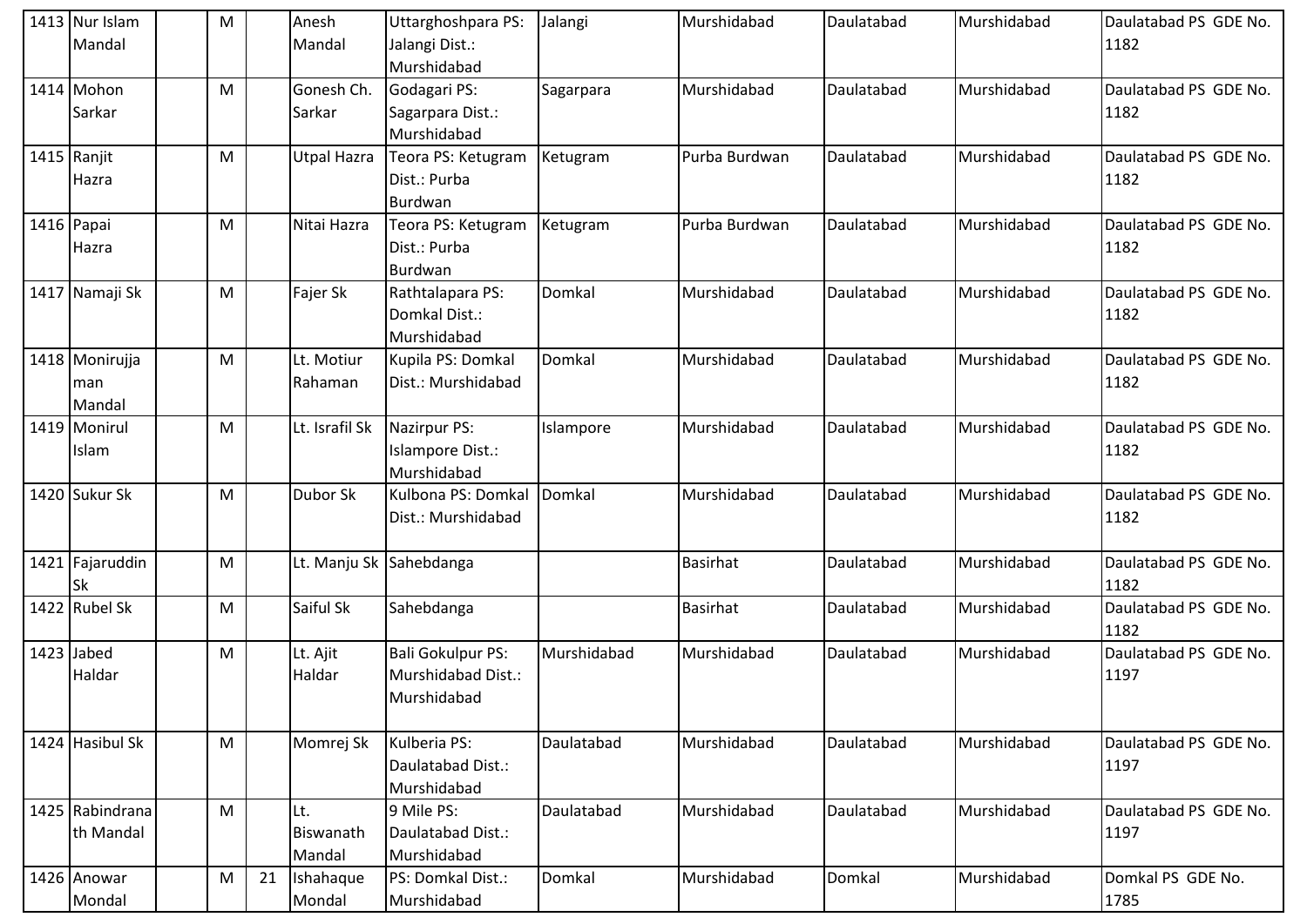|            | 1427 Matiur                   |      | M | 24 | <b>Bajlu Haque</b>          | PS: Domkal Dist.:                                  | Domkal      | Murshidabad | Domkal      | Murshidabad | Domkal PS GDE No.              |
|------------|-------------------------------|------|---|----|-----------------------------|----------------------------------------------------|-------------|-------------|-------------|-------------|--------------------------------|
|            | <b>IRahaman</b>               |      |   |    | Mondal                      | Murshidabad                                        |             |             |             |             | 1785                           |
|            | 1428 Amjad<br>Mondal          |      | M | 37 | Amiruddin<br>Mondal         | Mominpur PS:<br>Domkal Dist.:<br>Murshidabad       | Domkal      | Murshidabad | Domkal      | Murshidabad | Domkal PS GDE No.<br>1785      |
|            | 1429 Intajul<br><b>Mondal</b> |      | M | 28 | Dukhu<br>Mondal             | Domkal Bazar PS:<br>Domkal Dist.:<br>Murshidabad   | Domkal      | Murshidabad | Domkal      | Murshidabad | Domkal PS GDE No.<br>1788      |
|            | 1430 Firoj Kha                |      | M | 35 | Gofur Kha                   | PS: Domkal Dist.:<br>Murshidabad                   | Domkal      | Murshidabad | Domkal      | Murshidabad | Domkal PS GDE No.<br>1788      |
|            | 1431 Asim Kr.<br>Karmakar     |      | M | 29 | Ashok<br>Karmakar           | PS: Domkal Dist.:<br>Murshidabad                   | Domkal      | Murshidabad | Domkal      | Murshidabad | Domkal PS GDE No.<br>1788      |
| 1432 Roni  | Mondal                        |      | M | 20 | Bagbul<br>Mondal            | PS: Domkal Dist.:<br>Murshidabad                   | Domkal      | Murshidabad | Domkal      | Murshidabad | Domkal PS GDE No.<br>1788      |
|            | 1433 Rajesh Sk                |      | M | 19 | <b>Rakib Sk</b>             | PS: Domkal Dist.:<br>Murshidabad                   | Domkal      | Murshidabad | Domkal      | Murshidabad | Domkal PS GDE No.<br>1769      |
|            | 1434 Niyajuddin<br>Shak       |      | M | 66 | <b>Badal Shak</b>           | PS: Domkal Dist.:<br>Murshidabad                   | Domkal      | Murshidabad | Domkal      | Murshidabad | Domkal PS GDE No.<br>1769      |
|            | 1435 Mukbul Sk                |      | М | 47 | Lt. Subhan<br><b>Sk</b>     | PS: Domkal Dist.:<br>Murshidabad                   | Domkal      | Murshidabad | Domkal      | Murshidabad | Domkal PS GDE No.<br>1789      |
|            | 1436 Rajesh Sk                |      | M | 32 | Lt. Abul<br>Kalam<br>Mondal | PS: Domkal Dist.:<br>Murshidabad                   | Domkal      | Murshidabad | Domkal      | Murshidabad | Domkal PS GDE No.<br>1789      |
| 1437 Siraj | Mondal                        | Biru | M | 34 | Ali Hossain<br>Mondal       | PS: Domkal Dist.:<br>Murshidabad                   | Domkal      | Murshidabad | Domkal      | Murshidabad | Domkal PS GDE No.<br>1789      |
|            | 1438 Sanjoy<br>Halder         |      | M |    | <b>Atul Halder</b>          | Rampara PS:<br>Hariharpara Dist.:<br>Murshidabad   | Hariharpara | Murshidabad | Hariharpara | Murshidabad | Hariharpara PS GDE No.<br>196  |
|            | 1439 Haradhan<br>Mondal       |      | M |    | Nanda<br>Kishore<br>Mondal  | Doulatpur PS:<br>Hariharpara Dist.:<br>Murshidabad | Hariharpara | Murshidabad | Hariharpara | Murshidabad | Hariharpara PS GDE No.<br>196  |
|            | 1440 Upananda<br>Mondal       |      | M |    | Lt. Anil<br>Mondal          | Doulatpur PS:<br>Hariharpara Dist.:<br>Murshidabad | Hariharpara | Murshidabad | Hariharpara | Murshidabad | Hariharpara PS GDE No.<br>196  |
|            | 1441 Tujammel<br>Mondal       |      | M |    | Lt. Raitulla<br>Mondal      | Gajnipur PS:<br>Hariharpara Dist.:<br>Murshidabad  | Hariharpara | Murshidabad | Hariharpara | Murshidabad | Hariharpara PS GDE No.<br>1495 |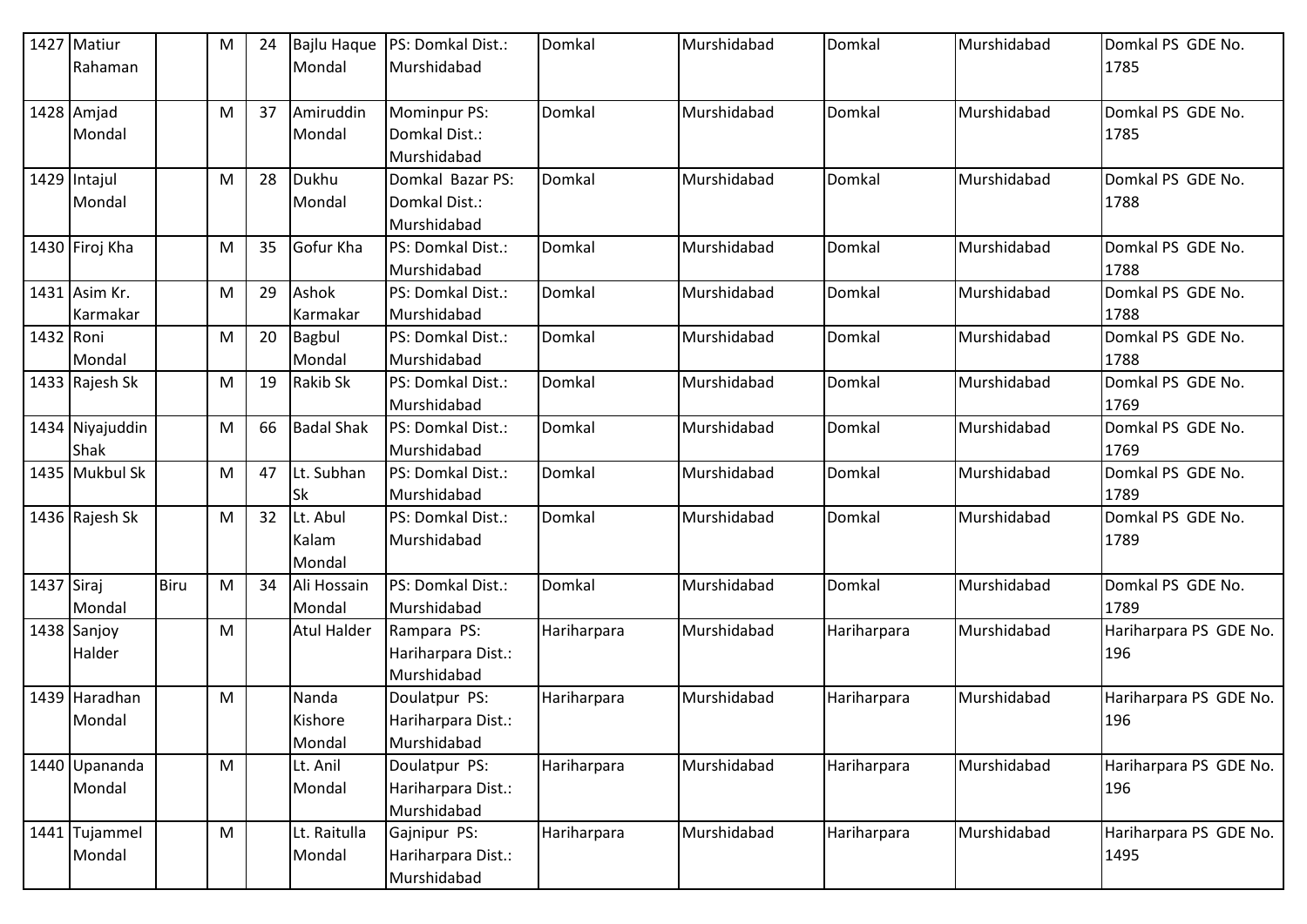|              | 1442 Alimul    | M | Lt. Abdul     | Gajnipur PS:            | Hariharpara | Murshidabad | Hariharpara | Murshidabad | Hariharpara PS GDE No. |
|--------------|----------------|---|---------------|-------------------------|-------------|-------------|-------------|-------------|------------------------|
|              | Haque          |   | <b>Malek</b>  | Hariharpara Dist.:      |             |             |             |             | 1495                   |
|              | <b>Biswas</b>  |   | <b>Biswas</b> | Murshidabad             |             |             |             |             |                        |
|              | 1443 Soumen    | M | Santash       | Nischintapur PS:        | Hariharpara | Murshidabad | Hariharpara | Murshidabad | Hariharpara PS GDE No. |
|              | Mondal         |   | Mondal        | Hariharpara Dist.:      |             |             |             |             | 1495                   |
|              |                |   |               | Murshidabad             |             |             |             |             |                        |
|              | 1444 Santosh   | M | Lt. Subal     | Nischintaspur PS:       | Hariharpara | Murshidabad | Hariharpara | Murshidabad | Hariharpara PS GDE No. |
|              | Mondal         |   | Mondal        | Hariharpara Dist.:      |             |             |             |             | 1495                   |
|              |                |   |               | Murshidabad             |             |             |             |             |                        |
| $1445$ Sajal |                | M | Sanjoy        | Nischintapur PS:        | Hariharpara | Murshidabad | Hariharpara | Murshidabad | Hariharpara PS GDE No. |
|              | Mondal         |   | Mondal        | Hariharpara Dist.:      |             |             |             |             | 1495                   |
|              |                |   |               | Murshidabad             |             |             |             |             |                        |
|              | 1446 Dipak     | M | Lt. Taruni    | Dubopara PS:            | Hariharpara | Murshidabad | Hariharpara | Murshidabad | Hariharpara PS GDE No. |
|              | Mondal         |   | Mondal        | Hariharpara Dist.:      |             |             |             |             | 1493                   |
|              |                |   |               | Murshidabad             |             |             |             |             |                        |
| 1447         | Kamal          | M | Lt. Gudhan    | Dubopara PS:            | Hariharpara | Murshidabad | Hariharpara | Murshidabad | Hariharpara PS GDE No. |
|              | Mondal         |   | Mondal        | Hariharpara Dist.:      |             |             |             |             | 1493                   |
|              |                |   |               | Murshidabad             |             |             |             |             |                        |
|              | 1448 Swapan    | M | Santosh       | Dubopara PS:            | Hariharpara | Murshidabad | Hariharpara | Murshidabad | Hariharpara PS GDE No. |
|              | Mondal         |   | Mondal        | Hariharpara Dist.:      |             |             |             |             | 1493                   |
|              |                |   |               | Murshidabad             |             |             |             |             |                        |
|              | 1449 Sindhu    | M | Lt. Gopal Ch. | Baruipara PS:           | Hariharpara | Murshidabad | Hariharpara | Murshidabad | Hariharpara PS GDE No. |
|              | Mondal         |   | Mondal        | Hariharpara Dist.:      |             |             |             |             | 1493                   |
|              |                |   |               | Murshidabad             |             |             |             |             |                        |
|              | 1450 Akram Sk  | M | Ajer Sk       | Mamdalipur PS:          | Hariharpara | Murshidabad | Hariharpara | Murshidabad | Hariharpara PS GDE No. |
|              |                |   |               | Hariharpara Dist.:      |             |             |             |             | 1493                   |
|              |                |   |               | Murshidabad             |             |             |             |             |                        |
| 1451         | Sanjoy         | M | Lt. Sudhir    | Bhakuri PS:             | Berhampore  | Murshidabad | Hariharpara | Murshidabad | Hariharpara PS GDE No. |
|              | Halder         |   | Halder        | Berhampore Dist.:       |             |             |             |             | 1493                   |
|              |                |   |               | Murshidabad             |             |             |             |             |                        |
|              | 1452 Haradhan  | M | Lt. Laxmi     | Bhakuri PS:             | Berhampore  | Murshidabad | Hariharpara | Murshidabad | Hariharpara PS GDE No. |
|              | Halder         |   | Halder        | Berhampore Dist.:       |             |             |             |             | 1493                   |
|              |                |   |               | Murshidabad             |             |             |             |             |                        |
|              | 1453 Suman Roy | M | Gopal Roy     | Hossenpur PS:           | Hariharpara | Murshidabad | Hariharpara | Murshidabad | Hariharpara PS GDE No. |
|              |                |   |               | Hariharpara Dist.:      |             |             |             |             | 1493                   |
|              |                |   |               | Murshidabad             |             |             |             |             |                        |
|              | 1454 Gopen     | M | Lt Gopal      | <b>ISLAMPUR</b>         | Islampore   | Murshidabad | Islampore   | Murshidabad | Islampore PS GDE No.   |
|              | Saha           |   | Saha          | <b>MALLICKPARA PS:</b>  |             |             |             |             | 1495                   |
|              |                |   |               | <b>Islampore Dist.:</b> |             |             |             |             |                        |
|              |                |   |               | Murshidabad             |             |             |             |             |                        |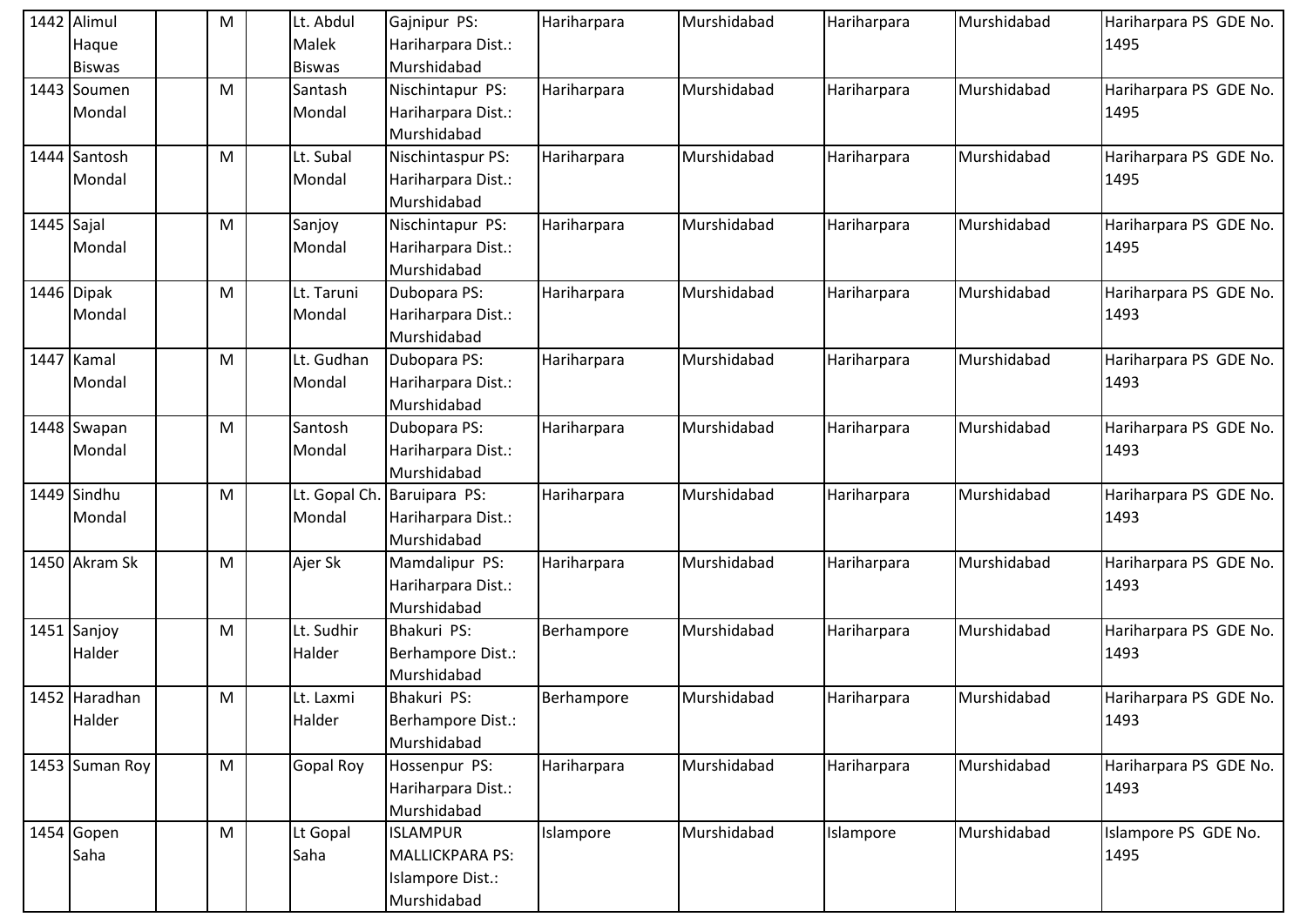|            | 1455 Sujit Kr   | M         |    | Durga Ch          | <b>ISLAMPUR</b>          | Islampore  | Murshidabad | Islampore | Murshidabad | Islampore PS GDE No.    |
|------------|-----------------|-----------|----|-------------------|--------------------------|------------|-------------|-----------|-------------|-------------------------|
|            | Saha            |           |    | Saha              | <b>MALLICKPARA PS:</b>   |            |             |           |             | 1495                    |
|            |                 |           |    |                   | Islampore Dist.:         |            |             |           |             |                         |
|            |                 |           |    |                   | Murshidabad              |            |             |           |             |                         |
|            | 1456 Pankaj     | M         |    | <b>Dhiren</b>     | <b>CHUNAKHALI PS:</b>    | Berhampore | Murshidabad | Islampore | Murshidabad | Islampore PS GDE No.    |
|            | Mondal          |           |    | Mondal            | Berhampore Dist.:        |            |             |           |             | 1495                    |
|            |                 |           |    |                   | Murshidabad              |            |             |           |             |                         |
| 1457       | Prananta        | M         |    | Chadarul          | CHUNAKHALI               | Berhampore | Murshidabad | Islampore | Murshidabad | Islampore PS GDE No.    |
|            | Mondal          |           |    | Mondal            | <b>NIMTALA PS:</b>       |            |             |           |             | 1495                    |
|            |                 |           |    |                   | <b>Berhampore Dist.:</b> |            |             |           |             |                         |
|            |                 |           |    |                   | Murshidabad              |            |             |           |             |                         |
|            | 1458 Manarul Sk | M         |    | <b>Areal Sk</b>   | <b>BASANTAPUR PS:</b>    | Daulatabad | Murshidabad | Islampore | Murshidabad | Islampore PS GDE No.    |
|            |                 |           |    |                   | Daulatabad Dist.:        |            |             |           |             | 1495                    |
|            |                 |           |    |                   | Murshidabad              |            |             |           |             |                         |
|            | 1459 Raihan Sk  | M         |    | Kabatuddin        | <b>BASANTAPUR PS:</b>    | Daulatabad | Murshidabad | Islampore | Murshidabad | Islampore PS GDE No.    |
|            |                 |           |    | <b>Sk</b>         | Daulatabad Dist.:        |            |             |           |             | 1495                    |
|            |                 |           |    |                   | Murshidabad              |            |             |           |             |                         |
|            | 1460 Milan Sk   | M         |    | <b>Mahidul Sk</b> | <b>BASANTAPUR PS:</b>    | Daulatabad | Murshidabad | Islampore | Murshidabad | Islampore PS GDE No.    |
|            |                 |           |    |                   | Daulatabad Dist.:        |            |             |           |             | 1495                    |
|            |                 |           |    |                   | Murshidabad              |            |             |           |             |                         |
|            | 1461 Rafikul Sk | M         |    | Sattar Sk         | <b>MAHARAJPUR PS:</b>    | Daulatabad | Murshidabad | Islampore | Murshidabad | Islampore PS GDE No.    |
|            |                 |           |    |                   | Daulatabad Dist.:        |            |             |           |             | 1495                    |
|            |                 |           |    |                   | Murshidabad              |            |             |           |             |                         |
| 1462 Ikbal |                 | M         | 59 | Lt. Sultan        | D. Ghoshpara PS:         | Jalangi    | Murshidabad | Jalangi   | Murshidabad | Jalangi PS GDE No. 1138 |
|            | <b>Hossain</b>  |           |    | Mondal            | Jalangi Dist.:           |            |             |           |             |                         |
|            |                 |           |    |                   | Murshidabad              |            |             |           |             |                         |
|            | 1463 Rakibul Sk | M         | 25 | Kaimuddin         | D. Ghoshpara PS:         | Jalangi    | Murshidabad | Jalangi   | Murshidabad | Jalangi PS GDE No. 1138 |
|            |                 |           |    | <b>Sk</b>         | Jalangi Dist.:           |            |             |           |             |                         |
|            |                 |           |    |                   | Murshidabad              |            |             |           |             |                         |
| 1464 Din   |                 | M         | 40 | Lt. Majer Sk      | Ghoshpara PS:            | Jalangi    | Murshidabad | Jalangi   | Murshidabad | Jalangi PS GDE No. 1138 |
|            | Mahamma         |           |    |                   | Jalangi Dist.:           |            |             |           |             |                         |
|            | d Sk            |           |    |                   | Murshidabad              |            |             |           |             |                         |
|            | 1465 Sanuara    | ${\sf M}$ | 27 | Mujammel          | D. Ghoshpara PS:         | Jalangi    | Murshidabad | Jalangi   | Murshidabad | Jalangi PS GDE No. 1138 |
|            | <b>Bibi</b>     |           |    | Haque             | Jalangi Dist.:           |            |             |           |             |                         |
|            |                 |           |    |                   | Murshidabad              |            |             |           |             |                         |
|            | 1466 Marjena    | F         | 40 | Dukhu Sk          | D. Ghopshpara PS:        | Jalangi    | Murshidabad | Jalangi   | Murshidabad | Jalangi PS GDE No. 1138 |
|            | <b>Bibi</b>     |           |    |                   | Jalangi Dist.:           |            |             |           |             |                         |
|            |                 |           |    |                   | Murshidabad              |            |             |           |             |                         |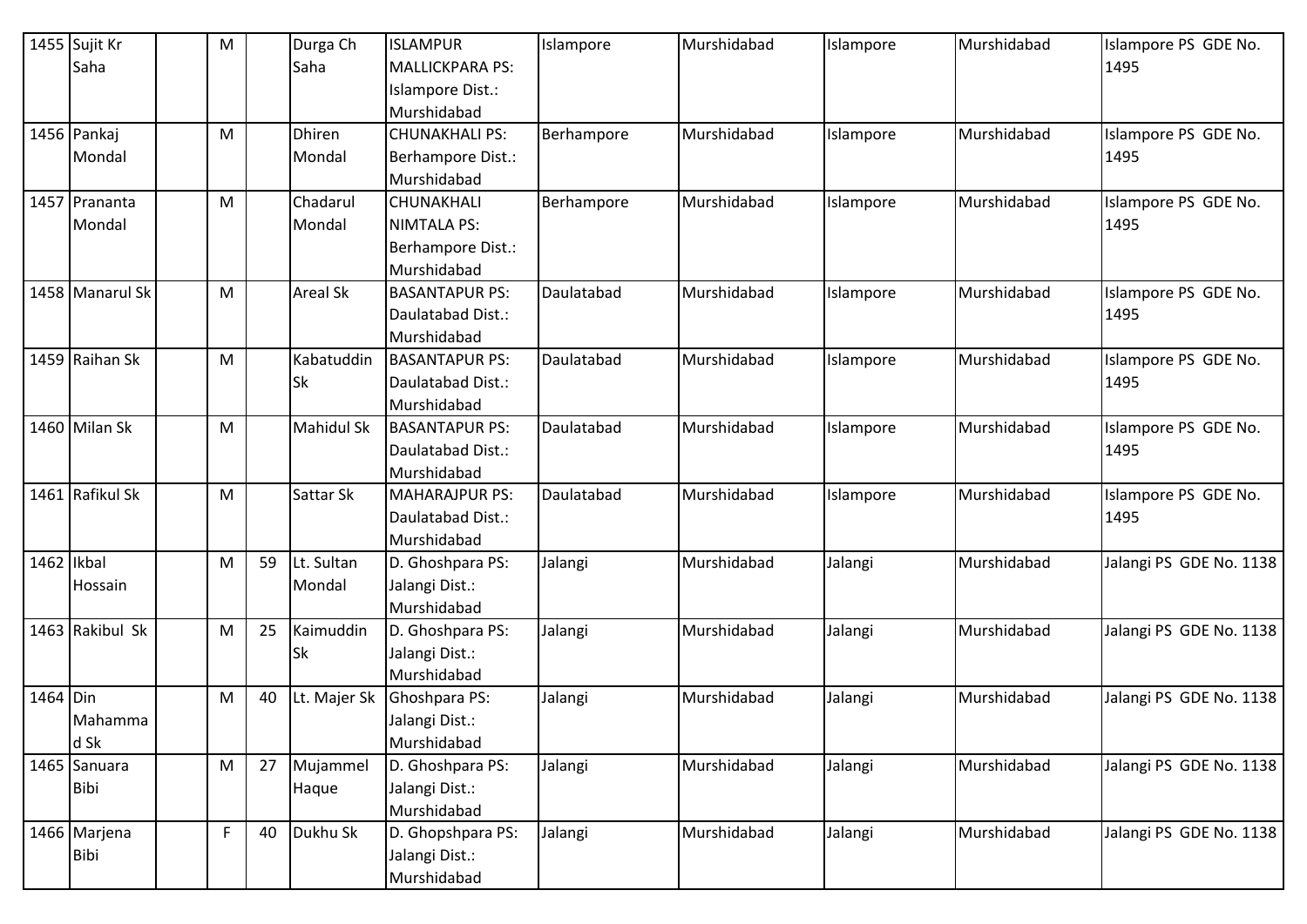| 1467 | Nasir                            | F | 55 | Lt. Inchar                  | Madhubona PS:                                                            | Jalangi   | Murshidabad | Jalangi | Murshidabad | Jalangi PS GDE No. 1127 |
|------|----------------------------------|---|----|-----------------------------|--------------------------------------------------------------------------|-----------|-------------|---------|-------------|-------------------------|
|      | Mandal                           |   |    | Mondal                      | Jalangi Dist.:<br>Murshidabad                                            |           |             |         |             |                         |
|      | 1468 Debu<br>Mondal              | M | 40 | Lt.<br>Lakshman<br>Mondal   | Jotiadaha PS: Jalangi<br>Dist.: Murshidabad                              | Jalangi   | Murshidabad | Jalangi | Murshidabad | Jalangi PS GDE No. 1160 |
|      | 1469 Jayanta<br>Mondal           | M | 35 | Joydeb<br>Mondal            | Jotiadaha PS: Jalangi<br>Dist.: Murshidabad                              | Jalangi   | Murshidabad | Jalangi | Murshidabad | Jalangi PS GDE No. 1160 |
|      | 1470 Mahanand<br><b>Pramanik</b> | М | 35 | Debnanda<br>Pramanik        | Jotiadaha PS: Jalangi<br>Dist.: Murshidabad                              | Jalangi   | Murshidabad | Jalangi | Murshidabad | Jalangi PS GDE No. 1160 |
| 1471 | Kartik<br>Pramanik               | M | 32 | Sattyan<br>Pramanik         | Jotiadaha PS: Jalangi<br>Dist.: Murshidabad                              | Jalangi   | Murshidabad | Jalangi | Murshidabad | Jalangi PS GDE No. 1160 |
|      | 1472 Parash<br>Pramanik          | M | 40 | Rabi<br>Pramanik            | Jotiadaha PS: Jalangi<br>Dist.: Murshidabad                              | Jalangi   | Murshidabad | Jalangi | Murshidabad | Jalangi PS GDE No. 1160 |
|      | 1473 Sudip<br>Mondal             | M | 35 | Susanta<br>Mondal           | Jotiadaha PS: Jalangi<br>Dist.: Murshidabad                              | Jalangi   | Murshidabad | Jalangi | Murshidabad | Jalangi PS GDE No. 1160 |
|      | 1474 Sripado<br><b>Pramanik</b>  | M | 31 | Aniol<br>Pramanik           | Jotiadaha PS: Jalangi<br>Dist.: Murshidabad                              | Jalangi   | Murshidabad | Jalangi | Murshidabad | Jalangi PS GDE No. 1160 |
| 1475 | Dharani<br><b>Biswas</b>         | M | 60 | Lt. Dhiren<br><b>Biswas</b> | Jotiadaha PS: Jalangi<br>Dist.: Murshidabad                              | Jalangi   | Murshidabad | Jalangi | Murshidabad | Jalangi PS GDE No. 1160 |
|      | 1476 Srikanta<br>Mondal          | M | 27 | Haripado<br>Mondal          | Jotiadaha PS: Jalangi<br>Dist.: Murshidabad                              | Jalangi   | Murshidabad | Jalangi | Murshidabad | Jalangi PS GDE No. 1160 |
|      | 1477 Tanmoy<br>Mandal            |   | 22 | S/o-Nimai<br>Mandal         | Munsipara Char PS:<br>Raninagar Dist.:<br>Murshidabad                    | Raninagar | Murshidabad | Jiaganj | Murshidabad | Jiagani PS GDE No. 1214 |
|      | 1478 Chottu<br>Mandal            |   | 18 |                             | S/o- Krishna Jainapotty PS:<br>Pola Mnadal Jiaganj Dist.:<br>Murshidabad | Jiaganj   | Murshidabad | Jiaganj | Murshidabad | Jiaganj PS GDE No. 1214 |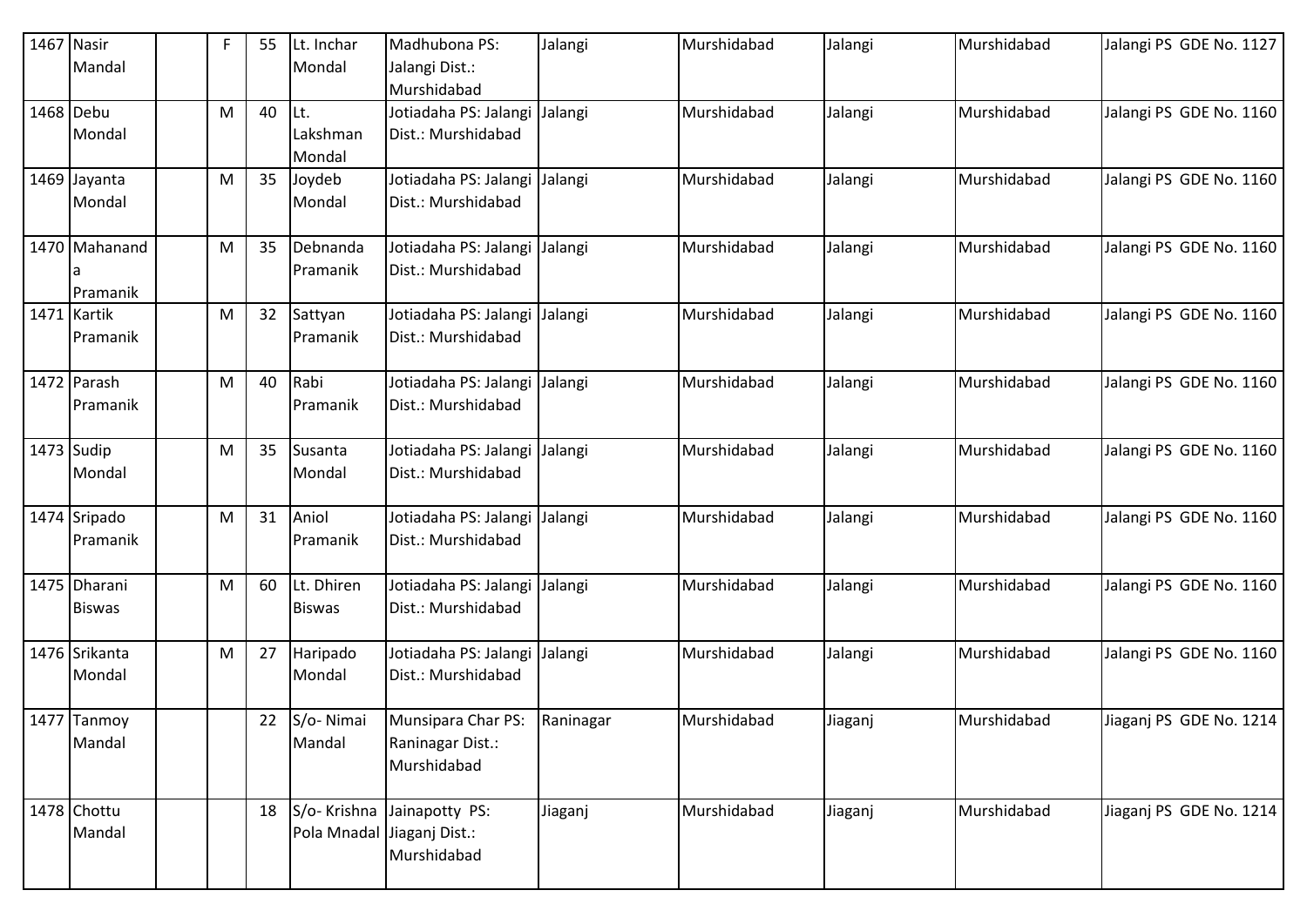|           | 1479 Nikhil<br>Mandal              |   | 33 | S/o-Sunil<br>Mandal      | Bilkandi Colony PS:<br>Jiaganj Dist.:<br>Murshidabad           | Jiaganj          | Murshidabad | Jiaganj | Murshidabad | Jiaganj PS GDE No. 1214     |
|-----------|------------------------------------|---|----|--------------------------|----------------------------------------------------------------|------------------|-------------|---------|-------------|-----------------------------|
|           | 1480 Babai Saha                    |   | 24 | S/o-Madan<br>Saha        | Souduganj PS:<br>Jiaganj Dist.:<br>Murshidabad                 | Jiaganj          | Murshidabad | Jiaganj | Murshidabad | Jiaganj PS GDE No. 1214     |
|           | 1481 Koushik<br>Das                |   | 25 | $S/O-$                   | Tolipara PS: Jiaganj<br>Narayan Das Dist.: Murshidabad         | Jiaganj          | Murshidabad | Jiaganj | Murshidabad | Jiaganj PS GDE No. 1214     |
|           | 1482 Santu<br>Sarkar               |   | 25 | Sarkar                   | S/o- Ananda Amaipara PS: Jiaganj Jiaganj<br>Dist.: Murshidabad |                  | Murshidabad | Jiaganj | Murshidabad | Jiaganj PS GDE No. 1214     |
|           | 1483 Prosen Das                    |   | 30 | S/o-Bablu<br>Das         | Amaipara PS: Jiaganj Jiaganj<br>Dist.: Murshidabad             |                  | Murshidabad | Jiaganj | Murshidabad | Jiaganj PS GDE No.<br>11214 |
| 1484 Apan | <b>Bagdi</b>                       | M | 34 | Jaganath<br><b>Bagdi</b> | Roskhara PS:<br>Burwan Dist.:<br>Murshidabad                   | <b>Burwan</b>    | Murshidabad | Kandi   | Murshidabad | Kandi PS GDE No. 1769       |
|           | 1485 Biswanath<br><b>Bagdi</b>     | M | 33 | Punu Bagdi               | Santipur PS: Kandi<br>Dist.: Murshidabad                       | Kandi            | Murshidabad | Kandi   | Murshidabad | Kandi PS GDE No. 1769       |
|           | 1486 Mahamma<br>d Bappa<br>Hossain | M | 24 | Md. Bapi Sk              | Margram PS:<br>Birbhum Cyber Ps<br>Dist.: Birbhum              | Birbhum Cyber Ps | Birbhum     | Kandi   | Murshidabad | Kandi PS GDE No. 1788       |
| 1487      | Sirajul<br>Hoque                   | M | 34 | <b>Fajal Sk</b>          | Budua PS: Burwan<br>Dist.: Murshidabad                         | Burwan           | Murshidabad | Kandi   | Murshidabad | Kandi PS GDE No. 1788       |
|           | 1488 Hasan Sk                      | M | 23 | Rurigai Sk               | Katna PS: Burwan<br>Dist.: Murshidabad                         | <b>Burwan</b>    | Murshidabad | Kandi   | Murshidabad | Kandi PS GDE No. 1788       |
|           | 1489 Manirul Sk                    | M | 31 | Henai Sk                 | Sundarpur PS:<br><b>Burwan Dist.:</b><br>Murshidabad           | <b>Burwan</b>    | Murshidabad | Kandi   | Murshidabad | Kandi PS GDE No. 1788       |
|           | 1490 Saifuddin<br><b>Sk</b>        | M | 22 | Hokmuddin<br>Sk          | <b>Gobindapur PS:</b><br>Kandi Dist.:<br>Murshidabad           | Kandi            | Murshidabad | Kandi   | Murshidabad | Kandi PS GDE No. 1788       |
|           | 1491 Suraj Sk                      | M | 18 | Julu Sk                  | Gobindapur PS:<br>Kandi Dist.:<br>Murshidabad                  | Kandi            | Murshidabad | Kandi   | Murshidabad | Kandi PS GDE No. 1788       |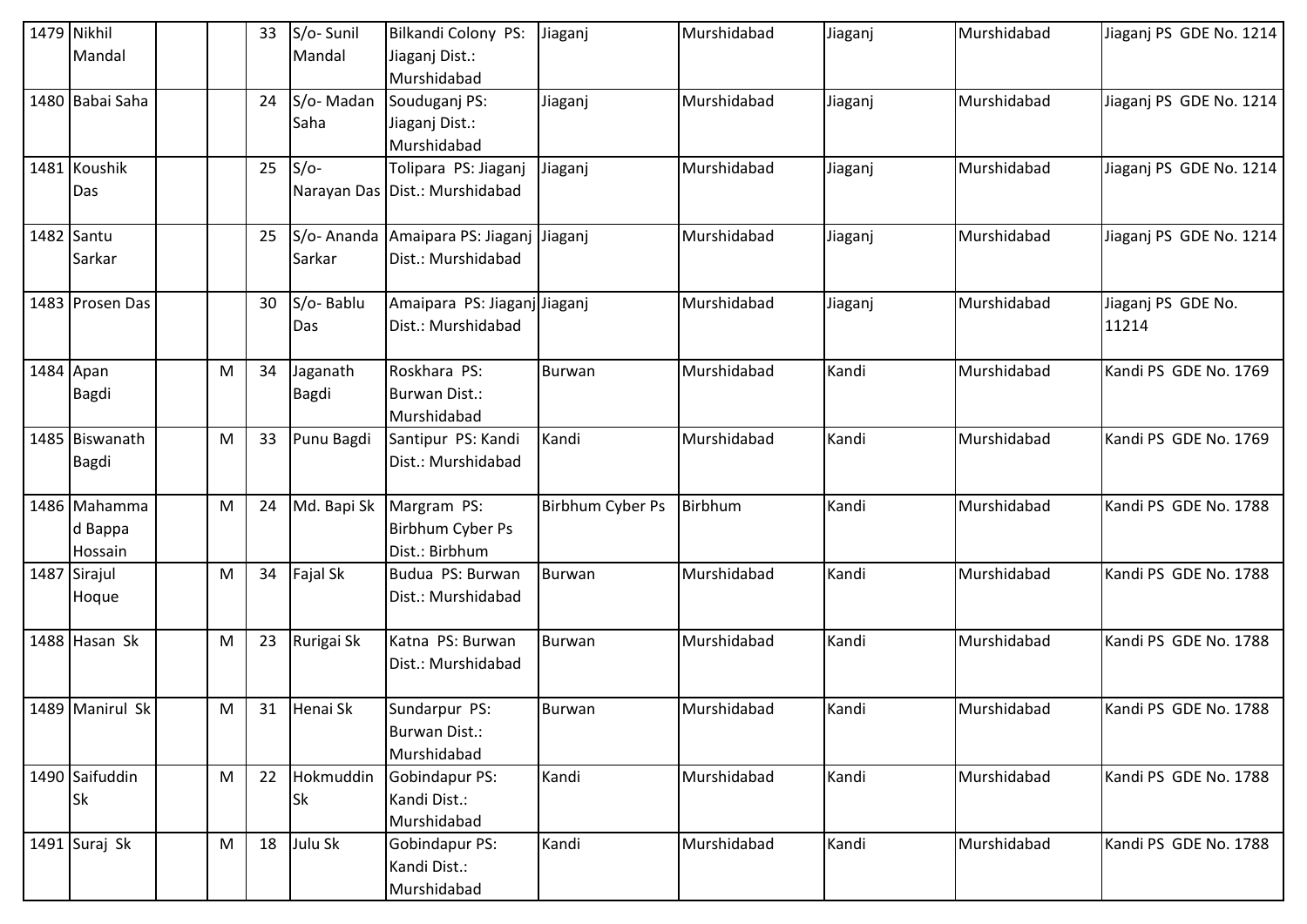|          | 1492 Nekdar Ali         | M | 24 | Nurbox Sk             | Hizole Nutungram<br>PS: Kandi Dist.:<br>Murshidabad                 | Kandi     | Murshidabad    | Kandi | Murshidabad | Kandi PS GDE No. 1732 |
|----------|-------------------------|---|----|-----------------------|---------------------------------------------------------------------|-----------|----------------|-------|-------------|-----------------------|
|          | 1493 Nur Box Sk         | M | 55 | Lt. Aser Ali          | Hizole Nutungram<br>PS: Kandi Dist.:<br>Murshidabad                 | Kandi     | Murshidabad    | Kandi | Murshidabad | Kandi PS GDE No. 1732 |
|          | 1494 Najarul Sk         | M | 19 | Nurbox Sk             | Hizole Nutungram<br>PS: Kandi Dist.:<br>Murshidabad                 | Kandi     | Murshidabad    | Kandi | Murshidabad | Kandi PS GDE No. 1732 |
| 1495 Ali | Mahamma<br>d Sk         | M | 45 | Abdul<br>Khalek       | Hizole Nutungram<br>PS: Kandi Dist.:<br>Murshidabad                 | Kandi     | Murshidabad    | Kandi | Murshidabad | Kandi PS GDE No. 1732 |
|          | 1496 Brojeswar<br>Ghosh | M | 22 | Mritunjay<br>Ghosh    | Kharsha PS:<br>Khargram Dist.:<br>Murshidabad                       | Khargram  | Murshidabad    | Kandi | Murshidabad | Kandi PS GDE No. 1788 |
|          | 1497 Rahul<br>Ghosh     | M | 25 | Ghosh                 | Babya Bahan Baidyapur PS:<br><b>Bharatpur Dist.:</b><br>Murshidabad | Bharatpur | Murshidabad    | Kandi | Murshidabad | Kandi PS GDE No. 1788 |
|          | 1498 Tanmoy<br>Ghosh    | M | 25 | Tapan<br>Ghosh        | Joypur PS: Nalhati<br>Dist.: Birbhum                                | Nalhati   | <b>Birbhum</b> | Kandi | Murshidabad | Kandi PS GDE No. 1788 |
|          | 1499 Koushik<br>Dutta   | M | 27 | Ratan Dutta           | Dangapra PS: Kandi<br>Dist.: Murshidabad                            | Kandi     | Murshidabad    | Kandi | Murshidabad | Kandi PS GDE No. 1788 |
|          | 1500 Biplab<br>Ghosh    | M | 27 | Lt. Sukumar<br>Ghosh  | Kharsha PS:<br>Khargram Dist.:<br>Murshidabad                       | Khargram  | Murshidabad    | Kandi | Murshidabad | Kandi PS GDE No. 1788 |
|          | 1501 Marfat<br>Molla    | M | 21 | Manirul<br>Molla      | Jibanti PS: Khargram   Khargram<br>Dist.: Murshidabad               |           | Murshidabad    | Kandi | Murshidabad | Kandi PS GDE No. 488  |
|          | 1502 Manirul<br>Molla   | M | 52 | Lt Allarakha<br>Molla | Jibanti PS: Kandi<br>Dist.: Murshidabad                             | Kandi     | Murshidabad    | Kandi | Murshidabad | Kandi PS GDE No. 448  |
|          | 1503 Tahasen<br>Sk      | M | 41 | Abruddin Sk           | Gokarna<br>Dakshinpara PS:<br>Kandi Dist.:<br>Murshidabad           | Kandi     | Murshidabad    | Kandi | Murshidabad | Kandi PS GDE No. 460  |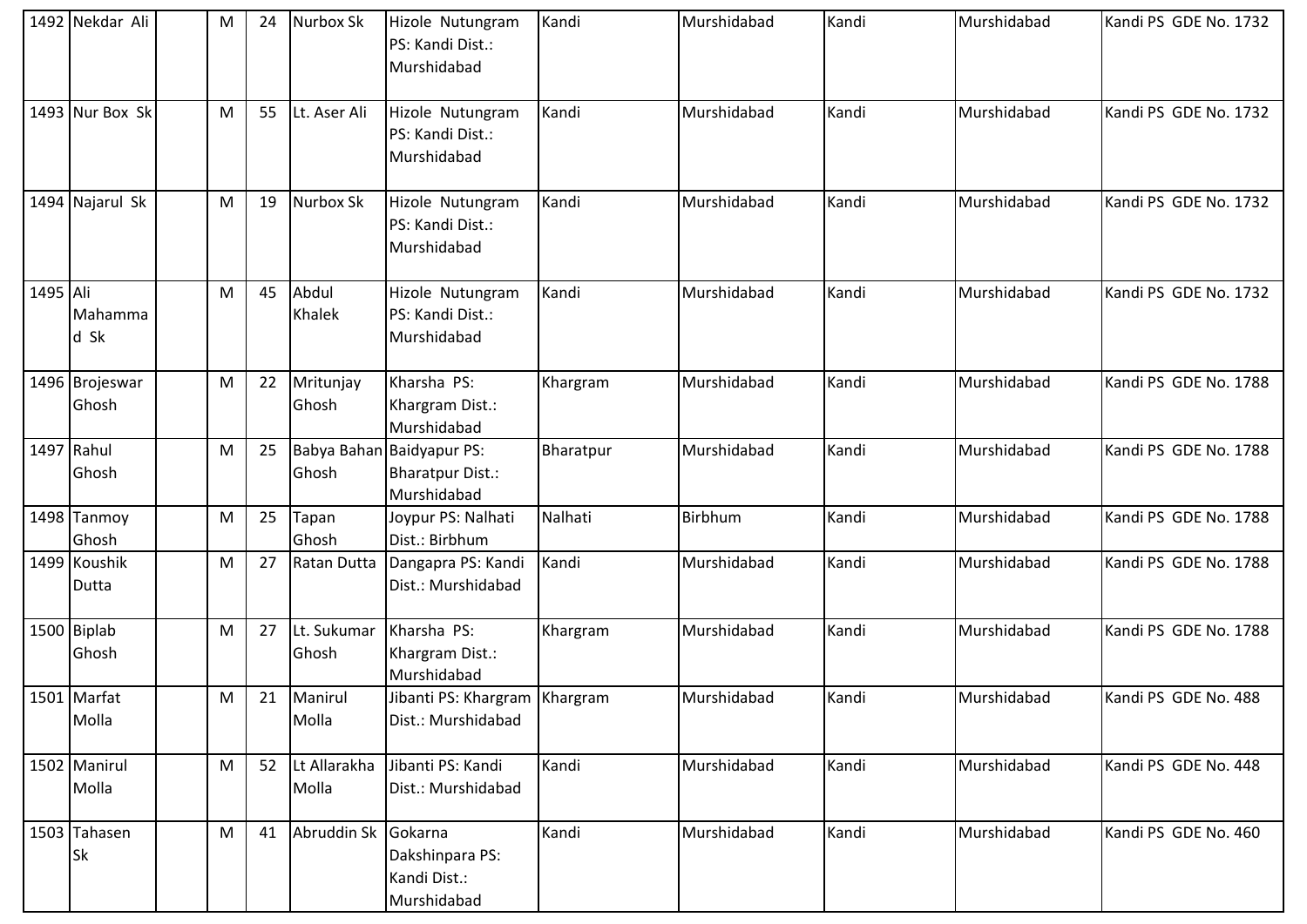| 1504 Kajal | Ghosh                    | М | 30 | Subhash<br>Ghosh        | Gobarhati PS: Kandi Kandi<br>Dist.: Murshidabad               |             | Murshidabad     | Kandi       | Murshidabad | Kandi PS GDE No. 460           |
|------------|--------------------------|---|----|-------------------------|---------------------------------------------------------------|-------------|-----------------|-------------|-------------|--------------------------------|
|            | 1505 Motinul<br>Islam    | M | 20 | Jahangir Sk             | Udaychandpur PS:<br>Kandi Dist.:<br>Murshidabad               | Kandi       | Murshidabad     | Kandi       | Murshidabad | Kandi PS GDE No. 458           |
|            | 1506 Nasibur Sk          | M | 30 | <b>Sk</b>               | Lt. Bani Israil Khosbaspur PS:<br>Kandi Dist.:<br>Murshidabad | Kandi       | Murshidabad     | Kandi       | Murshidabad | Kandi PS GDE No. 458           |
|            | 1507 Uthaya<br>Kumar     | M | 28 | Thangamri<br>Yappan     | Theres Puram                                                  |             | <b>Basirhat</b> | Khargram    | Murshidabad | Khargram PS GDE No.<br>1822    |
|            | 1508 Hazrat<br>Momin     | M | 38 | Nuruddin<br>Momin       | Nagar PS: Khargram<br>Dist.: Murshidabad                      | Khargram    | Murshidabad     | Khargram    | Murshidabad | Khargram PS GDE No.<br>1822    |
|            | 1509 Kali Bagdi          | M | 34 | Dulal Bagdi             | Kirtipur PS:<br>Khargram Dist.:<br>Murshidabad                | Khargram    | Murshidabad     | Khargram    | Murshidabad | Khargram PS GDE No.<br>1822    |
|            | 1510 Sudhansu<br>Mondal  | M | 38 | <b>Suklal</b><br>Mandal | Rajarampur PS:<br>Lalgola Dist.:<br>Murshidabad               | Lalgola     | Murshidabad     | Lalgola     | Murshidabad | Lalgola PS GDE No. 1991        |
| 1511       | Md Faruk<br>Hossain      | M | 30 | Md Tajemel<br>Hoque     | Chakpara PS: Lalgola<br>Dist.: Murshidabad                    | Lalgola     | Murshidabad     | Lalgola     | Murshidabad | Lalgola PS GDE No. 1991        |
|            | 1512 Subhasis<br>Das     | М | 58 |                         | Narayan Das 7L no Kalibari road<br>PS-Dumdum                  |             | <b>Basirhat</b> | Murshidabad | Murshidabad | Murshidabad PS GDE<br>No. 2363 |
|            | 1513 Mukta<br>Ranjan Dey | M | 58 | <b>Buddyu Dey</b>       | Ratanpur PS:<br>Murshidabad Dist.:<br>Murshidabad             | Murshidabad | Murshidabad     | Murshidabad | Murshidabad | Murshidabad PS GDE<br>No. 2363 |
|            | 1514 $R$ aju Sk          | M | 37 | Sahamat Sk              | Kadamsarif PS:<br>Murshidabad Dist.:<br>Murshidabad           | Murshidabad | Murshidabad     | Murshidabad | Murshidabad | Murshidabad PS GDE<br>No. 2363 |
|            | 1515 Rana Sk             | M | 32 | Salam Sk                | Chack PS:<br>Murshidabad Dist.:<br>Murshidabad                | Murshidabad | Murshidabad     | Murshidabad | Murshidabad | Murshidabad PS GDE<br>No. 2363 |
|            | 1516 Mafikul Sk          | M | 21 | Safan Sk                | Beldanga PS:<br>Beldanga Dist.:<br>Murshidabad                | Beldanga    | Murshidabad     | Murshidabad | Murshidabad | Murshidabad PS GDE<br>No. 2363 |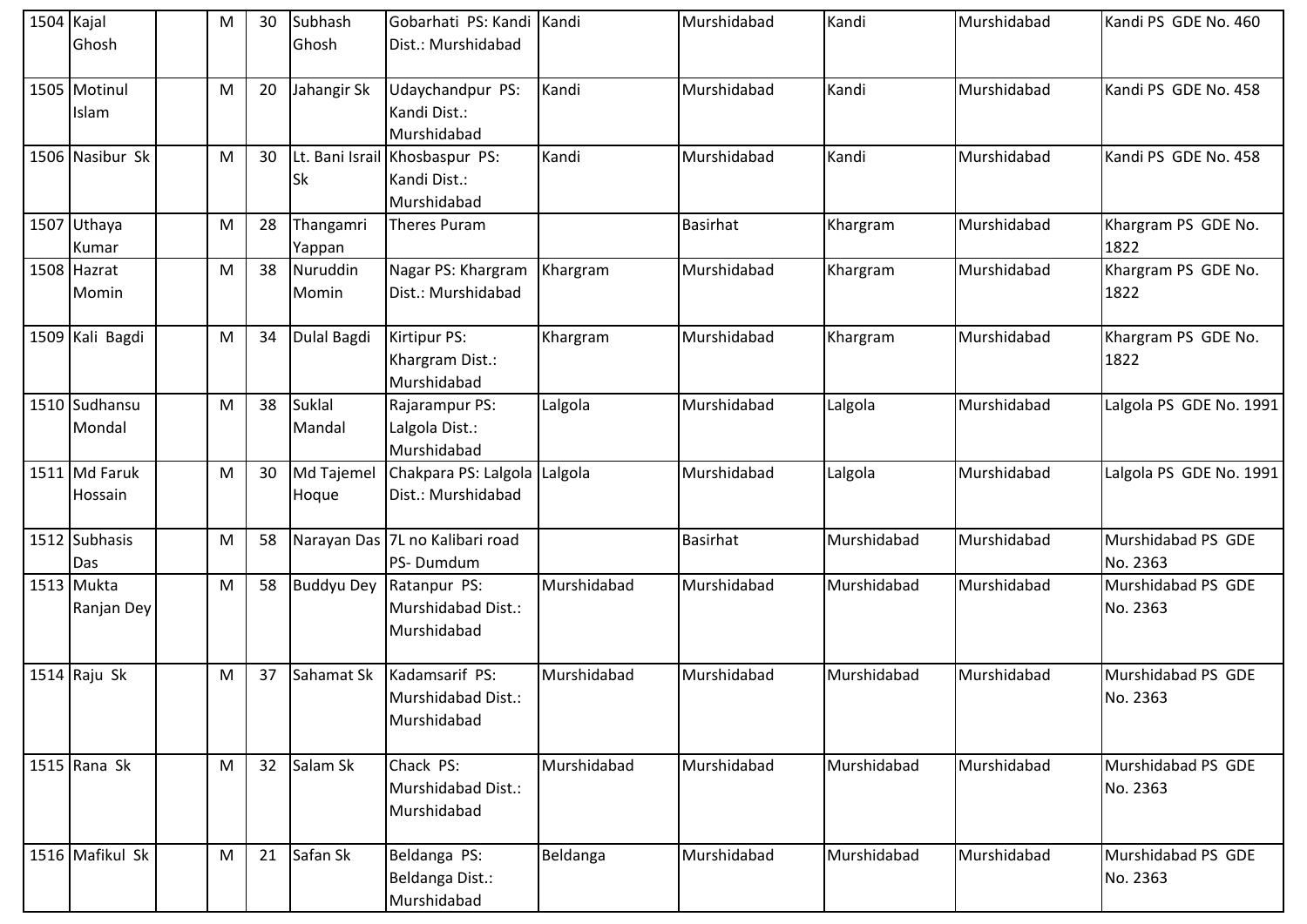|           | 1517 Salauddin<br><b>Sk</b> | M | 21 | Mosibur Sk            | Mirjapur PS:<br>Beldanga Dist.:<br>Murshidabad                                              | Beldanga  | Murshidabad                                  | Murshidabad | Murshidabad | Murshidabad PS GDE<br>No. 2363 |
|-----------|-----------------------------|---|----|-----------------------|---------------------------------------------------------------------------------------------|-----------|----------------------------------------------|-------------|-------------|--------------------------------|
|           | 1518 Illam Abbas            | M | 22 | Chand                 | Mirjapur PS:<br>Mahammad   Beldanga Dist.:<br>Murshidabad                                   | Beldanga  | Murshidabad                                  | Murshidabad | Murshidabad | Murshidabad PS GDE<br>No. 2363 |
|           | 1519 Rajesh<br>Ghosh        | M | 23 | Kanailal<br>Ghosh     | Alinagar PS:<br>Khargram Dist.:<br>Murshidabad                                              | Khargram  | Murshidabad                                  | Nabagram    | Murshidabad | Nabagram PS GDE No.<br>1390    |
|           | 1520 Sudip<br>Marjit        | M | 22 | Krishna<br>Marjit     | <b>Alinagar PS:</b><br>Khargram Dist.:<br>Murshidabad                                       | Khargram  | Murshidabad                                  | Nabagram    | Murshidabad | Nabagram PS GDE No.<br>1390    |
| 1521      | Bapi<br>Marjit              | M | 35 | <b>Gour Marjit</b>    | <b>Alinagar PS:</b><br>Khargram Dist.:<br>Murshidabad                                       | Khargram  | Murshidabad                                  | Nabagram    | Murshidabad | Nabagram PS GDE No.<br>1390    |
|           | 1522 Ayej Sk                | M | 45 | Lt. Amjad Sk          | Khojardanga PS:<br>Nabagram Dist.:<br>Murshidabad                                           | Nabagram  | Murshidabad                                  | Nabagram    | Murshidabad | Nabagram PS GDE No.<br>1392    |
|           | 1523 Torikat Sk             | M | 45 | Lt. Halim Sk          | Shilgram PS:<br>Nabagram Dist.:<br>Murshidabad                                              | Nabagram  | Murshidabad                                  | Nabagram    | Murshidabad | Nabagram PS GDE No.<br>1392    |
|           | 1524 Sadhakas<br><b>Sk</b>  | M | 35 | Lt. Ayfar Sk          | Shilgram PS:<br>Nabagram Dist.:<br>Murshidabad                                              | Nabagram  | Murshidabad                                  | Nabagram    | Murshidabad | Nabagram PS GDE No.<br>1392    |
|           | 1525 Somnath<br>Gope        | M | 33 | <b>Binay Gope</b>     | Sindhipara                                                                                  |           | Basirhat                                     | Nabagram    | Murshidabad | Nabagram PS GDE No.<br>1397    |
|           | 1526 Buddhadeb<br>Maity     | M |    | Sankha<br>Maity23     | Sindhipara                                                                                  |           | Basirhat                                     | Nabagram    | Murshidabad | Nabagram PS GDE No.<br>1397    |
| 1527 Amit | Sharma                      | M | 34 | Madhusuda<br>n Sharma | Sindhipara                                                                                  |           | Basirhat                                     | Nabagram    | Murshidabad | Nabagram PS GDE No.<br>1397    |
|           | 1528 Ripon Sk               | M | 24 | Sabur Ali Sk          | Narayanpur<br>Halsonapara PS:<br>Thanapara Dist.:<br>Krishnanagar Police<br><b>District</b> | Thanapara | Krishnanagar Police Nawda<br><b>District</b> |             | Murshidabad | Nawda PS GDE No. 1235          |
|           | 1529 Mohinul<br>Islam       | M | 32 | Mosabbar<br>Ali       | Chhatumara<br>Mathpara PS: Nawda<br>Dist.: Murshidabad                                      | Nawda     | Murshidabad                                  | Nawda       | Murshidabad | Nawda PS GDE No. 1235          |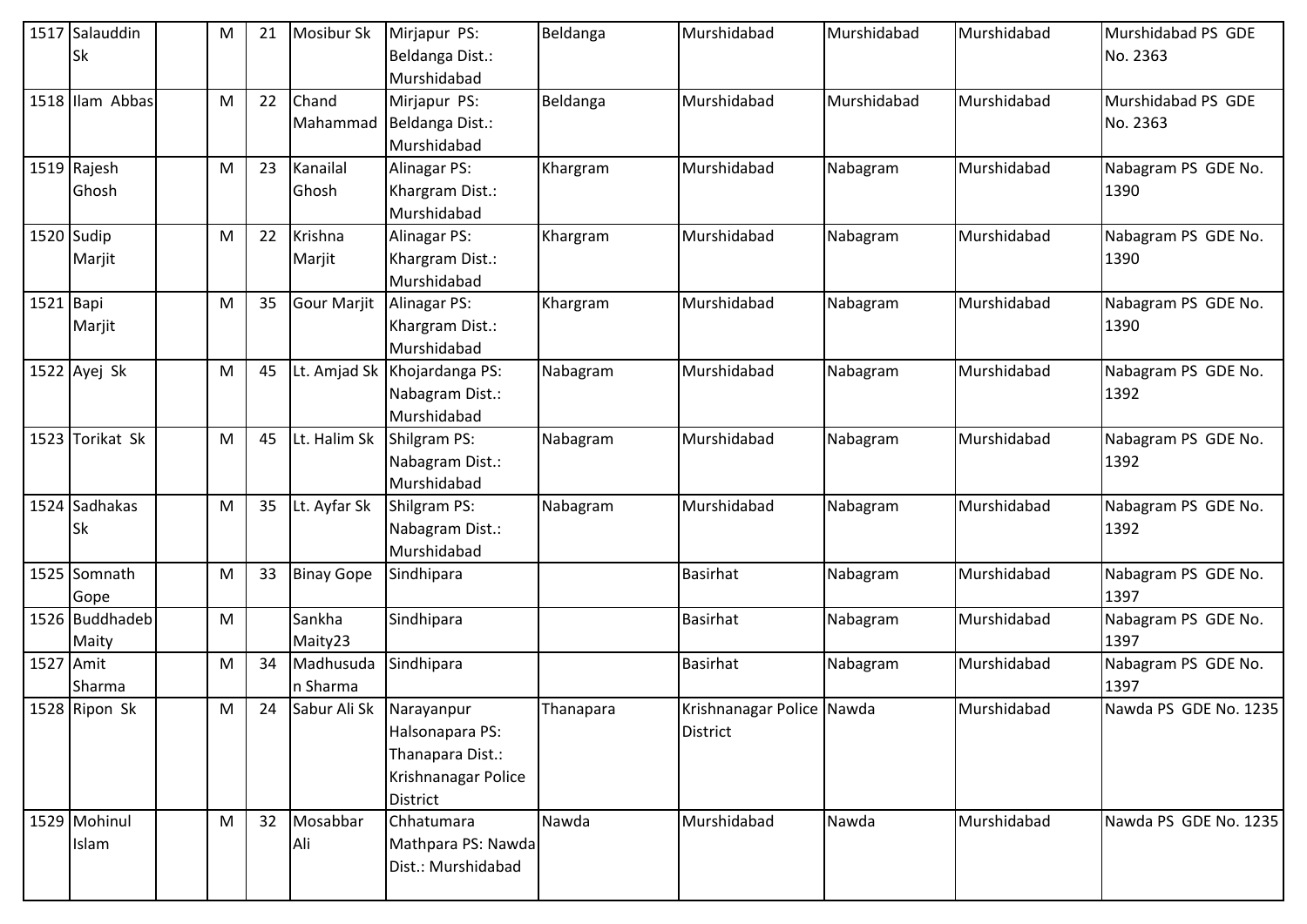| 1530 Bijli  | Khatun                 | M | 24 | Sofikul Islam Shyamnagar | Miapara PS: Nawda<br>Dist.: Murshidabad                        | Nawda     | Murshidabad | Nawda     | Murshidabad | Nawda PS GDE No. 1235        |
|-------------|------------------------|---|----|--------------------------|----------------------------------------------------------------|-----------|-------------|-----------|-------------|------------------------------|
|             | 1531 Ajoy Das          | M | 18 | Madhu Das                | Trimohini Daspara<br>PS: Nawda Dist.:                          | Nawda     | Murshidabad | Nawda     | Murshidabad | Nawda PS GDE No. 1289        |
|             | 1532 Swapan Kr.<br>Das | M | 52 | Shistidhar<br>Das        | Murshidabad<br>Trimohini PS: Nawda Nawda<br>Dist.: Murshidabad |           | Murshidabad | Nawda     | Murshidabad | Nawda PS GDE No. 1289        |
|             | 1533 Ekram Sk          | M | 45 |                          | Ejaruddin Sk Jamalpur PS:<br>Raninagar Dist.:<br>Murshidabad   | Raninagar | Murshidabad | Raninagar | Murshidabad | Raninagar PS GDE No.<br>1142 |
|             | 1534 Selim Sk          | M | 29 | <b>Ainul Sk</b>          | Raninagar PS:<br>Raninagar Dist.:<br>Murshidabad               | Raninagar | Murshidabad | Raninagar | Murshidabad | Raninagar PS GDE No.<br>1164 |
|             | 1535 Rupchand<br>Sk    | M | 18 | Masim Sk                 | Raipur PS: Jalangi<br>Dist.: Murshidabad                       | Jalangi   | Murshidabad | Raninagar | Murshidabad | Raninagar PS GDE No.<br>1164 |
|             | 1536 Nasir<br>Molla    | M | 22 |                          | Nantu Molla Raipiur PS: Jalangi<br>Dist.: Murshidabad          | Jalangi   | Murshidabad | Raninagar | Murshidabad | Raninagar PS GDE No.<br>1164 |
| 1537 Ejaj   | Ahammed                | M | 26 | Emadul<br>Mondal         | Raipur PS: Jalangi<br>Dist.: Murshidabad                       | Jalangi   | Murshidabad | Raninagar | Murshidabad | Raninagar PS GDE No.<br>1164 |
|             | 1538 Bachhu Sk         | M | 35 | <b>Mosarof Sk</b>        | Babaltali PS:<br>Raninagar Dist.:<br>Murshidabad               | Raninagar | Murshidabad | Raninagar | Murshidabad | Raninagar PS GDE No.<br>1164 |
|             | 1539 Masum<br>Khan     | M | 40 | Motalep<br>Khan          | <b>Bilchatra PS:</b><br>Raninagar Dist.:<br>Murshidabad        | Raninagar | Murshidabad | Raninagar | Murshidabad | Raninagar PS GDE No.<br>1164 |
| 1540 Ajijul | Haque                  | M | 48 | Najrul Islam             | Senpara PS:<br>Raninagar Dist.:<br>Murshidabad                 | Raninagar | Murshidabad | Raninagar | Murshidabad | Raninagar PS GDE No.<br>1164 |
|             | 1541 Pintu Sk          | M | 46 | <b>Khorsed Sk</b>        | Tejsinghapur PS:<br>Raninagar Dist.:<br>Murshidabad            | Raninagar | Murshidabad | Raninagar | Murshidabad | Raninagar PS GDE No.<br>1164 |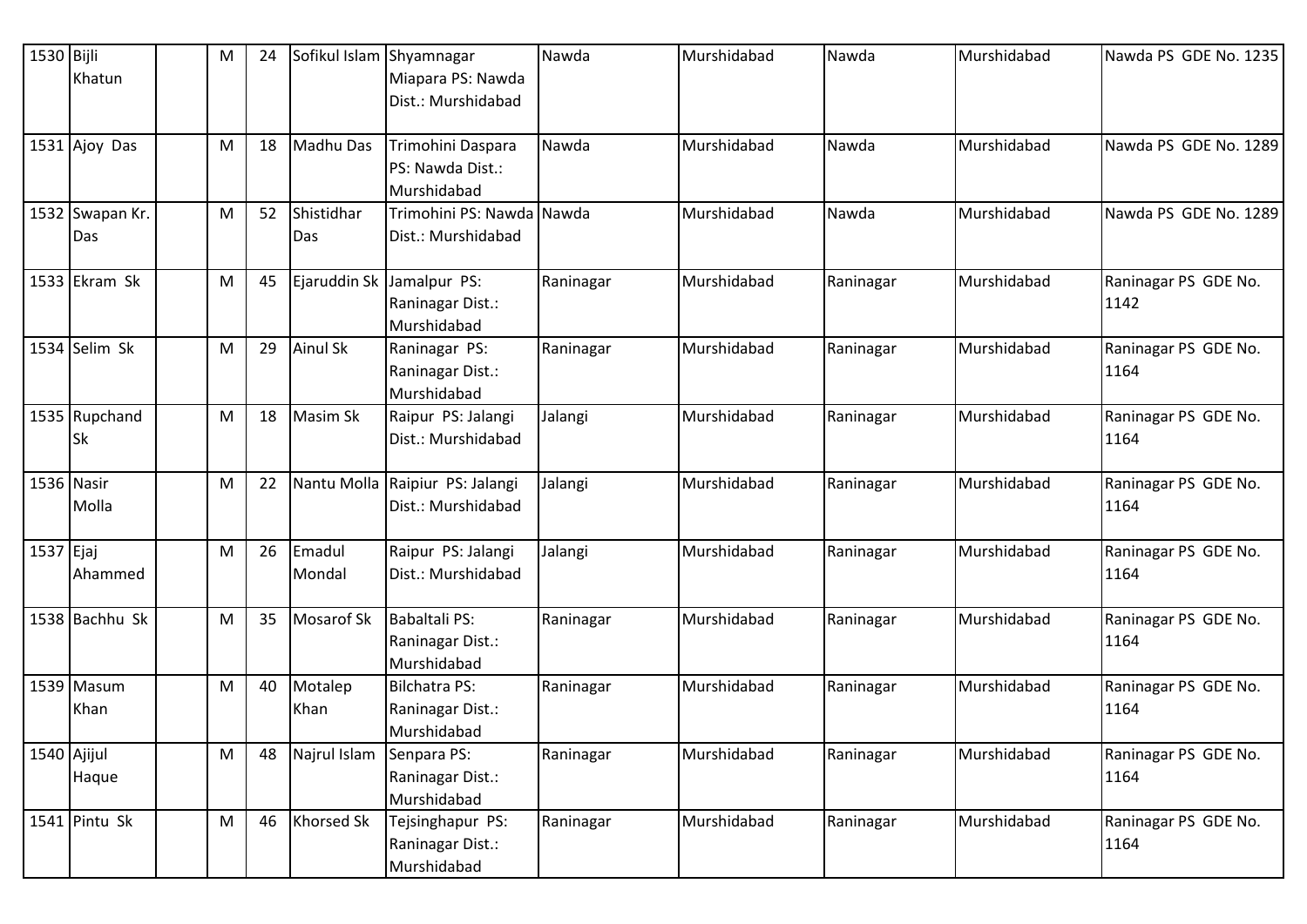|            | 1542 Mostafa Sk                   | M | 40 | Arijulla Sk                 | Takipur Bathanpara<br>PS: Rejinagar Dist.:<br>Murshidabad      | Rejinagar | Murshidabad             | Rejinagar | Murshidabad | Rejinagar PS GDE No.<br>1292            |
|------------|-----------------------------------|---|----|-----------------------------|----------------------------------------------------------------|-----------|-------------------------|-----------|-------------|-----------------------------------------|
|            | 1543 Badaruddin<br><b>Mallick</b> | M | 46 | Lt. Abdul<br><b>Mallick</b> | Takipur Bathanpara<br>PS: Rejinagar Dist.:<br>Murshidabad      | Rejinagar | Murshidabad             | Rejinagar | Murshidabad | Rejinagar PS GDE No.<br>1292            |
|            | 1544 Sahabul Sk                   | M | 22 | Patai Sk                    | Kulberia<br>Dakshinpara PS:<br>Rejinagar Dist.:<br>Murshidabad | Rejinagar | Murshidabad             | Rejinagar | Murshidabad | Rejinagar PS GDE No.<br>1292            |
|            | 1545 Pintu Sk                     | M | 23 | Alauddin Sk                 | Kulberia<br>Dakshinpara PS:<br>Rejinagar Dist.:<br>Murshidabad | Rejinagar | Murshidabad             | Rejinagar | Murshidabad | Rejinagar PS GDE No.<br>1292            |
|            | 1546 Ranjan<br>Ansari             | M | 27 | Idris Ansari                | Talibpur PS: Salar<br>Dist.: Murshidabad                       | Salar     | Murshidabad             | Salar     | Murshidabad | Salar PS GDE No. 1293                   |
|            | 1547 Mithun Sk                    | M | 38 | Khokon Sk                   | Salar Skpara PS:<br>Salar Dist.:<br>Murshidabad                | Salar     | Murshidabad             | Salar     | Murshidabad | Salar PS GDE No. 1293                   |
|            | 1548 Saifuddin<br>Ansari          | M | 33 | Sakib Sk                    | Talibpur PS: Salar<br>Dist.: Murshidabad                       | Salar     | Murshidabad             | Salar     | Murshidabad | Salar PS GDE No. 1293                   |
|            | 1549 Babon<br>Majhi               | M | 32 | Moni Majhi                  | Prosadpur PS: Salar<br>Dist.: Murshidabad                      | Salar     | Murshidabad             | Salar     | Murshidabad | Salar PS GDE No. 1293                   |
| 1550 Kiron | Hazra                             | M | 35 | Anil Hazra                  | Gopogram PS: Salar<br>Dist.: Murshidabad                       | Salar     | Murshidabad             | Salar     | Murshidabad | Salar PS GDE No. 1293                   |
|            | 1551 Rajali Khan                  | M | 40 | Kashid Khan                 | <b>OF TURKA PS:</b><br>Dantan Dist.:<br>Paschim Mednipore      | Dantan    | Paschim Mednipore Belda |           |             | Paschim Mednipore Belda PS GDE No. 1401 |
|            | 1552 Atanu Das                    | M | 20 | <b>Amrit Das</b>            | OF KALABONI PS:<br>Keshiary Dist.:<br>Paschim Mednipore        | Keshiary  | Paschim Mednipore Belda |           |             | Paschim Mednipore Belda PS GDE No. 1430 |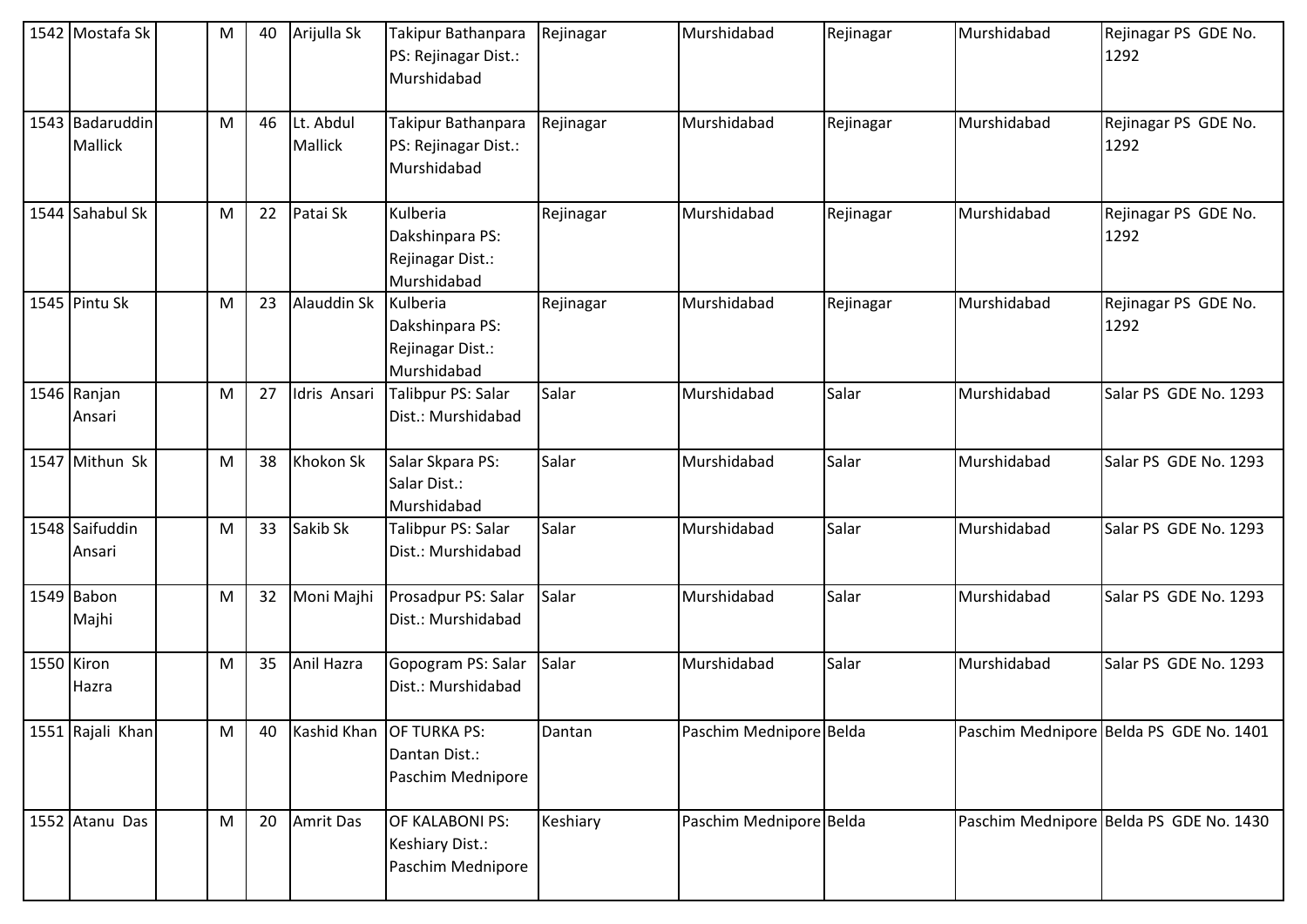| 1553 Uttam Das       | M | Shaktipada      | <b>Nischintipur PS:</b><br>Chandrakona Dist.:<br>Paschim Mednipore | Chandrakona | Paschim Mednipore Chandrakona |  | Paschim Mednipore Chandrakona PS GDE<br>No. 1405 |
|----------------------|---|-----------------|--------------------------------------------------------------------|-------------|-------------------------------|--|--------------------------------------------------|
| 1554 Nantu Das       | M | Shaktipada      | <b>Nischintipr PS:</b><br>Chandrakona Dist.:<br>Paschim Mednipore  | Chandrakona | Paschim Mednipore Chandrakona |  | Paschim Mednipore Chandrakona PS GDE<br>No. 1405 |
| 1555 Sumit<br>Singha | M | Chandidas       | Diyanpur PS:<br>Chandrakona Dist.:<br>Paschim Mednipore            | Chandrakona | Paschim Mednipore Chandrakona |  | Paschim Mednipore Chandrakona PS GDE<br>No. 1405 |
| 1556 Rintu Bag       | M | Gopal           | Lahirganj PS:<br>Chandrakona Dist.:<br>Paschim Mednipore           | Chandrakona | Paschim Mednipore Chandrakona |  | Paschim Mednipore Chandrakona PS GDE<br>No. 1405 |
| 1557 Bablu Das       | M | Lt Jaladhar     | Lahirganj PS:<br>Chandrakona Dist.:<br>Paschim Mednipore           | Chandrakona | Paschim Mednipore Chandrakona |  | Paschim Mednipore Chandrakona PS GDE<br>No. 1405 |
| 1558 Saheb Das       | M | Madhusuda<br>ın | Nischintipur PS:<br>Chandrakona Dist.:<br>Paschim Mednipore        | Chandrakona | Paschim Mednipore Chandrakona |  | Paschim Mednipore Chandrakona PS GDE<br>No. 1406 |
| 1559 Arun Das        | M | Amulya          | Nischintipur PS:<br>Chandrakona Dist.:<br>Paschim Mednipore        | Chandrakona | Paschim Mednipore Chandrakona |  | Paschim Mednipore Chandrakona PS GDE<br>No. 1406 |
| 1560 Sunil Roy       | M | Lt Jugal        | Agrapara PS:<br>Chandrakona Dist.:<br>Paschim Mednipore            | Chandrakona | Paschim Mednipore Chandrakona |  | Paschim Mednipore Chandrakona PS GDE<br>No. 1406 |
| 1561 Bimal Pal       | M | Lt Kalipada     | Khalakpur PS:<br>Chandrakona Dist.:<br>Paschim Mednipore           | Chandrakona | Paschim Mednipore Chandrakona |  | Paschim Mednipore Chandrakona PS GDE<br>No. 1406 |
| 1562 Sankar<br>Dolai | M | <b>Badan</b>    | Agrapara PS:<br>Chandrakona Dist.:<br>Paschim Mednipore            | Chandrakona | Paschim Mednipore Chandrakona |  | Paschim Mednipore Chandrakona PS GDE<br>No. 1406 |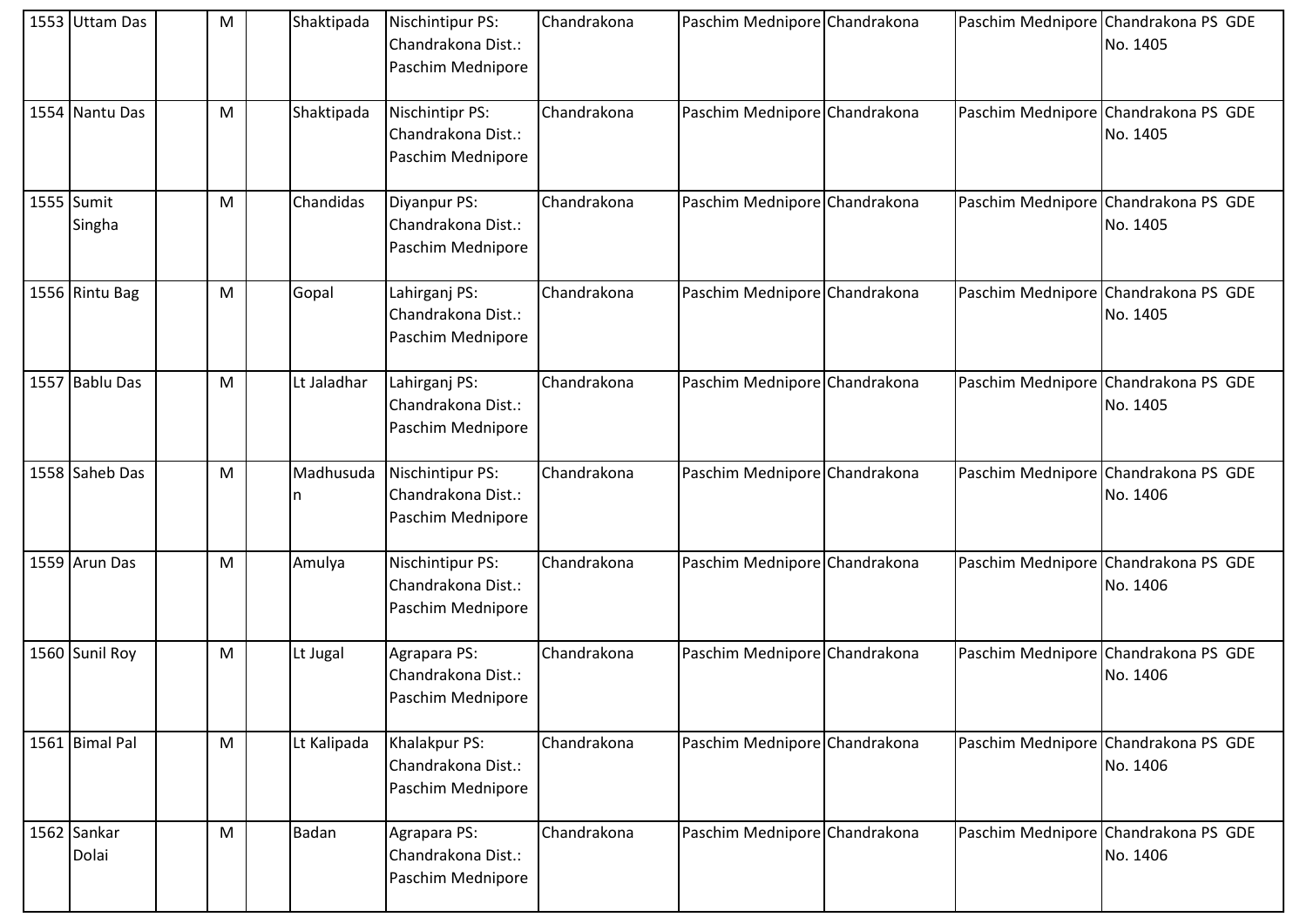| 1563 Mrityunjoy<br>Pal   | M |    |                     | Krishnapada   Banamalipur PS:<br>Chandrakona Dist.:<br>Paschim Mednipore                                             | Chandrakona | Paschim Mednipore Chandrakona                    |        |                                     | Paschim Mednipore Chandrakona PS GDE<br>No. 747                            |
|--------------------------|---|----|---------------------|----------------------------------------------------------------------------------------------------------------------|-------------|--------------------------------------------------|--------|-------------------------------------|----------------------------------------------------------------------------|
| 1564 Debasish<br>Samanta | M |    | Kalipada            | Jagannathpur PS:<br>Chandrakona Dist.:<br>Paschim Mednipore                                                          | Chandrakona | Paschim Mednipore Chandrakona                    |        |                                     | Paschim Mednipore Chandrakona PS GDE<br>No. 747                            |
| 1565 Mintu Roy           | M |    | Sujit Roy           | <b>Birbhanpur PS:</b><br>Chandrakona Dist.:<br>Paschim Mednipore                                                     | Chandrakona | Paschim Mednipore Chandrakona                    |        |                                     | Paschim Mednipore Chandrakona PS GDE<br>No. 747                            |
| 1566 Pravas<br>Ghosh     | M |    | Haradhan<br>Ghosh   | <b>Birbhanpur PS:</b><br>Chandrakona Dist.:<br>Paschim Mednipore                                                     | Chandrakona | Paschim Mednipore Chandrakona                    |        |                                     | Paschim Mednipore Chandrakona PS GDE<br>No. 747                            |
| 1567 Samir<br>Chomray    | M |    | Ranjan<br>Chomray   | Sanpur PS:<br>Chandrakona Dist.:<br>Paschim Mednipore                                                                | Chandrakona | Paschim Mednipore Chandrakona                    |        |                                     | Paschim Mednipore Chandrakona PS Outpost<br>Ramjibanpur TOP GDE<br>No. 936 |
| 1568 Sudip<br>Khamrui    | M | 19 | Bijoy               | Bansdaha PS:<br>Chandrakona Dist.:<br>Paschim Mednipore                                                              | Chandrakona | Paschim Mednipore Chandrakona                    |        |                                     | Paschim Mednipore Chandrakona PS GDE<br>No. 1405                           |
| 1569 Shahruk             | M | 27 | Md. Khalil          | <b>BUDGEBUDGE,</b><br><b>KOLKATA 700137</b><br>PS: Budgebudge<br>Dist.: Diamond<br>Harbour Police<br><b>District</b> | Budgebudge  | <b>Diamond Harbour</b><br><b>Police District</b> | Dantan | Paschim Mednipore Dantan PS GDE No. | 2609                                                                       |
| 1570 Badal Dolai<br>(35) |   |    | S/o Sankar<br>Dolai | <b>OF CHANDPUR, PS</b><br>â€" DASPUR, DIST.<br>– PASCHIM<br>MEDINIPU                                                 |             | <b>Basirhat</b>                                  | Daspur |                                     | Paschim Mednipore Daspur PS GDE No. 1638                                   |
| 1571 Swapan<br>Das (40)  |   |    | S/o Sankar          | OF CHANDPUR, PS<br>â€" DASPUR, DIST.<br>– PASCHIM<br>MEDINIPU                                                        |             | Basirhat                                         | Daspur |                                     | Paschim Mednipore Daspur PS GDE No. 1638                                   |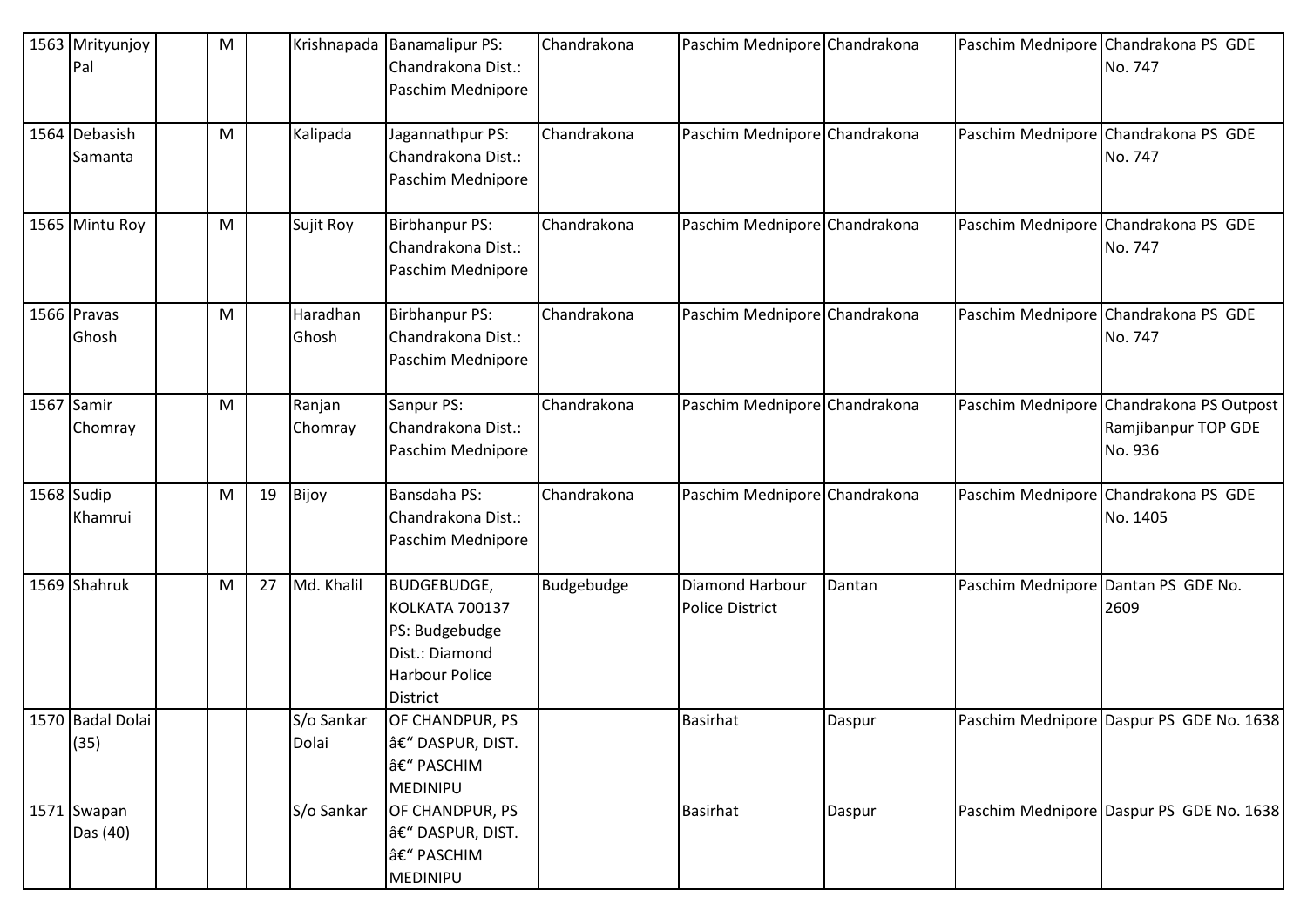| 1572 Sades Das<br>(40)        |   |    | S/o Bolai<br>Das              | OF CHANDPUR, PS<br>â€" DASPUR, DIST.<br>– PASCHIM<br>MEDINIPU              |         | <b>Basirhat</b>           | Daspur |                                      | Paschim Mednipore Daspur PS GDE No. 1638    |
|-------------------------------|---|----|-------------------------------|----------------------------------------------------------------------------|---------|---------------------------|--------|--------------------------------------|---------------------------------------------|
| 1573 Sankar<br>Manna<br>(38)  |   |    | Manna                         | S/o Swapan   OF CHANDPUR, PS<br>â€" DASPUR, DIST.<br>– PASCHIM<br>MEDINIPU |         | <b>Basirhat</b>           | Daspur |                                      | Paschim Mednipore Daspur PS GDE No. 1638    |
| 1574 Sonnasi<br>Das (55)      |   |    | S/o Lt. Bolai<br>Das          | OF CHANDPUR, PS<br>â€" DASPUR, DIST.<br>– PASCHIM<br>MEDINIPU              |         | <b>Basirhat</b>           | Daspur |                                      | Paschim Mednipore Daspur PS GDE No. 1638    |
| 1575 Sanku Das<br>(32)        |   |    | S/o Bolai<br>Das              | OF CHANDPUR, PS<br>â€" DASPUR, DIST.<br>– PASCHIM<br><b>MEDINIPU</b>       |         | <b>Basirhat</b>           | Daspur |                                      | Paschim Mednipore Daspur PS GDE No. 1637    |
| 1576 Ranjan<br>Bayen (48)     |   |    | $S/O$ Lt.<br>Gobinda<br>Bayen | OF CHANDPUR, PS<br>â€" DASPUR, DIST.<br>– PASCHIM<br><b>MEDINIPU</b>       |         | <b>Basirhat</b>           | Daspur |                                      | Paschim Mednipore Daspur PS GDE No. 1637    |
| 1577 Bolai Poria<br>(55)      |   |    | S/O<br>Sampada<br>Poria       | OF SAGARPUR, PS<br>â€" DASPUR, DIST.<br>– PASCHIM<br><b>MEDINIP</b>        |         | <b>Basirhat</b>           | Daspur |                                      | Paschim Mednipore Daspur PS GDE No. 1637    |
| 1578 Basar<br>Mallick<br>(51) |   |    | S/o Agahar<br><b>Mallick</b>  | OF CHANDPUR, PS<br>â€" DASPUR, DIST.<br>– PASCHIM<br><b>MEDINIPU</b>       |         | Basirhat                  | Daspur |                                      | Paschim Mednipore Daspur PS GDE No. 1637    |
| 1579 Biswajit<br>Dolai (22)   |   |    | S/O<br>Gopinath<br>Dolai      | OF CHANDPUR, PS<br>â€" DASPUR, DIST.<br>– PASCHIM<br>MEDINIPU              |         | <b>Basirhat</b>           | Daspur |                                      | Paschim Mednipore Daspur PS GDE No. 1637    |
| 1580 Abhradip<br>Sinha        | M | 30 | Akashdip<br>Sinha             | Baradabcha PS:<br>Garbeta Dist.:<br>Paschim Mednipore                      | Garbeta | Paschim Mednipore Garbeta |        | Paschim Mednipore Garbeta PS Outpost | Chandrakona Road Bith<br>House GDE No. 1377 |
| 1581 Souman<br>Pan            | M | 22 | Mritunjoy<br>Pan              | Fateganj Bankathi<br>PS: Garbeta Dist.:<br>Paschim Mednipore               | Garbeta | Paschim Mednipore Garbeta |        | Paschim Mednipore Garbeta PS Outpost | Chandrakona Road Bith<br>House GDE No. 1377 |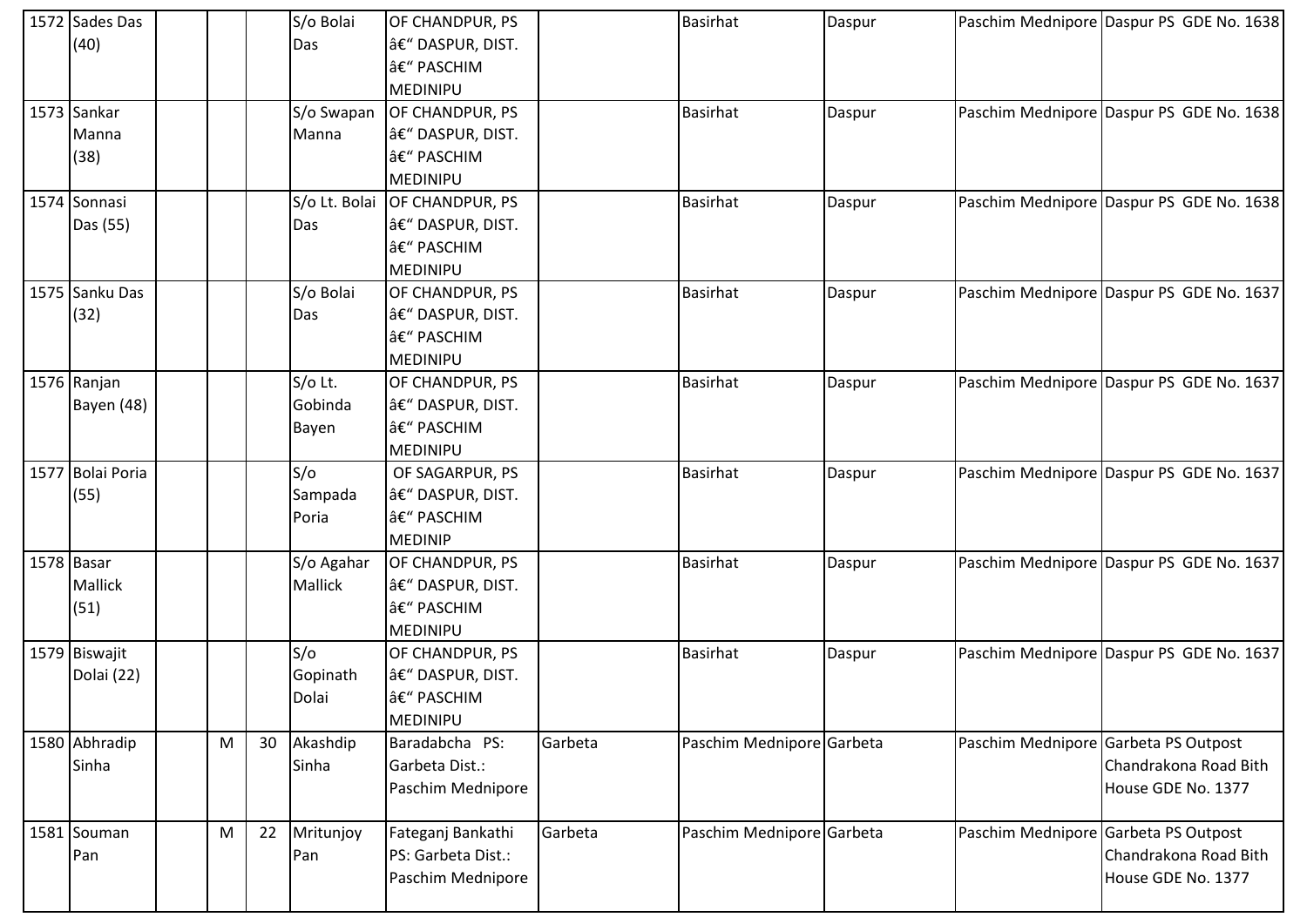|      | 1582 Ananda<br>Das          | M | 26 | <b>Rabin Das</b>      | Vill. Nischindipur PS: Ghatal<br><b>Ghatal Dist.:</b><br>Paschim Mednipore |                 | Paschim Mednipore Ghatal     |  | Paschim Mednipore Ghatal PS GDE No. 1729                                                                   |
|------|-----------------------------|---|----|-----------------------|----------------------------------------------------------------------------|-----------------|------------------------------|--|------------------------------------------------------------------------------------------------------------|
|      | 1583 Prasanta<br><b>Bag</b> | М | 26 | Mohit                 | Vill. Radhanagr PS:<br><b>Ghatal Dist.:</b><br>Paschim Mednipore           | Ghatal          | Paschim Mednipore Ghatal     |  | Paschim Mednipore Ghatal PS GDE No. 1729                                                                   |
|      | 1584 Kartick<br>Bag         | M | 24 | Niranajn              | Vill. Radhanagr PS:<br><b>Ghatal Dist.:</b><br>Paschim Mednipore           | Ghatal          | Paschim Mednipore Ghatal     |  | Paschim Mednipore Ghatal PS GDE No. 1729                                                                   |
|      | 1585 Goura<br>Mondal        | M | 34 | Jagannath             | Gobindapur PS:<br><b>Ghatal Dist.:</b><br>Paschim Mednipore                | Ghatal          | Paschim Mednipore Ghatal     |  | Paschim Mednipore Ghatal PS GDE No. 1729                                                                   |
|      | 1586 Sk. Muktar<br>Hossain  | M | 35 | Lt. Sk.<br>Hapijuddin | Benasuli PS:<br><b>Gurguripal Dist.:</b><br>Paschim Mednipore              | Gurguripal      | Paschim Mednipore Gurguripal |  | Paschim Mednipore Gurguripal PS GDE No.<br>1225                                                            |
| 1587 | Ramkinkar<br><b>Barik</b>   | M | 36 |                       | Sankar Barik Hasimpur PS:<br>Keshiary Dist.:<br>Paschim Mednipore          | Keshiary        | Paschim Mednipore Keshiary   |  | Paschim Mednipore Keshiary PS GDE No.<br>1200                                                              |
|      | 1588 Sukdeb<br>Manna        | M | 32 | Manmatha<br>Manna     | Gopalpur PS:<br>Keshiary Dist.:<br>Paschim Mednipore                       | Keshiary        | Paschim Mednipore Keshiary   |  | Paschim Mednipore Keshiary PS GDE No.<br>1200                                                              |
|      | 1589 Sambhu<br>Nath Giri    | M | 37 | <b>Binod Giri</b>     | Murakata PS:<br>Keshiary Dist.:<br>Paschim Mednipore                       | Keshiary        | Paschim Mednipore Keshiary   |  | Paschim Mednipore Keshiary PS GDE No.<br>1200                                                              |
|      | 1590 Ranjit<br>Kalandi      | M | 28 |                       | Bijoy Kalandi Bhalkisole PS:<br>Keshiary Dist.:<br>Paschim Mednipore       | Keshiary        | Paschim Mednipore Keshiary   |  | Paschim Mednipore Keshiary PS GDE No.<br>1200                                                              |
| 1591 | Suman<br>Saha               | M | 23 | Ashok Saha            | Talbagicha PS:<br>Kharagpore town<br>Dist.: Paschim<br>Mednipore           | Kharagpore town |                              |  | Paschim Mednipore Kharagpore town Paschim Mednipore Kharagpore town PS<br>Outpost Hizli TOP GDE<br>No. 745 |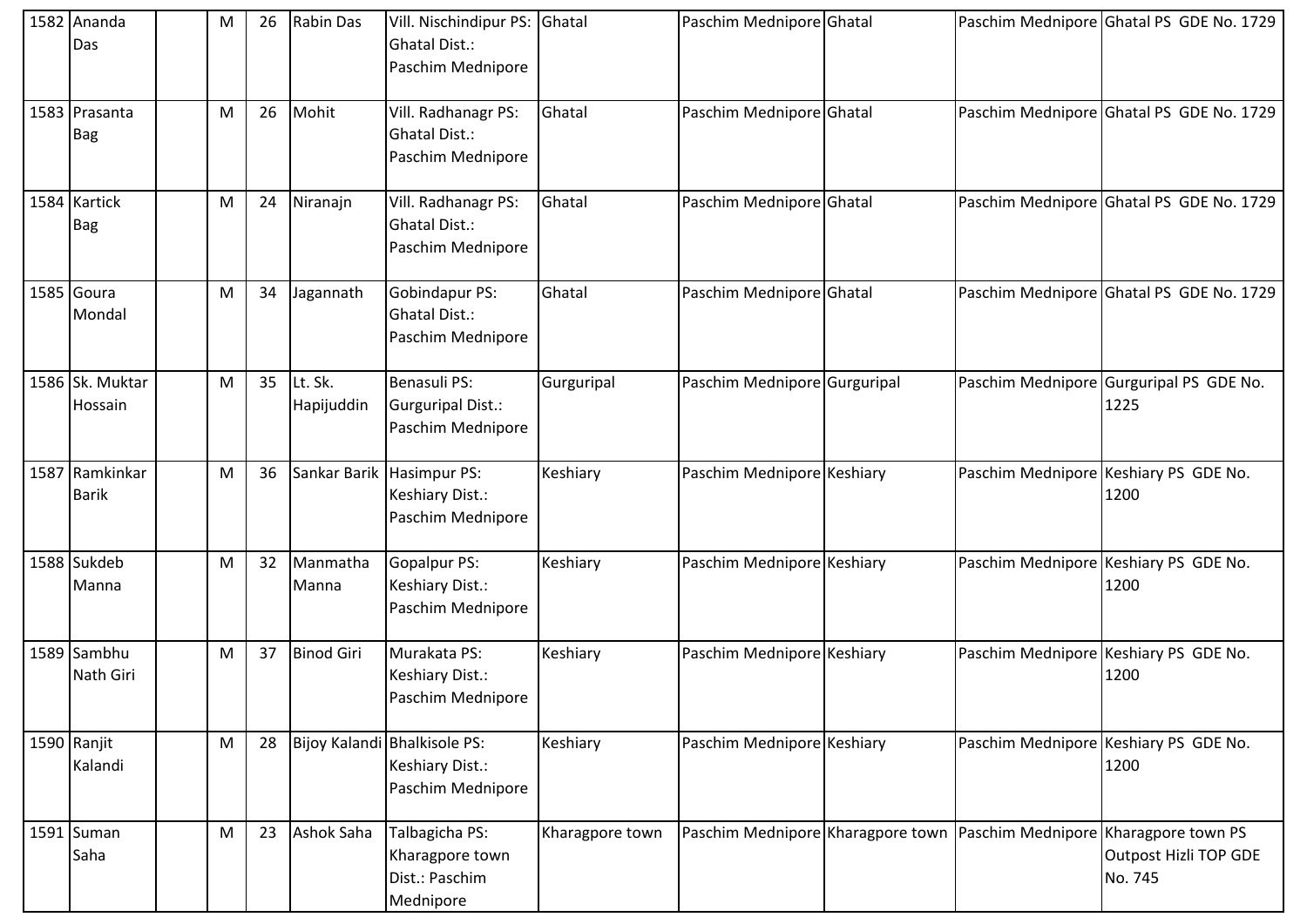|          | 1592 Nilesh Shil         |       | M | 22 | Nantu Shil              | Talbagicha PS:<br>Kharagpore town<br>Dist.: Paschim<br>Mednipore                          | Kharagpore town |  | Paschim Mednipore Kharagpore town Paschim Mednipore Kharagpore town PS | Outpost Hizli TOP GDE<br>No. 745  |
|----------|--------------------------|-------|---|----|-------------------------|-------------------------------------------------------------------------------------------|-----------------|--|------------------------------------------------------------------------|-----------------------------------|
|          | 1593 Sk Reaj             |       | M | 30 | Sk. Mustak              | Panchberia<br>Rahaman nagar PS:<br>Kharagpore town<br>Dist.: Paschim<br>Mednipore         | Kharagpore town |  | Paschim Mednipore Kharagpore town Paschim Mednipore Kharagpore town PS | <b>GDE No. 2016</b>               |
| 1594 Sk. | Kutubuddi                |       | M | 33 | Sk. Firoj               | Panchberia<br>Rahaman nagar PS:<br>Kharagpore town<br>Dist.: Paschim<br>Mednipore         | Kharagpore town |  | Paschim Mednipore Kharagpore town Paschim Mednipore Kharagpore town PS | Outpost Hizli TOP GDE<br>No. 2016 |
|          | 1595 D.raghu<br>Nath Rao |       | M | 47 | Lt. D. Laxmi<br>Narayan | Gatar Para,<br>Malancha ward no.<br>16 PS: Kharagpore<br>town Dist.: Paschim<br>Mednipore | Kharagpore town |  | Paschim Mednipore Kharagpore town Paschim Mednipore Kharagpore town PS | Outpost Hizli TOP GDE<br>No. 2031 |
|          | 1596 Suresh<br>Singh     |       | M | 52 | Lt. Badsha<br>Singh     | Nimpura, Banjara<br>Basti PS:<br>Kharagpore town<br>Dist.: Paschim<br>Mednipore           | Kharagpore town |  | Paschim Mednipore Kharagpore town Paschim Mednipore Kharagpore town PS | Outpost Hizli TOP GDE<br>No. 2031 |
| 1597     | Uttam<br>Sahu            |       | M | 38 | Lt. Ganesh<br>Sahu      | Sanjawal Sitale Club<br>PS: Kharagpore town<br>Dist.: Paschim<br>Mednipore                | Kharagpore town |  | Paschim Mednipore Kharagpore town Paschim Mednipore Kharagpore town PS | <b>GDE No. 2031</b>               |
|          | 1598 Supriya<br>Sahu     | Pintu | M | 28 | Lakhi Kanta<br>Sahu     | Sanjawal Sitale Club<br>PS: Kharagpore town<br>Dist.: Paschim<br>Mednipore                | Kharagpore town |  | Paschim Mednipore Kharagpore town Paschim Mednipore Kharagpore town PS | <b>GDE No. 2031</b>               |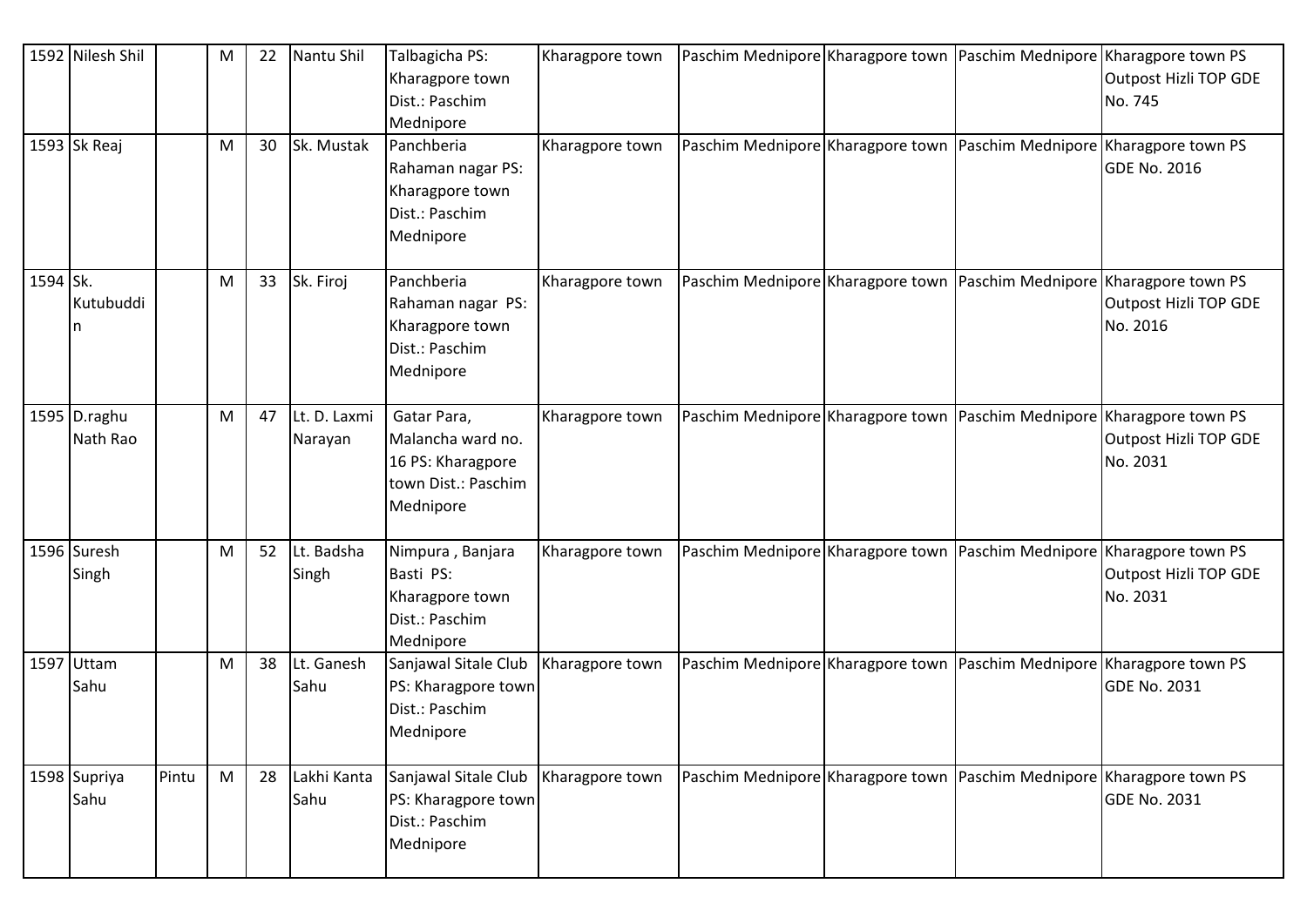| 1599 Surja Kanta<br><b>Bhunia</b> |               | M                                                                                     |    | Lt. Amulya<br><b>Bhunia</b>   | Panisuili PS:<br>Kharagpur local<br>Dist.: Paschim<br>Mednipore                                       | Kharagpur local | Paschim Mednipore Kharagpur local |  | Paschim Mednipore Kharagpur local PS GDE<br>No. 2171 |
|-----------------------------------|---------------|---------------------------------------------------------------------------------------|----|-------------------------------|-------------------------------------------------------------------------------------------------------|-----------------|-----------------------------------|--|------------------------------------------------------|
| 1600 Gouranga<br>Mahata           |               | M                                                                                     |    | Mahata                        | Phanibhusan Gomresol PS:<br>Kharagpur local<br>Dist.: Paschim<br>Mednipore                            | Kharagpur local | Paschim Mednipore Kharagpur local |  | Paschim Mednipore Kharagpur local PS GDE<br>No. 2171 |
| 1601 Bholanath<br>Mahapatra       |               | M                                                                                     |    | Gajendra<br>Nath<br>Mahapatra | Janageria PS:<br>Narayangarh Dist.:<br>Paschim Mednipore                                              | Narayangarh     | Paschim Mednipore Kharagpur local |  | Paschim Mednipore Kharagpur local PS GDE<br>No. 1060 |
| 1602 Somnath<br>Mudi              |               | M                                                                                     |    | Khokan<br>Mudi                | Kusmabag PS:<br>Kharagpur local<br>Dist.: Paschim<br>Mednipore                                        | Kharagpur local | Paschim Mednipore Kharagpur local |  | Paschim Mednipore Kharagpur local PS GDE<br>No. 1060 |
| 1603 Dilbar Kha                   | Neul          | M                                                                                     | 35 | Lt Jamshed<br>Khan            | Keranichati,<br>Madarpur, PS-<br>Kotwali PS:<br>Midnapore Dist.:<br>Paschim Mednipore                 | Midnapore       | Paschim Mednipore Midnapore       |  | Paschim Mednipore Midnapore PS GDE No.<br>1857       |
| 1604 Rabi Khan                    |               | M                                                                                     | 30 | Lt Nausad<br>Khan             | Sepoybazar, Bara<br>Astana, PS- Kotwali<br>PS: Midnapore Dist.:<br>Paschim Mednipore                  | Midnapore       | Paschim Mednipore Midnapore       |  | Paschim Mednipore Midnapore PS GDE No.<br>1903       |
| 1605 Sk Laltu                     | Laltu<br>Sekh | $\mathsf{M}% _{T}=\mathsf{M}_{T}\!\left( a,b\right) ,\ \mathsf{M}_{T}=\mathsf{M}_{T}$ | 32 | Alauddin<br>Sekh              | Bhagabangola,<br>Maseshstali, PS-<br>Bhagabangola, Dist-<br>PS: Midnapore Dist.:<br>Paschim Mednipore | Midnapore       | Paschim Mednipore Midnapore       |  | Paschim Mednipore Midnapore PS GDE No.<br>1903       |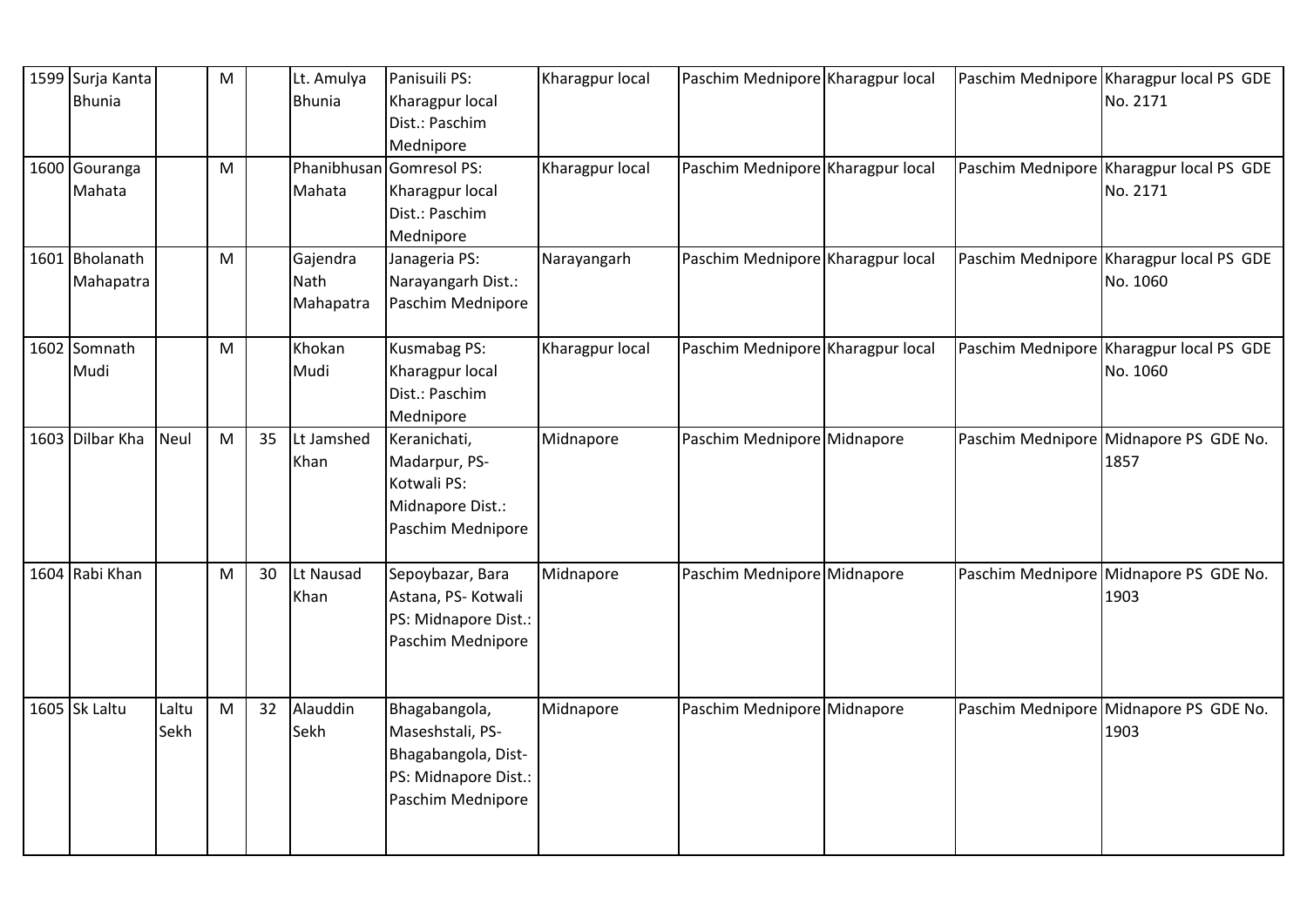|      | 1606 Nadim<br>Sekh       | M | 23 | Jamerul<br>Islam        | Mahisine, PS- Suti-<br>01, Dist-<br>Murshidabad A/P-<br>Sara PS: Midnapore<br>Dist.: Paschim<br>Mednipore | Midnapore | Paschim Mednipore Midnapore |  | Paschim Mednipore Midnapore PS GDE No.<br>1903 |
|------|--------------------------|---|----|-------------------------|-----------------------------------------------------------------------------------------------------------|-----------|-----------------------------|--|------------------------------------------------|
| 1607 | Sudip Teli               | M | 40 | Sudarsan<br>Teli        | Sarandarh, PS<br>Panskura, Dist Purba<br>Medinipur PS: Pingla<br>Dist.: Paschim<br>Mednipore              | Pingla    | Paschim Mednipore Pingla    |  | Paschim Mednipore Pingla PS GDE No. 1475       |
|      | 1608 Bijay Krisna<br>Das | M | 48 | Sukumar<br>Das          | Naya, PS Pingla, Dist Pingla<br>Paschim Medinipur<br>PS: Pingla Dist.:<br>Paschim Mednipore               |           | Paschim Mednipore Pingla    |  | Paschim Mednipore Pingla PS GDE No. 1475       |
|      | 1609 Milan<br>Ghosh      | M | 40 | Madan<br>Mohan<br>Ghosh | Janakibarh, PS<br>Shyamsundarpur,<br>Dist Paschim Medini<br>PS: Pingla Dist.:<br>Paschim Mednipore        | Pingla    | Paschim Mednipore Pingla    |  | Paschim Mednipore Pingla PS GDE No. 1475       |
|      | 1610 Pradip<br>Patra     | M | 28 | <b>Shok Patra</b>       | Burai Mecheda, PS<br>Kolaghat, Dist Purba<br>Medinipur PS:<br>Pingla Dist.: Paschim<br>Mednipore          | Pingla    | Paschim Mednipore Pingla    |  | Paschim Mednipore Pingla PS GDE No. 1475       |
|      | 1611 Subhas<br>Jana      | M |    | Lt. Madhab<br>Jana      | Mohar Purba PS:<br>Sabang Dist.:<br>Paschim Mednipore                                                     | Sabang    | Paschim Mednipore Sabang    |  | Paschim Mednipore Sabang PS GDE No. 1407       |
|      | 1612 Sagar<br>Mahata     |   | 28 | Lt. Jugal<br>Mahata     | Madhupur PS:<br>Salbani Dist.:<br>Paschim Mednipore                                                       | Salbani   | Paschim Mednipore Salbani   |  | Paschim Mednipore Salbani PS GDE No. 4181      |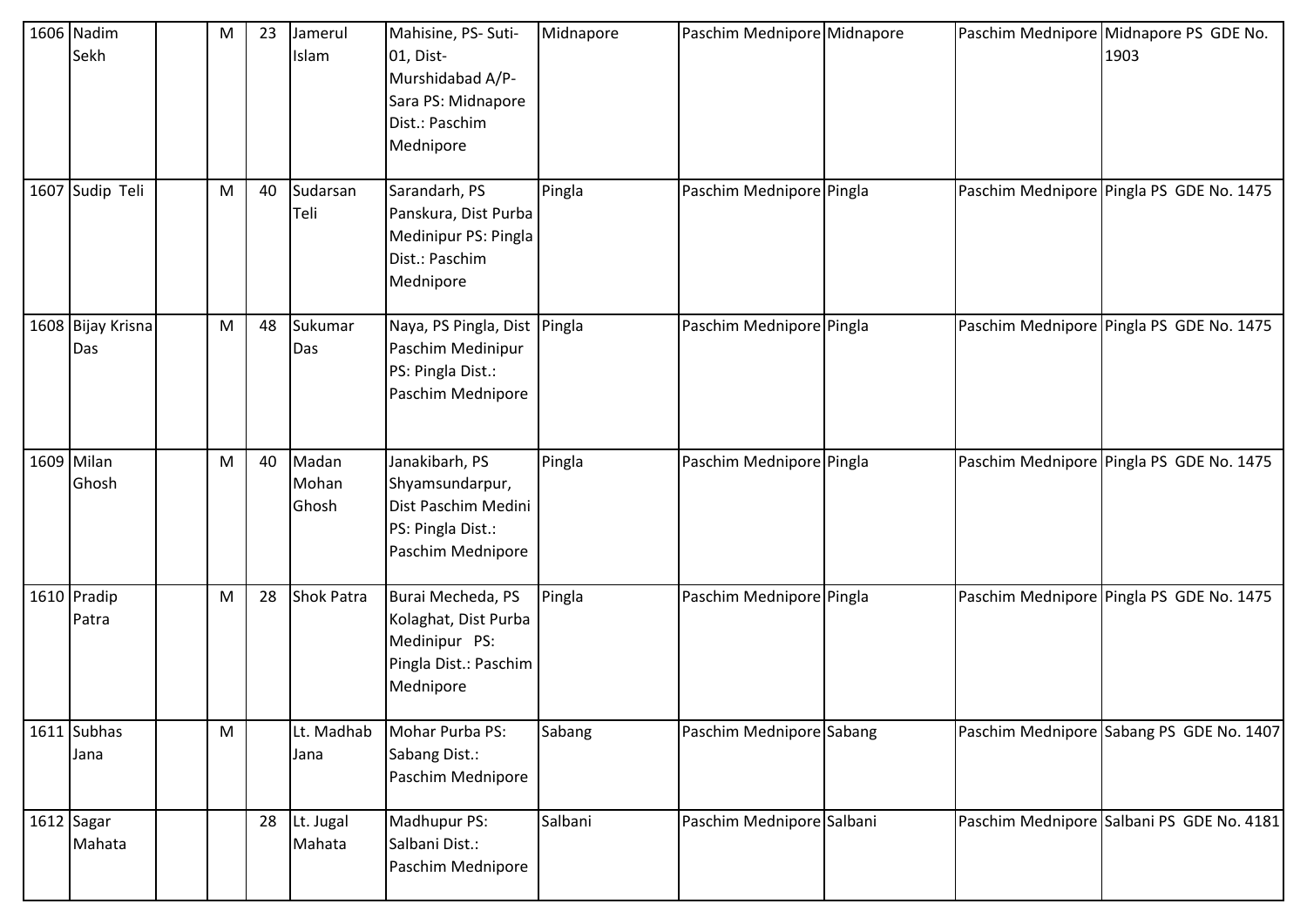| 1613 Jiten |                  | M | 42 | Lt. Sukchand       | Hemsagar, PS:                | Salbani        | Paschim Mednipore Salbani |            |                                      | Paschim Mednipore Salbani PS GDE No. 1481 |
|------------|------------------|---|----|--------------------|------------------------------|----------------|---------------------------|------------|--------------------------------------|-------------------------------------------|
|            | Mahata           |   |    | Mahata             | Salbani Dist.:               |                |                           |            |                                      |                                           |
|            |                  |   |    |                    | Paschim Mednipore            |                |                           |            |                                      |                                           |
|            | 1614 Khagen      | M | 55 | Lt. Amullya        | Ranja PS: Salbani            | Salbani        | Paschim Mednipore Salbani |            | Paschim Mednipore Salbani PS Outpost |                                           |
|            | Mahata           |   |    | Mahata             | Dist.: Paschim               |                |                           |            |                                      | Birakata PP GDE No. 882                   |
|            |                  |   |    |                    | Mednipore                    |                |                           |            |                                      |                                           |
|            | 1615 Haradhan    | M |    | S/o Lt.            | of Barbajitpur PS            |                | <b>Basirhat</b>           | Bhabanipur | Purba Mednipore                      | Bhabanipur PS GDE No.                     |
|            | Mukherjee        |   |    | Pankaj             | <b>Bhabanipur Dist</b>       |                |                           |            |                                      | 1537                                      |
|            | (33)             |   |    |                    | Purba Medinipur              |                |                           |            |                                      |                                           |
|            | 1616 Somnath     | M |    | S/o Amit           | of Barghasipur PS            |                | <b>Basirhat</b>           | Bhabanipur | Purba Mednipore                      | Bhabanipur PS GDE No.                     |
|            | Bera (25)        |   |    | <b>Bera</b>        | <b>Bhabanipur Dist</b>       |                |                           |            |                                      | 1537                                      |
|            |                  |   |    |                    | Purba Medinipur              |                |                           |            |                                      |                                           |
|            | 1617 Abdul Sk    | M | 33 |                    | Lt. Mairul Sk Rajrampur, PS- |                | <b>Basirhat</b>           | Contai     | Purba Mednipore                      | Contai PS GDE No. 1835                    |
|            |                  |   |    |                    | Lalgola, Dist.-              |                |                           |            |                                      |                                           |
|            |                  |   |    |                    | Murshidabad                  |                |                           |            |                                      |                                           |
|            | 1618 Saheb Sk    | M | 25 | Saokat Sk          | Chandipur, PS-               |                | <b>Basirhat</b>           | Contai     | Purba Mednipore                      | Contai PS GDE No. 1835                    |
|            |                  |   |    |                    | Rajrampur, Dist.-            |                |                           |            |                                      |                                           |
|            |                  |   |    |                    | Mushidabad                   |                |                           |            |                                      |                                           |
|            | 1619 Aktarul Sk  | M | 25 | <b>Anikul Sk</b>   | Kantanagar, PS-              |                | <b>Basirhat</b>           | Contai     | Purba Mednipore                      | Contai PS GDE No. 1835                    |
|            |                  |   |    |                    | Sagardighi, Dist.-           |                |                           |            |                                      |                                           |
|            |                  |   |    |                    | Murshidabad                  |                |                           |            |                                      |                                           |
|            | 1620 Filchand Sk | M | 32 | Saheb Sk           | Chandipur, PS-               |                | <b>Basirhat</b>           | Contai     | Purba Mednipore                      | Contai PS GDE No. 1835                    |
|            |                  |   |    |                    | Lalgola, Dist.-              |                |                           |            |                                      |                                           |
|            |                  |   |    |                    | Murshidaabd                  |                |                           |            |                                      |                                           |
|            | 1621 Rahasan Sk  | M | 29 | <b>Abdul Rasid</b> | Chandipur, PS-               |                | <b>Basirhat</b>           | Contai     | Purba Mednipore                      | Contai PS GDE No. 1835                    |
|            |                  |   |    |                    | Lalgola, Dist.-              |                |                           |            |                                      |                                           |
|            |                  |   |    |                    | Murshidabad                  |                |                           |            |                                      |                                           |
| 1622 Arup  |                  | M | 36 | S/o Bankim         | of Uttardanga, PS            | <b>Baduria</b> | Alipurduar                | Digha      | Purba Mednipore                      | Digha PS GDE No. 915                      |
|            | Banerjee         |   |    |                    | Pingla, Dist-Paschim         |                |                           |            |                                      |                                           |
|            |                  |   |    |                    | Medinipu PS:                 |                |                           |            |                                      |                                           |
|            |                  |   |    |                    | Baduria Dist.:               |                |                           |            |                                      |                                           |
|            |                  |   |    |                    | Alipurduar                   |                |                           |            |                                      |                                           |
|            | 1623 Santosh Kr. | M | 26 | S/O                | of Hemanta Basu              |                | <b>Basirhat</b>           | Digha      | Purba Mednipore                      | Digha PS GDE No. 916                      |
|            | Roy              |   |    | Ramprasad          | Coloney Ward No 4            |                |                           |            |                                      |                                           |
|            |                  |   |    | Roy                | <b>PS Silguri</b>            |                |                           |            |                                      |                                           |
|            |                  |   |    |                    |                              |                |                           |            |                                      |                                           |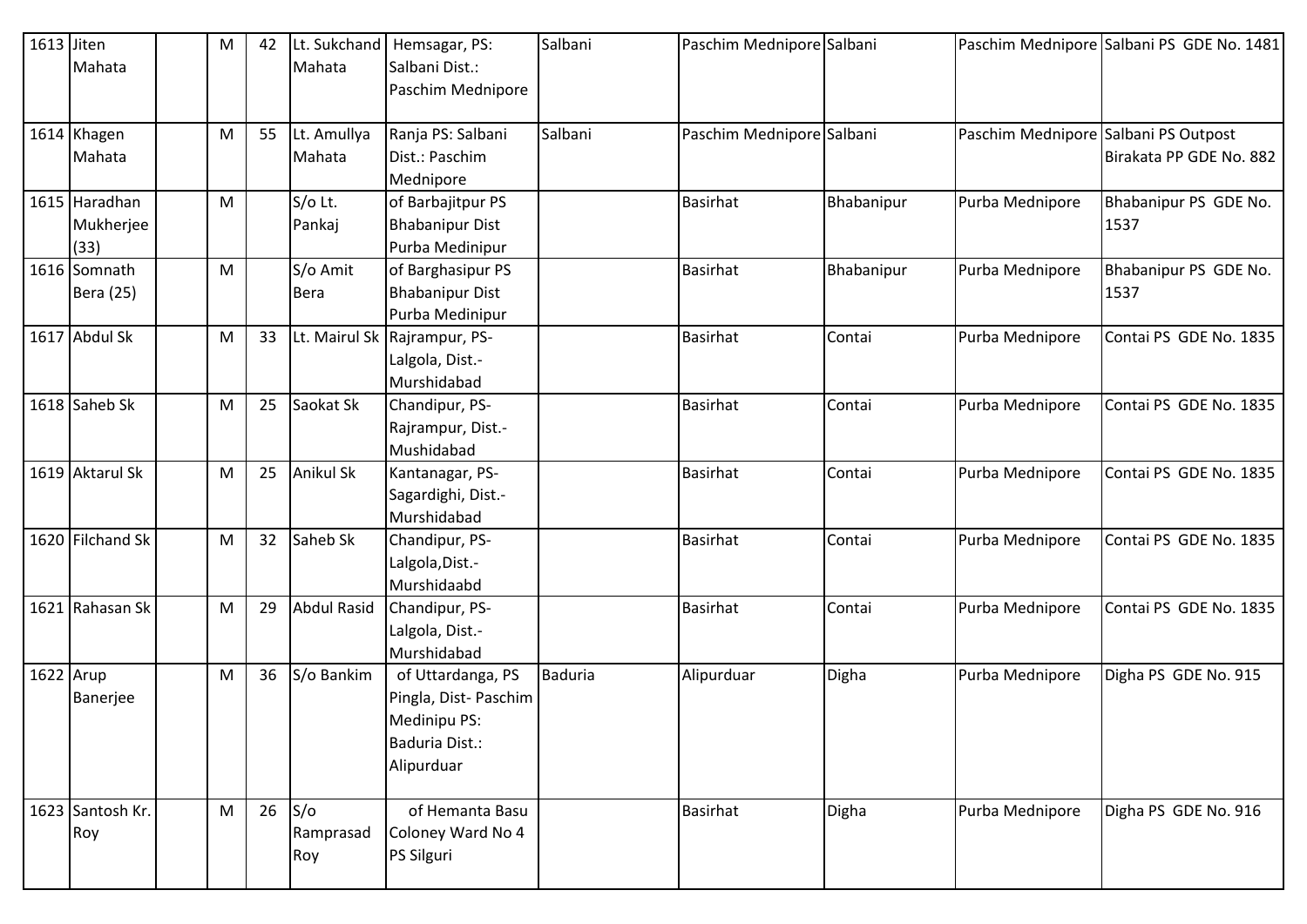| 1624 | Sourav          | M | 25 | S/o Uttam          | of Hemanta Basu       |           | <b>Basirhat</b> | Digha        | Purba Mednipore | Digha PS GDE No. 916    |
|------|-----------------|---|----|--------------------|-----------------------|-----------|-----------------|--------------|-----------------|-------------------------|
|      | Chodhury        |   |    | Chudhury           | Coloney Ward No 4     |           |                 |              |                 |                         |
|      |                 |   |    |                    | PS Silguri Dis        |           |                 |              |                 |                         |
| 1625 | Uttam           | M | 53 | Lt. Prasanta       | Vill- Maitrapur, Po-  |           | <b>Basirhat</b> | Digha mohana | Purba Mednipore | Digha mohana coastal PS |
|      | Rout            |   |    | Rout               | Alankarpur, Ps-       |           |                 | coastal      |                 | <b>GDE No. 875</b>      |
|      |                 |   |    |                    | Digha Mohana          |           |                 |              |                 |                         |
|      | 1626 Bablu      | M | 42 | Santosh            | Vill+PO- Alankarpur,  |           | <b>Basirhat</b> | Digha mohana | Purba Mednipore | Digha mohana coastal PS |
|      | Maity           |   |    | Maity              | Ps-Digha Mohana       |           |                 | coastal      |                 | <b>GDE No. 875</b>      |
|      |                 |   |    |                    | Coastal               |           |                 |              |                 |                         |
| 1627 | Dijen           | М | 32 | <b>Dilip Patra</b> | Vill-Haropur, Ps-     |           | Basirhat        | Digha mohana | Purba Mednipore | Digha mohana coastal PS |
|      | Patra           |   |    |                    | Digha Mohana          |           |                 | coastal      |                 | <b>GDE No. 875</b>      |
|      |                 |   |    |                    | Coastal, Dist-Pur     |           |                 |              |                 |                         |
|      | 1628 Pradip     | M | 20 | Lt. Joydab         | <b>Basudevpur PS:</b> | Durgachak | Purba Mednipore | Durgachak    | Purba Mednipore | Durgachak PS GDE No.    |
|      | Jana            |   |    | Jana               | Durgachak Dist.:      |           |                 |              |                 | 988                     |
|      |                 |   |    |                    | Purba Mednipore       |           |                 |              |                 |                         |
|      | 1629 Bishnu Bej | M | 20 | Debasesh           | Kumarchk PS:          | Durgachak | Purba Mednipore | Durgachak    | Purba Mednipore | Durgachak PS GDE No.    |
|      |                 |   |    | Bej                | Durgachak Dist.:      |           |                 |              |                 | 988                     |
|      |                 |   |    |                    | Purba Mednipore       |           |                 |              |                 |                         |
|      | $1630$ Sajjat   | M | 35 | Fajlul             | Raghunathchak PS:     | Durgachak | Purba Mednipore | Durgachak    | Purba Mednipore | Durgachak PS GDE No.    |
|      | Hossain         |   |    | Hossain            | Durgachak Dist.:      |           |                 |              |                 | 982                     |
|      |                 |   |    |                    | Purba Mednipore       |           |                 |              |                 |                         |
|      | 1631 Binoy      | M | 42 | Kanailal           | Uttra Daudpur PS:     | Egra      | Purba Mednipore | Egra         | Purba Mednipore | Egra PS GDE No. 1402    |
|      | Maity           |   |    |                    | Egra Dist.: Purba     |           |                 |              |                 |                         |
|      |                 |   |    |                    | Mednipore             |           |                 |              |                 |                         |
| 1632 | Tapan           | М | 50 | Lt.                | Bathuary PS: Egra     | Egra      | Purba Mednipore | Egra         | Purba Mednipore | Egra PS GDE No. 1402    |
|      | Karan           |   |    | Sibaprasad         | Dist.: Purba          |           |                 |              |                 |                         |
|      |                 |   |    |                    | Mednipore             |           |                 |              |                 |                         |
|      | 1633 Satyaranja | M | 46 | Niranjan           | Panchisbetia PS:      | Marishda  | Purba Mednipore | Egra         | Purba Mednipore | Egra PS GDE No. 1402    |
|      | In Mandal       |   |    |                    | Marishda Dist.:       |           |                 |              |                 |                         |
|      |                 |   |    |                    | Purba Mednipore       |           |                 |              |                 |                         |
|      | 1634 Debasish   | M | 58 | Lt.                | Bathuary PS: Egra     | Egra      | Purba Mednipore | Egra         | Purba Mednipore | Egra PS GDE No. 1399    |
|      | Giri            |   |    | Rohikanta          | Dist.: Purba          |           |                 |              |                 |                         |
|      |                 |   |    |                    | Mednipore             |           |                 |              |                 |                         |
|      | 1635 Sankar     | M | 36 | Lt. Bhim           | Bathuary PS: Egra     | Egra      | Purba Mednipore | Egra         | Purba Mednipore | Egra PS GDE No. 1399    |
|      | Ghorai          |   |    | Charan             | Dist.: Purba          |           |                 |              |                 |                         |
|      |                 |   |    |                    | Mednipore             |           |                 |              |                 |                         |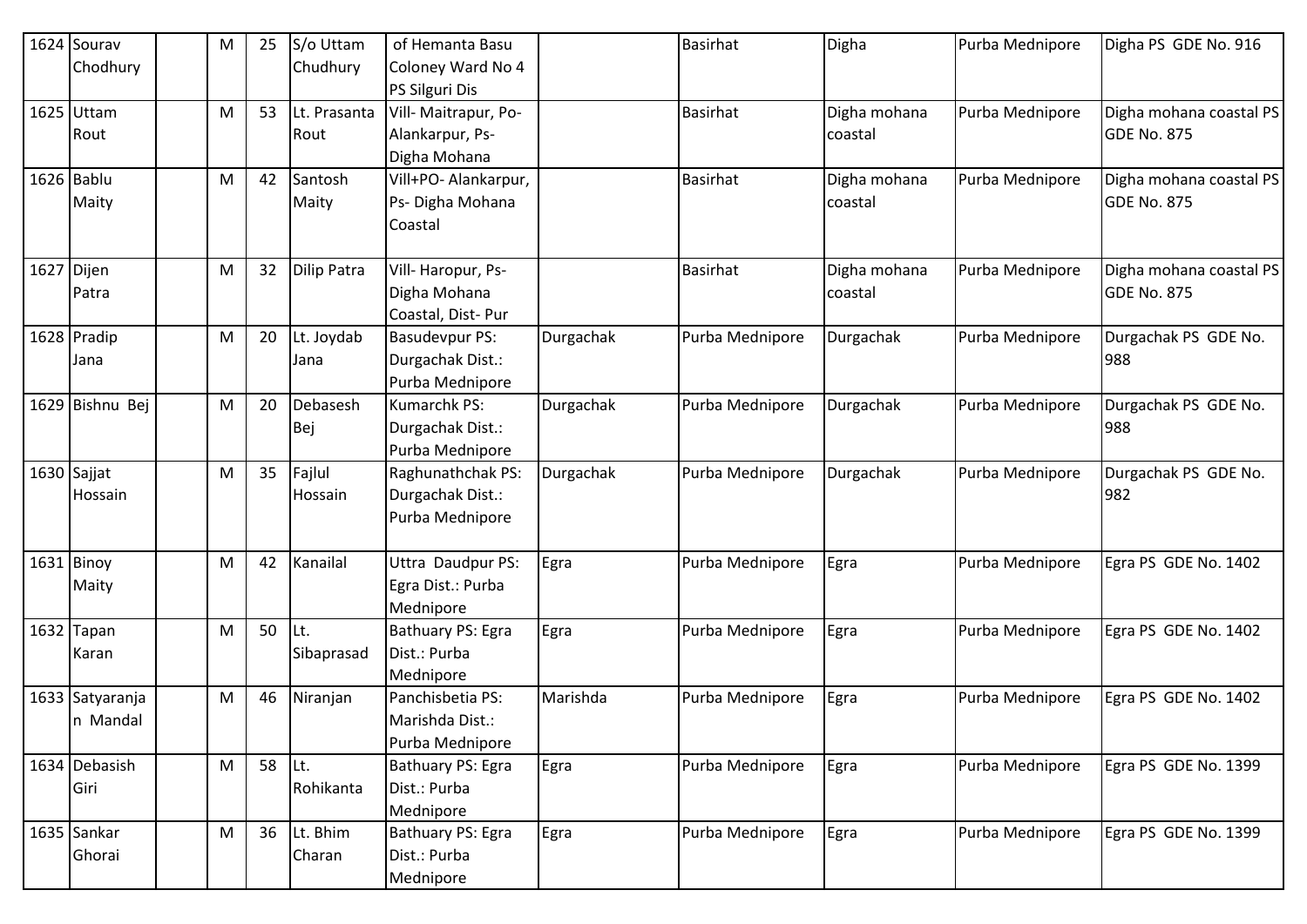|      | 1636 Bholanath<br>Kamila       | M | 34 | Sripati<br>Kamila         | Durmuth PS:<br>Marishda Dist.:<br>Purba Mednipore                                          | Marishda | Purba Mednipore                           | Marishda   | Purba Mednipore                           | Marishda PS GDE No.<br>1163   |
|------|--------------------------------|---|----|---------------------------|--------------------------------------------------------------------------------------------|----------|-------------------------------------------|------------|-------------------------------------------|-------------------------------|
| 1637 | Sudhamoy<br>Hazra              | M | 40 | Lt. Narayan<br>Chandra    | Dariberia PS:<br>Sutahata Dist.: Purba<br>Mednipore                                        | Sutahata | Purba Mednipore                           | Nandakumar | Purba Mednipore                           | Nandakumar PS GDE<br>No. 2405 |
|      | 1638 Joydeb<br>Das             | M | 28 | Tapan                     | Nandarampur PS:<br>Sutahata Dist.: Purba<br>Mednipore                                      | Sutahata | Purba Mednipore                           | Nandakumar | Purba Mednipore                           | Nandakumar PS GDE<br>No. 2405 |
|      | 1639 Gobinda<br>Chakrobort     | M | 49 | Sasanka                   | Deulpota PS:<br>Sutahata Dist.: Purba<br>Mednipore                                         | Sutahata | Purba Mednipore                           | Nandakumar | Purba Mednipore                           | Nandakumar PS GDE<br>No. 2405 |
|      | 1640 Biswajit<br>Sau           | M | 24 | <b>Arun Sau</b>           | Damodarpur PS:<br>Debra Dist.: Paschim<br>Mednipore                                        | Debra    | Paschim Mednipore Panskura                |            | Purba Mednipore                           | Panskura PS GDE No.<br>1711   |
|      | 1641 Prodyot<br>Sing           | M | 25 | Sukumar<br>Sing           | Joyatnarayan PS:<br>Debra Dist.: Paschim<br>Mednipore                                      | Debra    | Paschim Mednipore Panskura                |            | Purba Mednipore                           | Panskura PS GDE No.<br>1711   |
|      | 1642 Sourav<br>Mondal          |   | 26 | Prasanta<br>Mondal        | <b>Bhadura PS:</b><br>Ramnagar Dist.:<br>Diamond Harbour<br><b>Police District</b>         | Ramnagar | Diamond Harbour<br><b>Police District</b> | Ramnagar   | Diamond Harbour<br><b>Police District</b> | Ramnagar PS GDE No.<br>1279   |
|      | 1643 Bosudeb<br>Dalui          | M | 40 | Lt.<br>Durjadhan<br>Dalui | Holdighi PS:<br>Ramnagar Dist.:<br>Diamond Harbour<br><b>Police District</b>               | Ramnagar | Diamond Harbour<br><b>Police District</b> | Ramnagar   | Diamond Harbour<br><b>Police District</b> | Ramnagar PS GDE No.<br>1289   |
|      | 1644 Barun<br>Kumar<br>Debnath | M | 38 | Sumongal<br>Debnath       | <b>Gopalpur PS:</b><br>Ramnagar Dist.:<br><b>Diamond Harbour</b><br><b>Police District</b> | Ramnagar | Diamond Harbour<br><b>Police District</b> | Ramnagar   | Diamond Harbour<br><b>Police District</b> | Ramnagar PS GDE No.<br>1289   |
|      | 1645 Fuchan<br><b>Bauri</b>    | M | 28 | <b>Kebal Bauri</b>        | Beko PS: Adra Dist.:<br>Purulia                                                            | Adra     | Purulia                                   | Adra       | Purulia                                   | Adra PS GDE No. 719           |
|      | 1646 Badka<br><b>Bauri</b>     | M | 30 | Swapan<br>Bauri           | Beko PS: Adra Dist.:<br>Purulia                                                            | Adra     | Purulia                                   | Adra       | Purulia                                   | Adra PS GDE No. 719           |
|      | 1647 Niltu Gorai               | M | 32 | Ranjit Gorai              | Beko PS: Adra Dist.:<br>Purulia                                                            | Adra     | Purulia                                   | Adra       | Purulia                                   | Adra PS GDE No. 719           |
|      | 1648 Sanjib<br>Gorai           | M | 34 | Lakhinder<br>Gorai        | Beko PS: Adra Dist.:<br>Purulia                                                            | Adra     | Purulia                                   | Adra       | Purulia                                   | Adra PS GDE No. 719           |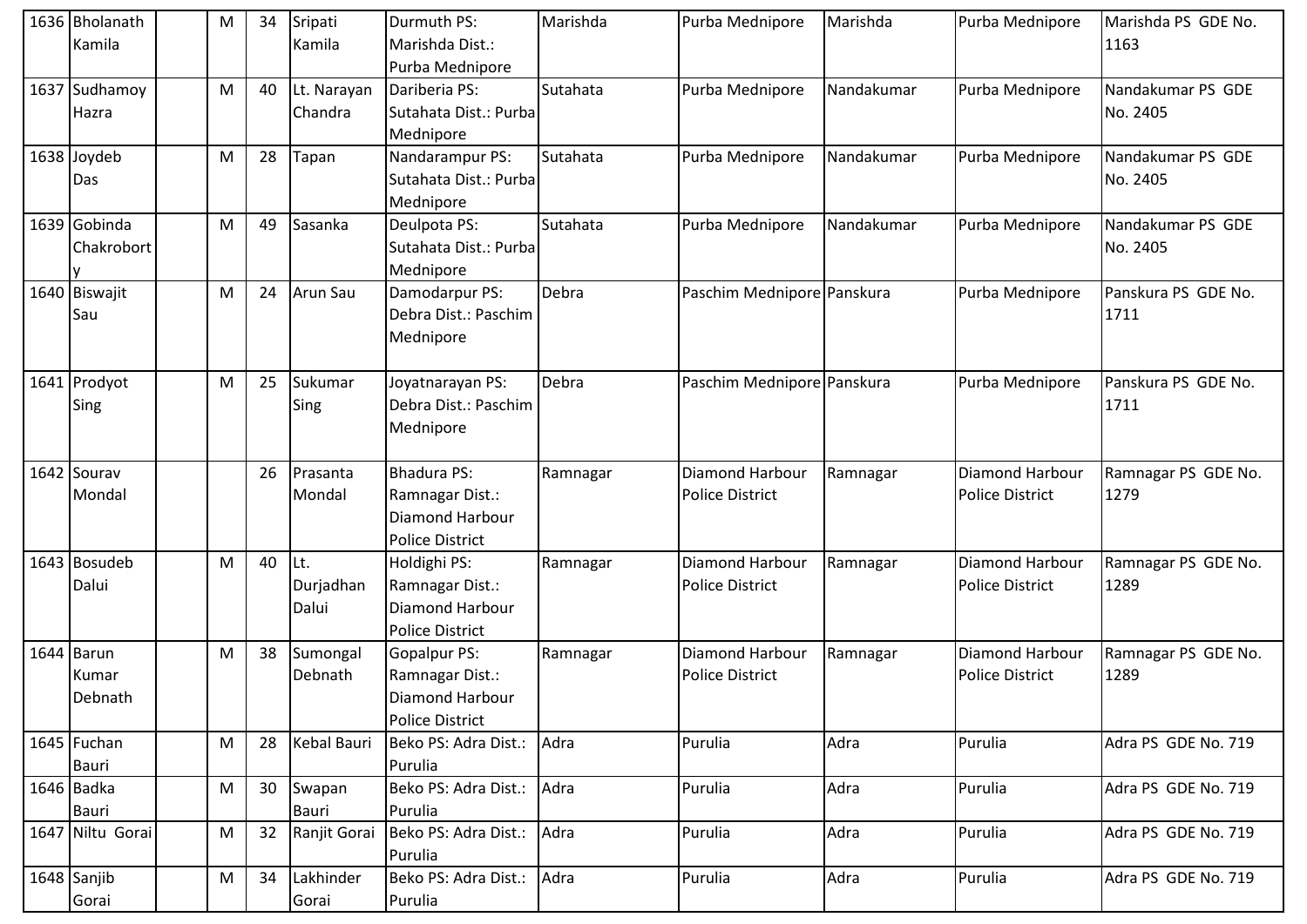|            | 1649 Bishnupad<br>a Mahato   | M | 37 | Ajit Mahato            | Karandih PS: Arsha<br>Dist.: Purulia                 | Arsha          | Purulia         | Arsha       | Purulia | Arsha PS GDE No. 1044                              |
|------------|------------------------------|---|----|------------------------|------------------------------------------------------|----------------|-----------------|-------------|---------|----------------------------------------------------|
| 1650 Dilip | Mahato                       | M | 42 | Milan<br>Mahato        | Karandih PS: Arsha<br>Dist.: Purulia                 | Arsha          | Purulia         | Arsha       | Purulia | Arsha PS GDE No. 1044                              |
|            | 1651 Hemanta<br>Kumar        | M | 22 |                        | Dayal Kumar Karandih PS: Arsha<br>Dist.: Purulia     | Arsha          | Purulia         | Arsha       | Purulia | Arsha PS GDE No. 1044                              |
|            | 1652 Biswajit<br>Kumar       | M | 28 |                        | Arjun Kumar Karandih PS: Arsha<br>Dist.: Purulia     | Arsha          | Purulia         | Arsha       | Purulia | Arsha PS GDE No. 1044                              |
|            | 1653 Upendra<br>Gorai        | M | 45 | Rajendranat<br>h Gorai | Paramtikar PS:<br>Bagmundi Dist.:<br>Purulia         | Bagmundi       | Purulia         | Bagmundi    | Purulia | Bagmundi PS GDE No.<br>1618                        |
|            | 1654 Rajaram<br>Gorai        | M | 35 | Bhandu<br>Gorai        | Srabandih PS:<br>Bagmundi Dist.:<br>Purulia          | Bagmundi       | Purulia         | Bagmundi    | Purulia | Bagmundi PS GDE No.<br>1618                        |
|            | 1655 Dilip Gorai             | M | 27 | Ajay Gorai             | Serengdih PS:<br>Bagmundi Dist.:<br>Purulia          | Bagmundi       | Purulia         | Bagmundi    | Purulia | <b>Bagmundi PS Outpost</b><br>Suisa OP GDE No. 885 |
|            | 1656 Bhudeb<br>Mahato        | M | 25 | Rajani<br>Mahato       | <b>Bhurshu PS:</b><br>Bagmundi Dist.:<br>Purulia     | Bagmundi       | Purulia         | Bagmundi    | Purulia | Bagmundi PS Outpost<br>Suisa OP GDE No. 885        |
|            | 1657 Ranjit<br>Soren         | M | 32 | Lt. Sukumar<br>Soren   | Churku PS: Barikul<br>Dist.: Bankura                 | <b>Barikul</b> | <b>Bankura</b>  | Bandowan    | Purulia | Bandowan PS GDE No.<br>1312                        |
|            | 1658 Samir<br>Soren          | M | 20 | Suku Soren             | Vill-Tikri ,P.S-<br>Ghatshila, Dist-East<br>Sinmghbh |                | <b>Basirhat</b> | Bandowan    | Purulia | Bandowan PS GDE No.<br>1312                        |
| 1659 Badal | Paramanik                    | M |    | Godai<br>Paramanik     | PS: Bora Dist.:<br>Purulia                           | Bora           | Purulia         | <b>Bora</b> | Purulia | Bora PS GDE No. 1013                               |
|            | 1660 Chinmoy<br>Mahato       | M |    | Lt. Aghan<br>Mahato    | PS: Bora Dist.:<br>Purulia                           | <b>Bora</b>    | Purulia         | <b>Bora</b> | Purulia | Bora PS GDE No. 1013                               |
|            | 1661 Paritosh<br>Mahato      | M |    | Gopal<br>Mahato        | PS: Bora Dist.:<br>Purulia                           | Bora           | Purulia         | <b>Bora</b> | Purulia | Bora PS GDE No. 1017                               |
|            | 1662 Prafullya<br>Kr. Mahato | M |    | Lt. Nitai<br>Mahato    | PS: Bora Dist.:<br>Purulia                           | Bora           | Purulia         | <b>Bora</b> | Purulia | Bora PS GDE No. 1017                               |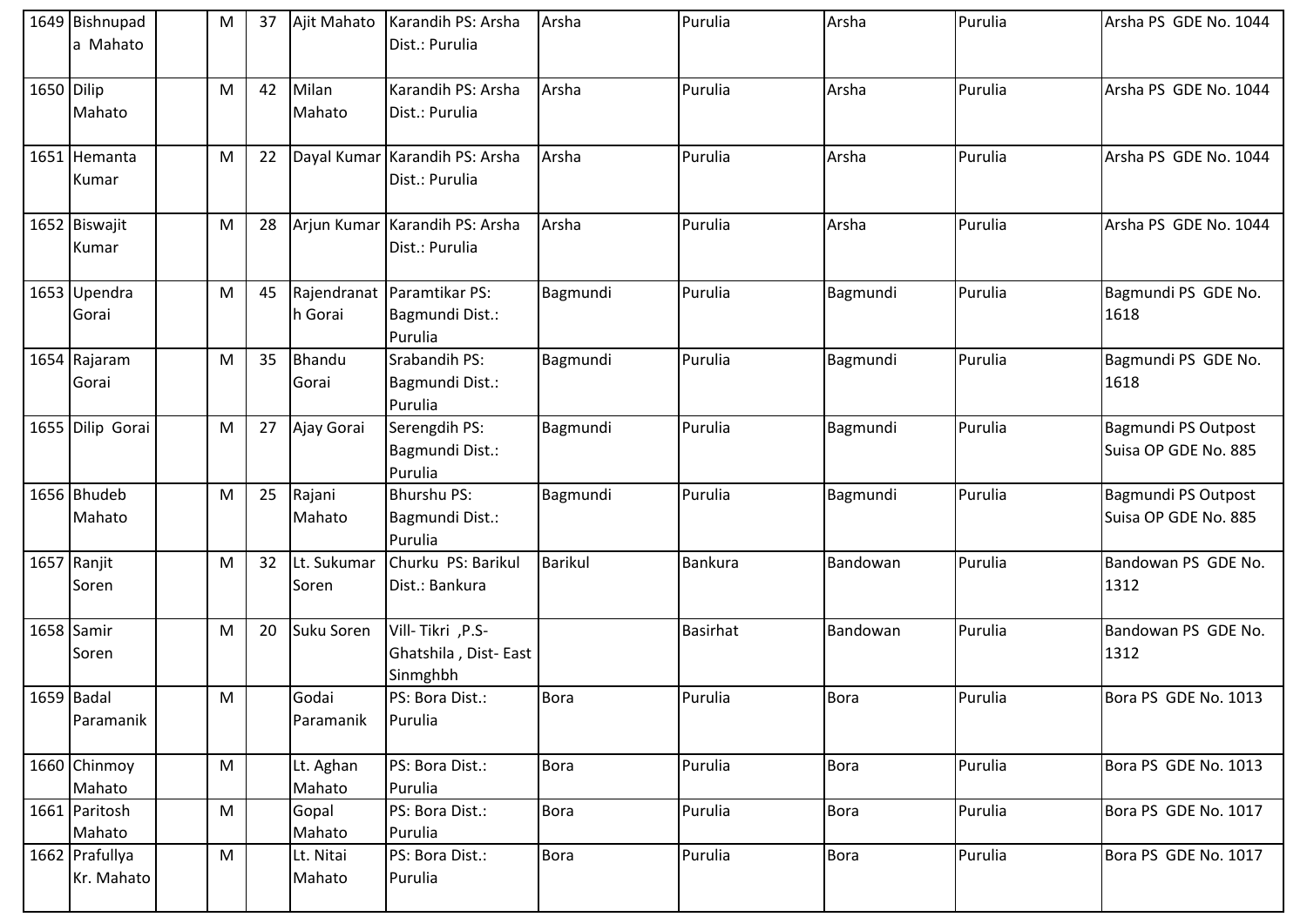|            | 1663 Nanda Pati    | M | 24 | Gokul Pati        | Bishpuria PS: Hura<br>Dist.: Purulia     | Hura     | Purulia | Hura   | Purulia | Hura PS GDE No. 1203    |
|------------|--------------------|---|----|-------------------|------------------------------------------|----------|---------|--------|---------|-------------------------|
|            | 1664 Pradip        | M | 31 | Mathur            | Bishpuria PS: Hura                       | Hura     | Purulia | Hura   | Purulia | Hura PS GDE No. 1203    |
|            | Sarkar             |   |    | Sarkar            | Dist.: Purulia                           |          |         |        |         |                         |
|            | 1665 Haladhar      | M | 34 | Mithun            | Khairipihira PS: Hura Hura               |          | Purulia | Hura   | Purulia | Hura PS GDE No. 1206    |
|            | Gorai              |   |    | Gorai             | Dist.: Purulia                           |          |         |        |         |                         |
|            | 1666 Sovaram       | M | 39 | Laltu Gorai       | Khairipihira PS: Hura Hura               |          | Purulia | Hura   | Purulia | Hura PS GDE No. 1206    |
|            | Gorai              |   |    |                   | Dist.: Purulia                           |          |         |        |         |                         |
|            | 1667 Ruben         | M |    | Tulsi             | Kuchigali PS:                            | Bagmundi | Purulia | Jhalda | Purulia | Jhalda PS GDE No. 1331  |
|            | Machhuar           |   |    | Machhuar          | Bagmundi Dist.:                          |          |         |        |         |                         |
|            |                    |   |    |                   | Purulia                                  |          |         |        |         |                         |
|            | 1668 Sukdeb        | M |    | Dhananjay         | Keruary PS: Jhalda                       | Jhalda   | Purulia | Jhalda | Purulia | Jhalda PS GDE No. 1331  |
|            | Mahato             |   |    | Mahato            | Dist.: Purulia                           |          |         |        |         |                         |
|            | 1669 Prabhudas     | M |    | Lt. Kuila         | Haldyatard, PO-Rigid Kotshila            |          | Purulia | Jhalda | Purulia | Jhalda PS GDE No. 1331  |
|            | Gorain             |   |    | Gorain            | PS: Kotshila Dist.:                      |          |         |        |         |                         |
|            |                    |   |    |                   | Purulia                                  |          |         |        |         |                         |
| 1670 Jakir |                    | M |    |                   | Jainul Ansary Dumurdih PS: Jhalda Jhalda |          | Purulia | Jhalda | Purulia | Jhalda PS GDE No. 1331  |
|            | Ansary             |   |    |                   | Dist.: Purulia                           |          |         |        |         |                         |
|            | 1671 Pankaj        | M |    | Pravash           | Tanasi PS: Jhalda                        | Jhalda   | Purulia | Jhalda | Purulia | Jhalda PS GDE No. 1331  |
|            | Gorain             |   |    | Gorain            | Dist.: Purulia                           |          |         |        |         |                         |
|            | 1672 Prakash       | M |    | Premchand         | Rigid PS: Kotshila                       | Kotshila | Purulia | Jhalda | Purulia | Jhalda PS GDE No. 1342  |
|            | Gorain             |   |    | Gorain            | Dist.: Purulia                           |          |         |        |         |                         |
| 1673 Sada  |                    | M |    | Lt. Ashupati      | Jhalda Chatanipara,                      | Jhalda   | Purulia | Jhalda | Purulia | Jhalda PS GDE No. 1342  |
|            | Swarnakar          |   |    | Swarnakar         | Ward No-5 PS:                            |          |         |        |         |                         |
|            |                    |   |    |                   | Jhalda Dist.: Purulia                    |          |         |        |         |                         |
|            |                    |   |    |                   |                                          |          |         |        |         |                         |
|            | 1674 Ghasiram      | M |    | Jyotilal          | Kiribera PS: Jhalda                      | Jhalda   | Purulia | Jhalda | Purulia | Jhalda PS GDE No. 1342  |
|            | Majhi              |   |    | Majhi             | Dist.: Purulia                           |          |         |        |         |                         |
|            |                    |   |    |                   |                                          |          |         |        |         |                         |
|            | 1675 Kailash       | M |    | <b>Nitai Sing</b> | Sonabera PS: Arsha                       | Arsha    | Purulia | Jhalda | Purulia | Jhalda PS GDE No. 1342  |
|            | <b>Sing Sardar</b> |   |    | Sardar            | Dist.: Purulia                           |          |         |        |         |                         |
|            |                    |   |    |                   |                                          |          |         |        |         |                         |
|            | 1676 Rahul Roy     | M |    | Indrajit Roy      | Sarengdi PS:                             | Bagmundi | Purulia | Jhalda | Purulia | Jhalda PS GDE No. 1342  |
|            |                    |   |    |                   | Bagmundi Dist.:                          |          |         |        |         |                         |
|            |                    |   |    |                   | Purulia                                  |          |         |        |         |                         |
|            | 1677 Suphal        | M |    | Raju Kalindi      | Bansa PS: Jhalda                         | Jhalda   | Purulia | Jhalda | Purulia | Jhalda PS Outpost Tulin |
|            | Kalindi            |   |    |                   | Dist.: Purulia                           |          |         |        |         | OP GDE No. 866          |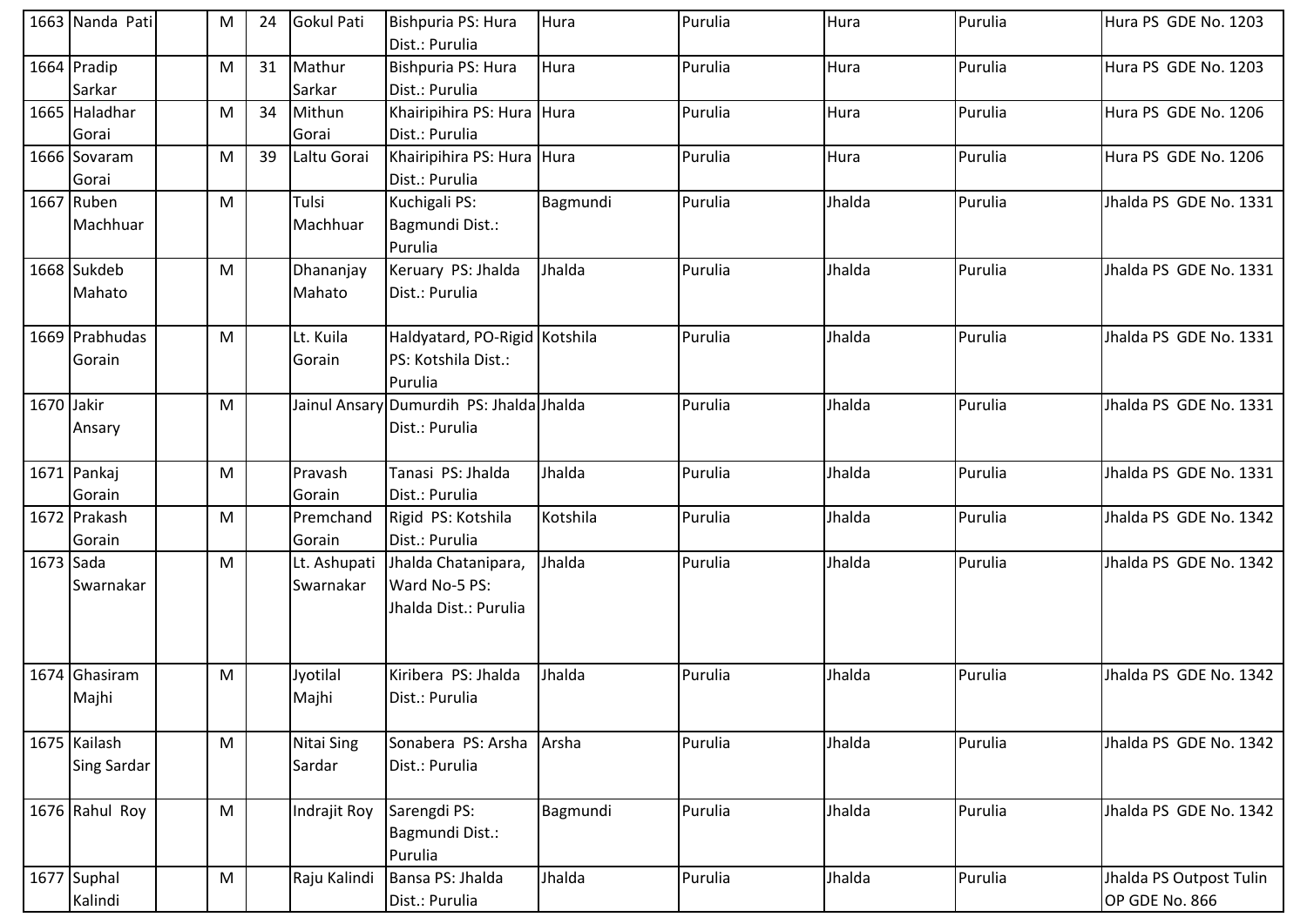|      | 1678 Baidyanath | M |    | Ratan        | Bansa PS: Jhalda                  | Jhalda     | Purulia              | Jhalda | Purulia        | Jhalda PS Outpost Tulin |
|------|-----------------|---|----|--------------|-----------------------------------|------------|----------------------|--------|----------------|-------------------------|
|      | Kalindi         |   |    | Kalindi      | Dist.: Purulia                    |            |                      |        |                | OP GDE No. 866          |
|      | 1679 Raju Gope  | M | 19 | Khagen       | Pundag Hattola PS:                | Joypur     | Purulia              | Joypur | Purulia        | Joypur PS GDE No. 820   |
|      |                 |   |    | Gope         | Joypur Dist.: Purulia             |            |                      |        |                |                         |
|      | 1680 Ratan      | M | 28 | Madhu        | Baragram More PS:                 | Joypur     | Purulia              | Joypur | Purulia        | Joypur PS GDE No. 1395  |
|      | Mahato          |   |    | Mahato       | Joypur Dist.: Purulia             |            |                      |        |                |                         |
|      | 1681 Bikash     | M | 40 | Debraj       | Baragram More PS:                 | Joypur     | Purulia              | Joypur | Purulia        | Joypur PS GDE No. 1395  |
|      | Mahato          |   |    | Mahato       | Joypur Dist.: Purulia             |            |                      |        |                |                         |
|      | 1682 Chhutu     | M | 36 | Ramesh       | Joypur Hospital                   | Joypur     | Purulia              | Joypur | Purulia        | Joypur PS GDE No. 1372  |
|      | Kumar           |   |    | Kumar        | More PS: Joypur<br>Dist.: Purulia |            |                      |        |                |                         |
|      | 1683 Bhagirath  | M | 25 | Barun Ch.    | Joypur Bazar PS:                  | Joypur     | Purulia              | Joypur | Purulia        | Joypur PS GDE No. 1392  |
|      | Mahato          |   |    | Mahato       | Joypur Dist.: Purulia             |            |                      |        |                |                         |
| 1684 | Abhinash        | M | 46 | Lt. Jyotilal | Joypur Bazar PS:                  | Joypur     | Purulia              | Joypur | Purulia        | Joypur PS GDE No. 1392  |
|      | Mahato          |   |    | Mahato       | Joypur Dist.: Purulia             |            |                      |        |                |                         |
|      | 1685 Maheswar   | M | 25 | Jagannath    | <b>Bartard More PS:</b>           | Joypur     | Purulia              | Joypur | Purulia        | Joypur PS GDE No. 1379  |
|      | Mahato          |   |    | Mahato       | Joypur Dist.: Purulia             |            |                      |        |                |                         |
|      | 1686 Bishnu     | M | 26 | Lt. Rasik    | <b>Bartard More PS:</b>           | Joypur     | Purulia              | Joypur | Purulia        | Joypur PS GDE No. 1379  |
|      | Mahato          |   |    | Mahato       | Joypur Dist.: Purulia             |            |                      |        |                |                         |
|      | 1687 Snehashis  | M | 22 | Charu        | Tarakeswar PS:                    | Tarakeswar | <b>Hooghly Rural</b> | Joypur | <b>Bankura</b> | Joypur PS GDE No. 1496  |
|      | Deshi           |   |    | Chandra      | Tarakeswar Dist.:                 |            |                      |        |                |                         |
|      |                 |   |    | Deshi        | <b>Hooghly Rural</b>              |            |                      |        |                |                         |
|      | 1688 Goutam     | M | 40 | Lt.          | Sarenga PS: Sankrail Sankrail     |            | Howrah Police        | Joypur | Bankura        | Joypur PS GDE No. 1496  |
|      | Naskar          |   |    | Sadananda    | Dist.: Howrah Police              |            | Commissionerate      |        |                |                         |
|      |                 |   |    | Naskar       | Commissionerate                   |            |                      |        |                |                         |
|      | 1689 Bapan      | M | 23 | Manuar       | Jamuna PS:                        | Kotulpur   | <b>Bankura</b>       | Joypur | Bankura        | Joypur PS GDE No. 1505  |
|      | <b>Mallik</b>   |   |    | Mallik       | Kotulpur Dist.:                   |            |                      |        |                |                         |
|      |                 |   |    |              | <b>Bankura</b>                    |            |                      |        |                |                         |
|      | 1690 Hasibul    | M | 28 |              | Sadek Mallik Kotulpur PS:         | Kotulpur   | Bankura              | Joypur | <b>Bankura</b> | Joypur PS GDE No. 1505  |
|      | Mallik          |   |    |              | Kotulpur Dist.:                   |            |                      |        |                |                         |
|      |                 |   |    |              | Bankura                           |            |                      |        |                |                         |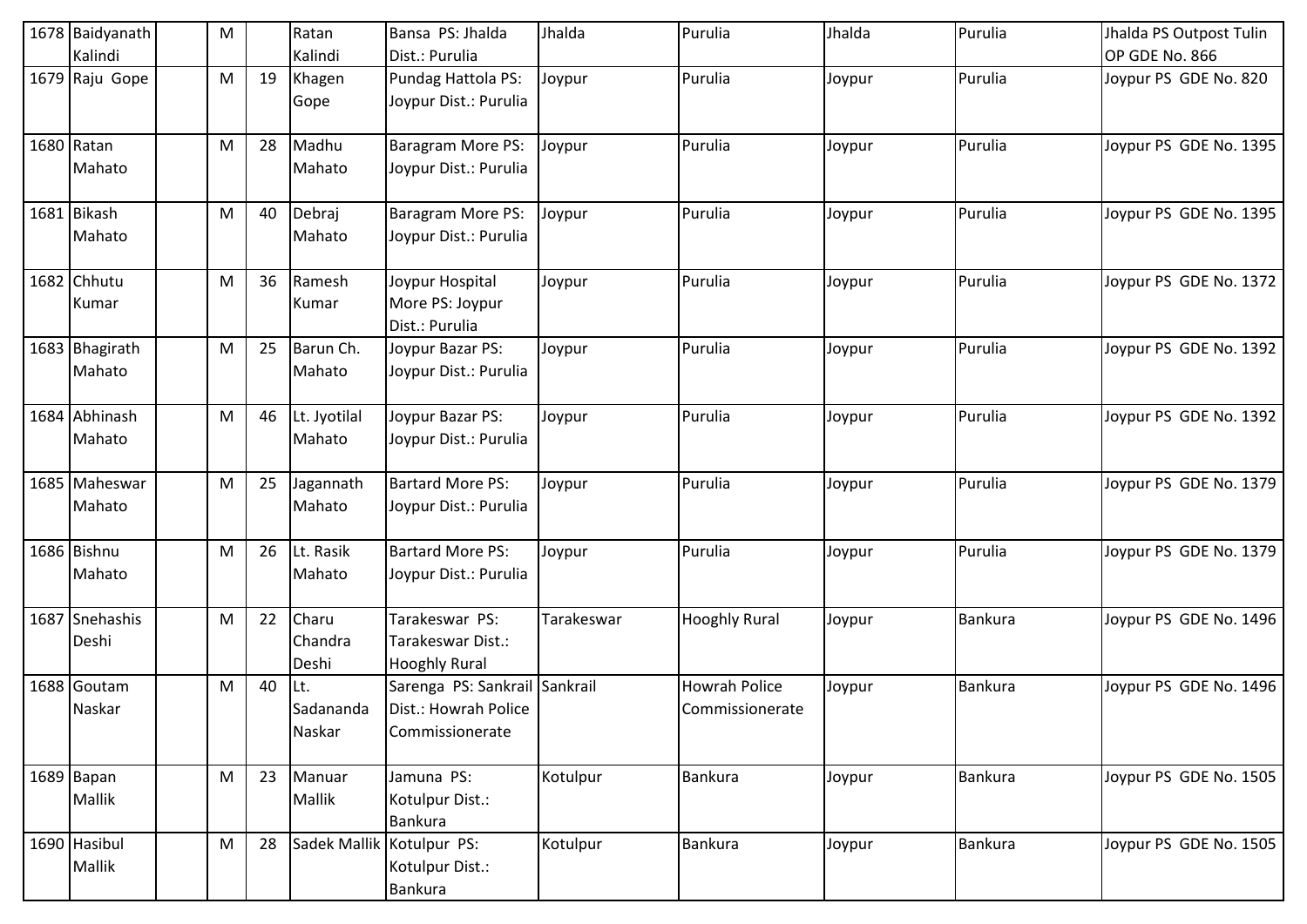|            | 1691 Alauddin<br>Khan                  | M | 32 | Nur Islam<br>Khan                | Kotulpur Muruschak Kotulpur<br>PS: Kotulpur Dist.:<br>Bankura |          | <b>Bankura</b> | Joypur   | Bankura        | Joypur PS GDE No. 1505      |
|------------|----------------------------------------|---|----|----------------------------------|---------------------------------------------------------------|----------|----------------|----------|----------------|-----------------------------|
|            | 1692 Sk Jahar                          | M | 42 | Sk Sayed Ali                     | Madanairy PS:<br>Kotulpur Dist.:<br>Bankura                   | Kotulpur | <b>Bankura</b> | Joypur   | Bankura        | Joypur PS GDE No. 1506      |
|            | 1693 Sk Nasib                          | M |    | Rabial                           | Dhabairi PS:<br>Kotulpur Dist.:<br><b>Bankura</b>             | Kotulpur | <b>Bankura</b> | Joypur   | <b>Bankura</b> | Joypur PS GDE No. 1506      |
|            | 1694 Piru Niogi                        | M | 28 | Madhusuda<br>n Niogi             | Kurariha PS: Joypur<br>Dist.: Bankura                         | Joypur   | <b>Bankura</b> | Joypur   | <b>Bankura</b> | Joypur PS GDE No. 1507      |
|            | 1695 Sujan<br>Khan                     | M | 23 | Prasanta<br>Khan                 | Chaltakonda PS:<br>Joypur Dist.:<br>Bankura                   | Joypur   | Bankura        | Joypur   | <b>Bankura</b> | Joypur PS GDE No. 1507      |
|            | 1696 Radhanath<br>Kole                 | M | 50 | Kole                             | Lt. Narattam Routhkhanda PS:<br>Joypur Dist.:<br>Bankura      | Joypur   | <b>Bankura</b> | Joypur   | <b>Bankura</b> | Joypur PS GDE No. 1511      |
| 1697 Asit  | Mondal                                 | M | 55 | Lt.<br>Shaktipada<br>Mondal      | Routhkhanda PS:<br>Joypur Dist.:<br><b>Bankura</b>            | Joypur   | Bankura        | Joypur   | Bankura        | Joypur PS GDE No. 1511      |
|            | 1698 Jasimuddin<br>Ansary              | M | 32 | Latib Ansary                     | Rangunigora PS:<br>Kashipur Dist.:<br>Purulia                 | Kashipur | Purulia        | Kashipur | Purulia        | Kashipur PS GDE No.<br>1250 |
|            | 1699 Biddya Pati<br><b>Sing Sardar</b> | M | 32 | Narayan Ch<br><b>Sing Sardar</b> | Fasko PS: Arsha<br>Dist.: Purulia                             | Arsha    | Purulia        | Kashipur | Purulia        | Kashipur PS GDE No.<br>1250 |
| 1700 Rafik | Ansary                                 | M | 27 | Jabbar<br>Ansary                 | Kaliyabasa PS: Hura<br>Dist.: Purulia                         | Hura     | Purulia        | Kashipur | Purulia        | Kashipur PS GDE No.<br>1250 |
|            | 1701 Ratan<br>Mahato                   | M |    | Rameswar<br>Mahato               | Murlu PS: Kashipur<br>Dist.: Purulia                          | Kashipur | Purulia        | Kashipur | Purulia        | Kashipur PS GDE No.<br>1257 |
|            | 1702 Dendas<br>Karmakar                | M |    | Swapan<br>Karmakar               | Gourangdih PS:<br>Kashipur Dist.:<br>Purulia                  | Kashipur | Purulia        | Kashipur | Purulia        | Kashipur PS GDE No.<br>1257 |
|            | 1703 Shyamapa<br>da Bauri              | M |    |                                  | Bidhan Bauri Sutabai PS: Kashipur<br>Dist.: Purulia           | Kashipur | Purulia        | Kashipur | Purulia        | Kashipur PS GDE No.<br>1557 |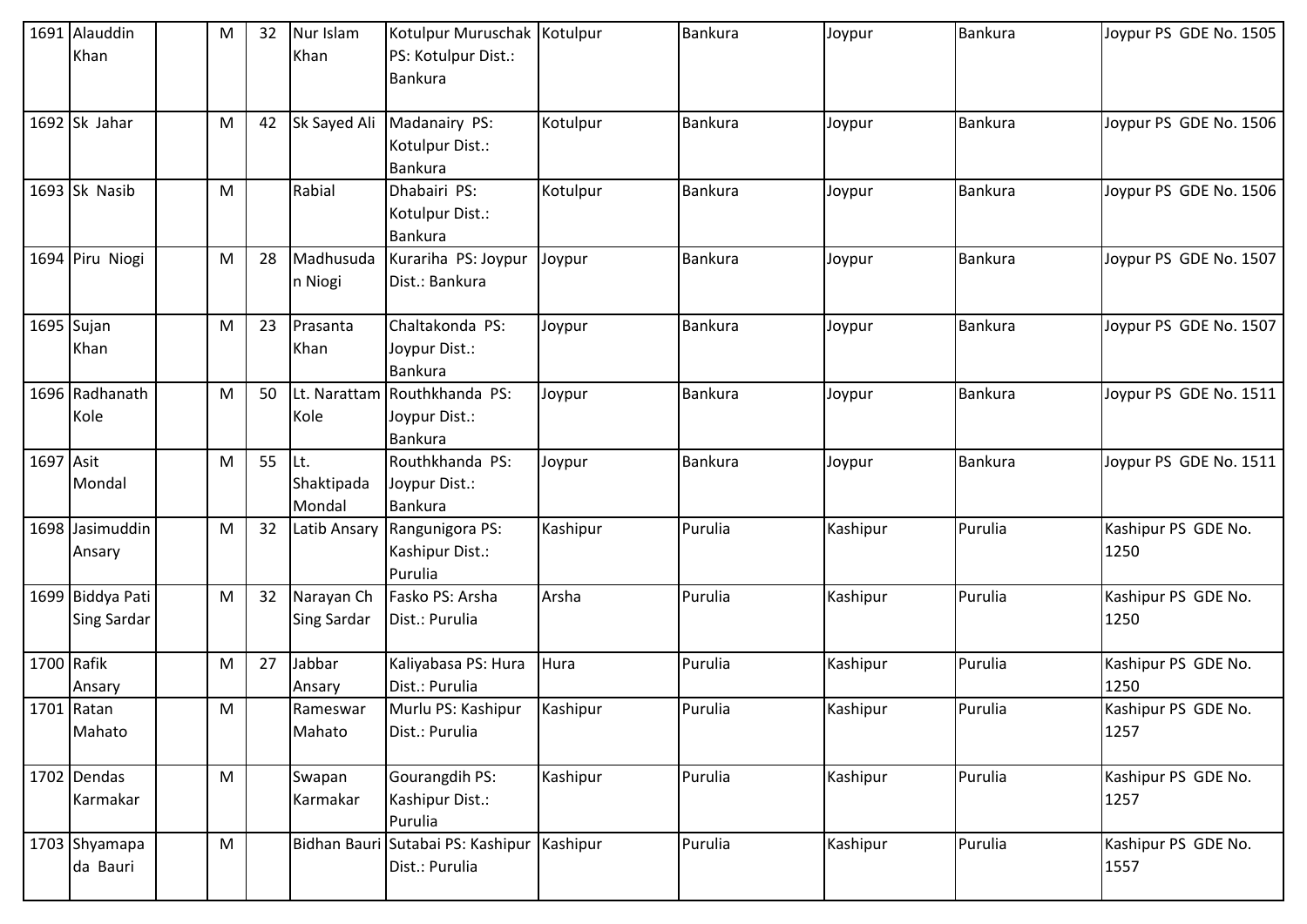| 1704 Srikanta<br>Kumar         | M |    | n Kumar                  | Raghunanda Belyaduh PS:<br>Kotshila Dist.:<br>Purulia | Kotshila | Purulia         | Kotshila | Purulia | Kotshila PS GDE No.<br>1115 |
|--------------------------------|---|----|--------------------------|-------------------------------------------------------|----------|-----------------|----------|---------|-----------------------------|
| 1705 Sitaram<br>Sahis          | M |    | Lt.santa<br>Sahis        | Sant sahis PS:<br>Kotshila Dist.:<br>Purulia          | Kotshila | Purulia         | Kotshila | Purulia | Kotshila PS GDE No.<br>1115 |
| 1706 Abinash<br>Mahato         | M |    | Lt. Ramsing<br>Mahato    | Khairy PS: Kotshila<br>Dist.: Purulia                 | Kotshila | Purulia         | Kotshila | Purulia | Kotshila PS GDE No.<br>1115 |
| 1707 Dinabhand<br>u Mahato     | M |    | Dactor<br>Mahato         | Upor batri PS:<br>Kotshila Dist.:<br>Purulia          | Kotshila | Purulia         | Kotshila | Purulia | Kotshila PS GDE No.<br>1125 |
| 1708 Vhairab<br>Kumar          | M |    | Surja Kanta<br>Kumar     | Beradih PS: Kotshila<br>Dist.: Purulia                | Kotshila | Purulia         | Kotshila | Purulia | Kotshila PS GDE No.<br>1125 |
| 1709 Briguram<br>Kumar         | M |    | Lt. Gour<br>Kumar        | Beradih PS: Kotshila<br>Dist.: Purulia                | Kotshila | Purulia         | Kotshila | Purulia | Kotshila PS GDE No.<br>1125 |
| 1710 Nayan<br>Kumbhakar        | M | 35 | Samir<br>Kumbhakar       | Baghardanga PS:<br>Neturia Dist.: Purulia             | Neturia  | Purulia         | Neturia  | Purulia | Neturia PS GDE No.<br>1303  |
| 1711 Malinda<br>Kumbhakar      | M | 33 | Goutam<br>Kumbhakar      | Baghardanga PS:<br>Neturia Dist.: Purulia             | Neturia  | Purulia         | Neturia  | Purulia | Neturia PS GDE No.<br>1303  |
| 1712 Sadhan<br><b>Bouri</b>    | M | 34 | Jaganath<br><b>Bouri</b> | Saltore PS: Neturia<br>Dist.: Purulia                 | Neturia  | Purulia         | Neturia  | Purulia | Neturia PS GDE No.<br>1310  |
| 1713 Kashinath<br><b>Bouri</b> | M | 38 | <b>Manik Bouri</b>       | Saltore PS: Neturia<br>Dist.: Purulia                 | Neturia  | Purulia         | Neturia  | Purulia | Neturia PS GDE No.<br>1310  |
| 1714 Baban Roy                 | M | 33 |                          | Manab Roy Itakora PS: Para<br>Dist.: Purulia          | Para     | Purulia         | Para     | Purulia | Para PS GDE No. 1185        |
| 1715 Narugopal<br>Roy          | M | 34 | Lt Abhoy<br>Roy          | Itakora PS: Para<br>Dist.: Purulia                    | Para     | Purulia         | Para     | Purulia | Para PS GDE No. 1185        |
| 1716 Kokil Bauri               | M | 28 | Shibu Bauri              | Shyampur PS: Para<br>Dist.: Purulia                   | Para     | Purulia         | Para     | Purulia | Para PS GDE No. 534         |
| 1717 Aditya<br><b>Bauri</b>    | M | 26 | Mrityunjoy<br>Bauri      | Shyampur PS: Para<br>Dist.: Purulia                   | Para     | Purulia         | Para     | Purulia | Para PS GDE No. 534         |
| 1718 Dipak<br>Mahato           | M |    | Sakti Pada<br>Mahato     |                                                       |          | <b>Basirhat</b> | Puncha   | Purulia | Puncha PS GDE No.<br>1035   |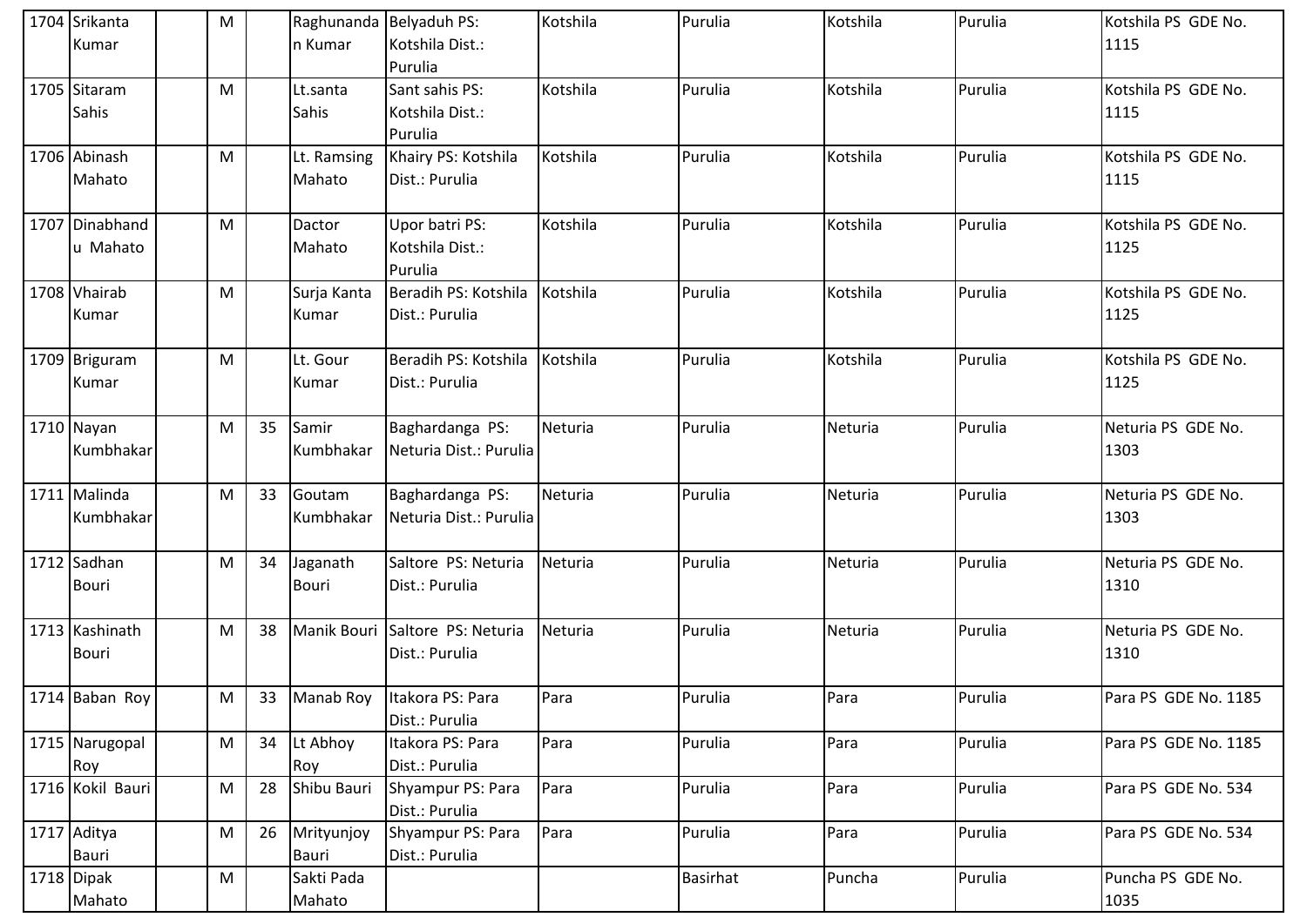| 1719 Akash     |       | M |    | Kalachand        |                      |                  | <b>Basirhat</b> | Puncha       | Purulia | Puncha PS GDE No.       |
|----------------|-------|---|----|------------------|----------------------|------------------|-----------------|--------------|---------|-------------------------|
| Mahato         |       |   |    | Mahato           |                      |                  |                 |              |         | 1035                    |
| 1720 Debjit    |       | M |    | Bhabnidhi        |                      |                  | <b>Basirhat</b> | Puncha       | Purulia | Puncha PS GDE No.       |
| Dhabaldeb      |       |   |    | <b>Dhabaldeb</b> |                      |                  |                 |              |         | 1035                    |
| 1721 Kinkar    |       | M | 55 | Lt. Madhab       | Alangidanga, Near    | Purulia town     | Purulia         | Purulia town | Purulia | Purulia town PS GDE No. |
| <b>Bauri</b>   |       |   |    | <b>Bauri</b>     | Mansha Mandir, W-    |                  |                 |              |         | 1592                    |
|                |       |   |    |                  | 01 PS: Purulia town  |                  |                 |              |         |                         |
|                |       |   |    |                  | Dist.: Purulia       |                  |                 |              |         |                         |
| 1722 Pradip    |       | M | 48 | Lt. Monu         | Alangidanga, Near    | Purulia town     | Purulia         | Purulia town | Purulia | Purulia town PS GDE No. |
| <b>Bauri</b>   |       |   |    | <b>Bauri</b>     | Mansha Mandir, W-    |                  |                 |              |         | 1592                    |
|                |       |   |    |                  | 01 PS: Purulia town  |                  |                 |              |         |                         |
|                |       |   |    |                  | Dist.: Purulia       |                  |                 |              |         |                         |
| 1723 Sk Akthar | Manik | M | 30 | Sk.              | Naya Basti Near      | Purulia town     | Purulia         | Purulia town | Purulia | Purulia town PS GDE No. |
|                |       |   |    | Moenuddin        | Dildar Club Goli, W- |                  |                 |              |         | 1592                    |
|                |       |   |    |                  | 22 PS: Purulia town  |                  |                 |              |         |                         |
|                |       |   |    |                  | Dist.: Purulia       |                  |                 |              |         |                         |
| 1724 Dinesh    | Penka | M | 30 | Mothur           | Dhobghata Joltanki,  | Purulia town     | Purulia         | Purulia town | Purulia | Purulia town PS GDE No. |
| Rajwar         |       |   |    | Rajwar           | W-21 PS: Purulia     |                  |                 |              |         | 1592                    |
|                |       |   |    |                  | town Dist.: Purulia  |                  |                 |              |         |                         |
| 1725 Sankar    |       | M | 24 | Khokan Dey       | Sekrapara, Naer Kali | Purulia town     | Purulia         | Purulia town | Purulia | Purulia town PS GDE No. |
| Dey            |       |   |    |                  | Mandir, W-18 PS:     |                  |                 |              |         | 1592                    |
|                |       |   |    |                  | Purulia town Dist.:  |                  |                 |              |         |                         |
|                |       |   |    |                  | Purulia              |                  |                 |              |         |                         |
| 1726 Rohit     |       | M | 18 | Lt. Shaydat      | Dhabghata Near       | Purulia town     | Purulia         | Purulia town | Purulia | Purulia town PS GDE No. |
| Kalindi        |       |   |    | Kalindi          | Durga Mandir, W-16   |                  |                 |              |         | 1597                    |
|                |       |   |    |                  | PS: Purulia town     |                  |                 |              |         |                         |
|                |       |   |    |                  | Dist.: Purulia       |                  |                 |              |         |                         |
| 1727 Nilesha   |       | M | 35 | Sashadhar        | Vill-Narudih, Po-    | Purulia mufassil | Purulia         | Purulia town | Purulia | Purulia town PS GDE No. |
| Mahato         |       |   |    | Mahato           | Ketika PS: Purulia   |                  |                 |              |         | 1597                    |
|                |       |   |    |                  | mufassil Dist.:      |                  |                 |              |         |                         |
|                |       |   |    |                  | Purulia              |                  |                 |              |         |                         |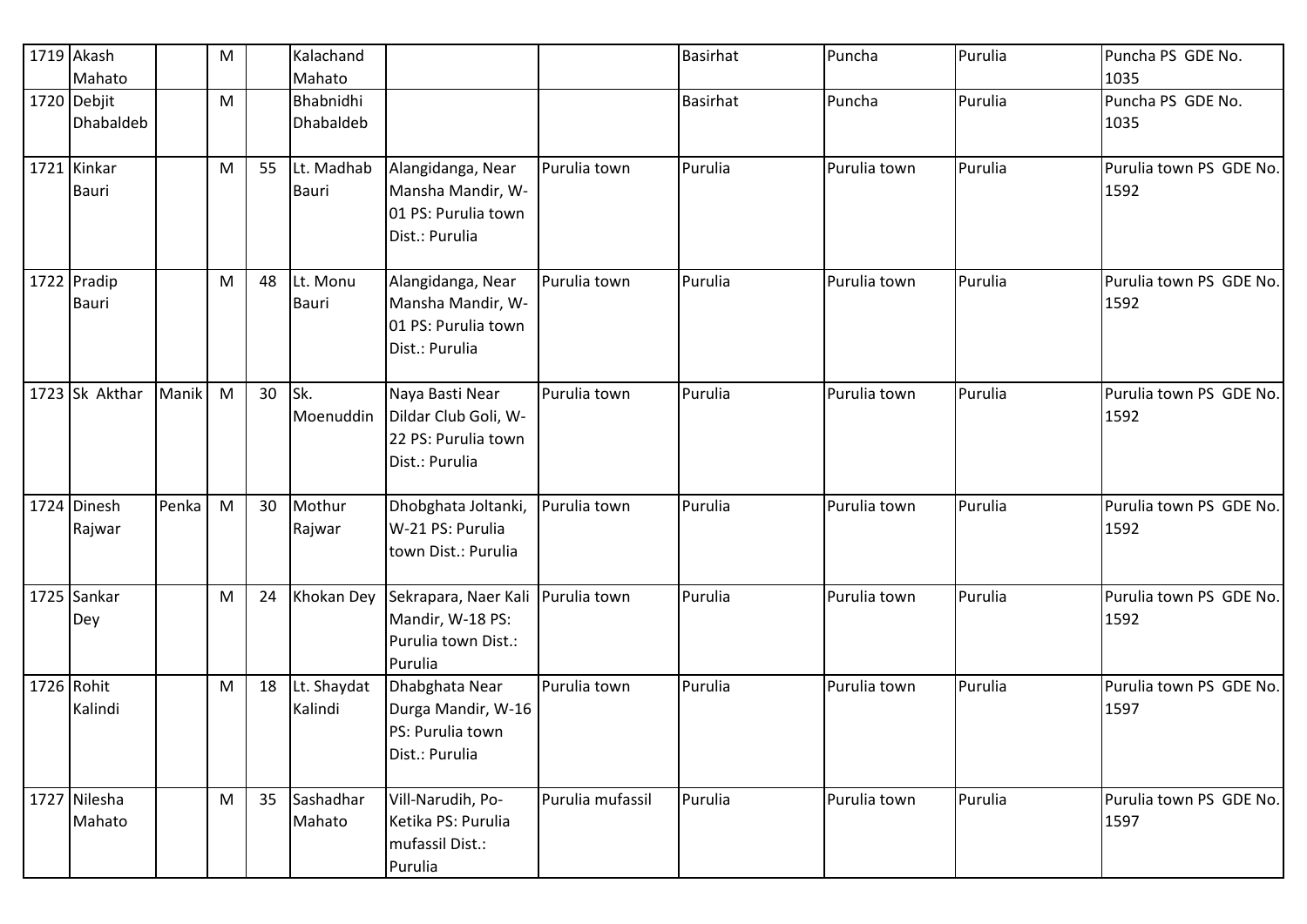|           | 1728 Mithun    |      | M | 30 | Lt. Balaram  | Munsefdanga,                      | Purulia town | Purulia | Purulia town | Purulia | Purulia town PS GDE No. |
|-----------|----------------|------|---|----|--------------|-----------------------------------|--------------|---------|--------------|---------|-------------------------|
|           | <b>Bauri</b>   |      |   |    | <b>Bauri</b> | Kartikdih, Near                   |              |         |              |         | 1597                    |
|           |                |      |   |    |              | Hanuman Mandir,                   |              |         |              |         |                         |
|           |                |      |   |    |              | PS: Purulia town                  |              |         |              |         |                         |
|           |                |      |   |    |              | Dist.: Purulia                    |              |         |              |         |                         |
|           | 1729 Tofan     |      | M | 48 | Ananda       | Munsefdanga, K.P.                 | Purulia town | Purulia | Purulia town | Purulia | Purulia town PS GDE No. |
|           | <b>Bauri</b>   |      |   |    | <b>Bauri</b> | Lane, W-02 PS:                    |              |         |              |         | 1597                    |
|           |                |      |   |    |              | Purulia town Dist.:               |              |         |              |         |                         |
|           |                |      |   |    |              | Purulia                           |              |         |              |         |                         |
|           | 1730 Bholanath |      | M | 28 | Dilip        | D.B. Road shib                    | Purulia town | Purulia | Purulia town | Purulia | Purulia town PS GDE No. |
|           | Banerjee       |      |   |    | Banerjee     | Colony, W-01 PS:                  |              |         |              |         | 1597                    |
|           |                |      |   |    |              | Purulia town Dist.:               |              |         |              |         |                         |
|           |                |      |   |    |              | Purulia                           |              |         |              |         |                         |
|           | 1731 Nabab     |      | M | 24 | Nasim        | Katinpara, W-22 PS:               | Purulia town | Purulia | Purulia town | Purulia | Purulia town PS GDE No. |
|           | Haider         |      |   |    | Haider       | Purulia town Dist.:               |              |         |              |         | 1599                    |
|           |                |      |   |    |              | Purulia                           |              |         |              |         |                         |
|           | 1732 Manas     | Moti | M | 24 | Topan        | D.B. Road Ashu Sahis Purulia town |              | Purulia | Purulia town | Purulia | Purulia town PS GDE No. |
|           | Mukherjee      |      |   |    | Mukherjee    | lane, Near Mansha                 |              |         |              |         | 1599                    |
|           |                |      |   |    |              | Mandir, W-0 PS:                   |              |         |              |         |                         |
|           |                |      |   |    |              | Purulia town Dist.:               |              |         |              |         |                         |
|           |                |      |   |    |              | Purulia                           |              |         |              |         |                         |
|           |                |      |   |    |              |                                   |              |         |              |         |                         |
|           | 1733 Sk. Bablu |      | M | 48 | Sk. Sabir    | Digudih Para, Near                | Purulia town | Purulia | Purulia town | Purulia | Purulia town PS GDE No. |
|           |                |      |   |    |              | Masjid, W-08 PS:                  |              |         |              |         | 1599                    |
|           |                |      |   |    |              | Purulia town Dist.:               |              |         |              |         |                         |
|           |                |      |   |    |              | Purulia                           |              |         |              |         |                         |
|           | 1734 Md Kalim  |      | M | 42 | Washim       | Kasaimahalla,                     | Purulia town | Purulia | Purulia town | Purulia | Purulia town PS GDE No. |
|           |                |      |   |    | Agarwal      | Chunabhati, W-10                  |              |         |              |         | 1599                    |
|           |                |      |   |    |              | PS: Purulia town                  |              |         |              |         |                         |
|           |                |      |   |    |              | Dist.: Purulia                    |              |         |              |         |                         |
|           | 1735 Bidhan    |      | M | 45 |              | Lt. Bhagirath Alangidanga, Near   | Purulia town | Purulia | Purulia town | Purulia | Purulia town PS GDE No. |
|           | Bauri          |      |   |    | <b>Bauri</b> | Girish Chandra                    |              |         |              |         | 1599                    |
|           |                |      |   |    |              | School, W-01 PS:                  |              |         |              |         |                         |
|           |                |      |   |    |              | Purulia town Dist.:               |              |         |              |         |                         |
|           |                |      |   |    |              | Purulia                           |              |         |              |         |                         |
| 1736 Taru |                |      | M |    | Bagujan      | Natundih PS:                      | Raghunathpur | Purulia | Raghunathpur | Purulia | Raghunathpur PS GDE     |
|           | Murmu          |      |   |    | Murmu        | Raghunathpur Dist.:               |              |         |              |         | No. 1460                |
|           |                |      |   |    |              | Purulia                           |              |         |              |         |                         |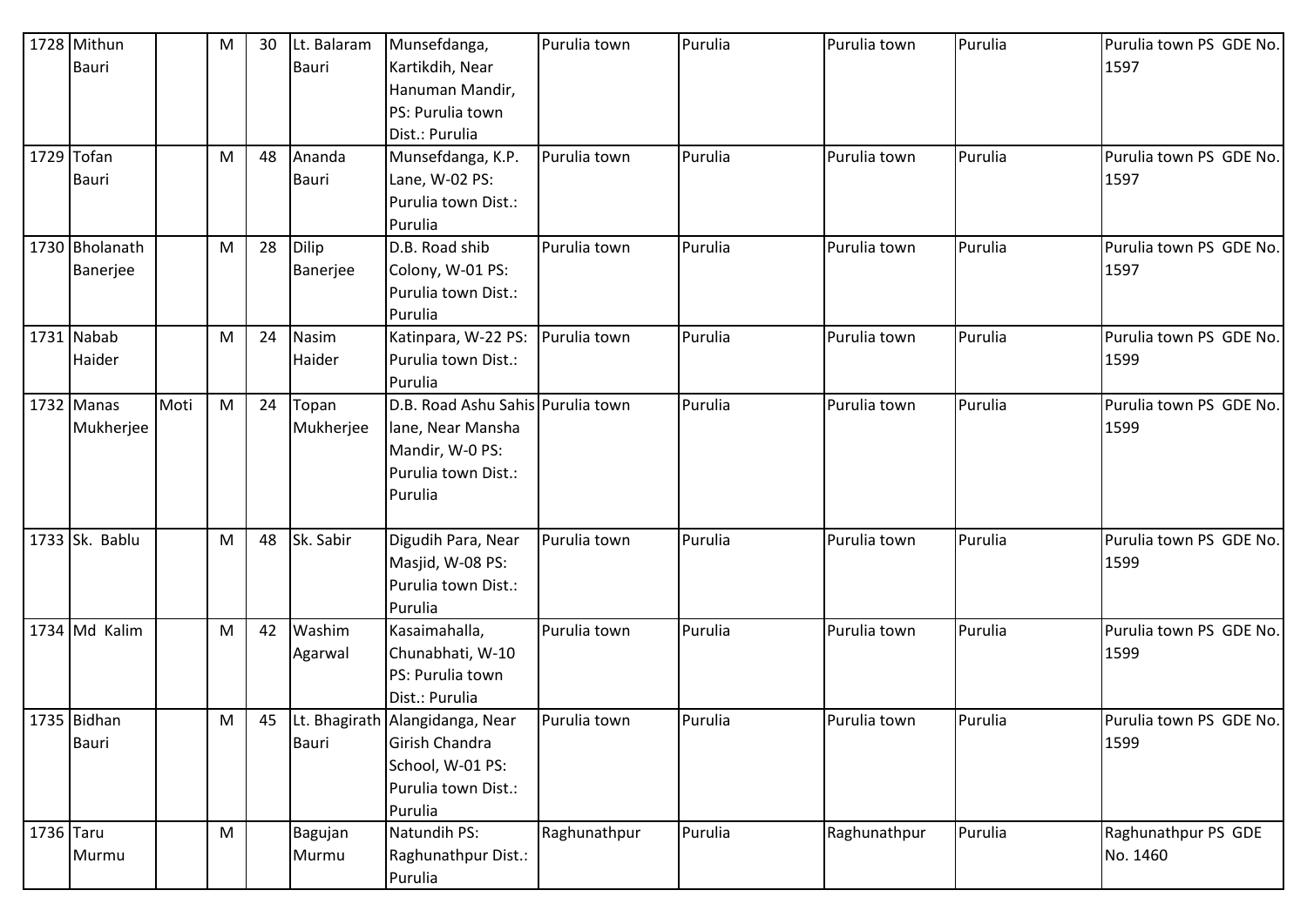| 1737 | Chandan<br>Mondal           | M | 27 | Chittaranjan<br>Mondal   | Beldanga PS:<br>Raghunathpur Dist.:<br>Purulia                                 | Raghunathpur | Purulia         | Raghunathpur | Purulia | Raghunathpur PS GDE<br>No. 1460 |
|------|-----------------------------|---|----|--------------------------|--------------------------------------------------------------------------------|--------------|-----------------|--------------|---------|---------------------------------|
|      | 1738 Dipak<br><b>Bauri</b>  | M | 27 | Hiru Bauri               | Napara PS:<br>Raghunathpur Dist.:<br>Purulia                                   | Raghunathpur | Purulia         | Raghunathpur | Purulia | Raghunathpur PS GDE<br>No. 1460 |
|      | 1739 Kajal Bauri            | M | 35 | Ananda<br><b>Bauri</b>   | Bedia Para PS:<br>Raghunathpur Dist.:<br>Purulia                               | Raghunathpur | Purulia         | Raghunathpur | Purulia | Raghunathpur PS GDE<br>No. 1460 |
|      | 1740 Robi Sen               | M | 44 | Lt Ajit Sen              | Raghunathpur, word Raghunathpur<br>no 10 PS:<br>Raghunathpur Dist.:<br>Purulia |              | Purulia         | Raghunathpur | Purulia | Raghunathpur PS GDE<br>No. 1460 |
|      | 1741 Kankan<br><b>Bauri</b> | M | 38 | Niranjan<br><b>Bauri</b> | Gobindapur PS:<br>Raghunathpur Dist.:<br>Purulia                               | Raghunathpur | Purulia         | Raghunathpur | Purulia | Raghunathpur PS GDE<br>No. 1482 |
|      | 1742 Khunhed<br>Ansari      | M | 29 | Lt Umar Ali<br>Ansary    | Gopinathpur PS:<br>Raghunathpur Dist.:<br>Purulia                              | Raghunathpur | Purulia         | Raghunathpur | Purulia | Raghunathpur PS GDE<br>No. 1482 |
|      | 1743 Hemanta<br>Pal         | M | 23 | Pabitra Pal              | Godi bero PS:<br>Raghunathpur Dist.:<br>Purulia                                | Raghunathpur | Purulia         | Raghunathpur | Purulia | Raghunathpur PS GDE<br>No. 1482 |
|      | 1744 Pradip<br><b>Bagdi</b> | M | 35 | Lt Sudir<br><b>Bauri</b> | Word no 1,<br>Raghunathpur PS:<br>Raghunathpur Dist.:<br>Purulia               | Raghunathpur | Purulia         | Raghunathpur | Purulia | Raghunathpur PS GDE<br>No. 1482 |
|      | 1745 Ramesh<br>Bagdi        | M | 27 | Sudhir Bagdi             | Word no 10,<br>Raghunathpur PS:<br>Raghunathpur Dist.:<br>Purulia              | Raghunathpur | Purulia         | Raghunathpur | Purulia | Raghunathpur PS GDE<br>No. 1482 |
|      | 1746 Shambhu<br>Mahali      | M | 48 | Lt Baku<br>Mahali        | Kankibazar                                                                     |              | <b>Basirhat</b> | Santaldih    | Purulia | Santaldih PS GDE No.<br>1185    |
|      | 1747 Niru Singh             | M |    | Lt. Balaram<br>Singh     | Deoli                                                                          |              | <b>Basirhat</b> | Santaldih    | Purulia | Santaldih PS GDE No.<br>1185    |
|      | 1748 Manesh<br>Bouri        | M | 36 | Tarani Bouri Kargali     |                                                                                |              | Basirhat        | Santaldih    | Purulia | Santaldih PS GDE No.<br>372     |
|      | 1749 Joydeb<br>Mallik       | M | 30 | Haradhan<br>Mallik       | Uka                                                                            |              | <b>Basirhat</b> | Santaldih    | Purulia | Santaldih PS GDE No.<br>372     |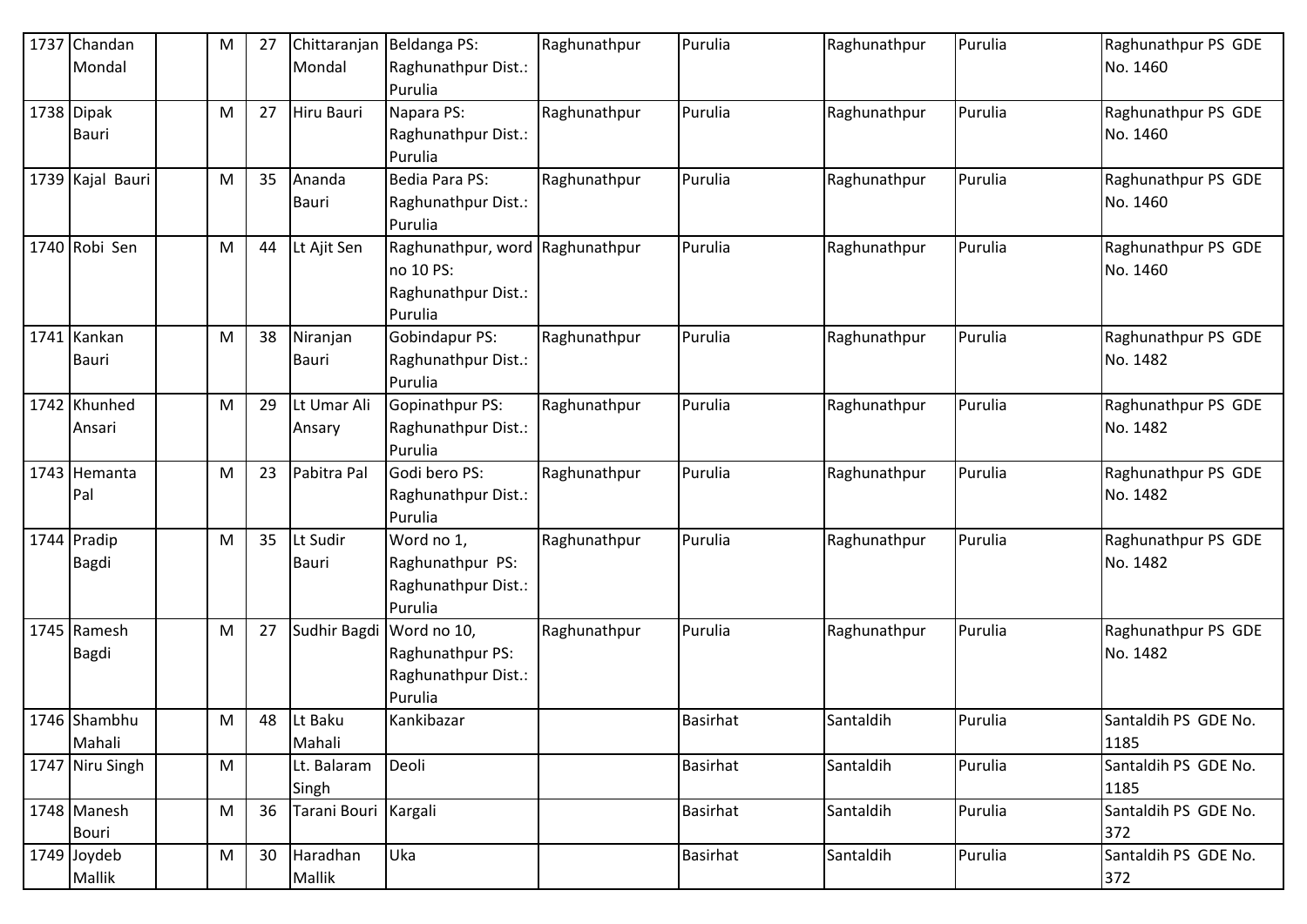|            | 1750 Suren<br>Mandi          | M | 34 | Matilal<br>Mandi   | Dumdumi PS: Santari Santari<br>Dist.: Purulia     |       | Purulia         | Santari  | Purulia                    | Santari PS GDE No. 1025     |
|------------|------------------------------|---|----|--------------------|---------------------------------------------------|-------|-----------------|----------|----------------------------|-----------------------------|
|            | 1751 Ganesh<br>Mandi         | M | 27 | Suku Mandi         | Dumdumi PS: Santari Santari<br>Dist.: Purulia     |       | Purulia         | Santari  | Purulia                    | Santari PS GDE No. 1025     |
|            | 1752 Haradhan<br>Murmu       | M | 28 | Iswar<br>Murmu     | Dumdumi PS: Santari Santari<br>Dist.: Purulia     |       | Purulia         | Santari  | Purulia                    | Santari PS GDE No. 1025     |
| 1753 Patal | Murmu                        | M | 30 | Rachu<br>Murmu     | Dumdumi PS: Santari Santari<br>Dist.: Purulia     |       | Purulia         | Santari  | Purulia                    | Santari PS GDE No. 1025     |
|            | 1754 Nitai Tudu              | M | 24 | Munu Tudu          | Dumdumi PS: Santari Santari<br>Dist.: Purulia     |       | Purulia         | Santari  | Purulia                    | Santari PS GDE No. 1025     |
|            | $1755$ Tapas<br><b>Duley</b> | M | 36 | <b>Barik Duley</b> | Sidpur PS: Tamna<br>Dist.: Purulia                | Tamna | Purulia         | Tamna    | Purulia                    | Tamna PS GDE No. 1320       |
| 1756 Rintu | <b>Duley</b>                 | M | 39 | Tarun Duley        | Sidpur PS: Tamna<br>Dist.: Purulia                | Tamna | Purulia         | Tamna    | Purulia                    | Tamna PS GDE No. 1320       |
|            | 1757 Palash<br><b>Duley</b>  | M | 22 | Jiban Duley        | Sidpur PS: Tamna<br>Dist.: Purulia                | Tamna | Purulia         | Tamna    | Purulia                    | Tamna PS GDE No. 1320       |
|            | 1758 Ashok<br>Mahato         | M | 29 | Haru<br>Mahato     | Majura PS: Tamna<br>Dist.: Purulia                | Tamna | Purulia         | Tamna    | Purulia                    | Tamna PS GDE No. 1320       |
|            | 1759 Lokha<br>Mahato         | M | 37 |                    | Fani Mahato Majura PS: Tamna<br>Dist.: Purulia    | Tamna | Purulia         | Tamna    | Purulia                    | Tamna PS GDE No. 1320       |
|            | 1760 Pradip<br>Mahato        | M | 34 | Rameswar<br>Mahato | Majura PS: Tamna<br>Dist.: Purulia                | Tamna | Purulia         | Tamna    | Purulia                    | Tamna PS GDE No. 1320       |
|            | 1761 Paritosh<br>Ghosh       | M | 40 | Anup Ghosh         | Raliberia PS: Tamna<br>Dist.: Purulia             | Tamna | Purulia         | Tamna    | Purulia                    | Tamna PS GDE No. 1320       |
| 1762 Dilip | Ghosh                        | M | 33 |                    | Kanai Ghosh Raliberia PS: Tamna<br>Dist.: Purulia | Tamna | Purulia         | Tamna    | Purulia                    | Tamna PS $GDE$ No. 1320     |
|            | 1763 Subrata<br>Ghosh        | M | 41 | Kartick<br>Ghosh   | Raliberia PS: Tamna<br>Dist.: Purulia             | Tamna | Purulia         | Tamna    | Purulia                    | Tamna PS GDE No. 1320       |
|            | 1764 Sujan Roy               |   |    | Palash Roy         |                                                   |       | <b>Basirhat</b> | Hemtabad | Raiganj Police<br>District | Hemtabad PS GDE No.<br>1234 |
|            | 1765 Sujan Shil              |   |    | Manaj Shil         |                                                   |       | <b>Basirhat</b> | Hemtabad | Raiganj Police<br>District | Hemtabad PS GDE No.<br>1234 |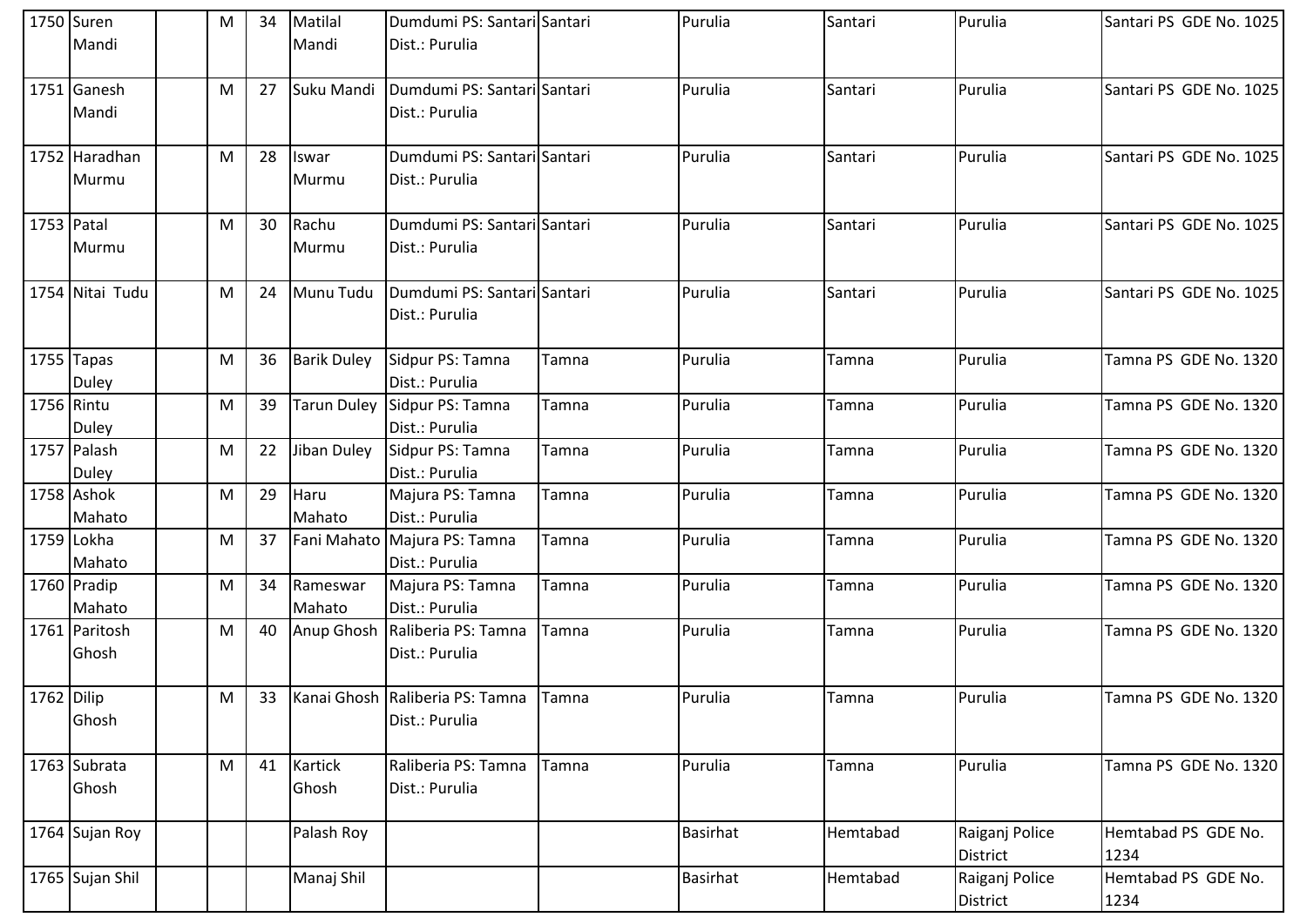|            | 1766 Sapan Das                  |   |    | Lt Chunilal<br>Das          |                                                                                     |               | Basirhat                          | Hemtabad      | Raiganj Police<br><b>District</b> | Hemtabad PS GDE No.<br>1234     |
|------------|---------------------------------|---|----|-----------------------------|-------------------------------------------------------------------------------------|---------------|-----------------------------------|---------------|-----------------------------------|---------------------------------|
|            | 1767 Loknath<br><b>Basak</b>    |   |    | Satya Mahan<br><b>Basak</b> |                                                                                     |               | <b>Basirhat</b>                   | Hemtabad      | Raiganj Police<br><b>District</b> | Hemtabad PS GDE No.<br>1234     |
| 1768 Kapil | Prasad                          | M | 27 | Lt. Raj<br>Kumar<br>Prasad  | Chirail PS: Kaliaganj<br>Dist.: Raiganj Police<br><b>District</b>                   | Kaliaganj     | Raiganj Police<br><b>District</b> | Kaliaganj     | Raiganj Police<br><b>District</b> | Kaliaganj PS GDE No.<br>1182    |
|            | 1769 Ratan<br>Chandra<br>Mandil | M | 19 | Gopal<br>Chandra<br>Mondal  | Rasidpur PS:<br>Kaliaganj Dist.:<br>Raiganj Police<br><b>District</b>               | Kaliaganj     | Raiganj Police<br><b>District</b> | Kaliaganj     | Raiganj Police<br><b>District</b> | Kaliaganj PS GDE No.<br>1182    |
|            | 1770 Fulchand<br>Tudu           | M |    | Lt Kahanu<br>Tudu           | Jamuriyatola PS:<br>Raigunje Dist.:<br>Raiganj Police<br><b>District</b>            | Raigunje      | Raiganj Police<br><b>District</b> | Karandighi    | Raiganj Police<br>District        | Karandighi PS GDE No.<br>1246   |
| 1771       | Siyalal<br>Tudu                 | M | 37 | Lt. Bhayalal<br>Tudu        | Jamuriyatola PS:<br>Raigunje Dist.:<br>Raiganj Police<br><b>District</b>            | Raigunje      | Raiganj Police<br><b>District</b> | Karandighi    | Raiganj Police<br><b>District</b> | Karandighi PS GDE No.<br>1246   |
|            | 1772 Dhiraj Paul                | M | 38 | Manoranjan<br>Paul          | PS: Raiganj women<br>Dist.: Raiganj Police<br><b>District</b>                       | Raiganj women | Raiganj Police<br><b>District</b> | Raiganj women | Raiganj Police<br><b>District</b> | Raiganj women PS GDE<br>No. 565 |
|            | 1773 Anutosh<br>Maiti           | M | 29 | Maiti                       | Radha Kanta   PS: Raiganj women<br>Dist.: Raiganj Police<br><b>District</b>         | Raiganj women | Raiganj Police<br><b>District</b> | Raiganj women | Raiganj Police<br><b>District</b> | Raiganj women PS GDE<br>No. 565 |
| 1774       | Nirmal<br>Paul                  | M | 26 | Niranjan<br>Paul            | Subhashganj<br>paulpara PS:<br>Raigunje Dist.:<br>Raiganj Police<br><b>District</b> | Raigunje      | Raiganj Police<br><b>District</b> | Raigunje      | Raiganj Police<br><b>District</b> | Raigunje PS GDE No.<br>1814     |
|            | 1775 Dwip Das                   | M | 34 | Lt. Ajay Das                | Old ukilpara, bandar<br>PS: Raigunje Dist.:<br>Raiganj Police<br>District           | Raigunje      | Raiganj Police<br>District        | Raigunje      | Raiganj Police<br><b>District</b> | Raigunje PS GDE No.<br>1814     |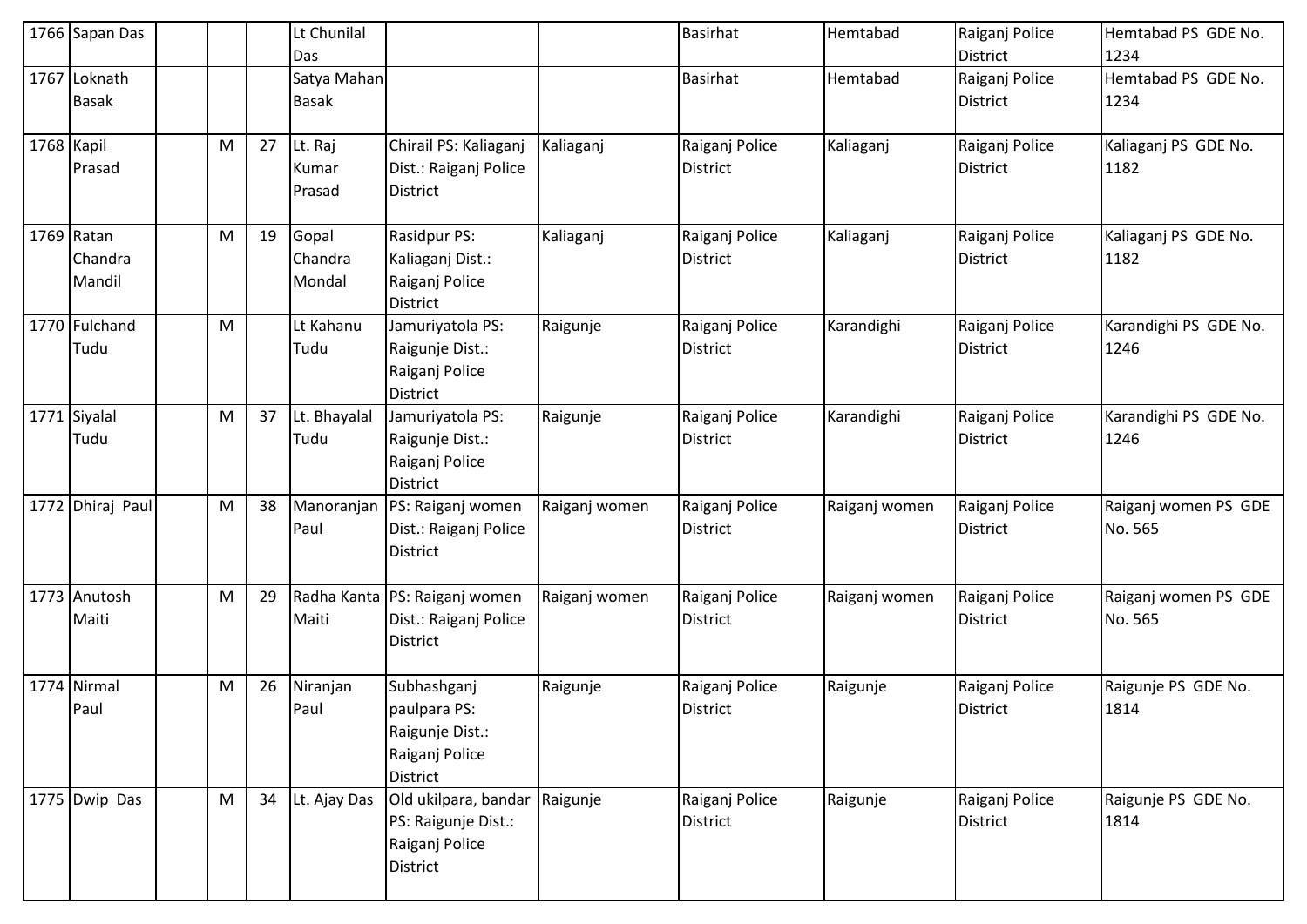| 1776 Bhola Ray              | M | 26 | Sundeb                             | Bogram PS: Raigunje Raigunje<br>Dist.: Raiganj Police<br>District              |          | Raiganj Police<br><b>District</b> | Raigunje | Raiganj Police<br><b>District</b> | Raigunje PS GDE No.<br>1814 |
|-----------------------------|---|----|------------------------------------|--------------------------------------------------------------------------------|----------|-----------------------------------|----------|-----------------------------------|-----------------------------|
| 1777 Dinesh<br><b>Basak</b> | M | 50 | Lt. Bijay<br><b>Basak</b>          | Bonogram PS:<br>Raigunje Dist.:<br>Raiganj Police<br>District                  | Raigunje | Raiganj Police<br><b>District</b> | Raigunje | Raiganj Police<br><b>District</b> | Raigunje PS GDE No.<br>1814 |
| 1778 Surajit Roy            | M | 29 | Lt. Biren Roy                      | Kumardanghi PS:<br>Raigunje Dist.:<br>Raiganj Police<br><b>District</b>        | Raigunje | Raiganj Police<br><b>District</b> | Raigunje | Raiganj Police<br><b>District</b> | Raigunje PS GDE No.<br>1814 |
| 1779 Binay<br>Sarkar        | M | 23 | Biswajit<br>Sarkar                 | Karnajora Hatkhola<br>PS: Raigunje Dist.:<br>Raiganj Police<br><b>District</b> | Raigunje | Raiganj Police<br><b>District</b> | Raigunje | Raiganj Police<br><b>District</b> | Raigunje PS GDE No.<br>1814 |
| 1780 Israfil Ali            | M | 18 | Hakim Ali                          | Karnajora Hatkhola<br>PS: Raigunje Dist.:<br>Raiganj Police<br><b>District</b> | Raigunje | Raiganj Police<br><b>District</b> | Raigunje | Raiganj Police<br><b>District</b> | Raigunje PS GDE No.<br>1814 |
| 1781 Dipak<br>Rajak         | M | 23 | Rajib Rajak                        | Karnajora Hatkhola<br>PS: Raigunje Dist.:<br>Raiganj Police<br>District        | Raigunje | Raiganj Police<br><b>District</b> | Raigunje | Raiganj Police<br><b>District</b> | Raigunje PS GDE No.<br>1814 |
| 1782 Tanu<br>Hasda          | M | 35 | Lt. Mangal<br>Hasda                | Karnajora PS:<br>Raigunje Dist.:<br>Raiganj Police<br>District                 | Raigunje | Raiganj Police<br>District        | Raigunje | Raiganj Police<br><b>District</b> | Raigunje PS GDE No.<br>1814 |
| 1783 Shyamal<br>Barman      | M | 25 | Khogendra<br>Nath<br><b>Barman</b> | Adhiar PS: Raigunje<br>Dist.: Raiganj Police<br><b>District</b>                | Raigunje | Raiganj Police<br>District        | Raigunje | Raiganj Police<br><b>District</b> | Raigunje PS GDE No.<br>1814 |
| 1784 Bipul<br>Mohanta       | M | 23 | Paresh<br>Mahanta                  | Runia PS: Raigunje<br>Dist.: Raiganj Police<br>District                        | Raigunje | Raiganj Police<br><b>District</b> | Raigunje | Raiganj Police<br><b>District</b> | Raigunje PS GDE No.<br>1814 |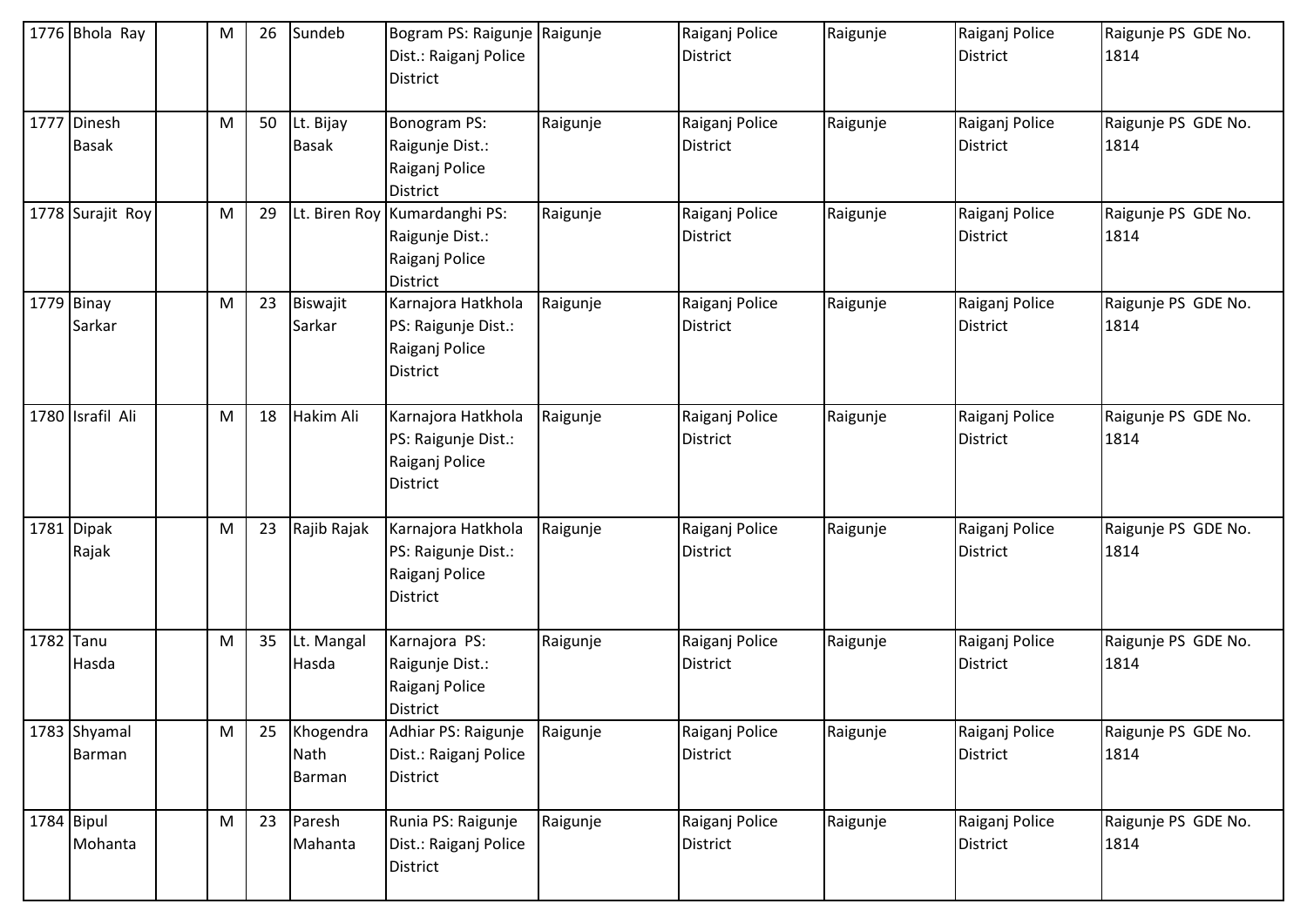|            | 1785 Nayan<br>Sarkar<br>1786 Gourav<br>Sarkar | М<br>M | 18<br>18 | Avinash<br>Sarkar<br>Sadananda<br>Sarkar | Karnajora Hatkhola<br>PS: Raigunje Dist.:<br>Raiganj Police<br>District<br>Karnajora Hatkhola<br>PS: Raigunje Dist.: | Raigunje<br>Raigunje | Raiganj Police<br><b>District</b><br>Raiganj Police<br><b>District</b> | Raigunje<br>Raigunje | Raiganj Police<br><b>District</b><br>Raiganj Police<br><b>District</b> | Raigunje PS GDE No.<br>1814<br>Raigunje PS GDE No.<br>1814 |
|------------|-----------------------------------------------|--------|----------|------------------------------------------|----------------------------------------------------------------------------------------------------------------------|----------------------|------------------------------------------------------------------------|----------------------|------------------------------------------------------------------------|------------------------------------------------------------|
|            |                                               |        |          |                                          | Raiganj Police<br>District                                                                                           |                      |                                                                        |                      |                                                                        |                                                            |
| 1787       | Dipankar R<br>Sarka                           | M      | 19       | Ashananda<br>Sarkar                      | Karnajora Hatkhola<br>PS: Raigunje Dist.:<br>Raiganj Police<br>District                                              | Raigunje             | Raiganj Police<br><b>District</b>                                      | Raigunje             | Raiganj Police<br>District                                             | Raigunje PS GDE No.<br>1814                                |
|            | 1788 Majibur<br>Hussain                       | M      | 22       | Mubarak Ali                              | Karnajora Hatkhola<br>PS: Raigunje Dist.:<br>Raiganj Police<br>District                                              | Raigunje             | Raiganj Police<br><b>District</b>                                      | Raigunje             | Raiganj Police<br><b>District</b>                                      | Raigunje PS GDE No.<br>1814                                |
|            | 1789 Sudharsan<br>Maity                       |        |          | Sujay Maity                              | PS: Dhantala Dist.:<br>Ranaghat Police<br><b>District</b>                                                            | Dhantala             | Ranaghat Police<br><b>District</b>                                     | Gangnapur            | Ranaghat Police<br><b>District</b>                                     | Gangnapur PS GDE No.<br>1392                               |
|            | 1790 Lokesh<br>Saha                           |        | 23       |                                          | Swarup Saha PS: Dhantala Dist.:<br>Ranaghat Police<br><b>District</b>                                                | Dhantala             | Ranaghat Police<br><b>District</b>                                     | Gangnapur            | Ranaghat Police<br><b>District</b>                                     | Gangnapur PS GDE No.<br>1392                               |
|            | 1791 Bhogirath<br><b>Biswas</b>               | M      | 26       | Nemai<br><b>Biswas</b>                   | PS: Gangnapur Dist.:<br>Ranaghat Police<br>District                                                                  | Gangnapur            | Ranaghat Police<br><b>District</b>                                     | Gangnapur            | Ranaghat Police<br><b>District</b>                                     | Gangnapur PS GDE No.<br>1394                               |
|            | 1792 Akkas Sk                                 | M      | 36       | <b>Bakibilla Sk</b>                      | PS: Gopalnagar Dist.:<br><b>Bongaon Police</b><br><b>District</b>                                                    | Gopalnagar           | <b>Bongaon Police</b><br><b>District</b>                               | Gangnapur            | Ranaghat Police<br><b>District</b>                                     | Gangnapur PS GDE No.<br>1394                               |
|            | 1793 Rumjan Ali                               | M      | 34       | Nasiruddin<br>Mondal                     | PS: Gopalnagar Dist.: Gopalnagar<br><b>Bongaon Police</b><br>District                                                |                      | <b>Bongaon Police</b><br><b>District</b>                               | Gangnapur            | Ranaghat Police<br><b>District</b>                                     | Gangnapur PS GDE No.<br>1394                               |
| 1794 Liton | Mondal                                        | M      | 33       | Soffiuddin<br>Mondal                     | PS: Gopalnagar Dist.: Gopalnagar<br><b>Bongaon Police</b><br>District                                                |                      | <b>Bongaon Police</b><br><b>District</b>                               | Gangnapur            | Ranaghat Police<br><b>District</b>                                     | Gangnapur PS GDE No.<br>1394                               |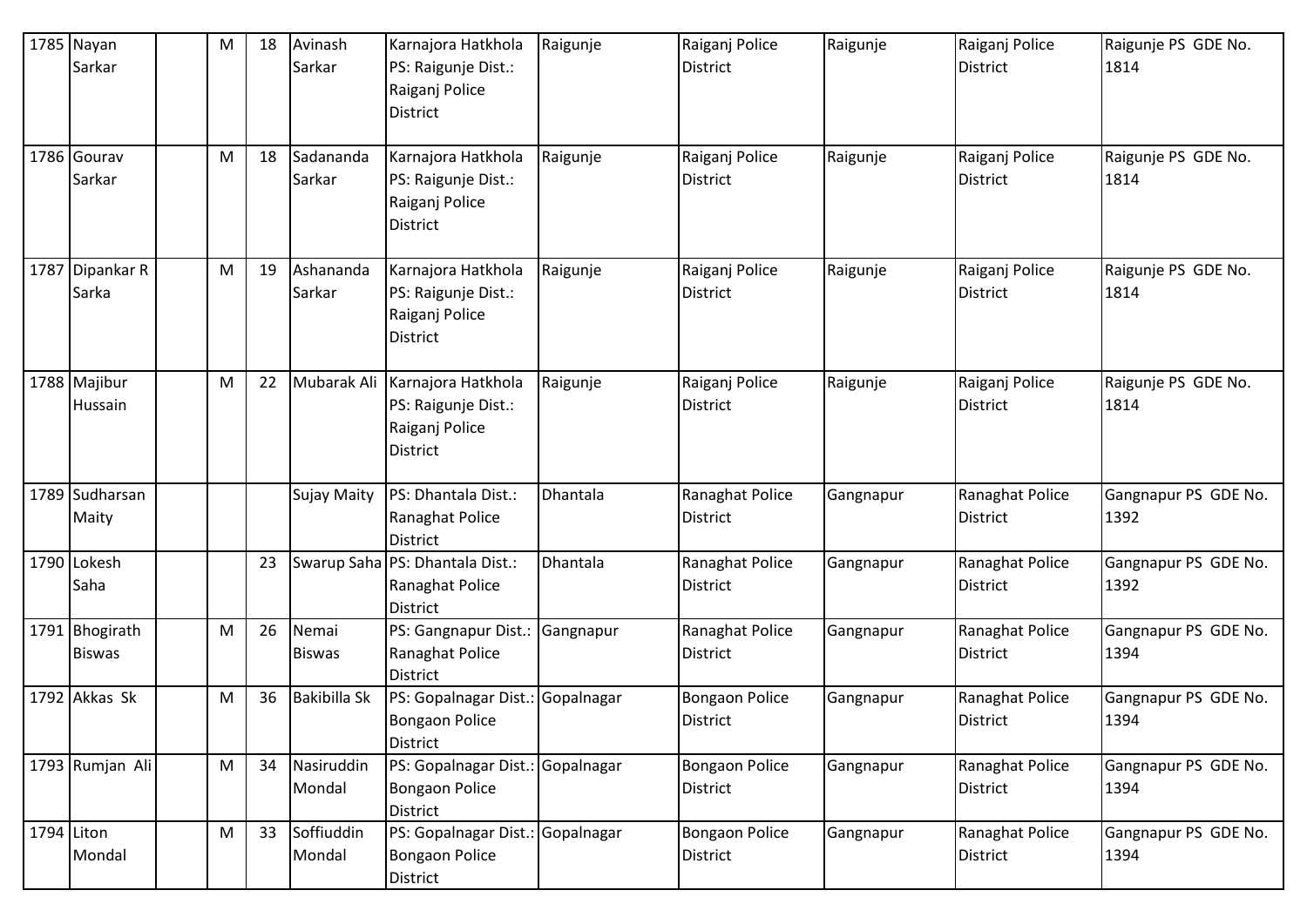|      | 1795 Deben      | M | 82 | lLt.          | <b>Station Para PS</b> | Hanskhli | Ranaghat Police    | Hanskhli        | Ranaghat Police | Hanskhli PS GDE No.     |
|------|-----------------|---|----|---------------|------------------------|----------|--------------------|-----------------|-----------------|-------------------------|
|      | <b>Biswas</b>   |   |    | Girimohen     | Hanskhali Nadia PS:    |          | District           |                 | <b>District</b> | 1856                    |
|      |                 |   |    | <b>Biswas</b> | Hanskhli Dist.:        |          |                    |                 |                 |                         |
|      |                 |   |    |               | Ranaghat Police        |          |                    |                 |                 |                         |
|      |                 |   |    |               | District               |          |                    |                 |                 |                         |
|      | 1796 Jahima     | M | 35 | Manirula      | Sonatonpur PS          | Hanskhli | Ranaghat Police    | Hanskhli        | Ranaghat Police | Hanskhli PS GDE No.     |
|      | Mondal          |   |    | Mondal        | Hanskhali Nadia PS:    |          | District           |                 | <b>District</b> | 1856                    |
|      |                 |   |    |               | Hanskhli Dist.:        |          |                    |                 |                 |                         |
|      |                 |   |    |               | Ranaghat Police        |          |                    |                 |                 |                         |
|      |                 |   |    |               | <b>District</b>        |          |                    |                 |                 |                         |
|      | 1797 Manirulla  | M | 47 | Lt Maslem     | Sonatonpur PS          | Hanskhli | Ranaghat Police    | Hanskhli        | Ranaghat Police | Hanskhli PS GDE No.     |
|      | Mondal          |   |    | Mondal        | Hanskhali Nadia PS:    |          | District           |                 | <b>District</b> | 1856                    |
|      |                 |   |    |               | Hanskhli Dist.:        |          |                    |                 |                 |                         |
|      |                 |   |    |               | Ranaghat Police        |          |                    |                 |                 |                         |
|      |                 |   |    |               | <b>District</b>        |          |                    |                 |                 |                         |
|      | 1798 Rupali Roy | M | 26 | Nirmal Roy    | Durgapur PS            | Hanskhli | Ranaghat Police    | Hanskhli        | Ranaghat Police | Hanskhli PS GDE No. 511 |
|      |                 |   |    |               | Hanskhali Nadia PS:    |          | District           |                 | <b>District</b> |                         |
|      |                 |   |    |               | Hanskhli Dist.:        |          |                    |                 |                 |                         |
|      |                 |   |    |               | Ranaghat Police        |          |                    |                 |                 |                         |
|      |                 |   |    |               | <b>District</b>        |          |                    |                 |                 |                         |
|      | 1799 Kartick    | M |    | Nitya Patra   | PS: Taherpur Dist.:    | Taherpur | Ranaghat Police    | Taherpur        | Ranaghat Police | Taherpur PS GDE No.     |
|      | Patra           |   |    |               | Ranaghat Police        |          | <b>District</b>    |                 | <b>District</b> | 173                     |
|      |                 |   |    |               | <b>District</b>        |          |                    |                 |                 |                         |
| 1800 | Subhankar       | M |    | Lt. Sukumar   | PS: Taherpur Dist.:    | Taherpur | Ranaghat Police    | Taherpur        | Ranaghat Police | Taherpur PS GDE No.     |
|      | Sarkar          |   |    | Sarkar        | Ranaghat Police        |          | <b>District</b>    |                 | <b>District</b> | 173                     |
|      |                 |   |    |               | District               |          |                    |                 |                 |                         |
| 1801 | Laxman          | M |    | Deben Mal     | PS: Taherpur Dist.:    | Taherpur | Ranaghat Police    | Taherpur        | Ranaghat Police | Taherpur PS GDE No.     |
|      | Mal             |   |    |               | Ranaghat Police        |          | <b>District</b>    |                 | <b>District</b> | 173                     |
|      |                 |   |    |               | <b>District</b>        |          |                    |                 |                 |                         |
|      | 1802 Anjan Roy  | M | 43 | Lt. Anandra   | Nandan Kanan           | Khardah  | Barrackpore Police | Dumdum g.r.p.s. | Sealdah G.R.P.  | Dumdum g.r.p.s. PS GDE  |
|      |                 |   |    | Roy           | South, PS- Khardah,    |          | Commissionerate    |                 |                 | No. 1132                |
|      |                 |   |    |               | Dist- North 24 Pg PS:  |          |                    |                 |                 |                         |
|      |                 |   |    |               | Khardah Dist.:         |          |                    |                 |                 |                         |
|      |                 |   |    |               | Barrackpore Police     |          |                    |                 |                 |                         |
|      |                 |   |    |               | Commissionerate        |          |                    |                 |                 |                         |
|      |                 |   |    |               |                        |          |                    |                 |                 |                         |
|      |                 |   |    |               |                        |          |                    |                 |                 |                         |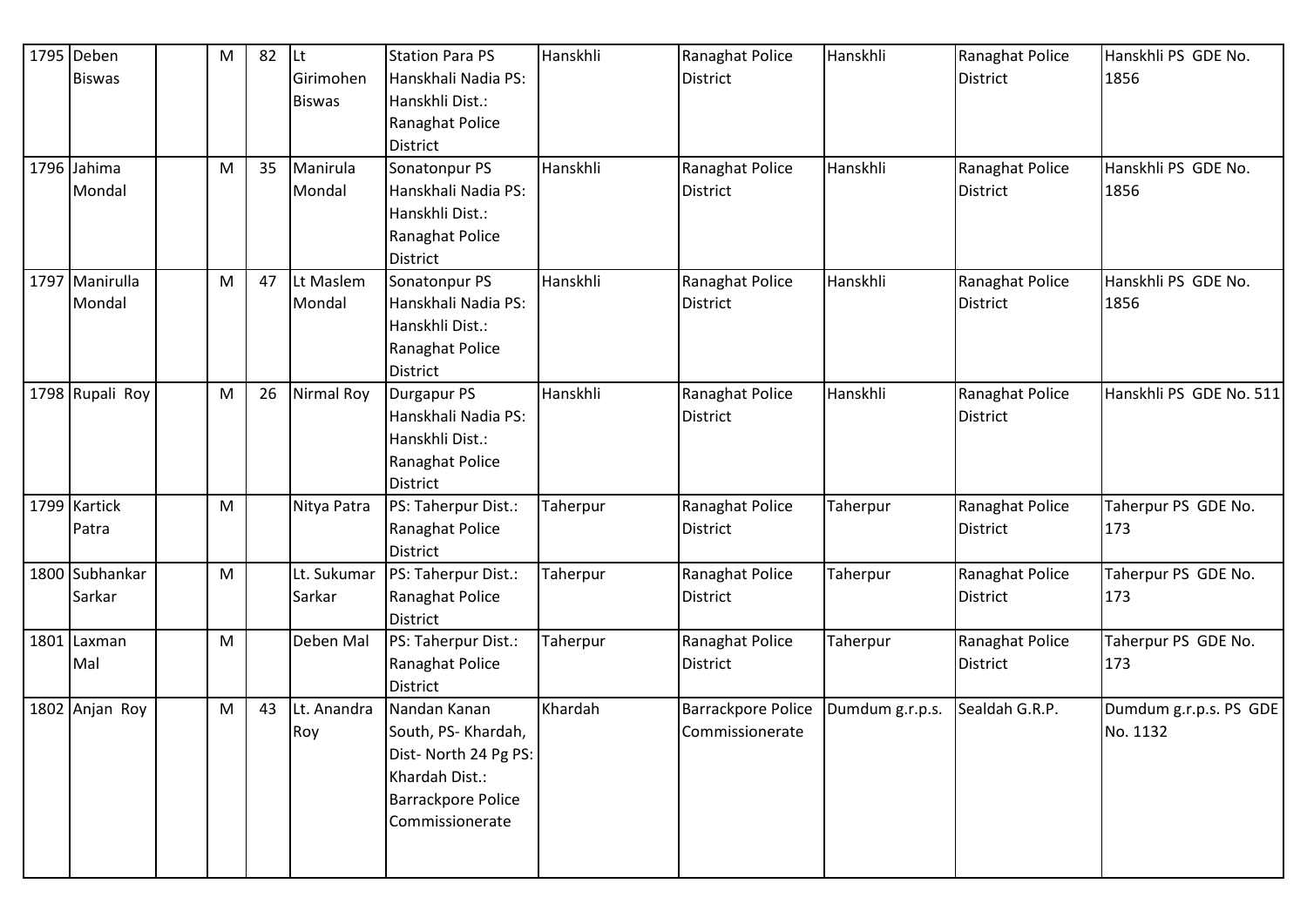|      | 1803 Sanmay<br>Das           | M | 27 | Dilip Das                     | Simurali, PS- Chakda, Chakdah<br>Dist-Nadia PS:<br>Chakdah Dist.:<br>Ranaghat Police<br><b>District</b> |           | Ranaghat Police<br><b>District</b>        | Dumdum g.r.p.s.                   | Sealdah G.R.P. | Dumdum g.r.p.s. PS GDE<br>No. 1132           |
|------|------------------------------|---|----|-------------------------------|---------------------------------------------------------------------------------------------------------|-----------|-------------------------------------------|-----------------------------------|----------------|----------------------------------------------|
|      | 1804 Arup Majhi              | M | 28 |                               | Murali Majhi Mograhat Chandpur<br>PS: Mograhat Dist.:<br>Diamond Harbour<br><b>Police District</b>      | Mograhat  | Diamond Harbour<br><b>Police District</b> | Jadavpore g.r.p.s. Sealdah G.R.P. |                | Jadavpore g.r.p.s. PS<br><b>GDE No. 1000</b> |
|      | 1805 Duranta<br>Pramanick    | M | 43 | Lt Sankar<br>Pramanick        | D/Barasat PS:<br>Joynagar Dist.:<br><b>Baruipur Police</b><br><b>District</b>                           | Joynagar  | <b>Baruipur Police</b><br><b>District</b> | Jadavpore g.r.p.s. Sealdah G.R.P. |                | Jadavpore g.r.p.s. PS<br><b>GDE No. 1000</b> |
|      | 1806 Mintu<br><b>Mallick</b> | M | 34 | Lt. Sahadat<br><b>Mallick</b> | Khamkar Bazar PS:<br>Mograhat Dist.:<br><b>Diamond Harbour</b><br><b>Police District</b>                | Mograhat  | Diamond Harbour<br><b>Police District</b> | Jadavpore g.r.p.s. Sealdah G.R.P. |                | Jadavpore g.r.p.s. PS<br><b>GDE No. 1000</b> |
| 1807 | Suklal<br>Majumder           | M | 36 | Jodu<br>Majumder              | Prayanagar<br>Madanpur P.S<br>Chakdah PS:<br>Chakdah Dist.:<br>Ranaghat Police<br>District              | Chakdah   | Ranaghat Police<br><b>District</b>        | Naihati g.r.p.s.                  | Sealdah G.R.P. | Naihati g.r.p.s. PS GDE<br>No. 1160          |
|      | 1808 Prabitra<br>Bhowmick    | M | 19 | Ajoy<br>Bhowmick              | Kashinathpur P.S<br>Daspur PS: Daspur<br>Dist.: Paschim<br>Mednipore                                    | Daspur    | Paschim Mednipore Naihati g.r.p.s.        |                                   | Sealdah G.R.P. | Naihati g.r.p.s. PS GDE<br>No. 1160          |
|      | 1809 Minmoy<br>Manna         | M | 20 | Biman<br>Manna                | Panchkura P.S<br>Panchkura PS:<br>Midnapore Dist.:<br>Paschim Mednipore                                 | Midnapore | Paschim Mednipore Naihati g.r.p.s.        |                                   | Sealdah G.R.P. | Naihati g.r.p.s. PS GDE<br>No. 1160          |
|      | 1810 Supankar<br>Hawlader    | M | 26 | Palash<br>Hawlader            | Palpara Aktarpur P.S Chakdah<br>Chakdah PS:<br>Chakdah Dist.:<br>Ranaghat Police<br>District            |           | Ranaghat Police<br><b>District</b>        | Naihati g.r.p.s.                  | Sealdah G.R.P. | Naihati g.r.p.s. PS GDE<br>No. 1160          |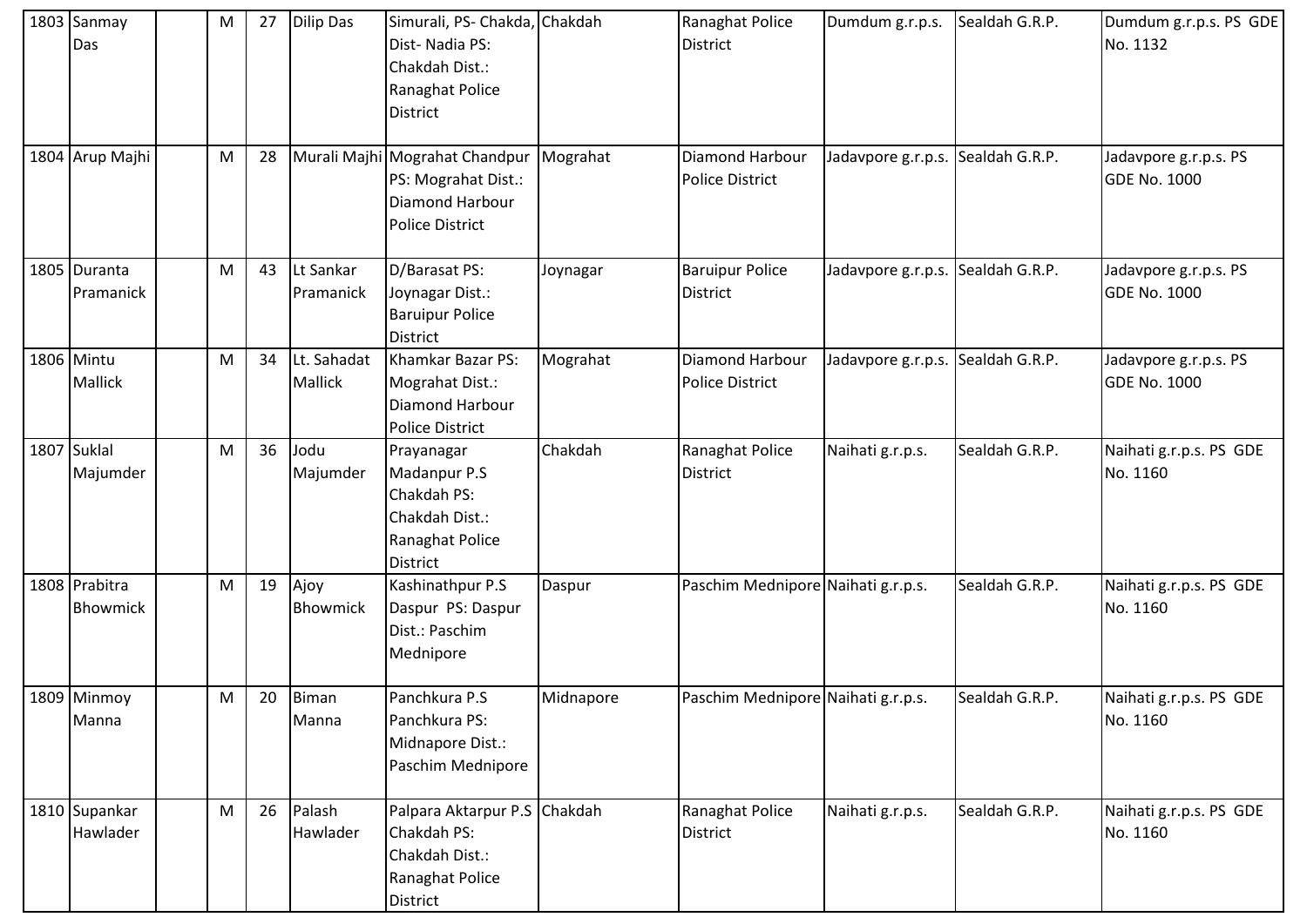|      | 1811 Shyamal                  | Das | ${\sf M}$ | 26 | <b>Anil Das</b>         | Ultar Vaskar P.S<br>Ranaghat PS:<br>Ranaghat Dist.:<br>Ranaghat Police<br><b>District</b>                | Ranaghat   | Ranaghat Police<br>District                  | Naihati g.r.p.s.  | Sealdah G.R.P. | Naihati g.r.p.s. PS GDE<br>No. 1160  |
|------|-------------------------------|-----|-----------|----|-------------------------|----------------------------------------------------------------------------------------------------------|------------|----------------------------------------------|-------------------|----------------|--------------------------------------|
|      | 1812 Ananda<br>Kumar<br>Durbe |     | M         | 36 | Sri Kishna<br>Dubay     | Maheshtala<br>Batanagar P.S<br>Maheshtala PS:<br>Maheshtala Dist.:<br>Diamond Harbour<br>Police District | Maheshtala | Diamond Harbour<br><b>Police District</b>    | Naihati g.r.p.s.  | Sealdah G.R.P. | Naihati g.r.p.s. PS GDE<br>No. 1160  |
|      | 1813 Piyarul<br>Islam         |     | M         | 26 | Sajem Sk                | Heranpur P.S<br><b>Islampur PS:</b><br>Islampore Dist.:<br>Murshidabad                                   | Islampore  | Murshidabad                                  | Naihati g.r.p.s.  | Sealdah G.R.P. | Naihati g.r.p.s. PS GDE<br>No. 1160  |
|      | 1814 Sainul<br>Islam          |     | M         | 26 | Golam<br>Musthafa       | Thakurpur P.S<br>Raninagar PS:<br>Raninagar Dist.:<br>Murshidabad                                        | Raninagar  | Murshidabad                                  | Naihati g.r.p.s.  | Sealdah G.R.P. | Naihati g.r.p.s. PS GDE<br>No. 1160  |
|      | 1815 Samsur<br>Alam           |     | M         | 26 | Rustam Ali<br><b>Sk</b> | Thakurpur P.S<br>Raninagar PS:<br>Raninagar Dist.:<br>Murshidabad                                        | Raninagar  | Murshidabad                                  | Naihati g.r.p.s.  | Sealdah G.R.P. | Naihati g.r.p.s. PS GDE<br>No. 1160  |
|      | 1816 Boloram<br>Saha          |     | M         | 46 | Chittaranjan<br>a Saha  | Chakdah KBM P.S<br>Chakdah PS:<br>Chakdah Dist.:<br>Ranaghat Police<br><b>District</b>                   | Chakdah    | Ranaghat Police<br><b>District</b>           | Naihati g.r.p.s.  | Sealdah G.R.P. | Naihati g.r.p.s. PS GDE<br>No. 1160  |
| 1817 | Subhankar<br>Chowdhury        |     | M         | 40 | Nanigopal<br>Chowdhury  | Belgharia PS:<br>Belghoria Dist.:<br><b>Barrackpore Police</b><br>Commissionerate                        | Belghoria  | <b>Barrackpore Police</b><br>Commissionerate | Ranaghat g.r.p.s. | Sealdah G.R.P. | Ranaghat g.r.p.s. PS GDE<br>No. 1142 |
|      | 1818 Bablu<br>Ghosh           |     | M         | 34 |                         | Yadav Ghosh Ghuthri PS: Gaighata Gaighata<br>Dist.: Bongaon<br>Police District                           |            | <b>Bongaon Police</b><br>District            | Ranaghat g.r.p.s. | Sealdah G.R.P. | Ranaghat g.r.p.s. PS GDE<br>No. 1142 |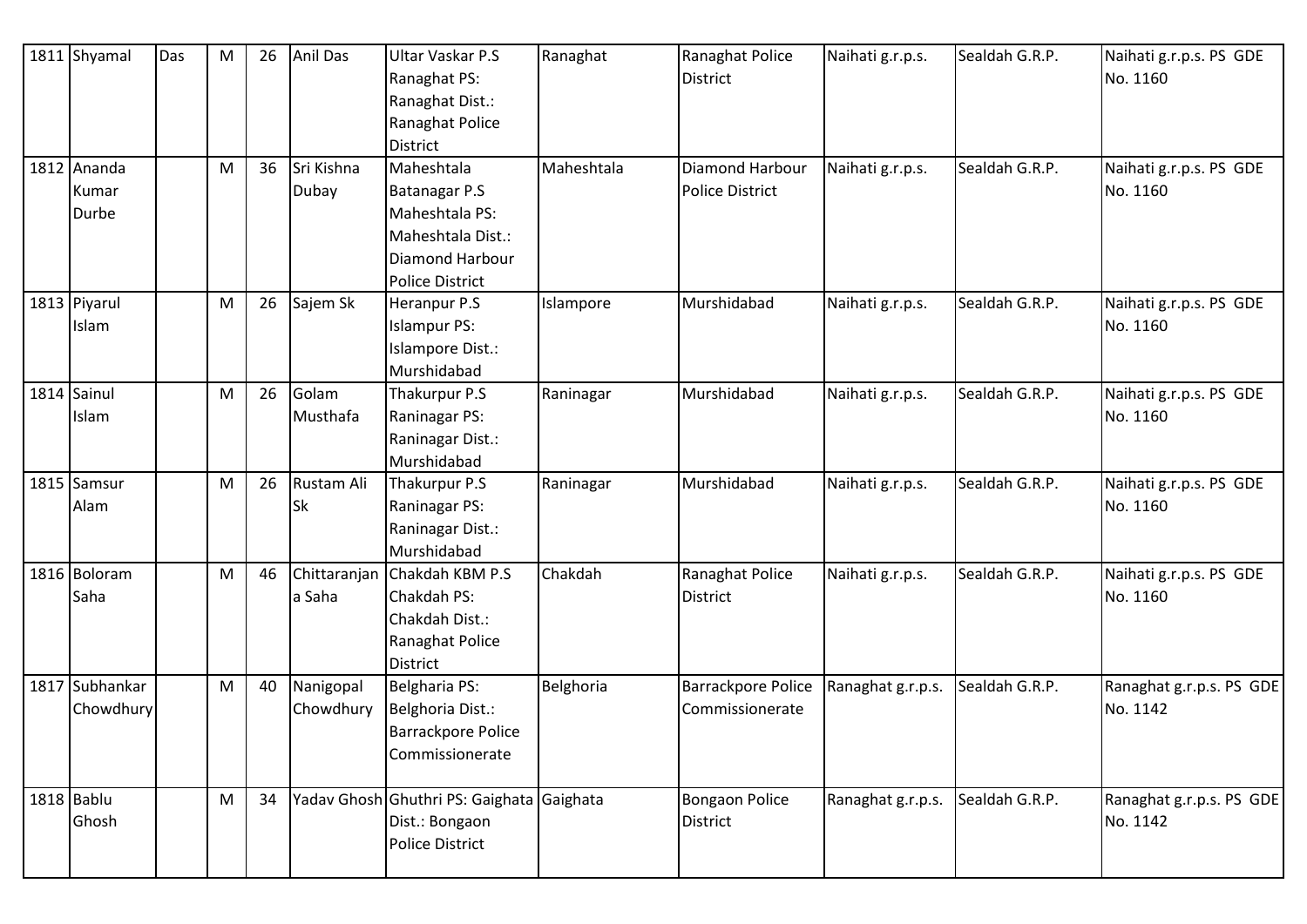|      | 1819 Tripti<br>Ranajan<br>Banerjee | М | 50 | Lt.<br>Harekrishna<br>Banerjee | Bharadanga PS:<br>Gaighata Dist.:<br>Bongaon Police<br><b>District</b>                          | Gaighata | <b>Bongaon Police</b><br><b>District</b>     | Ranaghat g.r.p.s. | Sealdah G.R.P. | Ranaghat g.r.p.s. PS GDE<br>No. 1142                                |
|------|------------------------------------|---|----|--------------------------------|-------------------------------------------------------------------------------------------------|----------|----------------------------------------------|-------------------|----------------|---------------------------------------------------------------------|
|      | 1820 Subrata<br>Paik               | M | 24 | Ratan Paik                     | Bara PS: Gaighata<br>Dist.: Bongaon<br><b>Police District</b>                                   | Gaighata | <b>Bongaon Police</b><br><b>District</b>     | Ranaghat g.r.p.s. | Sealdah G.R.P. | Ranaghat g.r.p.s. PS GDE<br>No. 1142                                |
| 1821 | Biswanath<br>Das                   | M | 30 | Lt. Sribas<br>Das              | Narayanpur,<br>Talikhola PS:<br>Jagaddal Dist.:<br><b>Barrackpore Police</b><br>Commissionerate | Jagaddal | <b>Barrackpore Police</b><br>Commissionerate | Ranaghat g.r.p.s. | Sealdah G.R.P. | Ranaghat g.r.p.s. PS<br>Outpost Kalyani OP GDE<br>No. 472           |
|      | 1822 Pappu Das                     | M | 26 | Rabindranat<br>h Das           | Kankinara PS:<br>Jagaddal Dist.:<br><b>Barrackpore Police</b><br>Commissionerate                | Jagaddal | <b>Barrackpore Police</b><br>Commissionerate | Ranaghat g.r.p.s. | Sealdah G.R.P. | Ranaghat g.r.p.s. PS<br>Outpost Kalyani OP GDE<br>No. 472           |
|      | 1823 Debranjan<br>Maity            | М | 32 | Purna<br>Chandra<br>Maity      | Dhal Belun Kesiri<br>Paschim Medinipur                                                          |          | Basirhat                                     | Sealdah g.r.p.s.  | Sealdah G.R.P. | Sealdah g.r.p.s. PS GDE<br>No. 1308                                 |
|      | 1824 Bidyut<br>Kumar<br>Mondal     | M |    | 49                             | Tanadom Habra 24<br>pgs (N)                                                                     |          | <b>Basirhat</b>                              | Sealdah g.r.p.s.  | Sealdah G.R.P. | Sealdah g.r.p.s. PS GDE<br>No. 1308                                 |
|      | 1825 Raghu Keer<br>Kumar           | М | 34 | Raj Kumar<br>Mahato            | Srikanda<br>Narendrapur 24 pgs<br>(S)                                                           |          | Basirhat                                     | Sealdah g.r.p.s.  | Sealdah G.R.P. | Sealdah g.r.p.s. PS<br>Outpost Bidhannagar OP<br><b>GDE No. 571</b> |
|      | 1826 Nishikanta<br>Halder          | M | 26 | Lt Netai<br>Halder             | Srikanda<br>Narendrapur 24 pgs<br>(S)                                                           |          | Basirhat                                     | Sealdah g.r.p.s.  | Sealdah G.R.P. | Sealdah g.r.p.s. PS<br>Outpost Bidhannagar OP<br><b>GDE No. 571</b> |
|      | 1827 Subhajit<br>Naskar            | M | 26 | <b>Biren</b><br>Naskar         | Baikunthapur<br>Golobari PS:<br>Canning Dist.:<br><b>Baruipur Police</b><br><b>District</b>     | Canning  | <b>Baruipur Police</b><br><b>District</b>    | Sonarpur g.r.p.s. | Sealdah G.R.P. | Sonarpur g.r.p.s. PS GDE<br>No. 378                                 |
|      | $1828$ Tarak<br>Chandra<br>Mondal  | M | 58 | Lt Arjun<br>Mondal             | Sonarpur PS:<br>Sonarpur Dist.:<br><b>Baruipur Police</b><br>District                           | Sonarpur | <b>Baruipur Police</b><br>District           | Sonarpur g.r.p.s. | Sealdah G.R.P. | Sonarpur g.r.p.s. PS GDE<br>No. 378                                 |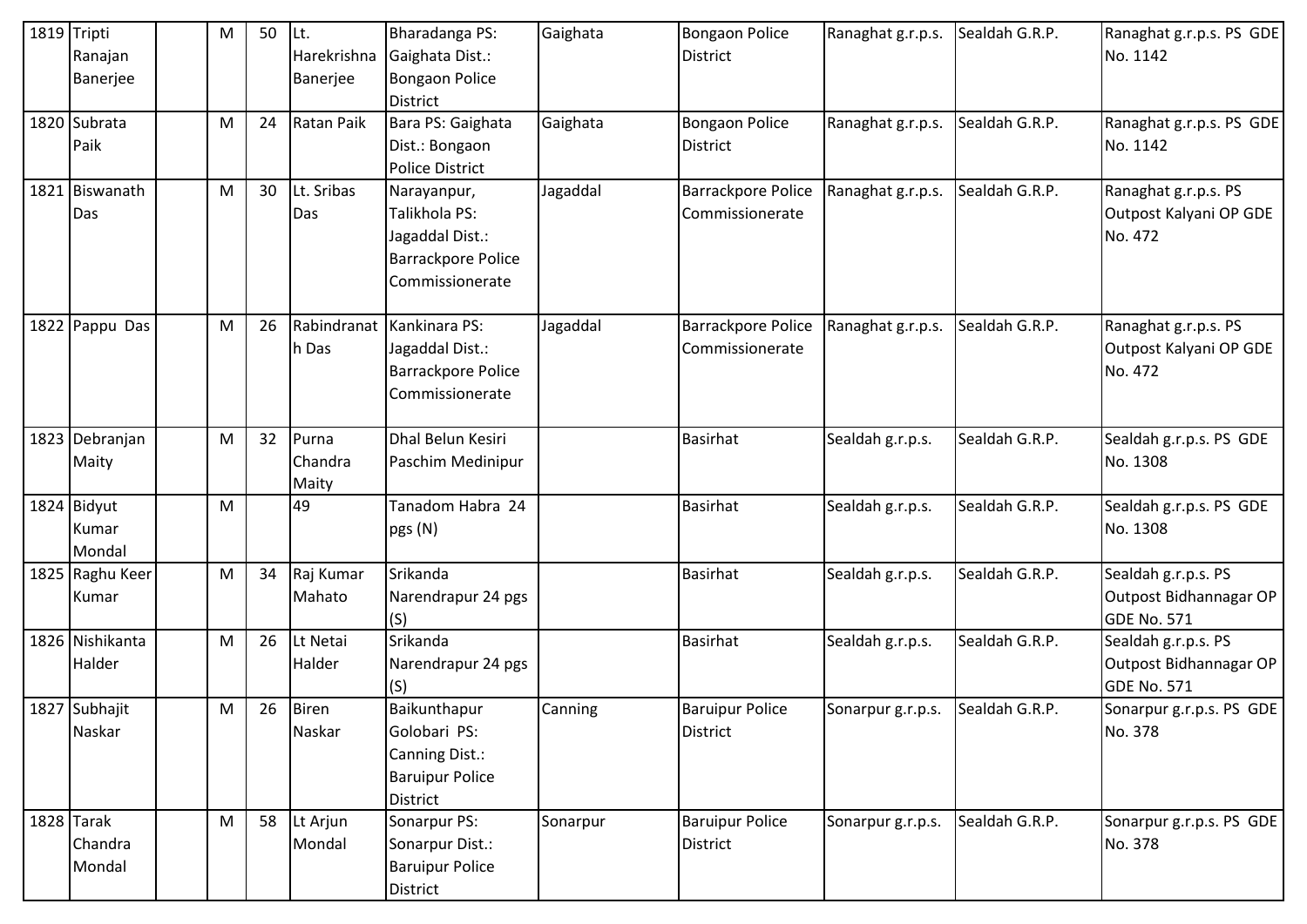| 1830 Balai | 1829 Pramath<br>Naskar | M<br>M | 50<br>36 | Ramendra<br>Naskar<br>Jatin Mondal Subhasgram | Khrishtala Sonarpur<br>PS: Sonarpur Dist.:<br><b>Baruipur Police</b><br><b>District</b>                       | Sonarpur<br>Sonarpur | <b>Baruipur Police</b><br><b>District</b><br><b>Baruipur Police</b> | Sonarpur g.r.p.s.<br>Sonarpur g.r.p.s. | Sealdah G.R.P.<br>Sealdah G.R.P. | Sonarpur g.r.p.s. PS GDE<br>No. 1189<br>Sonarpur g.r.p.s. PS GDE |
|------------|------------------------|--------|----------|-----------------------------------------------|---------------------------------------------------------------------------------------------------------------|----------------------|---------------------------------------------------------------------|----------------------------------------|----------------------------------|------------------------------------------------------------------|
|            | Mondal                 |        |          |                                               | Chanditala Park PS:<br>Sonarpur Dist.:<br><b>Baruipur Police</b><br><b>District</b>                           |                      | <b>District</b>                                                     |                                        |                                  | No. 1189                                                         |
|            | 1831 Kaushik<br>Halder | M      | 19       | Durgapada<br>Halder                           | Vill Bapulirchak, PO<br>Dena PS: Joynagar<br>Dist.: Baruipur Police<br><b>District</b>                        | Joynagar             | <b>Baruipur Police</b><br><b>District</b>                           | Sonarpur g.r.p.s.                      | Sealdah G.R.P.                   | Sonarpur g.r.p.s. PS GDE<br>No. 1189                             |
|            | 1832 Shyamal<br>Sarkar | M      | 35       | $S/O-$ Lt.                                    | Of Kalibari Colony<br>Santu Sarkar PS: Alipurduar Dist.:<br>Alipurduar                                        | Alipurduar           | Alipurduar                                                          | Alipurduar g.r.p.s. SILIGURI G.R.P.    |                                  | Alipurduar g.r.p.s. PS<br><b>GDE No. 963</b>                     |
|            | 1833 Mamun             | M      | 20       | S/o-Abu<br><b>Bakkar</b>                      | H. Jalalpur, PO:<br>Hazratpur PS: Ratua<br>Dist.: Malda                                                       | Ratua                | Malda                                                               | Malda g.r.p.s.                         | SILIGURI G.R.P.                  | Malda g.r.p.s. PS GDE<br>No. 1696                                |
|            | 1834 Siban<br>Hembram  | M      | 25       | S/o-Babulal<br>Hembram                        | Chandpur PS:<br>Bamangola Dist.:<br>Malda                                                                     | Bamangola            | Malda                                                               | Malda g.r.p.s.                         | SILIGURI G.R.P.                  | Malda g.r.p.s. PS GDE<br>No. 1739                                |
|            | 1835 Tofijul Sk        | M      | 35       | $S/O-$<br>Moinuddin<br><b>Sk</b>              | Mirzapur, PO:<br>Dakshin para PS:<br>Beldanga Dist.:<br>Murshidabad                                           | Beldanga             | Murshidabad                                                         | Malda g.r.p.s.                         | SILIGURI G.R.P.                  | Malda g.r.p.s. PS GDE<br>No. 728                                 |
|            | 1836 Umar<br>Faruk     |        | 23       | Hazrat Ali                                    | Vill-Shatmara, Po-<br>Kakribari, Ps-<br>Mankachar, Dist-                                                      |                      | Basirhat                                                            | New coochbehar<br>g.r.p.s.             | SILIGURI G.R.P.                  | New coochbehar g.r.p.s.<br>PS GDE No. 1248                       |
| 1837 Dilip | Kumar<br>Yadav         | M      | 27       | <b>Keddar Roy</b><br>Yadav                    | Bikram Pur,<br>Bandaye, PS-<br>Samstipur, Dist-<br>Samasti PS: Siliguri<br>g.r.p.s. Dist.:<br>SILIGURI G.R.P. | Siliguri g.r.p.s.    | SILIGURI G.R.P.                                                     | Siliguri g.r.p.s.                      | SILIGURI G.R.P.                  | Siliguri g.r.p.s. PS GDE<br>No. 943                              |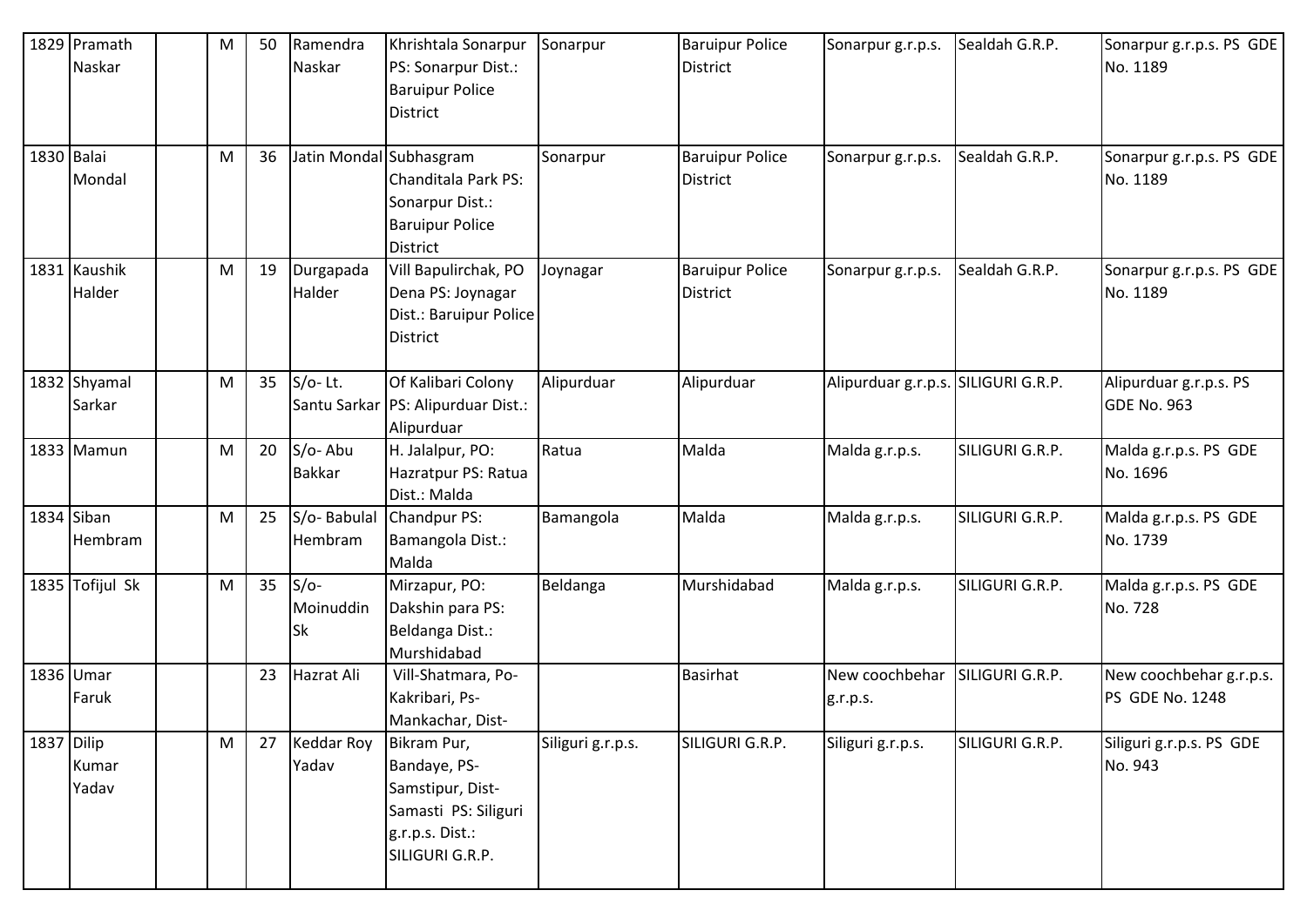| 1838 Nobab Ali<br>Seikh  | M | 19 | Abdul Jahil<br>Seikh        | NJP VIP Road PS:<br>New jalpaiguri Dist.:<br>Siliguri Police<br>Commissionerate                                               | New jalpaiguri | Siliguri Police<br><b>Commissionerate</b> | New jalpaiguri | Siliguri Police<br>Commissionerate | New jalpaiguri PS GDE<br>No. 1405 |
|--------------------------|---|----|-----------------------------|-------------------------------------------------------------------------------------------------------------------------------|----------------|-------------------------------------------|----------------|------------------------------------|-----------------------------------|
| 1839 Jabab Ali<br>Seikh  | M | 19 | Abduk Jahil<br>Seikh        | NJP VIP Road PS:<br>New jalpaiguri Dist.:<br>Siliguri Police<br>Commissionerate                                               | New jalpaiguri | Siliguri Police<br>Commissionerate        | New jalpaiguri | Siliguri Police<br>Commissionerate | New jalpaiguri PS GDE<br>No. 1405 |
| 1840 Chottu<br>Ghosh     | M | 32 | <b>Sudip Kumar</b><br>Ghosh | Milanpally PS: New<br>jalpaiguri Dist.:<br>Siliguri Police<br>Commissionerate                                                 | New jalpaiguri | Siliguri Police<br>Commissionerate        | New jalpaiguri | Siliguri Police<br>Commissionerate | New jalpaiguri PS GDE<br>No. 1405 |
| 1841 Bimal<br>Subba      | M | 27 | Chandra<br>Bahadur<br>Subba | Milanpally Near Ram New jalpaiguri<br><b>Thakur Mandir PS:</b><br>New jalpaiguri Dist.:<br>Siliguri Police<br>Commissionerate |                | Siliguri Police<br>Commissionerate        | New jalpaiguri | Siliguri Police<br>Commissionerate | New jalpaiguri PS GDE<br>No. 1405 |
| 1842 Babon Dey<br>Sarkar | M | 25 | Sankar Dey<br>Sarkar        | Milanpally PS:<br>Siliguri Dist.: Siliguri<br>Police<br>Commissionerate                                                       | Siliguri       | Siliguri Police<br>Commissionerate        | New jalpaiguri | Siliguri Police<br>Commissionerate | New jalpaiguri PS GDE<br>No. 1405 |
| 1843 Raju Singh          | M | 22 | Lt Mukundo<br>Singh         | Pelkujote Medical<br>PS: Matigara Dist.:<br>Siliguri Police<br>Commissionerate                                                | Matigara       | Siliguri Police<br>Commissionerate        | New jalpaiguri | Siliguri Police<br>Commissionerate | New jalpaiguri PS GDE<br>No. 1405 |
| 1844 Barjomoha<br>n Roy  | M | 35 | Dakhali Roy                 | Thakurnagar PS:<br>New jalpaiguri Dist.:<br>Siliguri Police<br>Commissionerate                                                | New jalpaiguri | Siliguri Police<br>Commissionerate        | New jalpaiguri | Siliguri Police<br>Commissionerate | New jalpaiguri PS GDE<br>No. 1405 |
| 1845 Surojit Roy         | M |    | Subash Roy                  | Thakurnagar PS:<br>New jalpaiguri Dist.:<br>Siliguri Police<br>Commissionerate                                                | New jalpaiguri | Siliguri Police<br>Commissionerate        | New jalpaiguri | Siliguri Police<br>Commissionerate | New jalpaiguri PS GDE<br>No. 1405 |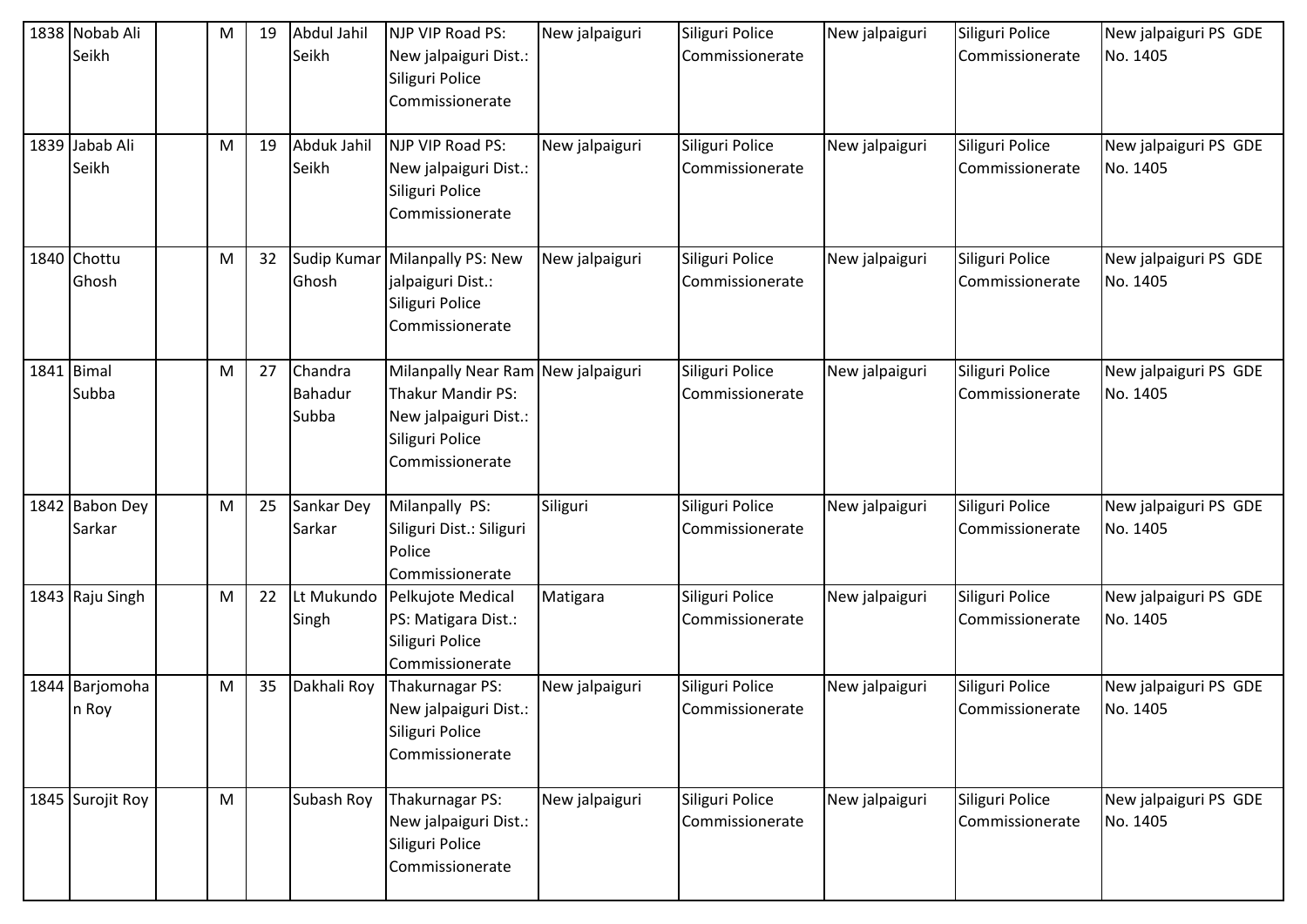| 1847      | 1846 Rabiul<br>Haque<br>Chitaranjan<br>Barman | M<br>M | 35<br>50 | Lt Abul<br>Kasem<br><b>Barman</b> | Jorpakri PS: New<br>jalpaiguri Dist.:<br>Siliguri Police<br>Commissionerate<br>Lt Mahendra Sribas Colony PS:<br>New jalpaiguri Dist.:<br>Siliguri Police<br>Commissionerate | New jalpaiguri<br>New jalpaiguri | Siliguri Police<br>Commissionerate<br>Siliguri Police<br>Commissionerate | New jalpaiguri<br>New jalpaiguri | Siliguri Police<br>Commissionerate<br>Siliguri Police<br>Commissionerate | New jalpaiguri PS GDE<br>No. 1393<br>New jalpaiguri PS GDE<br>No. 1393 |
|-----------|-----------------------------------------------|--------|----------|-----------------------------------|-----------------------------------------------------------------------------------------------------------------------------------------------------------------------------|----------------------------------|--------------------------------------------------------------------------|----------------------------------|--------------------------------------------------------------------------|------------------------------------------------------------------------|
|           | 1848 Md Asraf                                 | M      | 33       | Md Hasan                          | <b>Sribas Colony PS:</b><br>New jalpaiguri Dist.:<br>Siliguri Police<br>Commissionerate                                                                                     | New jalpaiguri                   | Siliguri Police<br>Commissionerate                                       | New jalpaiguri                   | Siliguri Police<br>Commissionerate                                       | New jalpaiguri PS GDE<br>No. 1393                                      |
|           | 1849 Manoranja<br>n Basak                     | M      | 45       |                                   | Manik Basak Bhalobasha More<br>PS: New jalpaiguri<br>Dist.: Siliguri Police<br>Commissionerate                                                                              | New jalpaiguri                   | Siliguri Police<br>Commissionerate                                       | New jalpaiguri                   | Siliguri Police<br>Commissionerate                                       | New jalpaiguri PS GDE<br>No. 1393                                      |
|           | 1850 Suman<br>Chakrabort                      | M      | 32       | Sunil<br>Chakraborty              | <b>Bhalobasha More</b><br>PS: New jalpaiguri<br>Dist.: Siliguri Police<br>Commissionerate                                                                                   | New jalpaiguri                   | Siliguri Police<br>Commissionerate                                       | New jalpaiguri                   | Siliguri Police<br>Commissionerate                                       | New jalpaiguri PS GDE<br>No. 1393                                      |
| 1851 Raju | <b>Biswas</b>                                 | M      | 42       | Lt Gobinda<br><b>Biswas</b>       | <b>Bhalobasha More</b><br>PS: New jalpaiguri<br>Dist.: Siliguri Police<br>Commissionerate                                                                                   | New jalpaiguri                   | Siliguri Police<br>Commissionerate                                       | New jalpaiguri                   | Siliguri Police<br>Commissionerate                                       | New jalpaiguri PS GDE<br>No. 1393                                      |
|           | 1852 Kalu Ch<br>Saha                          | M      | 39       | Lt Kamal<br>Saha                  | <b>Bhalobasha More</b><br>PS: New jalpaiguri<br>Dist.: Siliguri Police<br>Commissionerate                                                                                   | New jalpaiguri                   | Siliguri Police<br>Commissionerate                                       | New jalpaiguri                   | Siliguri Police<br>Commissionerate                                       | New jalpaiguri PS GDE<br>No. 1393                                      |
|           | 1853 Papai<br>Mohanto                         |        |          | Pradip Kr.<br>Mohantp             | RATH KHOLKA,<br><b>WARD NO- 22 PS:</b><br>Siliguri Dist.: Siliguri<br>Police<br>Commissionerate                                                                             | Siliguri                         | Siliguri Police<br>Commissionerate                                       | Siliguri                         | Siliguri Police<br>Commissionerate                                       | Siliguri PS Outpost<br>Khalpara OP GDE No.<br>702                      |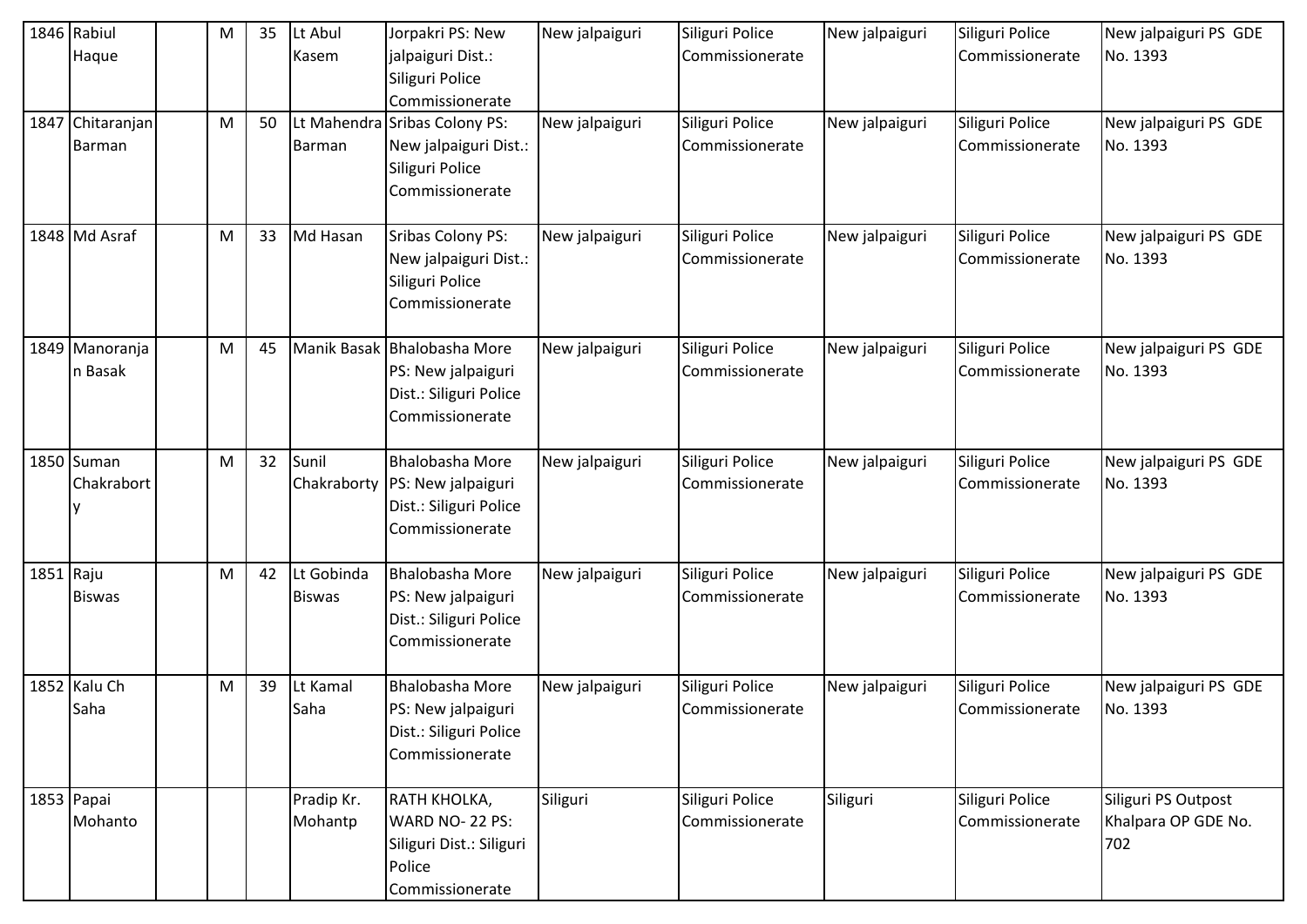| 1854 Biswadip    |   | Sri Ninaj   | <b>TAOWN BAZAR</b>        | Alipurduar  | Alipurduar             | Siliguri | Siliguri Police | Siliguri PS Outpost |
|------------------|---|-------------|---------------------------|-------------|------------------------|----------|-----------------|---------------------|
| Goswami          |   | Goswami     | ROAD, WARD NO 02.         |             |                        |          | Commissionerate | Khalpara OP GDE No. |
|                  |   |             | PS: Alipurduar Dist.:     |             |                        |          |                 | 702                 |
|                  |   |             | Alipurduar                |             |                        |          |                 |                     |
| 1855 Sambhu      |   | Gajamohan   | UTTAR EKTIASHAL,          | Bhaktinagar | Siliguri Police        | Siliguri | Siliguri Police | Siliguri PS Outpost |
| Roy              |   | Roy         | PO- SEVOK ROAD PS:        |             | Commissionerate        |          | Commissionerate | Khalpara OP GDE No. |
|                  |   |             | <b>Bhaktinagar Dist.:</b> |             |                        |          |                 | 702                 |
|                  |   |             | Siliguri Police           |             |                        |          |                 |                     |
|                  |   |             | Commissionerate           |             |                        |          |                 |                     |
|                  |   |             |                           |             |                        |          |                 |                     |
| 1856 Krishna     |   | Ratna       | M.G. MARG                 |             | Basirhat               | Siliguri | Siliguri Police | Siliguri PS Outpost |
| Chettri          |   | Bahadur     |                           |             |                        |          | Commissionerate | Khalpara OP GDE No. |
|                  |   | Chettri     |                           |             |                        |          |                 | 702                 |
| 1857 Karan       | M | Suman       | <b>TIBET ROAD</b>         |             | <b>Basirhat</b>        | Siliguri | Siliguri Police | Siliguri PS Outpost |
| Pradhan          |   | Pradhan     |                           |             |                        |          | Commissionerate | Khalpara OP GDE No. |
|                  |   |             |                           |             |                        |          |                 | 702                 |
| 1858 Prashant    | M | Man Mohan   | MIRCHA BAGAN              |             | <b>Basirhat</b>        | Siliguri | Siliguri Police | Siliguri PS Outpost |
| Kumar            |   | Kumar       |                           |             |                        |          | Commissionerate | Khalpara OP GDE No. |
|                  |   |             |                           |             |                        |          |                 | 702                 |
| 1859 Jyoti Singh | M | Surendar    | <b>MIRCHA BAGAN</b>       |             | <b>Basirhat</b>        | Siliguri | Siliguri Police | Siliguri PS Outpost |
|                  |   | Singh       |                           |             |                        |          | Commissionerate | Khalpara OP GDE No. |
|                  |   |             |                           |             |                        |          |                 | 717                 |
| 1860 Sanjoy      | M | Umakant     | <b>MIRCHA BAGAN</b>       |             | <b>Basirhat</b>        | Siliguri | Siliguri Police | Siliguri PS Outpost |
| Kumar            |   | Sah         |                           |             |                        |          | Commissionerate | Khalpara OP GDE No. |
|                  |   |             |                           |             |                        |          |                 | 717                 |
| 1861 Nirmal      | M | Girja       | <b>MIRCHA BAGAN</b>       |             | <b>Basirhat</b>        | Siliguri | Siliguri Police | Siliguri PS Outpost |
| Kumar            |   | Mahato      |                           |             |                        |          | Commissionerate | Khalpara OP GDE No. |
|                  |   |             |                           |             |                        |          |                 | 717                 |
| 1862 Sanjoy      | M | Soulesh     | KALAGACH/CHOPRA           |             | <b>Islampur Police</b> | Siliguri | Siliguri Police | Siliguri PS Outpost |
| Kisku            |   | Kisku       | Dist.: Islampur Police    |             | <b>District</b>        |          | Commissionerate | Khalpara OP GDE No. |
|                  |   |             | <b>District</b>           |             |                        |          |                 | 717                 |
| 1863 Anil Joshi  | M | Niten Joshi | LAW SHATHEL               |             | <b>Basirhat</b>        | Siliguri | Siliguri Police | Siliguri PS Outpost |
|                  |   |             |                           |             |                        |          | Commissionerate | Khalpara OP GDE No. |
|                  |   |             |                           |             |                        |          |                 | 717                 |
| 1864 Suwan       | M |             | Late M. Joshi LAW SHATHEL |             | <b>Basirhat</b>        | Siliguri | Siliguri Police | Siliguri PS Outpost |
| Joshi            |   |             |                           |             |                        |          | Commissionerate | Khalpara OP GDE No. |
|                  |   |             |                           |             |                        |          |                 | 717                 |